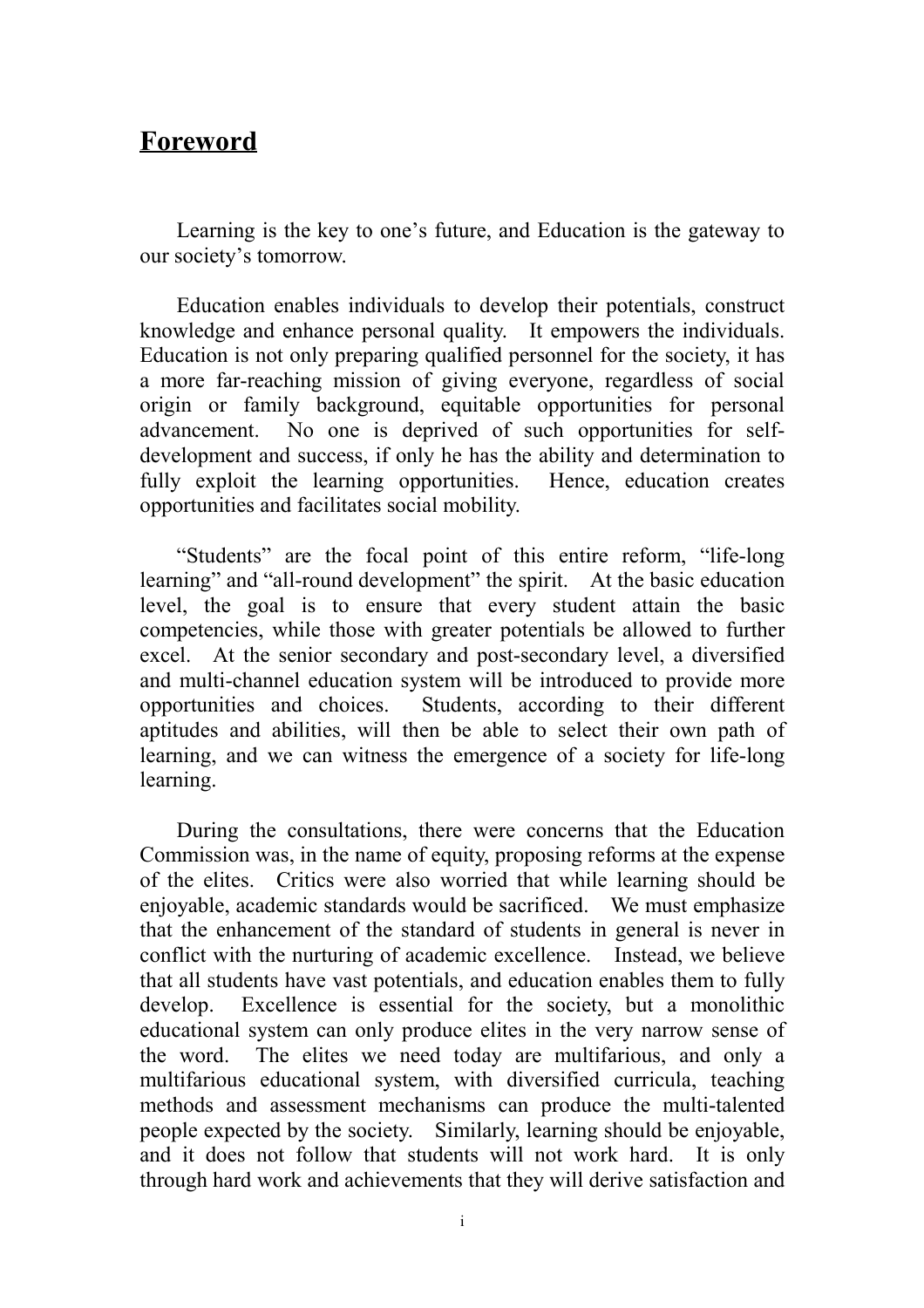joy. "All-round development" is never the excuse for the lowering of academic standards, but rather the call for students to achieve a wider spectrum of competencies.

The public has responded enthusiastically to the reform proposals. Throughout the three different phases of consultation, we have altogether received over 30,000 written submissions, and numerous comments were collected from various channels. The public agrees to the principles and directions of the reform in general, but there are also worries that the scope of the reform is too broad and there would be too many drastic changes which teachers, students, parents and other parties would find difficulties in adapting to such changes. We have to point out that the various parts of the educational system are mutually related. It would be impossible, for instance, to reform the curriculum without reforming the allocation system and university admissions. Therefore, we are of the belief that, to raise the quality of education, the reform could not be piece-meal and have to be comprehensive. However, we are very conscious that in the course of implementation, whilst we should have a clear direction, we have to move with great prudence, sometimes only with incremental steps. We therefore would urge the Government that it should make sure that all parties work in planned coherence towards our goals.

Life-long learning and all-round education are not achievable without the active and enthusiastic engagement of front-line educators. Parents, and for that matter the society at large, must also embrace this cultural change and lend their support. The success of the education reform, in the final analysis, depends on the dedication and involvement of each and every one of us.

> Antony K.C. Leung Chairman Education Commission

September 2000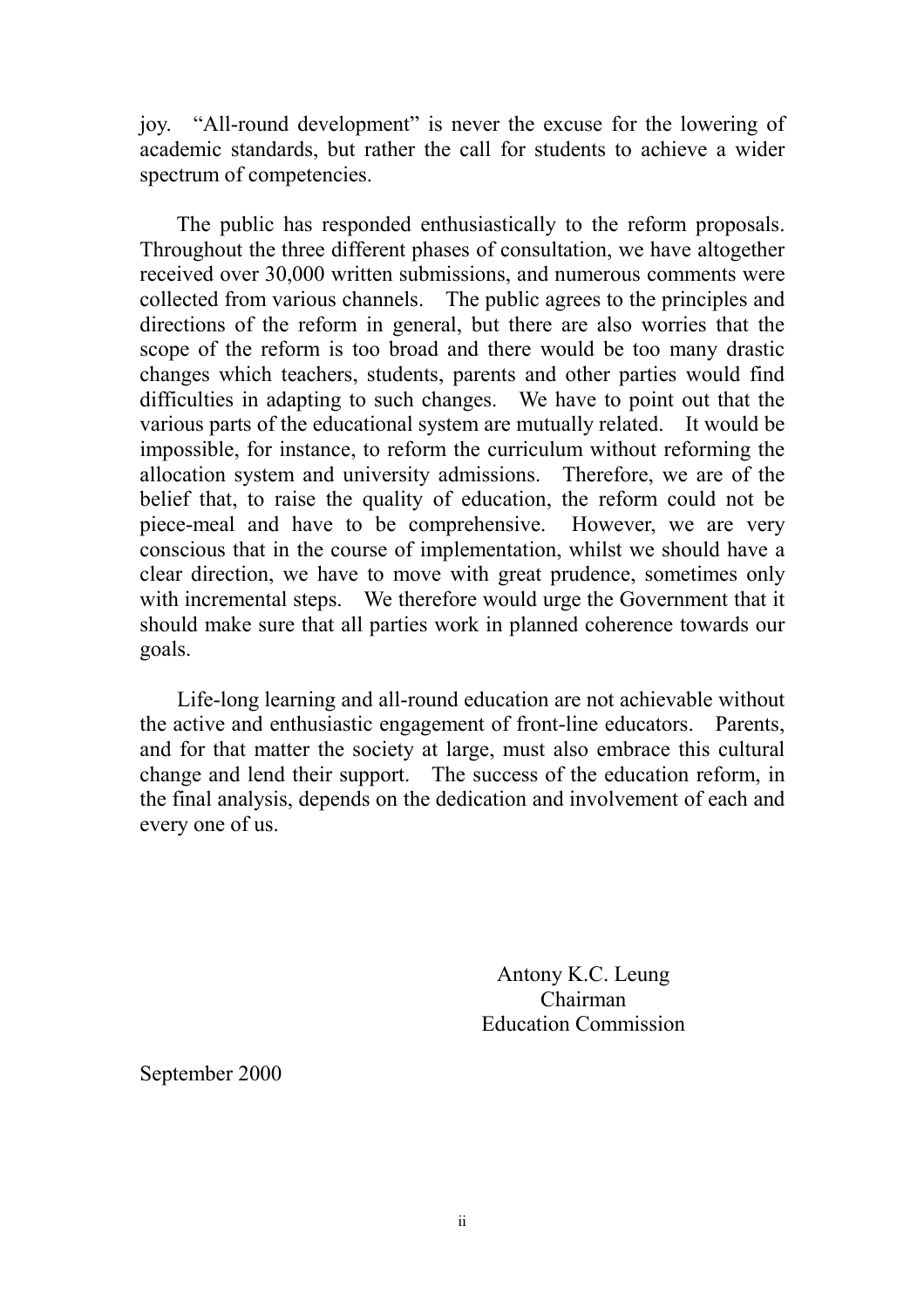# Contents

| Foreword            |                                                                                                                                                                                                                                                                                                                                    | Page                             |
|---------------------|------------------------------------------------------------------------------------------------------------------------------------------------------------------------------------------------------------------------------------------------------------------------------------------------------------------------------------|----------------------------------|
|                     | Chapter 1 : Review of Education System – Objectives, Scope and<br>Process                                                                                                                                                                                                                                                          | $\mathbf{1}$                     |
| Chapter 2 : Summary |                                                                                                                                                                                                                                                                                                                                    | 3                                |
|                     | Chapter 3 : Background to the Education Reform                                                                                                                                                                                                                                                                                     | 27                               |
|                     | Chapter 4 : Aims of Education for the $21^{st}$ Century                                                                                                                                                                                                                                                                            | 30                               |
|                     | Chapter 5 : Vision of the Education Reform                                                                                                                                                                                                                                                                                         | 34                               |
|                     | To build a lifelong learning society<br>To raise the overall quality of students<br>To construct a diverse school system<br>To create an inspiring learning environment<br>To acknowledge the importance of moral education<br>To develop an education system that is rich in tradition<br>but cosmopolitan and culturally diverse | 34<br>34<br>34<br>34<br>35<br>35 |
| Chapter 6           | : Principles of the Education Reform<br>Student-focused<br>"No-loser"<br>Quality<br>Life-wide learning<br>Society-wide mobilisation                                                                                                                                                                                                | 36<br>36<br>36<br>37<br>37<br>37 |
|                     | Chapter 7 : Focuses of the Education Reform                                                                                                                                                                                                                                                                                        | 43                               |
|                     | Reforming the admission systems and public<br>examinations system                                                                                                                                                                                                                                                                  | 44                               |
|                     | Reforming the curricula and improving teaching methods<br>Improving the assessment mechanism to supplement<br>learning and teaching                                                                                                                                                                                                | 45<br>46                         |
|                     | Providing more diverse opportunities for lifelong learning<br>at senior secondary level and beyond                                                                                                                                                                                                                                 | 46                               |
|                     | Formulating an effective resource strategy                                                                                                                                                                                                                                                                                         | 47                               |
|                     | Enhancing the professionalism of teachers                                                                                                                                                                                                                                                                                          | 43                               |
|                     | Implementing measures to support frontline educators                                                                                                                                                                                                                                                                               | 43                               |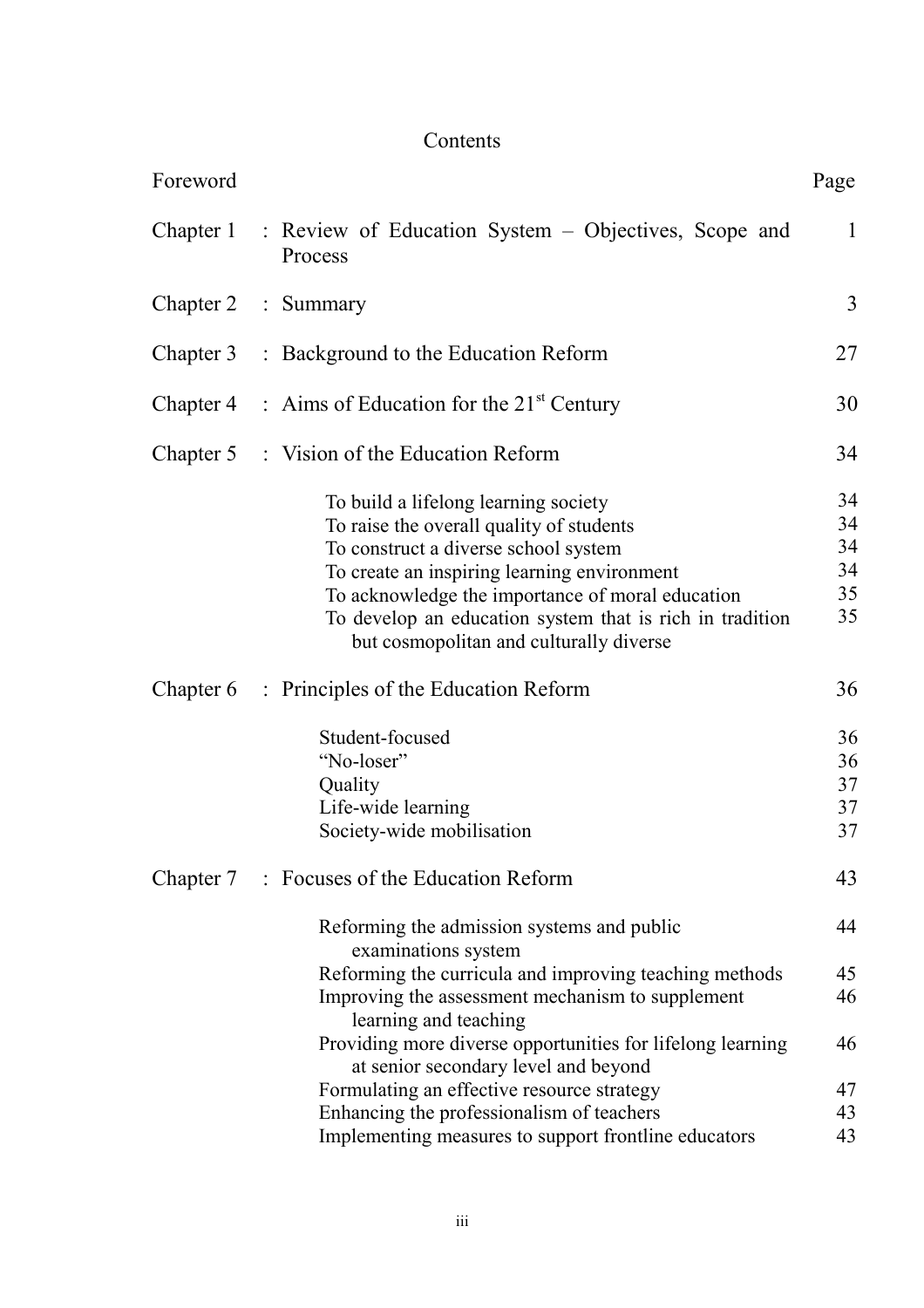| Chapter 8 : Reform Proposals for the Education System                                                   | 49  |
|---------------------------------------------------------------------------------------------------------|-----|
| Section 1: Early Childhood Education                                                                    | 49  |
| Enhancing professional competence                                                                       | 49  |
| Enhancing the quality assurance mechanism                                                               | 51  |
| Reforming the monitoring mechanism                                                                      | 53  |
| Enhancing the interface between early childhood<br>and primary education                                | 54  |
| Mode of subsidy                                                                                         | 55  |
| Section 2: Nine-year Basic Education                                                                    | 57  |
| Reforming the school curriculum and improving<br>teaching methods                                       | 57  |
| Basic Competency Assessments in Chinese,<br><b>English and Mathematics</b>                              | 67  |
| Reform of School Places Allocation Systems                                                              | 70  |
| (I) Reform of Primary One Admission System                                                              | 71  |
| (II) Reform of Secondary School Places<br><b>Allocation System</b>                                      | 74  |
| Section 3: Senior Secondary Education                                                                   | 88  |
| Develop a senior secondary education system<br>providing diversified curricula and multiple<br>channels | 88  |
| Interface between nine-year basic education and<br>senior secondary education                           | 90  |
| Academic structure of senior secondary education                                                        | 92  |
| Reform of the senior secondary curriculum                                                               | 99  |
| Public examinations                                                                                     | 104 |
| Section 4 : Higher Education                                                                            | 110 |
| Definition of higher education                                                                          | 110 |
| Functions of higher education                                                                           | 110 |
| A diversified higher education system                                                                   | 111 |
| Reform proposals                                                                                        | 113 |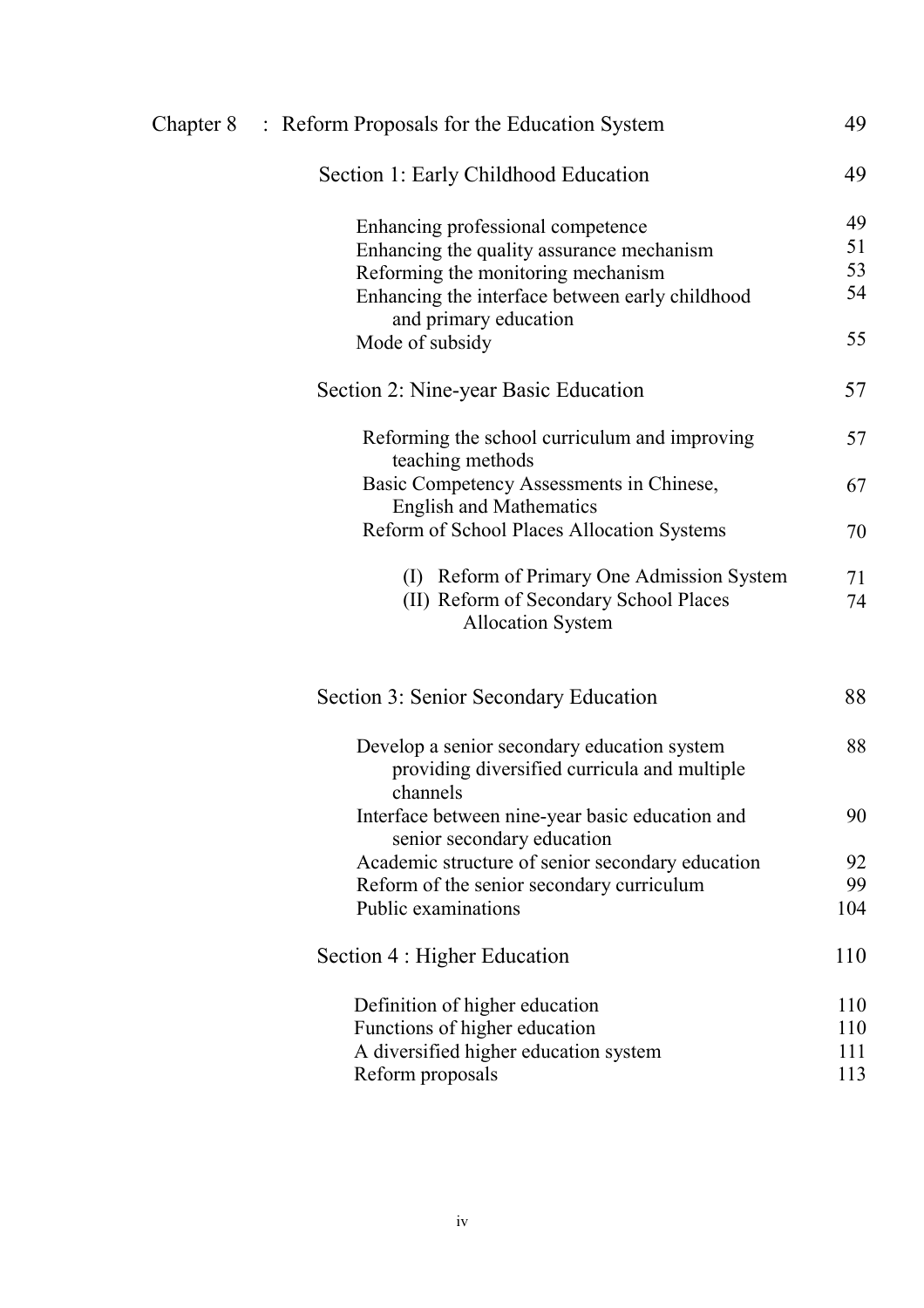| Section 5 : Continuing Education                            | 130 |
|-------------------------------------------------------------|-----|
| Current position                                            | 130 |
| Proposed directions for future development                  | 130 |
| Community-wide efforts in promoting continuing<br>education | 134 |
| Specific recommendations                                    | 136 |
| Chapter 9 : Implementation Strategy                         | 138 |
| Setting priorities                                          | 138 |
| Implementing changes incrementally                          | 139 |
| Conducting trials in key areas                              | 139 |
| Undertaking continuous monitoring and interim reviews       | 139 |
| Ensuring overall coordination                               | 139 |
| Chapter 10 : Resource Strategy                              | 141 |
| Resources currently devoted to education                    | 141 |
| Proposed resource strategy                                  | 142 |
| Chapter 11 : Support of other Stakeholders                  | 149 |
| Chapter 12 : Concluding Remarks                             | 155 |

#### **Appendices**

- I. Membership of the Education Commission and its Working groups/Sub-groups having participated in the Review of Education System
- II. Key Tasks in Curriculum Reform
- III. Detailed Proposals on the Basic Competency Assessments
- IV. Feeder and Nominated Schools System
- V. Catering for Multiple Abilities and Diverse Learning Needs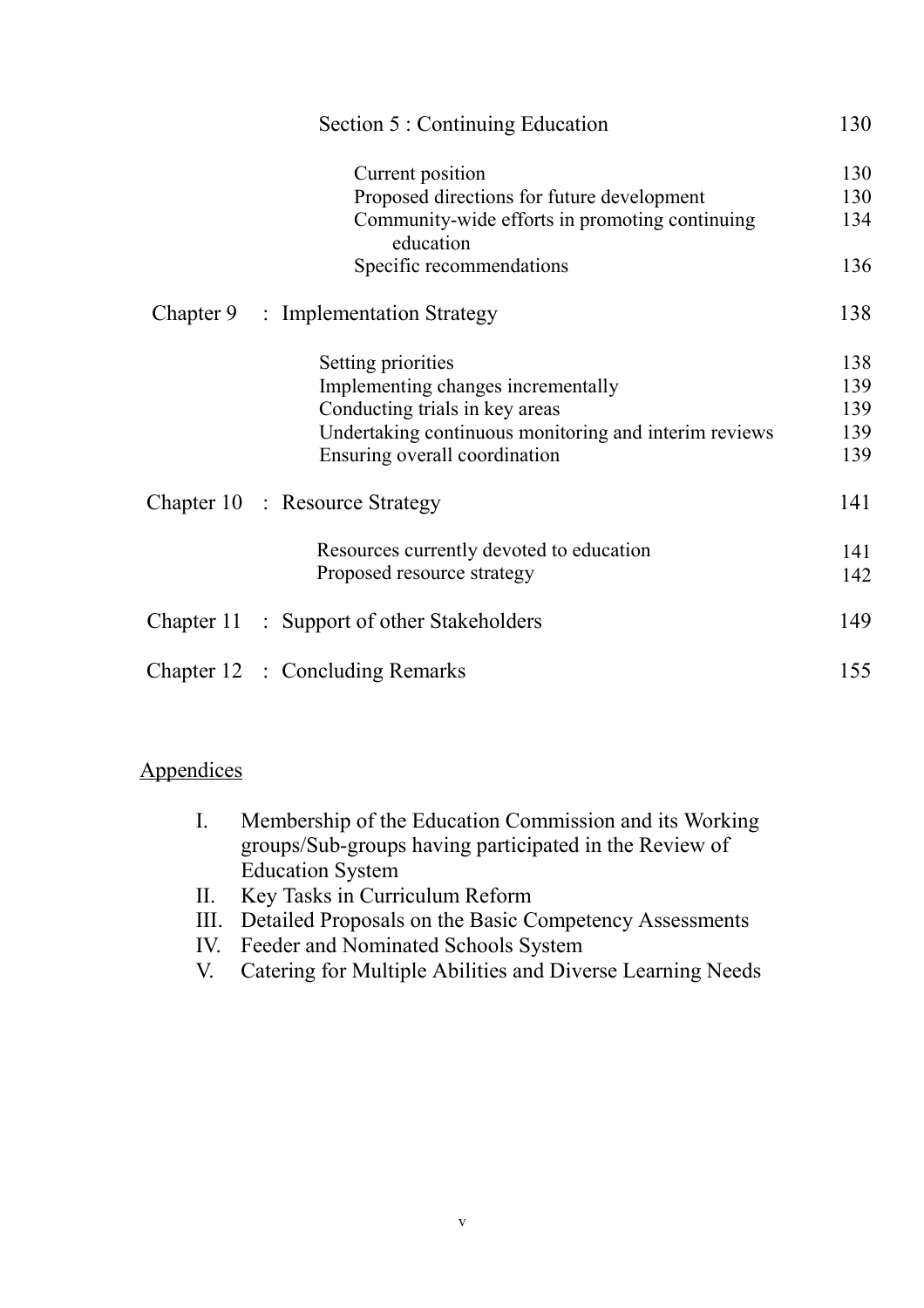# **Chapter 1 : Review of Education System – Objectives, Scope and Process**

### **Objectives and Scope of the Review**

1.1 Our future lies in today's education. The system, modes, content and teaching methods of our education system must keep up with the environment and needs of society in the 21<sup>st</sup> Century.

1.2 Reviewing the education system is an important part of the overall education reform package. The Education Commission (EC) has comprehensively reviewed the existing education system in Hong Kong and formulated a blueprint for the development of education in the 21<sup>st</sup> Century according to the latest trends of development and society's needs in the future. The overall direction of the education reform is to create more room for schools, teachers and students, to offer all-round and balanced learning opportunities, and to lay the foundation for lifelong learning. It will lay the favourable conditions for Hong Kong to become a diverse, democratic, civilized, tolerant, dynamic and cultured cosmopolitan city.

1.3 The review of the education system includes the curricula, the academic structure and the assessment mechanisms at various stages, as well as the interface between different stages of education.

### **Process**

#### *Systematic and phased approach*

1.4 The EC started this review in early 1998. Owing to the wideranging and complicated issues involved, the review was conducted in three phases:

| Phase I: Aims of education in the $21st$ Century            |  |  |
|-------------------------------------------------------------|--|--|
| Phase II: Direction and overall framework for reforming the |  |  |
| education system                                            |  |  |
| Phase III: Proposals for the reform of the education system |  |  |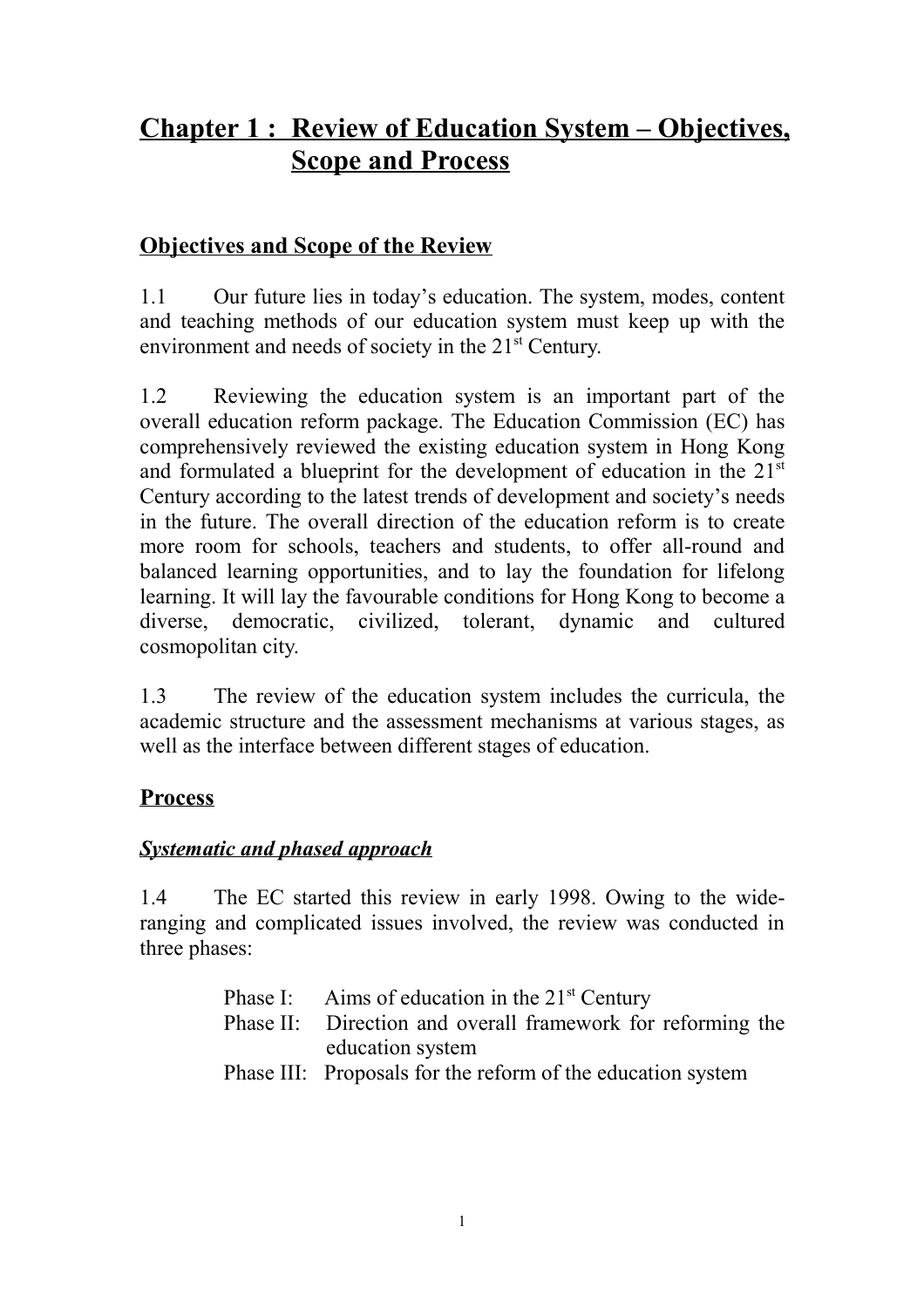#### *Establishment of working groups*

1.5 The EC has set up two working groups and nine sub-groups, bringing in a pool of over a hundred experienced educators and members of the public to participate in the review (please refer to Appendix I for the name lists of the group members). During the review, the EC and its group members frequently exchanged ideas with various sectors of the community and conducted in-depth analyses into the pros and cons as well as feasibility of different reform proposals.

#### *Drawing on international experiences*

1.6 As an international city, Hong Kong is intimately related to the trends of development elsewhere in the world. During the review, we collected information on the development of education systems elsewhere and commissioned comparative studies in specific areas as references.

#### *Extensive consultation and pooling of wisdom*

1.7 The EC conducted three rounds of consultation -

| First round of consultation $\therefore$ from 22 <sup>nd</sup> January to |                                                                  |
|---------------------------------------------------------------------------|------------------------------------------------------------------|
|                                                                           | $6th$ March 1999                                                 |
| Second round of consultation : from 22 <sup>nd</sup> September to         |                                                                  |
|                                                                           | 15 December 1999                                                 |
|                                                                           | Third round of consultation : from $8th$ May to $31st$ July 2000 |

1.8 The EC and its various group members participated in over three hundred consultation sessions which took the form of forums, seminars, interviews, and group discussion. During these sessions, different sectors of the society were consulted on the aims of education, the direction and proposals of the education reform. The views gathered during each phase of the review were analyzed, collected and fed into the work for the next phase. During the three rounds of consultation, the EC received over 30,000 written suggestions and comments, which was clear evidence of the interest and concern of different sectors of our community about the education reform.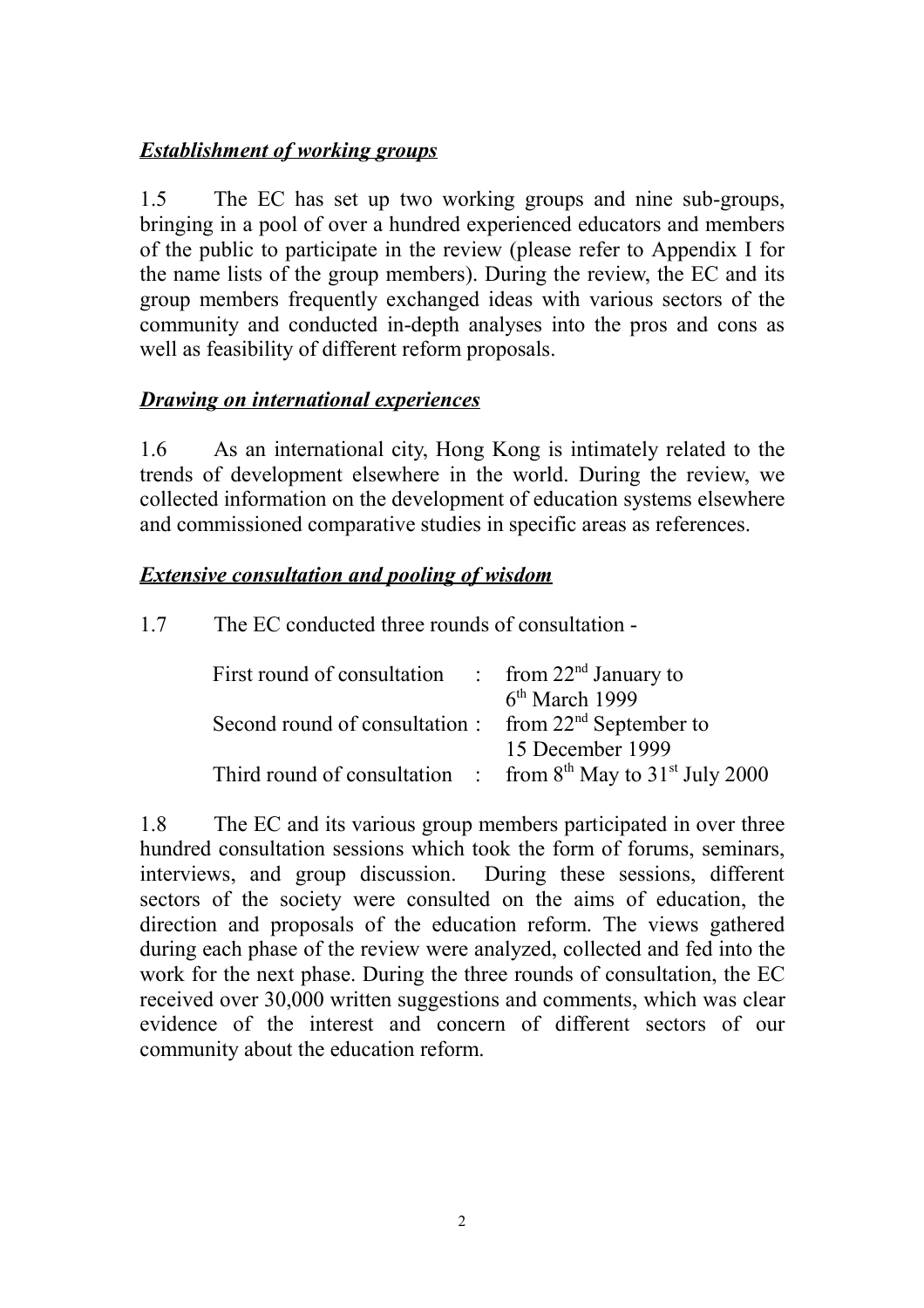# **Chapter 2 : Summary**

### *Building an education system conducive to lifelong learning and all-round development*

*Achieving the aims of education for the 21st Century*

### **Background to the Education Reform**

2.1 The world is undergoing unprecedented changes, and Hong Kong is no exception. We are seeing substantial changes in the economic structure and the knowledge-based economy is here to stay. Hong Kong is also facing tremendous challenges posed by a globalized economy. Politically, reunification with China and democratization have changed the ways Hong Kong people think and live. Our social structure is fast evolving and there is an urgent need to alleviate the disparity of wealth. The society is adapting its culture and mindframe to these changes. The rapid development of information technology has opened up new domains in all aspects of our lives and creating new challenges.

2.2 In the tide of changes, everyone has to meet new challenges. Adaptability, creativity and abilities for communication, self-learning and cooperation are now the prerequisites for anyone to succeed, while a person's character, emotional qualities, horizons and learning are important factors in achieving excellence. "Lifelong Learning and Allround Development" is our expectation of everyone in this era. Education is infinitely important for everyone.

2.3 We share a common wish for Hong Kong to be a diverse, democratic, civilized, tolerant, dynamic and cultivated cosmopolitan city. Obviously, the development of education bears upon the equity and balance of our society. Hence, an important mission of education is to enhance the knowledge, ability, quality, cultivation and international outlook of the people of Hong Kong.

2.4 Education in Hong Kong is endowed with some very fine traditions. Our education system is infused with the essence of eastern and western cultures, preserving the basic elements of traditional Chinese education while absorbing the most advanced concepts, theories and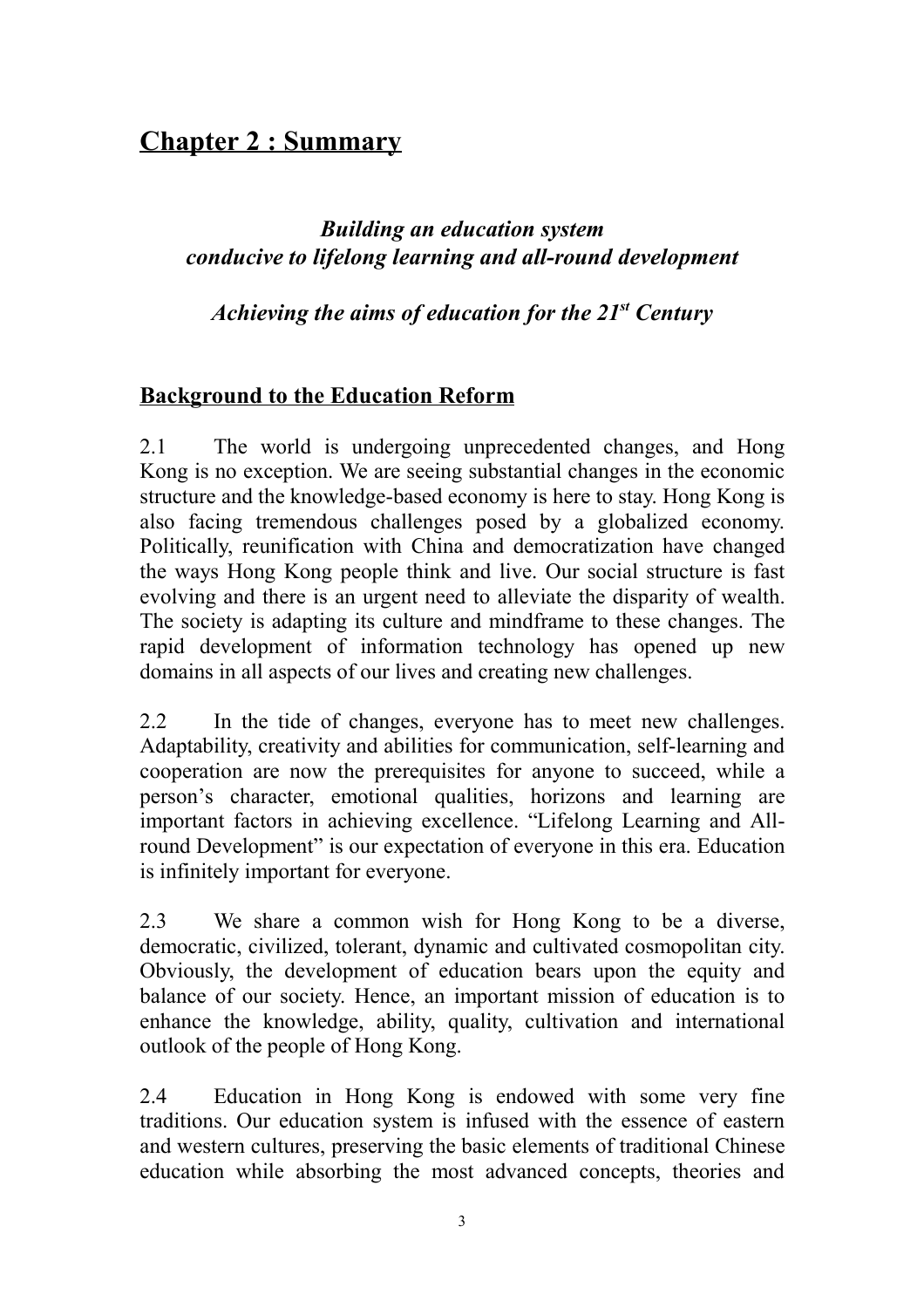experiences from modern western education. Parents and the community attach great importance to the education for our young people. Many of our high quality schools have produced large numbers of outstanding students who have played key roles in both our society and at the international level. For Hong Kong education to meet the expectations of society and fulfill its historic mission, we should spare no effort in preserving and promoting these good traditions.

2.5 Nevertheless, we must address the inadequacies within the existing education system to enable the majority of Hong Kong people to achieve lifelong learning and all-round education. All in all, despite the huge resources put into education and the heavy workload endured by teachers, learning effectiveness of students remains not very promising; learning is still examination-driven and scant attention is paid to "learning to learn". School life is usually monotonous, students are not given comprehensive learning experiences with little room to think, explore and create. The pathways for lifelong learning are not as smooth as they should be. To make up for these weaknesses, we need to uproot outdated ideology and develop a new education system that is student-focussed.

### **Aims of Education for the 21st Century**

2.6 During the first round of consultation, the Education Commission (EC) invited members of the public to participate in drawing up the aims of education in Hong Kong for the  $21<sup>st</sup>$  Century. The community at large generally agreed that the overall aims of education for the  $21^{st}$  Century should be:

To enable every person to attain all-round development in the domains of ethics, intellect, physique, social skills and aesthetics according to his/her own attributes so that he/she is capable of life-long learning, critical and exploratory thinking, innovating and adapting to change; filled with self-confidence and a team spirit; willing to put forward continuing effort for the prosperity, progress, freedom and democracy of their society, and contribute to the future well-being of the nation and the world at large.

Our priority should be to enable our students to enjoy learning, enhance their effectiveness in communication and develop their creativity and sense of commitment.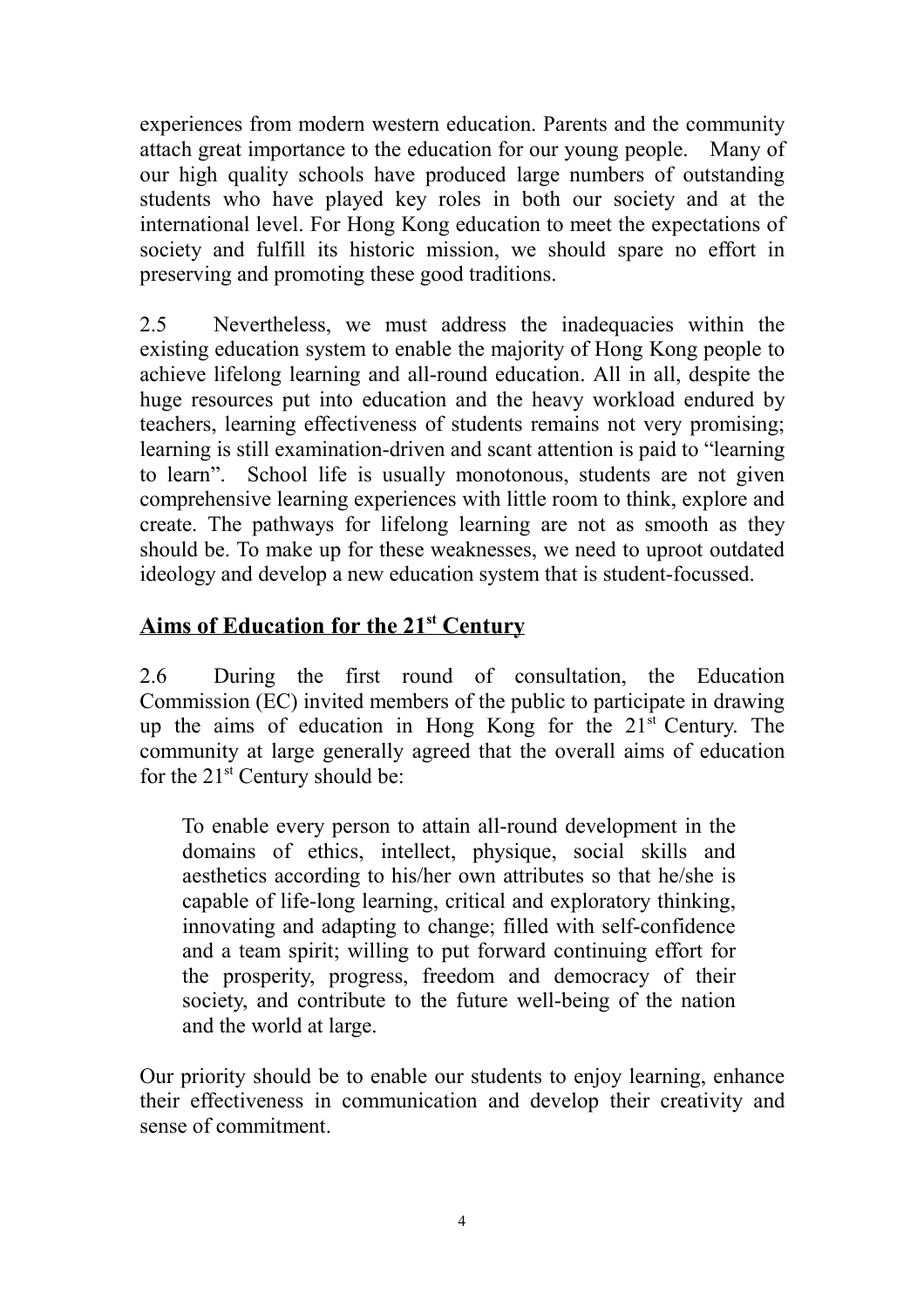### **Vision of the Reform**

2.7 To achieve the aims of education for the 21<sup>st</sup> Century, the education reform must be backed up by comprehensive planning, multifaceted coordination and participation by the whole society. We aim to realize the following vision:

- To build a lifelong learning society: to develop Hong Kong into a society that values lifelong learning, so that everyone enjoys learning, has the attitude and ability for lifelong learning, and has access to diverse channels and opportunities for learning.
- To raise the overall quality of students: to improve the overall quality of our society through upgrading the knowledge, ability and attitude of all students.
- To construct a diverse school system: to inject diversity in education ideologies, modes of financing and focus of curriculum, so that learners have more choices and multi-faceted talents will be nurtured.
- To create an inspiring learning environment: to build a learning environment that is inspiring and conducive to the creative and exploratory spirit.
- y **To acknowledge the importance of moral education:** to provide students with structured learning experiences in the areas of moral, emotional and spiritual education.
- y **To develop an education system that is rich in tradition but cosmopolitan and culturally diverse:** to help students develop an international outlook so that they can learn, work and live in different cultural environments.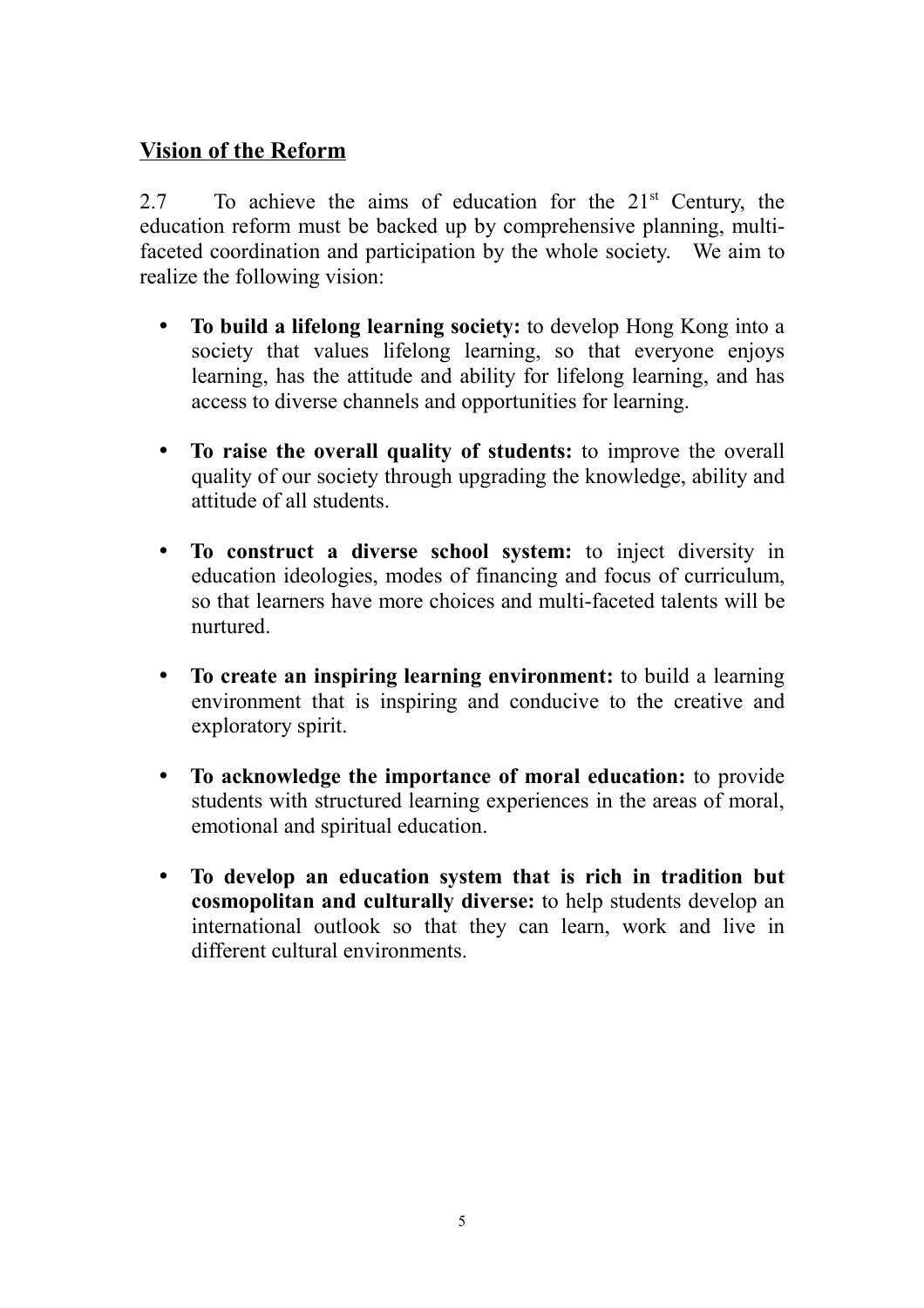## **Principles of the Reform**

2.8 In setting the direction and formulating the proposals for reform, the EC has adopted the following principles –

- Student-focused
- $\bullet$  "No-loser"
- Quality
- Life-wide learning
- Society-wide mobilisation

### **Focuses of the Reform**

2.9 The key to the realization of the above vision is to create favourable conditions for students to develop their ability and quality, while leaving room for frontline educators to put their aspirations into practice. The following are the focuses of the whole reform package:

- Reforming the admission systems and public examinations so as to break down barriers and create room for all
- Reforming the curricula and improving teaching methods
- Improving the assessment mechanism to supplement learning and teaching
- Providing more diverse opportunities for lifelong learning at senior secondary level and beyond
- Formulating an effective resource strategy
- Enhancing the professionalism of teachers
- Implementing measures to support frontline educators

2.10 As an important part of the overall reform, the review of the education system has centred on the academic structure, the curricula and the assessment mechanism of various stages of education, and the interface between different stages. Therefore, this report will mainly cover the first five focuses listed above. Nevertheless, the EC, the Education and Manpower Bureau (EMB) and the Education Department (ED) had done preparatory work in other key areas of education, while the review was being conducted, to facilitate the effective implementation of the education reform.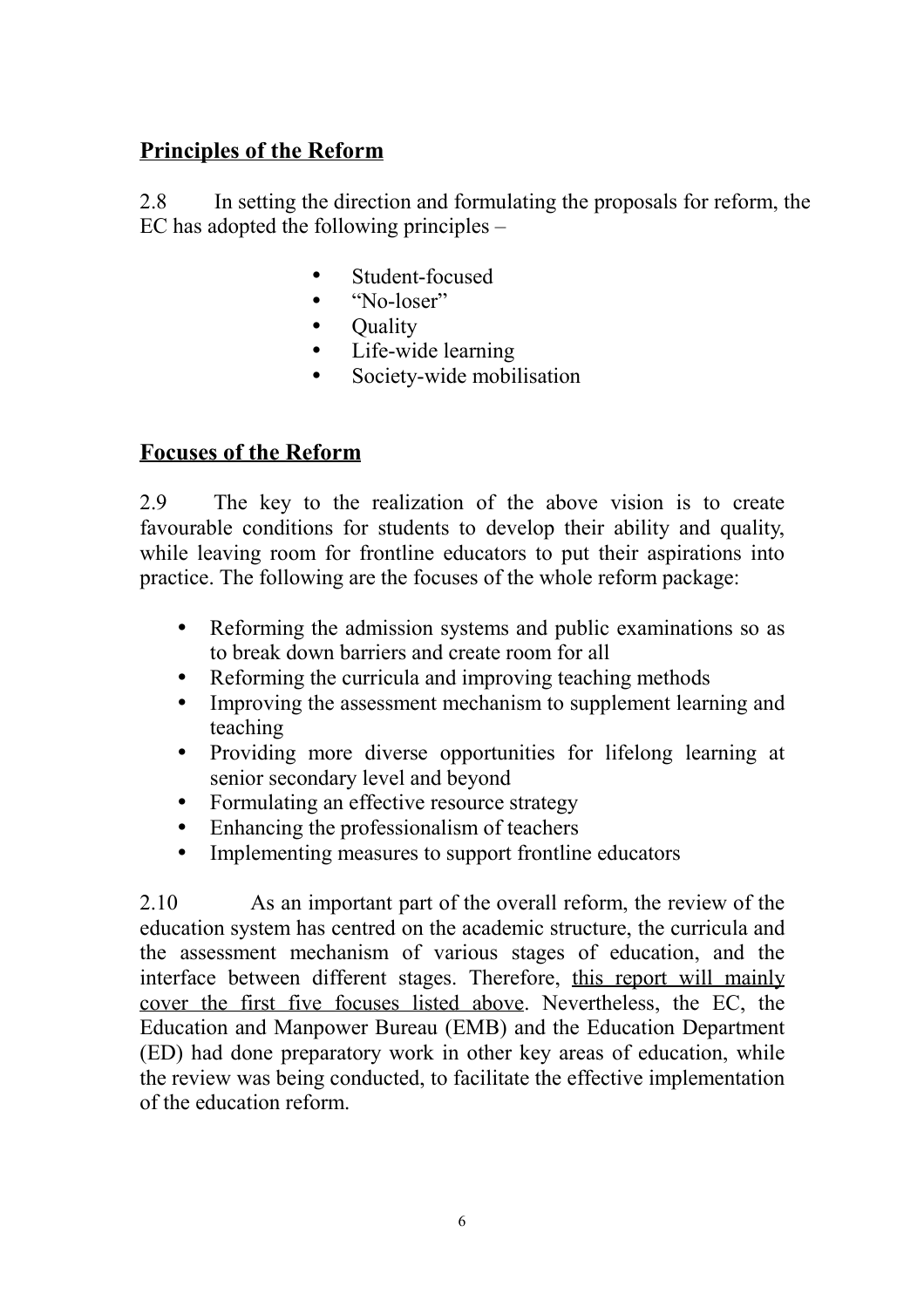### **The Blueprint of Reform**

2.11 After going through twenty months of study and consultation, and taking into consideration public opinions, we put forward the following proposals for reforming the academic structure, the curricula and the assessment mechanism of various stages of education and the interface between different stages as follows.

#### **(1) Academic Structure**

#### (i) *Early Childhood Education*

2.12 Since kindergartens (KGs) and child care centres (CCCs) differ in their focuses of services, we should, in keeping with the principle of promoting diversity, allow different systems and service providers to retain their own characteristics to fulfil the needs of the people they serve.

2.13 We propose to study actively the feasibility of having a single regulatory authority to monitor KGs and CCCs.

#### (ii) *Nine-year Basic Education*

2.14 Basically, the academic structure of six-year primary and three-year junior secondary education will be maintained. However, primary and secondary schools with the same ideology in the running of schools will be encouraged to link together as "through-train schools". The consistency in curricula, teaching methodology and personal development of students will provide students with coherent learning experiences in the true spirit of "no loser".

#### (iii) *Senior Secondary Education and Matriculation*

2.15 We would like to see the development of a diversified and multi-channelled system for senior secondary education, which includes different categories of education institutions such as ordinary schools, senior secondary colleges and vocational training institutes, allowing students to make their choices according to their aptitude and ability.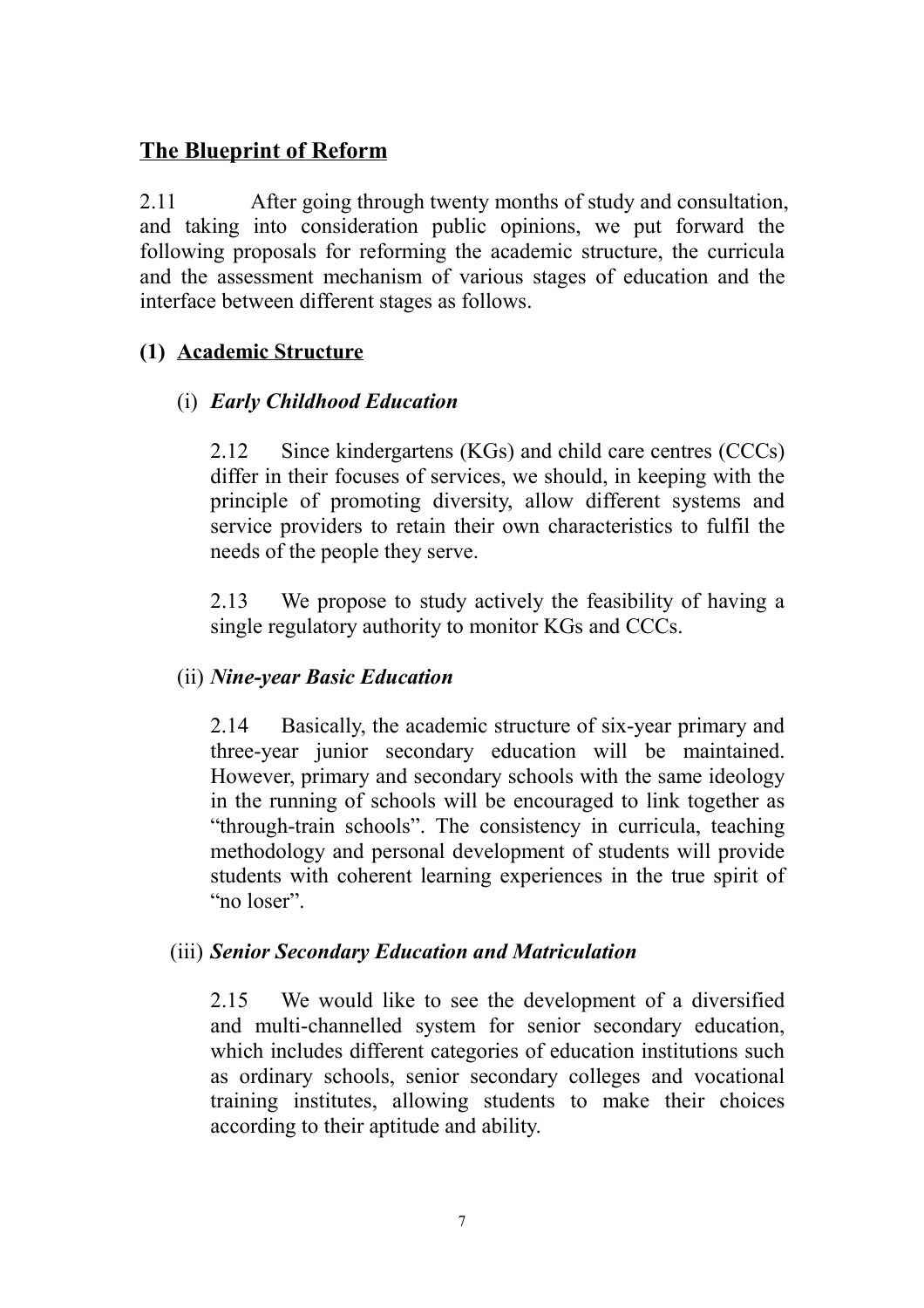2.16 If senior secondary and sixth form education were combined into three-year senior secondary education, students would have a more coherent and multifaceted learning life, the links with the tertiary education programme in other regions will be enhanced and local universities would have more room to reform their admission systems. However, a host of problems have to be solved before three-year senior secondary education can be put in place, and the feasibility of such a system needs to be further assessed.

#### (iv) *Higher Education*

2.17 We encourage the development of a diversified, multichannelled, flexible system for higher education that will allow credit units to be freely transferable. The establishment of tertiary education institutions with different modes of operation will also be promoted, so that learners will have more opportunities for higher education.

2.18 If a three-year system for senior secondary education were to be implemented, universities should study the need to adjust the length of study for certain first degree programmes and how to solve the resource-related problems.

#### (v) *Continuing Education*

2.19 The length and modes of study should become more flexible and diversified. Providers of continuing education need to ensure that their modes of operation are in tune with social changes and learners' needs.

#### **(2) The Curriculum**

#### (i) *Early Childhood Education*

2.20 The curriculum at this stage should focus on enabling children to experience group life in a pleasurable and rich learning environment that can inspire their curiosity and quest for knowledge, while cultivating in them an interest in learning and good living habits. The curriculum should be designed in the light of children's psychological and intellectual growth.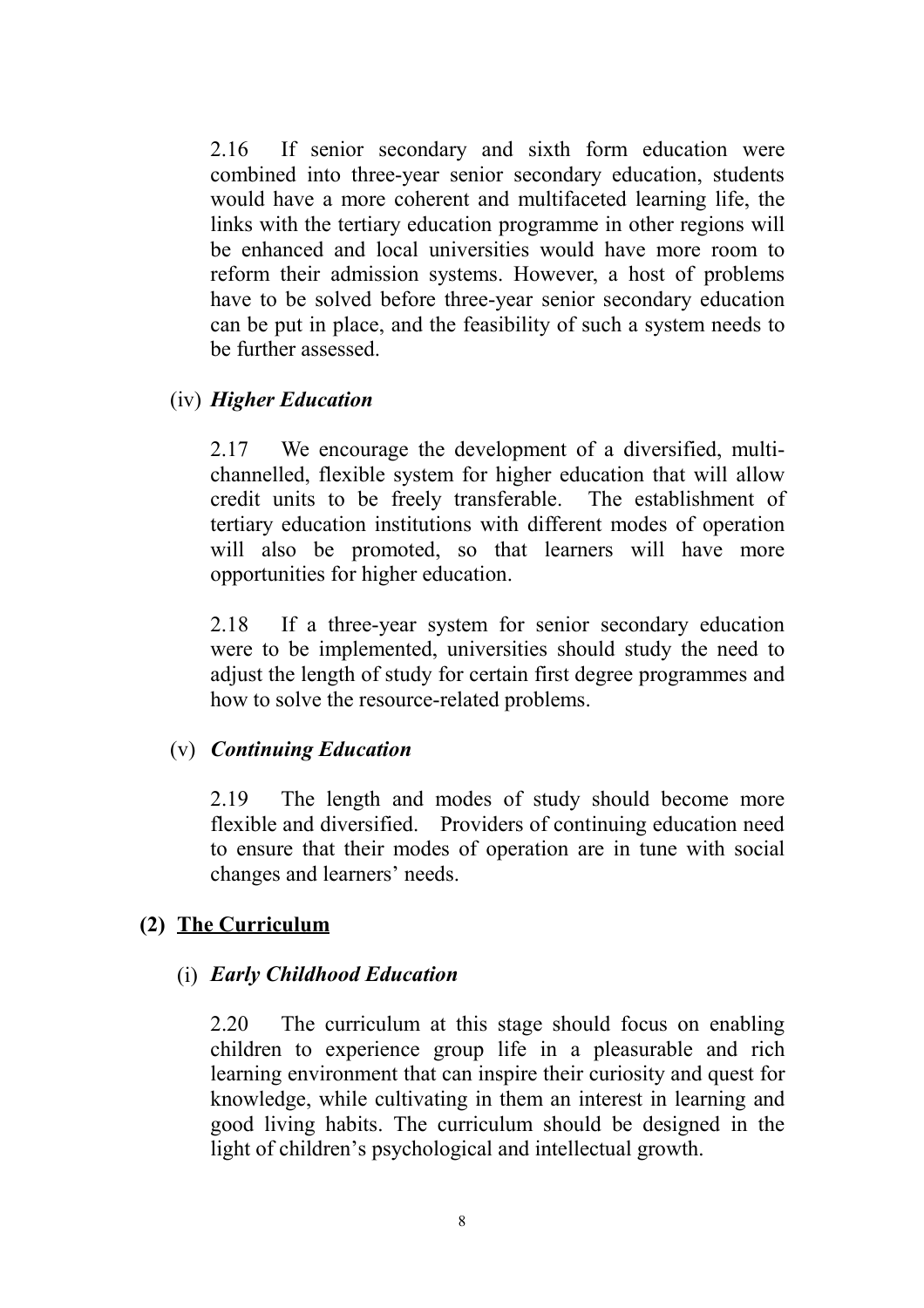#### (ii) *Nine-year Basic Education*

2.21 The curriculum at this stage should focus on developing students' basic knowledge and abilities, including positive attitude and values, judgment, the capability for independent thinking, critical analysis and problem-solving and team-work, as well as adaptability, creativity, organizational skills and communication skills. These will help them lay a good foundation for life-long learning and all-round development.

2.22 The curriculum should be reformed to become more flexible, diversified and integrated. Through more flexible time-tabling, the use of more diverse teaching materials, the integration of all-round learning activities both inside and outside the classroom, inspiring teaching methods as well as diversified assessment mechanisms, students will become more proactive in their learning, and they will "learn how to learn".

#### (iii) *Senior Secondary Education*

2.23 Apart from consolidating the basic knowledge, abilities and attitudes mentioned above, students should be provided with multi-faceted experiences to explore their own aptitudes and strengths, so that they will be better prepared for further study and future employment.

2.24 Premature streaming should be avoided, so that students can choose the best combination of subjects across various disciplines. Students should, according to their aptitudes and abilities, choose between curricula of different emphases, including curricula with a practical or vocational slant.

#### (iv) *Higher Education*

2.25 Universities are recommended to review the functions, contents, focuses and modes of teaching of their first-degree programmes, so as to strike the right balance between the breadth and the depth of such programmes. This would, in addition to helping students master the necessary knowledge and skills for specific professions/disciplines, give them exposure to other learning areas and help them develop a sense of integrity, positive attitude, a broad vision and important generic skills.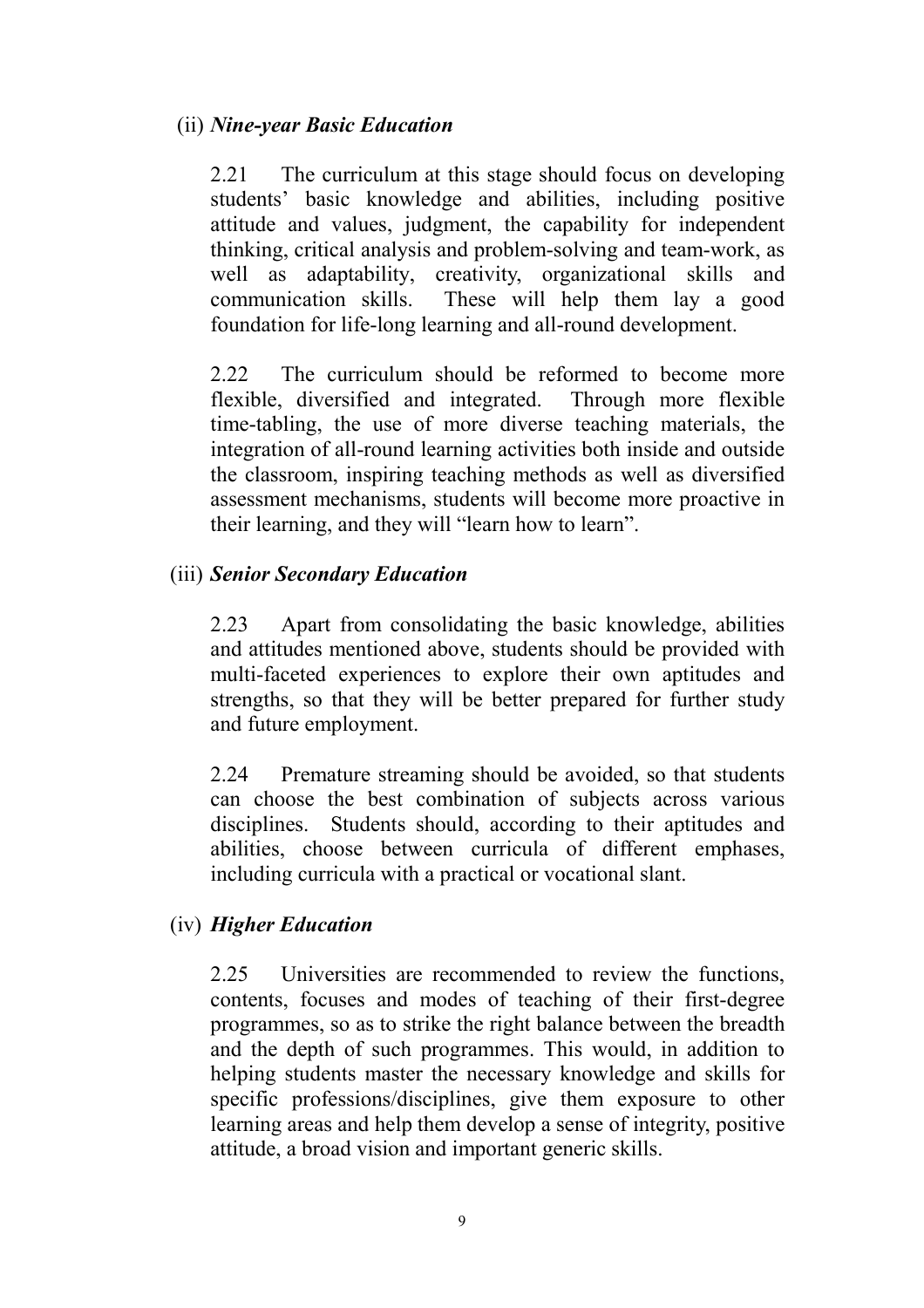#### (v) *Continuing Education*

2.26 The curriculum for continuing education should become more flexible, diversified and internationalized, and should constantly adapt to society's changes and learners' needs.

2.27 Co-operation with overseas tertiary institutions can be stepped up in order to draw on the experience and expertise elsewhere in continuing education. The best use of information technology should be made to further promote life-long learning. The feasibility of "work-based learning programme" jointly organized by employers and providers of continuing education should also be explored.

#### **(3) Assessment Mechanism**

#### **(i)** *Internal Assessment Mechanism*

2.28 The major function of internal assessment is to facilitate learning and teaching and help teachers understand the learning progress and needs of their students. It should be used as a reference for planning the curriculum, designing teaching methods and giving guidance to individual students to enhance the effectiveness of learning and teaching.

2.29 We recommend the use of various modes of assessment, including flexible formative assessment. Quantitative assessment should be minimized to make way for more analytical assessment that produces a more comprehensive picture of the performances and needs of students in different areas. Excessive dictation exercises, mechanical drilling, tests and examinations should be eliminated to allow students more time to participate in useful learning activities.

2.30 We propose to put in place Basic Competency Assessments in Chinese, English and Mathematics at various stages of basic education to make learning and teaching more effective, and to strengthen remedial and enhancement measures.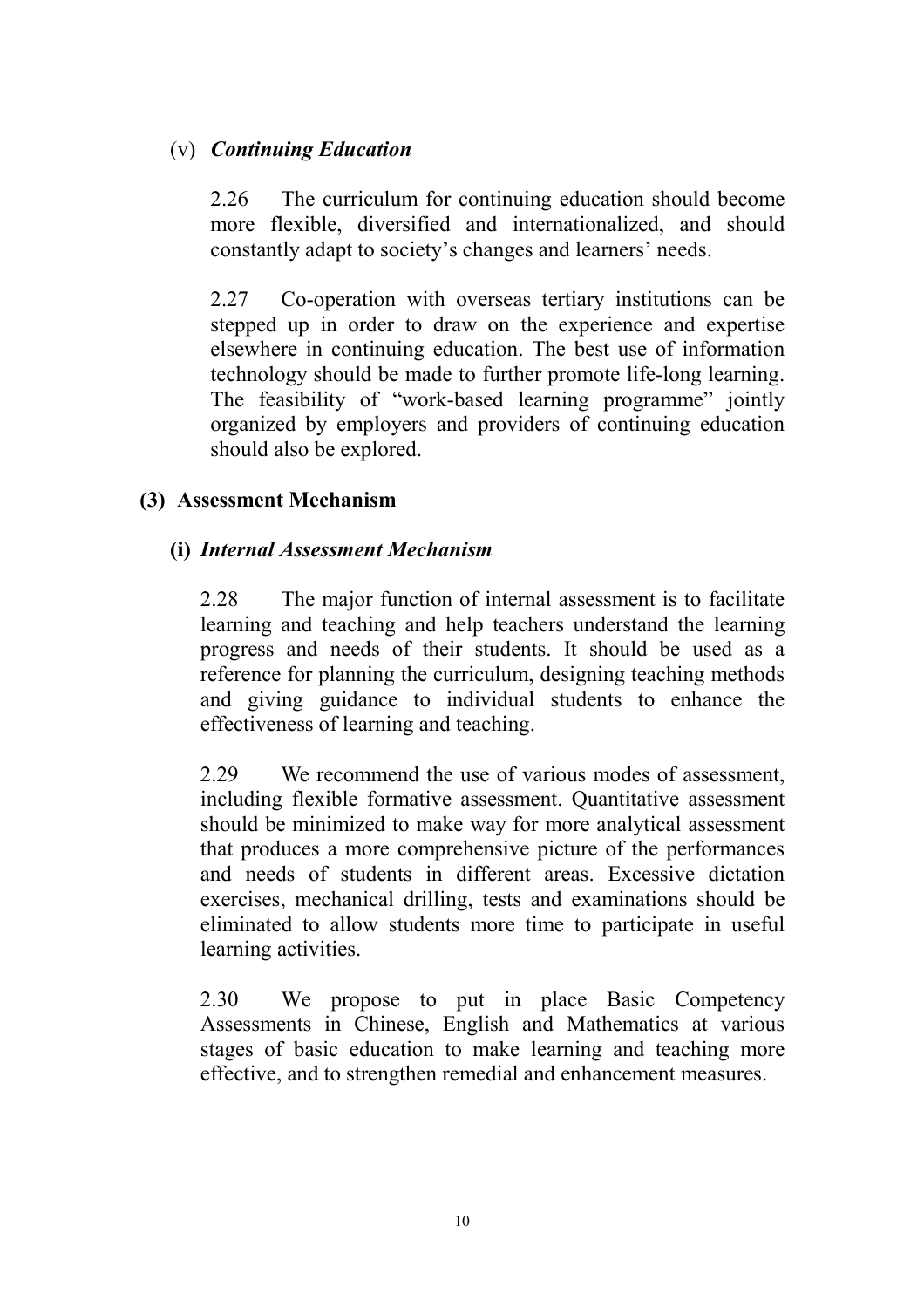#### **(ii)** *External Assessment Mechanism*

2.31 Vis-à-vis internal assessment, public examination serves the functions of certification and selection, playing a crucial role in directing students' learning.

2.32 We recommend to improve the examination system starting from the modes, contents and assessment methods. A flexible examination approach can give students more room for creative and independent thinking. Linking the content of examinations with students' experiences in daily lives will raise their interest in learning and will encourage them to put more time and effort on useful learning activities. As regards assessment methods, including an appropriate element of teachers' assessments will help to better examine those abilities that are not easily assessed through written tests (for example, the ability to organize, communicate and work with others). In this way, students are encouraged to participate in diversified learning activities and develop multi-faceted abilities.

2.33 A new public examination would have to be established to replace the existing Hong Kong Certificate Examination of Education (HKCEE) and the Hong Kong Advanced Level Examination (HKALE) if the three-year senior secondary education system were to be adopted. The EC recommends to further study this proposal when it examines the proposed senior secondary education system.

#### **(4) Interface of Different Education Stages**

#### **(i)** *Primary One Admission System*

2.34 According to the principle of vicinity, school places will basically be allocated according to school nets and parental choices. Written examinations and interviews are forbidden to eliminate any incentive to make excessive demands on young children. Schools are allowed to allocate a number of discretionary places to preserve their tradition and characteristics.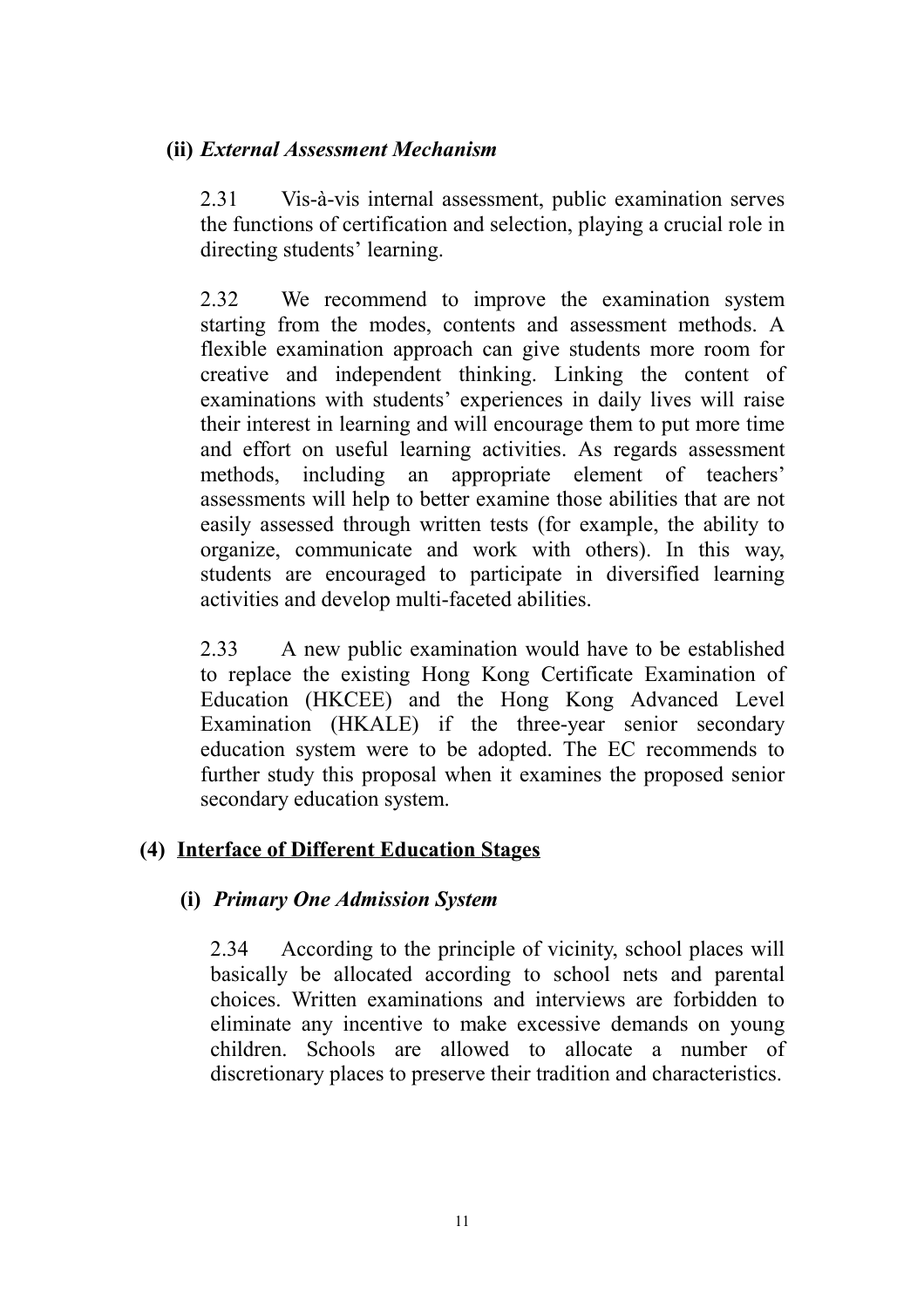#### **(ii)** *Secondary One Admission System*

2.35 In view of the provision of a nine-year universal basic education, there is no genuine need for a highly selective school place allocation system at the interface of Primary 6 and Secondary 1.

2.36 We recommend that the Academic Aptitude Test (AAT) should be abolished immediately to spare students of any unnecessary drilling. (The Government announced in early July this year that it would accept the EC's recommendation to abolish the AAT from the 2000/01 school year). The replacement mechanism should take into consideration the following factors :

- Respect for parents' and students' preferences in selecting schools;
- Schools should have different characteristics and there should be more diversified modes of running schools;
- Disparity of standards among individual students and schools;
- Teachers' abilities to cater for students of diverse ability;
- Schools and students should be motivated to strive for excellence; and
- The equity, reasonableness and feasibility of the system.

2.37 In the long term, the banding system should be gradually phased out in order to minimize the labelling effect. Public assessment for the purpose of allocating secondary one school places should also be abolished to enable students to concentrate on learning activities conducive to all-round development.

#### **(iii)** *The Interface of Secondary 3 and Secondary 4*

2.38 We recommend the provision of learning and training opportunities for all Secondary 3 graduates who wish and are able to continue their studies.

#### **(iv)***University Admission Mechanism*

2.39 We recommend that universities should avoid excessive reliance on the results of public examinations and should give due consideration to the overall performance of students in order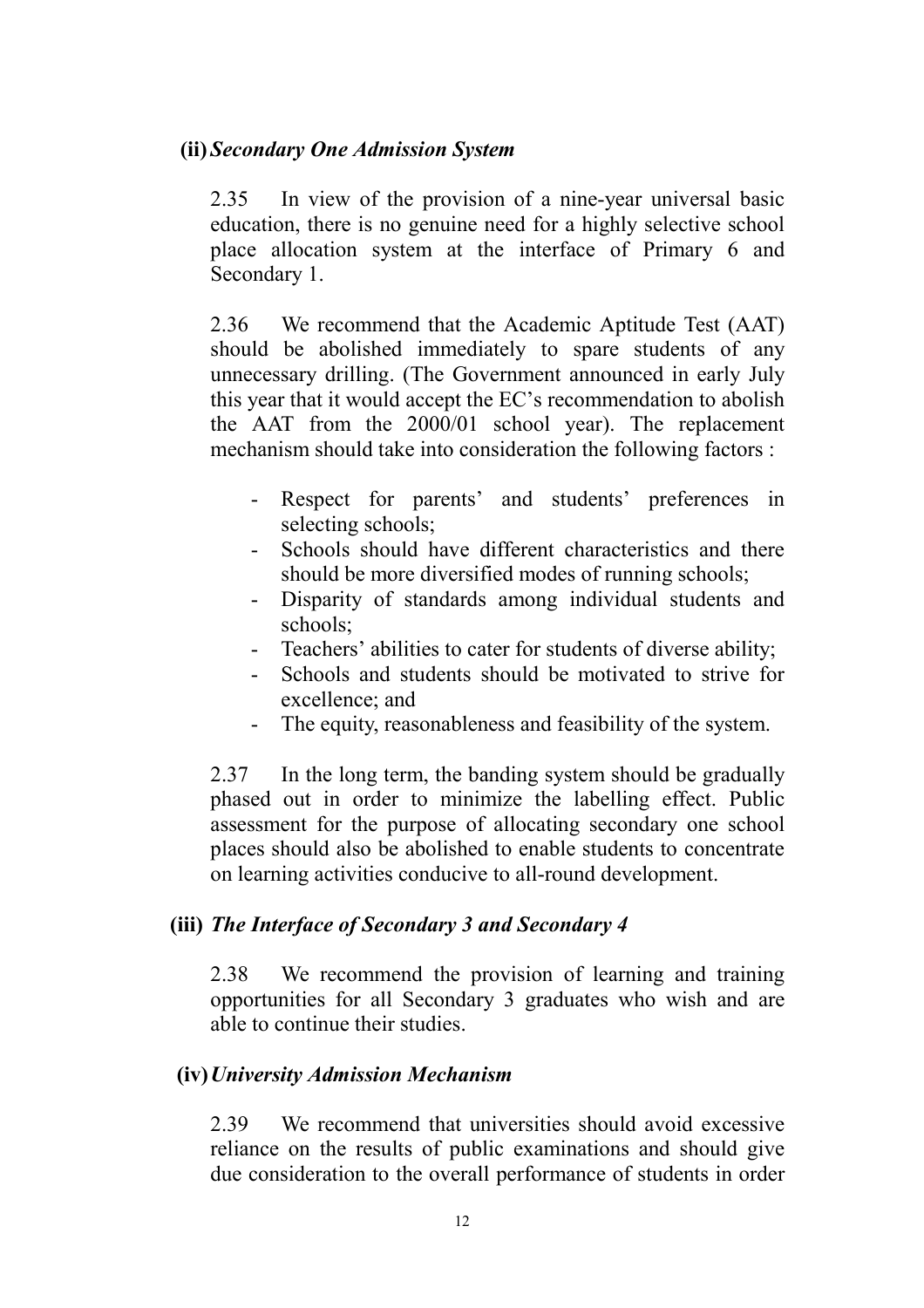to encourage all-round development in schools.

#### **(v)** *Interface of Continuing Education and Other Stages*

2.40 We recommend the establishment of a qualifications accreditation and recognition mechanism, covering various formal education/continuing education, professional courses and vocational training programmes to strengthen the interface of continuing education and other stages, and to provide learners with a clear and flexible ladder for further study.

### **Reform Proposals for various Education Stages**

2.41 We put forward the following reform proposals after considering public opinions collected during the consultation period.

### **(1) Early Childhood Education**

### **(i)***Enhancing professional competence*

- to raise the entry qualifications requirements of KG/CCC teachers to 5 passes in HKCEE (including Chinese and English) by the 2001/02 school year and to sub-degree level progressively. The feasibility of raising the entry qualifications requirements to degree level will be examined when a fully diversified and multi-channelled higher education system is in place.
- to draw up a detailed timetable for requiring all new KG/CCC teachers to have completed one year of pre-service training and requiring all serving KG teachers to complete professional training
- to draw up a detailed timetable for requiring new CCC supervisors to have completed the Certificate of Early Childhood Education Course and requiring all serving KG principals and CCC supervisors, who have not been professionally trained, to receive professional training
- to set up a mechanism for articulation and credit transfer between different teacher training courses in early childhood education.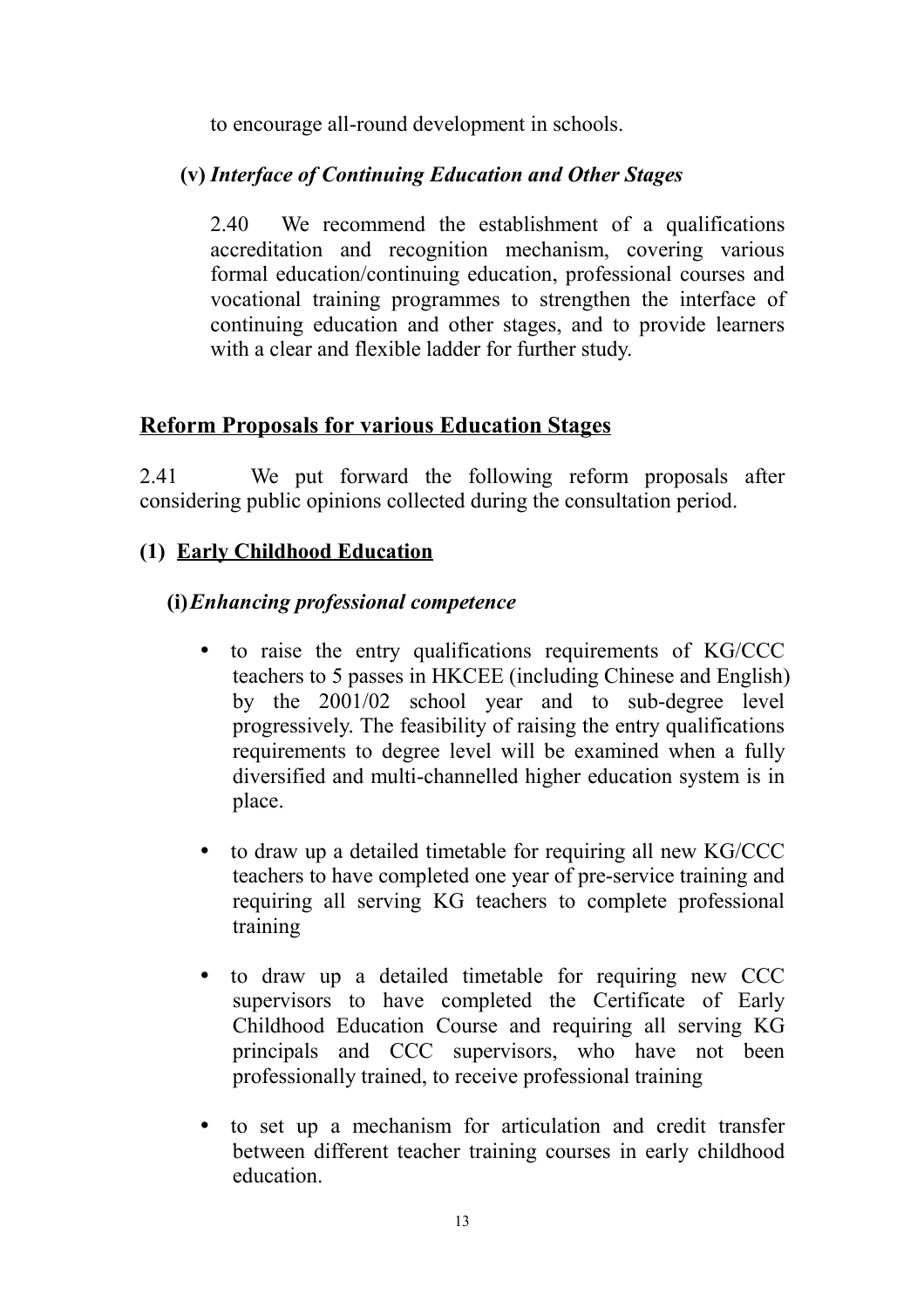#### **(ii)** *Enhancing the quality assurance mechanism*

- to develop a set of quality indicators for early childhood education for self-evaluation and external evaluation
- to encourage early childhood education providers to conduct self-evaluation
- to suggest the Government to promote the development of an external evaluation and quality assurance mechanism for early childhood education providers
- to recommend that early childhood education providers make known the results of their external evaluations and selfevaluations so as to enhance the transparency.

#### **(iii)** *Reforming the monitoring mechanism*

• The joint working group set up by the ED and the Social Welfare Department is urged to study the feasibility of having one single government body to regulate KGs and CCCs. We hope that the education sector and the public will be consulted in due course and that the working group will submit its report as soon as possible.

### **(iv)** *Enhancing the interface of early childhood and primary education*

- teacher training organizations are recommended to review the training courses for teachers of early childhood and primary education so that these teachers can have a better understanding of the preceding/ensuing stage of education in terms of the curriculum, the pedagogy and child psychology
- the communication and cooperation between KGs/CCCs and primary schools should be stepped up
- primary schools should provide remedial support to those Primary 1 pupils who have not received early childhood education, such as through providing adaptation programmes, to help them get used to school life as soon as possible
- the age of entering KG should be lowered to 2 years 8 months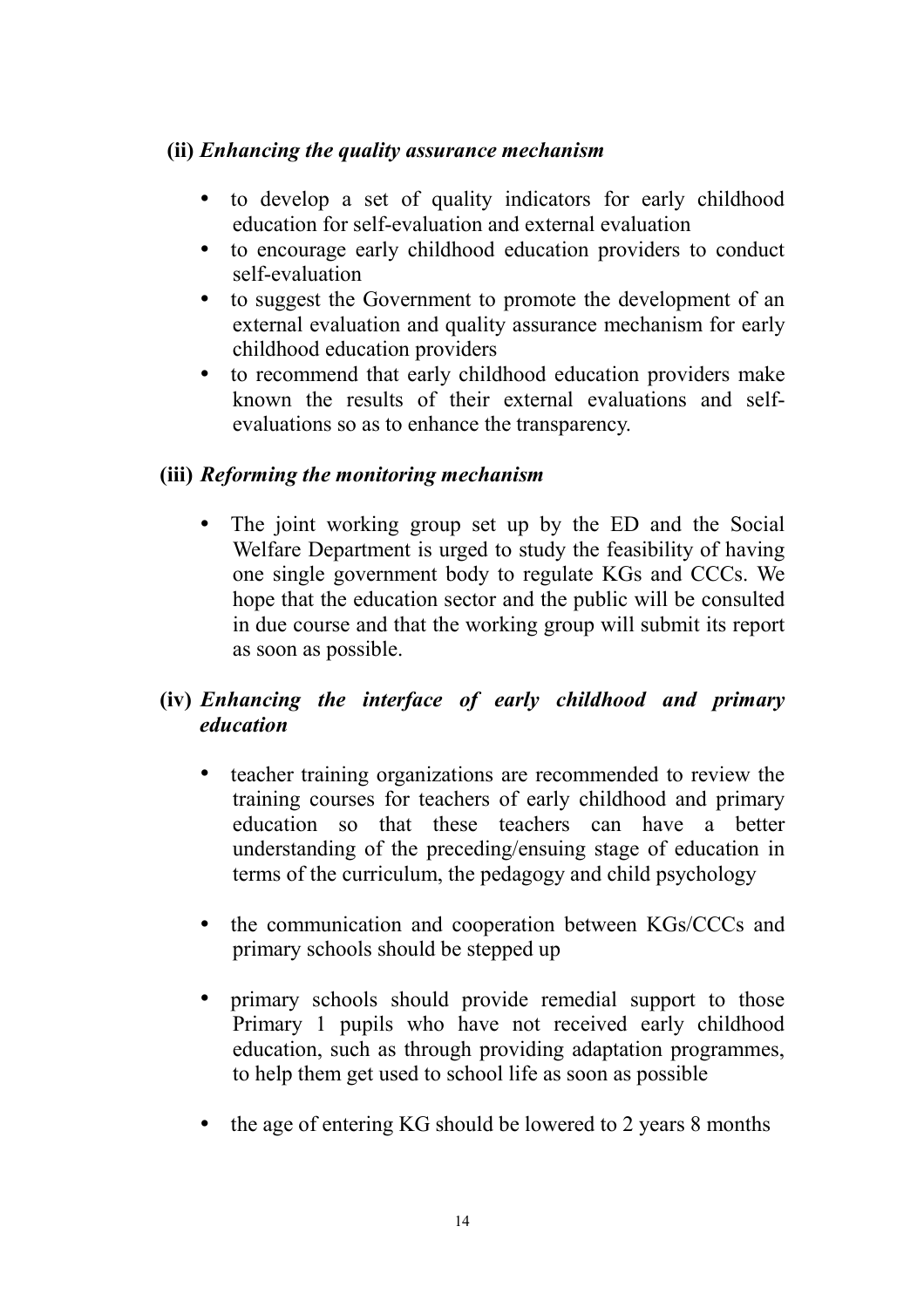#### **(v)** *Modes of financing*

- full-scale financial support to early childhood education by the Government is not recommended under present circumstances
- if new resources become available, the priority should be to enhance support for parents

#### **(2) Nine-year Basic Education**

#### **(i)** *Reforming the School Curriculum and Improving Teaching Methods*

- (a) to formulate a curriculum framework that fosters life-long learning and focuses on whole-person development, including –
	- provide five types of essential learning experiences: moral and civic education, social service, intellectual development, physical development, aesthetic development as well as work-related experiences
	- all subjects be re-grouped into eight Key Learning Areas (KLA) :

Chinese language education English language education Mathematics education Science education Technology education Personal, Social and Humanities education Arts education Physical education

- every student should gain a balanced exposure in all these eight KLAs
- (b) to develop a new culture of learning and teaching;
- (c) to eliminate repetitive and unnecessary elements in the curriculum, providing more room to teachers and students to make for all-round, effective, coherent and enriched learning;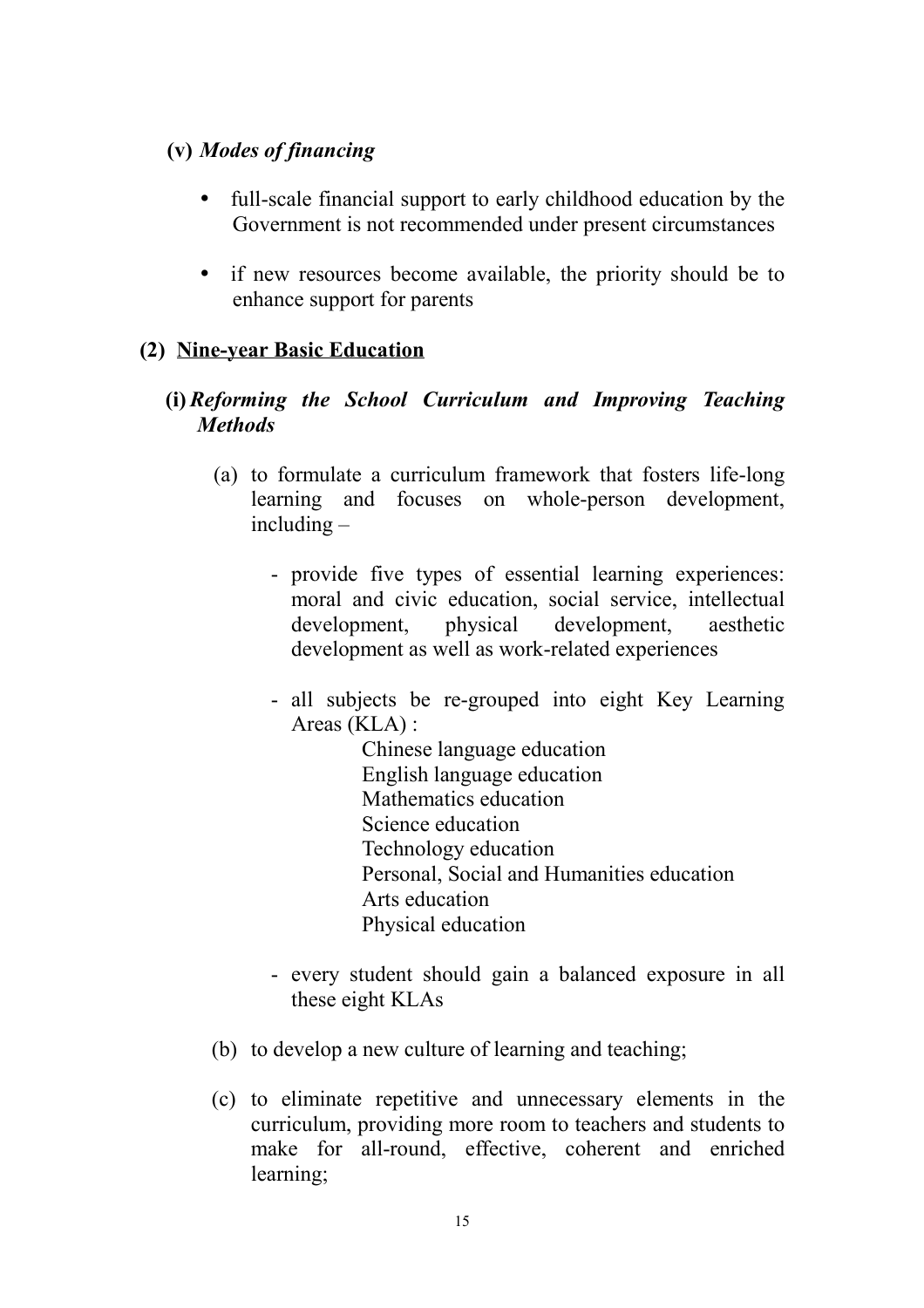- (d) to improve the modes and mechanisms of assessment to effectively support learning and teaching;
- (e) to value and promote existing successful experiences;
- (f) to formulate an effective strategy and to implement changes gradually, to pool expertise, to provide professional support to schools.

#### **(ii)** *Basic Competency Assessments in Chinese, English and Mathematics* **(BCA)**

The BCA will comprise two parts –

(a) Student Assessment

Student Assessment will enable teachers and parents to understand students' learning needs and problems in order to provide timely assistance. At the same time, through appropriate measures, it also allows more room for students to develop, so that whilst achieving basic standards, they are able to maximise their potentials.

(b) System Assessment

System Assessment will provide the Government and school management with information on whether schools in Hong Kong attain the basic standards in key learning areas. This will facilitate schools formulating improvement plans and the Government in providing support to those schools which need it.

| <b>Proposed date</b> | <b>Student Assessment</b> | <b>System Assessment</b> |
|----------------------|---------------------------|--------------------------|
| 2000/01              | Under preparation         | Under preparation        |
| 2001/02              | P <sub>3</sub>            | Under preparation        |
| 2002/03              | P4, P5 and P6             | Under preparation        |
| 2003/04              | S1 and S3                 | P <sub>3</sub>           |
| 2004/05              | S <sub>2</sub>            | <b>P6</b>                |
| 2005/06              | P1 and P2                 | S <sub>3</sub>           |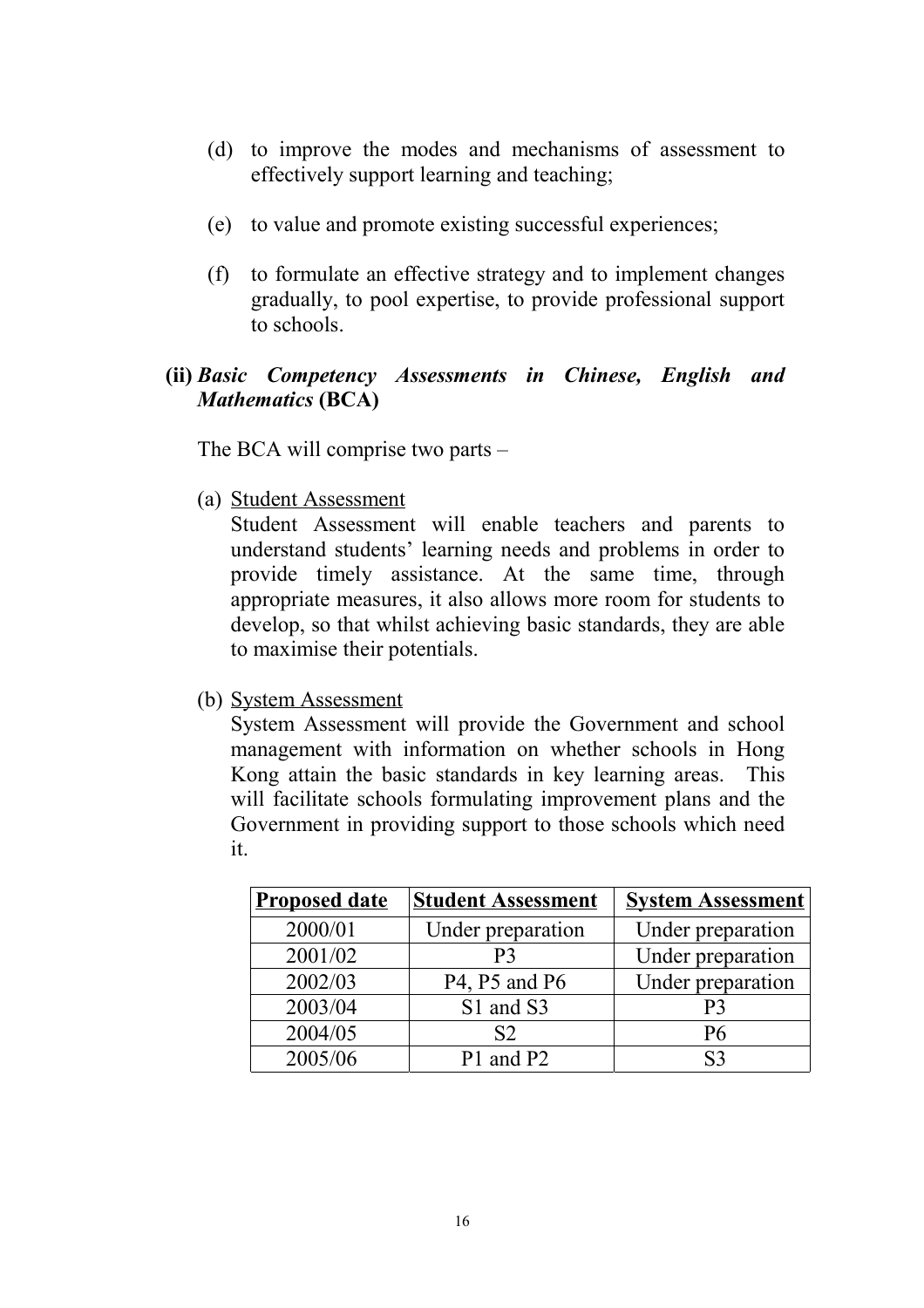#### **(iii)***School Places Allocation Systems*

#### **(a)Primary One Admission System**

Short-term mechanism (from 2002/03 to 2004/05 school year)

- generally no less than 50% of places are allocated by schools at their own discretion, including places for all pupils with siblings studying or parents working in the school applied for;
- generally no more than 50% of places are allocated centrally according to school nets and parental choices (one-tenth of which will not be subject to any restrictions on school nets). (For details, please refer to paragraph 8.2.45 in Chapter 8)

Long-term mechanism (from 2005/06 school year onwards)

- applicants with siblings studying or parents working in the school applied for must be admitted;
- $\bullet$  20% of places may be allocated by schools at their own discretion;
- remaining places are allocated centrally according to school nets and parental choices (one-tenth of which will not be subject to any restrictions on school nets).

(For details, please refer to paragraph 8.2.45 in Chapter 8)

#### **(b)Secondary School Places Allocation System**

Proposed transitional arrangement

- the number of allocation bands will be reduced to three:
- discretionary places will be increased to  $20\%$
- the average of each primary school's AAT results in 1997/98. 1998/99, 1999/2000 school years will be used to scale students' internal assessment results as the basis for banding;
- central allocation will be conducted according to students'/ parents' choices, school nets and bands;
- should be implemented for the 2000/01 to 2004/05 school years.

Post-transition mechanism

- the number of bands will remain at three;
- secondary schools' discretionary places will be increased to 30%;
- students who have not been allocated S1 places at the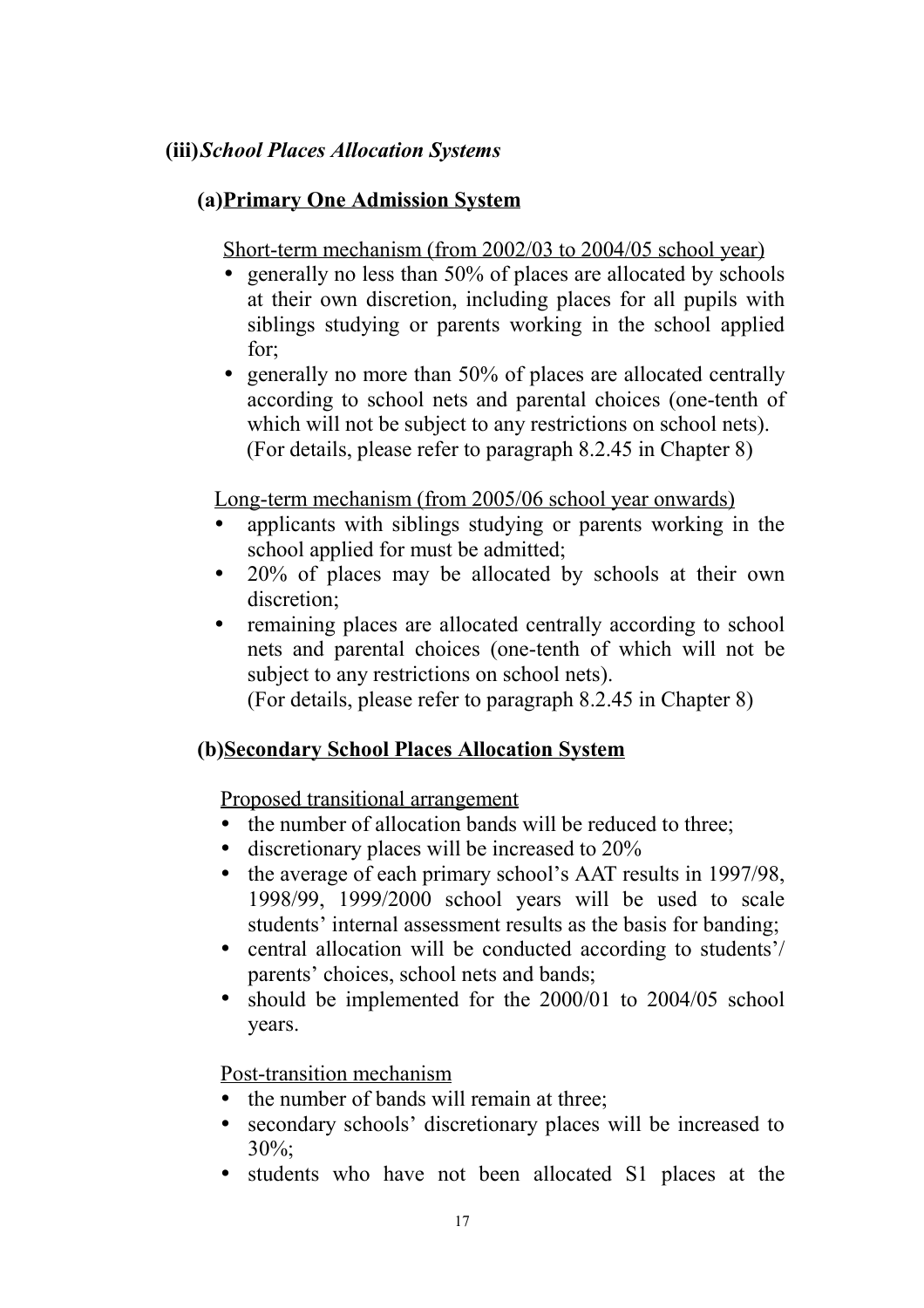discretionary places allocation stage will be divided into three equal bands according to their internal assessment results;

- central allocation will be conducted according to students'/parents' choices, school nets and bands;
- should be implemented from 2005/06 school year, subject to the result of the interim review in 2003/04 school year.

### **(iv)***"Through Train" Model*

- Primary and secondary schools may decide whether to form 'through-train' on a voluntary basis, and pupils can be directly promoted to their associated secondary schools without going through the SSPA system. Primary and secondary schools applying to form 'through-train' must satisfy the following conditions:
	- (a) there should be genuine consistency in the curriculum, teaching methodology and students' personal development;
	- (b) the secondary school must admit all the P6 graduates of its linked primary schools, and the number of S1 places must exceed the total number of P6 graduates of its linked primary school, so that students of other primary schools will still have the chance to be admitted;
	- (c) the primary and secondary schools applying to form 'through-trains' must have the same mode of financing (for the purpose of the proposal, private schools and Direct Subsidy Scheme schools are considered as having the same mode of financing).
- As for feeder schools that do not fulfil the requirements in points (b) and (c) above, they will be given ten years to seek an appropriate solution with the Government. During this ten-year period, the schools concerned can retain their own admission system for S1 students.

(For details, please refer to Appendix IV).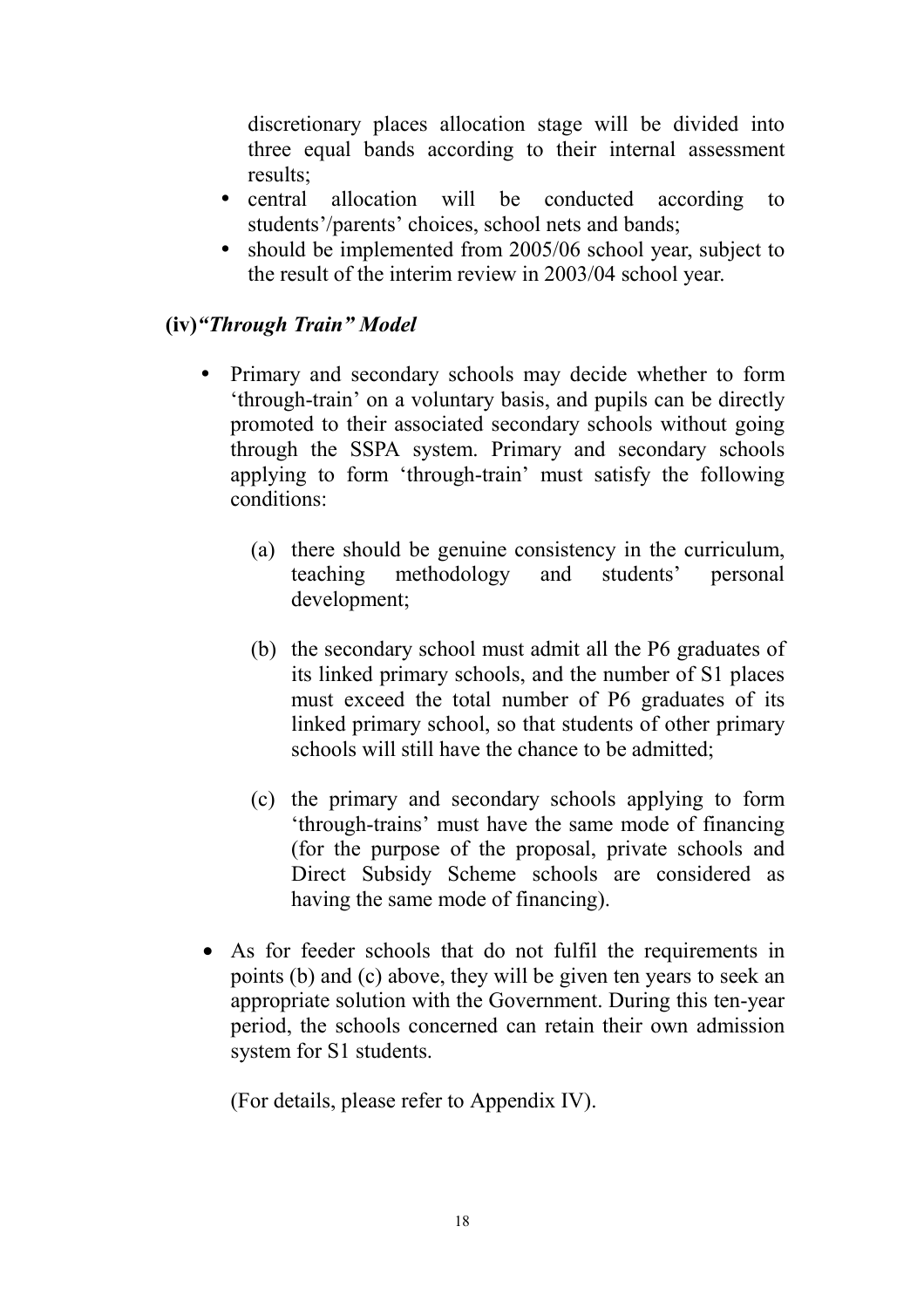#### **(3) Senior Secondary Education**

#### **(i)** *Developing a senior secondary education system with multiple channels and diversity*

- adequate senior secondary school places should be provided as soon as practicable to provide learning opportunities for all S3 graduates who wish and are able to continue their studies;
- different channels should be provided for students to choose the learning opportunities that best suit their aptitudes, interests and abilities.

#### **(ii)** *Establishing a new mechanism for the interface between Secondary 3 and Secondary 4*

• When the senior secondary education system is able to provide adequate school places for all S3 graduates who are willing and able to pursue further studies, a new mechanism should be put in place for the interface between S3 and S4. In the spirit of 'school-based management', secondary schools can allocate their S4 places and S3 repeaters' quota to their own S3 graduates. The remaining school places can be allocated to S3 graduates of other schools at their own discretion. At the final stage, all remaining school places will be centrally allocated to S3 graduates who do not have a S4 place yet.

#### **(iii)** *Reform of the academic structure*

• The EC will set up a working group to examine the feasibility of implementing the proposed 3-year structure for senior secondary education and formulate detailed proposals as well as implementation timetable. It will submit its recommendations to the Government in 2002.

#### **(iv)** *Curriculum Reform*

• Apart from the <u>five types of learning experiences</u> mentioned above, the curriculum of senior secondary education should also provide students with more work-related experiences, help them explore their own aptitudes and abilities to prepare them for future employment;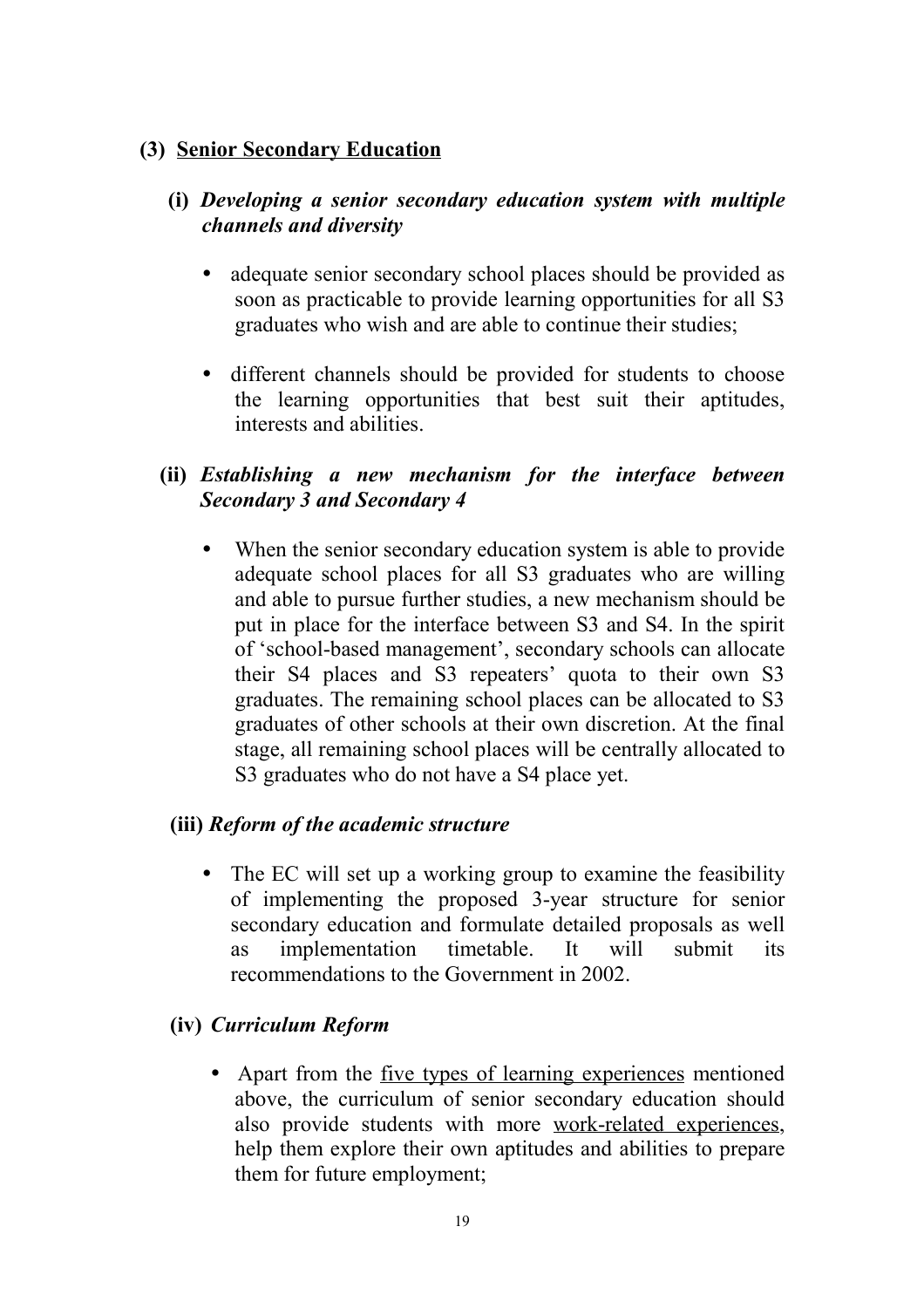- Senior secondary education should provide a broad-based curriculum, avoid premature streaming, enable students to acquire experiences in various key learning areas, construct a broad knowledge base and enhance their ability to analyze problems from various perspectives;
- Schools are recommended to conduct overall assessments on and to record students' participation and performance in different learning activities.

#### **(v)** *Reform of public examinations*

- Extending the 'Teacher Assessment Scheme':
- Introducing a core-competence part to HKCEE subjects;
- Allowing S6 students to apply to sit the HKALE for some or all subjects, subject to the consent of their schools;
- Abolishing the fine grades in the HKCEE and HKALE by 2002;
- Enhancing the relevance of examination questions to the knowledge and skills that need to be acquired by students;
- Refining the mode and marking system of examinations to allow students more room for independent and creative thinking;
- Conducting the same examination more than once a year so that students do not have to wait for one whole year to re-sit it;
- Examining the feasibility of introducing a public examination on Chinese and English, which covers different levels of general proficiency and focuses on practical usages of the two languages.

#### **(4) Higher Education**

#### **(i)** *Universities*

- (a) Reform of first degree programmes
	- In the light of changes in the society, universities are recommended to review the functions, contents, focuses and modes of teaching of their first degree programmes, so as to strike a right balance between the breadth and the depth of such programmes.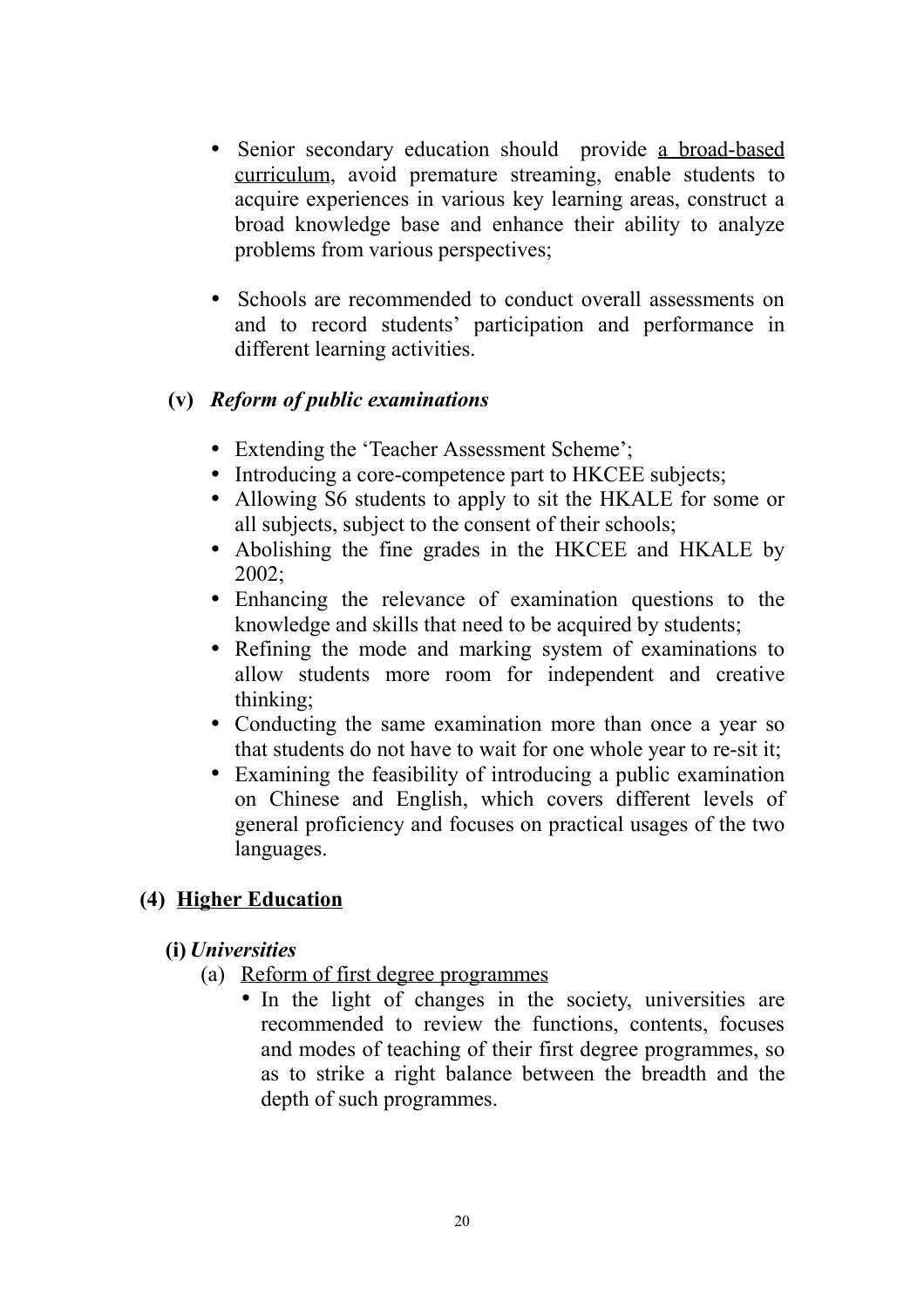- (b) Enrichment of campus life
	- Universities are recommended to provide students with more opportunities and room for them to participate in a variety of learning activities.
- (c) Reform of the university admission system
	- Universities are recommended to overhaul their existing admission mechanism to give due consideration to students' all-round performance. Apart from public examination results, they may also consider internal assessment reports of secondary schools, portfolios prepared by students themselves and their performance at interviews.
	- As regards the requirements on subjects taken by students in secondary schools, universities are recommended to consider –
		- giving priority to those students who take the Liberal Studies subject at the Advanced Supplementary (AS) level.
		- replacing Advanced Level subjects with AS level subjects as far as possible when setting the subject requirement for university admission, and minimizing the number of specified subjects, so that secondary school students will have more room to choose subjects across different learning areas.
	- Universities should have more flexibility to take in students at various levels on condition that the total number of students entering universities each year is not reduced.
	- Provided that no additional public resources are required, consideration may be given to allowing individual universities and faculties to admit a small number of outstanding S6 students.
- (d) A portable and transferable credit unit system
	- A transferable and articulated credit unit system among institutions and departments is recommended to allow more room for students to choose learning modules according to their own interests and pace. Institutions and individual departments would also be able to focus resources on their own strengths with a view to developing their own areas of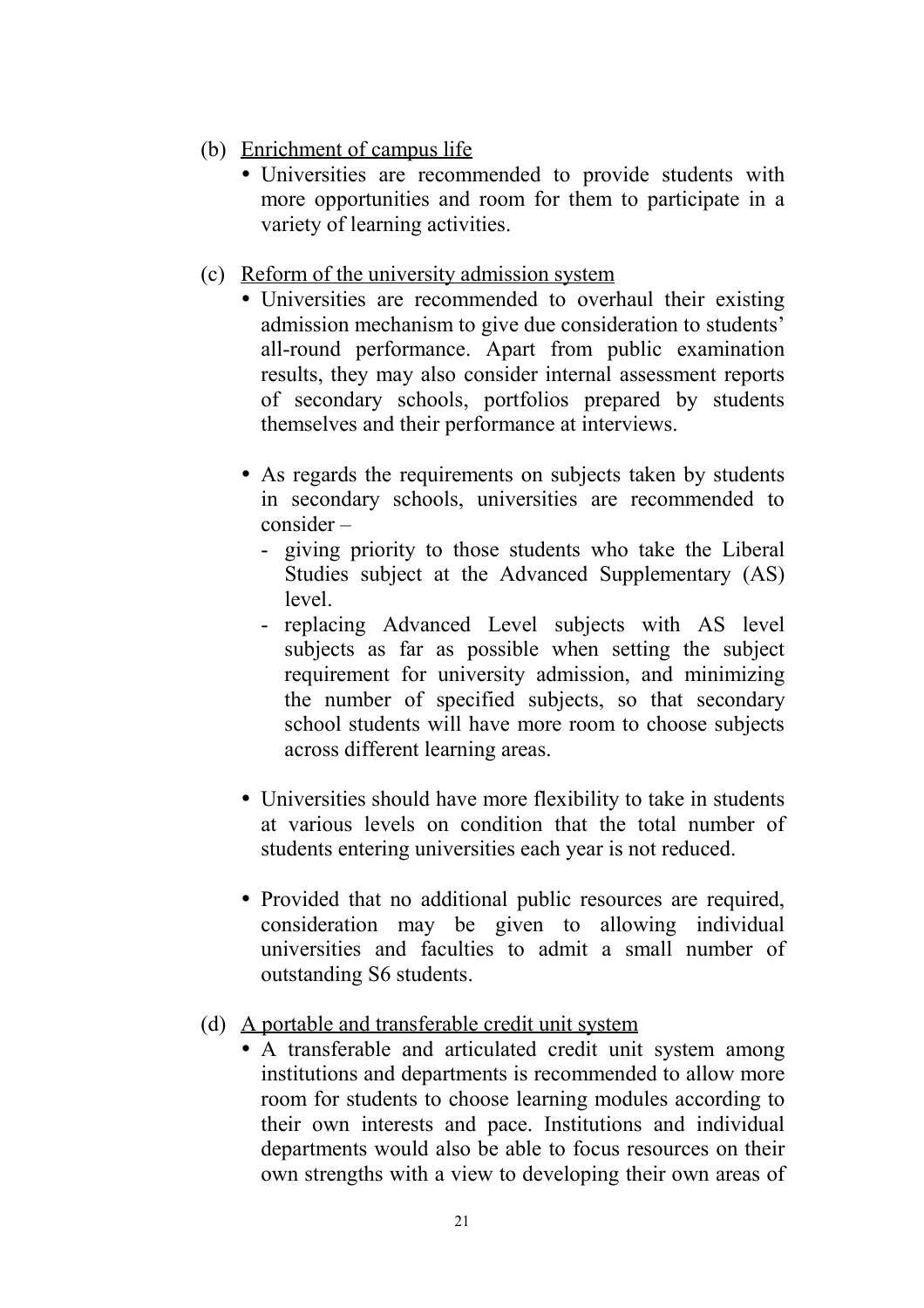excellence.

- The University Grants Committee (UGC) is recommended to discuss with universities to formulate an appropriate funding model to facilitate the implementation of credit unit system.
- (e) Duration of study
	- Even if the proposed 3-year academic structure of senior secondary education were implemented, universities should determine the duration of study of each programme according to practical circumstances and needs. There is no need to set the length of all programmes at 4 years.

#### (f) Quality assurance mechanism

We recommend the UGC and the institutions concerned to consider the following–

- besides reviewing the learning and teaching processes, should external assessments be conducted on the effectiveness of learning and teaching?
- how can the universities' self-accrediting mechanisms be appropriately strengthened to ensure quality?
- (g) Postgraduate programmes
	- We recommend that the number of research postgraduate places and self-financed taught post-graduate places should be increased to nurture more high quality expertise.
- (h) Promoting the development of private universities/higher education institutions
	- A conducive environment should be provided for the development of private universities/higher education institutions.
- **(ii)** *"Community Colleges"*
	- We recommend the Government to formulate relevant policies to provide a conducive environment for the development of institutions operating along similar lines as the "community colleges" elsewhere in the world. The Government may facilitate the establishment of a mechanism for articulation of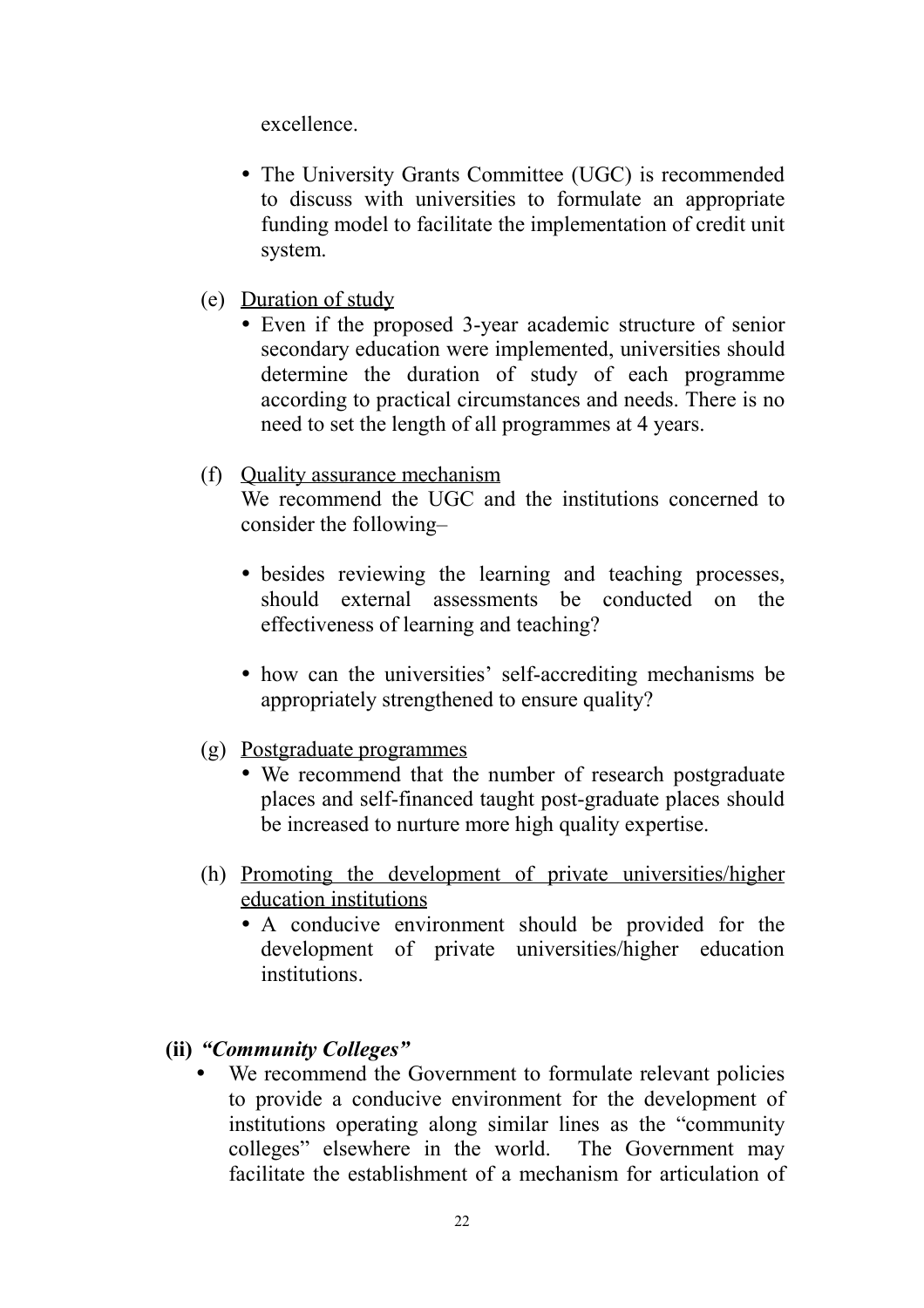qualifications and quality assurance. In addition, the Government may consider providing subsidies to students with financial difficulties so as to encourage them to pursue further study. It may also provide financial assistance to institutions to launch community college-type programmes during the initial setting-up stage (such as the procurement of premises).

#### **(iii)** *Working Group*

• The EC will form a working group to further consider, in consultation with the UGC, how to enhance the interface between universities and other post-secondary institutions, further examine the problems to be resolved if the proposals are to be put into practice, and formulate specific proposals.

### **(5) Continuing Education**

#### **(i)** *Working Group*

• The EC will set up a working group to advise the Government on the policies and specific initiatives on continuing education (e.g. bringing various sectors together to establish a comprehensive mechanism for accreditation of academic qualifications).

## **(ii)***Establishing "Lifelong Learning Centres"*

y Continuing education institutions or community service organizations are encouraged to make use of the existing community resources to set up lifelong learning centres that embrace teaching facilities, libraries, information technology equipment, study rooms and advisory services.

#### **(iii)***Establishing a Database for* **C***ontinuing Education*

• The use of the database on continuing education should be promoted to provide learners with a quick and easy channel to search for courses that they are interested in and qualified to apply for.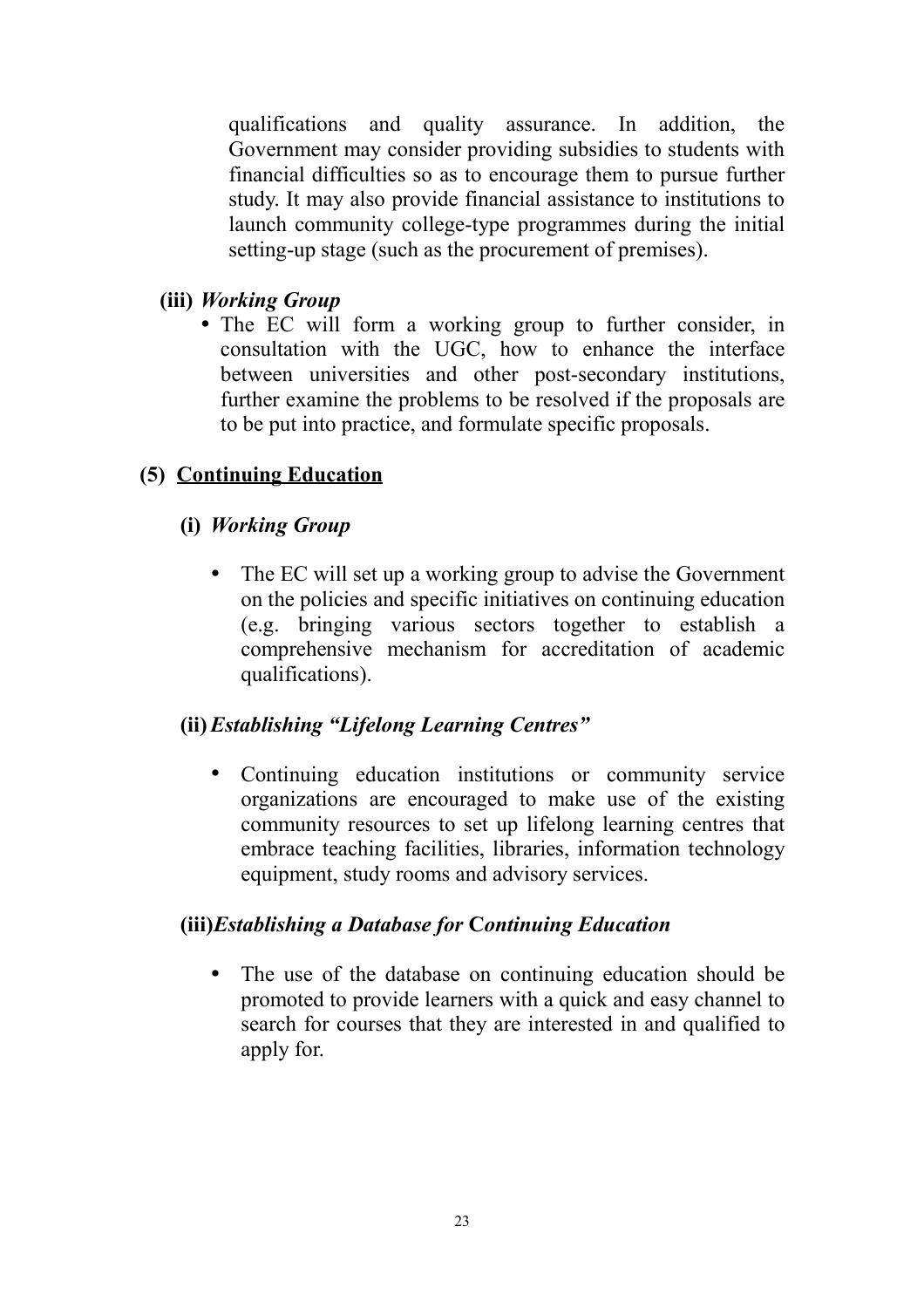### **Implementation Strategy**

2.42 We propose to adopt the following implementation strategy and priority items.

### **(1) Proposed Strategy**

- setting priorities
- implementing changes gradually
- conducting trials in key areas
- undertaking continuous monitoring and interim reviews
- ensuring overall coordination

#### **(2) Proposed Priority Items**

- Reform of the secondary school places allocation mechanism
- Reform of the primary one admission mechanism
- Reform of the university admission system
- Reform of the primary and secondary school curricula
- Improvement on the existing public examinations
- Implementing Basic Competency Assessments and strengthening remedial and enhancement measures
- Enhancing the quality of early childhood education
- Enhancing the professional competence of principals and teachers
- Increasing learning opportunities at senior secondary and above levels

#### **Resource Strategy**

2.43 We propose to adopt the following resource strategy.

#### **(1)Guiding Principles**

- the whole community should contribute to education
- priority should be accorded to basic education
- resources should be directed towards enhancing the effectiveness of learning and teaching

#### **(2)Proposed Resource Strategy**

• effective utilization of existing public resources on education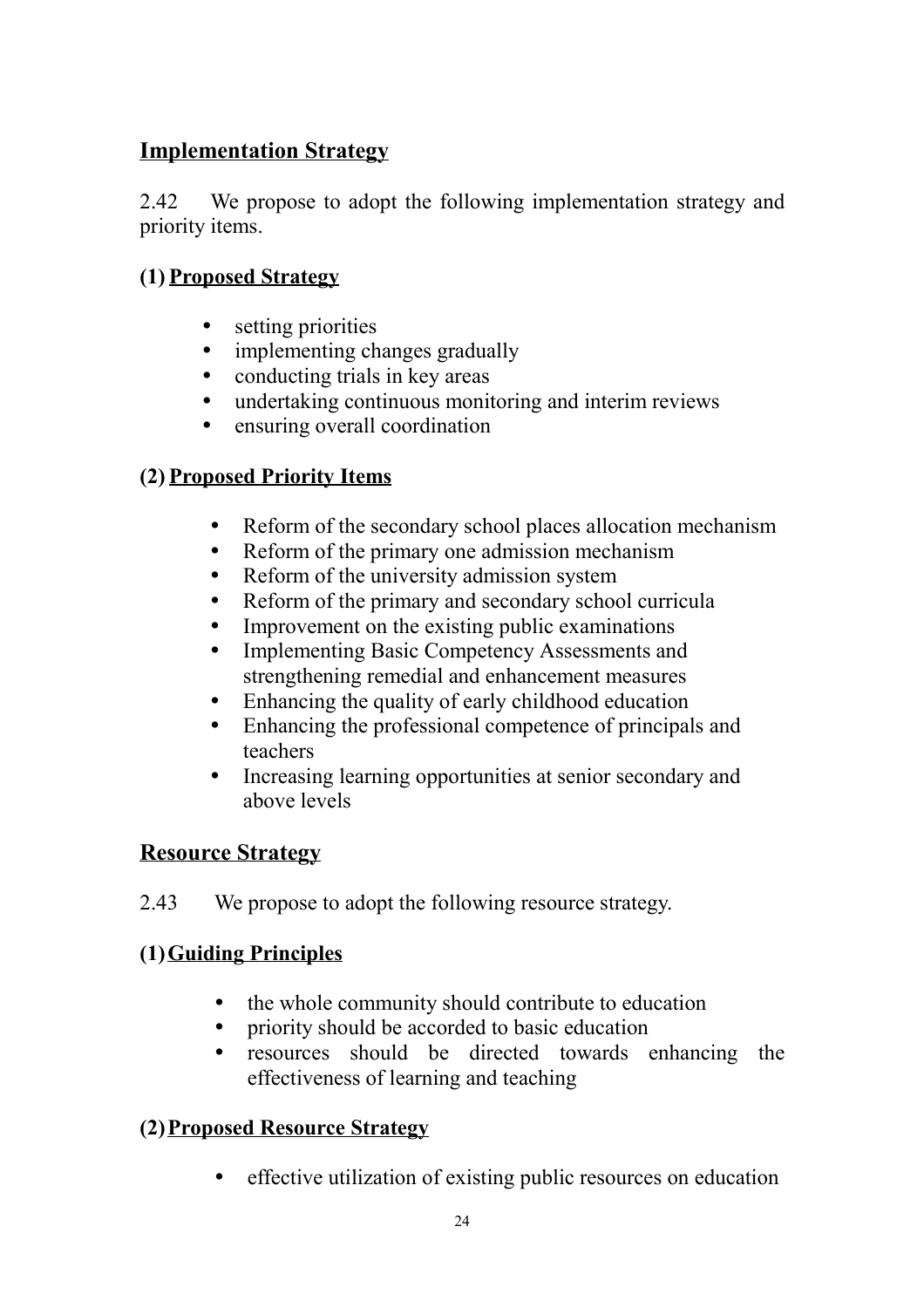- better use of other resources in the community
	- Schools are encouraged to form partnership with different sectors of society (including parents, youth services organizations, uniformed groups, sports groups, cultural and arts groups, professional bodies, voluntary groups, business sector, etc) to provide students with diversified learning activities and to make better use of manpower and financial support provided by these bodies.
	- Schools are encouraged to make better use of various public/community facilities.
	- We should encourage more private participation in the running of schools. We should also promote the development of private universities, community colleges, private schools and the Direct Subsidy Scheme schools so as to provide more channels for different sectors of the community to contribute towards education.
- At present, public expenditure on education takes up about 4% of Hong Kong's Gross Domestic Product. As education has a profound bearing on the future of Hong Kong, we recommend the Government to increase its resources for education.

### **Support of other Stakeholders**

2.44 For the education reform to bring real changes in learning and teaching, and to provide more room for students' all-round development, the efforts of the Government and certain sectors of our society alone are far from being sufficient to realize the vision of the education reform. The active support and commitment of the entire society (including educators, students, parents, education advisory bodies, teacher education providers, school sponsoring bodies, the Quality Education Fund and others) will be indispensable.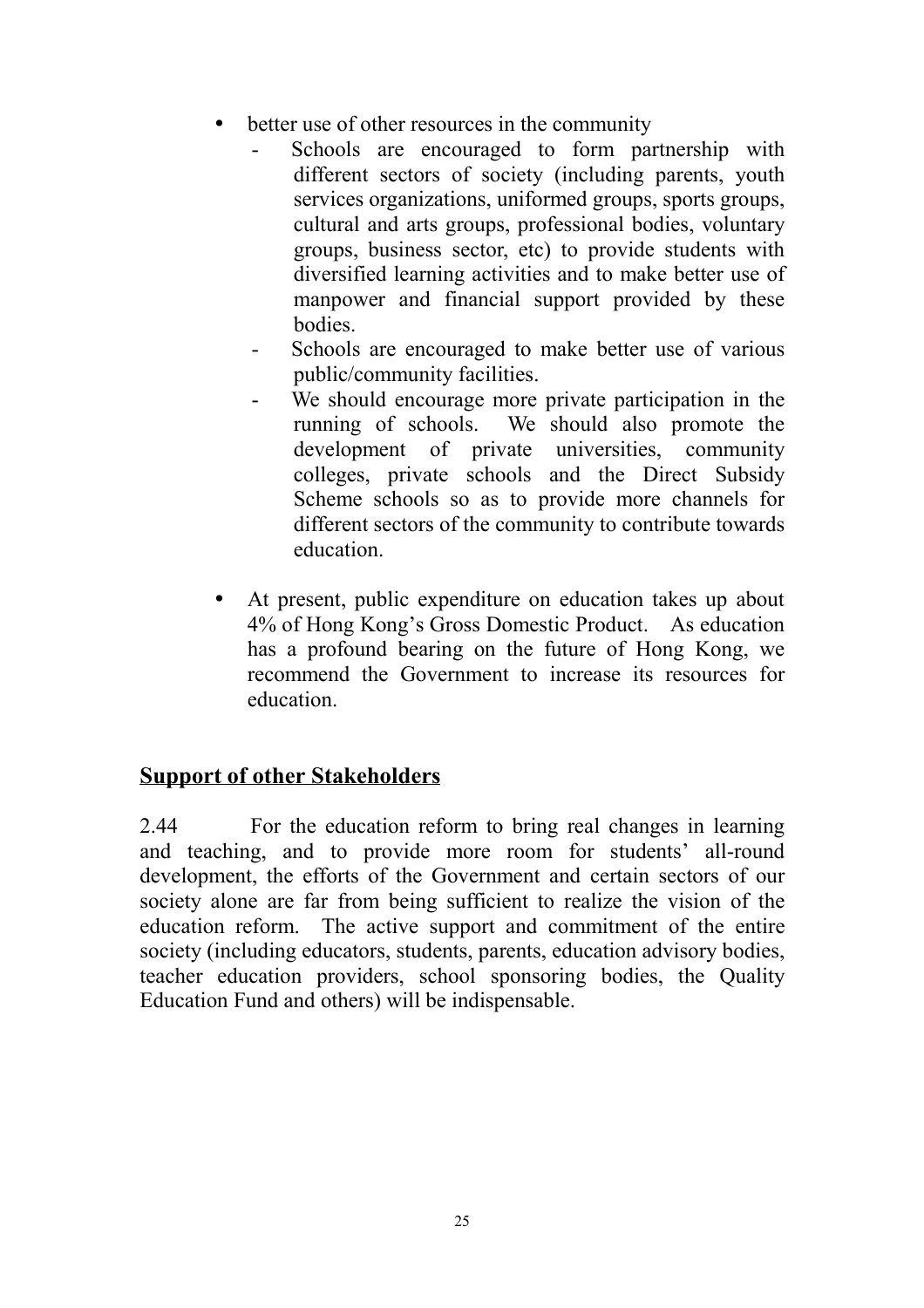## **Concluding Remarks**

2.45 We propose that the Government should formulate detailed indicators to assess the effectiveness of the education reform at an appropriate time after the reform measures have been put into practice. The information collected will be useful reference for the interim reviews.

2.46 The education reform is not only concerned about the here and now, but also our long-term future. There is an urgent need for reform as our society transforms itself. The enthusiastic participation of various sectors of our community during the consultation period has given us hope for success. It is now time for action. We sincerely hope that all members of our society will commit themselves to the education reform.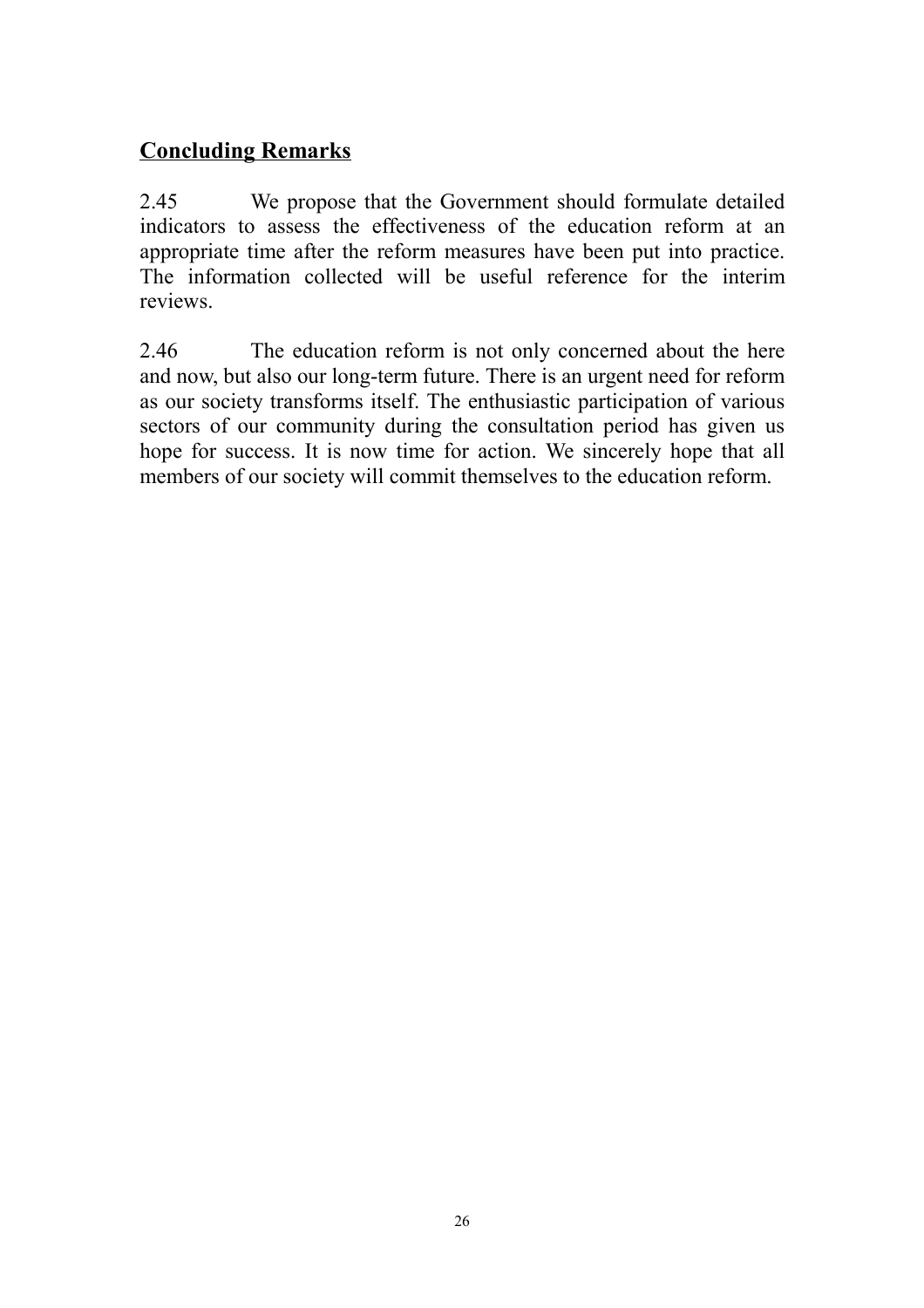# **Chapter 3 : Background to the Education Reform**

## *The World has Changed, So Must the Education System!*

3.1 Education holds the key to the all-round development of a person and prepares him/her for work and life. Education nurtures talents for the society and promotes its prosperity and progress. In an ever-changing society, it is imperative that our education system keeps pace with the times and be responsive to the needs of learners. To design an education system for the future, we must envision future changes in the society in order to cater for the needs of learners in the new society and to define the role and functions of education in the new environment.

### **Changes around the world**

3.2 The world is undergoing fundamental economic, technological, social and cultural changes.

3.3 The world economy is in the midst of a radical transformation, and the industrial economy is gradually being replaced by the knowledgebased economy. Industries that rely on cheap labour are giving way to emerging industries founded on knowledge, technology and innovation. Rigid organizations, multi-layered management and strict division of labour are being displaced by lean management structures, streamlined networks and flexible staffing. The creation, updating and application of knowledge have become the key to the success of industries, organizations and individuals.

3.4 People's lives are also undergoing momentous changes. Most jobs require a considerable amount of knowledge which needs to be constantly updated. As the job requirements change, people nowadays need to master knowledge in different domains. Therefore, in a knowledge-based society, people must keep on learning. Many countries have already adopted "life-long learning" as their national policies and have made it their priority task to provide life-long learning opportunities for their people.

3.5 Rapid developments in information technology (IT) have removed the boundaries and territorial constraints for trade, finance, transport and communication. As communication links become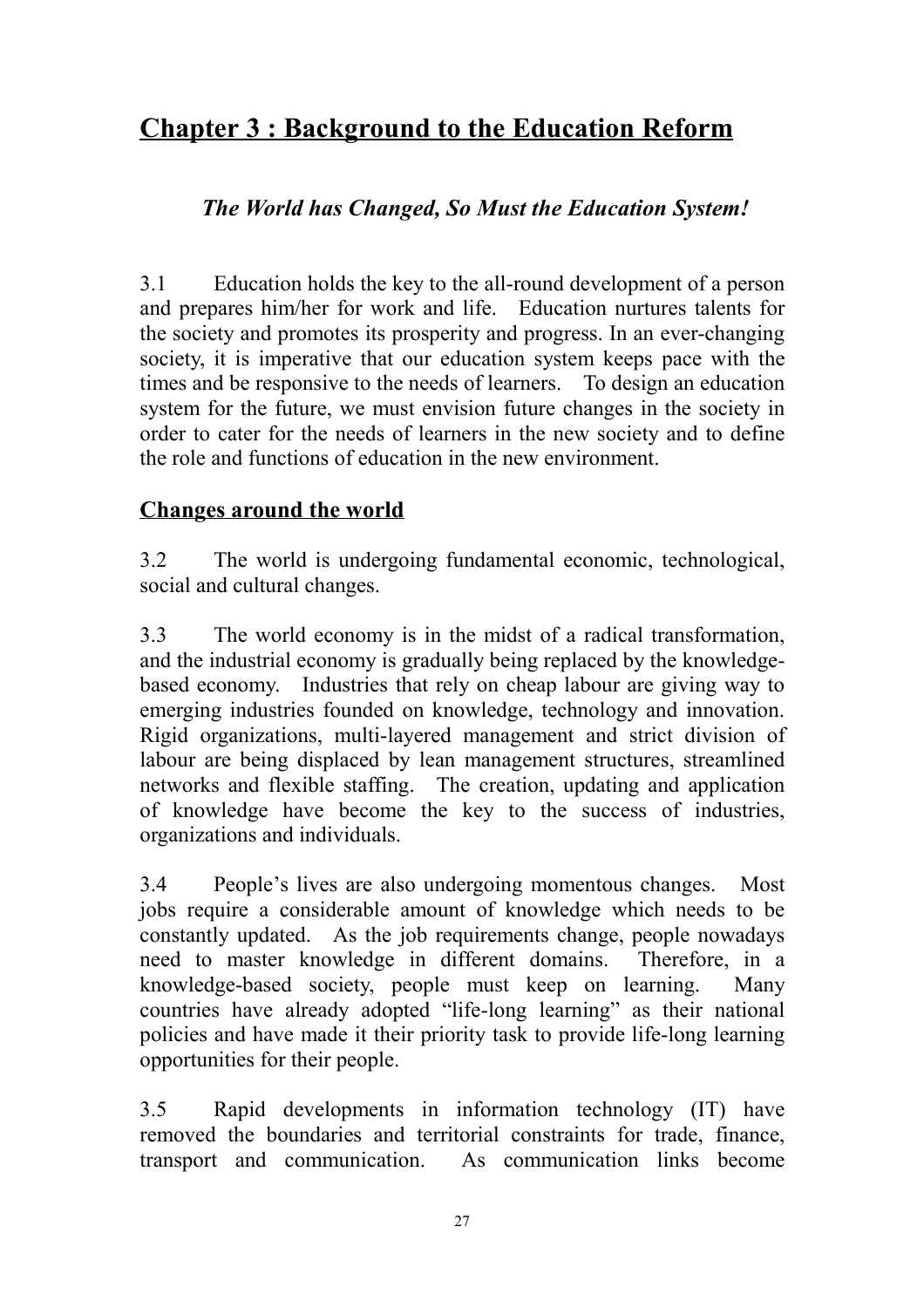globalised, competition is also globalised.

## **Developments in Hong Kong**

3.6 As an international city, Hong Kong is experiencing the same changes.

3.7 On the economic front, thanks to our people's hard work over the years, Hong Kong is now a world-class centre of finance and trade. Our staunch belief in the market economy, the level playing field, the simple tax system, the rule of law, the free flow of information and a dynamic and enterprising workforce are the key elements in sustaining Hong Kong's competitive edge.

3.8 Meanwhile, our economy is also undergoing structural changes. Hong Kong has long passed the stage of competing through low wages, and is steadily moving up the ladder of value-addedness. A knowledgebased economy is taking shape quickly. Hong Kong's future development will depend on whether we are able to harness new technologies, develop new industries, new business strategies and new operating modes, and whether we have people who are nimble and creative.

3.9 On the political front, Hong Kong has stood by the principle of "One Country, Two Systems" and has been enjoying a high degree of autonomy since our reunification with the motherland. Our relationship with the Mainland is closer than ever before. We should therefore enhance our understanding of our country, our culture, and strengthen our sense of belonging and commitment to our country.

3.10 Hong Kong's long term objective is not only to become one of the outstanding cities in China, but also a democratic and civilized international city embracing the cultural essence of the East and the West. Meanwhile, our social structure is fast evolving and there is an urgent need to alleviate the disparity of wealth. The society is adapting its culture and mindframe to these changes. The rapid development of information technology has opened up new domains in all aspects of our lives and creating new challenges.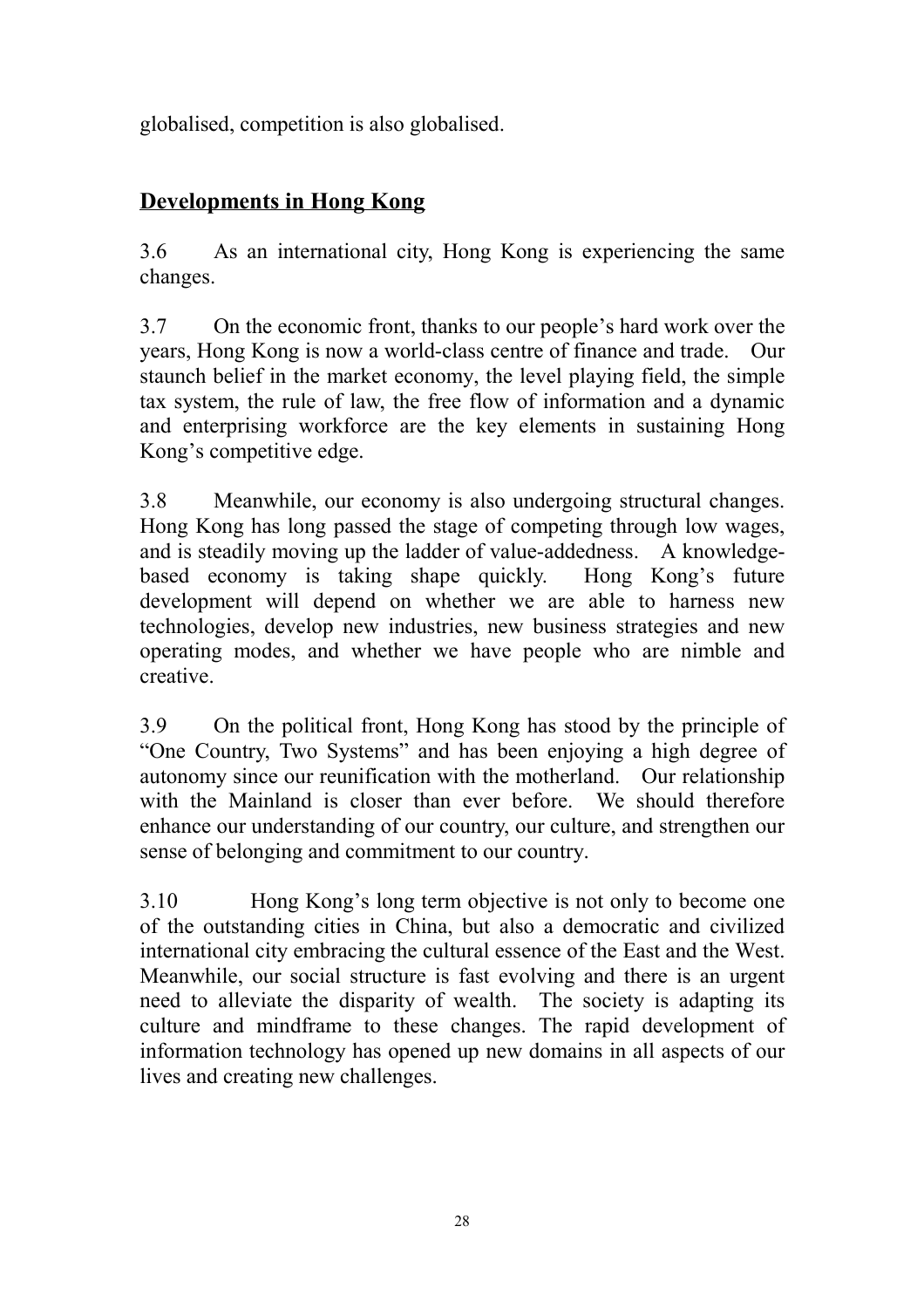### **The New Role and Functions of Education**

3.11 In the tide of changes, everyone has to meet new challenges. Adaptability, creativity and abilities for communication, self-learning and cooperation are now the prerequisites for anyone to succeed, while a person's character, emotional qualities, horizons and learning are important factors in achieving excellence. "Lifelong Learning and Allround Development" is our expectation of everyone in this era. Education is infinitely important for everyone.

3.12 We share a common wish for Hong Kong to be a diverse, democratic, civilized, tolerant, dynamic and cultivated cosmopolitan city. Obviously, the development of education bears upon the equity and balance of our society. Hence, an important mission of education is to enhance the knowledge, ability, quality, cultivation and international outlook of the people of Hong Kong.

3.13 Education in Hong Kong is endowed with some very fine traditions. Our education system is infused with the essence of eastern and western cultures, preserving the basic elements of traditional Chinese education while absorbing the most advanced concepts, theories and experiences from modern western education. Parents and the community attach much importance to the education for our young people. Many of our high quality schools have produced large numbers of outstanding students who have played key roles in both our society and at the international level. For Hong Kong education to meet the expectations of society and fulfill its historic mission, we should spare no effort in preserving and promoting these good traditions.

3.14 Nevertheless, we must address the inadequacies within the existing education system to enable the majority of Hong Kong people to achieve lifelong learning and all-round education. All in all, despite the huge resources put into education and the heavy workload endured by teachers, learning effectiveness of students remains not very promising; learning is still examination-driven and scant attention is paid to "learning to learn". School life is usually monotonous, students are not given comprehensive learning experiences and have little room to think, explore and create. The pathways for lifelong learning are not as smooth as they should be. To make up for these weaknesses, we need to uproot outdated ideology and develop a new education system that is student-focussed.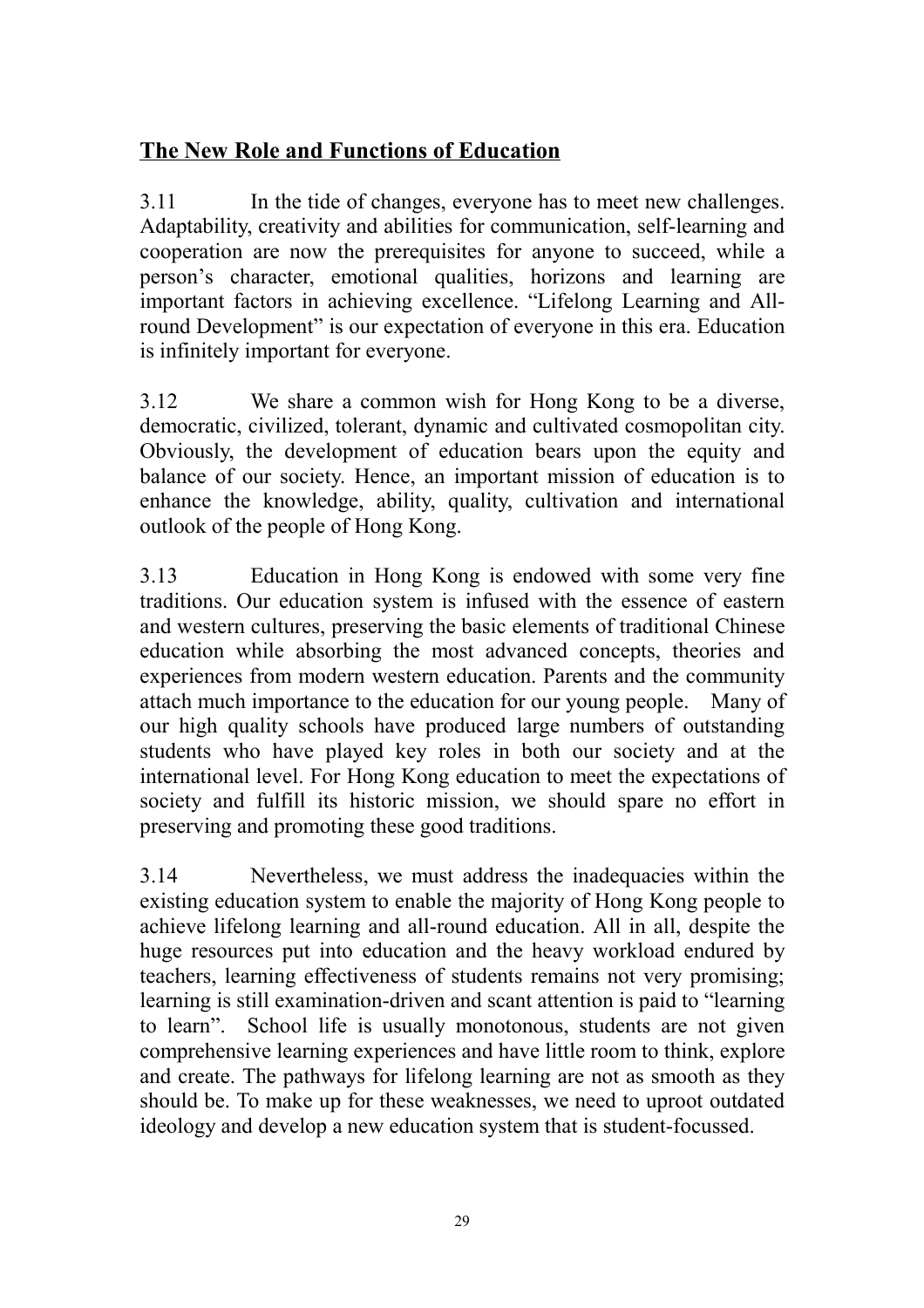# **Chapter 4 : Aims of Education for the 21st Century**

## *Enabling our students to enjoy learning, Enhancing their effectiveness in communication and Developing their creativity and sense of commitment*

4.1 Early last year, the Education Commission (EC) invited members of the public to participate in drawing up the aims of education for the  $21<sup>st</sup>$ Century as the basis for a review on Hong Kong's education system. The community at large generally agreed that the overall aims of education for the 21<sup>st</sup> Century should be:

> To enable every person to attain all-round development in the domains of ethics, intellect, physique, social skills and aesthetics according to his/her own attributes so that he/she is capable of lifelong learning, critical and exploratory thinking, innovating and adapting to change; filled with self-confidence and a team spirit; willing to put forward continuing effort for the prosperity, progress, freedom and democracy of their society, and contribute to the future well-being of the nation and the world at large.

Our priority should be accorded to enabling our students to enjoy learning, enhancing their effectiveness in communication and developing their creativity and sense of commitment**.**

4.2 Having taken into account the comments received from members of the public, the EC has revised the proposed aims of education for various learning stages as follows –

#### **Early Childhood Education**

- 4.3 Early childhood education is the foundation of lifelong learning.
	- **(1) Aims**
		- To help children cultivate a positive attitude towards learning and good living habits in an inspiring and enjoyable environment.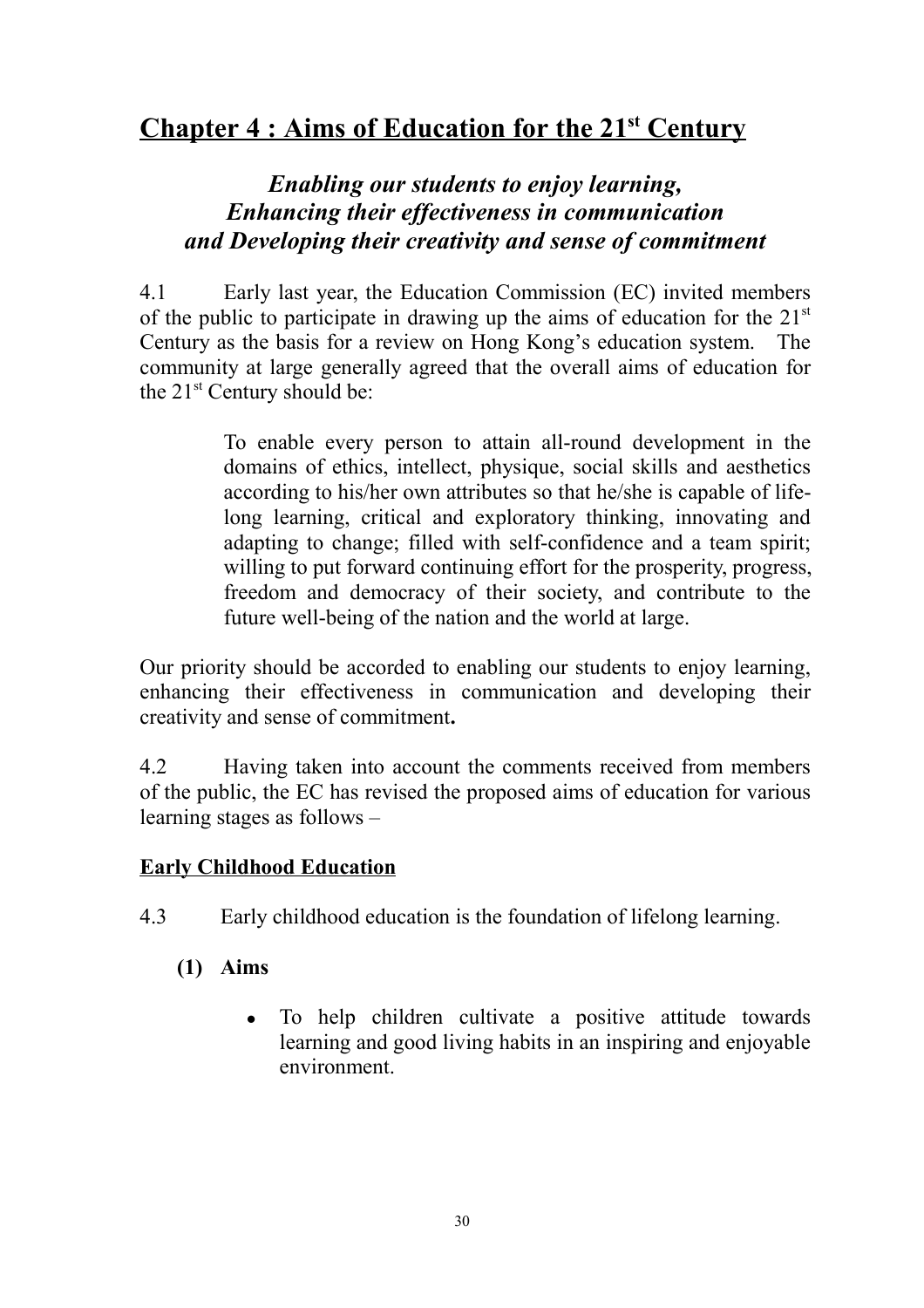### **(2) Objectives**

We wish our children to:

- $\bullet$  have curiosity and an inquisitive mind, as well as an interest to learn;
- experience a pleasurable and colourful group life, through which they can develop a sense of responsibility, respect others and have a balanced development covering the domains of ethics, intellect, physique, social skills and aesthetics; and
- be prepared to experiment and explore, to learn to face up to problems and find solutions, to develop self-confidence and a healthy self-concept.

### **School Education**

4.4 School education is the stage where students develop their basic life-long learning abilities and attitudes.

- **(1) Aims**
	- To motivate students to construct a core of basic knowledge and develop their basic abilities and attitudes to prepare them for the building of a learning and civilized society.

# **(2) Objectives**

 $(i)$  The objectives of the nine-year basic education are  $-$ 

- $\bullet$  to enable every student to develop to the full his/her individual potential in the domains of ethics, intellect, physique, social skills and aesthetics;
- to ensure that students attain the basic standards and encourage them to strive for excellence; and
- to encourage students to take the initiative to learn, develop the ability to think and create, and cultivate positive attitudes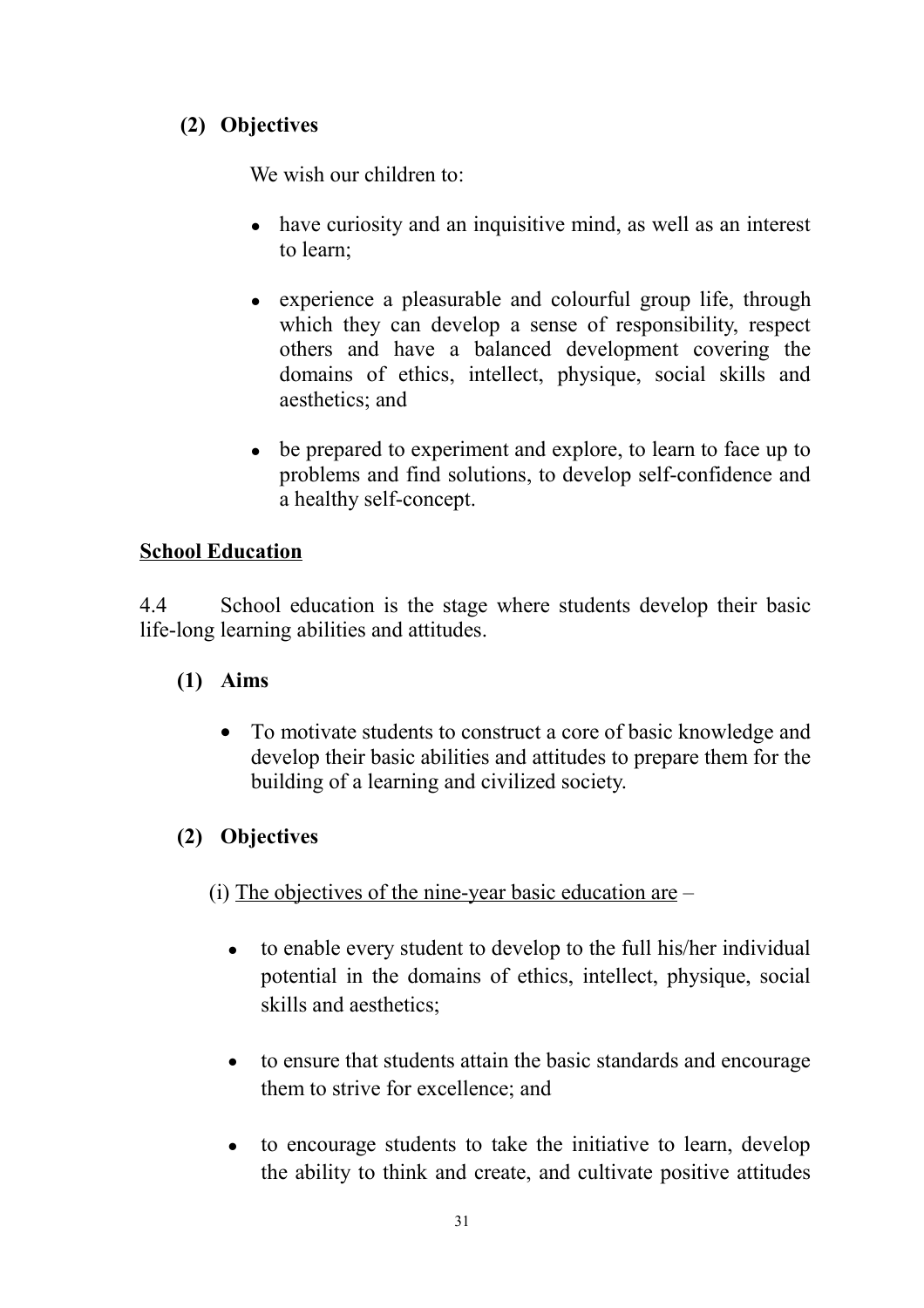and values.

(ii) The objectives of senior secondary education are **–**

- to enable students to have a balanced and comprehensive learning experience in the academic, vocational, organizational, social service as well as the arts and sports domains to prepare them for employment, for learning and for life;
- to provide students with a diversity of options so that they can understand their abilities and aptitudes better to plan for employment and learning in their future life; and
- to nurture in students a longing for learning, independent and critical thinking, creativity, a commitment to their families, their society and their country, as well as a global outlook.

## **Higher Education**

- 4.5 Higher education is the stage which follows school education.
	- **(1) Aims**
		- To consolidate students' abilities and attitudes for life-long learning, and to nurture people who have confidence, a sense of justice and social responsibility and a global outlook.

## **(2) Objectives**

- To develop students' independent and critical thinking, creativity and ability to learn independently and to explore, in preparation for the mastering of knowledge in a certain discipline;
- to foster in students an aspiration for self-improvement, a positive attitude towards life and a commitment to their families, their society and their country; and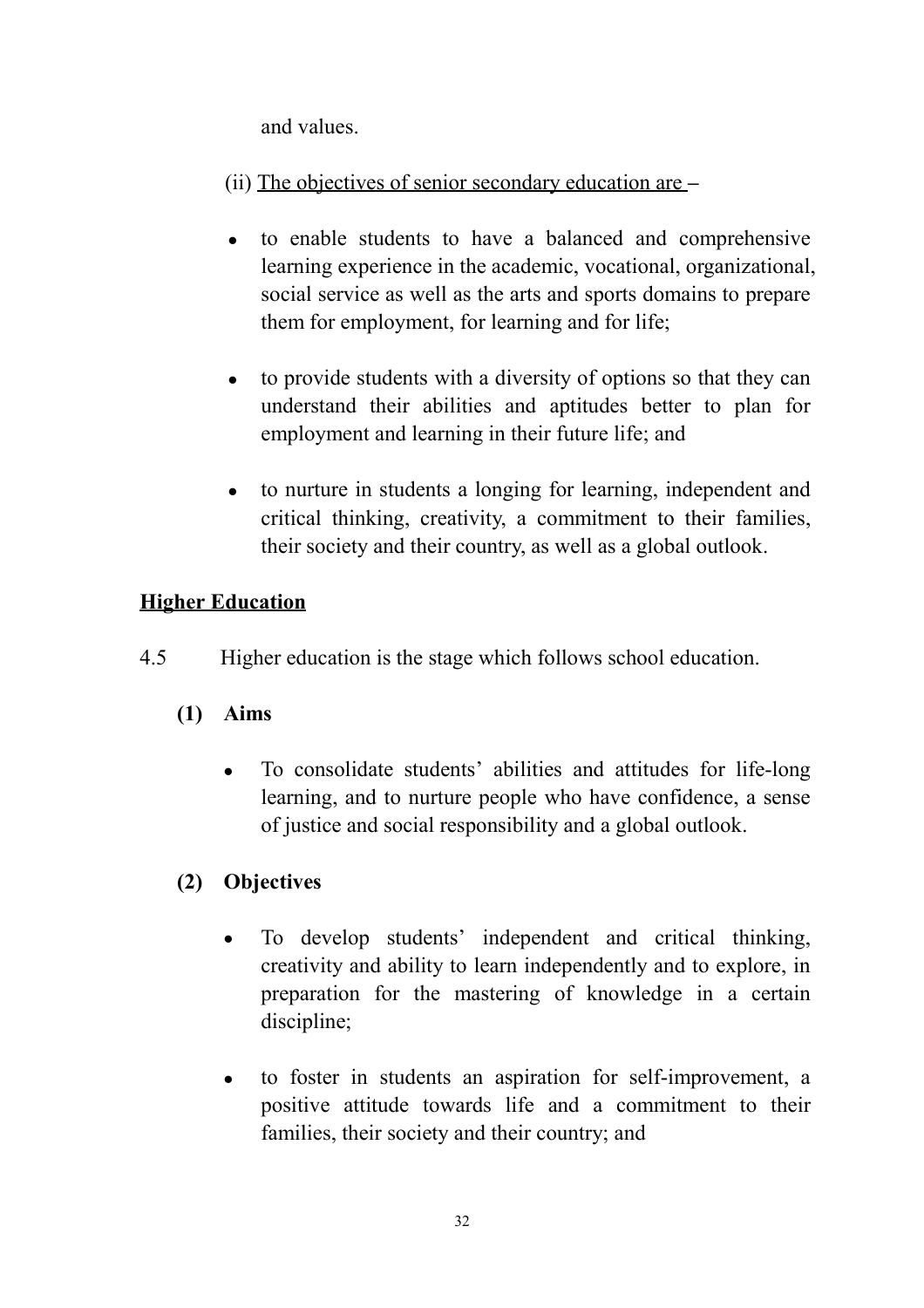• to enhance students' ability to learn, live and work in a diverse social and cross-cultural environment.

#### **Continuing Education**

4.6 Continuing education is an important stage for the pursuit of lifelong learning.

#### **(1) Aims**

• To enable learners to constantly upgrade themselves and to promote their all-round development. For the society as a whole, continuing education helps to enhance the quality of people that is crucial to the society's future development.

#### **(2) Objectives**

- To help learners realise their own potentials and enhance personal quality;
- to help learners acquire the most up-to-date knowledge and skills they need to stay competitive in a globalised economy; and
- to provide opportunities for learners to acquire the necessary academic, professional and vocational training and qualifications to fulfil their personal aspiration and the requirements at work.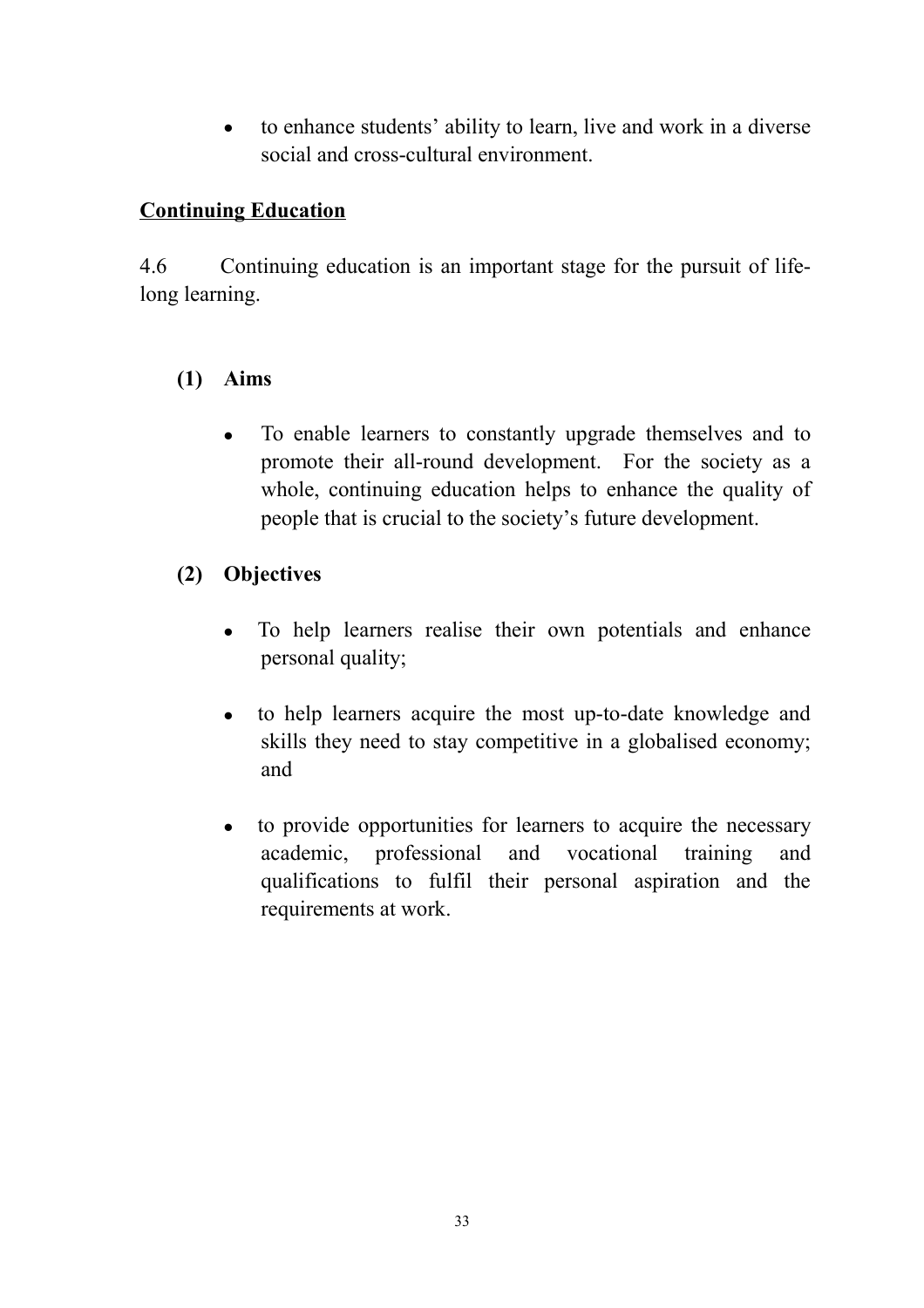# **Chapter 5 : Vision of the Education Reform**

5.1 To achieve the aims of education for the 21<sup>st</sup> Century, the education reform must be backed up by comprehensive planning, multifaceted coordination and participation by the whole society. We aim to achieve the following vision:

#### **To build a lifelong learning society**

5.2 Hong Kong will develop into a society that values lifelong learning. Everyone will have the attitude and ability for lifelong learning and a willingness to advance further beyond the existing knowledge level, and to continuously consolidate and upgrade their knowledge and ability. In addition, there should be diversified learning channels and opportunities to meet their learning needs.

## **To raise the overall quality of students**

5.3 Through a series of reform measures, there will be a general enhancement of the overall standards of students in respect of languages, mathematics, thinking and problem-solving skills, creativity, adaptability, and communication skills. Students will have an upright character, a healthy physique and an aesthetic sense.

## **To construct a diverse school system**

5.4 Different organisations in the society will be running schools and there will be a diverse school system that embraces different education ideologies, modes of financing, directions of development and curriculum focus. Learners will be able to make choices according to their own needs, interests, abilities and individual circumstances and there will be a pool of multi-faceted talents to sustain the future development of our society.

## **To create an inspiring learning environment**

5.5 There will be a learning environment that will induce students to be curious, to question and to explore; it will give students the opportunity to exhibit their abilities in independent thinking and creativity, and thus nurture more creative talents.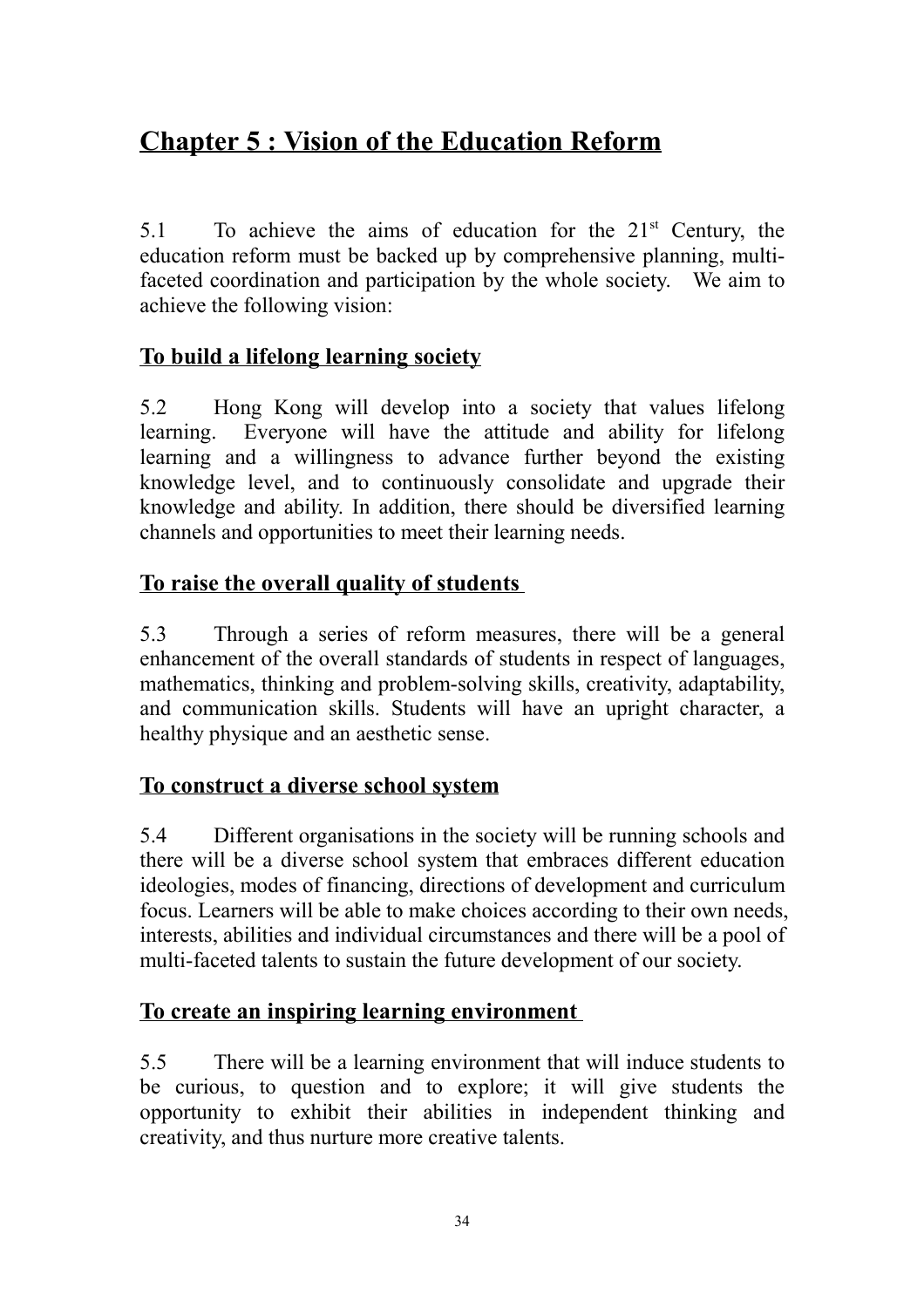## **To acknowledge the importance of moral education**

5.6 Moral education will be acknowledged as playing a very important role in the education system, and having an important social mission. Students will experience structured learning in moral, emotional and spiritual education to help them develop a healthy outlook to life.

## **To develop an education system that is rich in tradition but cosmopolitan and culturally diverse**

5.7 As an inseparable part of China and an international city, Hong Kong will have an education system that preserves the good tradition of our nation but which at the same time gives our students an international outlook and enables them to learn, work and live in different cultural environments.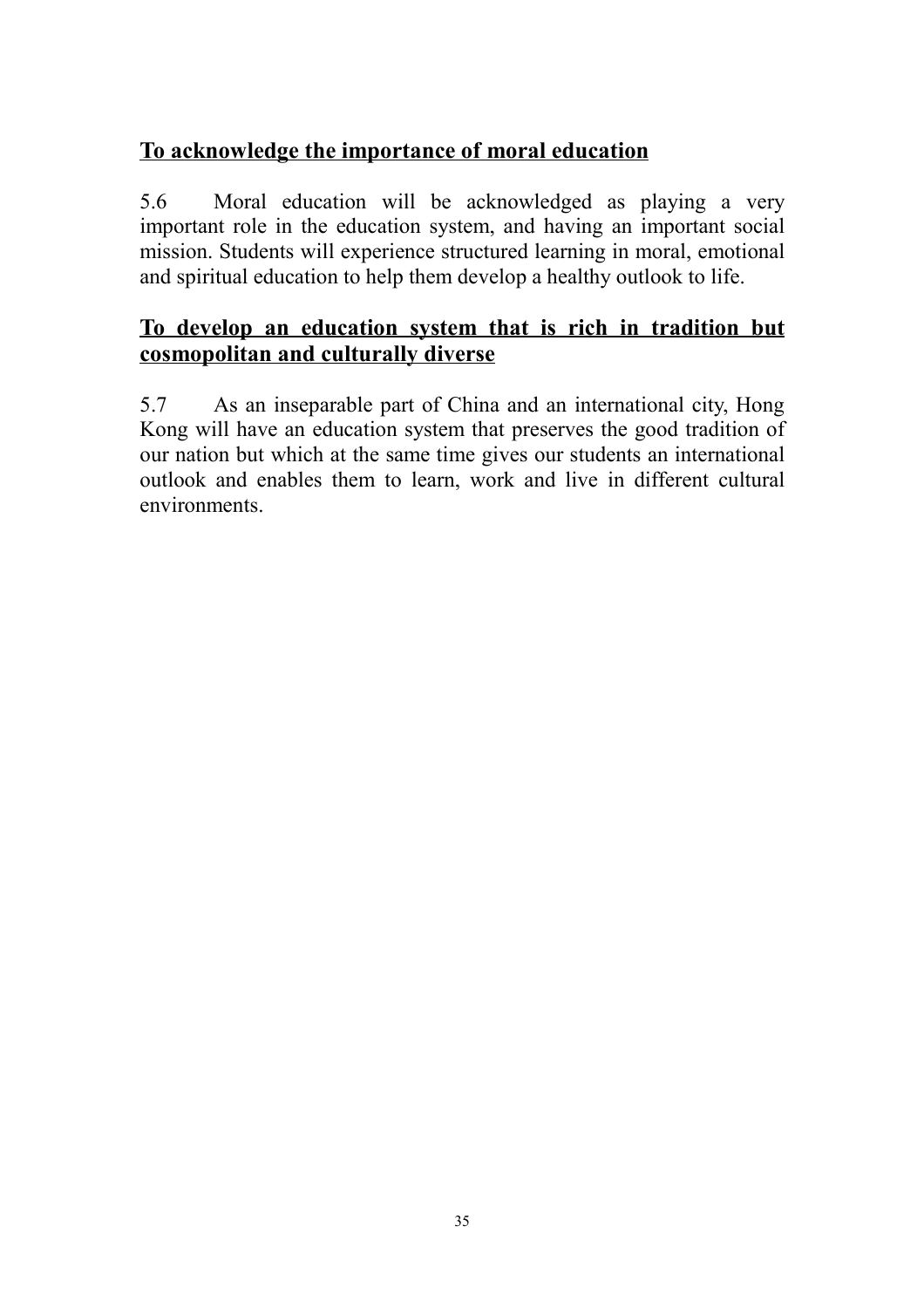# **Chapter 6 : Principles of the Education Reform**

6.1 In setting the direction and formulating the proposals for reform, the EC has adopted the following principles –

- **Student-focused**
- <sup>z</sup> **"No-loser"**
- **Quality**
- <sup>z</sup> **Life-wide learning**
- <sup>z</sup> **Society-wide mobilisation**

## **Student-focused**

6.2 The main purpose of the education reform is to give students more room and flexibility to organise and take charge of their own learning.

6.3 Students should be the main protagonists in learning. The ultimate objective of education is to enable every student to achieve allround development according to his/her own attributes. It therefore follows that in reforming the education system and the methods of learning and teaching, students' needs and interests must be the foremost consideration.

6.4 In today's world, we all need a solid foundation of basic knowledge, the ability to pursue learning independently and throughout our lives, the ability to keep abreast of new information and skills, and the ability to construct knowledge. An important mission of the education reform is therefore to nurture in our students the ability to be independent learners, to enjoy learning, to communicate effectively, to have creativity and a sense of commitment. They should be well-versed in physical and artistic skills, as well as intellectually and emotionally sound.

#### **"No-loser"**

6.5 There should not be, at any stage of education, dead-end screening that blocks further learning opportunities. One must grasp every opportunity throughout one's life to continue to learn and to seek self-advancement, and the efforts made should be duly recognised.

6.6 "Teaching without any discrimination" has been a cherished concept since ancient times. We should not give up on any single student, but rather let all students have the chance to develop their potentials. The aim of the education reform is to remove the obstacles in our system that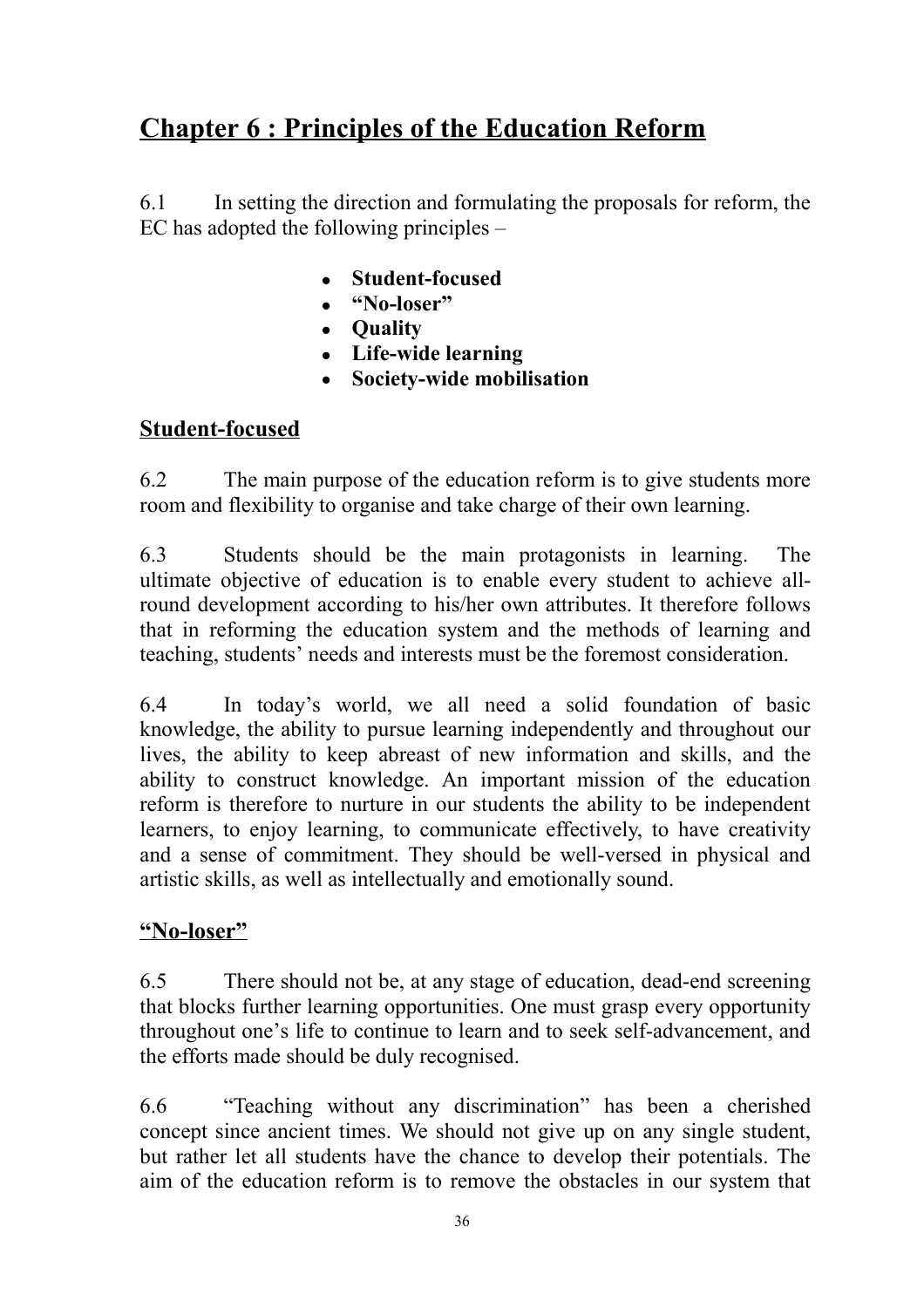obstruct learning, to give more room to students to show their initiative and to develop their potential in various domains.

6.7 In a diverse education system, students can find the appropriate learning opportunity at various stages in life according to their personal development needs or job requirements, and their efforts should be duly recognized. Such a system would induce all to pursue life-long learning and promote the emergence of a learning society.

# **Quality**

6.8 In a knowledge-based society, everyone must be equipped with a basic level of learning capacity in order that they can learn throughout their lives and constantly upgrade themselves. We must therefore enable all students to reach a basic level in terms of the various life-long learning skills during the basic education stage. At the same time, we must provide opportunities for the well endowed students to achieve excellence. There must be in any education system a mechanism to ensure students learn to the best effect.

## **Life-wide learning**

6.9 Learning must transcend the constraints of academic subjects and examinations. Students should be able to take part in a comprehensive range of learning activities both inside and outside the classroom.

6.10 In the new millennium, we must adopt a broader definition for education in order that students are able to develop multiple abilities. Activities that take place inside and outside the classroom contribute equally to all-round education.

## **Society-wide mobilisation**

6.11 Life-long education is the important foundation on which we, and Hong Kong as a whole, can build success. The Government, the education sector, various sectors of society as well as learners themselves are all obliged to make contributions.

# **Public consultation**

6.12 The EC received different comments and responses from various sectors during the consultation period. This is a very healthy phenomenon —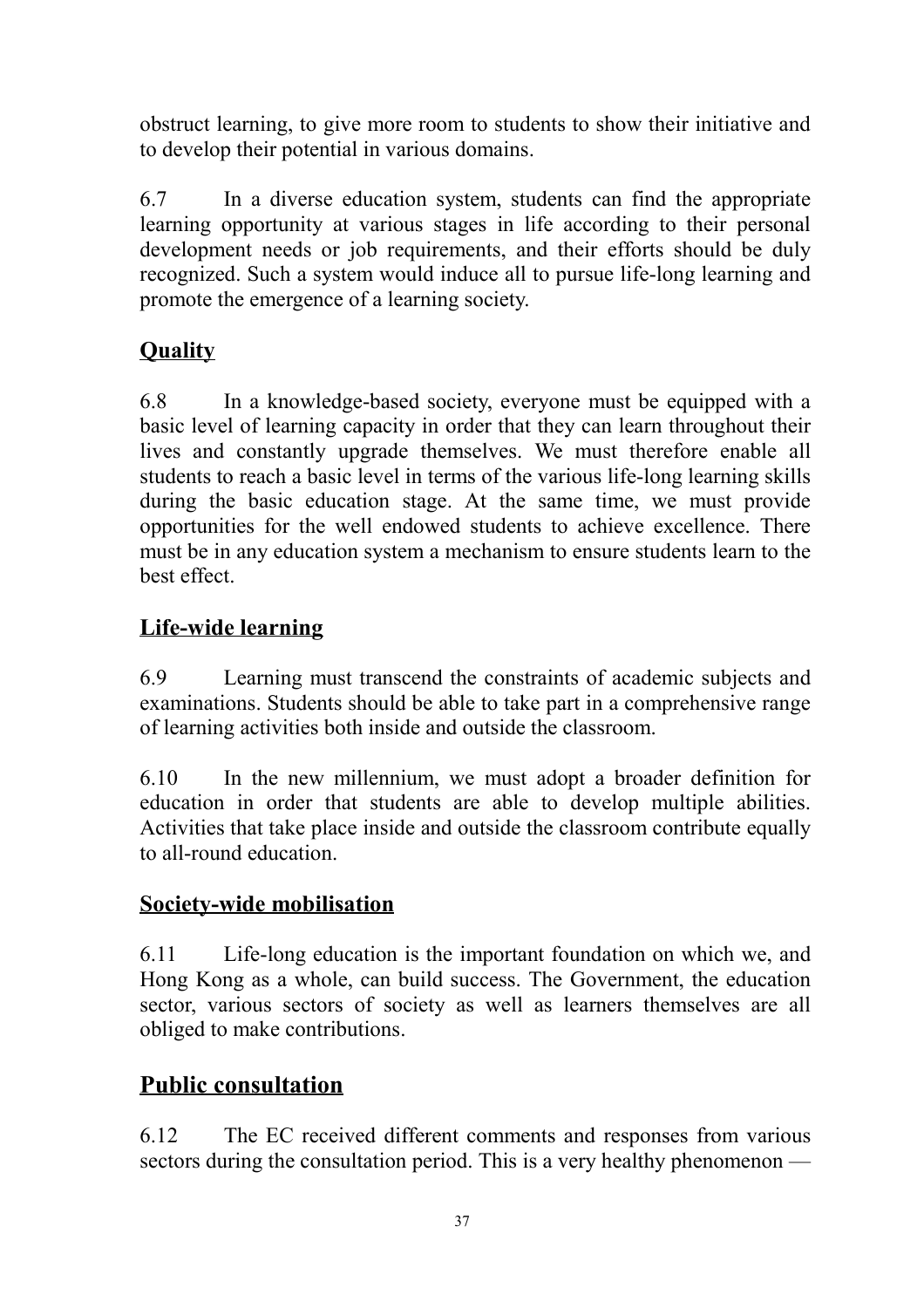a proof of the strength of a diversified society like Hong Kong.

6.13 The following are our views on some matters of principles that attracted extensive discussion during the consultation period.

## **Society's needs vs the individual's needs**

6.14 Education serves the needs of both the society and the individual person. It does not only nurture talents for the general development of the society, but also provides room for everyone to exploit his potentiality.

6.15 Education must help everyone to make a living and to meet the demands of their work. It should enable everyone to achieve their own success and to contribute to the economy. This is the "training" aspect of education.

6.16 Education must also help people enjoy their work and live a meaningful life. Education enriches a person's cultural, intellectual and spiritual faculties, spurring him to continuously raise and to pursue his goal in life. This is the 'enlightenment' aspect.

6.17 In a knowledge-based society, the knowledge cycle is short and information spreads fast. The workplace requires more than ever before good communicative skills, adaptability, abilities for cooperation, selflearning, exploration and independent thinking as well as creativity. High demands are now placed on the individual's personal qualities; even the training for a specific vocation should go beyond the teaching of skills and aim to enhance the inner qualities of a person.

6.18 On the other hand, with the rapid development of information technology, the spiritual aspect of our life is being suppressed by materialistic influences. It is the society's expectation that education should enrich our moral, emotional, spiritual and cultural life so that we can rise above the material world and lead a healthy life.

## **Urgency vs feasibility**

6.19 As the education sector had a deep understanding of the existing problems, they expressed during the consultation period the most sincere expectation for the education reform. The general dissatisfaction of the existing education was also echoed by people from other sectors, and they all expected changes to the education system. All in all, the education sector, parents and employers have the same anticipation for the reform.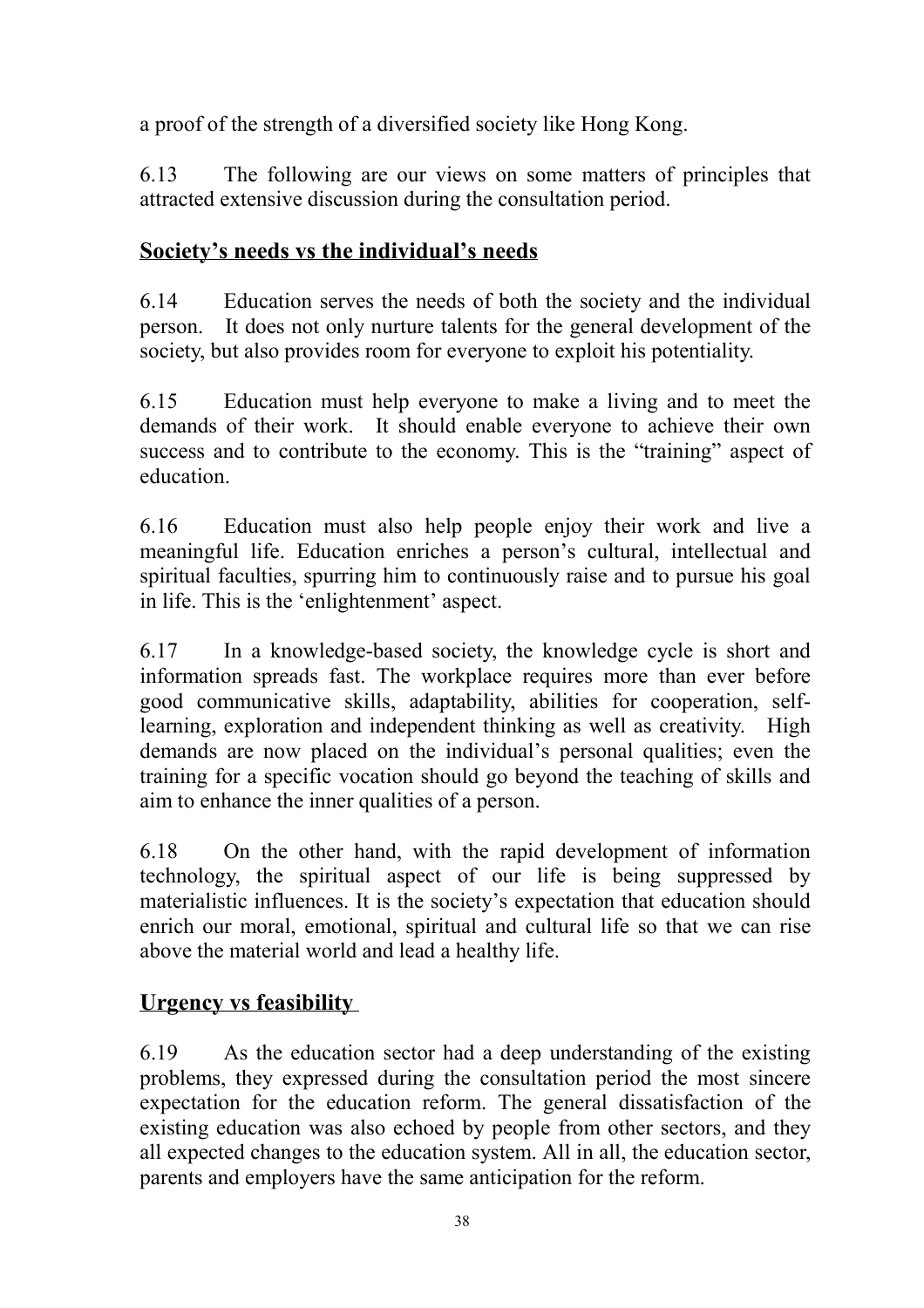6.20 As the public tend to focus on the results that the education reform can bring, they would like to see the reform roll out as soon as possible. There were worries that any delay would cause more harm to students, thus further weakening the competitive edge being enjoyed by Hong Kong. They have therefore suggested a lot of unconventional means to reform the education system.

6.21 On the other hand, the education sector is more concerned with the feasibility of the reform. While acknowledging the urgency of the education reform, they also drew on their experiences gained in previous reforms. They therefore placed much emphasis on the implementation strategy and strongly recommended an orderly and progressive approach to the reform to avoid overloading schools and teachers and creating new confusion in the education sector.

6.22 The EC takes the two conflicting views seriously and has tried to strike a balance between the urgency and feasibility of the reform when formulating the reform proposals.

## **Competition and fairness**

6.23 Competition is the hallmark of Hong Kong and one of the key factors of success of East Asian economies. In a traditional Chinese society, people are steeped in the concept of the old civil service examinations which focused on competition and selection as the main motivation to learn. Education in Hong Kong maintains a strong emphasis on hard work and the belief that ineptitude can be overcome through diligence, and people think that one's own efforts will supplement any lack of natural endowment. Under the influence of such a tradition, Hong Kong has over the years nurtured a lot of distinguished talents and high quality schools.

6.24 The quality of our people stands up to comparison with that of any developed countries. However, in the traditional system of education, the success of a few outstanding students is built upon the failure of the majority of students. In Hong Kong, the education system has brought frustration and a sense of failure to a lot of youngsters, and does not provide sufficient channels for them to find their own career. Such a competitive mechanism can only produce a small number of distinguished talents and will not give Hong Kong a competitive edge. It has undercut social equity and has divided our society. In a lifelong learning society, an education system that only enables a few people to excel is not up to date. Hong Kong will lag behind her neighbours if the education system cannot renew itself with the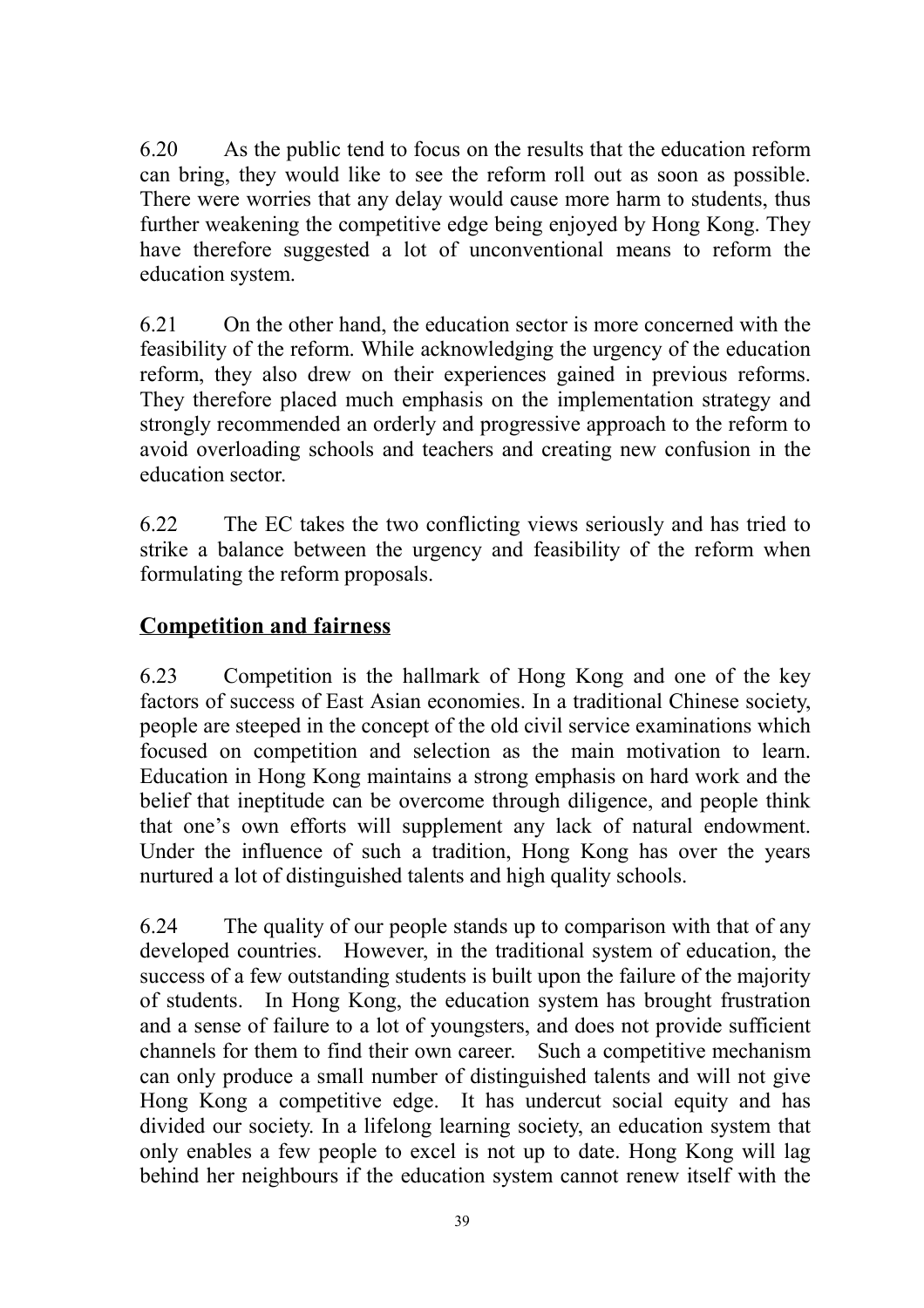times.

6.25 The reform package put forward by the EC aims to instill a new concept of competition and to introduce a new competition mechanism that takes account of selectiveness, fairness, social equity and the "no-loser" principle. These principles are adopted in our proposals for school places allocation, examinations and admission.

6.26 The focus of the reform is put on enhancing the learning environment of all students and the overall quality of the school system while protecting and promoting good traditions. In this process, it will be inevitable that certain old policy rationales and measures will need to be changed, and it will be necessary for all schools to adjust to the changes.

## **Learning and teaching**

6.27 "Teaching" and "cultivation" have always been placed at the centre of traditional Chinese education. The dissemination of knowledge has gradually become one-way transmission, and the attention is put on schools and teachers. In Hong Kong, the workload of teachers has become increasingly heavy, while the students' learning has become more passive.

6.28 This situation is in conflict with the principle of developing students' self-learning ability, exploratory skills and creativity. It will stunt the development of students' potentials and is not conducive to the emergence of a lifelong learning society.

6.29 Therefore, the focus of the curriculum reform suggested by the EC is not on specific changes in the subjects or the syllabus, but rather an overall reform of the rationale behind learning and teaching. It aims at placing students' learning at the centre of the education system and making students the masters of learning, in the true spirit of the "student-focussed" principle.

6.30 In a knowledge-based society, students would no longer receive knowledge passively. Through the process of learning, they also continuously construct and create knowledge. To enable students to do this, a lot has to be done to the education system in Hong Kong.

6.31 The EC fully understands that the mindset on learning and teaching cannot be changed overnight, or through any government edict. The EC has proposed a direction for the reform, but the "paradigm shift" can only be realized with the active participation of frontline educators. Meanwhile, the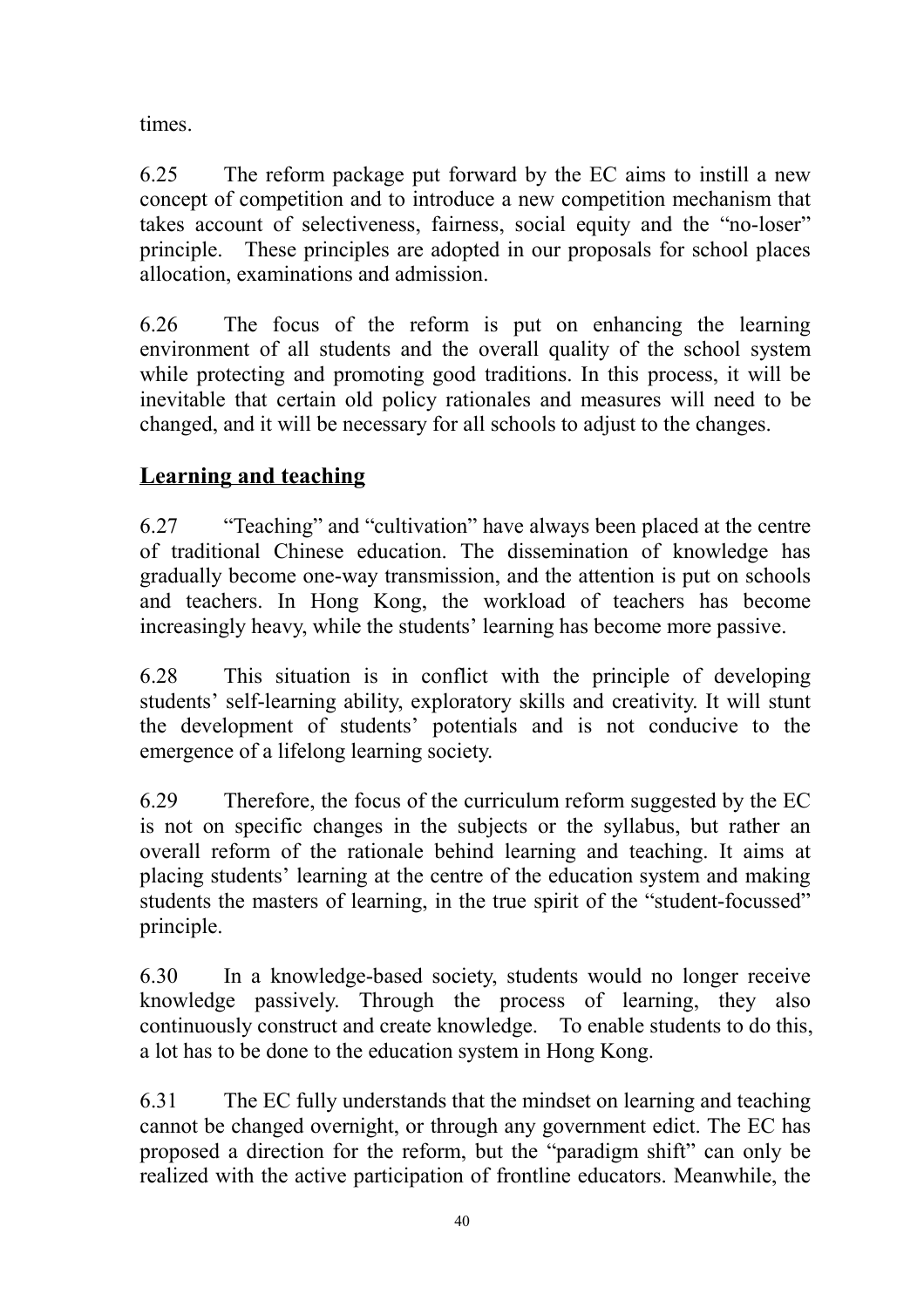mobilization of students' participation in the education reform is also an important mission for the EC and the education sector in Hong Kong.

## **The Government's role**

6.32 The EC has discussed in detail the role of the Government in the management of primary and secondary schools in Report No. 7. The Education Department (ED) is now actively carrying out the reform of "school-based management" for schools to have greater autonomy in administration and teaching coupled with a greater degree of transparency and accountability. The ED will also reinforce its role as a partner of schools in enhancing the quality of education.

6.33 The basic premise of the education reform is not only to create room for students, but also for schools and teachers alike, so that the latter can develop school-based curriculum and design teaching methods according to their professional judgement and the practical needs of students. However, while respecting the professionalism and autonomy of educators, the Government must be accountable to the public. Therefore, it has the responsibility to ensure the transparency and accountability of schools, and has to put in place an effective quality assurance mechanism.

6.34 The Government also performs some other indispensable functions. Firstly, it is responsible for the interface and coordination of various levels and domains of education. It must be able to identify any gaps in the lifelong learning system and take appropriate action. The Government should also ensure that the learners, particularly students in basic education, have the appropriate conditions for learning and that the under-privileged have a fair access to learning opportunities.

## **The function of examination**

6.35 Examination, particularly public examination, has always been the core of education systems in East Asian societies. It was also the focal point in the education reform of some of our neighbouring economies.

6.36 Examination has its positive effects. The public examination system in Hong Kong is generally considered as a fair and highly creditable mechanism. If properly leveraged, public examination can be an effective assurance mechanism for learning.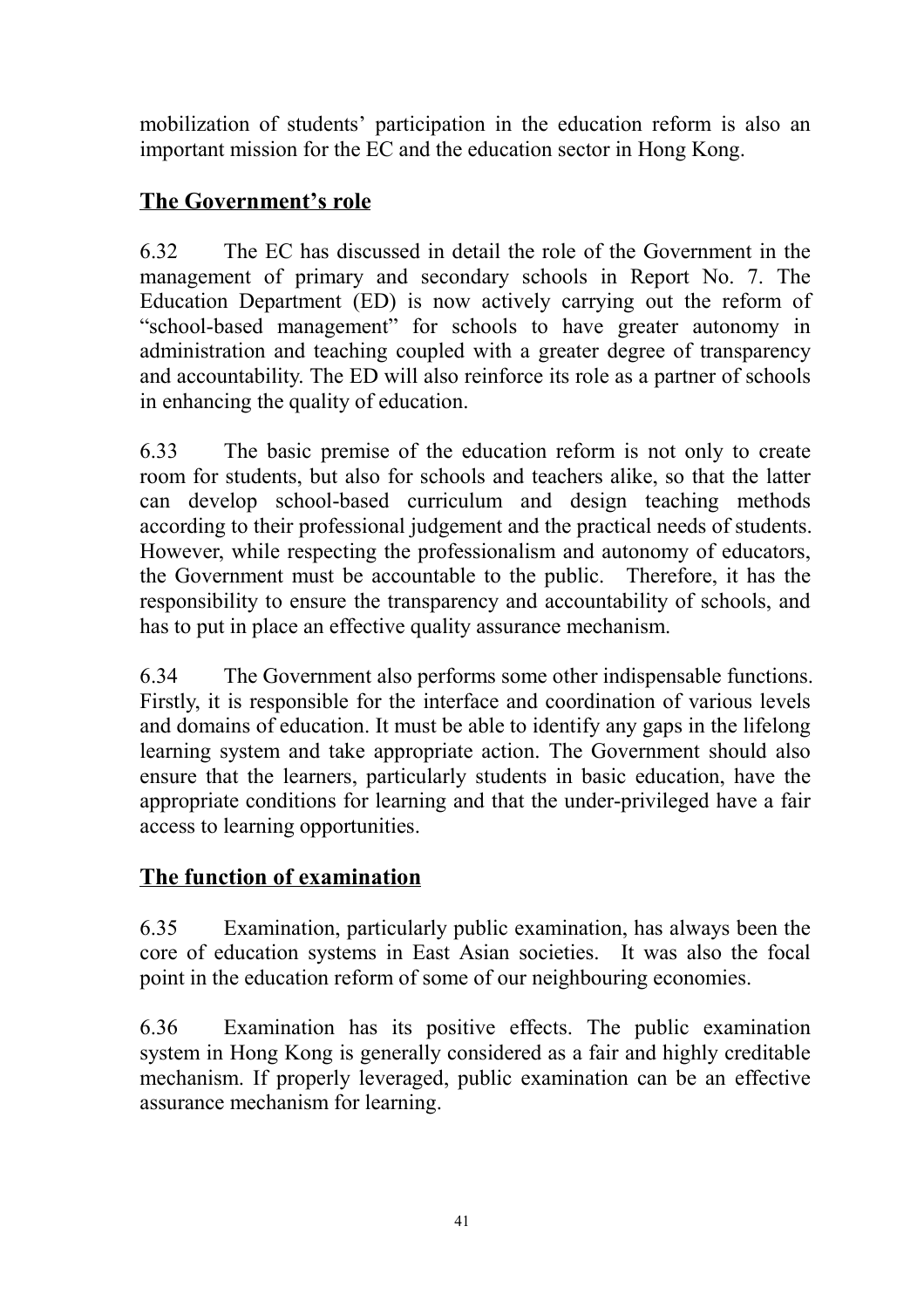6.37 Nevertheless, public examinations do carry some negative effects. They may limit rather than widen students' horizon of learning. Currently, examinations on a subject basis and quantitative assessment have given rise to the compartmentalization of subjects, forcing students to choose between the arts and science streams. Students cannot set priorities in learning as there is no weighting among examination subjects, and learning beyond academic subjects is ignored as it can hardly be publicly examined.

6.38 The EC has therefore treated public examinations as an integral part of the reform; the reform proposals are designed to preserve and promote the positive side of public examination and at the same time to minimise its adverse effects. This topic will be further discussed in Chapter 7 and Chapter 8.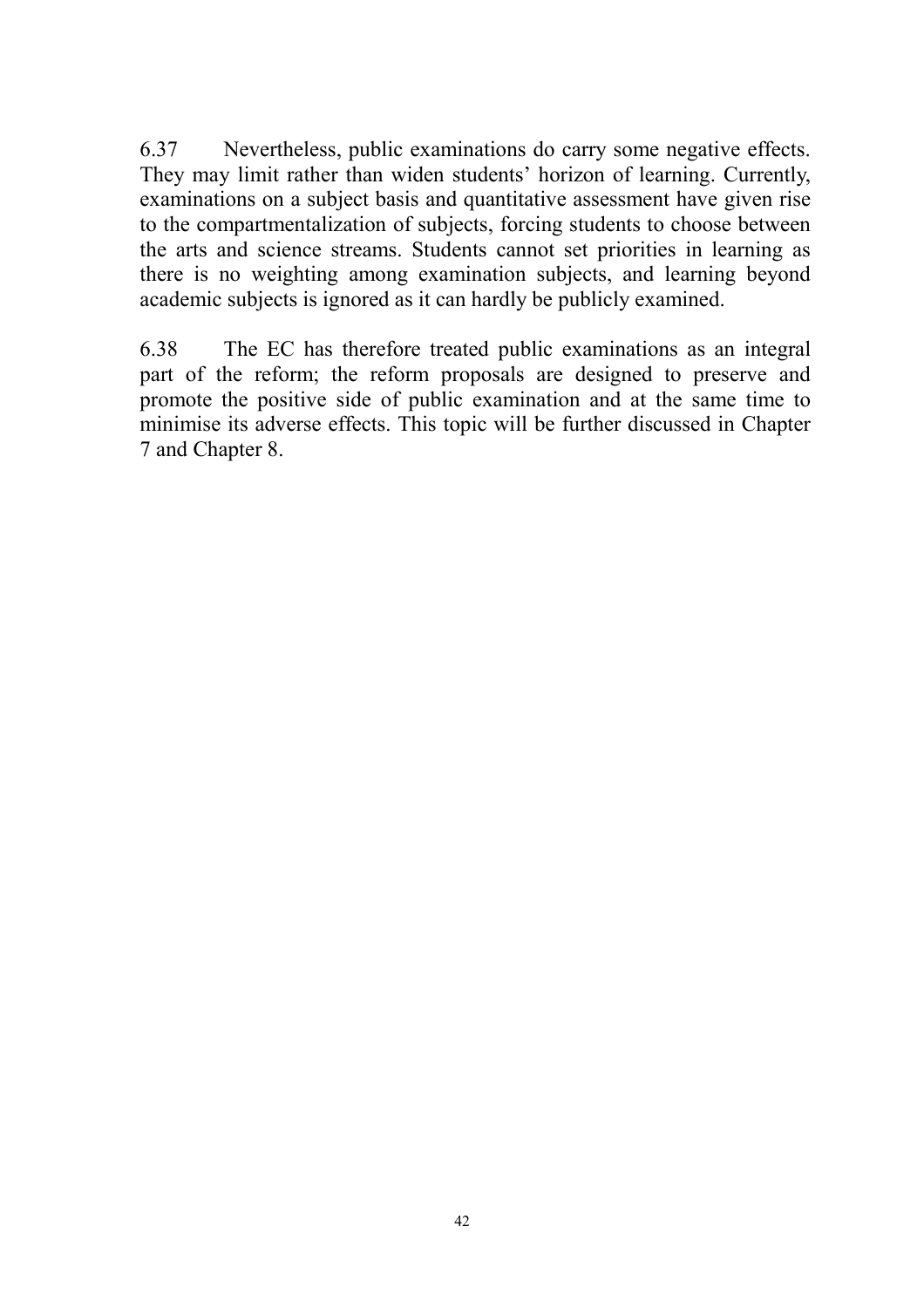# **Chapter 7 : Focuses of the Education Reform**

7.1 The key to the realization of the above vision is to create a favourable environment and condition for students so that they have enough room to develop their potentials. At the same time, frontline educators would need more room to put their aspirations into practice. To achieve these goals, the education reform should comprise the following key items :

- Reforming the admission system and public examinations system so as to break down barriers and create room for all
- Reforming the curricula and improving teaching methods
- Improving the assessment mechanism to supplement learning and teaching
- Providing more diverse opportunities for lifelong learning at senior secondary level and beyond
- Formulating an effective resource strategy
- Enhancing the professionalism of teachers
- Implementing measures to support frontline educators

7.2 As an important part of the whole education reform, the review of the education system covers the academic structure, the curricula, the assessment and the interface of different education stages. The proposals of this report will focus on the first five major items as mentioned above. Whilst the review is being conducted, the EC, Education and Manpower Bureau and Education Department (ED) had done preparatory work in other key areas of education to facilitate the effective implementation of the education reform.

7.3 As for item 6, the University Grants Committee (UGC) and the Advisory Committee on Teacher Education and Qualification (ACTEQ) submitted a report to the Government in 1998 and proposed a number of recommendations to upgrade the teachers' professional qualifications and status. In the same year, the Government decided to increase significantly the number of teacher education places at degree or above level in the coming years. The Administration is also actively pursuing other recommendations such as the establishment of professional development ladder for teachers. As regards item 7, we shall in paragraph 11.8 of Chapter 11 mention the measures being carried out or to be implemented by the Government. The first five major items are elaborated below -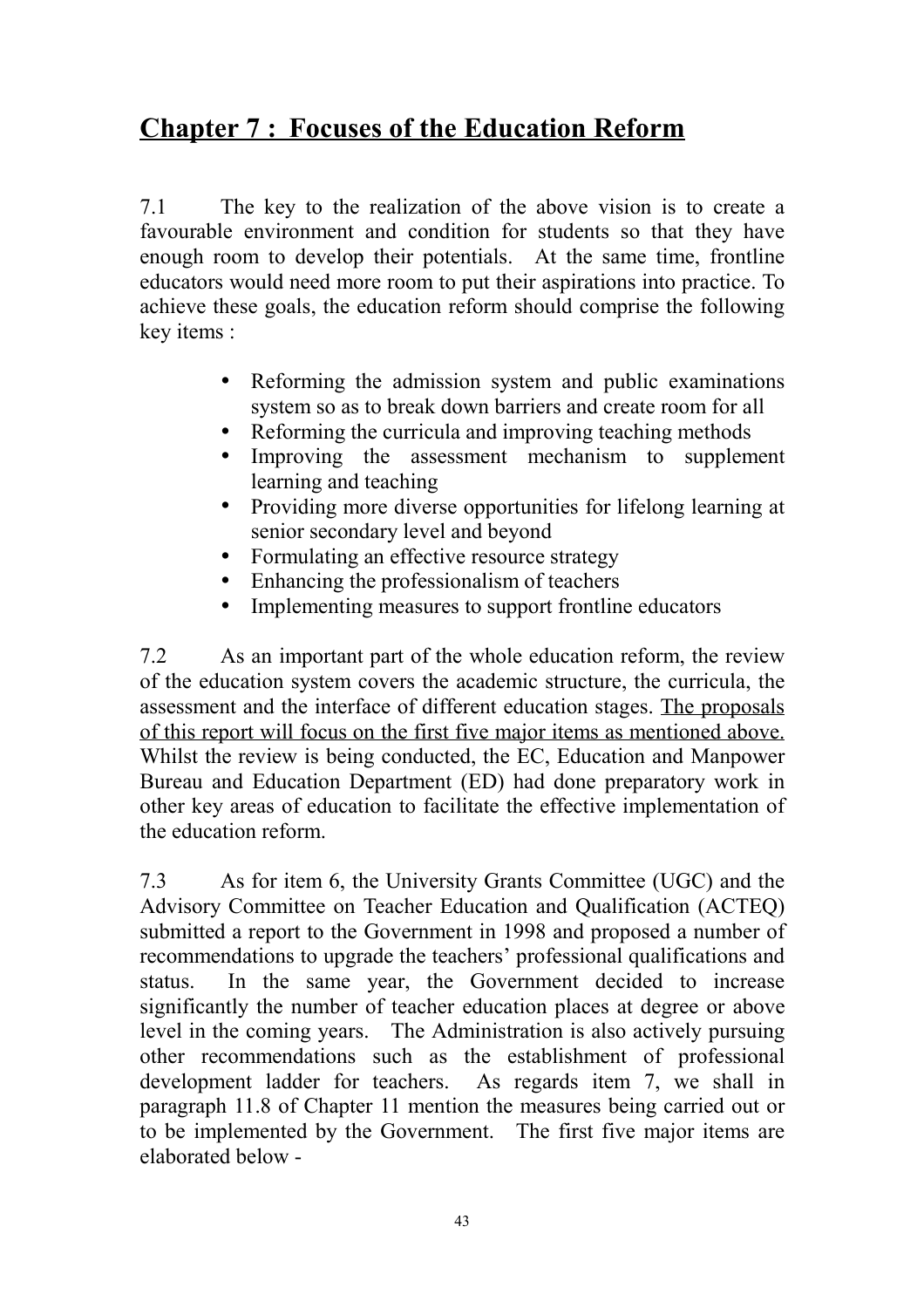## **Reforming the admission systems and public examinations system**

7.4 There are at present too many hurdles at various stages of education like the Primary One (P1) and the Secondary One (S1) admissions, public examinations as well as university admission, which impose a lot of restriction on learning. The admission criteria at various education stages emphasize students' academic results rather than their overall performance, and assessments are predominantly in written form which requires memorisation. As a result, school education tends to put too much stress on the intellectual development of students' rather than the development of their ethical, physical, social and aesthetics faculties.

7.5 We believe that the school admission mechanisms at different education stages should have regard to the process of students' psychological and intellectual development and the objective conditions in the education system. An admission mechanism for pre-primary children should not have an element of screening so as not to put excessive pressure on young children. As a matter of fact, since Hong Kong adopts nine-year compulsory basic education, there should be no need for any selective mechanisms at P1 and S1. We propose that admission to P1 should be based on the principle of vicinity and school places should be allocated at random according to school nets and parental choice to reduce any incentives for drilling on the part of kindergartens and parents.

7.6 Moreover, we suggest that Academic Aptitude Test (AAT) should be abolished under the Secondary School Places Allocation (SSPA) mechanism to avoid unnecessary drilling; bands should be reduced to remove the labeling effect; the proportion of discretionary places should be increased appropriately to broaden the admission criteria. In the long term, we do not recommend any form of public assessment for SSPA purpose.

7.7 Regarding public examinations, we propose that the modes, content, and assessment methods of the examinations should be reviewed. More flexible modes of examination should be adopted so that students have more room to display their independent thinking and creativity. As regards the assessment methods, an appropriate degree of teachers' assessment should be introduced to better assess those abilities that are not easily assessed in written examinations (e.g. the abilities for organization, communication and cooperation with others). This would encourage students to participate in a more diversified range of learning activities.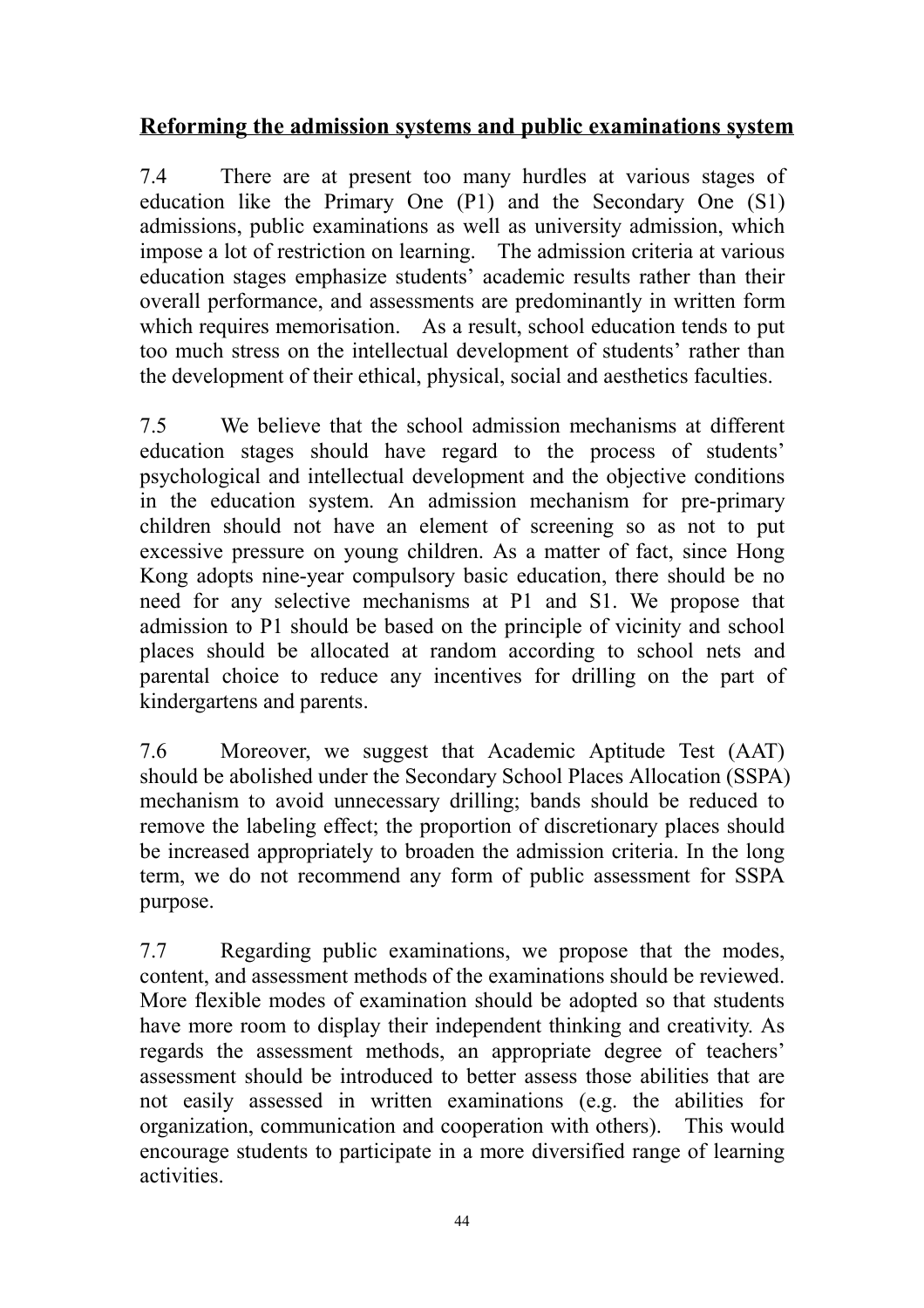7.8 As for university admission, we suggest that universities should consider the overall performance (including the academic and nonacademic performance) of students in addition to the results of public examinations. Students' school results, their portfolio and performance at interview should also be considered to assess their abilities in various aspects and their attitude in dealing with people and problems. It will not only help to promote the concept of all-round education, but will also enable universities to take in the genuinely good students.

## **Reforming the curricula and improving teaching methods**

7.9 We develop our attitudes and abilities, and construct knowledge from our **learning experiences**. From what we see and experience, we build up gradually our knowledge of people and matters. We gradually learn how to analyze, judge and establish our own values. The design of the school curricula should therefore be premised on students' **learning experiences**.

7.10 To help students develop all-round abilities and positive attitudes in preparation for lifelong learning, we must provide them with comprehensive and balanced learning experiences. We propose to provide five important learning experiences, namely intellectual development, life experiences, job-related experiences, community service as well as physical and aesthetic development through reforming the curricula. The integration of various forms of formal, non-formal and informal learning activities within and outside the classroom will enable students to have an interesting and diversified learning life, helping them cultivate an interest in learning, positive values and attitudes, and will hone their analytical and independent thinking, analytical skills, creativity, communication skills as well as their commitment to the society and the nation.

7.11 The curricula for higher education should also adjust to new changes in our society. We propose that universities should review the functions, content and mode of teaching of first degree programmes, and **maintain a balance between the breadth and depth of the curricula**, so that students will have exposure to other learning domains apart from their own specialised disciplines and be able to develop a broader vision and important generic skills.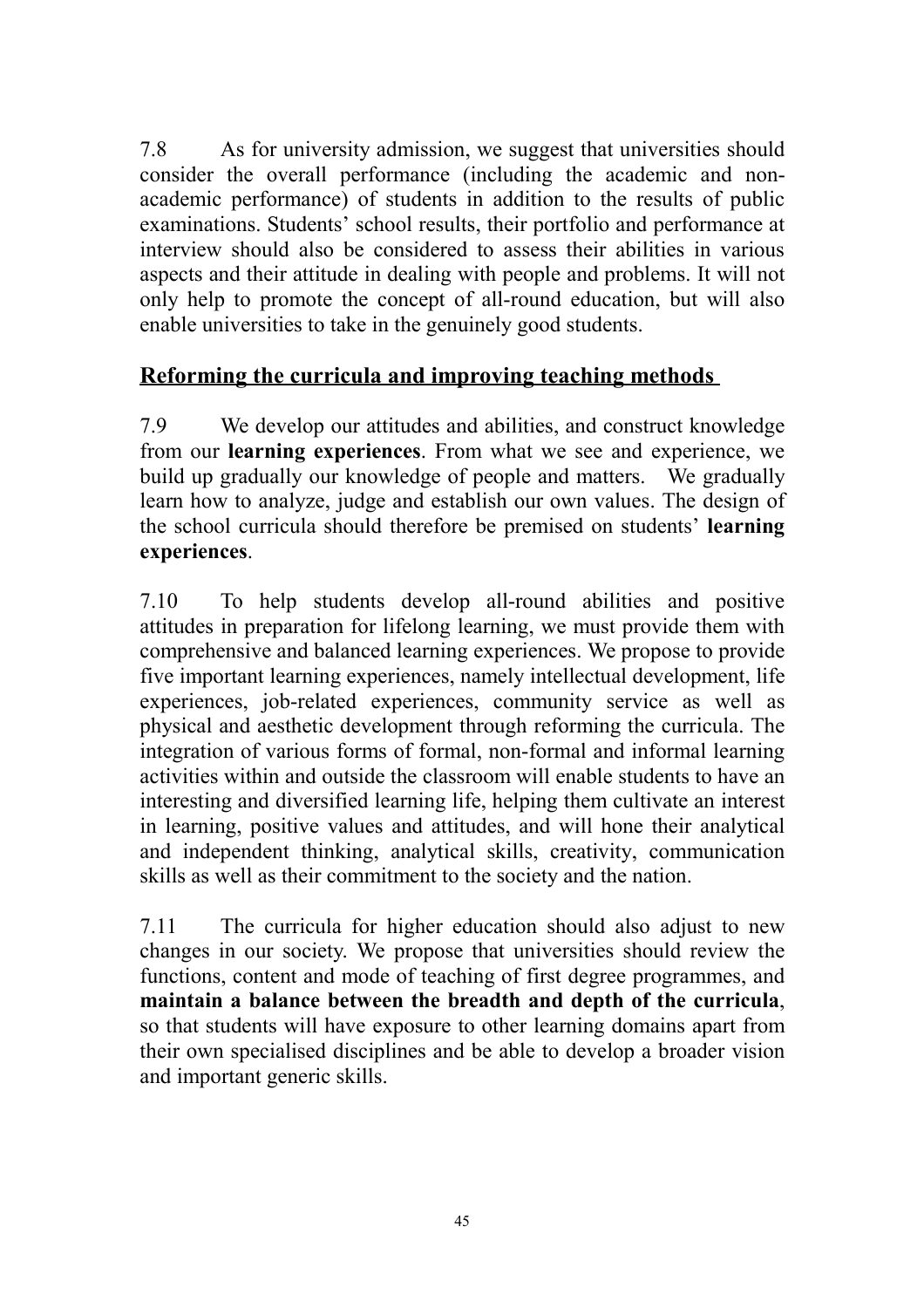## **Improving the assessment mechanism to supplement learning and teaching**

7.12 As part of the curriculum, the major function of assessment is help teachers and parents understand the learning, progress and needs of their students, as well as their strengths and weaknesses. Teachers could take into account the results of assessment in planning the teaching syllabus, designing teaching methods and giving guidance to individual students to help them learn effectively and exploit their potentiality fully. This will also enable students to have a deeper understanding of themselves.

7.13 For this purpose, we propose to put in place **Basic Competency Assessments in Chinese, English and Mathematics** at various stages of basic education. Schools may conduct these assessments as and when appropriate to get a better picture of students' progress in learning and to identify their strengths and weaknesses at an early stage, so that followup actions can be taken as soon as possible and suitable assistance given to students with learning problems. At the system level, we propose that tests should be administered centrally at P3, P6 and S3to ensure that schools have met basic standards in key learning areas. On the basis of the assessment data and their own development needs, schools may formulate plans to improve the effectiveness of learning and teaching.

7.14 We also recommend to use multiple modes of assessment, such as flexible formative assessment, to minimise the amount of quantitative evaluation and make way for more analytical assessment to give a comprehensive picture of students' learning needs. Excessive dictations, mechanical drilling, tests and examinations should be avoided so that students would have more time to participate in useful learning activities.

## **Providing more diverse opportunities for lifelong learning at senior secondary level and beyond**

7.15 Industries that employed a large number of low-skilled workers used to be an important part of Hong Kong's economic activities and provided a lot of employment opportunities for S3 leavers and secondary school graduates. Faced with rapid economic restructuring, traditional industries in Hong Kong have moved northwards and been replaced by high value-added and more technology intensive industries. As we head for a knowledge-based society, we need to acquire more complex and fast-changing knowledge and skills. There is a need to increase learning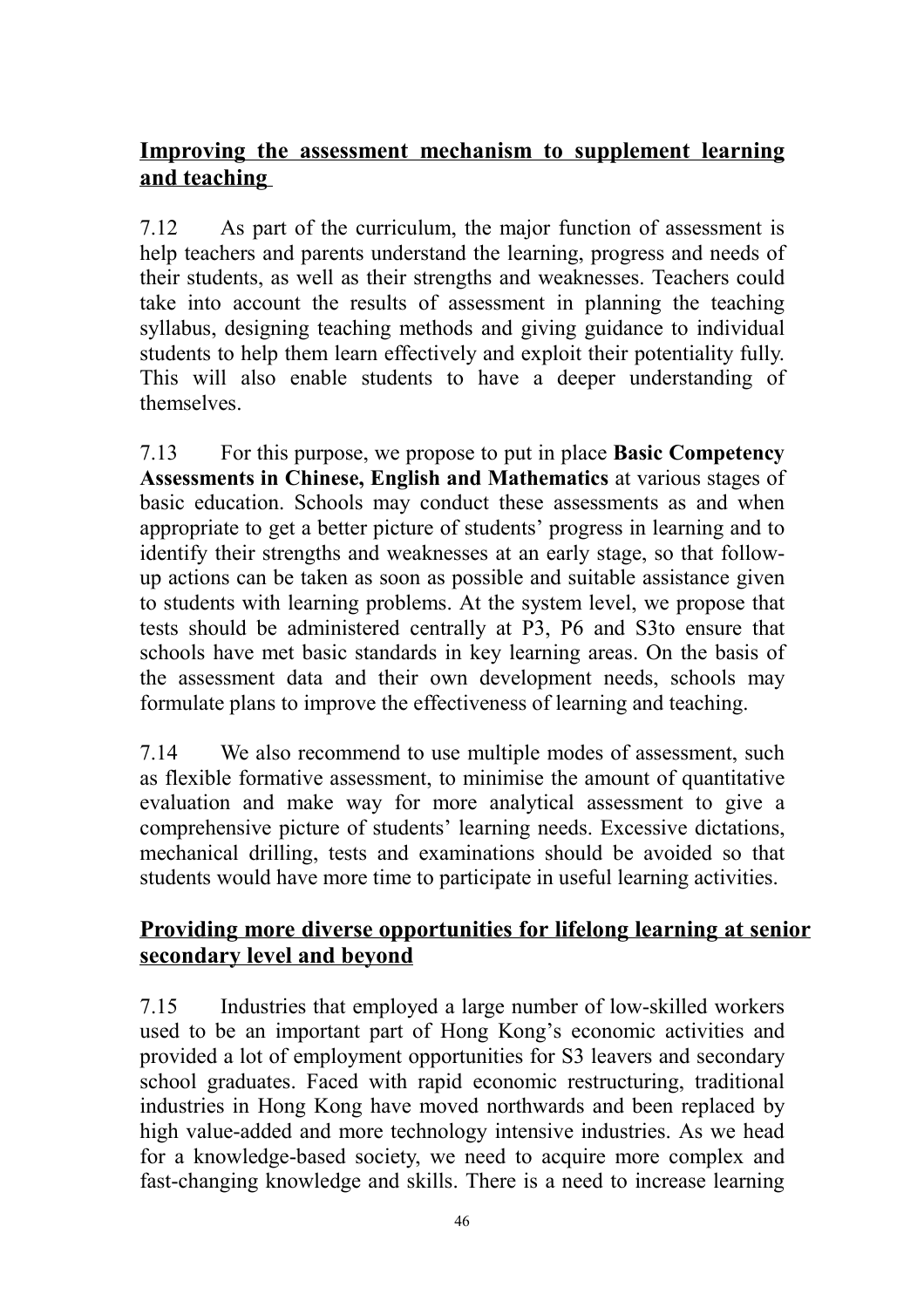opportunities at the secondary level and post-secondary level to help more people to cope with the needs of a knowledge-based society. Moreover, as people live longer nowadays, they can lead a fuller and more meaningful life with more opportunities for lifelong learning.

7.16 As a matter of fact, in many other parts of the world, the proportion of post-secondary places for the relevant age group far exceeds that in Hong Kong, which is only about  $34\%$ <sup>(5)</sup>. In the United States and Australia, the proportions are  $81\%^{(1)}$  and  $80\%^{(2)}$ ; and the proportions in the United Kingdom and in the Republic of Korea are 52%<sup>(3)</sup> and 68%<sup>(4)</sup> respectively.

7.17 In the face of the globalised economy and high operating costs, Hong Kong must have a large pool of talents, generalists and specialists alike, with good communication, innovative and analytical skills, to maintain our position as an international centre of finance and trade, and to further develop Hong Kong into a world-class cosmopolitan city. What Hong Kong needs is a diversified education system which provides more learning opportunities at senior secondary level and beyond through different modes and system of learning.

### **Formulating an effective resource strategy**

7.18 Education can help each individual enhance his or her quality and ability. It also contributes to society's progress and prosperity. The success of the education reform will benefit each and every individual. To implement the reform, extra resources will be required. If effectively used, our investment in education will bring us enormous returns which far exceed the costs incurred.

7.19 The first step to implement the education reform is to formulate appropriate resource strategies. At present, education is the single largest item of public expenditure, accounting for 23% of the overall Government budget. There is only limited room for increasing government expenditures on education under the present circumstances.

7.20 Therefore, we propose to review the utilisation of the existing public resources devoted to education. Redeployment should be made in accordance with the effectiveness and urgency of various expenditure items in order to maximize the effective use of the existing resources.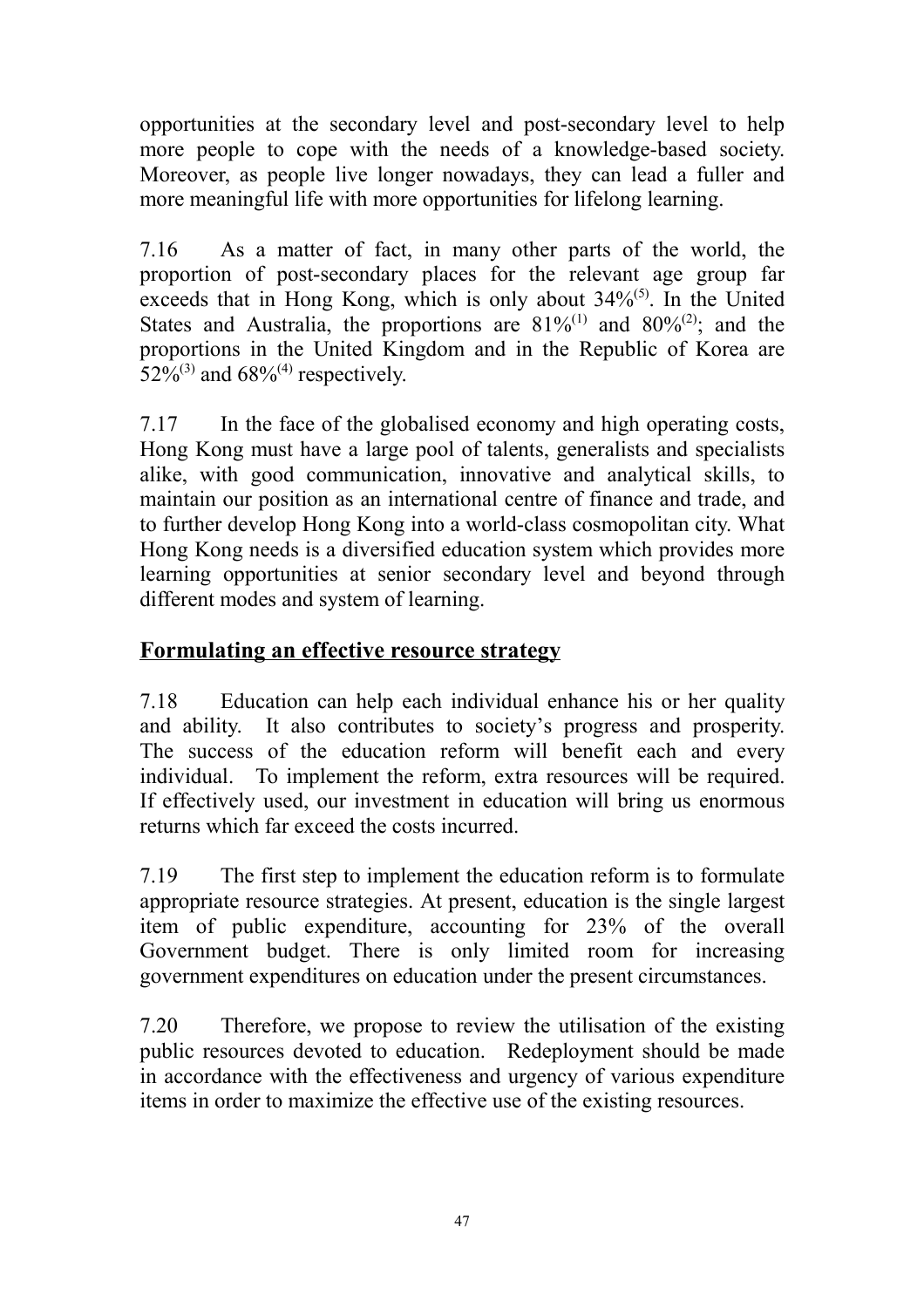7.21 We also propose to make better use of other resources in the society as far as possible. The social sector, including social service agencies, cultural organizations, recreation and sports bodies, uniformed groups, youth service agencies, other voluntary groups and the business sector, etc. are ready to support and co-operate with schools in providing diversified learning experiences for students. Parents can also play an important part in rendering support to education.

7.22 The proper use of resources currently devoted to education alone cannot satisfy the needs of education reform. We need to consider carefully how and through what channels the community at large will be able to contribute to realise the reform.

*Note (1) : 1995 data Note (3) : 1996 data Notes (2), (4) : 1997 data Source of information : Statistical Yearbook 1999, United Nations Educational, Scientific and Cultural Organization Note (5) : 1999 data*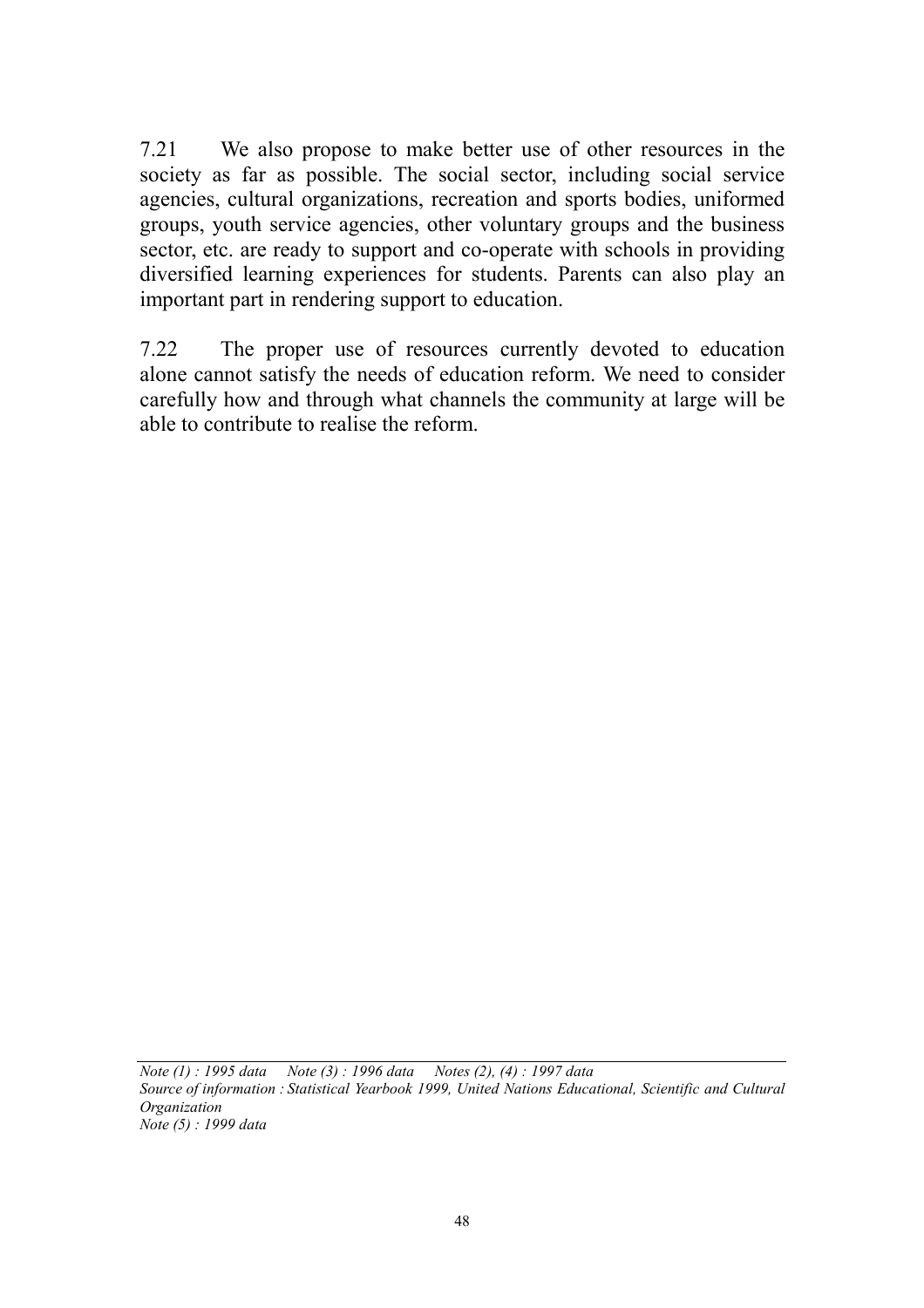# **Chapter 8 : Reform Proposals For the Education System**

8.1.1 As the scope of the current review is on the education system, the reform proposals put forth in this report will focus on the academic structure, the curricula and the assessment mechanisms of various stages of education and the interface between different stages.

## **Section 1: Early Childhood Education**

# *Building a New Culture for Quality Early Childhood Education*

8.1.2 Early childhood education lays the foundation for life-long learning and all-round development. It should provide children with allround and balanced learning experiences according to their physical and psychological development needs to help them cultivate an interest in learning and good living habits as well as to learn to respect others. We must not try to push young children to overstretch themselves.

8.1.3 In the third stage of consultation on this review, the EC's proposals for enhancing professional competence, improving the quality assurance mechanism, reforming the monitoring mechanism, enhancing the interface between early childhood and primary education as well as promoting parent education and participation were generally well received. Having considered the comments received, we put forward the following reform proposals :

## **Enhancing professional competence**

8.1.4 As the professional competence of teachers and principals/supervisors of kindergartens (KGs) and child care centres (CCCs) directly affects the quality of early childhood education, the EC proposes to enhance the professional standards of early childhood educators throughtraining and raising their entry requirements. The detailed proposals are set out below: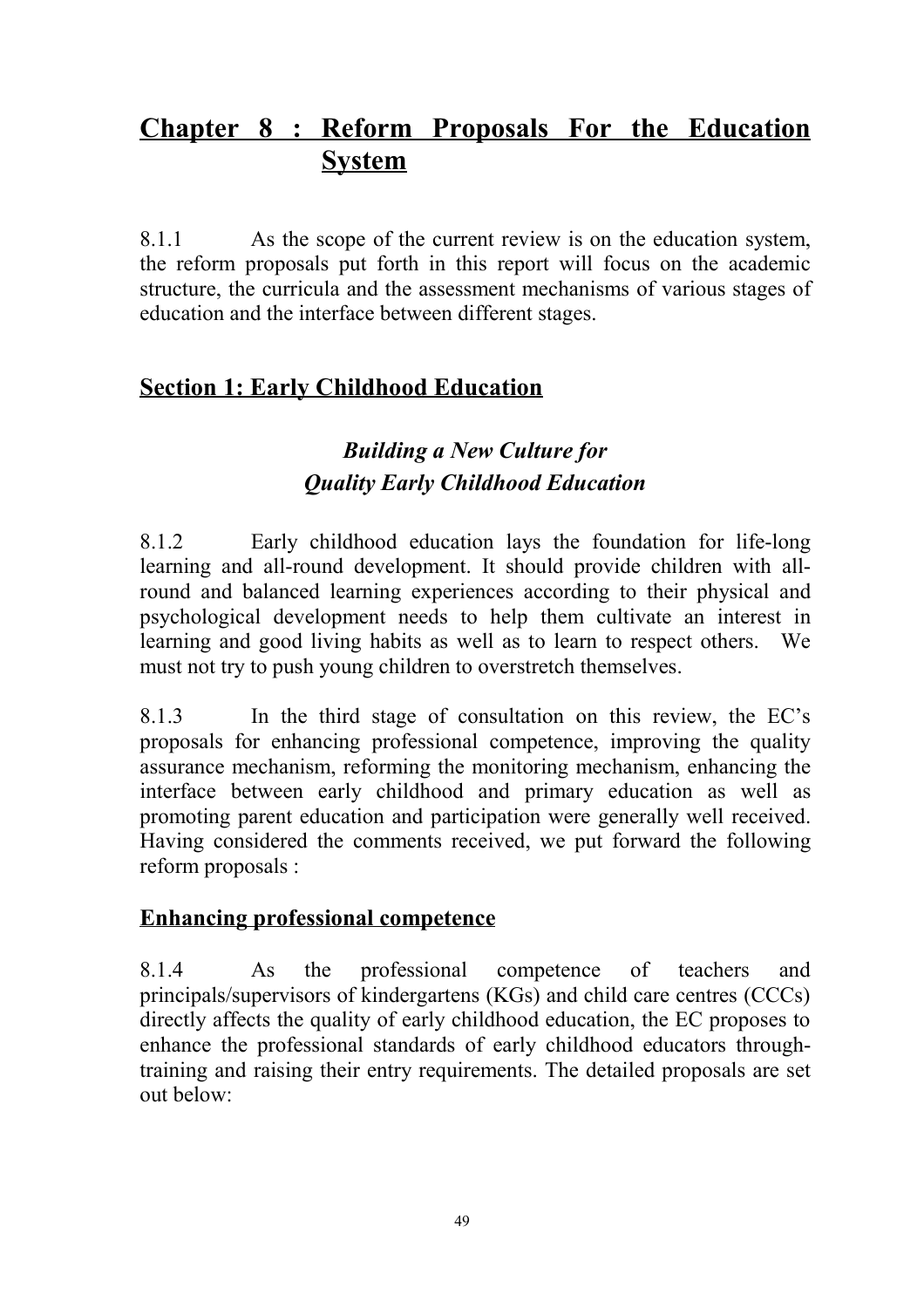| <b>Issues</b>                                                  | <b>Current Situation</b>                                                                                                                                                                                                                                                                                                                                              | <b>Proposal</b>                                                                                                                                                                                                                                                                                                                                                                                                                                                                                                     |
|----------------------------------------------------------------|-----------------------------------------------------------------------------------------------------------------------------------------------------------------------------------------------------------------------------------------------------------------------------------------------------------------------------------------------------------------------|---------------------------------------------------------------------------------------------------------------------------------------------------------------------------------------------------------------------------------------------------------------------------------------------------------------------------------------------------------------------------------------------------------------------------------------------------------------------------------------------------------------------|
| Entry<br>qualification<br>requirement of<br>KG/CCC<br>teachers | 2 passes in the Hong $\bullet$<br>Kong Certificate<br>of<br><b>Education Examination</b><br>(HKCEE), including<br>one language subject                                                                                                                                                                                                                                | <b>Preliminary Target</b><br>Raise the entry qualification requirement<br>to 5 passes in HKCEE (including Chinese<br>and English subjects) starting from the<br>2001/02 school year<br><b>Next Stage's Target</b>                                                                                                                                                                                                                                                                                                   |
|                                                                |                                                                                                                                                                                                                                                                                                                                                                       | Raise the entry qualification requirement<br>to sub-degree level                                                                                                                                                                                                                                                                                                                                                                                                                                                    |
|                                                                |                                                                                                                                                                                                                                                                                                                                                                       | <b>Long-term Target</b><br>When the higher education system has<br>sufficiently<br>expanded<br>become<br>and<br>diversified, a further review should be<br>conducted to assess the feasibility of<br>raising the entry qualification requirement<br>to degree level                                                                                                                                                                                                                                                 |
| Professional<br>training for<br>KG/CCC<br>teachers             | $KG \mid\!\bullet$<br>Serving<br>$\bullet$<br>teachers<br>have to<br>receive recognized<br>qualified<br>KG<br>(QKT)<br>teacher<br>training<br>(approximately 360<br>hours)<br>According to the<br>policy objectives<br>by<br>the $\bullet$<br>set<br>Government, with<br>effect<br>from<br>September 2000 no<br>less than $60\%$ of $\bullet$<br>KG<br>teachers<br>in | Draw up an implementation timetable for<br>requiring all new KG teachers to have<br>completed one-year pre-service training,<br>after assessing the supply of human<br>resources<br>(Degree holders may be exempted on<br>condition that they must complete QKT<br>training within the first two years of their<br>service)<br>Draw up a timetable for requiring serving<br>KG<br>teachers<br>complete<br>QKT<br>to<br>programme<br>Encourage serving KG teachers<br>to<br>enhance their professional level through |
|                                                                | every kindergarten<br>should be qualified<br>kindergarten<br>teachers.                                                                                                                                                                                                                                                                                                | continuing learning                                                                                                                                                                                                                                                                                                                                                                                                                                                                                                 |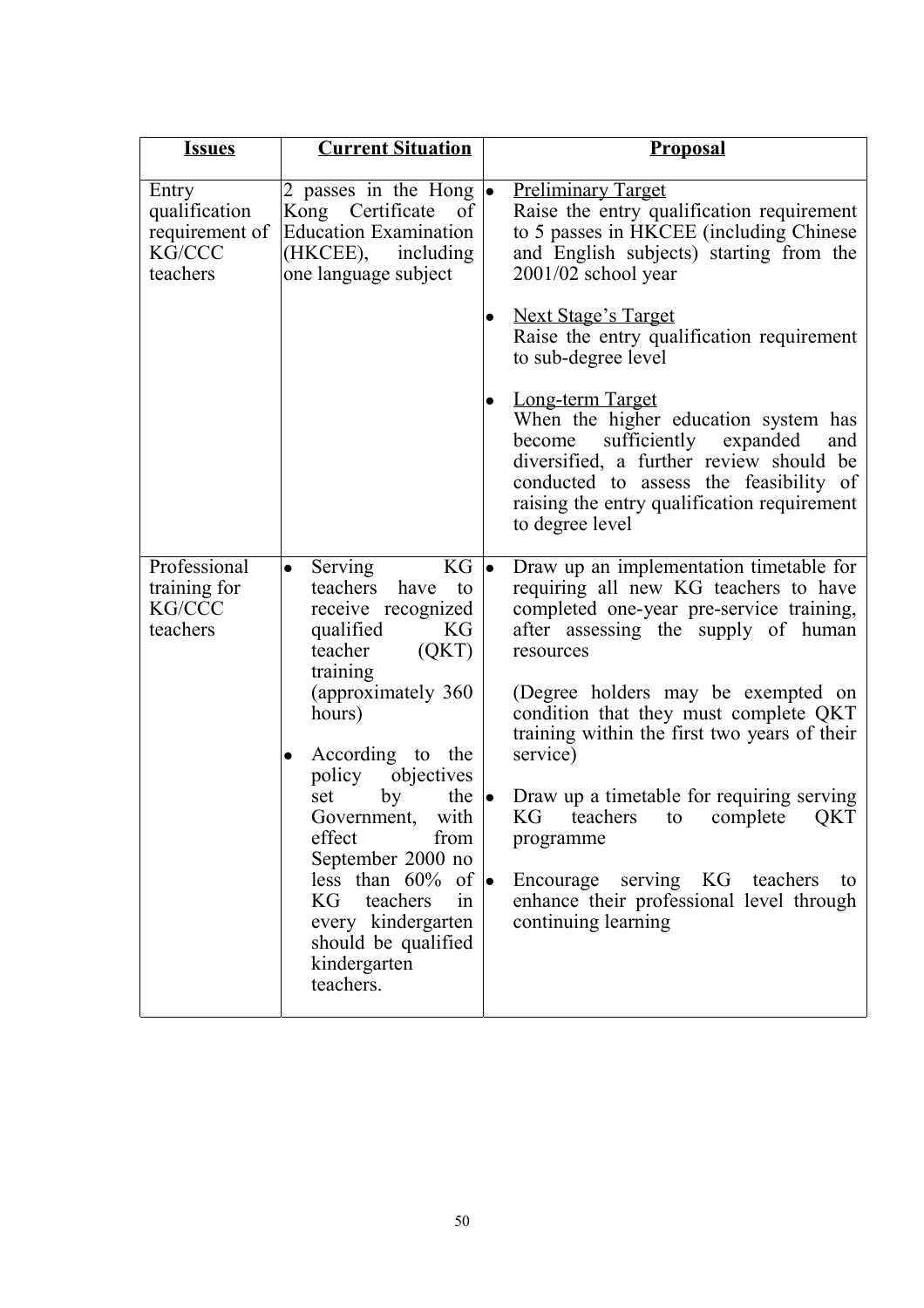| <i><b>Issues</b></i>                       | <b>Current Situation</b>                                                                                                                                                                                               | <b>Proposal</b>                                                                                                                                                                                                                                                                                                                           |
|--------------------------------------------|------------------------------------------------------------------------------------------------------------------------------------------------------------------------------------------------------------------------|-------------------------------------------------------------------------------------------------------------------------------------------------------------------------------------------------------------------------------------------------------------------------------------------------------------------------------------------|
| Professional<br>training for<br>principals | According<br>$\mathsf{to}$<br>$\bullet$<br>established<br>government policy,<br>starting from<br>September 2002 all<br>new KG principals •<br>must have completed<br>the Certificate of<br>Education<br>(KG)<br>course | Draw up a timetable for requiring new<br>CCC supervisors to have completed the<br>Certificate of Early Childhood Education<br>Course<br>Draw up a timetable for requiring all<br><b>CCC</b><br>serving KG principals<br>and<br>supervisors who have<br>been<br>not<br>professionally trained to receive suitable<br>professional training |

8.1.5 To implement the above proposals, the Government and teacher training providers of early childhood education should pro-actively consider the following possibilities:

- (1) fostering the mutual recognition and transferability of academic qualifications offered by different training bodies;
- (2) examining the feasibility of developing a credit unit system for early childhood teacher training courses to facilitate teachers' continuing learning and attainment of standards at Certificate of Education level or above. Hence, it is necessary to establish a mechanism for articulation among different teacher training courses and mutual recognition of different qualifications; and
- (3) establishing a professional ladder for KG teachers and increasing subsidized training opportunities to promote the professional development of KG teachers.

## **Enhancing the quality assurance mechanism**

8.1.6 A quality assurance mechanism serves to help early childhood education providers understand their strengths and areas for improvement to facilitate them in enhancing the quality of education. During the consultation period, the public generally considered that a combination of internal and external evaluation mechanism would constitute the most effective quality assurance mechanism.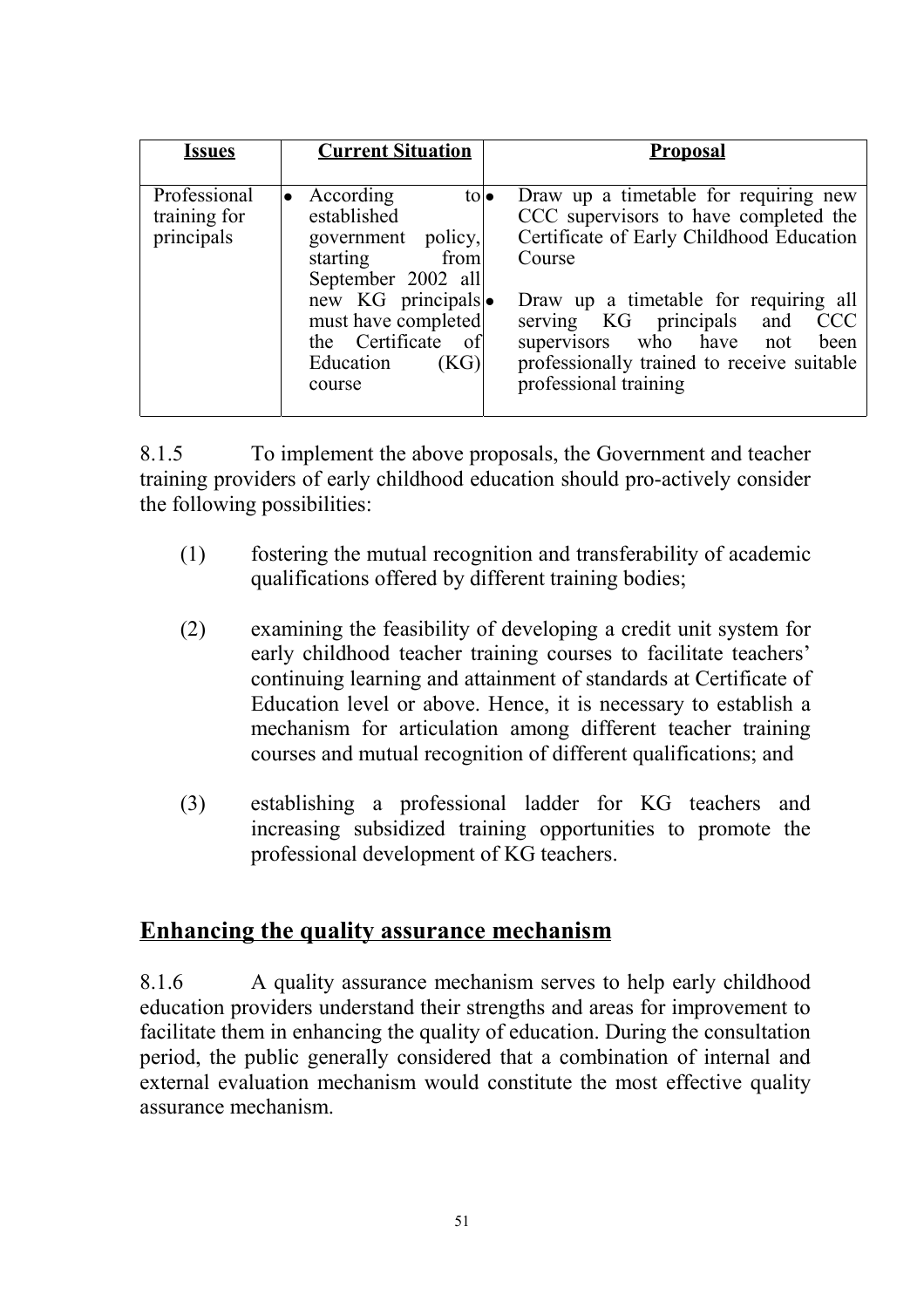## *Setting quality indicators*

8.1.7 An indispensable part of the quality assurance mechanism is a set of clear and proper quality indicators that serve as a basis for external and internal evaluations. The ED is now developing, in collaboration with representatives of the education sector, a set of standardized quality indicators so as to provide a common basis for evaluating early childhood education in Hong Kong. The quality indicators cover the four areas of management and organization, learning and teaching, school ethos and support to children, as well as children development. We propose that the ED should collaborate with the Social Welfare Department (SWD) to harmonize the quality indicators for KGs and CCCs so as to put in place common standards for monitoring purpose.

#### *Self-evaluation mechanism*

8.1.8 An institution's self-evaluation is an important step towards self-improvement and is an integral and essential part of the quality assurance mechanism. We urge early childhood education providers to formulate the framework, procedures and tools for self-evaluation as early as possible, and to systematically review the various key aspects so as to help them better understand their own effectiveness and areas for improvement. By taking part in this process, the principals and teachers will have better communication, thus benefiting their professional development. We propose that the Government should provide training and professional support to help early childhood education providers set up and implement a selfevaluation system for the institutions.

#### *External evaluation and quality assurance mechanisms*

8.1.9 External evaluation can be conducted by independent specialists/institutions in early childhood education or the concerned regulatory bodies. Equipped with relevant experience and a broader perspective, these organisations/individuals can offer objective evaluation and expert advice on the institutions' strengths and areas for improvement. These organisations/individuals could also share with the institutions evaluated the successful experiences of other early childhood education providers.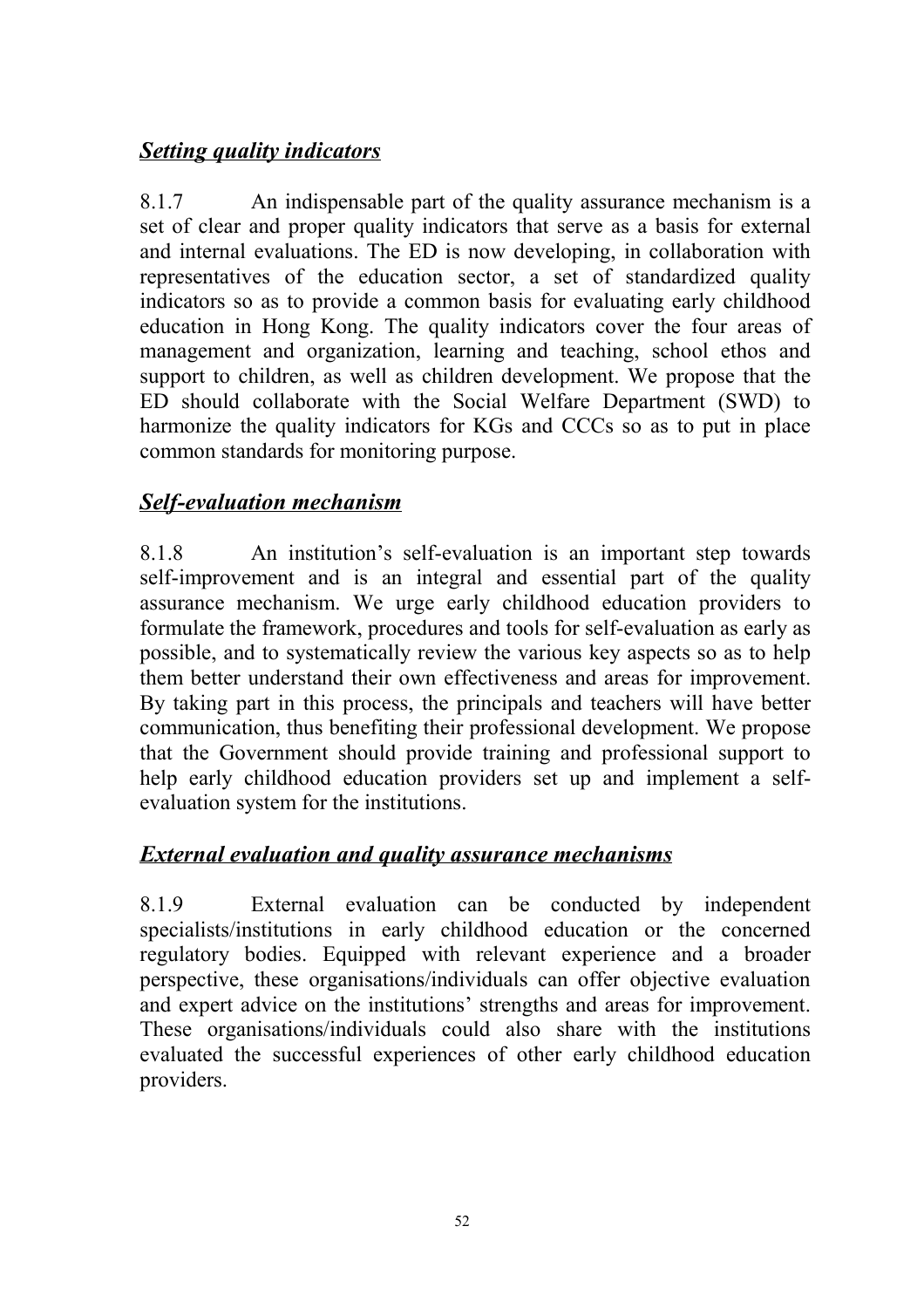## *Enhancing transparency*

8.1.10 We propose that early childhood education providers should make public the results of their external and internal evaluations so as to enhance transparency and facilitate communication with parents. The Government, parent-teacher associations and early childhood education providers should also help parents understand and make proper use of such information.

## **Reforming the monitoring mechanism**

8.1.11 Currently, early childhood education providers in Hong Kong include whole-day and half-day KGs and CCCs. They are registered and regulated by the ED and the SWD respectively, and subject to two different sets of legislation.

8.1.12 Taking into account the disparate situations elsewhere, our view is that Hong Kong should have an early childhood education system and monitoring mechanism that are tailored to our specific needs. KGs and CCCs differ in their focuses of services. The former focus on providing education, while the latter mainly provide child care services. In keeping with the promotion of diversity, we should allow different systems and service providers to retain their own characteristics to fulfil the needs of the people they serve.

8.1.13 In fact, the Working Party on Kindergarten Education (幼稚園 教育工作小組) made a series of proposals in 1995 for harmonizing the various aspects of KG and CCC operation. Currently, the Government has set common standards for the curricula, entry requirements, recommended salary and teacher training of KGs and CCCs. The Government is also planning to gradually implement, where possible, the other proposals on harmonizing the operation of KGs and CCCs.

8.1.14 We understand that the ED and the SWD have set up a joint working group to study the feasibility of having one single body regulating all KGs and CCCs to raise the effectiveness of the regulatory work. We urge the joint working group to complete the study as soon as possible and consult the education sector and the public.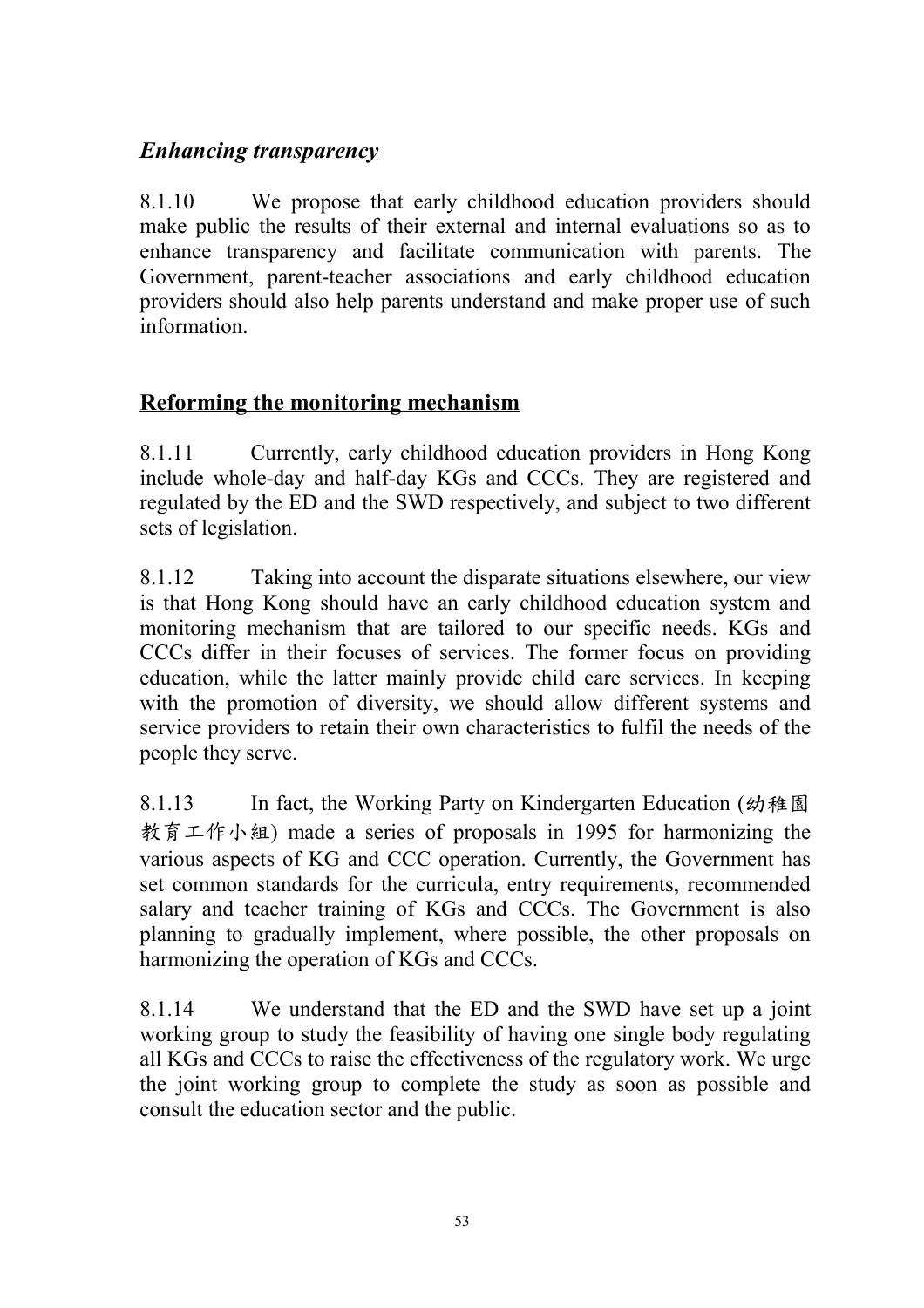## **Enhancing the interface between early childhood and primary education**

8.1.15 Early childhood education is the starting point of formal education and is closely linked to the later stages of education. Factors currently directly affecting the interface between early childhood and primary education include:

- (1) the existing system for admission to Primary 1 gives an incentive for drilling students (please refer to Section 2 for details); and
- (2) there is insufficient communication and coordination between early childhood education providers and primary schools on the curricula and teaching methods.

8.1.16 We therefore propose to enhance the interface between early childhood and primary education and recommend that:

- (1) teacher training providers should review the teacher training courses for teachers of early childhood and primary education so that they can have a better understanding of the preceding/ensuing stage of education in terms of the curriculum, the pedagogy and child psychology;
- (2) the communication and cooperation between KGs/CCCs and primary schools should be enhanced through mutual visits and joint activities;
- (3) primary schools should run adaptation programmes for Primary 1 pupils who have not received early childhood education to help them get used to school life as soon as possible; and
- (4) at present children can enter primary school when they reach the age of 5 years and 8 months, but they need to be three years old before they can enter a KG. We propose to align the minimum age of entering KG to 2 years 8 months. The majority of feedback received during the consultation were in favour of this proposal. We also urge the Government to step up monitoring to ensure that KGs adopt a curriculum which suits the development of children so that young children will not be forced to pursue learning beyond their developmental stage.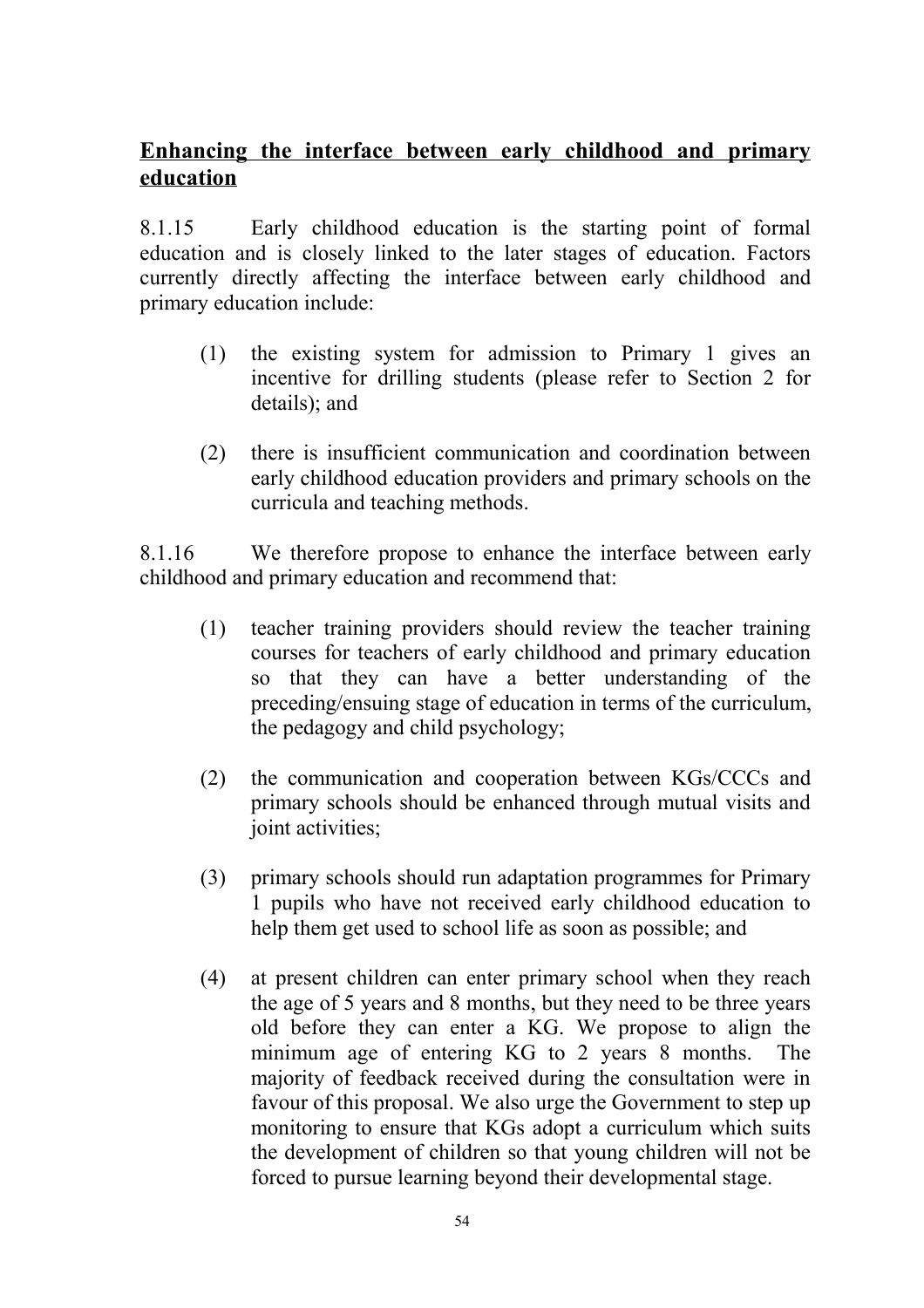## **Mode of subsidy**

8.1.17 The Government currently provides fee remission to needy parents of KG/CCC pupils. On the other hand, non-profit making KGs/CCCs are also provided with various forms of assistance such as reimbursement of rental and rates, provision of school premises and the Kindergarten Subsidy Scheme.

8.1.18 During the consultation period, there were suggestions that the Government should provide full subsidy for early childhood education while some other people proposed that 50% of the salary of the qualified kindergarten teachers should be subsidized by the Government. The EC's views on this issue are as follows:

- (1) The provision of full subsidy does not necessarily ensure the quality of early childhood education. We consider that the above proposed reform measures will be more effective and direct in enhancing the quality of early childhood education. Under the current circumstances, we do not recommend the Government to provide full subsidy for early childhood education.
- (2) The Government should adopt the following principles in subsidizing early childhood education:
	- (a) the Government must ensure that no children will be deprived of early childhood education due to lack of financial means;
	- (b) the priority of allocating new resources in this area should be accorded to improving the direct assistance for parents. Subject to the availability of resources, we propose that the Government should consider relaxing the eligibility criteria of the means-tested assistance schemes for pre-school pupils. The level of assistance should also be duly raised to benefit more families so that parents will be in a better position to choose quality institutions for their children. This will in turn promote the quality of early childhood education. To assist parents in making wise choices, the proposals put forward in item (3) below should be implemented; and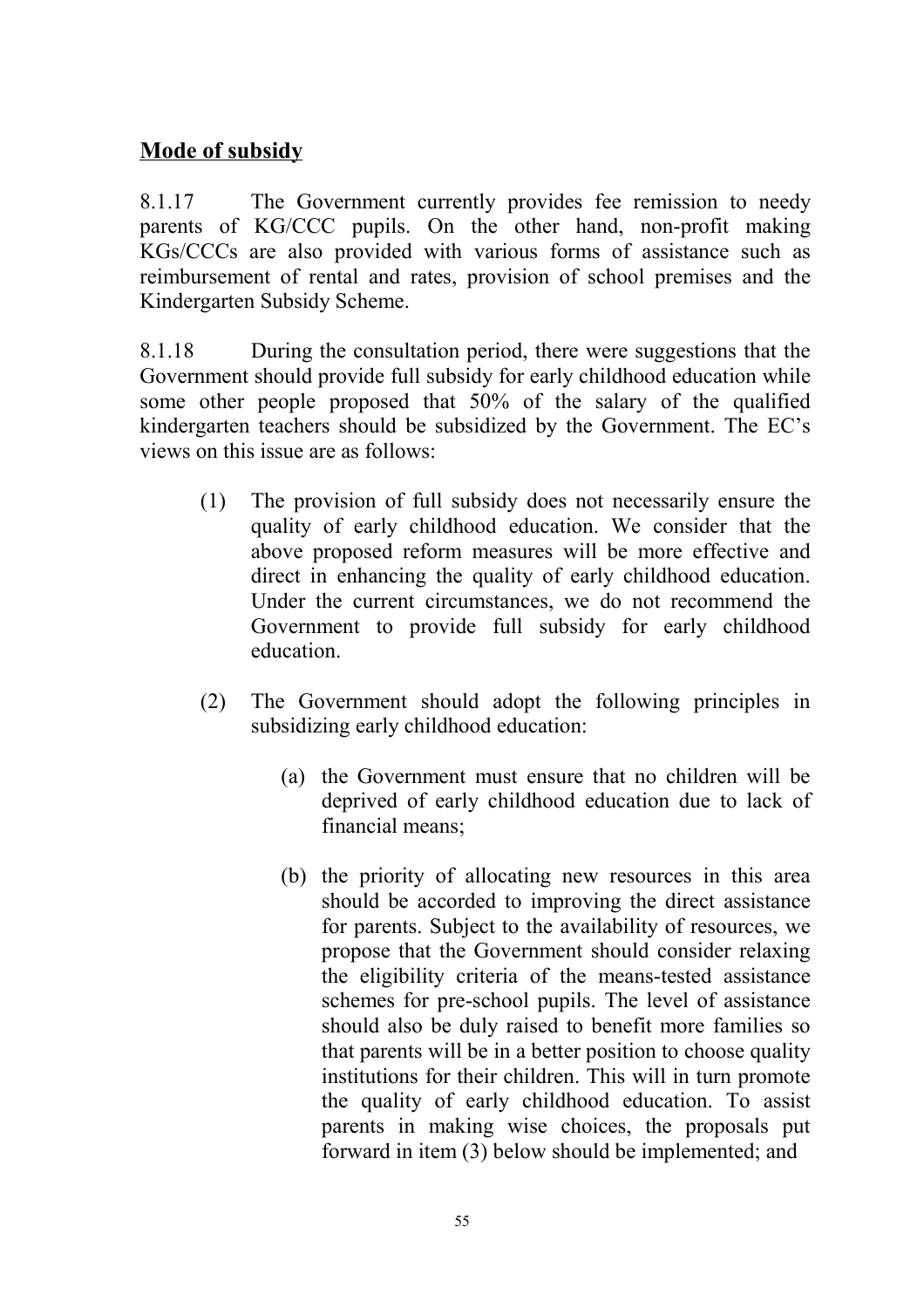- (c) as the conditions set out in item (3) below will take some time to develop, there may still be a need to appropriately raise the level of subsidy for non-profit making early childhood education providers in the transitional period so as to encourage these institutions to enhance the professional levels of their teachers.
- (3) The following measures should be adopted to assist parents to choose quality early childhood education providers:
	- (a) increase the transparency of early childhood education. For example, early childhood education providers should publish details of their mission, facilities, curricula, teacher qualifications as well as the results of self-evaluations and external evaluations so as to help parents and the public understand the standard of the service they provide;
	- (b) draw up a specific time-table for requiring, where practicable, all early childhood education providers to undergo external evaluations conducted by independent specialists. This will assist service providers to raise their standards and to strengthen quality assurance; and
	- (c) strengthen education for parents to help them understand their children's developmental process and needs at different stages as well as the mode of education that is good for their children. This would enhance parents' ability to choose institution that can best cater to their children's needs.

8.1.19 We note that the joint working group set up by the ED and the SWD will examine how to improve teacher training for early childhood education, to facilitate the transfer of credit units and articulation of courses as well as to enhance quality assurance mechanisms. It will also study the feasibility of having one single body regulating all KGs and CCCs, and will review the mode of subsidy for early childhood education in the 2000/01 school year. We urge that the Working Group should accord priority to improving teacher training for early childhood education and submit recommendations on the above various issues as soon as possible.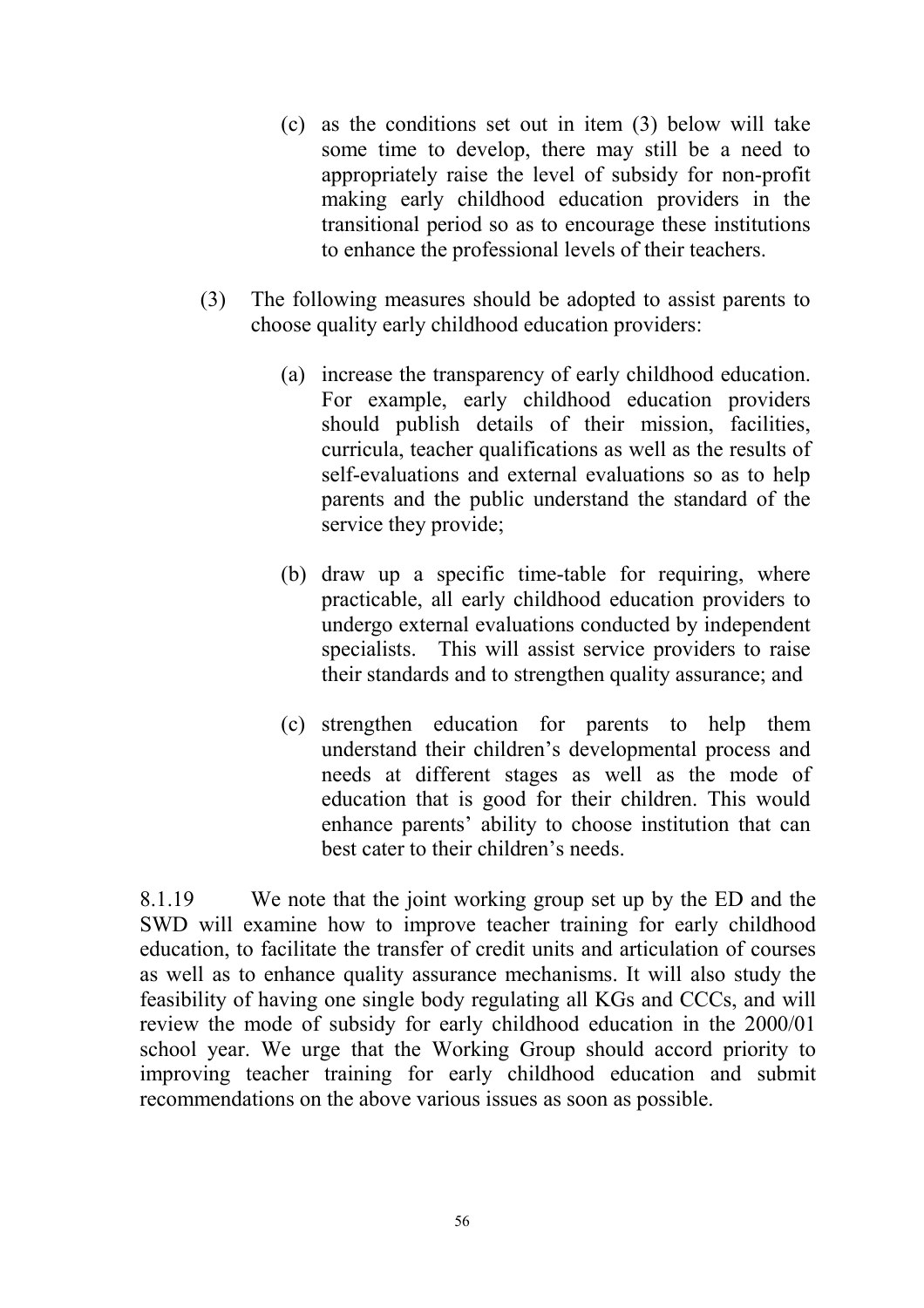## **Section 2: Nine-year Basic Education**

## *To nurture the basic attitudes, skills and knowledge for life-long learning*

## *To ensure basic competence and encourage the pursuit of excellence*

8.2.1 The focus of nine-year basic education is to help students achieve an all-round personal development and to attain a basic level of competence in various aspects in preparation for life-long learning. To achieve this aim, we must reform the school curriculum and improve learning/teaching methods, provide students with balanced learning experiences, and facilitate learning and teaching through putting in place Basic Competency Assessments in Chinese, English and Mathematics. Furthermore, to provide students with sufficient room to enjoy an all-round, balanced and coherent learning life, the systems of admission to primary one and secondary one must be reformed.

#### **Reforming the school curriculum and improving teaching methods**

8.2.2 According to the aims of education for the  $21<sup>st</sup>$  Century, the curriculum reform must be student-focused and should aim to develop students' interest in learning, communication skills, creativity as well as sense of commitment so as to prepare them for life-long learning. It should enable **every student** to achieve **an all-round development according to his/her own attributes**. (The recommendations set out below are applicable to both nine-year basic education and senior secondary education.)

8.2.3 During the consultation period, the public generally supported the proposals for reforming the school curriculum and improving teaching methods. Many were of the view that to enhance the effectiveness of learning and teaching, appropriate training and support should be provided to both teachers and school heads. The curriculum reform should be implemented in a progressive and systematic manner to allow schools and teachers sufficient time to fully grasp the knowledge and skills of implementing the curriculum reform. There were also calls for further strengthening moral and civic education and formulating a concrete implementation plan. Taking into account the public's views, the EC puts forward the following proposals: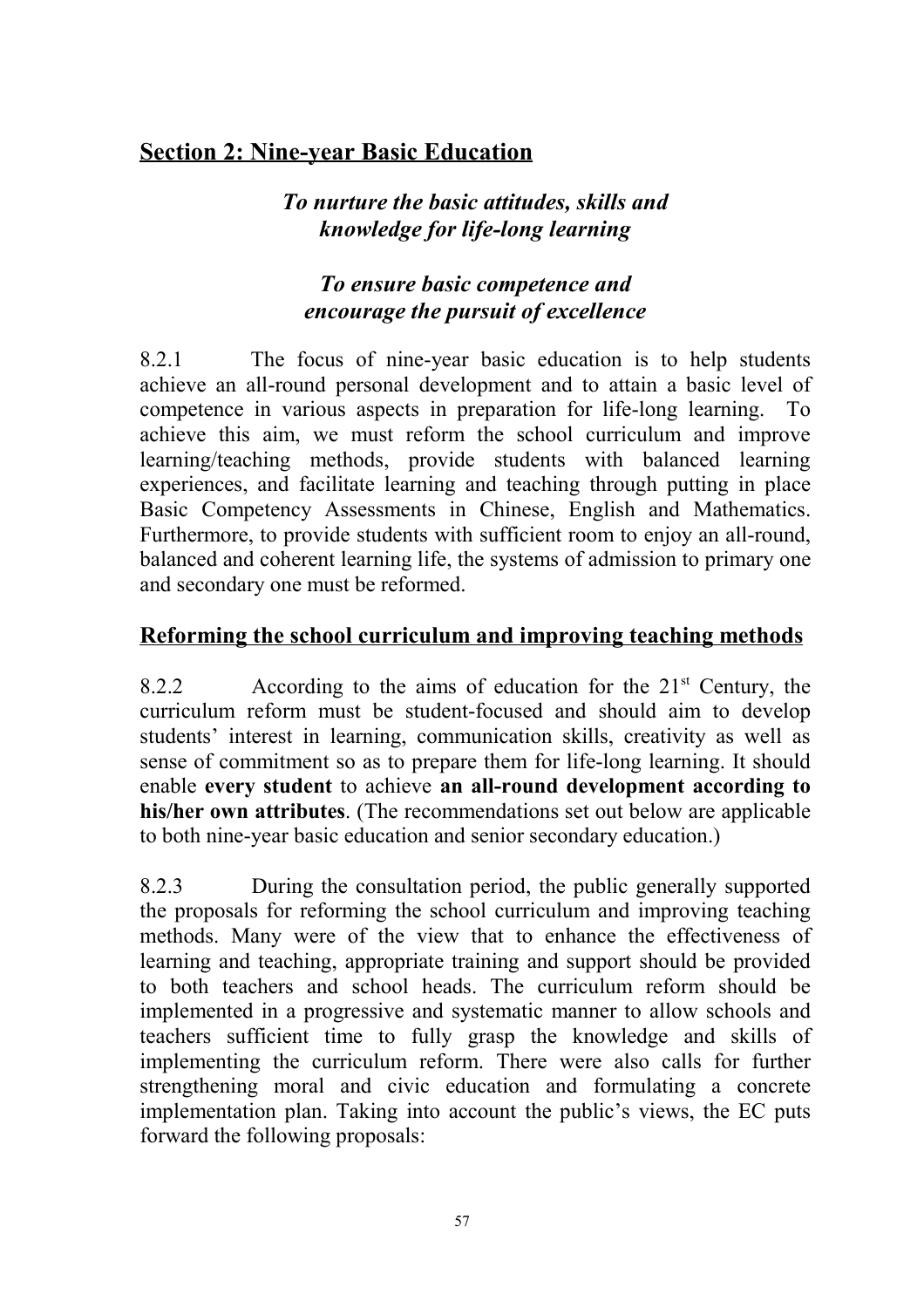#### **(I) Strategies**

8.2.4 We propose the following strategies for the curriculum reform :

- (1) to formulate a curriculum framework that focuses on the promotion of lifelong learning and all-round development;
- (2) to promote a new culture of learning and teaching;
- (3) to remove from the curricula repetitive or unnecessary elements so as to provide teachers and students with more room to develop an all-round, effective, coherent and diversified learning life;
- (4) to improve the modes and mechanisms of assessment to effectively support learning and teaching;
- (5) to value and promote existing successful experiences; and
- (6) to formulate effective curriculum reform strategies to be implemented progressively, to pool together expertise, and to provide professional support to schools.

#### **(II) Formulation of an open and flexible curriculum framework**

8.2.5 The Curriculum Development Council (CDC) is undertaking a holistic review of the primary and secondary school curricula and is preparing a curriculum framework with a view to realizing the aims of education. The framework embodies the following five important learning experiences that could be obtained from integrated learning in and outside the classroom to achieve allround development:

> moral and civic education (life experience) intellectual development social service physical and aesthetic development work-related experiences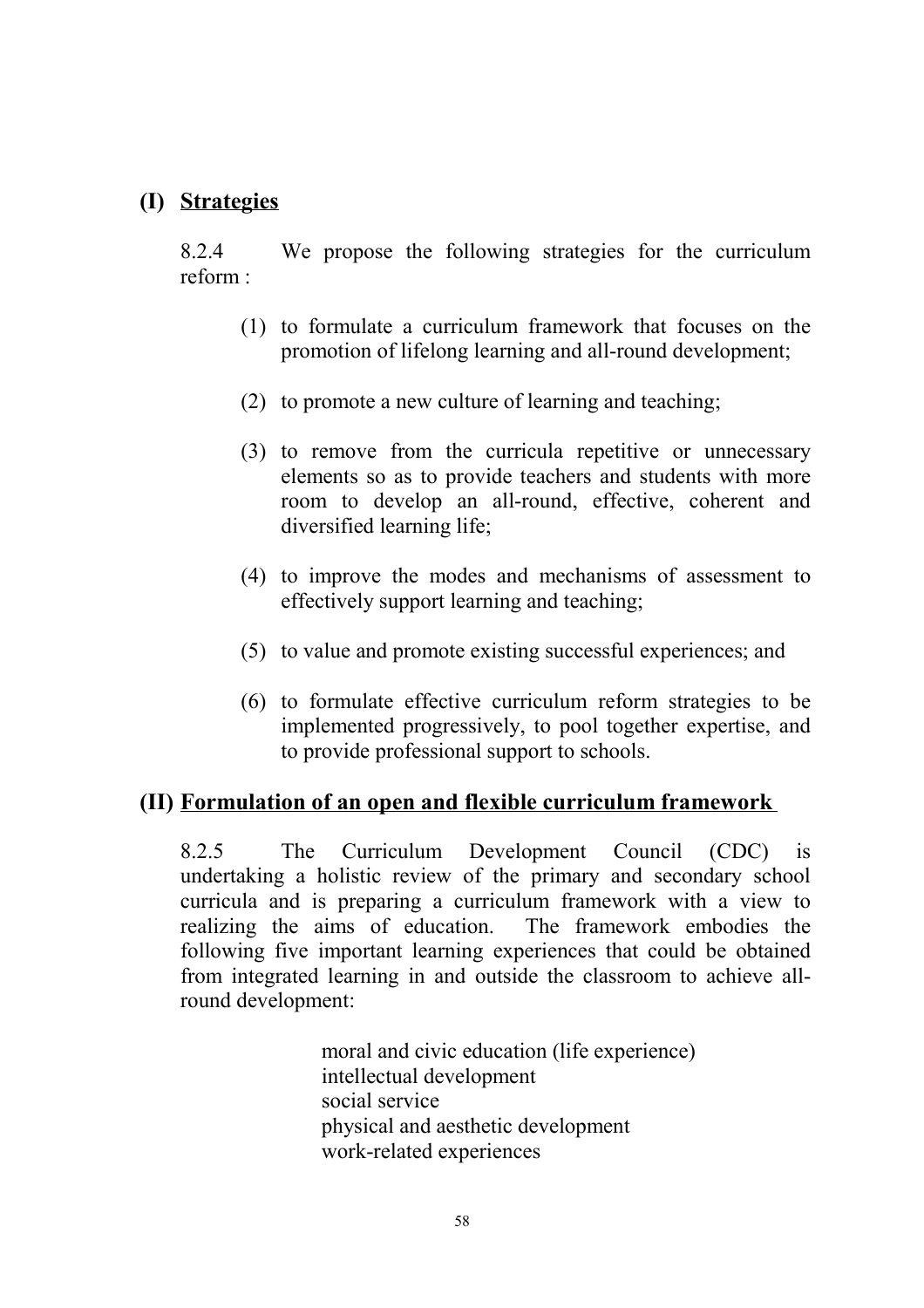8.2.6 All existing subjects are suitably incorporated into eight Key Learning Areas (KLAs) in the curriculum framework:

> Chinese language education English language education Mathematics education Science education Technology education Personal, Social and Humanities education Arts education Physical education

Every student should gain a balanced exposure in all these eight KLAs during the basic education stage.

8.2.7 Based on students' all-round development and life-long learning needs, the framework will outline the basic learning elements such as knowledge, concepts, skills, attitudes and values in different KLAs. The school curriculum structure may be very diverse and may accommodate such as in the form of subject learning, modular learning, permeation approach, integrated learning and project learning. It should be continuously modified to keep up with the times.

8.2.8 In the short term, schools may use the existing subjects in different KLAs (e.g. "Chinese History", "Geography" and "Economics and Public Affairs" in the "Personal, Social and Humanities education" KLA at junior secondary level) to strengthen students' self-learning and thinking abilities through various learning activities and create more room for independent thinking and construction of knowledge. Teachers may also make appropriate use of project learning to help students develop abilities and skills for analysing issues from different angles. We propose that, as schools gradually master the skills of teaching across different subjects, the various subjects may be duly integrated to enable students to have a more coherent and integrated learning experience.

8.2.9 In designing school-based curricula, individual schools may make reference to the curriculum framework to be publicized by the CDC in November for consultation or participate in development projects (e.g. the New Arts Education Curriculum) to be organised by the ED. The successful experiences so generated will provide good reference for other schools.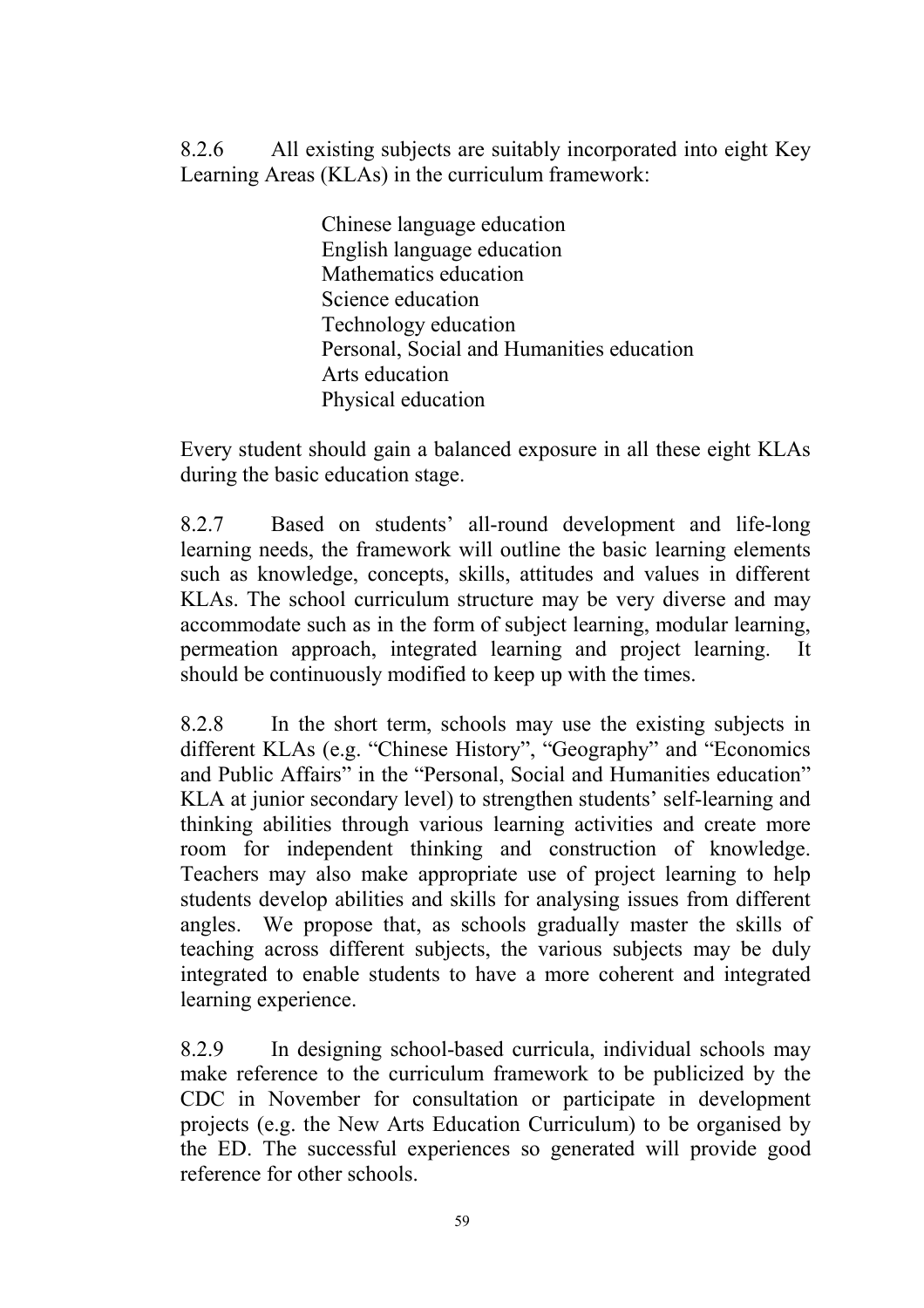8.2.10 At the same time, the CDC will ensure that the curriculum as a whole will enable students to have a better understanding of their country in order to enhance their identification with and commitment to their country. In this respect, the core elements of the curriculum will cover various aspects of China such as culture, history, literature, art and geography.

#### **(III) A new culture in learning and teaching**

8.2.11 The key to a successful curriculum reform for realizing the aims of education is to develop a new culture of learning and teaching that can bring about real changes in school life.

#### **(1)** Shifting from *transmission of knowledge* to *learning how to learn*

8.2.12 The effectiveness of teaching does not lie in the number of texts taught, but what has been learnt by students. The fostering of a positive learning attitude and the strengthening of students' learning abilities are more important than the imparting of knowledge. We propose to eliminate the repetitive, outdated and unnecessary elements in the curriculum (CDC proposes to suitably trim the curriculum to delete those elements which are repetitive and outdated) and to update its content. Schools should make good use of the room thus created to help students foster attitudes and enhance generic abilities (including skills in communication, numeracy, information technology, learning, problem-solving, critical thinking, innovating, collaboration and self-management) through diversified and inspiring learning and teaching methods. Students should also be encouraged to do more thinking, questioning, communicating and cooperating with others as well as taking part in and experiencing new things.

#### **(2)** Shifting from *over-emphasizing academic studies* to *focusing on whole-person development*

8.2.13 It is equally important that students should be taught how to tackle problems and work with others. To facilitate their allround development, we should provide them with five types of essential learning experiences: moral and civic education, social service, intellectual development, physical development, aesthetic development as well as work-related experiences.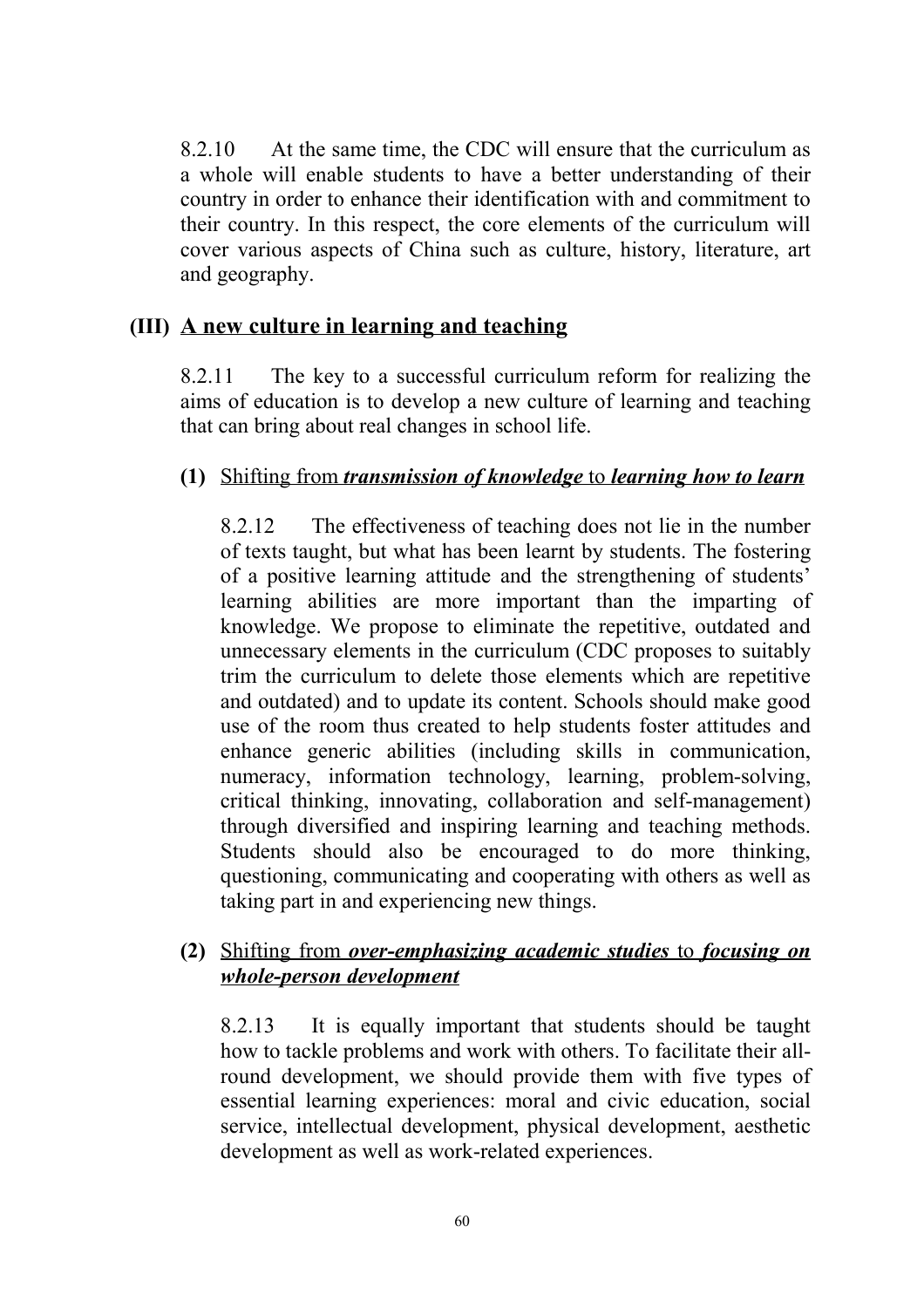#### **(3)** Shifting from *compartmentalised subjects* to *integrated learning*

8.2.14 To tackle the problems we encounter in daily life and in the workplace, we often need to draw on the knowledge and skills that straddle different domains. It is therefore important not to compartmentalise students' learning into an inflexible subject framework. Schools should help students develop abilities and skills for analysing issues from different angles and applying knowledge of different domains through integrated learning.

#### **(4)** Shifting the focus from *textbooks* to *diversified learning and teaching materials*

8.2.15 Textbooks are not the sole source of knowledge. As a matter of fact, people (including family members, teachers and friends) and things (including newspapers, magazines, supplementary reading materials and information presented in the media) around us can all be excellent learning materials. The Internet, in particular, provides us with a wealth of information. Taking into account students' characteristics and needs, teachers can make use of information from various sources to design school-based teaching materials that are interesting and inspiring.

#### **(5)** *Support from the community and learning beyond the confines of the classroom*

8.2.16 Learning is by no means limited to the classroom. Libraries, museums, learning resources centres, public and private institutions and the countryside (such as Nature Education Paths) can all be good venues for learning to take place. Therefore, we should go beyond the confines of the classroom in designing learning activities, and make better use of other learning venues.

8.2.17 In addition, other sectors of the society (including youth service organizations, uniformed groups, cultural and arts groups, sports organizations, the business sector, professional bodies and parents) can provide valuable resources for schools to offer diversified and interesting learning experiences. For instance, the wide range of indoor and outdoor activities provided by uniformed groups, including outdoor training camps, social services and life skills training, are conducive to developing students' organisation, communication and leadership skills, creativity, adaptability, integrity and sense of commitment to the society.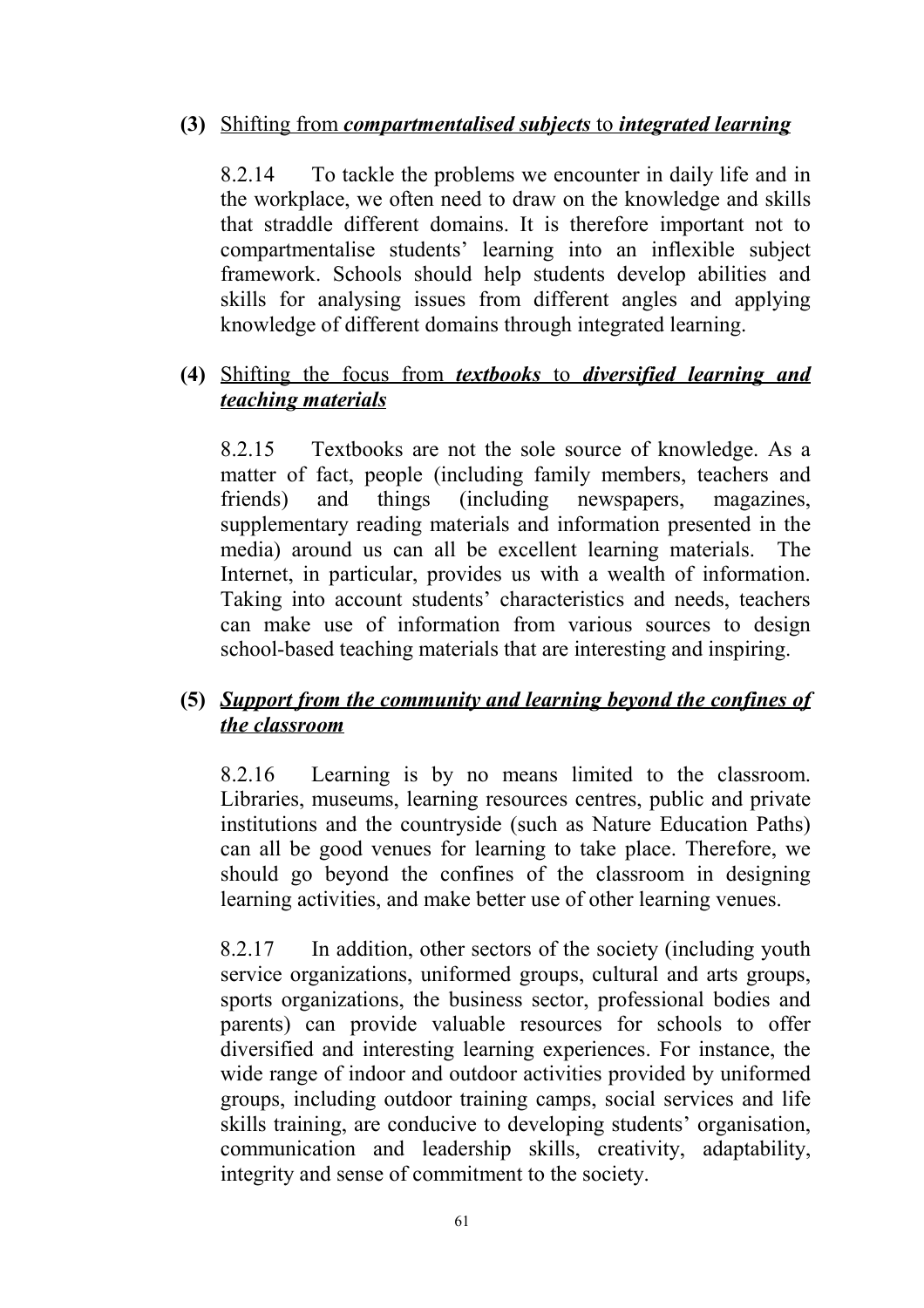#### **(6)** From *traditional time-tabling to an integrated and flexible arrangement of learning time*

8.2.18 Schools are encouraged to make flexible use of the learning time throughout the school year according to practical needs. For example, to arrange learning time in terms of learning hours; or to arrange project learning activities that straddle a number of learning areas which take place over several consecutive days or weeks; or to allocate several periods in a day for learning activities (such as field investigation/visit) that require more time, with a view to enabling students to experience an uninterrupted and comprehensive learning life.

#### **(7)** *Abolishing premature streaming* and providing **more opportunities** for students **to explore their** *aptitudes and potentials*

8.2.19 Young people have to reach a rather mature stage before they can have a clear idea about their own aptitudes and potentials. Premature streaming hinders the construction of a broad knowledge base, and stifles the chance for students to explore their own potentials. Hence, we are in favour of abolishing the labelling of schools as grammar, technical or pre-vocational at secondary school level and allowing schools to design curricula to cater to students' interests and aptitudes. At senior secondary level, students should be allowed more room to choose learning modules that best suit their interests and abilities, and they should also be encouraged to have wider exposure in different learning areas.

#### **(IV) Assessment system**

8.2.20 Assessment is an integral part of the curriculum. It mainly serves to assist teachers and parents to understand students' learning progress, their needs as well as their strengths and weaknesses, so that appropriate measures can be taken to help students learn more effectively and to maximize their potentials. Students will also be able to understand themselves better.

8.2.21 Assessment should align with the objectives, process and experience of learning. Importance should be attached to the cycle of teaching, learning and assessment; and the assessment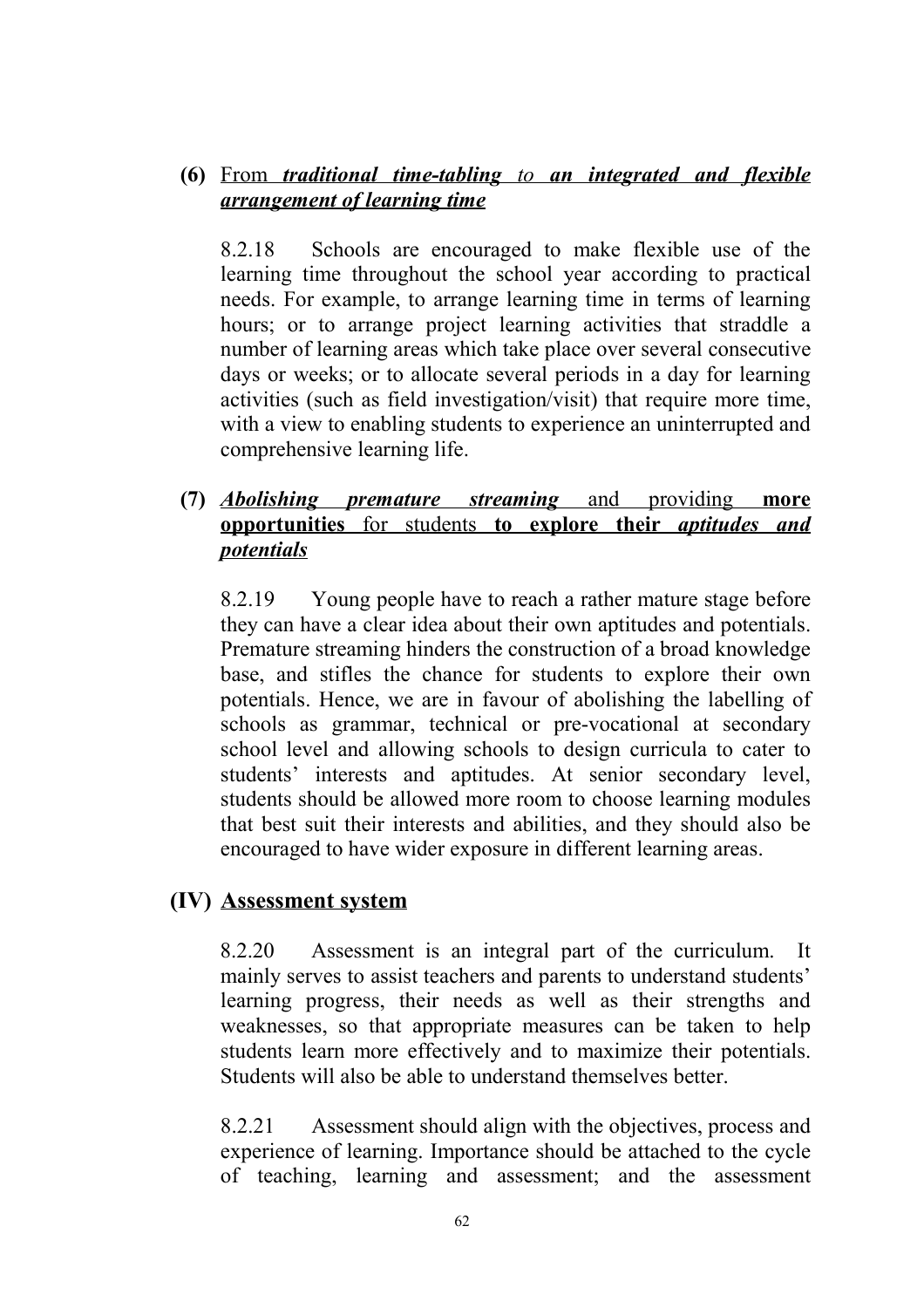mechanism should be suitably adjusted in accordance with the needs of learning and teaching. We propose that:

- **Focus of assessment:** (1) Students' **attitudes and abilities**, rather than the knowledge they memorize, should be emphasized.
	- (2) Emphasis should not be placed solely on the assignments completed by students (such as homework and project reports); more attention should be paid to their performance and the problems they encounter in the **learning process**, as these will serve as reference for adjustments in teaching methods.
- **Mode of assessment:** (1) Written examination is only one of the assessment modes. In order to have a more comprehensive picture of students' performance and abilities, schools can make use of many **different modes of broadbased assessments** for the eight key learning areas such as formative assessment which helps promote learning in a flexible manner (including observation of students' performance in classroom and participation in project work).
	- (2) **The use of quantitative assessment should be minimized**. Apart from marking scores, more analytical assessments with specific comments should be made, as they will provide more useful feedback for learning and teaching.

**Frequency of assessment:** Summative assessments are necessary but should not be excessive. Excessive dictations, mechanical drillings, tests and examinations **should be avoided** to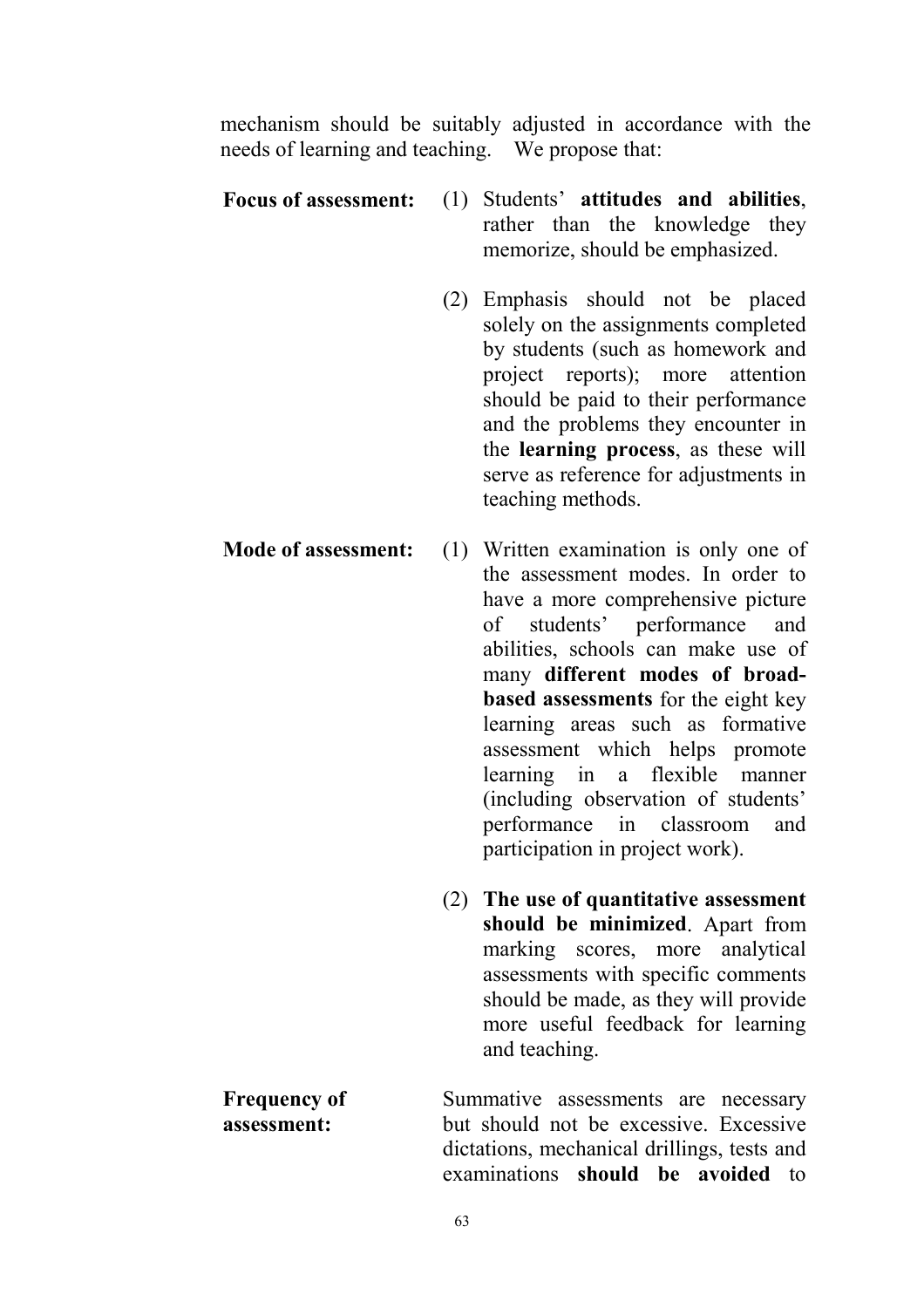allow students more time to participate in useful and diversified learning activities.

**The weighting:** The weightings accorded to different learning areas in the internal assessment should be reviewed. For example, the weightings given to physical education and arts education should be duly increased to promote all-round development.

8.2.22 As part of the curriculum reform, the CDC will draw up standards for schools' reference in conducting internal assessments, taking into account the specific learning objectives at different learning stages as contained in the proposed school curriculum. Training and professional support for teachers will be provided by the Curriculum Development Institute to enhance the effectiveness of using internal assessments to facilitate learning and teaching.

8.2.23 To assist schools to effectively assess their students, we propose to introduce Basic Competency Assessments in Chinese, English and Mathematics, which will provide another tool for schools to gauge students' learning progress and needs (This proposal would be explained in detail in Paragraphs 8.2.30 to 8.2.41).

#### **(V) Strategies for Implementation**

#### *(1) Curriculum development*

8.2.24 The CDC is now conducting a holistic review of the primary and secondary school curricula, and is in the process of formulating an open and flexible curriculum framework to tie in with the aims of education. Based on the framework, the CDC will also prepare curriculum guides that will outline the learning experiences to be provided and the attitudes, abilities and knowledge to be cultivated at every key learning stage of school education. Different examples will be provided for teachers' reference. Schools are expected to develop their school-based curricula basing on the framework. We recommend that in the process of formulating the curriculum framework and curriculum guides, the CDC should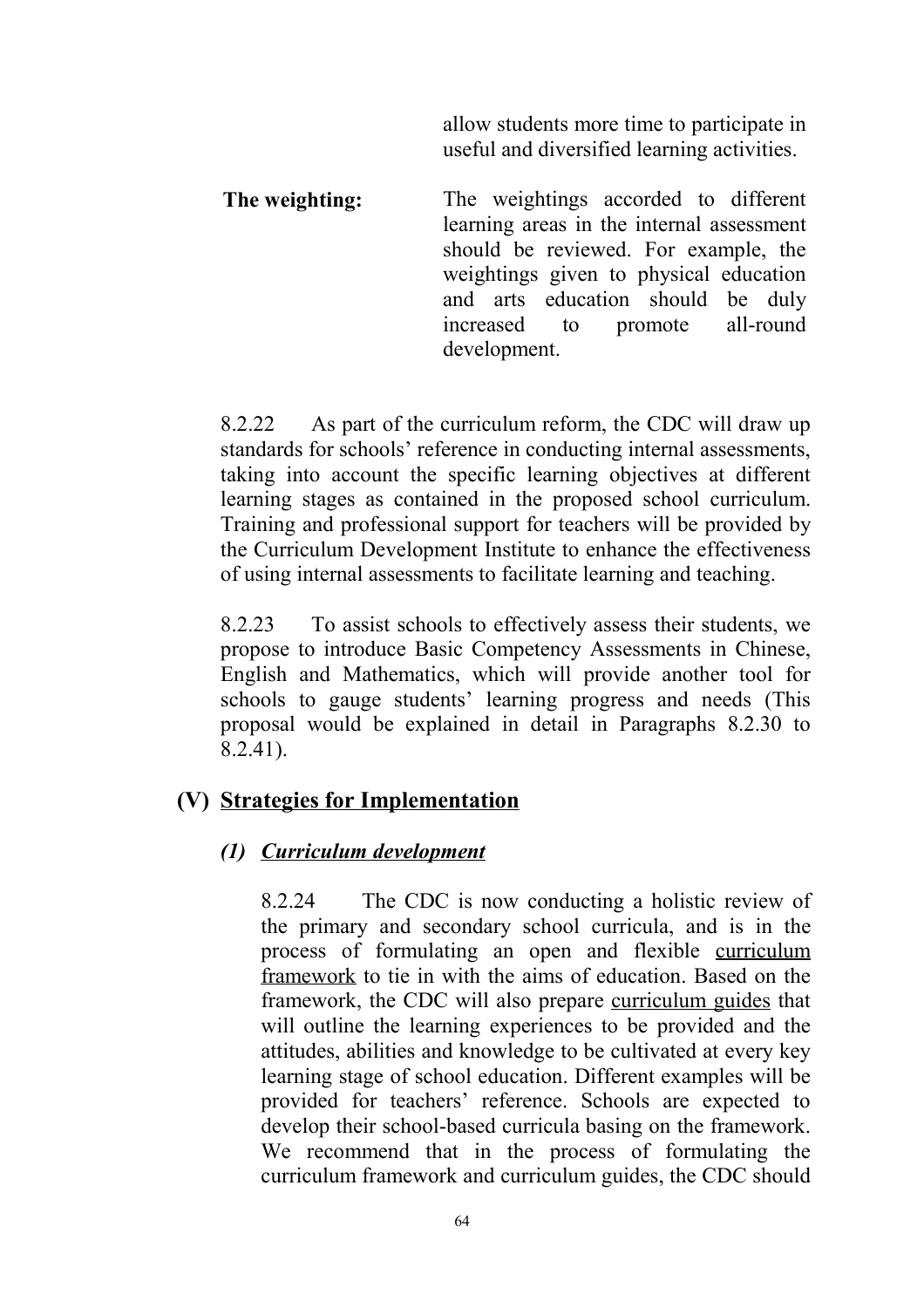pay particular attention to enhancing the interface between the curricula of different learning stages. Consideration should also be given to dovetailing the curriculum reform with the relevant reform proposals put forward by the EC (e.g. reform proposals relating to the admission of P1 and S1 students as well as Basic Competency Assessments in Chinese, English and Mathematics, etc.) The CDC would consult the education sector and the public in November on the new curriculum framework, short-term and long-term implementation strategies as well as support measures.

#### **Participation of experts**

8.2.25 To design a new curriculum framework and curriculum guides that will better meet the expectations and practical needs of the society, the CDI has invited, as necessary, experts in curriculum design, teaching, assessment and different learning areas as well as experienced teachers and sectors concerned (e.g. professionals and employers) to participate in designing and developing the curriculum.

#### **Reference to international experience**

8.2.26 At the same time, the CDI is making reference to the latest trends in curriculum development around the world. It will also pool the wisdom of local and international experts in curriculum development, teaching research, assessment, evaluation and different learning areas through constant exchanges of experiences.

#### **Streamlining the process of curriculum development**

8.2.27 The curriculum must keep pace with the times and the changes of the needs of learners. The new curriculum framework will be more open and flexible to allow schools to develop school-based curricula. The CDC, in collaboration with the Hong Kong Examinations Authority (HKEA), will review the interface between curriculum development and the public examination process continuously so that the work of curriculum updating can be conducted more effectively and efficiently in future.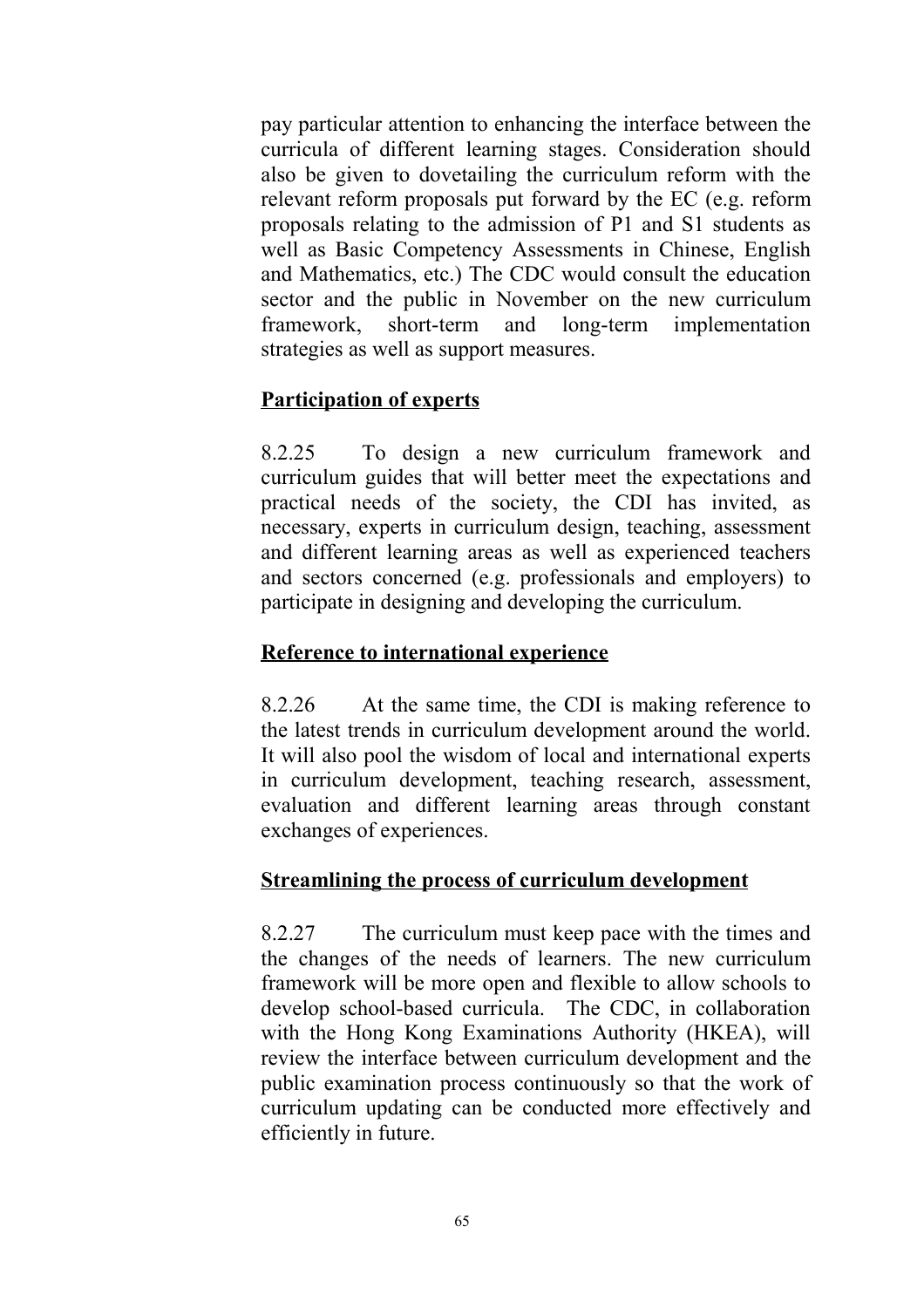## *(2) Professional support*

8.2.28 To pave way for successful implementation of the curriculum reform, apart from providing a curriculum framework and curriculum guides, relevant professional support should also be provided to schools and teachers.

#### **Develop and disseminate successful experience**

- The CDI will develop and conduct research on the key items of the curriculum reform, and will work with tertiary institutions, interested schools and seconded teachers to develop practical experience in implementation.
- Exchange and disseminate successful experiences through the networks of schools and teachers.
- Set up an online database of teaching resources, to provide schools with information on teaching resources, support services and successful experiences.
- The sectors concerned (such as district school networks or community services organizations) are encouraged to set up district networks on their own initiative to strengthen cooperation between schools and the other supporting sectors.

#### **On-site support**

• Efforts are being made by the ED to strengthen the services of its curriculum support teams for primary and secondary schools, to help them nurture curriculum leaders and to provide professional advice and assistance in developing school-based curriculum.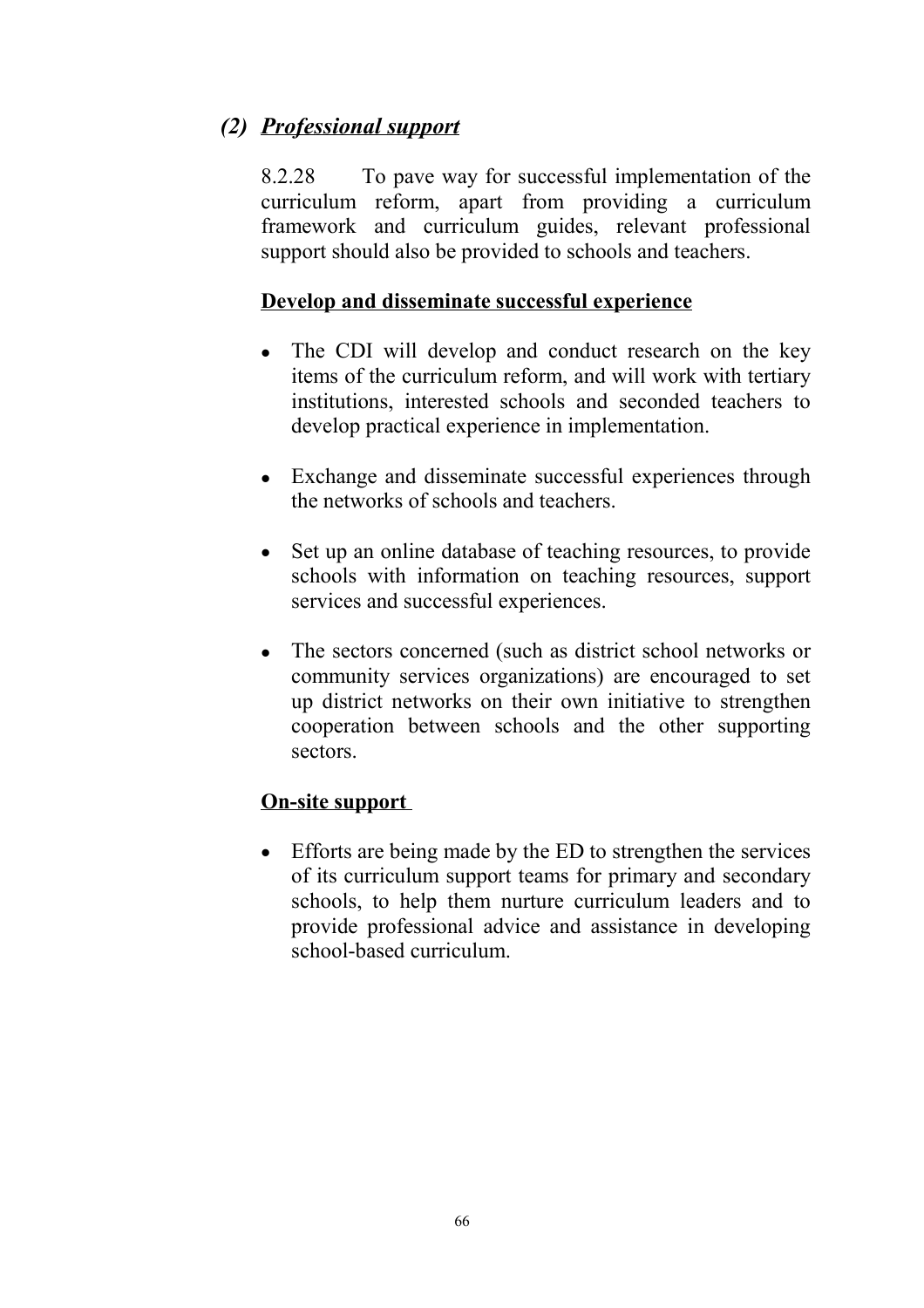#### **Professional development programmes**

- To strengthen the element of 'curriculum development and leadership' in the training programmes for school principals.
- The CDI is now preparing teacher training courses on different themes to meet the needs of reform. The courses will be provided in many modes, and online courses for this year include 'Curriculum and Assessment', 'Catering for Students' Different Needs', 'Learning Motivation', 'English' and 'Gifted Education'. Courses in other learning areas will be introduced by stages in 2001.

## *(3) Promotion of Key Tasks*

8.2.29 As a key task in promoting the curriculum reform and changing the learning and teaching culture, we propose the ED to step up their efforts in promoting moral and civic education and a reading culture in schools, as well as encouraging schools to make use of project learning and information technology properly to enhance students' learning effectiveness. Our proposals in this aspect are set out at Appendix II.

## **Basic Competency Assessments in Chinese, English and Mathematics**

#### **Objectives of the assessment**

8.2.30 To enhance the effectiveness of the assessment mechanisms in facilitating learning and teaching, the EC proposes to introduce Basic Competency Assessments in Chinese, English and Mathematics (BCA) to:

- (a) enable teachers and parents to understand students' learning needs and problems so as to facilitate timely assistance. Apart from helping students attain basic standards, appropriate measures should also be implemented to help students develop their various potentials;
- (b) provide the Government and school management with information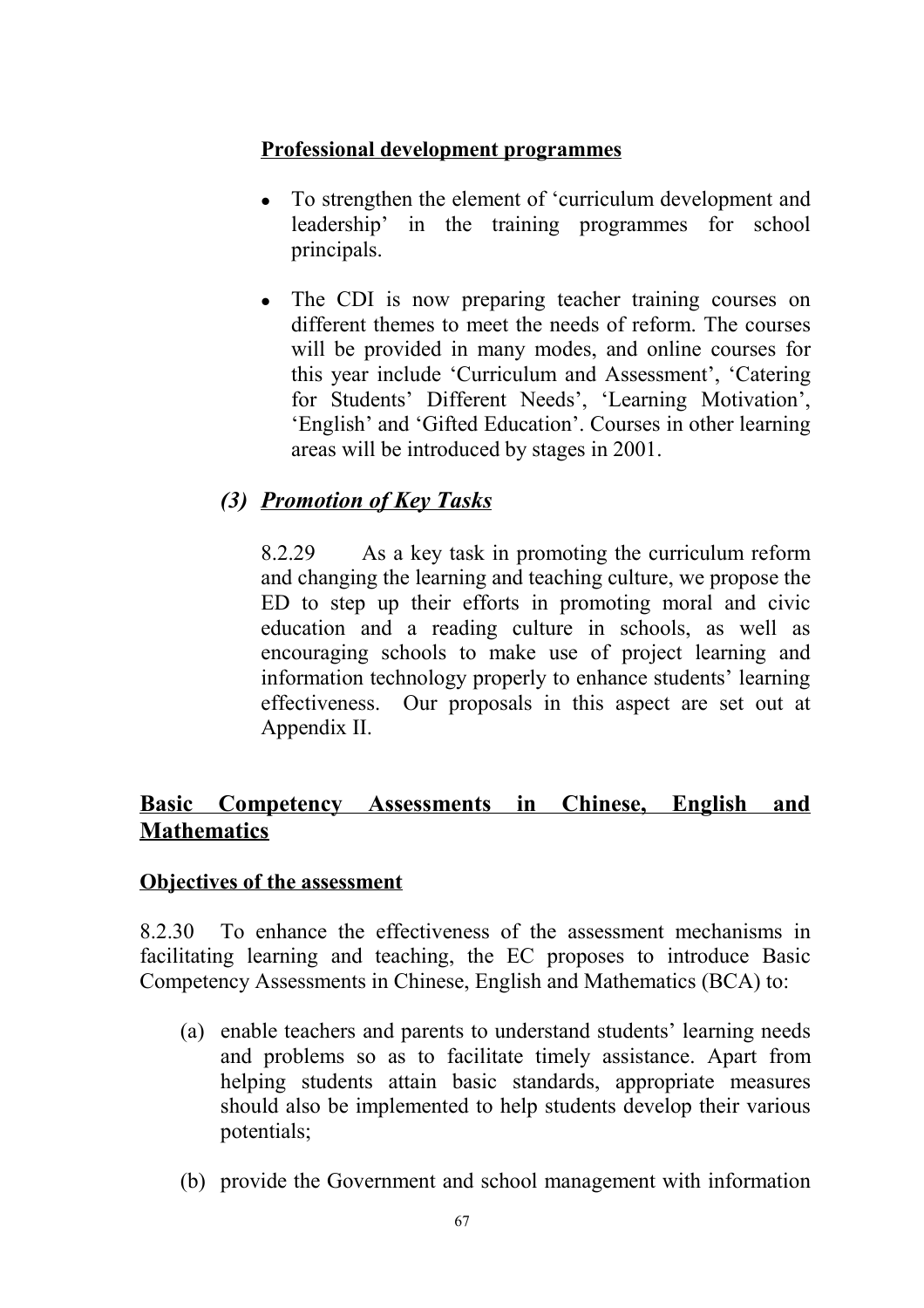on schools' standards in key learning areas so that the Government will be able to provide support to those schools in need of assistance, and to monitor the effectiveness of education policies.

In parallel with the preparation of the BCA, the Government will further improve the existing Hong Kong Attainment Test (HKAT) to strengthen its function in facilitating learning and teaching. When fully implemented, the BCA is expected to gradually replace the existing HKAT.

8.2.31 Feedback received by the EC during the consultation period generally supported the introduction of the BCA. There are also some constructive suggestions on the mechanisms. Having considered these views, the EC puts forward the following recommendations.

## **The design of assessments**

8.2.32 The proposed BCA will comprise two parts, namely Student Assessment and System Assessment.

8.2.33 Student assessment will mainly be conducted on-line. It serves to provide schools with an additional effective tool for conducting internal assessment. Schools may make use of this type of assessment to supplement other modes of internal assessment (including paper-and-pencil tests and observing students' performance in learning activities and project work) according to students' needs so as to monitor students' learning progress and needs more comprehensively and effectively, thus facilitating early detection of problems and timely provision of guidance and support.

8.2.34 System assessment will be administered centrally and conducted at the territory-wide level. It serves to provide information on whether schools have attained the basic standards in the key learning areas. This would help schools formulate plans to improve the effectiveness of learning and teaching on the basis of the assessment data and their own development needs.

8.2.35 Our detailed recommendations on the BCA are set out at Appendix III.

8.2.36 During the consultation, there were suggestions that a tool should be put in place to assist in gauging students' standards in the key learning areas (e.g. Chinese, English and Mathematics). We consider that it is necessary for the Government to commission an independent body to assess students' standards through appropriate means to regularly evaluate the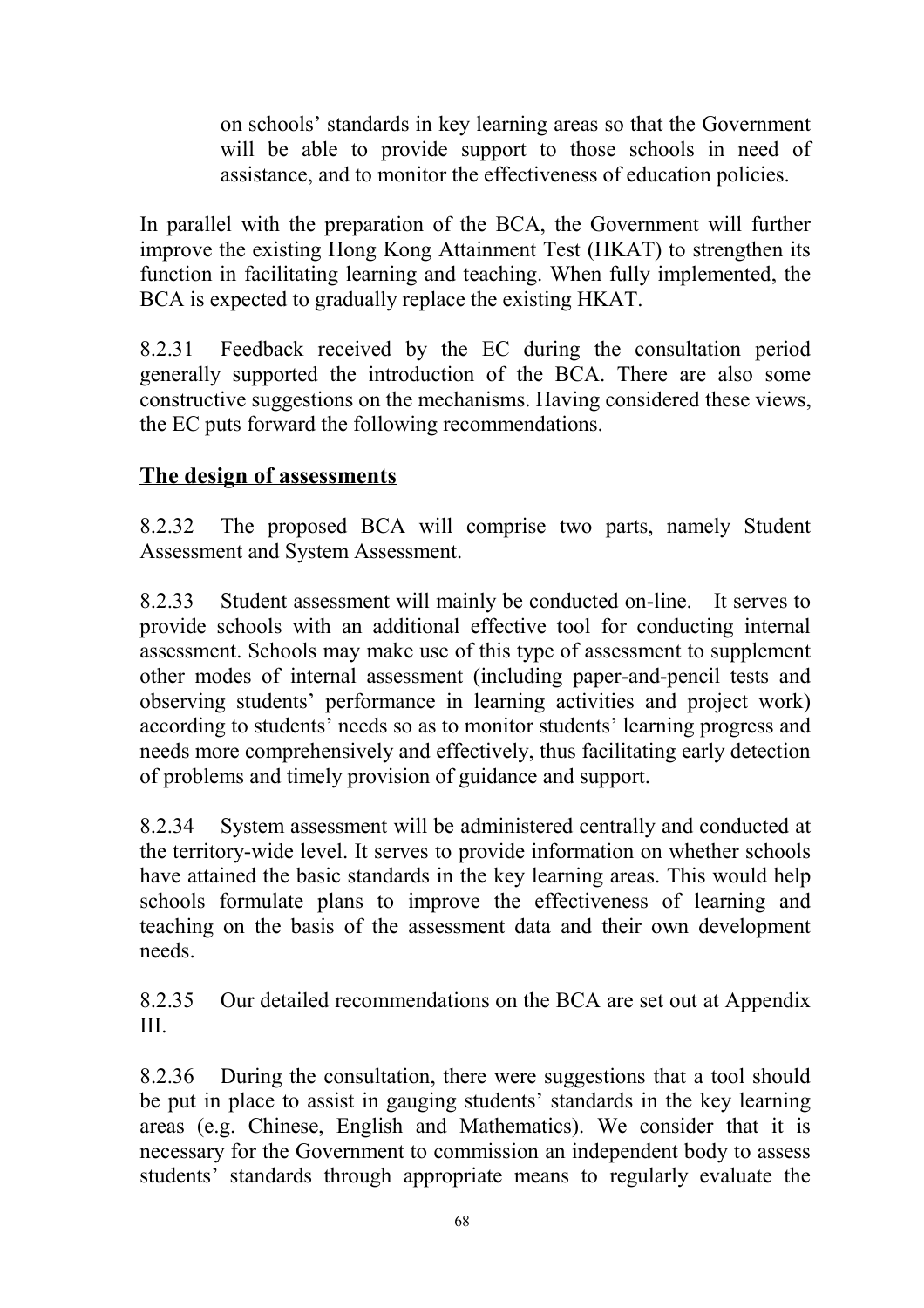effectiveness of the education reform. However, it should be conducted separately from the system assessment mentioned above. The Government may consider the following proposals:

- (a) this assessment should serve to reflect the overall standards of all students in Hong Kong rather than the performance of individual schools or students. It should not be high-stake;
- (b) students will participate in the assessment through sampling; and
- (c) there may be different bands of performance in the assessment results.

## **Implementation**

8.2.37 The scope of Student Assessment will be wider than that of the System Assessment in terms of content, format and item type. As the former will serve as the basis for developing the latter, we should start developing the Student Assessment programme first. In addition, the basic attainment standards in various learning areas should be set before System Assessment is implemented.

8.2.38 Since the System Assessment and the Student Assessment are closely related, they should be co-ordinated by the same body. The Government may consider commissioning an independent body to undertake this work.

### **Time Schedule**

8.2.39 We expect the prototype of Student Assessment can be piloted in mid-2002 with full implementation at all levels from P1 to S3 in 2005/06. In view of the fact that the System Assessment programme will be developed on the ground work of Student Assessment, we propose the following implementation time-table: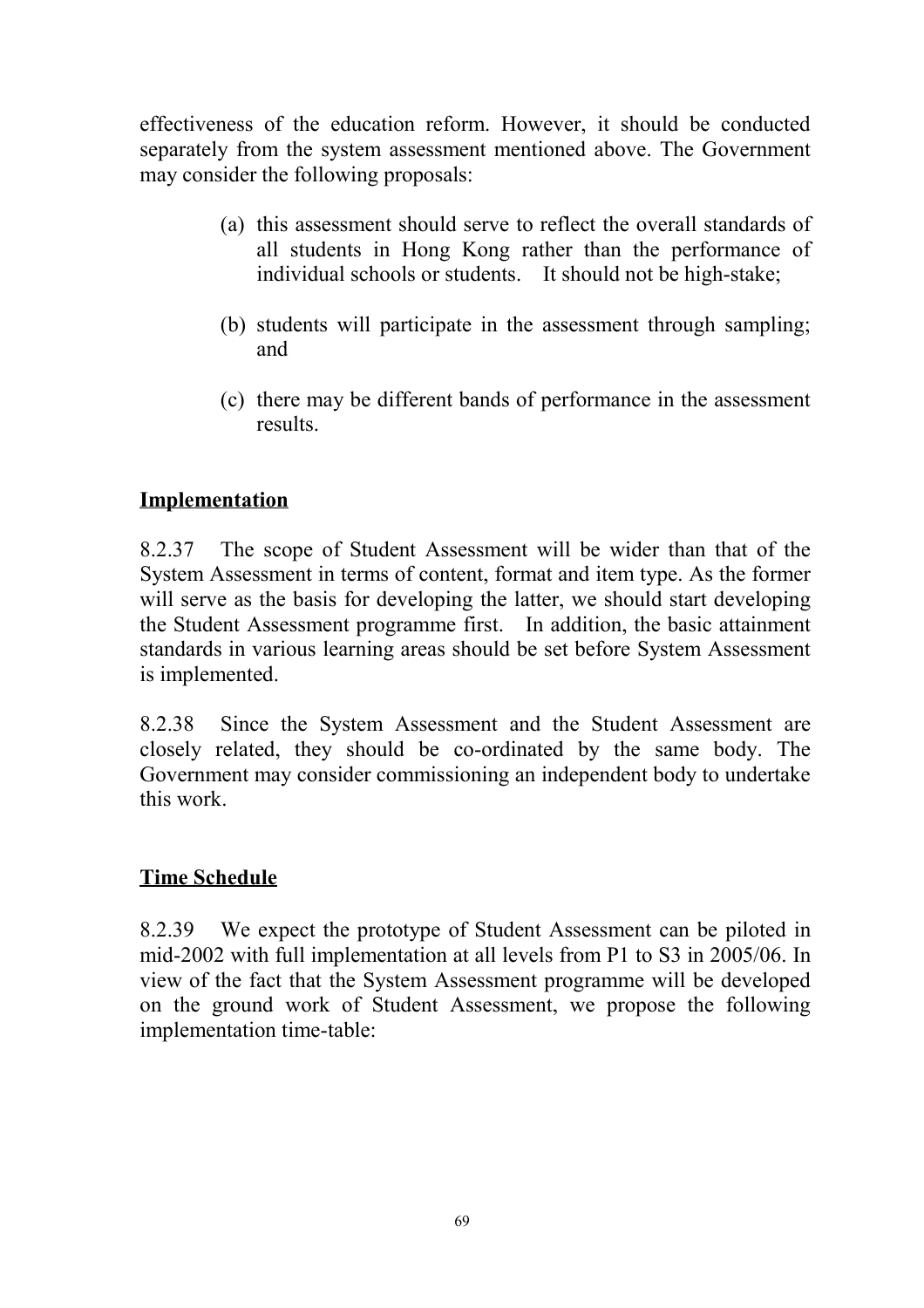| <b>Proposed</b><br>date | <b>Student</b><br><b>Assessment</b> | <b>System</b><br><b>Assessment</b> |
|-------------------------|-------------------------------------|------------------------------------|
| 2000/01                 | Under preparation                   | Under preparation                  |
| 2001/02                 | P <sub>3</sub>                      | Under preparation                  |
| 2002/03                 | P4, P5 and P6                       | Under preparation                  |
| 2003/04                 | S1 and S3                           | P <sub>3</sub>                     |
| 2004/05                 | S <sub>2</sub>                      | <b>P6</b>                          |
| 2005/06                 | P1 and P2                           | S <sub>3</sub>                     |

### **Supporting conditions**

8.2.40 The development of the BCA requires considerable resources and manpower. Whilst the provision of hardware is essential, the 'software' that promotes a change in culture is crucial to the success. There would need to be a change in the assessment culture and the culture for applying information technology in education.

8.2.41 The current assessment culture in Hong Kong is still steeped in traditions. The ultimate purpose of assessment should be to provide information that helps to promote learning and teaching, and forms part of the teaching process. However, in reality, tests and examinations have become the baton directing learning and teaching. Emphasis is not placed on how much students have learnt or whether teachers, parents and students themselves have a clear picture of students' learning progress, but rather on scores, ranking and grades. Furthermore, to facilitate marking and scoring, assessments are based on standard answers which hinders the development of critical thinking skills and reduces students' motivation for self-learning. In short, teachers, students, parents and the society in general should shake off their traditional concept of assessment and embrace the new assessment culture.

## **Reform of the School Places Allocation System**

## **Guiding Principle**

8.2.42 The reform of the systems for allocating primary one and secondary one places should serve to remove obstacles to learning and to create more room for learning and teaching, thus allowing students to have a coherent and comprehensive learning life.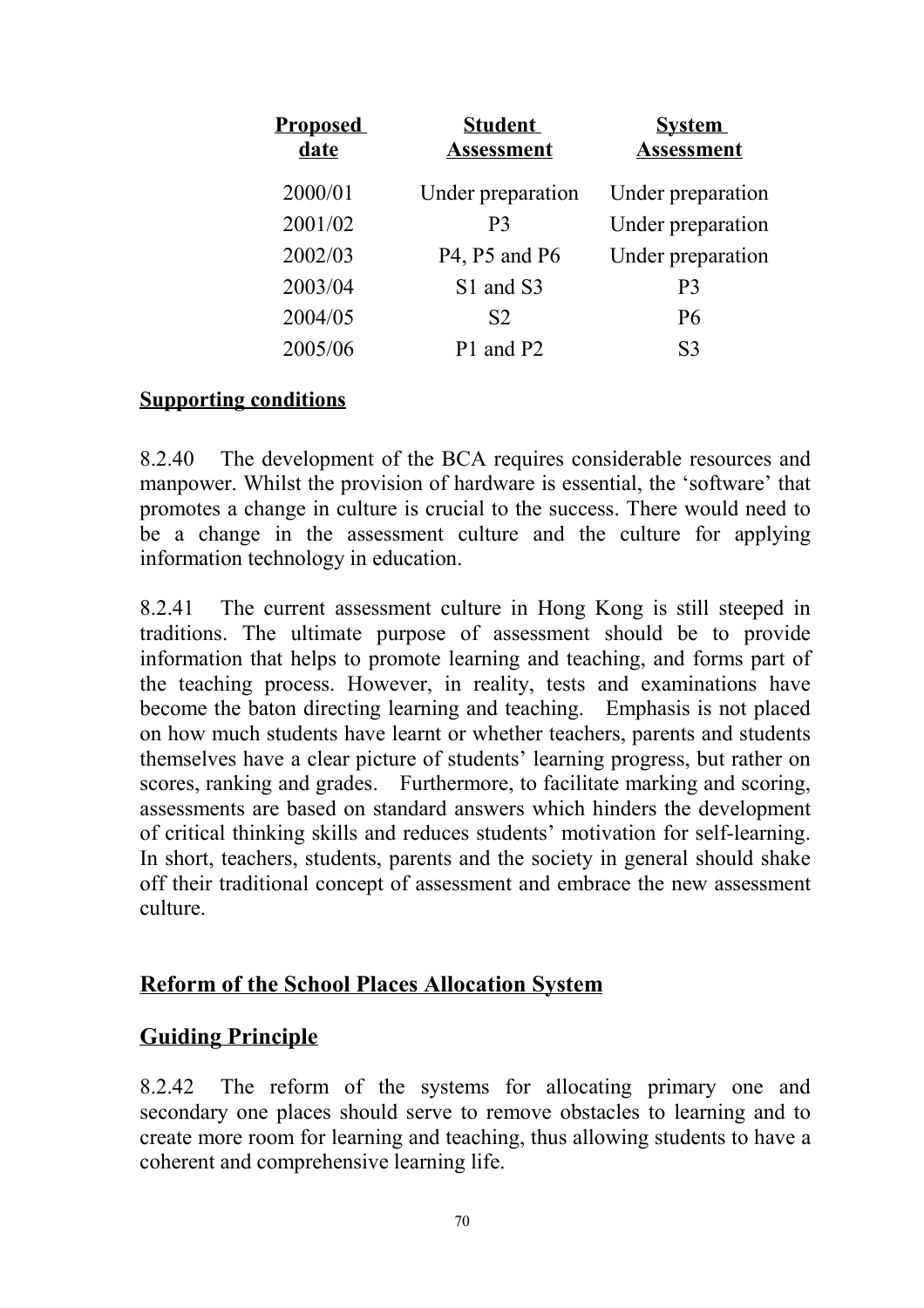# **(I) Reform of Primary One Admission System**

8.2.43 The proposals for reforming the Primary One Admission (POA) system put forward by the EC are based on the following rationales:

- $\bullet$  to basically adopt "the principle of vicinity" in allocating school places;
- to avoid using children's ability as the admission criteria so as to reduce the incentive for drilling children in early childhood education;
- to remove unfair elements in the existing point system for admission to primary one; and
- to allow primary school to retain a certain degree of autonomy in the admission of pupils so as to maintain their culture and characteristics.

8.2.44 Views received during the consultation generally supported the above rationales. However, there were many different views on the detailed mechanism, in particular with regard to issues such as the right to choose schools and the right to choose pupils as well as the proportion of discretionary places and centrally allocated places.

# **The Reform Proposals**

8.2.45 Having considered the public views, the EC proposes to implement the reform of the POA system by two stages, i.e. to implement the short-term mechanism in 2002/03 to 2004/05 and longterm mechanism from 2005/06 onwards. In the short-term mechanism, 50% of the primary one places will, in principle, be earmarked for central allocation. The remaining 50% will be discretionary places and places for admitting all applicants with siblings studying or parents working in the school applied for (if the number of applicants in this category exceeds 30% of the P1 places of that school, the shortfall should be made up by the places earmarked for central allocation). After the interim period, each primary school would be allowed to allocate 20% of its primary one places according to the admission point system. Besides, all applicants with siblings studying or parents working in the school applied for will be admitted. All the remaining places will be allocated centrally.

Specific proposals for the short-term and long-term mechanisms are set out below: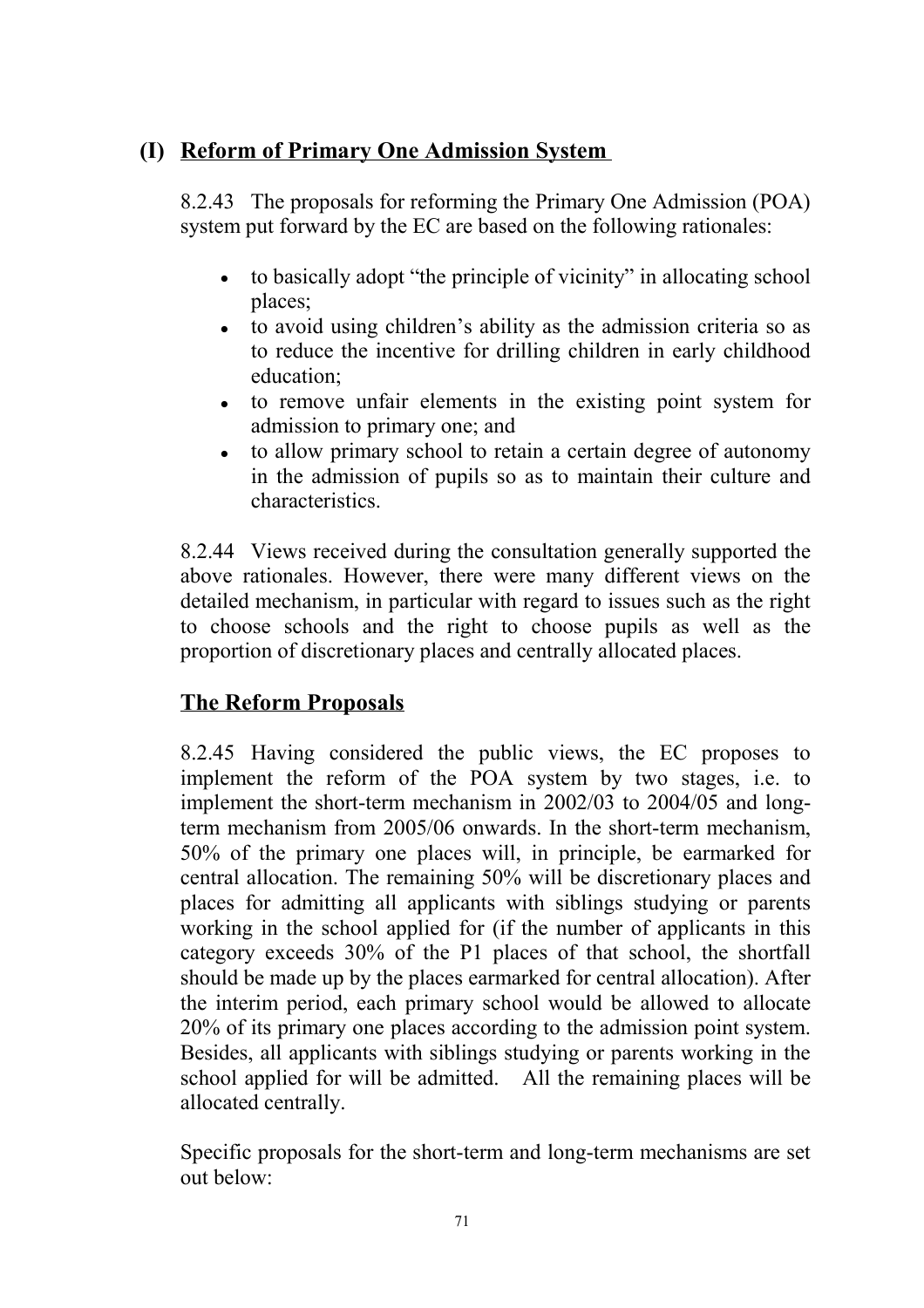|                                                                                                                | <b>Short-term Mechanism</b><br>$(2002/03 - 2004/05)$                                                                                                                                                                                                                                                                                                                                                                                                                                                                                                                                                                                                                                                                                                                                                                                                           | Long-term<br><b>Mechanism</b><br>$(2005/06$ onwards)                                                                                                                                                                                                                                                                                            |
|----------------------------------------------------------------------------------------------------------------|----------------------------------------------------------------------------------------------------------------------------------------------------------------------------------------------------------------------------------------------------------------------------------------------------------------------------------------------------------------------------------------------------------------------------------------------------------------------------------------------------------------------------------------------------------------------------------------------------------------------------------------------------------------------------------------------------------------------------------------------------------------------------------------------------------------------------------------------------------------|-------------------------------------------------------------------------------------------------------------------------------------------------------------------------------------------------------------------------------------------------------------------------------------------------------------------------------------------------|
| <b>Discretionary</b><br><b>Places</b><br>$(i)$ places to be<br>allocated<br>according to<br>a point<br>system  | (In general, this category takes up about)<br>50% of the primary one (P1) places)<br>Each school may allocate not less<br>$\bullet$<br>than $20\%$ of its P1 places in<br>accordance with the existing point<br>system. Principals' 10 discretionary<br>points are removed.                                                                                                                                                                                                                                                                                                                                                                                                                                                                                                                                                                                    | $(\text{In})$<br>general,<br>this<br>category takes<br>up<br>about $40\% - 50\%$ of the<br>P1 places)<br>• each school<br>may<br>allocate 20% of its<br>P1 places according<br>a publicized<br>to<br>point system.<br>$\bullet$ The<br>Government<br>should review the<br>point system before<br>implementing<br>the<br>long-term<br>mechanism. |
| (ii) places to be<br>allocated to<br>applicants of<br>the category<br>specified in<br>the next right<br>column | • To facilitate escorting pupils to and • All applicants with<br>from school, all applicants with<br>siblings studying or parents working<br>in the school applied for will be<br>admitted.<br>• Each school is required to reserve<br>30% of its P1 places for admitting<br>applicants of this category.<br>• If the number of applicants in this<br>category is less than the earmarked<br>30%, the unallocated places can be<br>allocated by the school according to<br>the point system stated in item(i)<br>above.<br>• If the number of applicants in this<br>category exceeds the earmarked 30%,<br>the shortfall will be made up by<br>school places earmarked for central<br>allocation.<br>The<br>number<br>οf<br>discretionary places allocated<br>by<br>schools according to the point system<br>stated in item (i) above will not be<br>affected. | siblings studying or<br>parents working in<br>the school applied<br>will<br>for<br>be<br>admitted.<br>$\bullet$ Applicants of this<br>category will not be<br>counted in the 20%<br>discretionary places<br>stated in item (i)<br>above.                                                                                                        |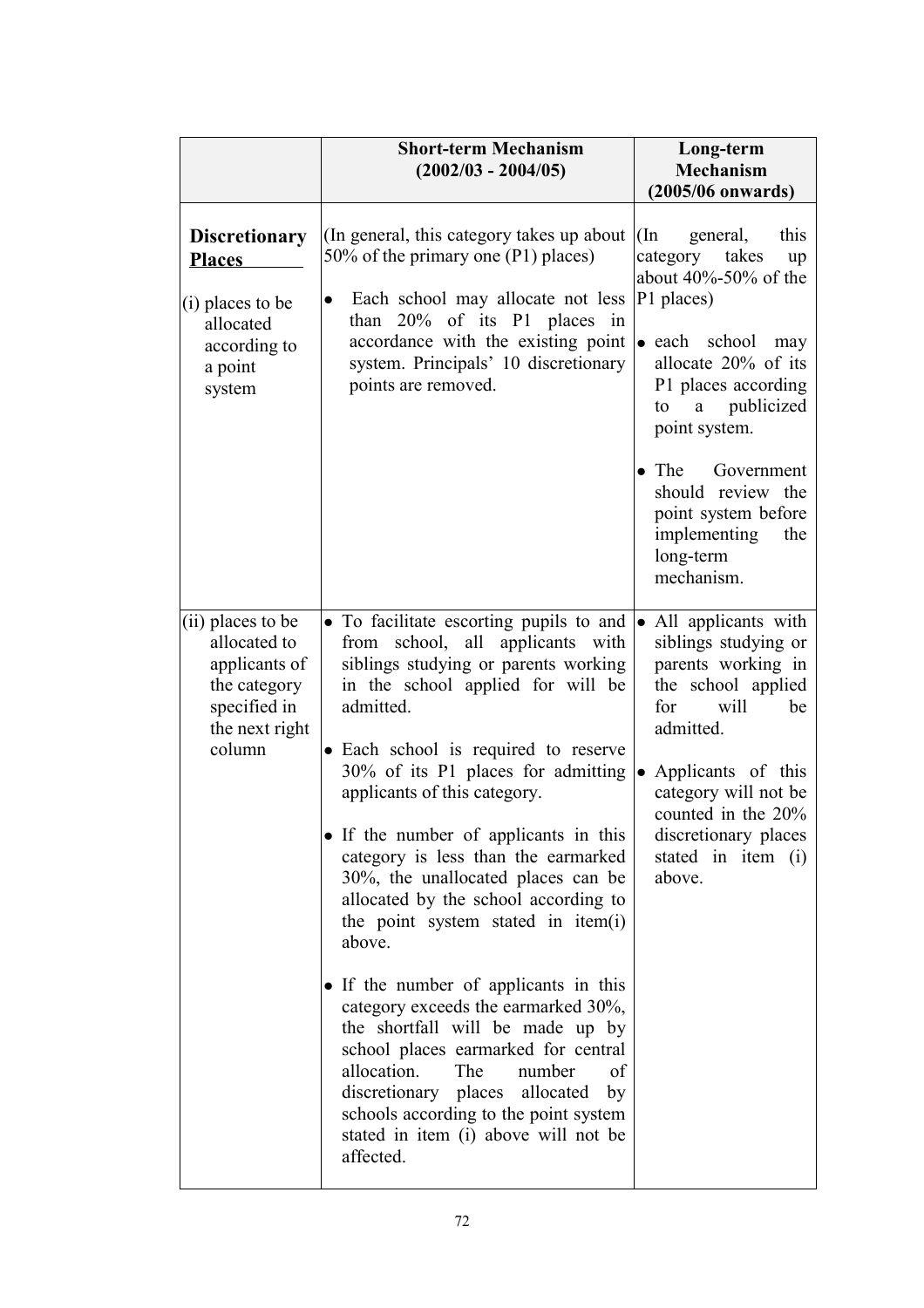|                                                              | <b>Short-term Mechanism</b><br>$(2002/03 - 2004/05)$                                                                                                                                                                                                                                                                                                                                                                                                                                                                                                                                                                                                                                                                                                                                                         | Long-term<br><b>Mechanism</b><br>(2005/06 onwards)                                                                                                                                                                                                                                                                                                                                                                                                                                                                        |
|--------------------------------------------------------------|--------------------------------------------------------------------------------------------------------------------------------------------------------------------------------------------------------------------------------------------------------------------------------------------------------------------------------------------------------------------------------------------------------------------------------------------------------------------------------------------------------------------------------------------------------------------------------------------------------------------------------------------------------------------------------------------------------------------------------------------------------------------------------------------------------------|---------------------------------------------------------------------------------------------------------------------------------------------------------------------------------------------------------------------------------------------------------------------------------------------------------------------------------------------------------------------------------------------------------------------------------------------------------------------------------------------------------------------------|
| $(iii)$ common<br>principles                                 | • The two categories of applications in $\cdot$<br>(i) and (ii) above will not be subject<br>to any restriction on school nets.<br>• Each applicant can only apply for one<br>of the above categories.<br>• Schools should not conduct any form<br>of assessment, including written<br>examination and interview. If schools<br>consider it necessary to meet the<br>applicants to understand their needs,<br>it should not affect the points given to<br>the applicants                                                                                                                                                                                                                                                                                                                                     | Same as stated in<br>the left column.                                                                                                                                                                                                                                                                                                                                                                                                                                                                                     |
| <b>Centrally</b><br><b>Allocated</b><br><b>School Places</b> | principle of vicinity<br>The<br>in<br>$\bullet$<br>allocating school places should be<br>adopted as far as possible.<br>In principle, 50% of the P1 places<br>$\bullet$<br>should be earmarked for central<br>allocation by computer according to<br>school nets and parental choices.<br>If the number of applicants with<br>$\bullet$<br>siblings studying or parents working<br>in the school applied for exceeds the<br>reserved school places (i.e. in excess<br>of 30%), the required additional<br>places will be deducted from the<br>number of places earmarked for<br>central allocation. In such cases, the<br>actual number of places used for<br>central allocation will be reduced<br>correspondingly.<br>Any unallocated discretionary places<br>allocated by the ED<br>will be<br>centrally. | $\bullet$ The principle<br>of<br>vicinity<br>1n<br>allocating P1 places<br>should be adopted<br>as far as possible.<br>• After deducting the<br>discretionary<br>P <sub>1</sub><br>places allocated by<br>schools<br>as<br>mentioned<br>above,<br>all the remaining<br>places will<br>be<br>allocated by the ED<br>centrally<br>by<br>computer according<br>to school nets and<br>parental choices.<br>general,<br>the<br>In<br>$\bullet$<br>percentage of P1<br>places<br>allocated<br>centrally is about<br>50% to 60%. |
| $(i)$ Cross-net<br>application                               | One-tenth of the P1 places under $\bullet$ Same as stated in<br>$\bullet$<br>central allocation will not be subject<br>to restriction on school nets.                                                                                                                                                                                                                                                                                                                                                                                                                                                                                                                                                                                                                                                        | the left column.                                                                                                                                                                                                                                                                                                                                                                                                                                                                                                          |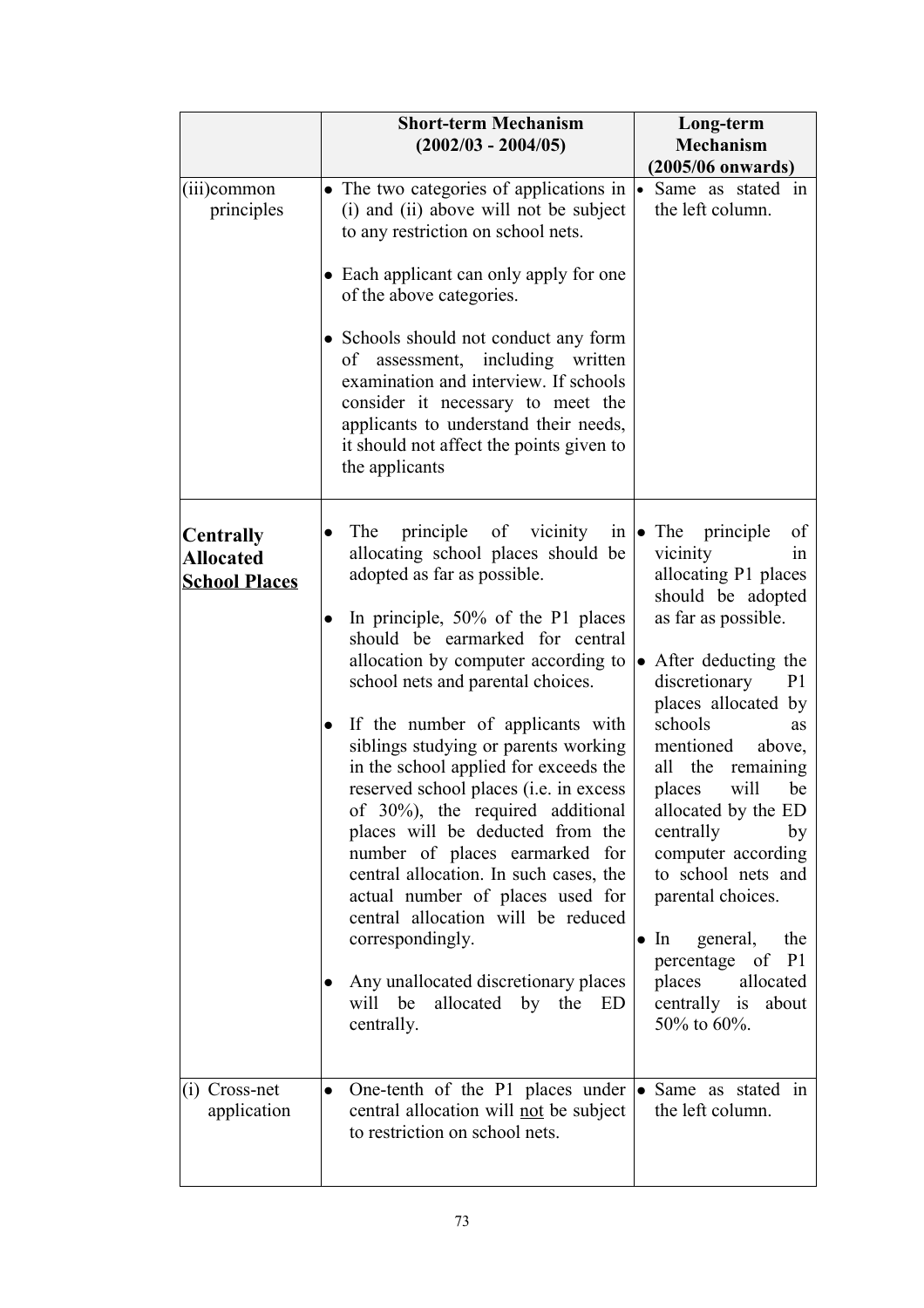|                                             | <b>Short-term Mechanism</b><br>$(2002/03 - 2004/05)$                                                                                                                               | Long-term<br><b>Mechanism</b><br>(2005/06 onwards) |
|---------------------------------------------|------------------------------------------------------------------------------------------------------------------------------------------------------------------------------------|----------------------------------------------------|
|                                             | Parents may choose not more than 3<br>primary schools outside their own<br>school nets.                                                                                            |                                                    |
| (ii) Adjustment of $\bullet$<br>school nets | should make<br>The ED<br>adjustment of the school nets in<br>order that, if practicable, there could<br>be different types of schools in each<br>school net for parents to choose. | suitable • Same as stated in<br>the left column.   |

8.2.46 The EC proposes to implement the short-term new POA system starting from the 2002/03 school year. This means that pupils studying in Kindergarten Three in the 2001/02 school year will be admitted to primary schools through the new POA system. The long-term new POA system is proposed to be implemented from the 2005/06 school year onwards.

## **(II) Reform of Secondary School Places Allocation System**

## *A Through-road for Nine-year Basic Education*

### **The long-term vision**

8.2.47 As Hong Kong implements nine-year universal basic education, there is no genuine need for a highly selective mechanism for allocating secondary one (S1) places. Public assessment conducted for the purpose of allocating secondary one places inevitably dictates the learning in primary schools. It induces schools to place too much emphasis on the sections of the school curriculum covered by the assessment and "paper-and-pencil" tests, thus hindering the all-round development of students. In view of this, we propose the following long-term vision for reforming the Secondary School Places Allocation (SSPA) mechanism:

- (a) The nine-year basic education will become a coherent stage (a through road) during which pupils will no longer be required to take any high-stake public examination.
- (b) The allocation bands will be eliminated gradually to remove the labelling effect on schools and pupils.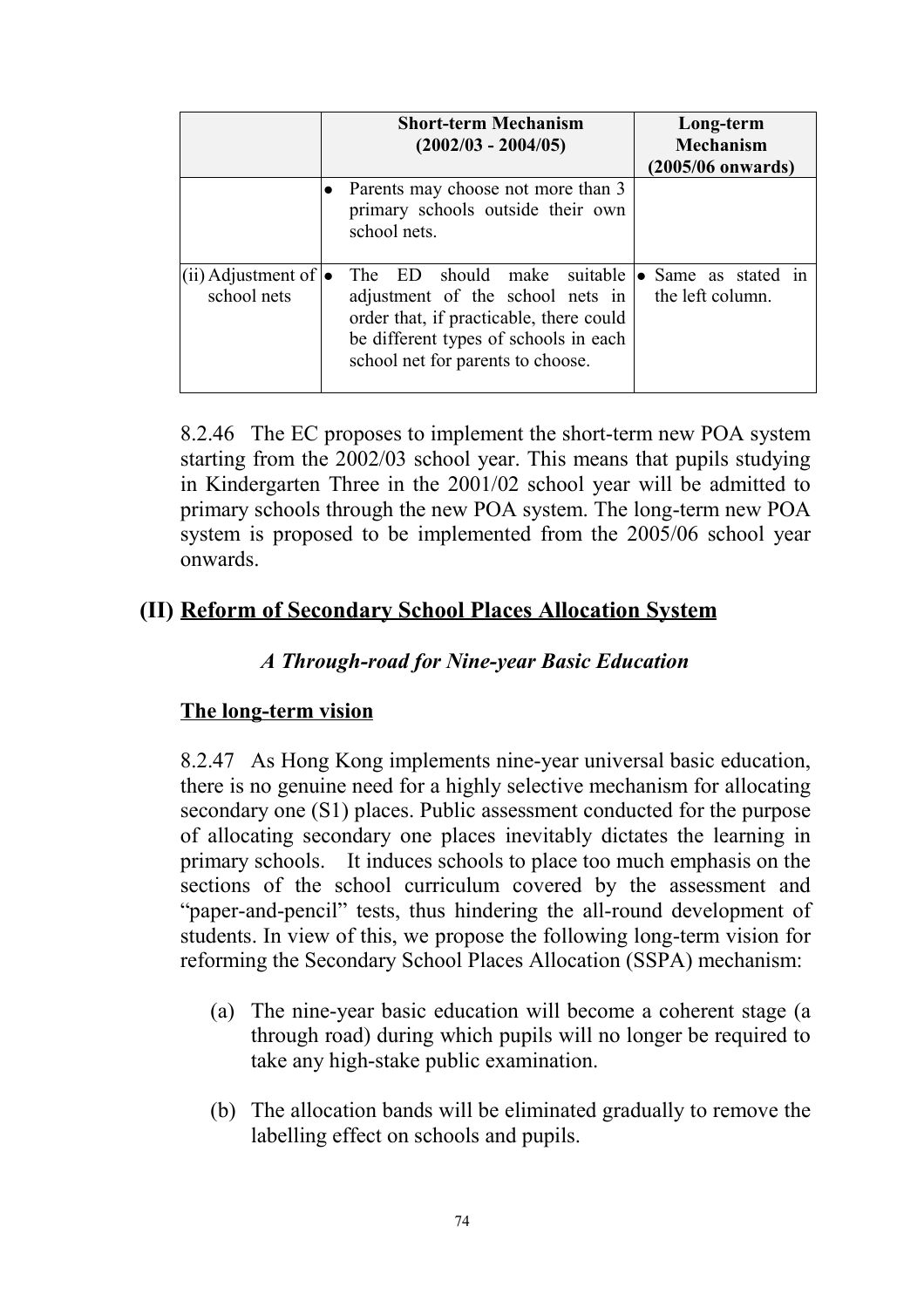### **Considerations for Formulating the Replacement Mechanism**

8.2.48 In considering what new mechanism should be adopted to replace the existing SSPA arrangement, we have to take into account the following factors:

- respecting parents'/students' choices of schools;
- allowing schools to develop their characteristics to promote diversity in education;
- existence of different standards among schools and students;
- teachers' abilities to handle students of mixed abilities;
- motivation for schools and students to pursue excellence; and
- fairness, reasonableness and feasibility of the mechanism.
- (a) To respect parents' and students' choices of schools, the SSPA mechanism should basically be based on the choices of parents/students. The proportion of discretionary S1 places may be appropriately raised so that students will have a greater chance of going to a school of their choice through direct application.
- (b) As the admission criteria for discretionary places can be relatively more diversified, secondary schools may consider applicants' overall school internal results (both academic and non-academic) and their performance in interviews to select suitable candidates in accordance with the secondary schools' own characteristics. Therefore, suitably raising the proportion of discretionary places will help to promote diversity in education.
- (c) If there is wide disparity in standards among schools, generally parents of high achievers will support a more selective allocation mechanism (e.g. one with more allocation bands) so that their children will have a higher chance of entering their preferred secondary schools. Nevertheless, if effective internal and external "enhancement" measures are in place, these parents may be more willing to accept a reduction in the number of allocation bands.
- (d) If there is wide disparity in standards among primary students, secondary school teachers will need to equip themselves with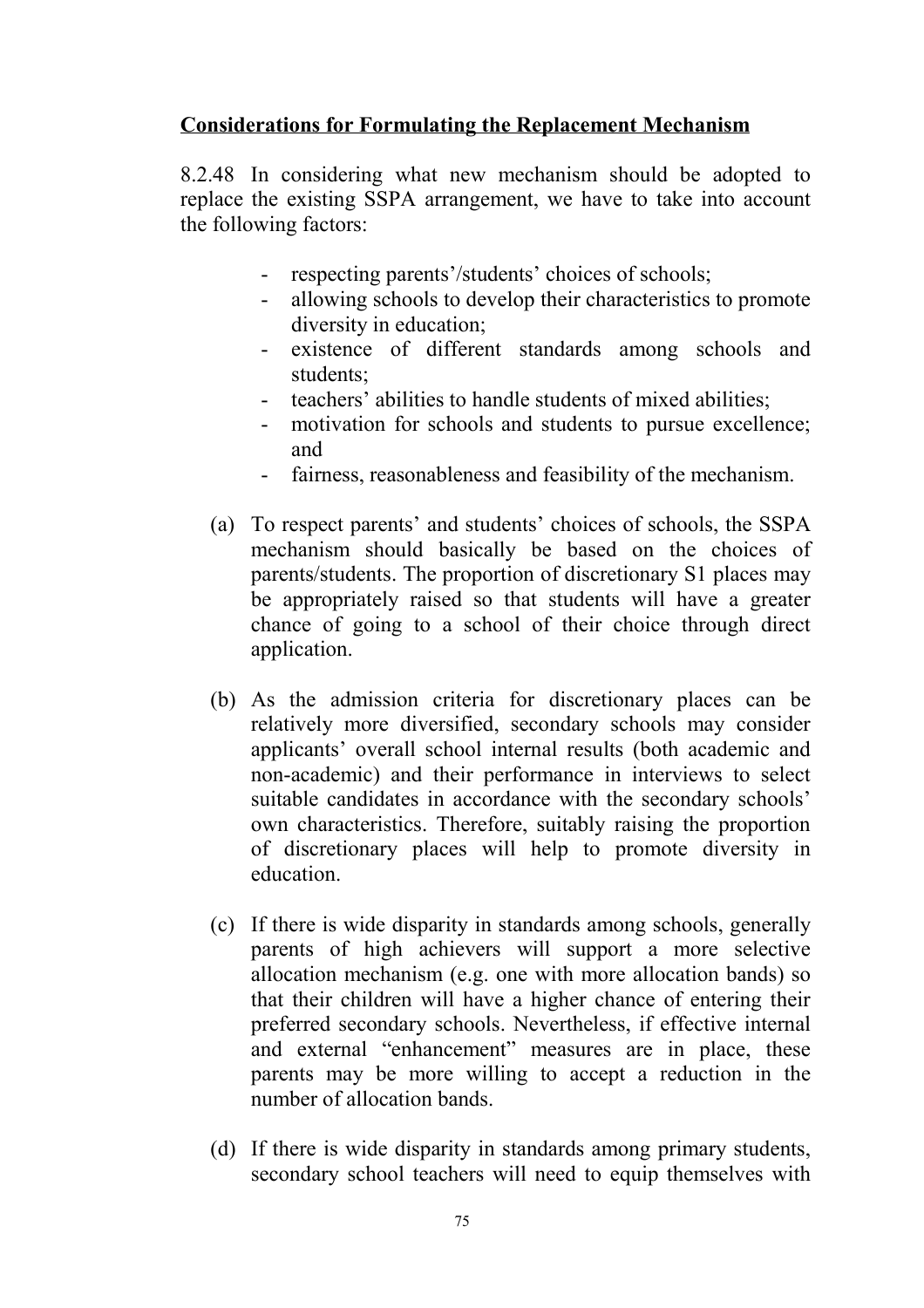the knowledge and skills required for catering for students of diverse abilities and secondary schools will also need to implement appropriate measures (such as curriculum adaptation and collaborative teaching) to facilitate effective learning of students. To phase out allocation bands, it is necessary to implement effective "remedial" measures for students in primary schools and help secondary school teachers enhance their abilities to cater for students of mixed abilities.

(e) Public assessment can at most generate external learning motivation for students. To promote life-long learning, it is necessary to induce students' internal motivation for learning. To this end, the most effective means is to cultivate students' interest in learning so that they will derive pleasure, satisfaction and a sense of achievement from learning. This would induce them to take the initiative to learn and pursue excellence. Nevertheless, we recognize that to a certain extent external motivation is still necessary. For this reason, the proposed SSPA mechanism will still be based on students' school internal results. In order to get better allocation results, students must still work hard and perform well.

8.2.49 Due to the above considerations, the vision outlined in paragraph 8.2.47 cannot be attained at one go, but progressively while the necessary pre-conditions develop. Therefore, we propose to put in place a transitional mechanism first and then progress gradually towards the long-term goals.

### **Abolition of the Academic Aptitude Test**

8.2.50 As the first step in reforming the SSPA System, we proposed that the Academic Aptitude Test (AAT) should be abolished immediately.

8.2.51 The purpose of introducing the AAT was to provide a tool for scaling schools' internal assessment results for the purpose of allocating S1 places. The test was designed to assess students' reasoning ability. In principle, there was no need for students to make any preparation. But as the result of the test had a bearing on the allocation of S1 places, some schools drilled their students for the test. The curriculum in primary schools was therefore much distorted, affecting students' comprehensive learning life and hampering their whole-person development. The situation had become so worrying that a resolute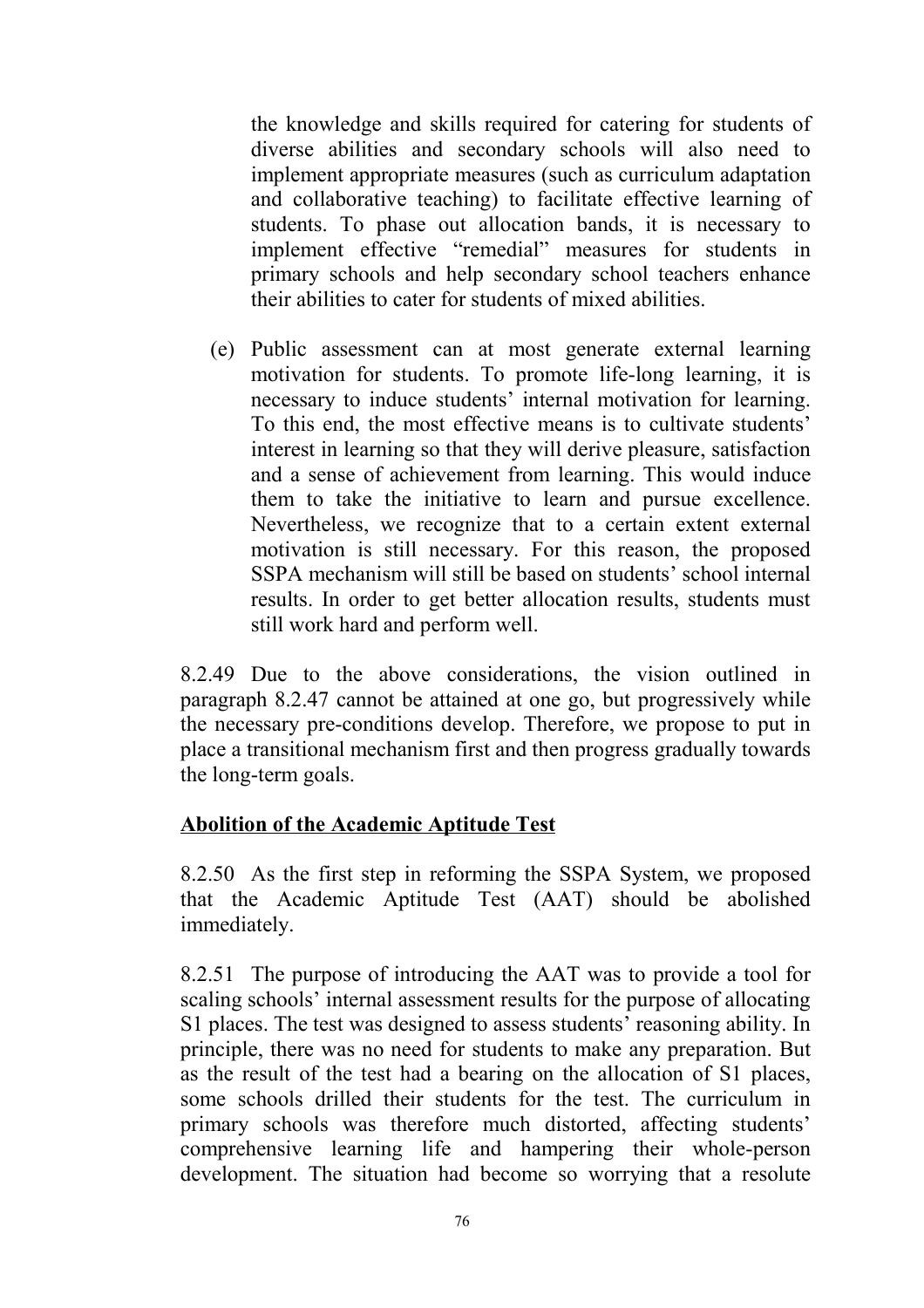decision had to be made to abolish the AAT immediately.

8.2.52 During the consultation, the public generally supported the abolition of the AAT in the 2000/01 school year. Many parents strongly requested that the decision on whether to abolish the AAT in 2000 should be announced before the end of the 1999/2000 school year. Furthermore, most respondents agreed that the interim mechanism as proposed in paragraph 5.2.53 of the Consultation Document should be adopted during the transitional period as a stop-gap measure. Having considered the public comments, the EC recommended to the Government in early July that the AAT should be abolished in the 2000/01 school year and that, during the transitional period, basically the average of each primary school's AAT results in the 1997/98, 1998/99 and 1999/2000 school years should be used to scale students' school internal assessment results for the purpose of determining their allocation bands. We noted that the Government had announced in early July its decision to abolish the AAT in 2000 and to use basically the above proposed interim SSPA mechanism during the transitional period. Public consultation on details of the transitional mechanism continued during the remaining consultation period up to 31 July 2000.

## **Interim SSPA Mechanism**

8.2.53 During public consultation, we received a lot of public comments on the specific arrangements of the interim SSPA mechanism. Having considered these views, we propose to adopt the following mechanism for allocating S1 places of public-sector secondary schools, starting from the 2000/01 school year.

8.2.54 The interim SSPA mechanism will basically retain the various elements in the old SSPA system. Broadly speaking, there will be two components, namely "discretionary places" and "central allocation":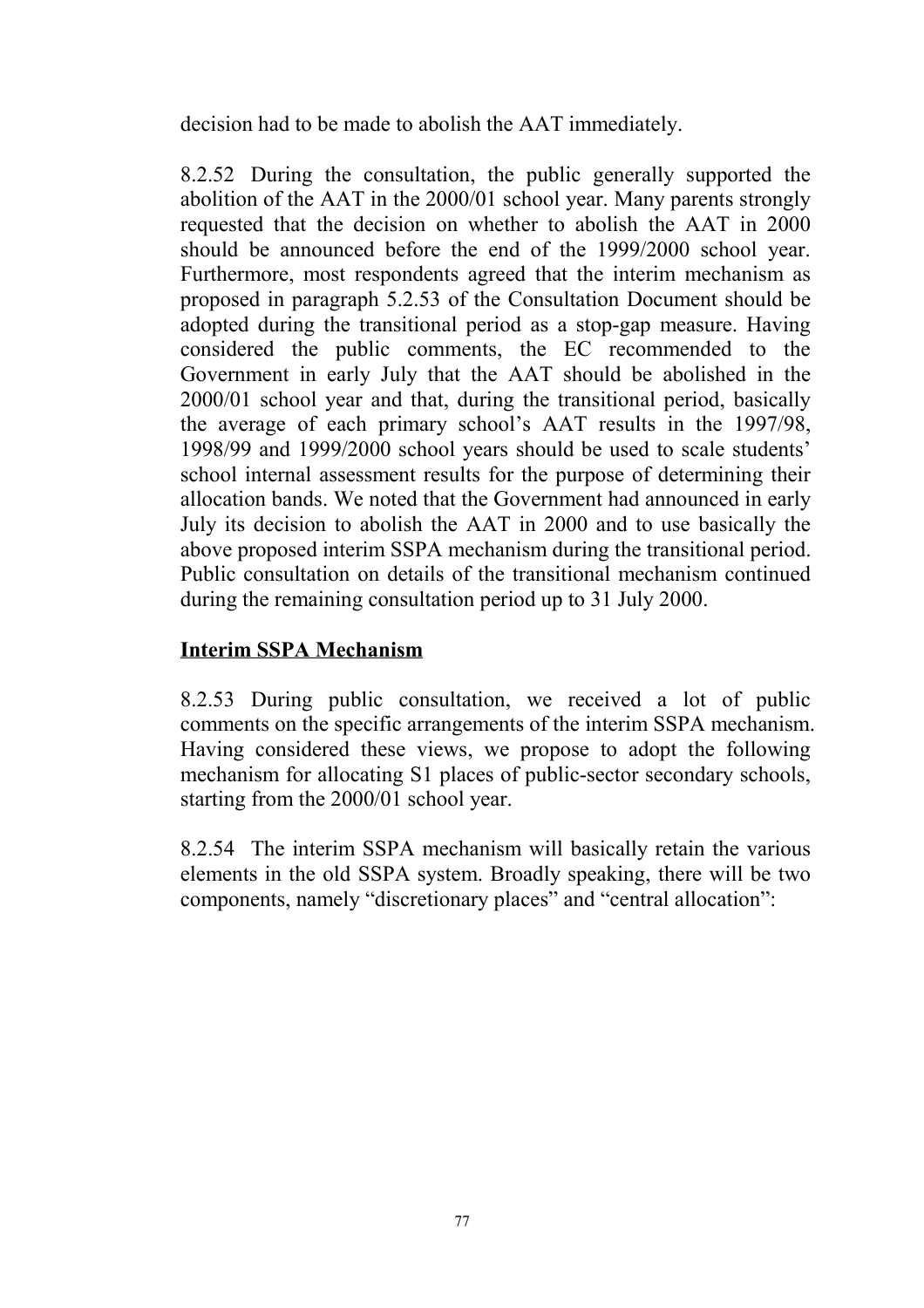|                           | Discretionary Places (i) The percentage of discretionary S1 places will<br>be increased from $10\%$ to $20\%$ ;                                                                                                                                                                                                                                                           |
|---------------------------|---------------------------------------------------------------------------------------------------------------------------------------------------------------------------------------------------------------------------------------------------------------------------------------------------------------------------------------------------------------------------|
|                           | (ii) each student can only apply for one school,<br>not subject to restriction on school net;                                                                                                                                                                                                                                                                             |
|                           | (iii)interviews will be allowed but no written test<br>should be conducted. Secondary schools<br>should announce their admission criteria<br>and the weightings adopted (since schools)<br>will need some time to make preparation, we<br>suggest that the ED should carefully consider<br>when the requirement for announcing<br>admission criteria should take effect); |
|                           | (iv) schools are encouraged to consider the<br>performance of students in all aspects.                                                                                                                                                                                                                                                                                    |
| <b>Central Allocation</b> | (i) In brief, central allocation of S1 places will be<br>conducted according to parents'/students'<br>choices, allocation bands and school nets;                                                                                                                                                                                                                          |
|                           | (ii) each student's school internal assessment<br>results will be scaled by the average of his/her<br>primary school's AAT results in the 1997/98,<br>1998/99 and 1999/2000 school years to<br>determine his or her banding;                                                                                                                                              |
|                           | (iii)the "school internal assessment results"<br>mentioned in item (ii) above refer to students'<br>school internal assessment results for the<br>second half of P5 school term and the whole<br>P6 school term;                                                                                                                                                          |
|                           | (iv) The number of bands will be reduced from 5<br>to 3. Each band will be of an equal<br>proportion.                                                                                                                                                                                                                                                                     |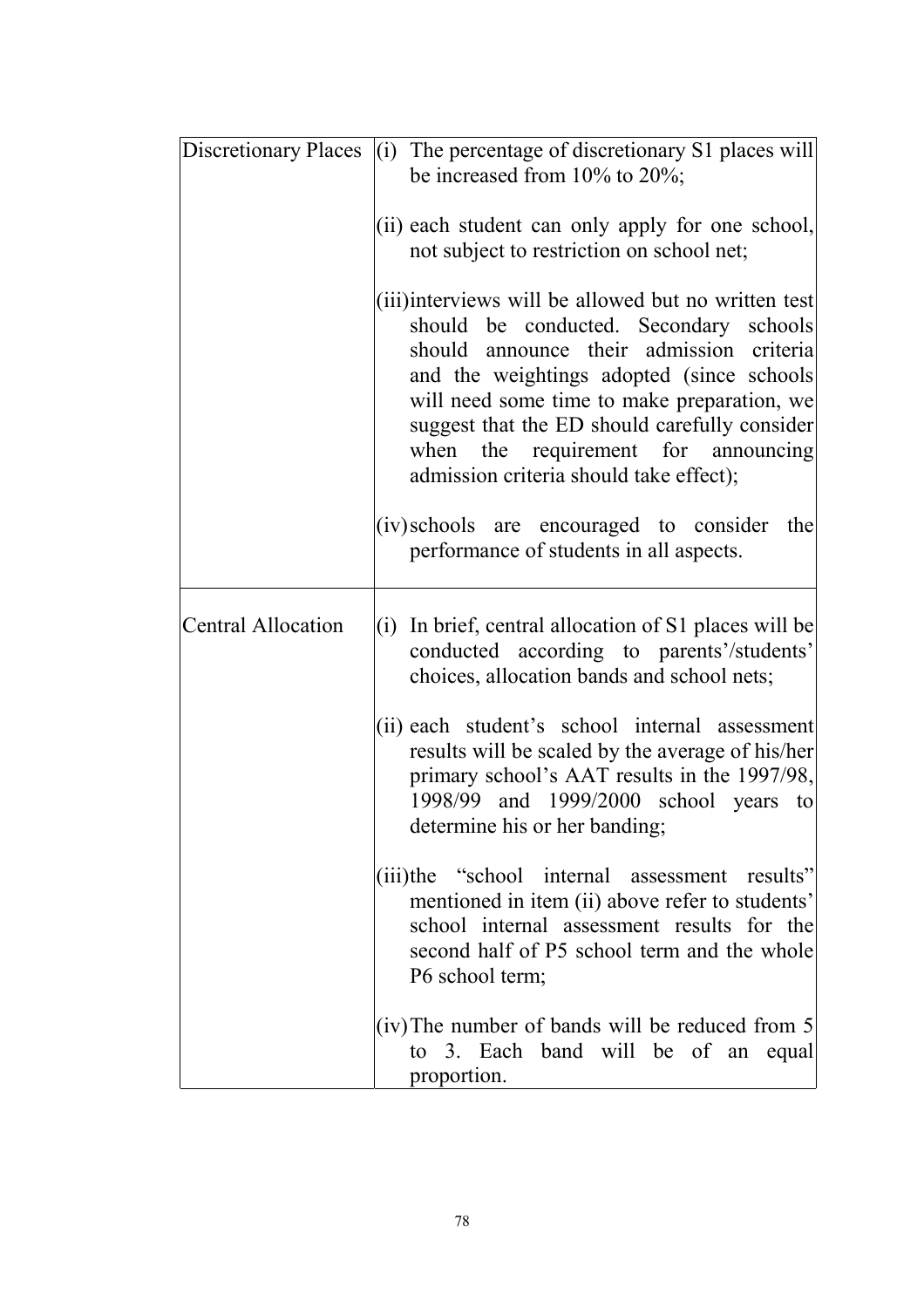### (a) Transitional period

8.2.55 We initially propose that the transitional period should be 5 years (i.e. from the 2000/01 to 2004/05 school years). Subject to the results of the interim review to be conducted at the beginning of the 2003/04 school year, a decision will be made on whether to shorten the transitional period and advance the implementation of the post-transition SSPA mechanism.

### (b) Internal assessment

8.2.56 Students' school internal assessment results will continue to be a major deciding factor in SSPA. We propose in paragraphs 8.2.20 to 8.2.22 that, as part of the curriculum reform, schools should adopt diversified modes of assessment progressively to reflect students' performance more comprehensively and effectively. The weightings accorded to academic and nonacademic subjects should be reviewed to tie in with students' allround development.

### (c) Scaling instrument

8.2.57 The EC proposes that more effective remedial and enhancement measures should be implemented by schools to help every student fully develop their potentials and to enhance students' overall standards. However, these measures will take time to yield results. In the transitional period, it will still be necessary to retain a scaling tool for SSPA. As an interim measure, we propose to use the average of each school's AAT results in the 1997/98, 1998/99 and 1999/2000 school years for scaling purpose. Since there is a high degree of stability in school's AAT results over the past several years, researchers have tried to use the average of each school's AAT results over the previous three years to predict the AAT results for the following few years, and found that the accuracy was high, and therefore proposed that it could be used as a substitute for the AAT as a scaling instrument for the coming five years.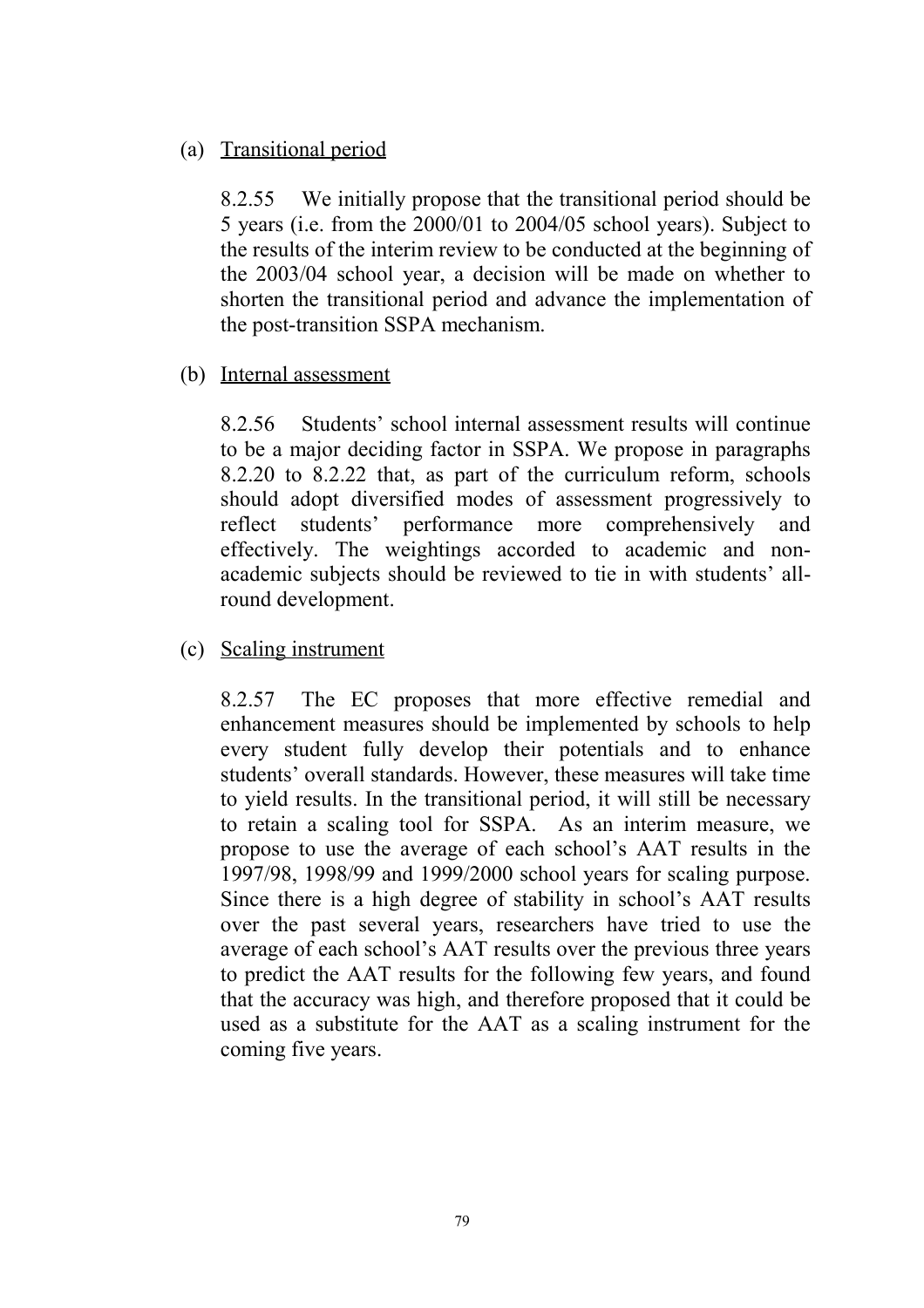#### *Arrangements for new schools*

8.2.58 We propose to adopt the following methods to scale the internal assessments of new schools:

(i) Schools which have not participated in the AAT in the 1997/98, 1998/99 and 1999/2000 school years at all

To use the average AAT results of all schools within the same school net in the above three school years.

(ii) Schools which have taken the AAT at least once but less than three times in the 1997/98, 1998/99 and 1999/2000 school years

In calculating the average of a "new" school's AAT results in the above three school years, for the year(s) in which the school has taken part in the AAT, that school's actual AAT results should be used. For the rest of the above three year(s), the average AAT results of all schools within the same school net in the above three school years should be used.

### *"Progressing" Schools*

8.2.59 During the consultation, some people held the view that for those schools which had marked improvements in their AAT results in the recent years, special treatment should be made to recognize their efforts.

8.2.60 We have considered the above views. However, it is very difficult to define "progressing" schools and the adoption of any definition would be highly controversial.

- (i) In defining "progressing" schools, should we take into account schools' AAT results only or their overall performance?
- (ii) If we are to define "progressing" schools on the basis of schools' AAT results, what criteria should be set? How can we draw a cutting line that is accepted by all schools as fair?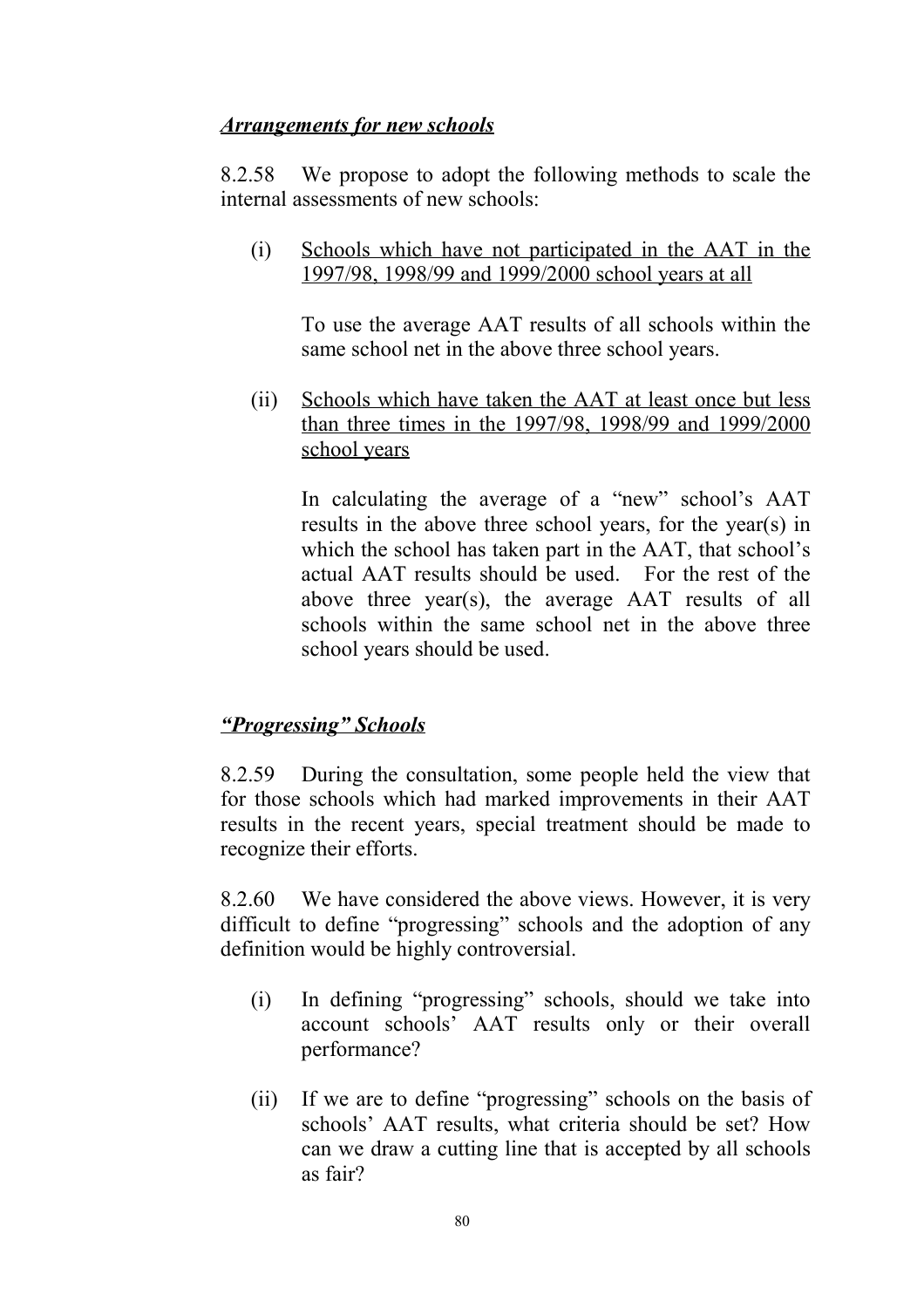- (iii) If we are to define "progressing" schools by schools' overall performance, is there an objective, widely accepted and quantifiable tool that can be used for this purpose ?
- (iv) We have conducted simulations to give a higher weighting to the best AAT result among the 1997/98, 1998/99 and 1999/2000 school years of every school but the findings revealled that such formula will generate great uncertainty for the results of all schools.
- (v) We expect that, with the increase in the percentage of S1 discretionary places, students of "progressing" primary schools will have a greater chance to go to their preferred secondary schools.
- (d) Banding for school places allocation

8.2.61 Past experiences show that the labelling effect of banding undermines students' self-confidence and adversely affects their interest in and effectiveness of learning. Moreover, students' diverse abilities do not necessarily reduce learning/teaching effectiveness. The key is whether schools can make good use of the strengths of different students to help them complement each others. We understand that, to implement such measures effectively, certain conditions such as teacher training and support from all concerned parties are essential. Hence, we propose to reduce the number of bands initially from five to three and that the Government should render appropriate support to schools and teachers. The progress of schools in catering for students' diverse abilities should also be closely monitored.

8.2.62 During the consultation, public views were divided on whether the number of bands should be reduced. Some were worried that fewer bands would mean greater diversity of student abilities in schools, thus affecting the quality of education. A solution to this problem lies in the implementation of effective remedial and enhancement measures. For the sake of students' benefits, we propose that the number of bands should be reduced progressively.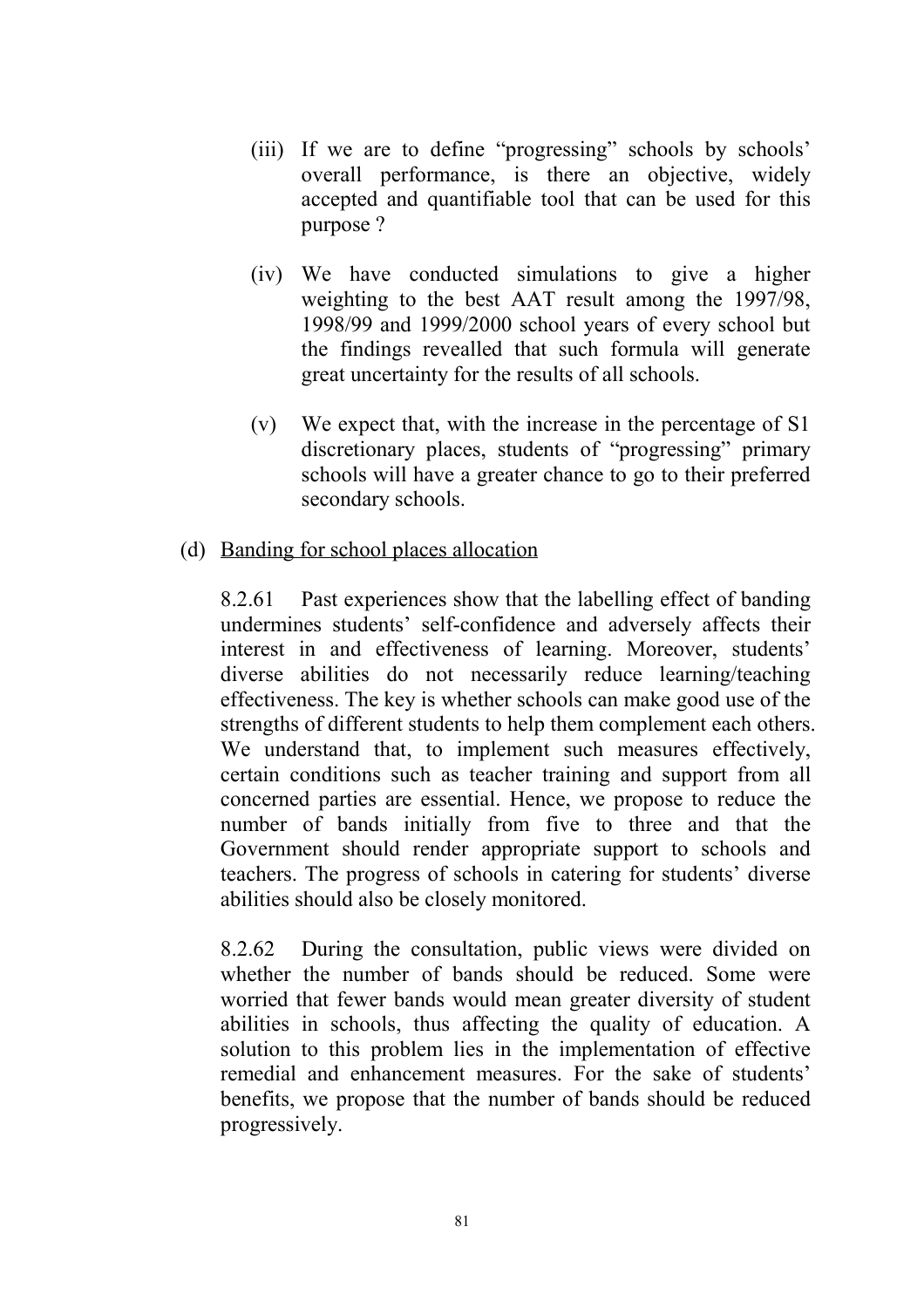#### (e) The proportion of discretionary places

8.2.63 Increasing the proportion of discretionary places suitably can help to promote the adoption of more diversified admission criteria and facilitate schools in admitting suitable pupils according to the schools' own culture. It can also provide primary schools and pupils with an incentive to work hard because if they do, they will have a greater chance to be selected by their preferred schools. In view of the above, we propose that, during the transitional period, the percentage of S1 discretionary places should be increased from 10% to 20%. During the consultation, the public in general supported this proposal.

### **The Post-transition SSPA System**

8.2.64 During the public consultation, there were diverse views on whether school internal assessment results should become the only basis for determining students' allocation bands, starting from the 2005/06 school year. Those who supported this proposal considered that, in the absence of any public assessment for SSPA, schools would be able to focus on the whole-person development of students. As the mode of internal assessments could be relatively more diversified, it would be more desirable to use internal assessment results as the basis for SSPA. There was a suggestion that only those students who have not been allocated S.1 discretionary places should be counted when dividing the students of each primary school into three equal bands. Generally speaking, the better performing schools would have more students obtaining S1 discretionary places. One-third of the remaining students would still belong to Band 1. These schools would have relatively fewer Band 3 students in comparison with most schools in general.

8.2.65 In considering whether a public assessment for allocating S1 places should be retained, we must think through carefully the pros and cons of keeping the mechanism. Although there is difference in standards among schools, the implementation of a public assessment is certainly not the only or the best solution to this problem. We propose to assist schools through all effective channels so that all schools can achieve the basic standard and improve their overall performance. This would provide parents/students with more schools of good quality to choose from. We also suggest that under the proposed mechanism, the proportion of S1 discretionary places be progressively increased so that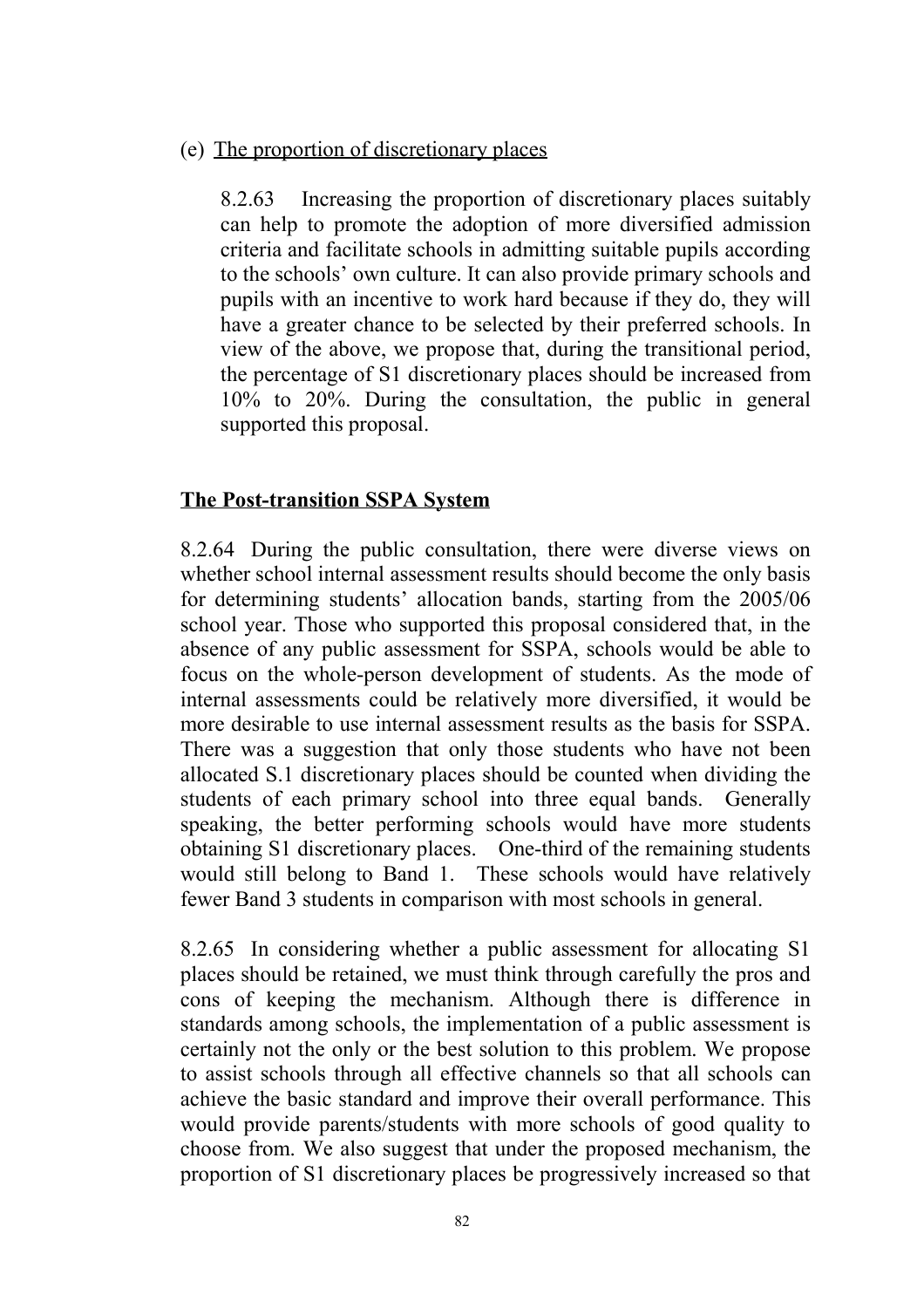parents/students will have more opportunities to choose schools directly and the better-performing students will have a higher chance of being admitted to their preferred secondary schools. If, on the contrary, the AAT were to be substituted by another public assessment, this assessment would inevitably become another high-stake examination given its effect on school places allocation. In consequence, schools, parents and students would again focus their efforts and attention on drilling. Senior students in primary schools would be deprived of a diversified learning life, thus hampering their whole-person development.

8.2.66 In view of the above considerations, the EC recommends that, subject to the results of the interim review mentioned in paragraph 8.2.67 below, the following post-transition SSPA mechanism should be implemented from 2005/06 onwards:

| <b>Discretionary Places</b> | The proportion of S1 discretionary places<br>should be increased from $20\%$ to $30\%$ .                                                                                                                                                           |
|-----------------------------|----------------------------------------------------------------------------------------------------------------------------------------------------------------------------------------------------------------------------------------------------|
|                             | Each student may apply for two secondary<br>schools.                                                                                                                                                                                               |
|                             | Other stipulations will be the same as those<br>of the interim SSPA mechanism.                                                                                                                                                                     |
| <b>Central Allocation</b>   | Students in each primary school who have<br>not secured a S1 discretionary place will be<br>divided into three equal bands according to<br>their school internal assessment results to<br>determine the sequence of their S1 places<br>allocation. |
|                             | The Government will continue to allocate S1<br>according to parents'/students'<br>places<br>choices, school nets and students' allocation<br>bands.                                                                                                |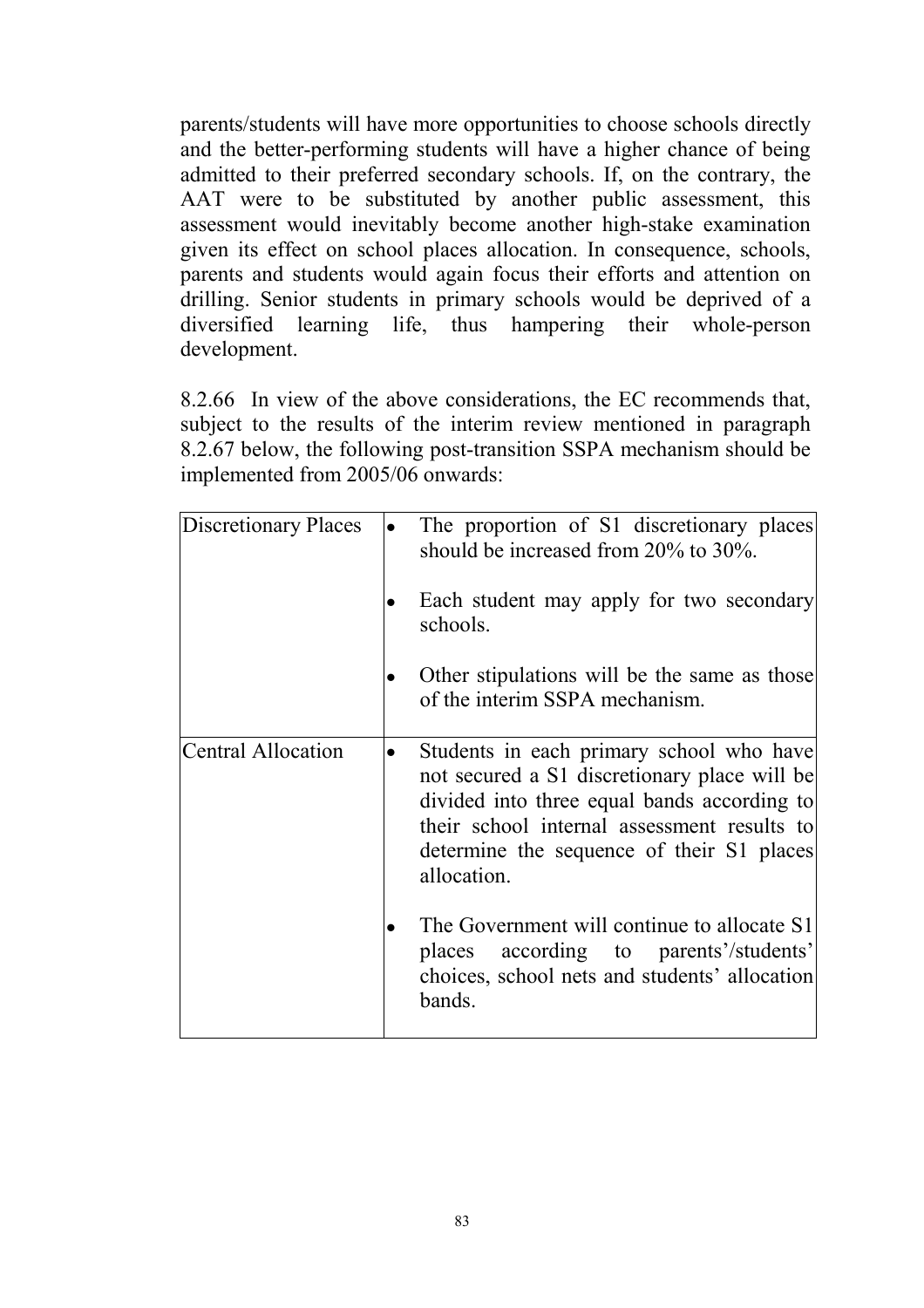### **Interim Review**

8.2.67 We propose to review in the first half of the 2003/04 school year the progress of implementing the interim SSPA mechanism. The aim is to assess whether the pre-conditions for implementing the proposed post-transition mechanism in paragraph 8.2.66 are in place, and to decide whether the number of bands and the proportion of discretionary places should be adjusted. We also propose that as soon as the interim SSPA mechanism is implemented, we must closely monitor the remedial and enhancement measures undertaken by schools and how well students' diverse abilities and learning needs are catered for. We should also monitor the overall standards of students in Hong Kong continuously in order to assess the effectiveness of the above measures. If any problem is detected, we should consider as soon as possible what feasible solutions should be adopted, including adjustments to the posttransition SSPA mechanism. On the other hand, if the pre-conditions are ready, we may consider shortening the transitional period and advance the implementation of the mechanism proposed in paragraph 8.2.66 above to the 2004/05 school year.

## **Equal Opportunities for Boys and Girls**

8.2.68 The Equal Opportunities Commission (EOC) publicized its investigation report on the SSPA system last year. The report contended that the arrangements of separate scaling and separate banding for boys and girls in SSPA contained sexual discrimination.

8.2.69 Local and overseas studies indicate that there are marked distinctions between the development of boys and girls. We are of the view that, in considering what SSPA mechanism should be adopted, we must take into account both education principles and equal opportunities for boys and girls. We propose that when the posttransition SSPA mechanism in paragraph 8.2.66 is implemented, separate banding for boys and girls is not required. As for the arrangements during the transitional period, it will depend on the court's ruling on the EOC's application for a judicial review. Nevertheless, during the transitional period, the content and mode of internal assessments should be duly adjusted to take into account the needs for whole-person development and gender equality.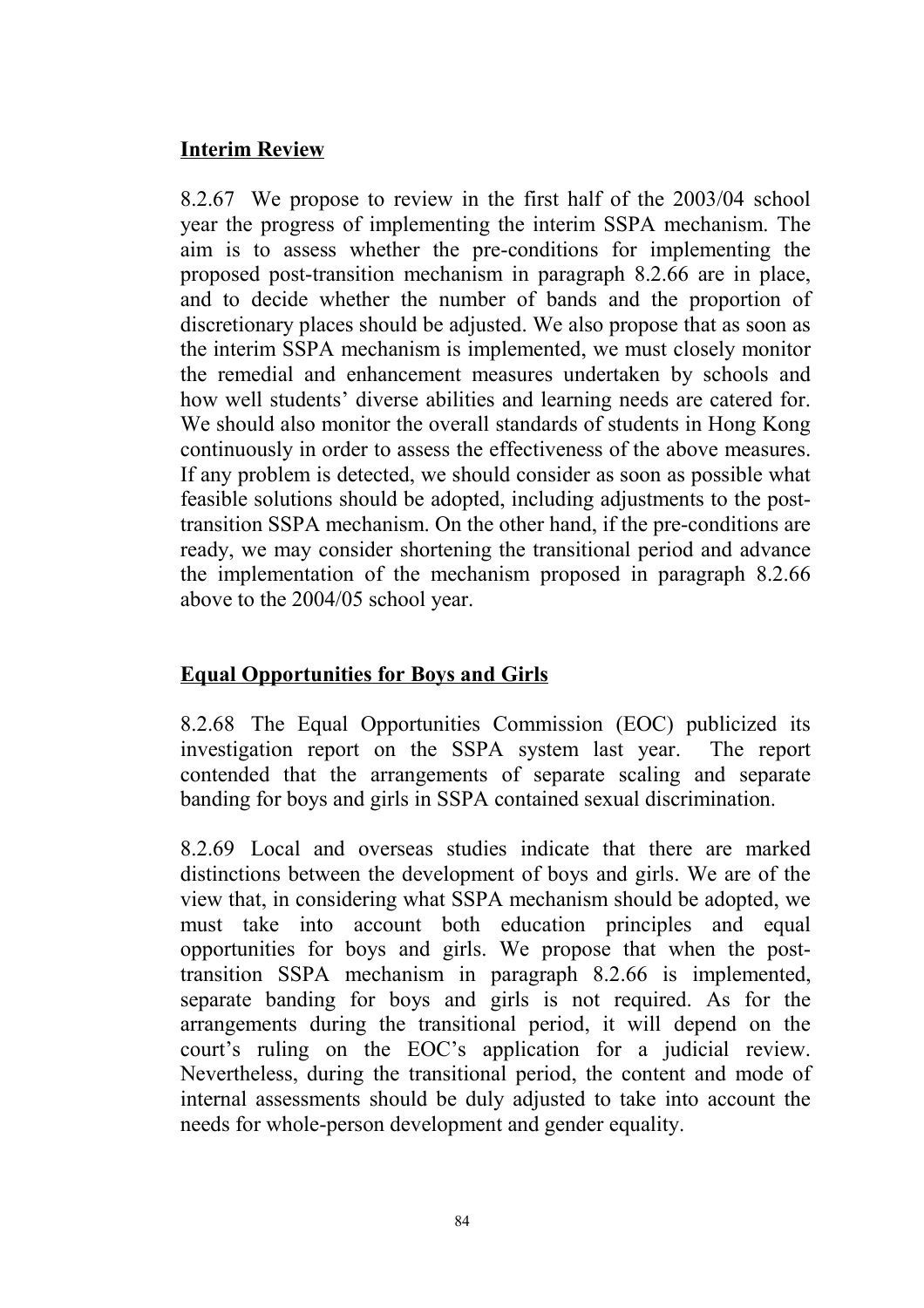### **"Through-Train" Model**

8.2.70 The essence of the "through-train" concept is to strengthen the collaboration between primary and secondary schools having the same education philosophy in order to provide students with a coherent learning experience and to realize the principle of "not giving up on any student". To this end, we propose that students of the linked primary schools should be allowed to proceed to the linked secondary schools without going through the central allocation process. If students do not want to go to the linked secondary schools, they can either apply for the discretionary places of other schools or join the central allocation. It is **up to individual schools to decide** whether to apply to form a "through-train" or not. We recommend the Government consider such applications according to the following principles:

- (i) primary and secondary schools applying to form a "throughtrain" should have the same philosophy and aspiration for education; there should be genuine continuity in the curriculum, teaching methodology and students' personal development; and
- (ii) based on the principle of "not giving up on any student", the number of S1 places in a "through-train" must exceed the number of Primary 6 (P6) graduates, and the linked secondary school must admit all P6 graduates of its linked primary schools so that there will not be any unnecessary selection, and students of other schools will still have the chance to be admitted to the linked secondary school.
- (iii) Those primary and secondary schools applying to form a "through-train" must have the same financing mode to ensure that a consistent mechanism is applied in admitting students. (In this context, private schools and Direct Subsidy Scheme schools are regarded as of the same mode). If there is new development in schools' financing modes in future, there may be a need to review this principle.

8.2.71 We will put forward our recommendations at Appendix IV on how to handle applications made by existing "feeder" or "nominated" schools for forming "through-trains".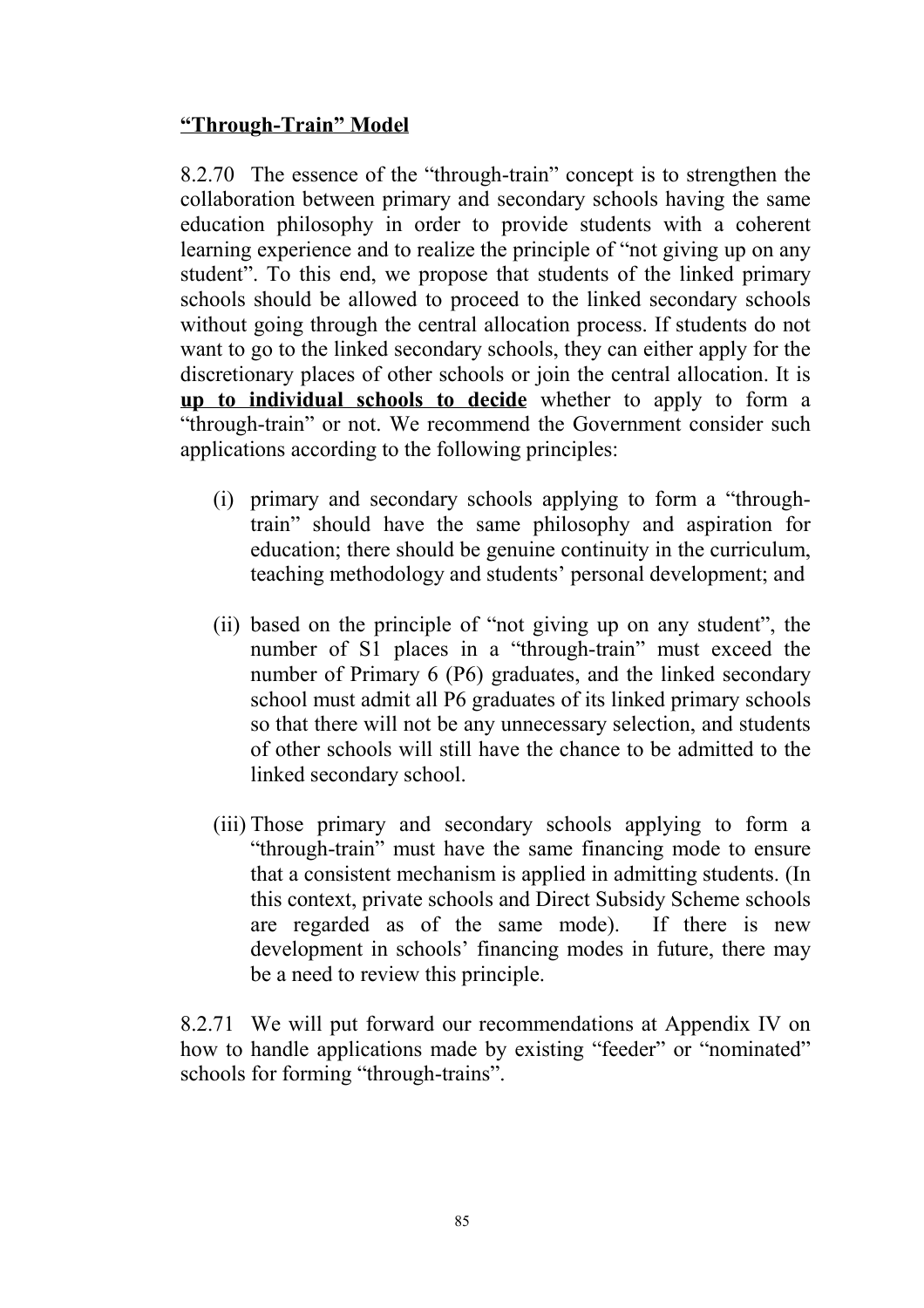8.2.72 After admitting all P6 graduates of the linked primary school, the linked secondary school in a through-train may allocate half of the remaining S1 places at its discretion, provided that the proportion of discretionary places to the total number of S1 places in each linked secondary school should not exceed the prevailing permitted percentage of discretionary S1 places applicable to non-through-train public-sector schools.

8.2.73 In addition, we propose that the timetable for implementing the "through-train" model should tie in with the proposed interim POA mechanism, which is proposed to be implemented in the 2002/03 school year. To avoid advancing the pressure arising from competition for school places to the POA stage, the "through-train" model should be implemented no earlier than the 2002/03 school year. This restriction should not apply to new schools.

8.2.74 During the consultation, the public views on the "through-train" proposal were diverse. Those who were against this proposal were worried that the competition for places in popular schools would be advanced to the POA stage and that primary and secondary schools forming a "through-train" might become a closed system, denying access to other students. Some people were concerned that, in the "through-train" system, students might lack motivation to study hard. Moreover, some people also pointed out that teachers of "through-train" secondary schools might have to teach students of very diverse abilities. On the other hand, supporters of this proposal contended that schools adopting the "through-train" model would be able to plan ahead for their students' learning life better to provide them with coherent basic education. The students might also have a stronger sense of belonging to the schools. We would like to stress that the "through-train" model is only one of the possible modes of operating schools. The forming of through-trains by primary and secondary schools is entirely voluntary. We believe that prior to applying to form a through-train, schools will have considered their own circumstances thoroughly to assess whether this model is suitable for them.

8.2.75 During the consultation period, there was a suggestion to allow kindergartens to form a "through-train" with subsidized primary and secondary schools. However, as kindergartens have full discretion in admitting students, implementing this proposal would bring forward to the early childhood education stage the pressure of competing for entry into popular primary and secondary schools. Those who cannot afford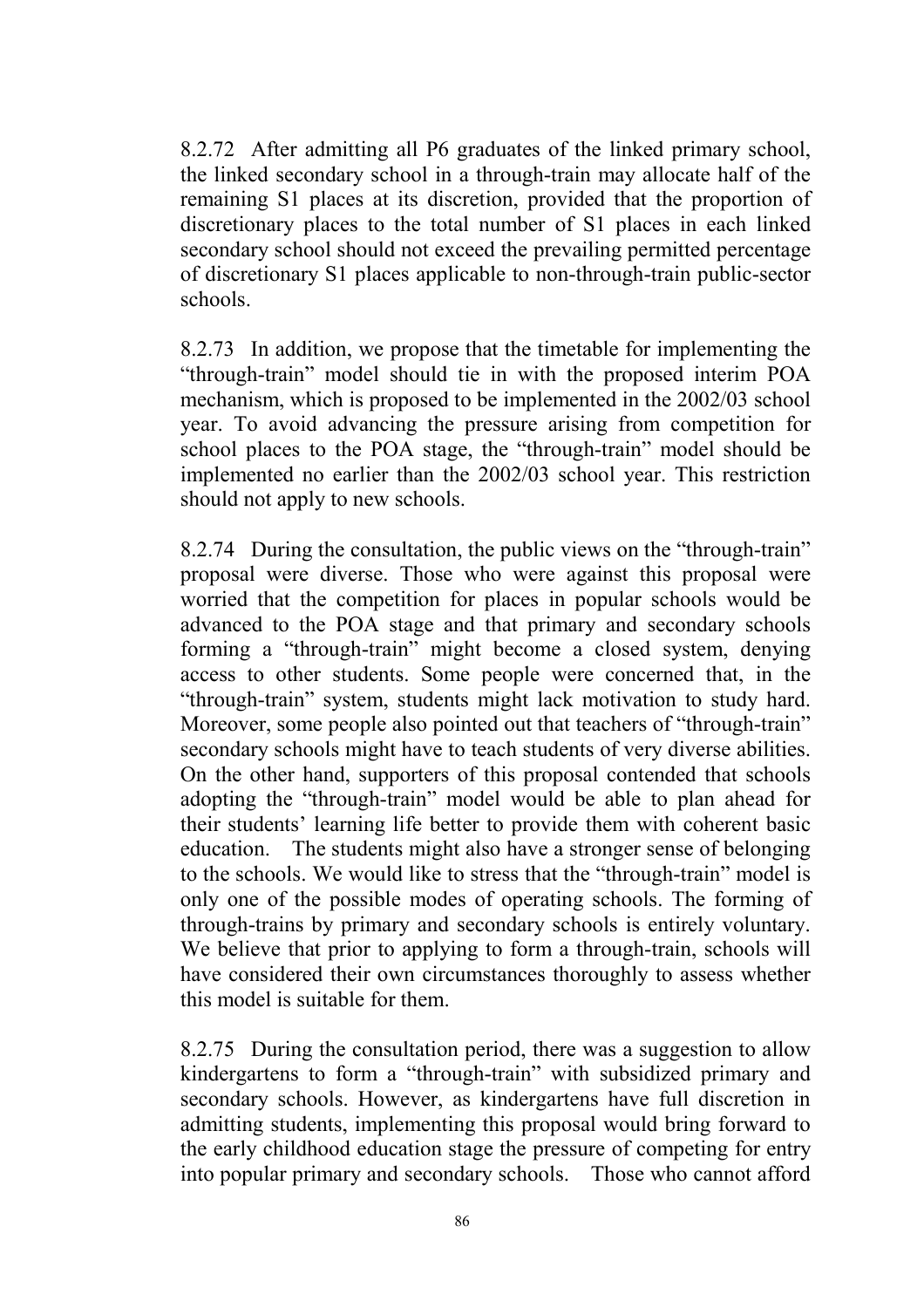the school fees charged by the linked kindergartens would be denied access to the linked subsidized primary and secondary schools. We therefore do not support this proposal.

8.2.76 Since the "through-train" model is a brand-new concept, we recommend that the ED look carefully into the specific arrangements for implementation and announce the details in early 2001 to facilitate schools' consideration on whether to apply.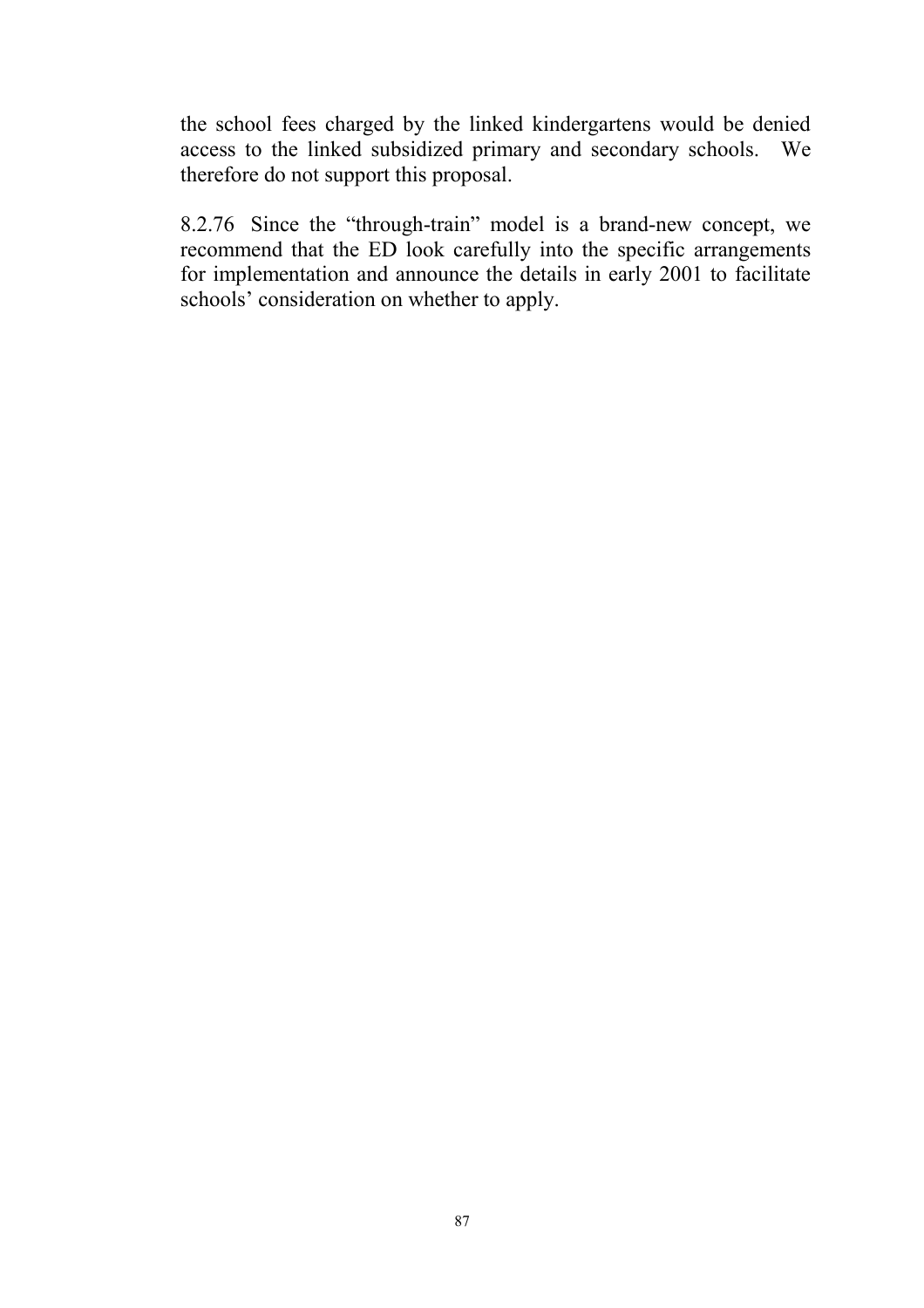# **Section 3: Senior Secondary Education**

8.3.1 Within the framework of life-long learning, senior secondary education should further consolidate students' foundation for pursuing lifelong learning, help students understand their **aptitudes, interests and abilities,** and explore and develop their diverse potentials. With a good understanding of their own strengths and weaknesses, students will be in a better position to **plan for their future studies and career**.

8.3.2 Moreover, many students start working when they leave secondary schools. Senior secondary education should therefore help students develop their generic skills (including language, communication, numeracy and information technology skills as well as ability for teamwork) and positive attitudes and values, which are the **basic requirements for selfreliance and employment**.

8.3.3 During the consultation period, there was general consensus that senior secondary education should be diversified and provide multiple channels so that all S3 school leavers who are willing and able can pursue further studies or receive vocational training according to their abilities and aptitudes. Meanwhile, respondents generally supported broadening the senior secondary curricula, avoiding premature streaming of arts and science classes and improving the public examination system. The views on the proposed 3-year academic structure for senior secondary education were divided, but the majority were in support. Having considered the comments gathered, we now put forward the following proposals:

## **Develop a senior secondary education system providing diversified curricula and multiple channels**

8.3.4 In senior secondary education, there should be different channels so that students can choose learning opportunities that best suit their aptitudes, interests and abilities.

8.3.5 Nowadays, it is difficult for junior secondary school leavers to seek employment. We recommend that the senior secondary education system should **provide all Secondary 3 graduates who are willing and able with opportunities of receiving further formal or vocational education**. This system should have the following characteristics: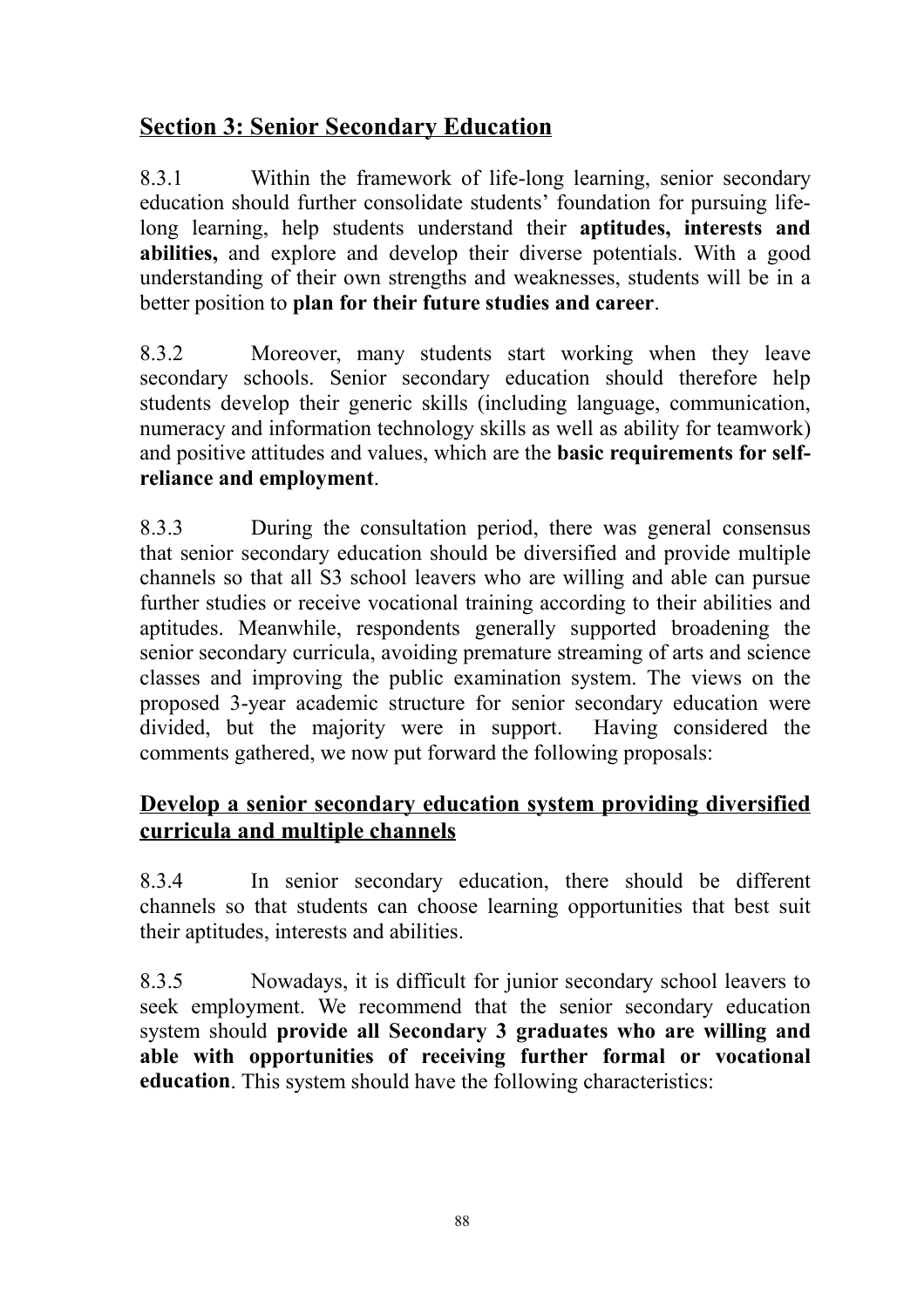- (1) There should be a variety of curricula to cater for students' different aptitudes, abilities, and learning needs.
- (2) These curricula could include those provided on the basis of the CDC's curriculum framework, those that emphasize employment-related learning experiences, and other types of curriculum (such as the International Baccalaureate Curriculum or other curricula recognised by tertiary institutions, professional bodies and employers). What is important is that the qualifications obtained on completion of such curricula is given due recognition for the purpose of employment and further studies.
- (3) These curricula could be provided by different education institutions, including ordinary schools which provide a complete secondary school curriculum, senior secondary / sixth-form colleges which focus on post-S3 education, and vocational training institutions. These institutions have their respective strengths and are able to tailor their programmes to their target students. Even for ordinary secondary schools, the flexibility and diversity of their curricula should be enhanced to cater for the different characteristics and needs of their students and to improve their life-long learning ability and employability.
- (4) All of these curricula should help to develop the students' generic skills (including language, communication, numeracy and information technology skills as well as abilities to work with others) as well as positive attitude and values in order to lay a good foundation for their future life, employment, and life-long learning. These curricula must be constantly modified to keep up with the times.
- (5) In a knowledge-based society, "vocational education" should have a new meaning. For many trades, vocational/technical education or training is conducted in the form of in-service or short-term training, or even in a "learn-as-you-work" fashion. In formulating our education system, we should not, as far as possible, confine our students prematurely to specialized and narrow-based knowledge or skills as this would not help them lay a broad foundation for future employment.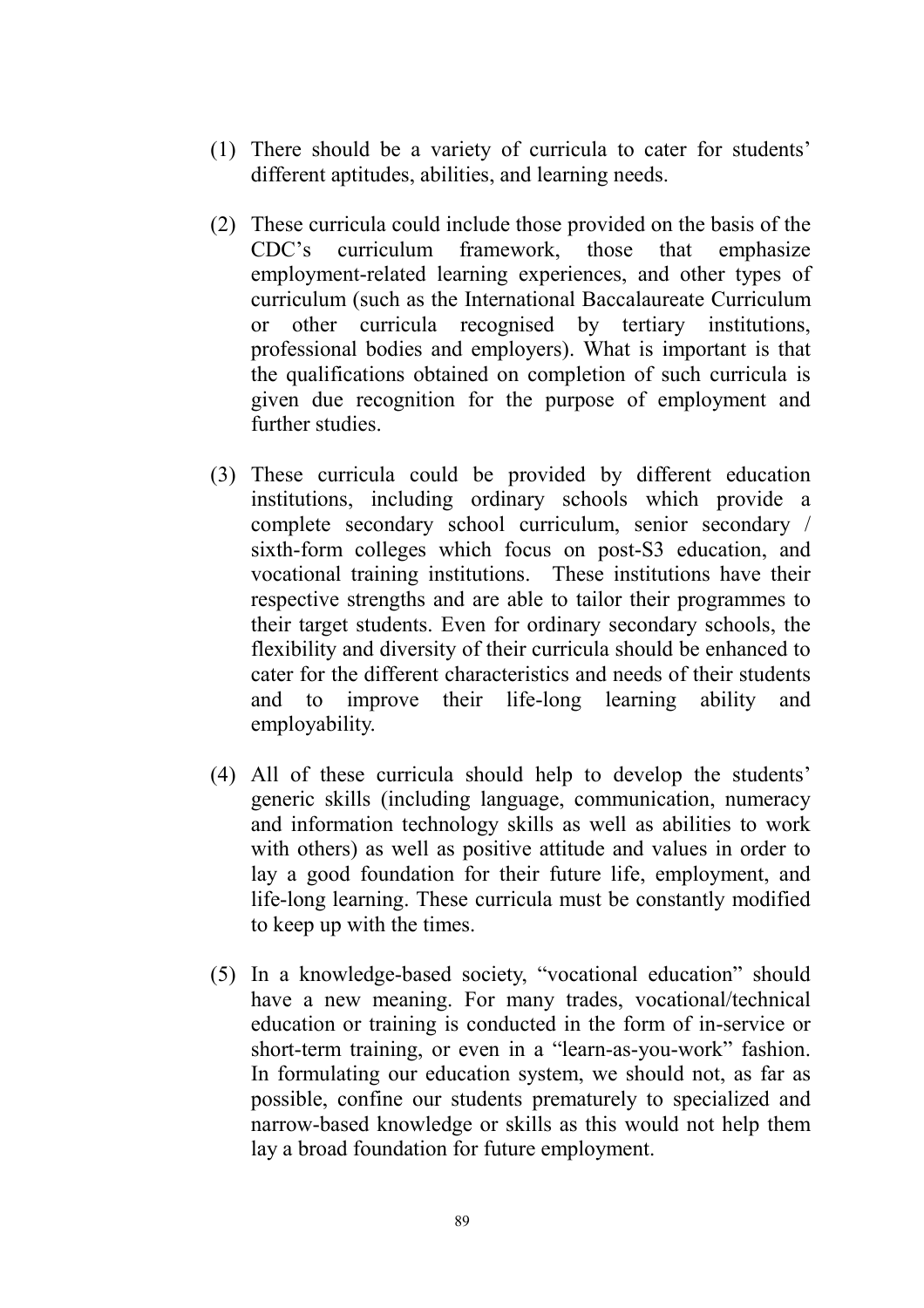# **Interface between nine-year basic education and senior secondary education**

8.3.6 Senior secondary education should continue to be noncompulsory and allow students to make the choice according to their own interests and abilities. The EC reckons that in Hong Kong, young people who are willing and able should be allowed to receive senior secondary education.

8.3.7 When the senior secondary education system is able to provide learning opportunities for all S3 graduates who are willing and able to pursue further studies, we recommend that a new mechanism should be put in place for the interface between nine-year basic education and senior secondary education, which is based on the following principles:

- (1) Those S3 graduates who are willing and able should be allowed to proceed to the senior secondary level within the same school as far as possible if they so wish;
- (2) Schools to make "school-based" decisions to allocate their S4 places and S3 repeater places flexibly to their S3 graduates on the condition that no additional public resources are incurred. Schools may adopt repeating or cross-grade setting for certain subjects to attain the best learning effect;
- (3) In determining whether individual students should be promoted to S4, we recommend schools to consider whether they have attained the basic standards in Chinese, English and Mathematics and their overall performance in the school;
- (4) The duration of subsidized junior secondary education received by each student should not exceed five years (including years of repeating);
- (5) After taking in all their own students, schools may allocate the remaining school places to students from other schools at their own discretion;
- (6) Students not offered school places in the original school or who choose to change school may apply for places of other schools or other types of courses;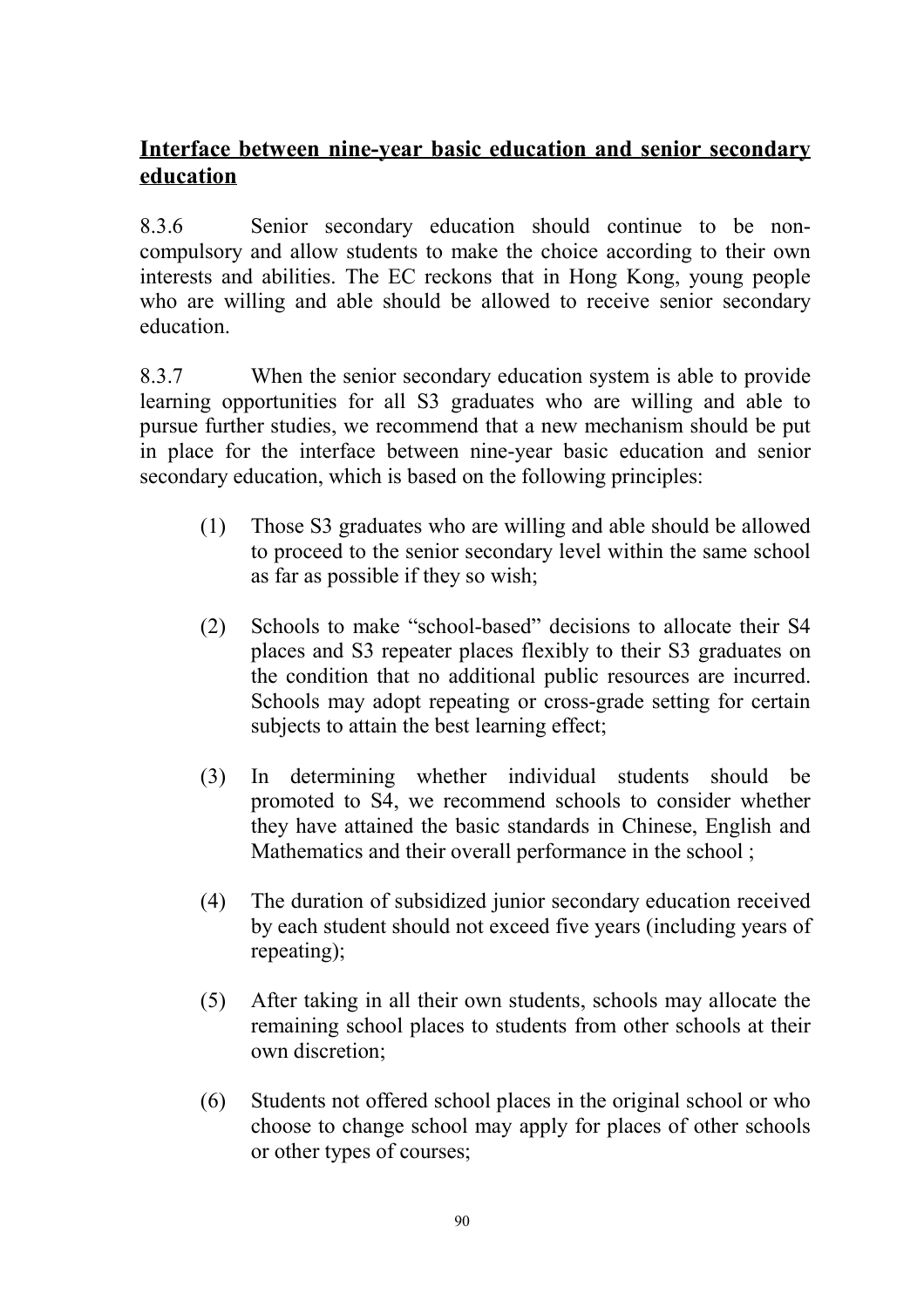(7) Any remaining school places after the above steps are completed will be allocated centrally by the Government to those S3 graduates who have yet to secure a school place.

8.3.8 During the public consultation, some people suggested to retain the central allocation mechanism between S3 and S4 on the grounds that allowing mainstream secondary schools to allocate S4 places at their discretion would reduce the opportunity of S3 graduates from schools not offering senior secondary classes (e.g. social development schools) to pursue further studies. We consider that it is in line with the spirit of school-based management to allow schools to allocate the remaining places at their discretion. It will also give students more chances of applying directly to secondary schools of their choice. Nevertheless, in the final stage, central allocation will still be conducted to allocate the remaining places.

## **Implementation Timeframe**

8.3.9 We propose that senior secondary learning opportunities should be increased progressively through various means according to the above recommendations. The above proposed new S3-S4 interface mechanism should be in place no later than the eighth year after the implementation of the proposed interim SSPA mechanism (i.e. in or before 2008 when those students who are admitted to S1 in the last year of implementing the proposed interim SSPA mechanism in paragraph 8.2.54 above are promoted to S4). During the EC's consultation, some members of the public proposed to accelerate the increase in senior secondary school places to enable publicsector secondary schools to become symmetrical as soon as possible so that those students who were willing and able could be promoted to the senior secondary level within the same school. Having considered these views, the EC recommends that the Government should, subject to the availability of resources, accelerate the increase in S4 and S5 places as far as practicable. Apart from turning some of the existing asymmetrical schools into symmetrical ones, consideration may also be given to increasing the places of vocational training courses and encouraging the establishment of diversified senior secondary colleges so as to give students more choices.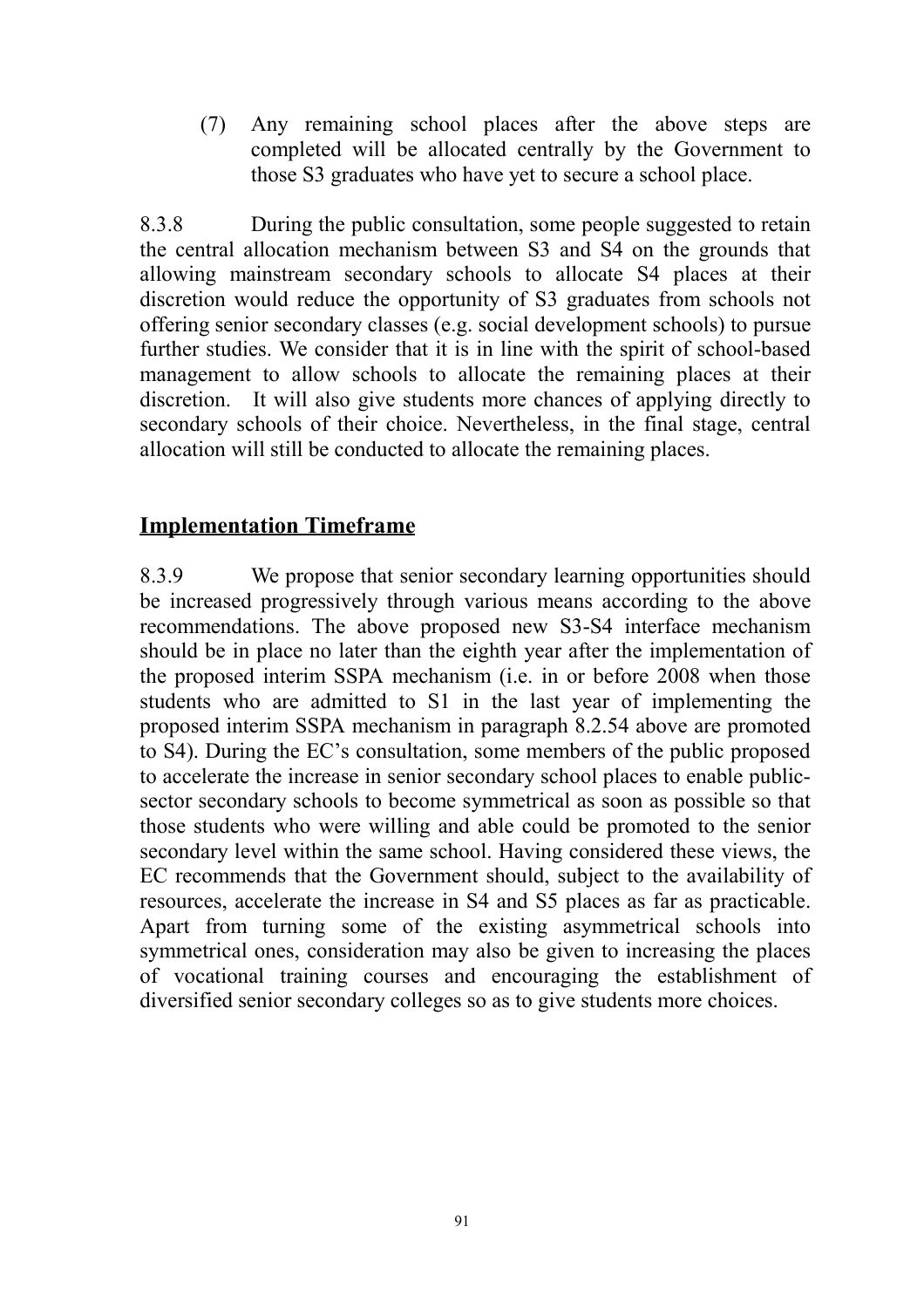## **Academic structure of senior secondary education**

## **(1) The existing structure**

8.3.10 Some people have pointed out that our existing S4 and S5 curriculum focuses on preparing students for the Hong Kong Certificate of Education Examination (HKCEE), whilst that of S6 and S7, which only accommodate about 34% of the S5 graduates, emphasizes helping students gain entry into universities. This '2+2' academic structure in effect dissects students' studies after S3 into two sections with different emphases. Since students have to complete a full curriculum and prepare for a public examination in about one and a half years, they have limited time for participating in other learning activities. Moreover, as the two-year sixth form curriculum is designed to meet universities' requirements, the course contents are rather specialized and difficult. As a result, students' scope of learning is rather narrow and certain parts of the curriculum overlap with the universities' first degree programmes.

### **(2) Envisaged structure for senior secondary education**

8.3.11 Internationally, the academic structure and length of study in higher education have been evolving continuously to cater for the needs for life-long learning in a knowledge-based society. The common trend is to broaden the scope of learning in the universities and to defer the process of specialization. The existing S6 and S7 curriculum is de facto pre-university education which advances the university curriculum to the secondary school level. The number of subjects is limited and students are forced to engage in specialized learning prematurely. A change of the academic structure of senior secondary education from " $2+2$ " to "3" years is in line with the international trend of higher education development.

8.3.12 Senior secondary education is closely linked to higher education. For many years, teaching staff of the higher education sector have been calling for a change to the academic structure of university education in the hope that students will be allowed more room to build up a broader knowledge base. This is in line with the trend mentioned above. This does not mean that the EC would like to see all first-degree programmes adopting the same duration. A 3-year senior secondary academic structure does not necessarily require first degree programmes to be 4 years. However, if the students can enter university one year earlier, the universities will have more room in providing higher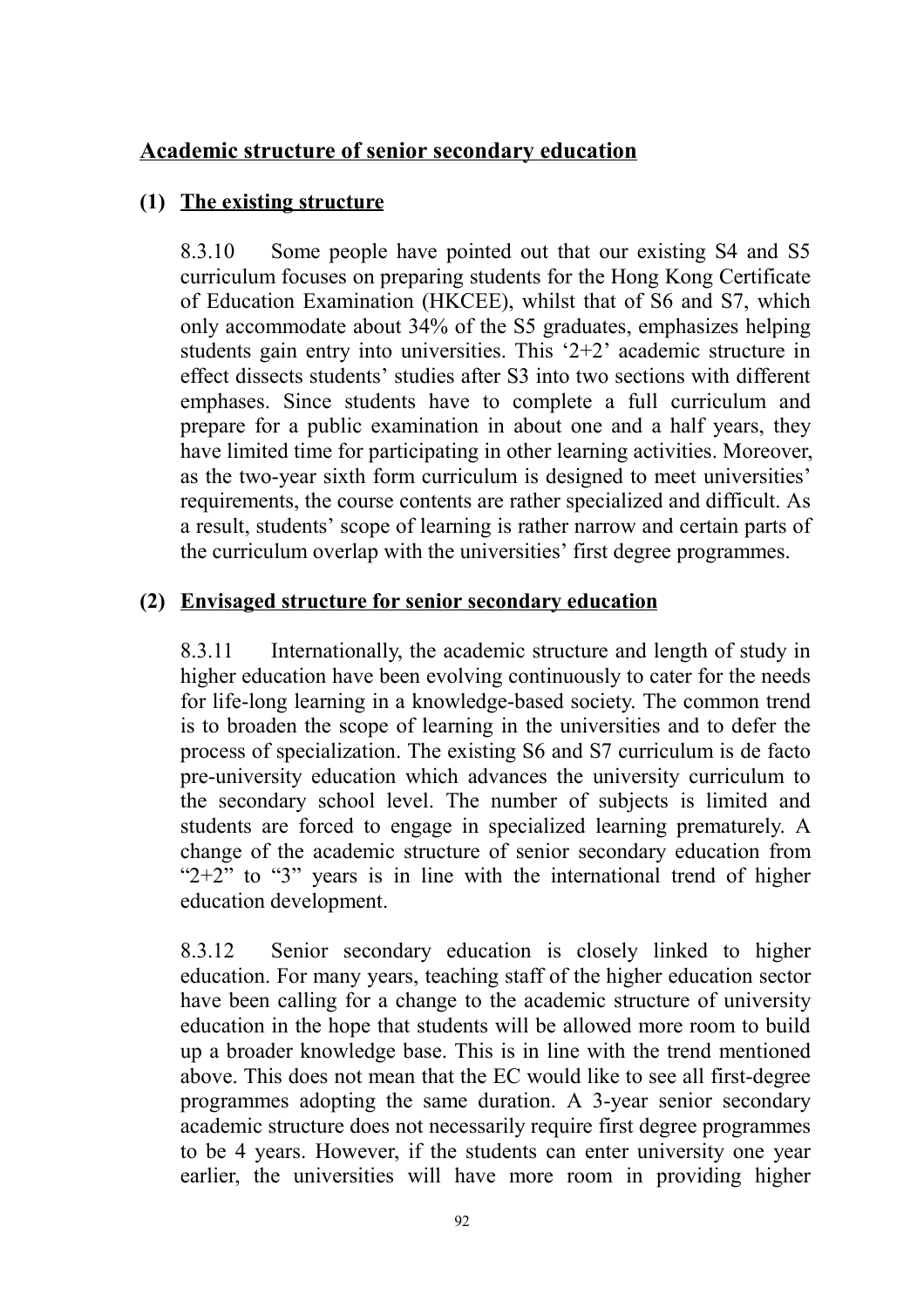education.

8.3.13 With regard to the academic structure, the adoption of a continuous 3-year senior secondary academic structure will facilitate the implementation of a more flexible, coherent and diversified senior secondary curriculum. Students will have more room to experience a diversified learning process as well as to take up modules straddling different learning areas. They will be able to build a broader knowledge base and a more solid foundation for pursuing life-long learning. As compared with the existing structure, more students will be able to study S6 under the new structure. This is conducive to upgrading the knowledge, abilities and quality of students as well as helping them meet the needs of the 21st Century.

8.3.14 The ultimate aim of the proposed reform of the senior secondary academic structure is to upgrade the quality of our students. Hence, the proposal is made not simply to let young people stay in school for one more year, but to enable all students to have a more indepth learning experience in preparation for life-long learning in a knowledge-based society. In this light, the proposal to replace the existing two examinations by a new examination is not purely for the purpose of reducing the frequency of examinations, but to create more room for students to enrich themselves effectively in the prime time of their lives.

8.3.15 In addition, we propose to explore the feasibility of adopting a modular approach in the senior secondary curriculum and providing more than one exit point at senior secondary level. This is to provide school leavers who decide not to complete their senior secondary education with the opportunity of sitting the core-competence part in the Chinese, English and Mathematics subjects and those modules they have completed in the new public examination, as a means to obtain the required academic certification.

## **(3) Issues concerning the implementation of a 3-year senior secondary education system**

8.3.16 The above analysis shows that the proposed 3-year academic structure can provide many favourable conditions for pursuing learning at senior secondary stage. However, for such a structure to be implemented, we have to consider at the same time the university academic structure and other related education reforms. A detailed study of the supporting conditions and transitional arrangements for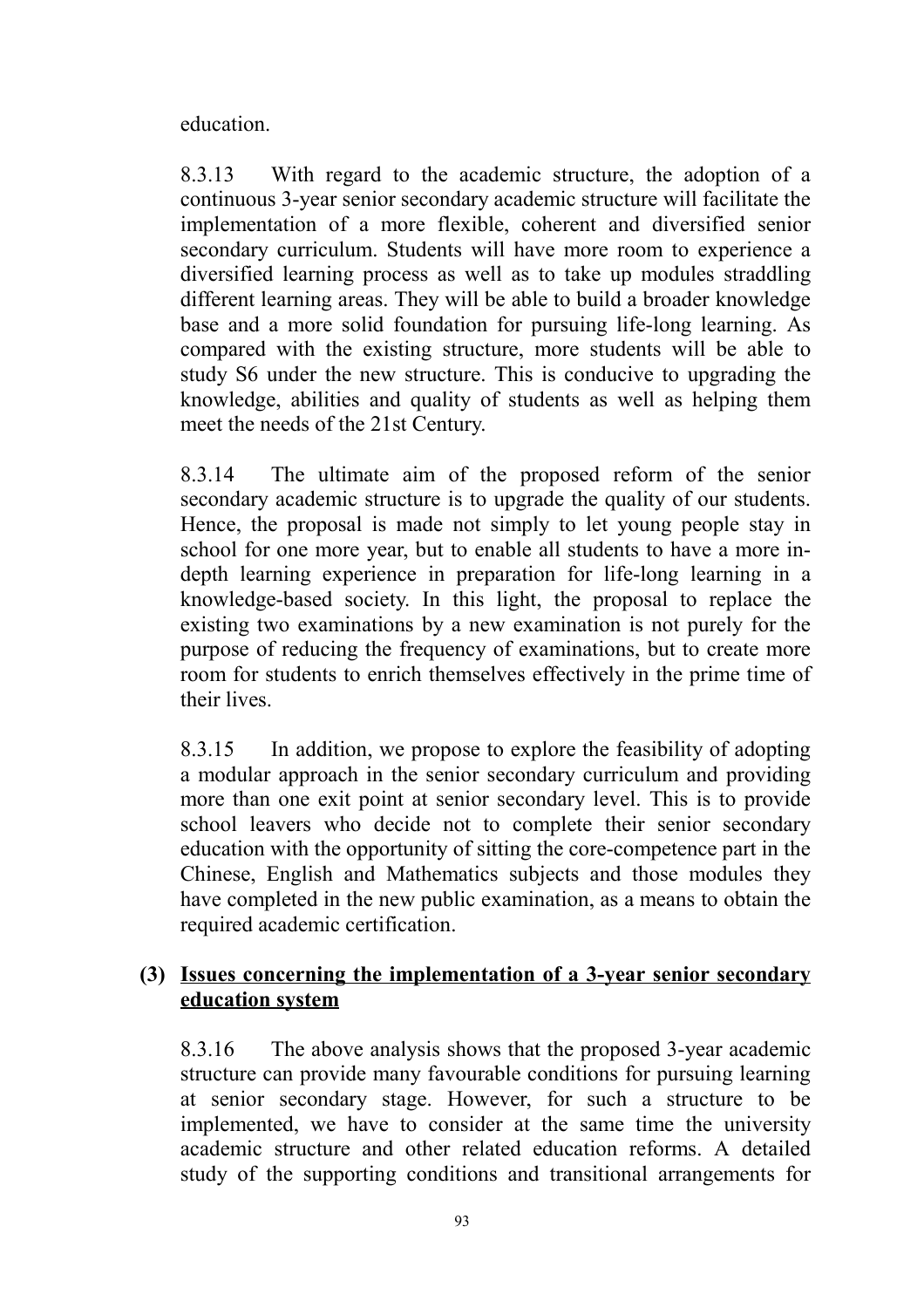implementing the new structure should also be conducted.

## *(i) Other education reforms related to the reform of the academic structure of senior secondary education*

### **(a) Increasing post-secondary learning opportunities and widening access to higher education**

8.3.17 Under the proposed "3-year" senior secondary education, the majority of the young people will complete senior secondary education. In such circumstances, the number of candidates taking the public examination at the end of this stage will increase significantly. If the number of post-secondary learning opportunities remain unchanged, there will be even keener competition for tertiary places. Hence, in parallel with the implementation of the proposed senior secondary academic structure, a diversified higher education system must be developed so that a considerable number of learning opportunities are available to secondary school graduates. The courses offered by these institutions should secure appropriate recognition. These courses may even be articulated with degree programmes.

## **(b) Universities to adjust their first-degree programmes in respect of duration of study and contents**

8.3.18 The reform of senior secondary academic structure is closely related to the duration of study of first degree programmes. Although not all senior secondary graduates will pursue university education, the proposed 3-year senior secondary education will mean admission to the universities one year earlier (normally at the age of 18) for these young people. Moreover, with the reform of the senior secondary curriculum, the scope and depth of different subjects will be greatly different from that of the present matriculation curriculum. When the universities reform the length of study and contents of their programmes, they will have to take into consideration the circumstances of the senior secondary graduates under the proposed new academic structure of senior secondary education. Likewise, any reform to the senior secondary curriculum will have to take heed of the development in the reform of higher education curriculum.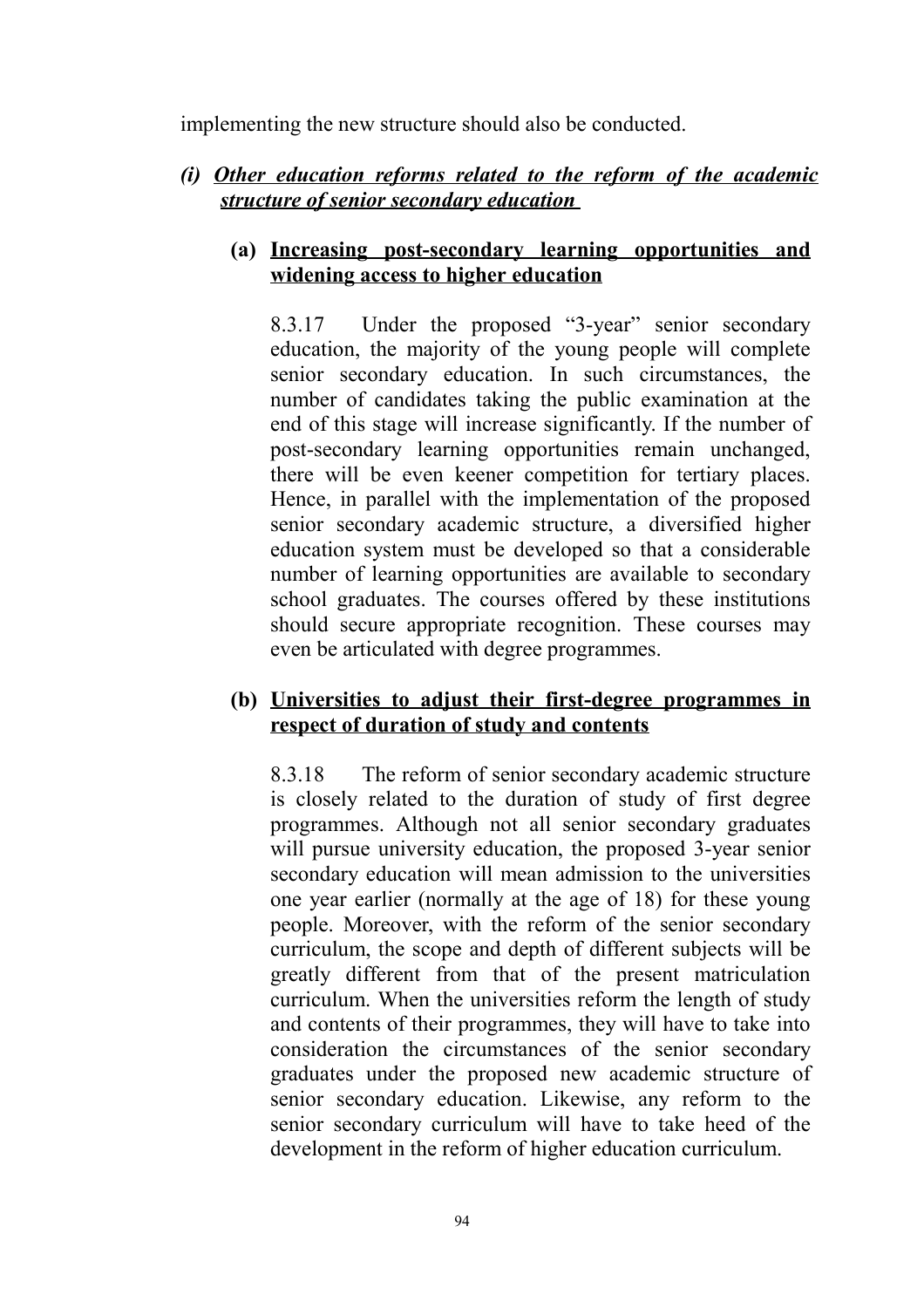#### **(c) Universities to reform their admission system**

8.3.19 To tie in with the change of senior secondary academic structure, the university admission system must also be reformed. Universities are now proceeding with the reform of their admission systems towards the direction of placing less emphasis on academic subject results and paying more attention to non-academic performance, reducing the degree of specialization, upgrading the quality of learning and focussing on the strengths of individual students. This is beneficial to the reform of the senior secondary curriculum. If the reform of the senior secondary academic structure proves to be successful, with the reduction of public examination pressure, enrichment of diversified learning experiences as well as giving full play to individual strengths, our universities will also be able to take in more excellent students.

We will discuss the above points in detail in other parts of this report.

#### *(ii) Supporting conditions*

8.3.20 The following conditions would have to be in place if a 3-year senior secondary academic structure is to be adopted:

#### **(a) Senior secondary curriculum reform**

8.3.21 Senior secondary curriculum reform is the core element of the reform of senior secondary academic structure. However, even before the review of the senior secondary academic structure is completed, the curriculum reform and improvement of teaching methods will have to be carried out and piloted progressively. Schools may take the initiative to carry out certain important elements of the curriculum reform such as using diversified teaching materials, broadening curricular contents and providing diversified learning experiences. If the 3-year senior secondary academic structure is adopted, the CDC will have to design a 3-year senior secondary curriculum, based on the foundation of the existing one, to tie in with the new academic structure.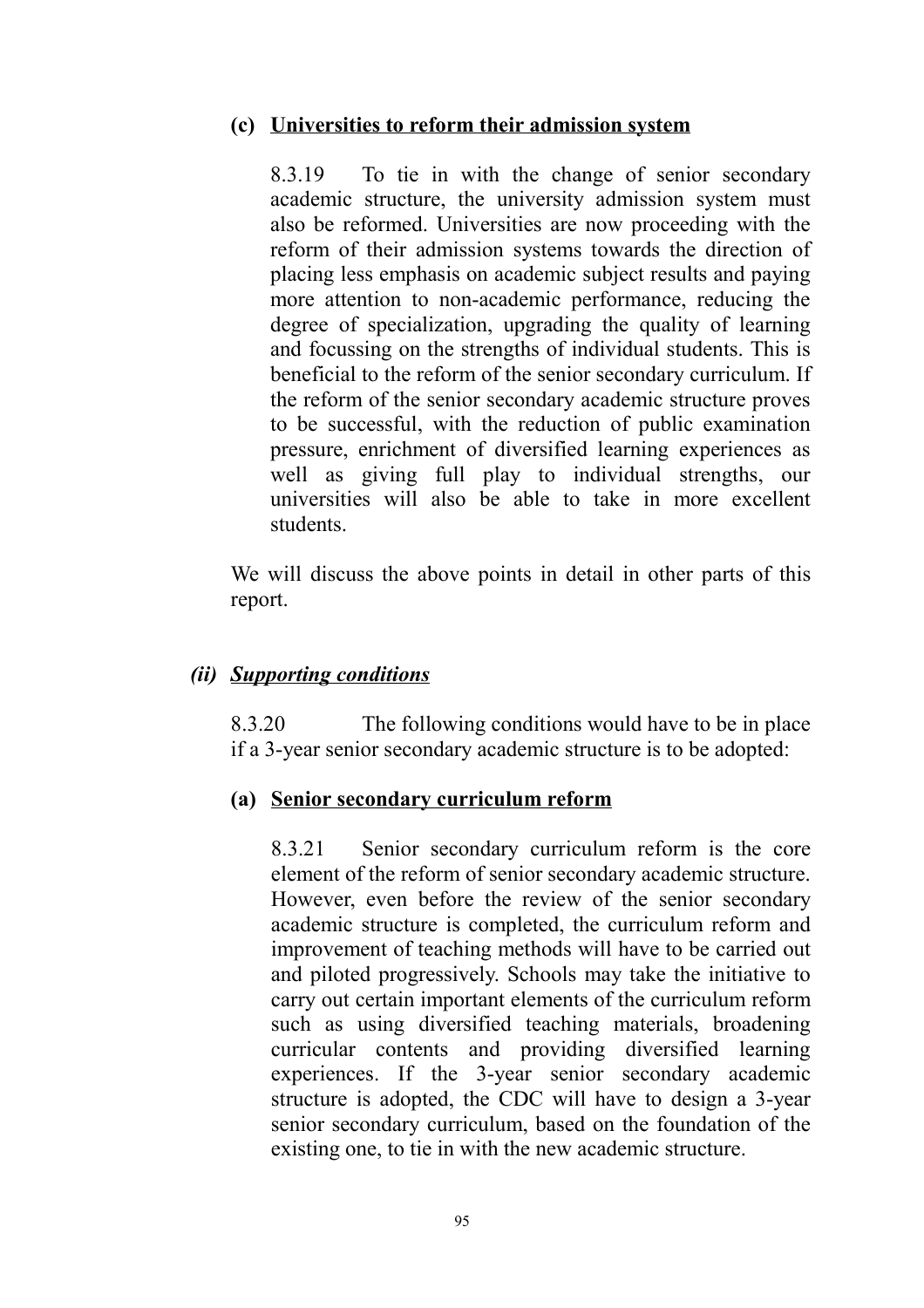#### **(b) Designing a new public examination**

8.3.22 Converting from the '2+2' to the 3-year academic structure will require developing a new public examination to replace the existing HKCEE and HKALE. This examination should serve the dual functions of an exit assessment for secondary school education as well as selection for admission to higher education. This new examination must have the recognition of local and overseas organizations concerned.

### **(c) Preparation of schools and teachers**

8.3.23 Reform of the senior secondary academic structure involves fundamental changes to the education concept and paradigm shift in teaching. It will require greater modification to various aspects of school life. Hence, there should be sufficient room for schools and teachers to make adjustments in aspects such as the use of resources, arrangement of learning time, training and management.

## **(d) Re-organization of class structure and provision of new school places**

8.3.24 At present, about 34% of S5 graduates of publicsector schools can proceed to S6 and S7 in public-sector schools. If the new senior secondary academic structure was implemented, it is envisaged that most students would complete Senior Secondary 3 education. Hence, the class structure would need to be re-organized and more classrooms might have to be provided in existing school premises. It would also be necessary to build a considerable number of new school premises.

### *(iii) Transitional arrangement*

8.3.25 There are two possible ways in which the current system could transit to the 3-year senior secondary education system, either changing at one go across the board or by batches and by phases. Both approaches have their merits and demerits. There will be technical problems related to allocation of secondary school places, provision of senior secondary school places, public examination and university places arising from parallel implementation of the two systems during the transition.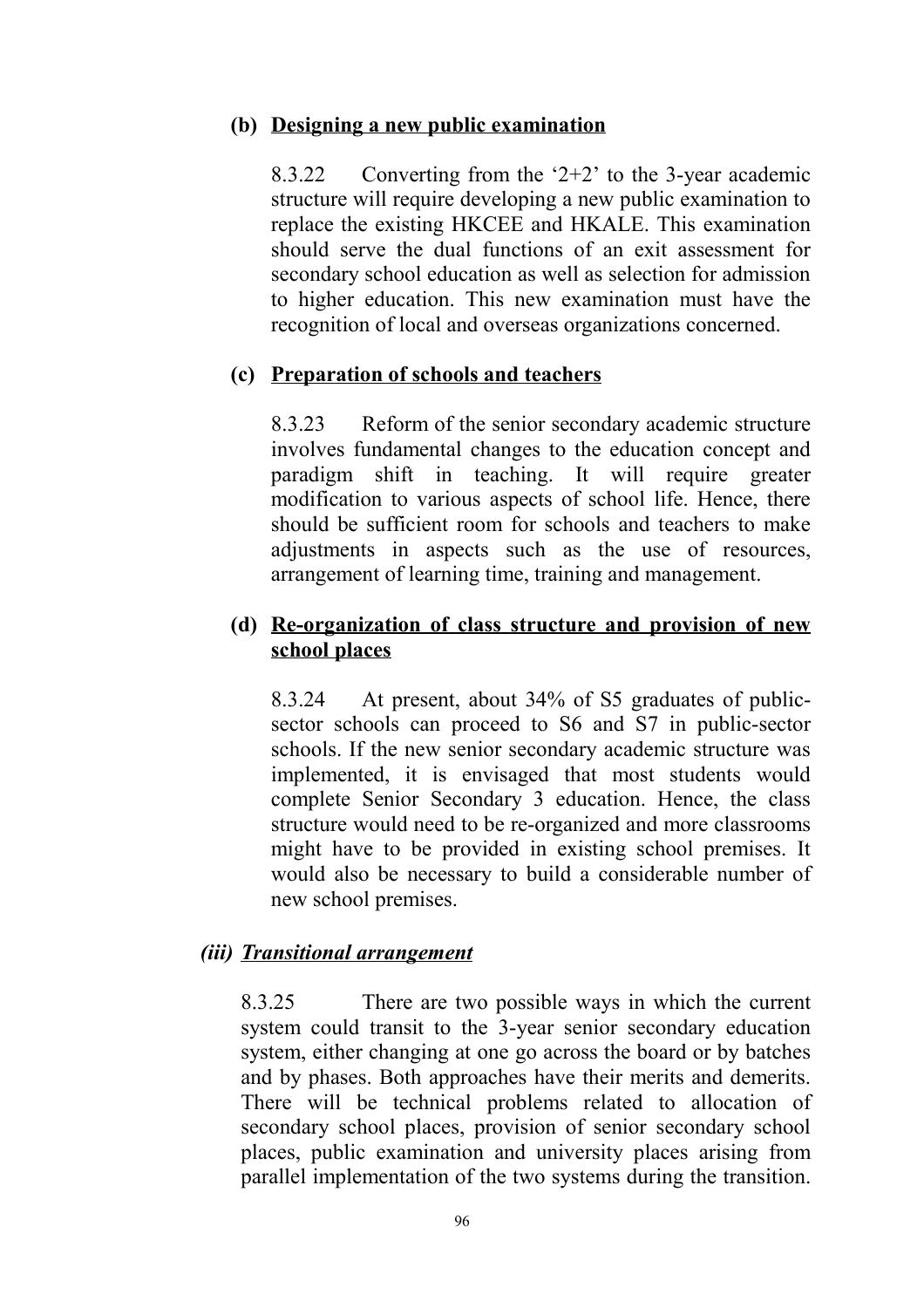The task force mentioned in paragraph 8.3.31 below will examine the technical problems of the transitional arrangement in the course of studying the feasibility of the proposed new senior secondary academic structure.

## **(4) Views of the Public**

8.3.26 During the consultation conducted by the EC, there were diverse public views on the proposals for a 3-year senior secondary academic structure and having only one public examination at the end of senior secondary education. However, the majority was in support of these proposals.

8.3.27 Those who supported the proposed 3-year senior secondary academic structure considered that it would give students more room for learning and allow them to better develop their interests and potentials in different areas whereas the decrease in the number and frequency of public examinations would help to alleviate the pressure on students. Moreover, some were of the view that the contents of the existing matriculation curriculum were too difficult and specialized and they overlapped with part of the undergraduate programmes. Changing to 3 year senior secondary academic structure could not only avoid overlapping of curricula and wastage of resources, but would also allow students to pursue a more diversified curriculum, which would be beneficial to students' personal development, further studies and future employment.

8.3.28 Those who opposed the proposal contended that under the proposed structure, students who did not have the aptitude and capability for further study would be forced to stay one more year in school, which meant a waste of their time and resources. They also pointed out that with the abolition of the AAT for P6 pupils, implementing a 3-year senior secondary academic structure would mean that students would only be required to sit one public examination throughout their 12-year primary and secondary school education. Under these circumstances, students would not have the drive to study hard. On the other hand, as the proposed new public examination would have to serve the dual functions of selection and academic certification, the pressure on students would be greater. There were also worries that as the level of the proposed new public examination would be higher than that of the HKCEE, there would be a greater number of students becoming losers. Some people also held the view that the present HKALE was well recognized and the hasty abolition of it might reduce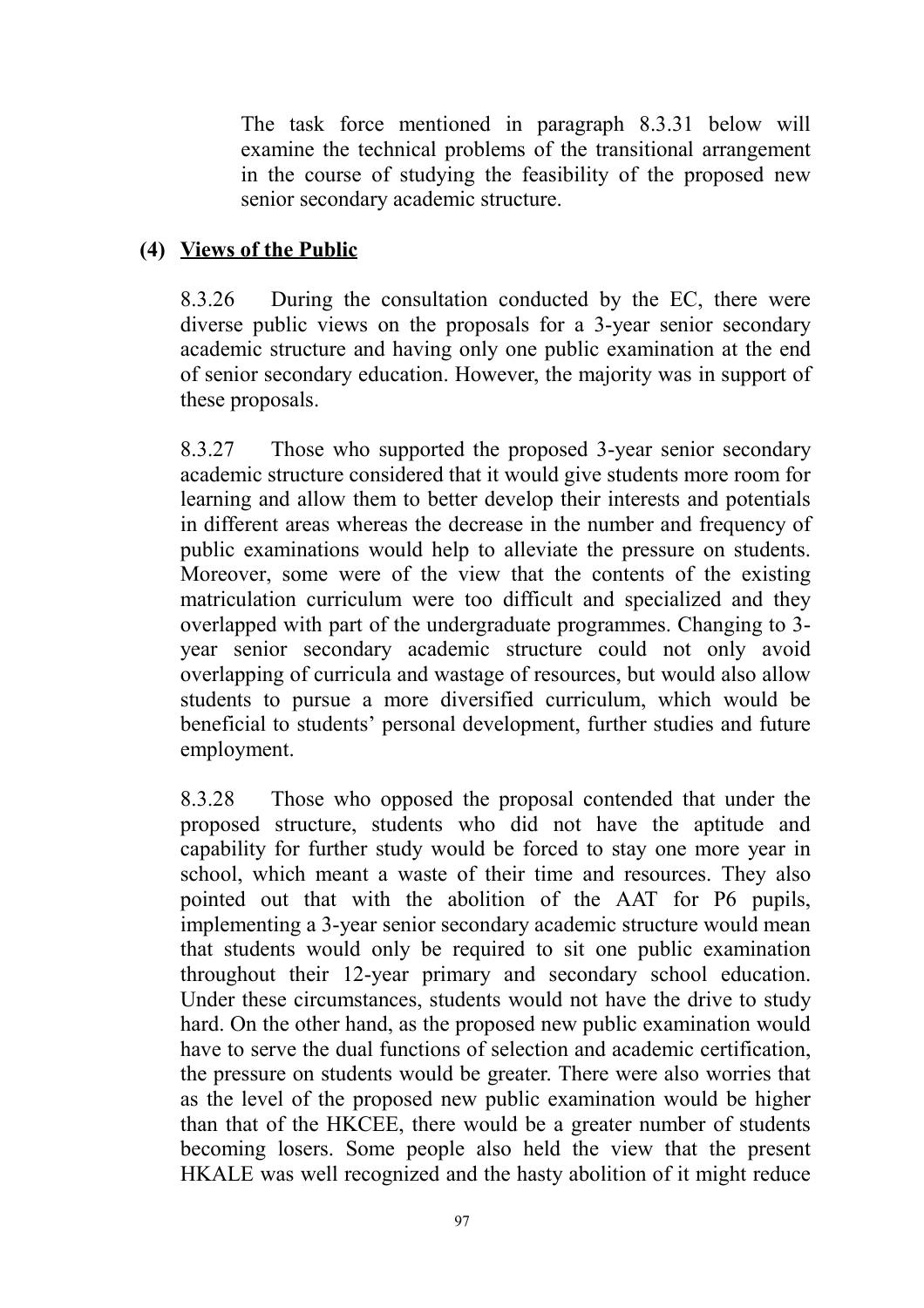the competitiveness of local outstanding students in applying for entry to renowned overseas universities.

8.3.29 In response to these comments, thorough consideration should be given to the following issues in studying the merits and demerits as well as the feasibility of a 3-year senior secondary academic structure:

- (a) some students may have to leave schools to take up employment after they complete S5 due to financial reasons. Implementation of the proposed academic structure may affect those students who decide to take up jobs after they complete S5 because the degree of recognition of the academic certification that they would obtain under the new system might not be comparable to that of the HKCEE;
- (b) currently some of the universities in other places are offering 3-year first-degree programmes. Hence, the issue of articulation with these programmes should be addressed;
- (c) currently some of the local students pursue other types of matriculation courses (e.g. the International Baccalaureate Curriculum) after they finish S5. Hence, it is necessary to consider how the proposed 3-year senior secondary education structure could articulate with these courses;
- (d) it is also necessary to ensure that the proposed senior secondary education structure can be articulated with the existing diploma and higher diploma courses;
- (e) wide recognition from local and overseas tertiary institutions would need to be secured for the proposed new senior secondary curriculum and the new public examination;
- (f) if 3-year senior secondary academic structure and 4-year first-degree programmes are to be implemented, huge additional resources would be required. UGC-funded institutions indicated that implementation of 4-year firstdegree programmes would require an increase in their annual expenditures.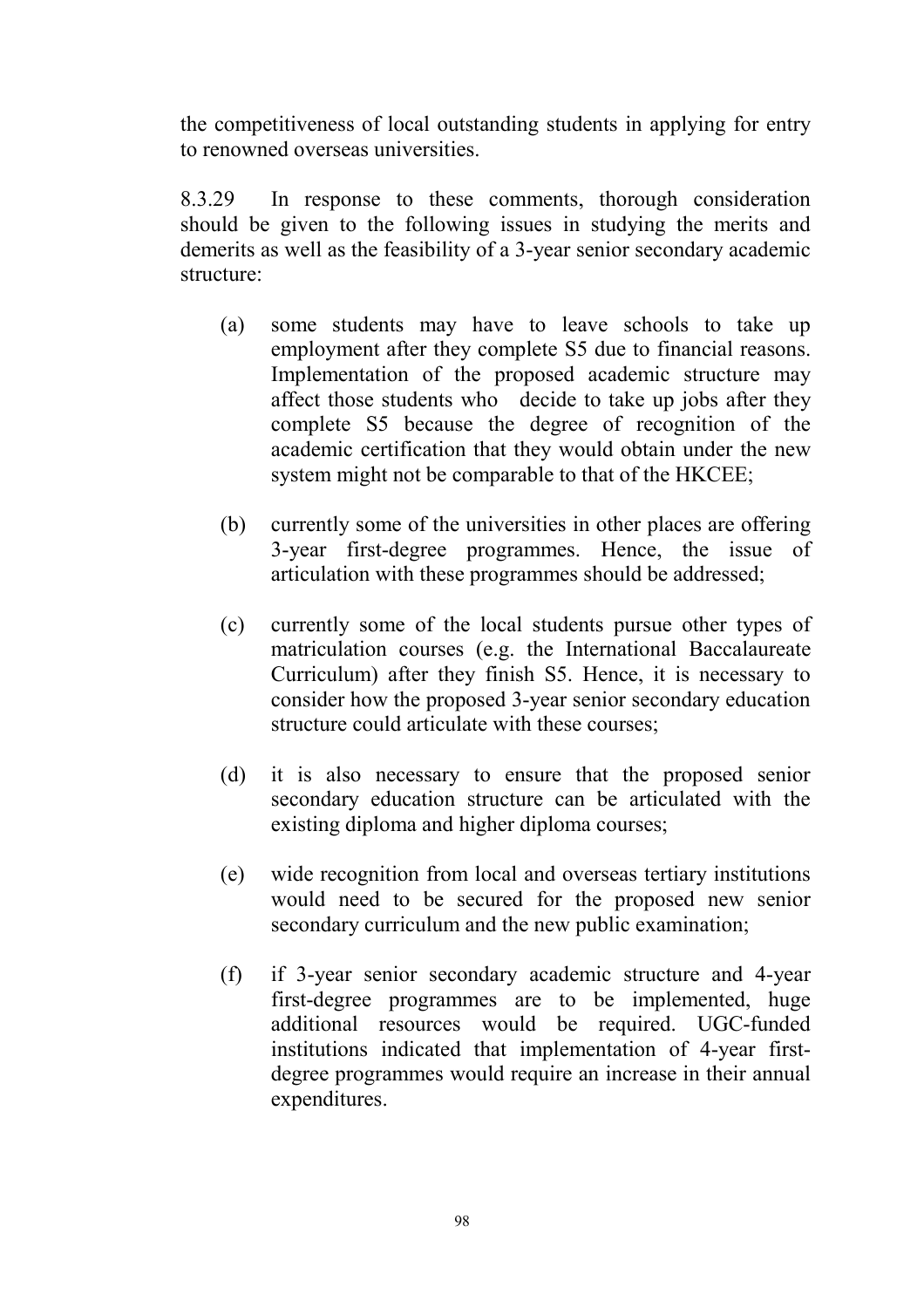8.3.30 After taking into consideration the public views, we are of the opinion that before deciding whether to adopt a 3-year senior secondary academic structure, we should study thoroughly the problems involved, explore solutions and work out a detailed and feasible plan for implementation.

## **(5) Review in 2002**

8.3.31 The EC will set up a working group to examine the feasibility of implementing the proposed 3-year structure for senior secondary education and formulate detailed proposals as well as the implementation timetable. It will submit its recommendations to the Government in 2002. Meanwhile, the University Grants Committee (UGC) will work with its funded institutions to review issues that would need to be resolved if the proposed 3-year senior secondary education were to be implemented, including necessary adjustments to the university admission system as well as the length of study and contents of the first-degree programmes, additional resources required and ways to resolve the resources problems.

## **Reform of the senior secondary curriculum**

8.3.32 The recommendations for reforming the senior secondary curriculum are based on the overall curriculum reform as described in Section 2(A) of this Chapter. A curriculum is not the same as a combination of examination subjects. Students' performance can be reflected in different ways, and examination is just one mode of assessment. In choosing the subjects to be taken in the examination, students should take into consideration factors such as their aptitudes, abilities and expectations of the society.

## **(1) Focuses of the reform**

8.3.33 To achieve the aims of senior secondary education (see Chapter 4), we recommend the focuses of the reform of the senior secondary curriculum to be:

(i) To provide the **five types of learning experiences** as described in section 2(A) of this Chapter so as to help students explore and develop their diverse interests and potentials, cultivate their moral values, civic consciousness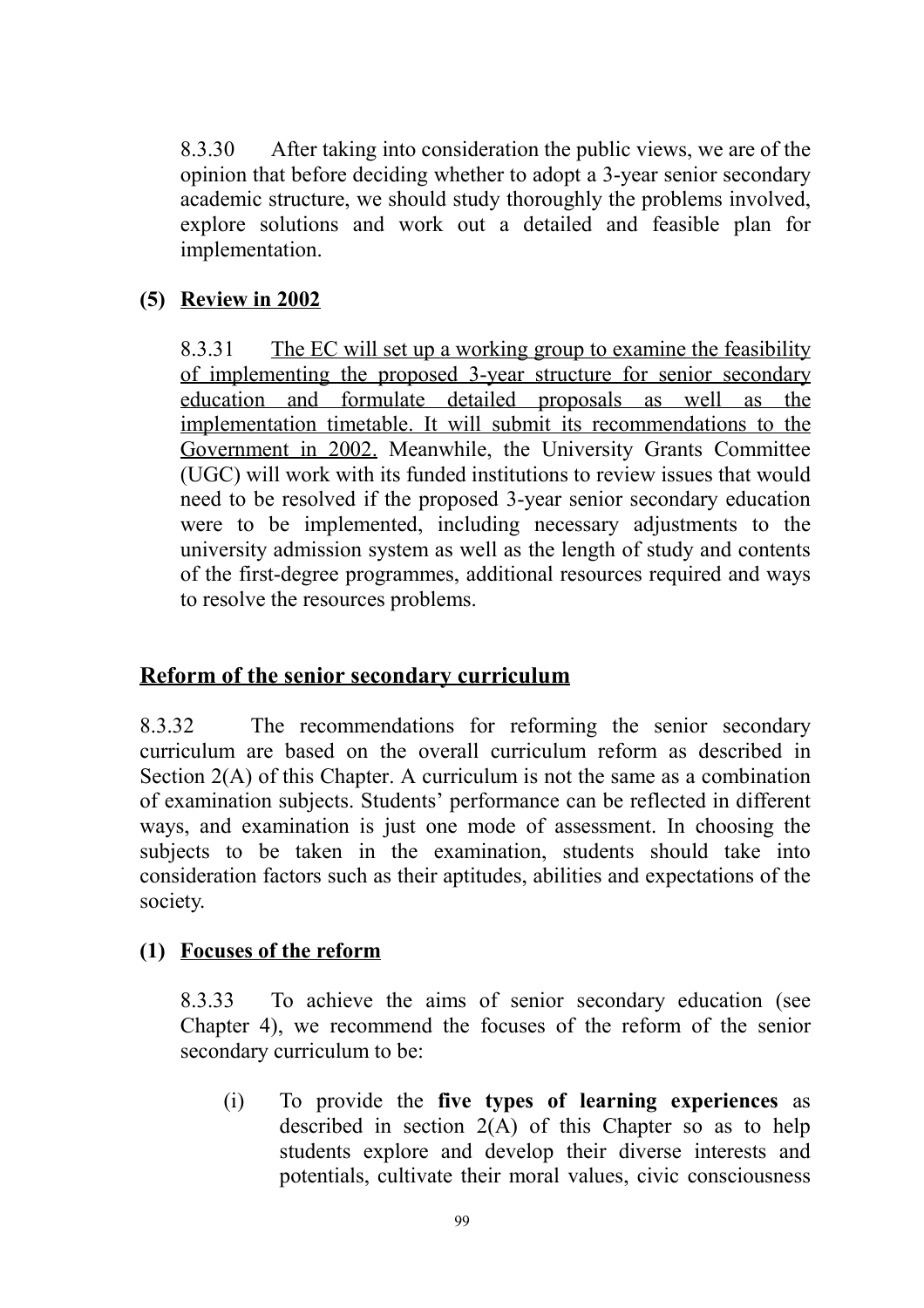and national sentiments, and further enhance their generic skills (including communication, numeracy, learning, problem solving, information technology, critical analysis, creativity, collaboration and self-management) and important attitudes and values. Compared with basic education, senior secondary education should provide students with more **work-related experiences**, enhance their knowledge about the working life, help them develop a positive attitude towards work, and help them explore their own aptitudes and abilities to prepare them for future employment.

(ii) To provide **a broad senior secondary curriculum** to enable students to acquire experiences **in various key learning areas**, construct a broad knowledge base and enhance their ability to analyze problems. Rigid streaming of arts and science curriculum should be abolished so that students can take arts curriculum incorporating science elements and vice versa according to their interests and abilities. The success of the curriculum reform counts very much on the reform of university admission system. When students at the senior secondary and matriculation level choose their subjects, the university admission criteria are their main considerations. If universities can minimize their stipulations on the type of subjects taken by students in secondary schools, students will have much wider options. This will enable them to choose subject combinations across more different learning areas.

8.3.34 In addition, an all-round learning experience is very important to the holistic development of students. Apart from giving students more choices and flexibility in choosing subject combinations, schools should also play more attention to developing students' potentials in sports and aesthetics to facilitate their healthy mental and physical development.

### **(2) Assessment/Record of students' overall performance**

8.3.35 We propose in paragraph 8.2.21 of Section 2 that schools should adopt diversified modes of assessment, including formative assessment, to fully reflect students' performance. This recommendation is also applicable to senior secondary and matriculation stages. After completing secondary education, students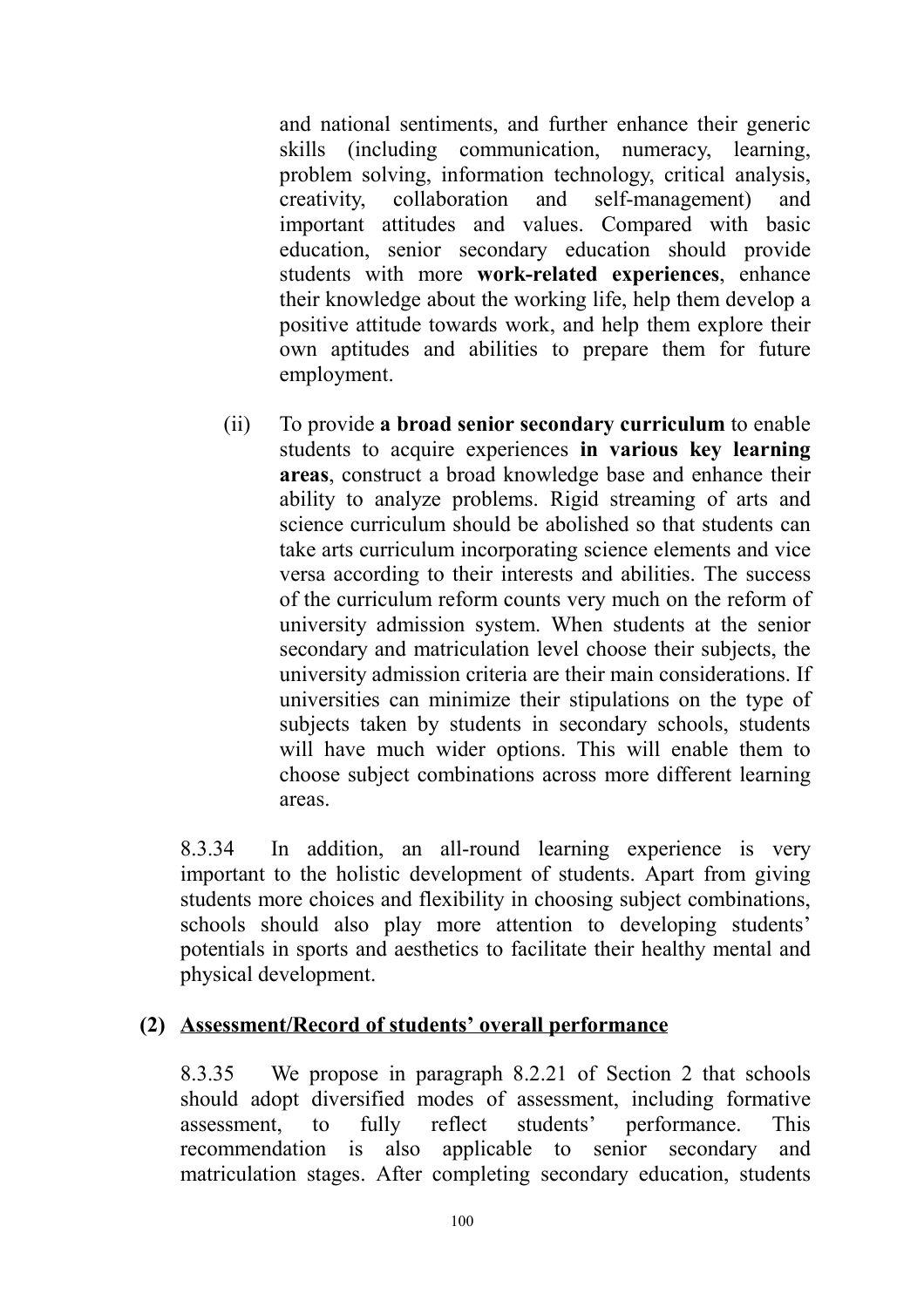are usually required to provide evidence of academic qualifications and record of performance in school for the purpose of employment or further studies. To fully reflect students' personality and abilities in various domains, and to give them useful feedback, we recommend schools to conduct comprehensive assessments on and to record students' participation and performance in different learning activities.

8.3.36 Apart from recording students' internal examination results, schools may consider including the following information in the student portfolio:

- (i) Students' records of participation in different types of learning activities (e.g. sports, art, co-curricular activities, community services and work-related activities);
- (ii) Comments on students' participation in the above activities;
- (iii) Comments on students' personal qualities (including moral values, civic consciousness, enthusiasm to serve others, sense of responsibility, interpersonal relationship, leadership, perseverance and self-confidence, etc);
- (iv) Comments on students' multiple abilities (e.g. creativity, communication, organization, self-learning, and analytical skills as well as abilities to use information technology, etc.).

8.3.37 We propose that the CDI should provide schools with exemplars of the above forms of internal assessment for reference.

## **(3) Recommended change in examination subjects and combinations**

8.3.38 In addition to the internal assessment record mentioned in (2) above, senior secondary students generally undertake courses for the HKCEE as well as the HKALE/AS Level in order to obtain certain recognized qualifications for the purpose of further studies and employment. To enable students to take courses across different learning areas, we have the following recommendations:

(i) Curriculum reform within the existing academic structure

8.3.39 The CDC has made the following recommendations within the existing senior secondary structure: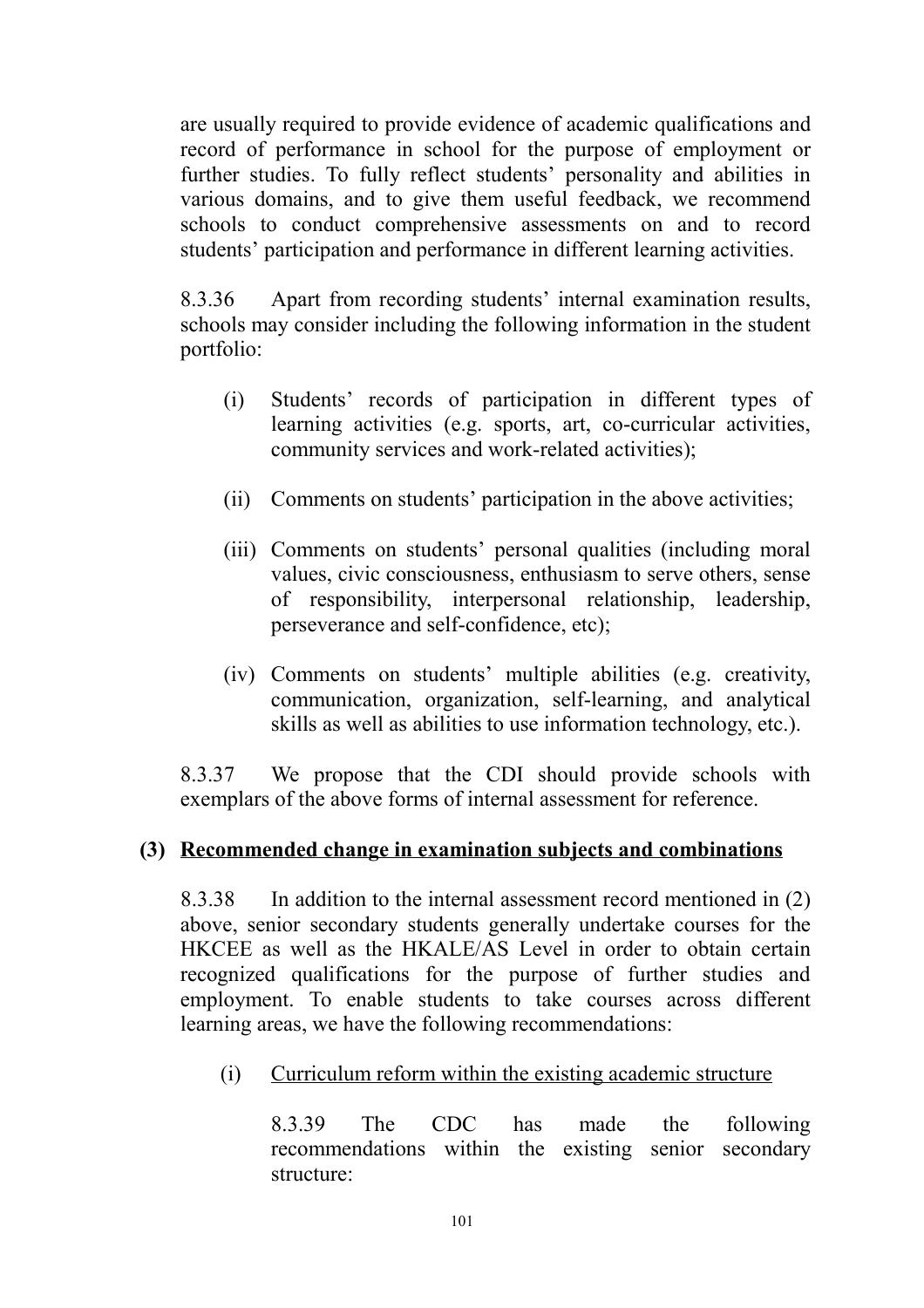- (a) For S4 and S5
	- (1) To introduce new S4 and S5 HKCEE subjects, such as
		- Integrated Humanities
		- Integrated Science and Technology

### (2) Recommended subject combinations*:*

Chinese + English + Mathematics +  $A + B +$  other subjects chosen from the 8 key learning areas

- "A" represents taking at least one subject in the key learning area of 'Personal, Social and Humanities education'. If a student only chooses one subject from this learning area, the school should advise him/her to take 'Integrated Humanities'.
- "B" represents taking at least one subject in the key learning areas of 'Science education' or 'Technology education'. If a student chooses altogether only one subject from these two learning areas, the school should advise him/her to take 'Integrated Science and Technology'.
- (3) To refine the curriculum for various key learning areas according to the latest aims of education and the latest curriculum framework proposed by CDC.
- (b) For S6 and S7
	- (1) Changes in subjects
		- To strengthen the part on project learning in the subject of Liberal Studies at the AS level with a view to enhancing students' self-learning ability and critical thinking. Students may take those modules which are different from the specialized disciplines they have chosen (e.g. science students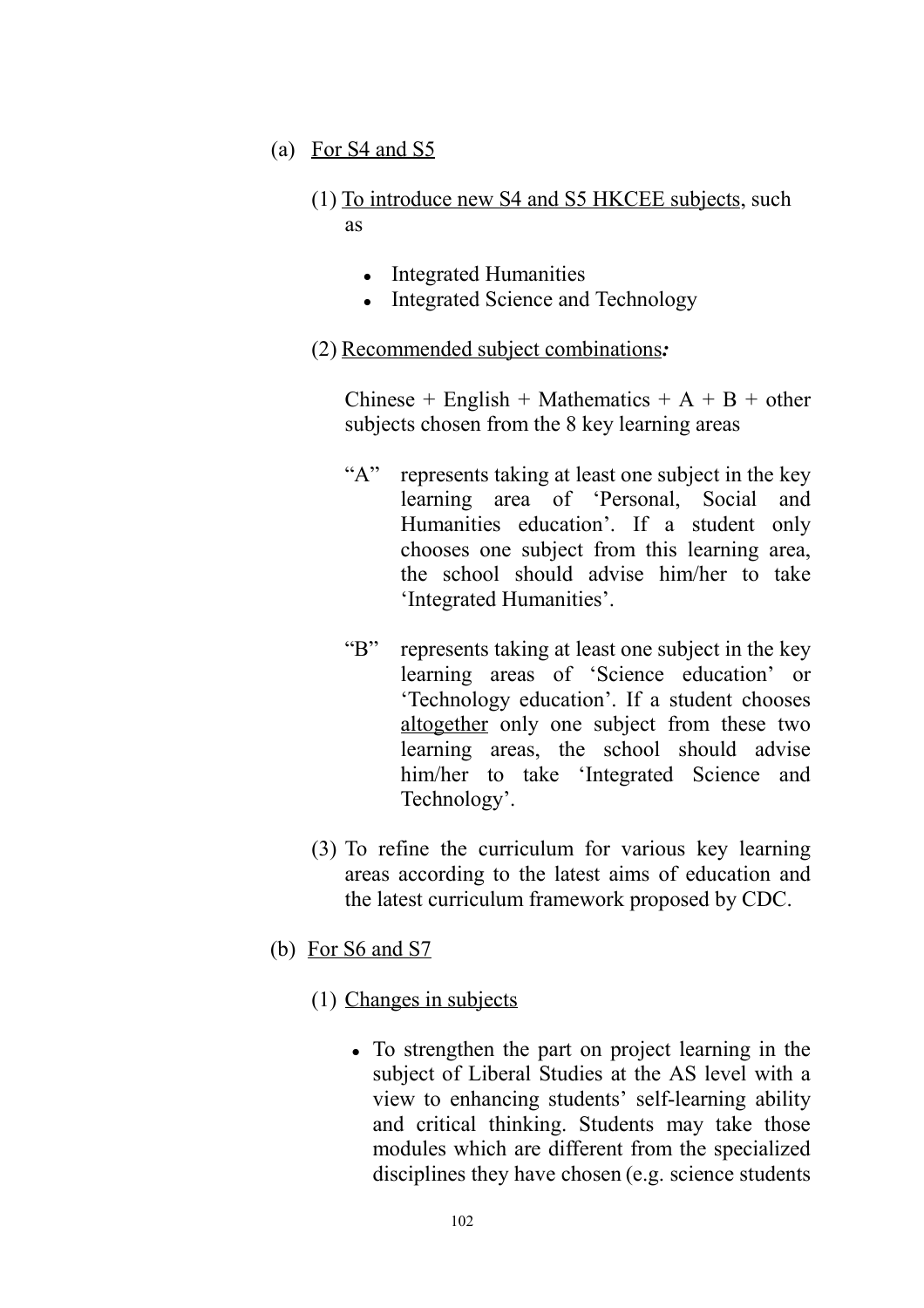may take Today's China, and arts students may take Science, Technology and Social studies);

- To revise as necessary the existing curricula at the HKCEE level and the AL/AS level and to enhance students' generic skills (e.g. creativity and problem solving skills, etc.) according to the latest curriculum framework proposed by CDC.
- (2) Recommended subject combinations
	- Use of English at the AS level  $+$
	- Chinese Language and Culture at the AS level  $+$
	- Liberal Studies at the AS level (one specialized module and one project) or one independent project +
	- One AL subject and one AS level subject or two AL subjects (students may increase or decrease the number of subjects taken according to their own abilities)
- (ii) Under the proposed 3-year senior secondary academic structure
	- (a) At the initial stage
		- To extend the existing and the proposed S4/S5 subjects to S6 level (i.e. the new Senior Secondary 3)
	- (b) Long-term goal
		- To gradually split the existing subjects (e.g. Geography, History, Physics, Chemistry, etc.) into various learning modules for students to choose according to their own interests and abilities
		- To gradually introduce new elective modules so as to allow students more choices to suit their individual needs and abilities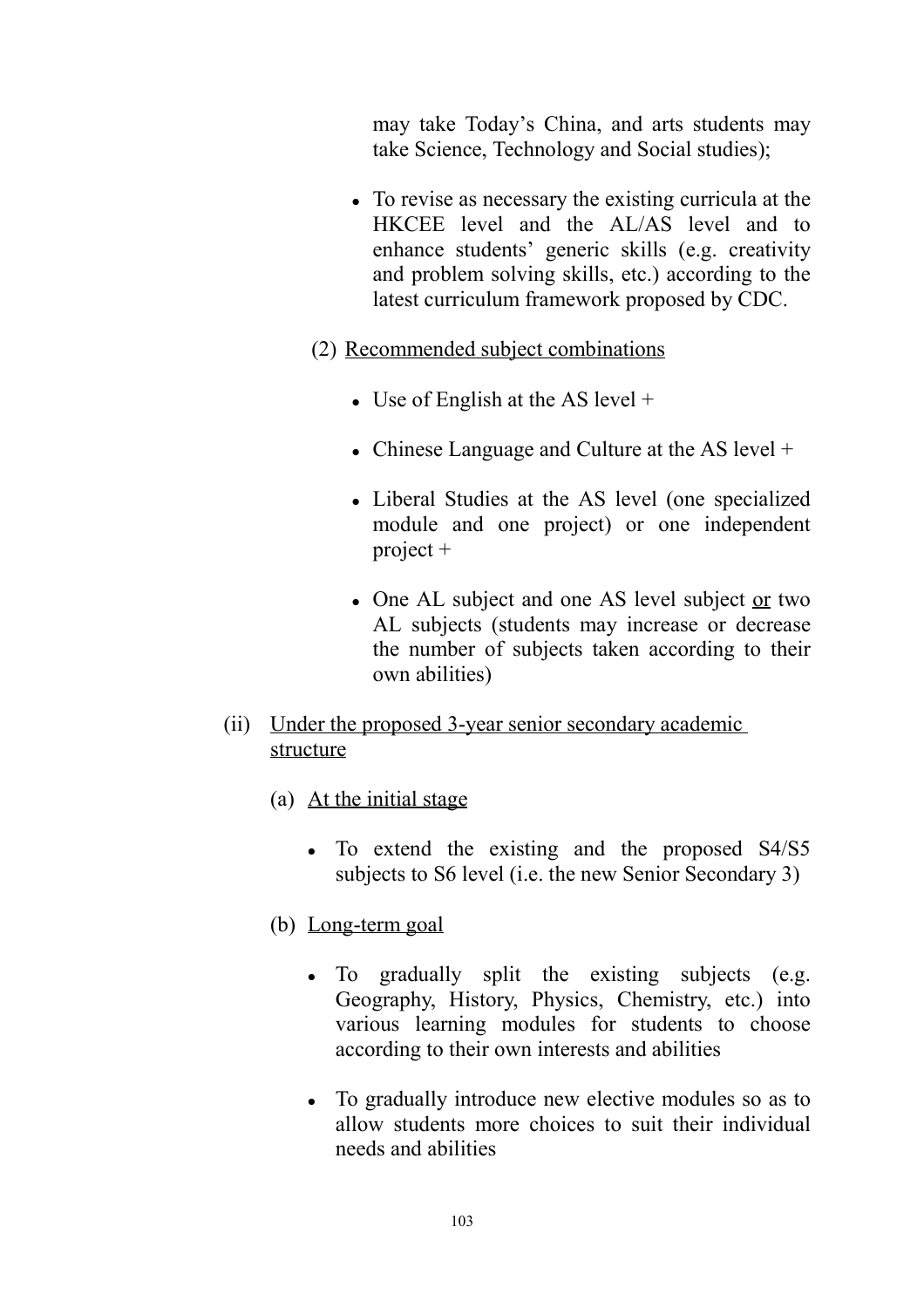- These courses can be academic, job-related, leisure/social, or project-based etc. In addition to classroom learning, there should also be co-curricular activities, community services and job-related experiences
- The elective courses under the key learning areas should be updated regularly to meet the development and the changing needs of the society

## **Public examinations**

8.3.40 For the society and the individual, public examinations serve the functions of certification and selection. We acknowledge the value of public examinations which are viewed by many as a relatively fair and objective assessment mechanism, providing a chance for the grassroots to progress up the social ladder.

8.3.41 Because of the importance attached to public examinations, students' learning has become examination-oriented. To ensure that public examinations maximize their positive signalling effect, we recommend to improve the content, mode and marking system of public examinations.

8.3.42 We must also recognize that public examinations have their inherent limitations. It is not possible to evaluate students' overall abilities no matter how we try to improve public examinations. Therefore, apart from public examinations, other modes of assessment should be fully utilized to comprehensively assess students' performance and abilities.

8.3.43 In view of the above, the HKEA has made the following recommendations to reform the existing public examination system :

## **(1)** *Extending the 'Teacher Assessment Scheme'*

8.3.44 The 'Teacher Assessment Scheme' is now in operation for a number of subjects at the HKALE level. Teachers evaluate their students' performance in certain aspects which are normally not assessable in public examinations. After appropriate moderation, these assessment records are included in students' public examination results. The HKEA recommends to extend the 'Teacher Assessment Scheme' to other subjects at the HKALE level and, when appropriate, consider which subjects in the HKCEE are suitable for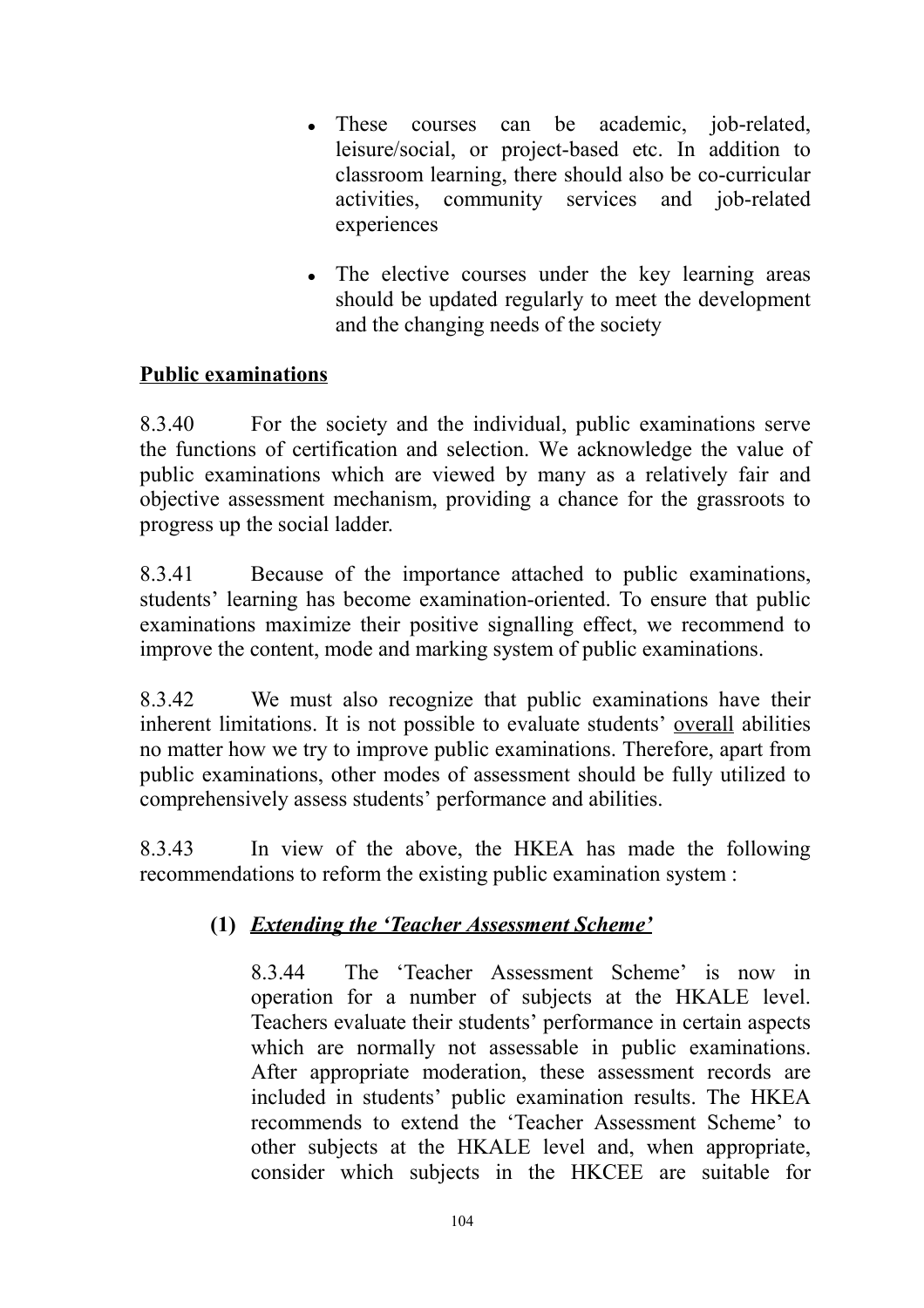implementing the Scheme.

8.3.45 This assessment scheme has the following advantages:

- (i) it evaluates abilities which are normally not easily assessed through a paper-and-pencil test. It gives consideration to students' abilities in various domains and their overall learning process. This will encourage all-round development;
- (ii) it gives a fuller picture of students' performance and reinforces the positive effects of public examinations; and
- (iii) it helps to address the drawback of judging students on their performance in one single examination.

8.3.46 During the EC's consultation, the public generally supported the extension of "Teacher Assessment Scheme". However, some people were worried that the assessment standards of different schools might vary. In addition, this would also mean more workload for teachers. We recommend that the HKEA should thoroughly look into measures for moderating the assessment standards adopted by different schools with a view to enhancing the fairness and credibility of the Scheme. Teachers should be given appropriate training. The mechanism should be implemented at a gradual pace and reviewed from time to time.

### **(2)** *Introducing core-competence approach to HKCEE subjects*

8.3.47 At present, the HKCEE follows the norm-referencing approach (commonly known as 'drawing curves'). An examination using this approach reflects individual candidates' performance in comparison with all other candidates. Yet, it fails to indicate whether the candidates indeed possess the basic skills and knowledge required of a S5 graduate.

8.3.48 To reinforce the HKCEE's certification function while maintaining the standards, the HKEA recommends to include a 'core-competence' part in the examinations to assess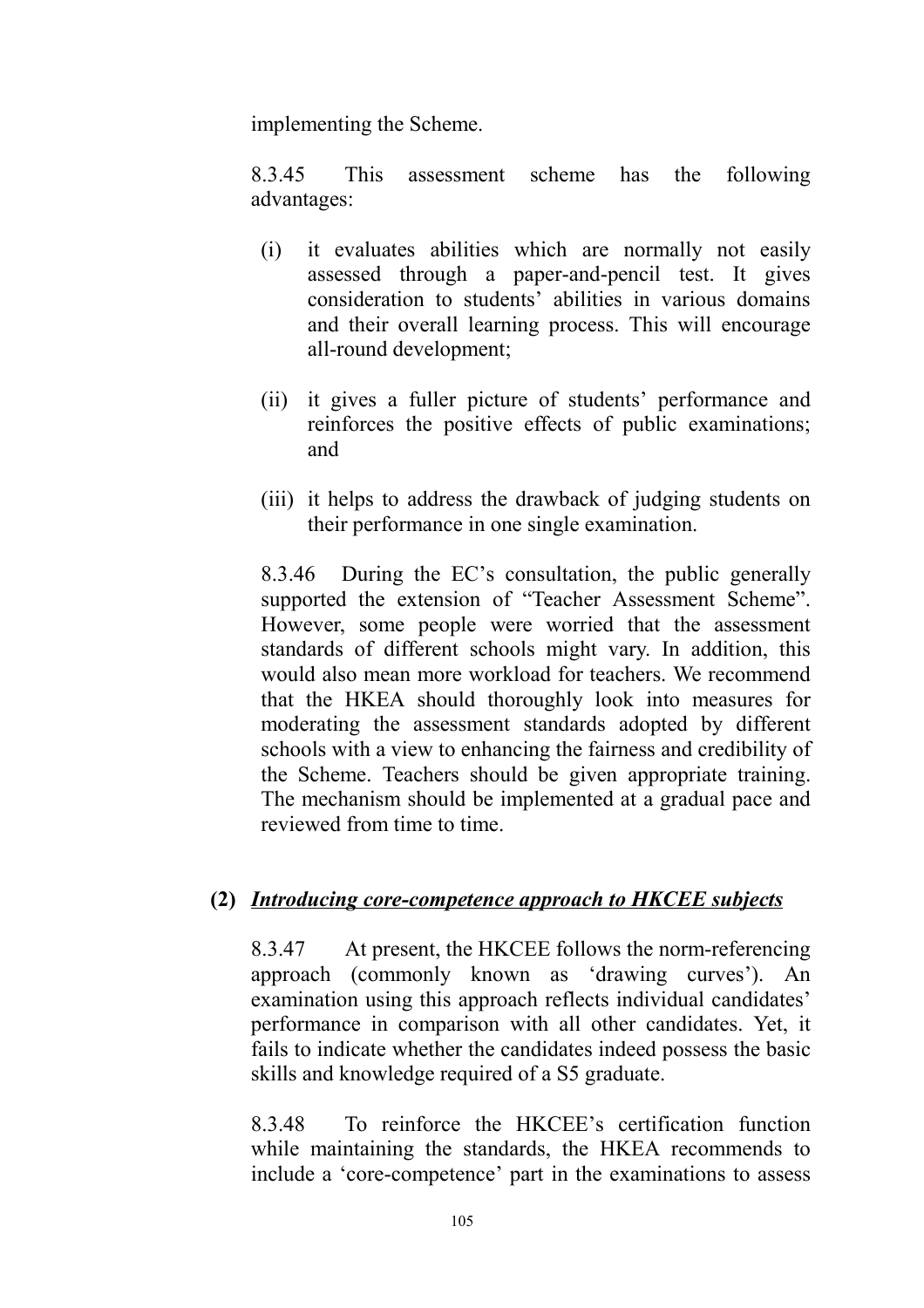the basic skills and knowledge considered by curriculum specialists to be essential for S5 students. The HKEA will adopt an approach similar to 'criterion-referencing' to measure students' standards at this core-competence part, and candidates will be able to work towards objective standards without having to compare with the others. They will be awarded a grade E if they can achieve the basic attainment in the core-competence part of the subject examination.

8.3.49 The proposed 'core-competence' approach has the following advantages:

- (i) It reflects more clearly whether students have mastered the basic knowledge and skills. The HKEA will consider compiling grade descriptors for grade E so as to enhance the certification function of the HKCEE.
- (ii) It helps students identify the most essential elements of the curriculum so that they can concentrate on mastering the basics first before going further.

8.3.50 During the consultation, respondents in general supported the above recommendations. We expect the HKEA to adopt, at the earliest opportunity, the 'core-competence approach' in HKCEE, in particular in the Chinese, English and Mathematics subjects.

## **(3)** *Allowing S6 students to sit for the HKALE*

8.3.51 Students should be given the opportunity to sit for public examinations according to their own pace and abilities. The HKEA recommends to allow S6 students to apply to sit the HKALE for some or all subjects, subject to the consent of their schools.

8.3.52 During the consultation, rather a lot of respondents supported the above recommendation. Some of them suggested that the examination should be held after mid-June so as not to affect students' learning in the S6 year. As dates of the HKALE are closely related to the admission mechanism of the universities, we urge the HKEA and the universities to work together to examine the feasibility of postponing the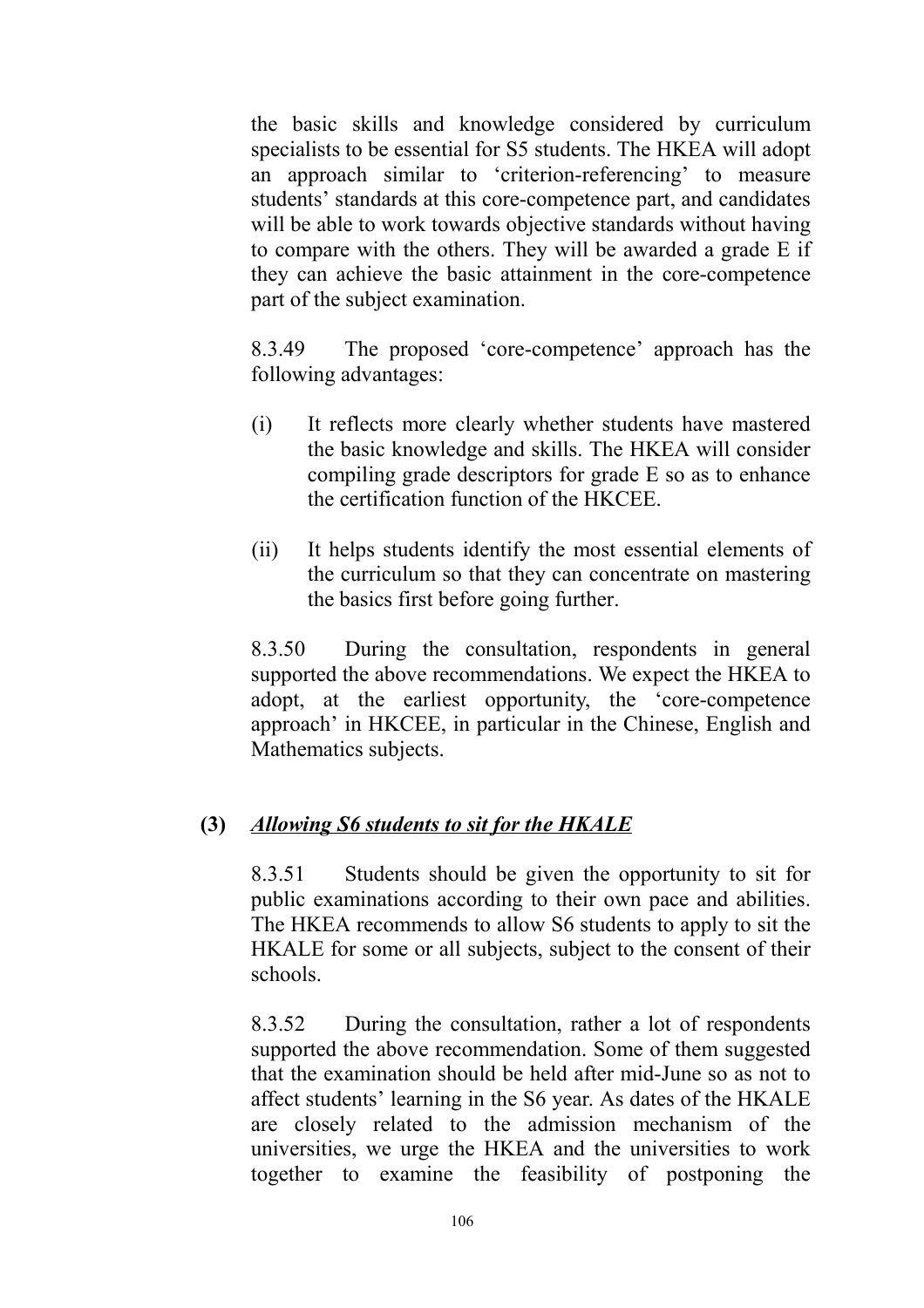examination to June. We also call upon schools to, under the existing system, make full use of the time after the HKCEE/HKALE to arrange useful learning activities for students, e.g. co-curricular activities, visits, study tours or project learning, etc. The aim is to prepare them for further studies or employment through broadening their perspectives, developing their abilities in different aspects and consolidating their foundation in languages.

## **(4)** *Abolishing the fine grades in the HKCEE and HKALE*

8.3.53 At present, fine grades (i.e. classifying grades A to F into  $A(01)$  to  $F(12)$  are provided in reporting students' performance in the HKCEE and the HKALE for university admission purposes. While universities are beginning to pay more attention to students' overall performance rather than relying solely on public examination results, the fine grades are no longer necessary. Since the HKEA has already announced that fine grades would be used in reporting the HKCEE and HKALE results in 2001, it recommends to abolish this system with effect from 2002. During the EC's consultation, the majority of respondents were in support of the above recommendation.

8.3.54 In addition to the above recommendations of the HKEA, the EC recommends the following measures to reform the public examination system:

- (1) To strengthen the linkage between examination papers and the basic knowledge and skills that need to be acquired by students, covering more issues that are related to students' daily lives.
- (2) To refine the mode and marking system of examinations to allow students more room for independent thinking and creativity, e.g. if students' answers are innovative or unique, they should be given marks so long as the answers are reasonable and relevant even if they are different from the model answers. This will help to discourage students from rotelearning.
- (3) To conduct the same examination more than once a year so that students do not have to wait for one whole year to re-sit the examination.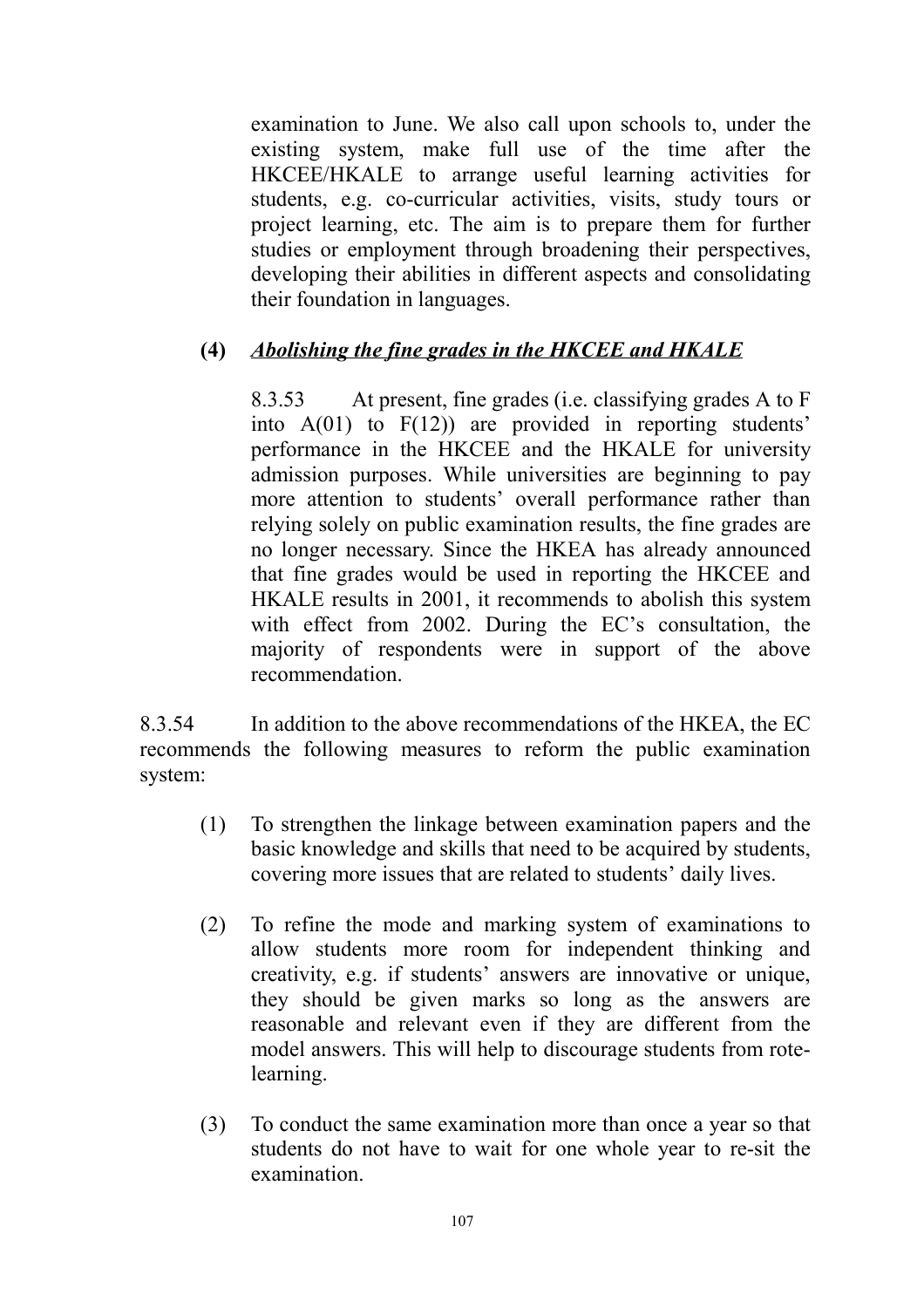(4) To examine the feasibility of introducing a public examination in Chinese and English covering different levels of proficiency and focusing more on practical use. Students can sit for this examination at various learning stages, or even when they are at work, to acquire the qualifications they need.

8.3.55 When the EC conducted the consultation, respondents in general endorsed the recommendations at (1) and (2) above. We also note that the HKEA has already adopted these as the guiding principles for designing examination papers and the marking scheme. We hope that the HKEA will reinforce these improvement measures further.

8.3.56 As for (3) above, the HKEA has the following preliminary views:

- (1) Secondary 6 students lacking HKCEE language qualifications would have one more chance of gaining the required qualifications if this proposal is implemented.
- (2) Chinese Language, English Language and Mathematics are the HKCEE core subjects. They serve relatively greater societal needs and merit special consideration.
- (3) This new examination should be offered to repeaters only.
- (4) A full-scale second annual HKCEE is not cost-effective.
- (5) There seems to be much less need to run a second HKALE even if just for the two languages (Chinese Language & Culture and Use of English) because a second HKALE would not help students gain admission to local universities in the middle of an academic year.

8.3.57 The HKEA will further study the feasibility of holding two HKCEEs for Chinese, English and Mathematics each year. The EC suggests that the above new examinations can be open to people who are working or are not pursuing formal secondary school programmes.

8.3.58 As for (4) in paragraph 8.3.54, respondents generally supported the recommendation. The HKEA will study its feasibility. If implemented, the new public examination may replace the relevant subjects in the HKCEE and the HKALE.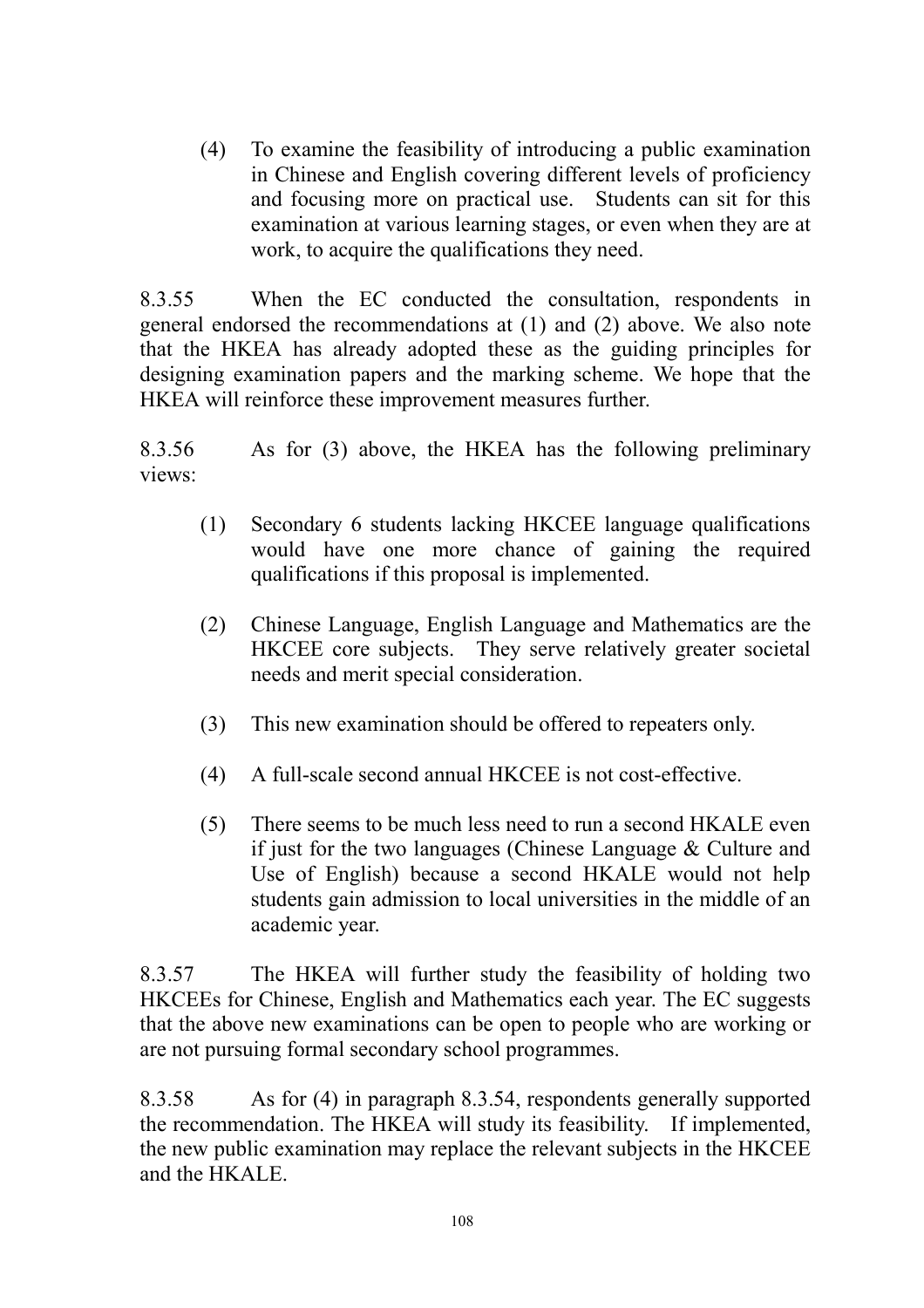8.3.59 In addition, we recommend the HKEA and the CDC to work together to examine how to streamline the process of updating public examinations that are related to the school curriculum (in particular in the area of information technology) so that they can be promptly modified to tie in with the changes of the society.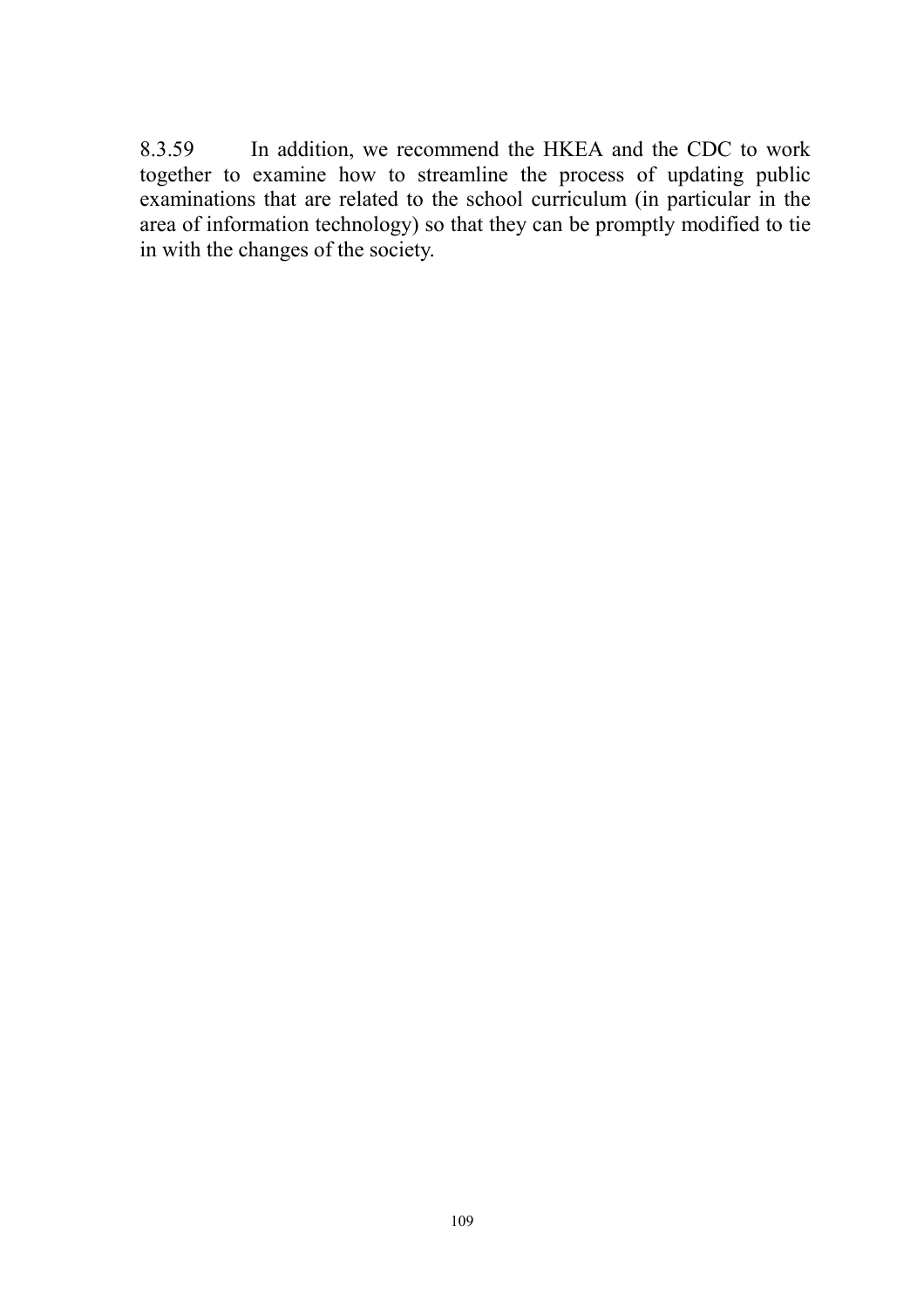## **Section 4 : Higher Education**

# *To establish a diversified, multi-channel, flexible and interlinked system of higher education*

# *To increase post-secondary learning opportunities*

# *To nurture quality people who possess knowledge and virtues, broad-mindedness, commitment, global vision, creativity and adaptability*

## **Definition of higher education**

8.4.1 Higher education covers all learning opportunities above the secondary school level. Apart from universities, there are many other educational institutions (e.g. post-secondary colleges, extra-mural departments of universities and non-local tertiary institutions) which provide various higher education courses in Hong Kong.

## **Functions of higher education**

8.4.2 One of the major functions of higher education is to train up quality people to contribute to the economic growth of Hong Kong. We need people who are cultured, aspiring, civic-minded and committed with a global vision to be the pillars of society. In a knowledge-based economy, we need to provide more opportunities for our young people to pursue higher education. The mission of higher education should not be confined to imparting knowledge and skills. Instead, it should provide students with training in the aspects of culture, emotion, moral conscience and mentality, with a view to nurturing capable leaders for the development of the society.

8.4.3 To view from a human resource angle, there are new requirements for "human resource" in a knowledge-based society. Strict division of labour and multi-layered structures which are typical of industrialized societies are being displaced by indistinct division of labour and fast-changing organizational structures. To solve problems that people may encounter both in life and at work, very often multi-faceted analytical skills as well as knowledge in multiple disciplines will be required. Thus, despite the development of increasing specialization of knowledge and skills, what the society needs is not narrow and over-specialized people. What we need is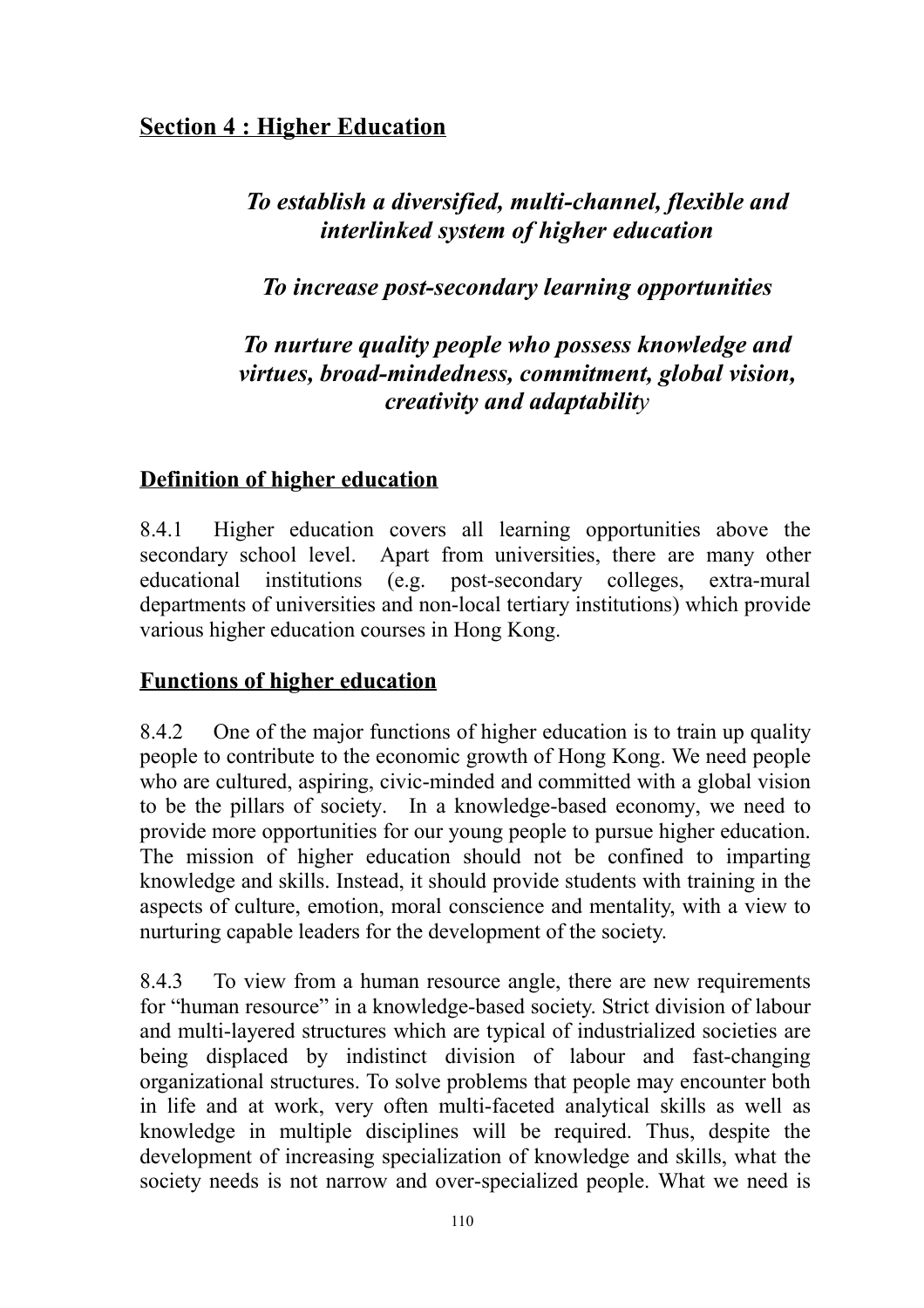people who have a broad knowledge base and are capable of grasping new knowledge and skills quickly at work. Against this background, the traditional practice of compartmentalizing students' learning according to the needs of different professions is subject to severe challenges. Higher education should therefore provide students with **learning experiences in multiple disciplines**, help them develop **broad-based knowledge and vision**, as well as enhance their problem-solving power and adaptability.

8.4.4 A good foundation in language is essential to lifelong learning. It is also essential in coping with a knowledge-based society. Whilst the development of language skills should start at the pre-school and basic education stages, it will remain the duty of higher education in the foreseeable future to further consolidate and enhance students' language proficiency and ensure that graduates have attained the language standards required.

## **A diversified higher education system**

8.4.5 We envisage that a diversified higher education system should consist of the following components:

- (i) **Universities** degree-awarding educational institutions.
- (ii) **Post-secondary colleges** institutions which offer courses above secondary school level.
- (iii) **Continuing education institutions** -those continuing education institutions which provide different types of courses above secondary school level.
- 8.4.6 This system should contain the following features:

## **(i) Student-focused:**

Students can choose learning modes and channels according to their abilities and needs, rather than being determined by teachers' arrangements or administrative convenience of the institutions.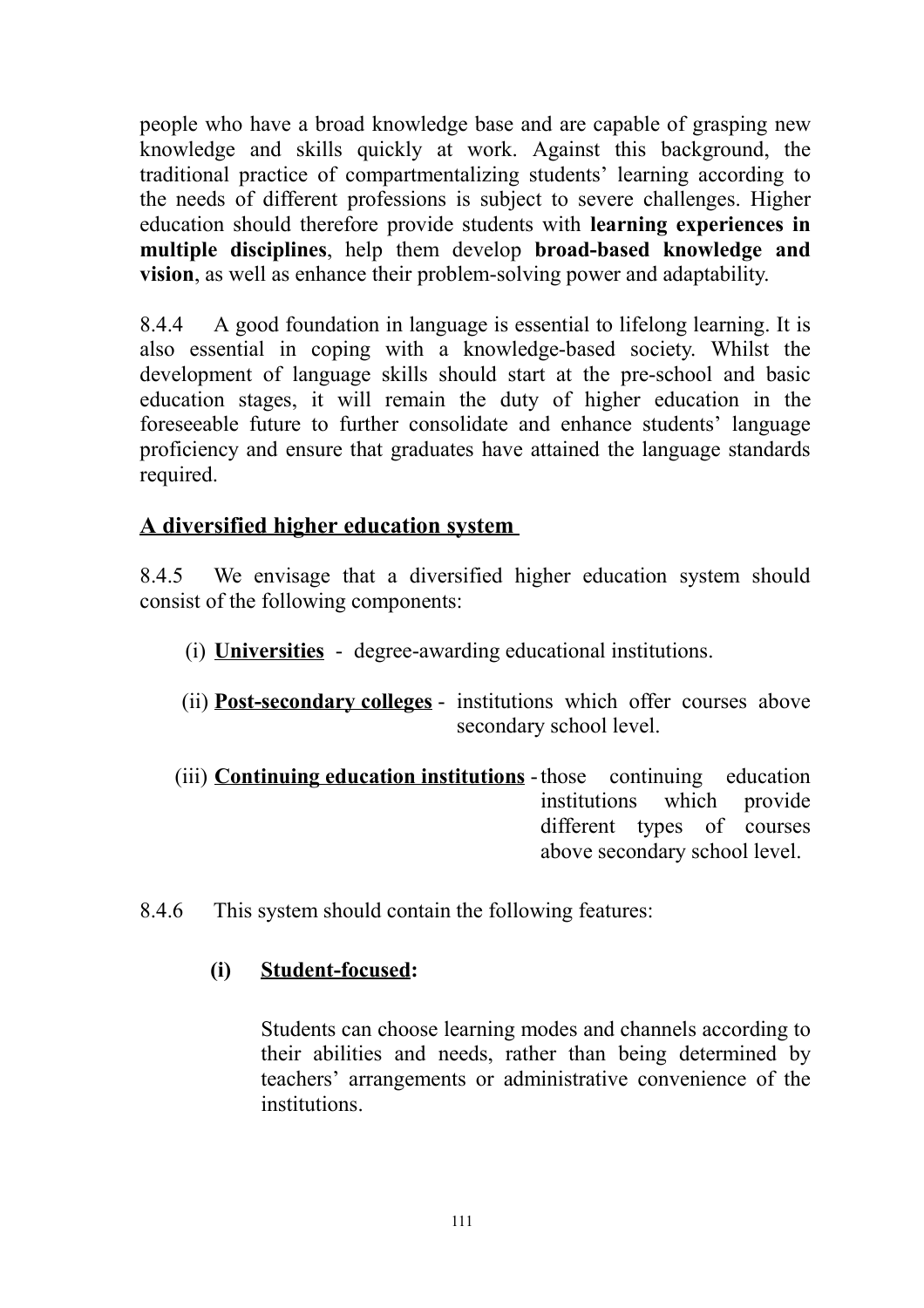### **(ii) Flexible academic structure:**

There should be a flexible academic structure in higher education to facilitate the individual development of students and cater for the ever-changing needs of society.

### **(iii) A transferable credit unit and qualification system:**

The EC considers it necessary to encourage tertiary institutions to work towards a transferable credit unit and qualification system among themselves so that credit units and qualifications acquired by students in different institutions will be duly recognized.

### **(iv) Diversity:**

Tertiary institutions should build on their edges and develop their strengths into areas of excellence. Apart from focusing on academic studies, some of the institutions may focus more on employment-related education or students' development in other areas. By promoting diversity in the mode of education and participation of different sectors, Hong Kong's higher education system will become more flexible and diversified.

## **(v) Multiple entry and exit points:**

It allow students to join, suspend or continue their higher education studies at any stage in their life according to their own needs and circumstances. The credits they have accumulated from completed learning units will be duly recognized when they resume relevant studies in future.

8.4.7 During the consultation conducted by the EC, it was generally supported that a diversified higher education system should be developed to increase post-secondary learning opportunities and options. Some respondents were of the view that in order to ensure the quality of university students, we should not only emphasize quantity. We agree that in promoting the development of our higher education system, importance should also be attached to the curriculum as well as the quality of students.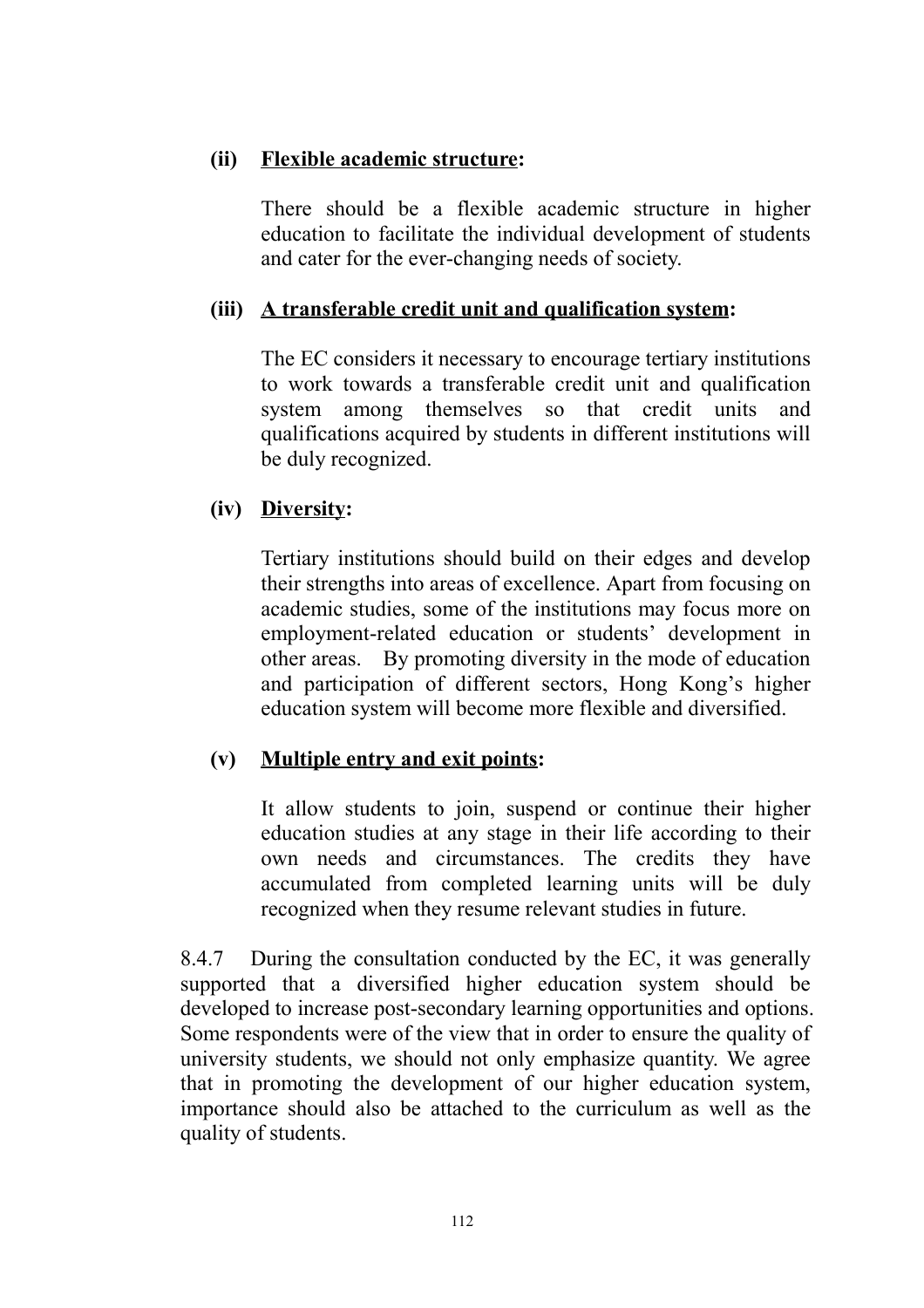## **Reform proposals**

8.4.8 Feedback received by the EC are generally in support of our proposals on review of first-degree programmes, enrichment of campus life, reform of the university admission system, development of a portable and transferable credit unit system, strengthening of quality assurance system, increase of post-graduate places and promoting the development of private higher education institutions. Some also put forth constructive opinions and raised certain points to note. Having taken these views into consideration, our recommendations are as follows:

## *(1) Universities*

## **(i) Definition of first degrees**

8.4.9 In the past, a holder of a bachelor's degree was generally regarded as a 'learned' person in a particular discipline, with sufficient knowledge and skills to be fully functional in that particular field. However, in today's society where knowledge and skills are being constantly updated, everyone needs to update his knowledge and skills to meet the ever-changing demands. In a lifelong learning society, **bachelor's degree programmes are no longer a terminus of learning**. On completion of their bachelor's degree programmes, many students will pursue further studies in different ways according to their learning needs. So, what meaning should a first degree carry and what role should it play today?

8.4.10 In some reformed bachelor's degree programmes, students are no longer required to acquire during the duration of their studies all the knowledge necessary for their future careers. Instead, such programmes put emphasis on helping students grasp basic knowledge and skills, as well as enabling them to seek knowledge and find solutions to problems on their own. Besides, an outstanding professional or executive should also possess good professional conduct, be decisive, adaptive, analytical and able to communicate with people. All these are important attributes that first degree programmes should aim to develop in our students.

8.4.11 To meet the needs of learners in a new society, we recommend that universities review the functions, contents, focuses and modes of teaching of their first degree programmes, so as to **strike the right balance between the breadth and the depth of such programmes**. This would, in addition to helping students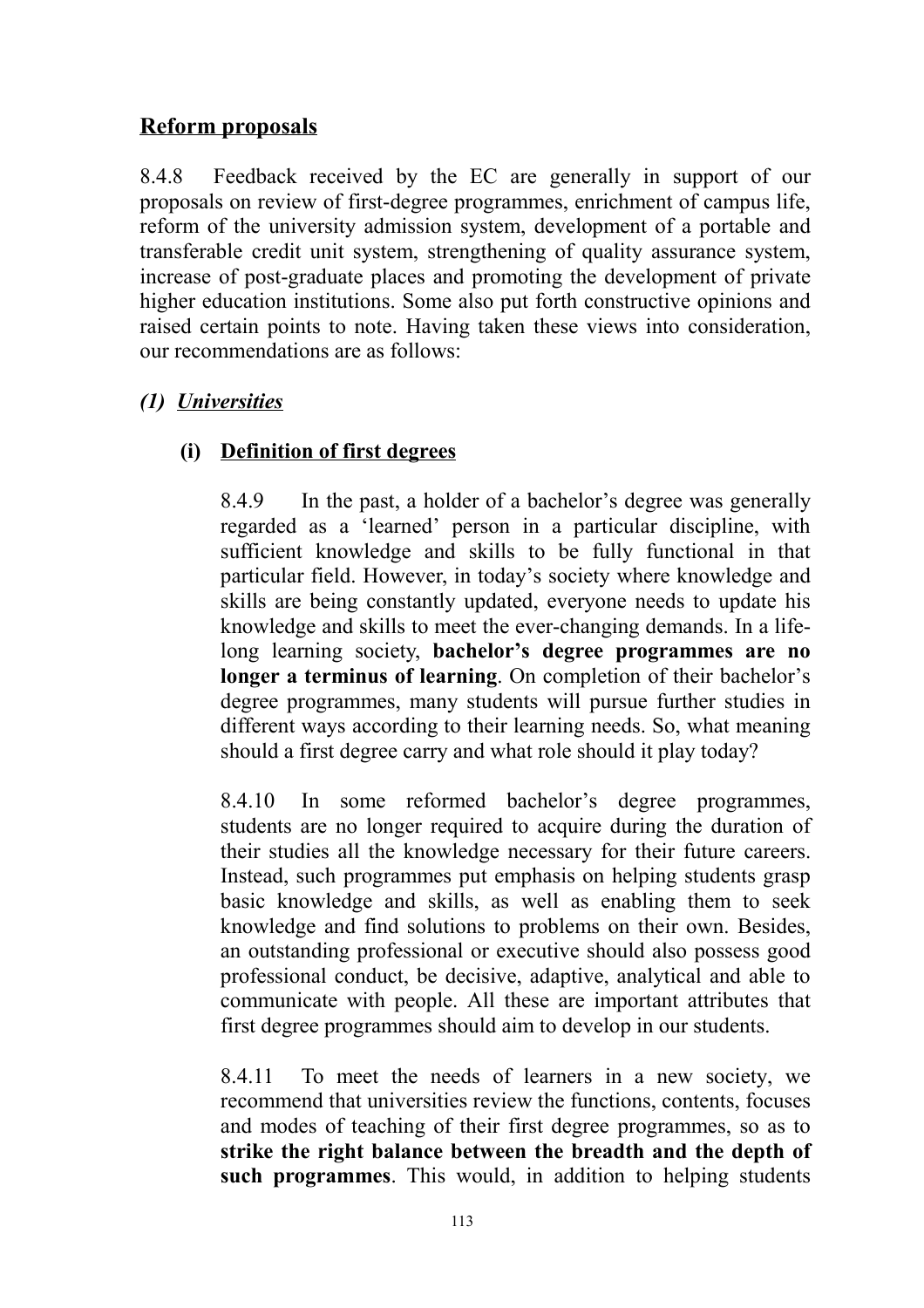master the necessary knowledge for specific disciplines, give them exposure to other learning areas and help them develop a broader vision as well as important generic skills.

8.4.12 During the EC's consultation, respondents recognized that universities needed to review their first degree programmes to strengthen general education and multi-disciplinary learning, to develop students' thinking and communication skills, adaptivity and creativity as well as to broaden their vision. Respondents were of the view that apart from imparting academic knowledge, first degree programmes should also enhance students' personal qualities and nurture their professional ethics. Some people suggested that undergraduates should be allowed greater flexibility to take modules outside their major disciplines (up to half of the total number of credit units taken). Besides, students should also be provided with opportunities of work attachment. The above views are worth consideration by concerned institutions. The EC also notes that some institutions have already embarked on reform measures in the direction mentioned in the foregoing paragraphs.

8.4.13 In addition, if the 3-year senior secondary education system proposed in Part (C) of Section 3 is to be implemented, universities should consider providing new first degree programmes for graduates of the new senior secondary education system in order to ensure continuity in their studies. To cope with the transition to the new secondary education system, universities will also need to examine if they should provide both the new and the old first degree programmes at the same time for students coming out from two secondary education systems, and what would be the difference between the new and the old first degree programmes?

## **(ii) The enrichment of campus life**

8.4.14 Campus life is an integral part of quality university education. A comprehensive and rich campus life helps students develop strength of character, master life skills, broaden their horizons and cultivate a sense of commitment to the community. We therefore opine that universities should encourage students to take part in a variety of extra-curricular activities such as community services, knowing the country, sports, and arts. Universities should also provide students with more exposure at an international level and let students acquire more practical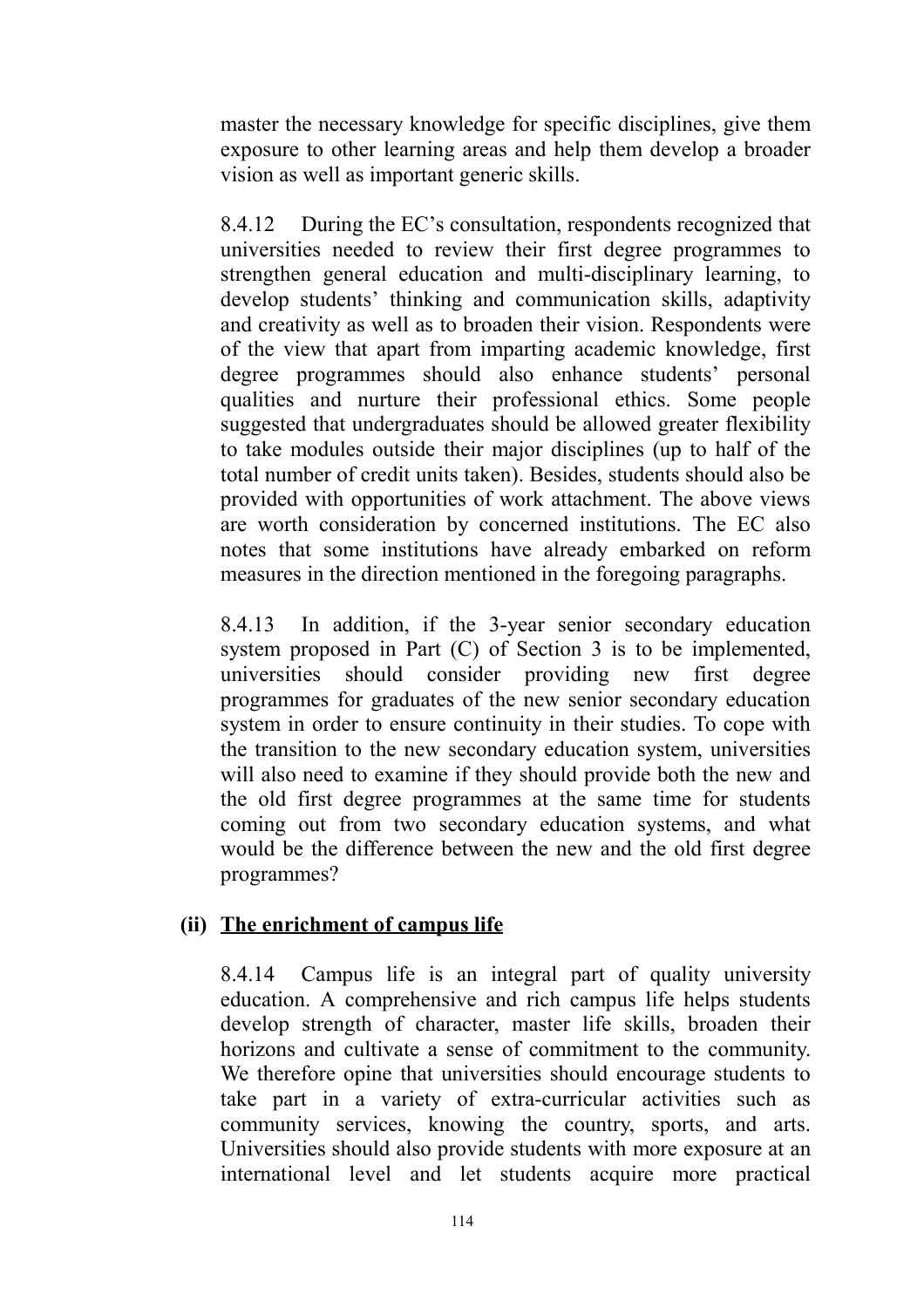experience in the workplace, e.g. student exchange programmes, participation in the university's research work, on-the-job training at local and overseas organizations, starting one's own business, etc. Teacher trainees may take part in voluntary work relating to their profession during holidays. Students could be a valuable human resource to universities, if put to good use.

8.4.15 The most colourful part of university life is usually organized at the initiatives of students themselves, rather than provided by the institutions. Therefore, undergraduates should be given more room to take part in internal and external activities initiated and run by themselves.

8.4.16 During our consultation, the respondents in general supported the recommendations in paragraph 8.4.14 above. Some of them also suggested efforts be made to broaden students' horizons through the provision of more opportunities to join study tours or student exchange programmes.

## **(iii) Reform of the University Admission System**

8.4.17 The system for admission to university does not only select the most suitable candidates for university education, but also exerts great influence on how learning is conducted in schools. It is therefore one of the key focuses in this education reform.

### **(a) Shortcomings in the Existing System**

8.4.18 Many universities around the world devote a lot of time and efforts to making sure that the most suitable candidates are admitted. Comparatively speaking, the admission system in Hong Kong is much simpler. The following problems have been identified in the present system:

- (1) Public examination results are over-emphasized without fully taking into account students' all-round performance;
- (2) Much of the content of and abilities tested in the public examination are outdated and not in keeping with modern day development in higher education; and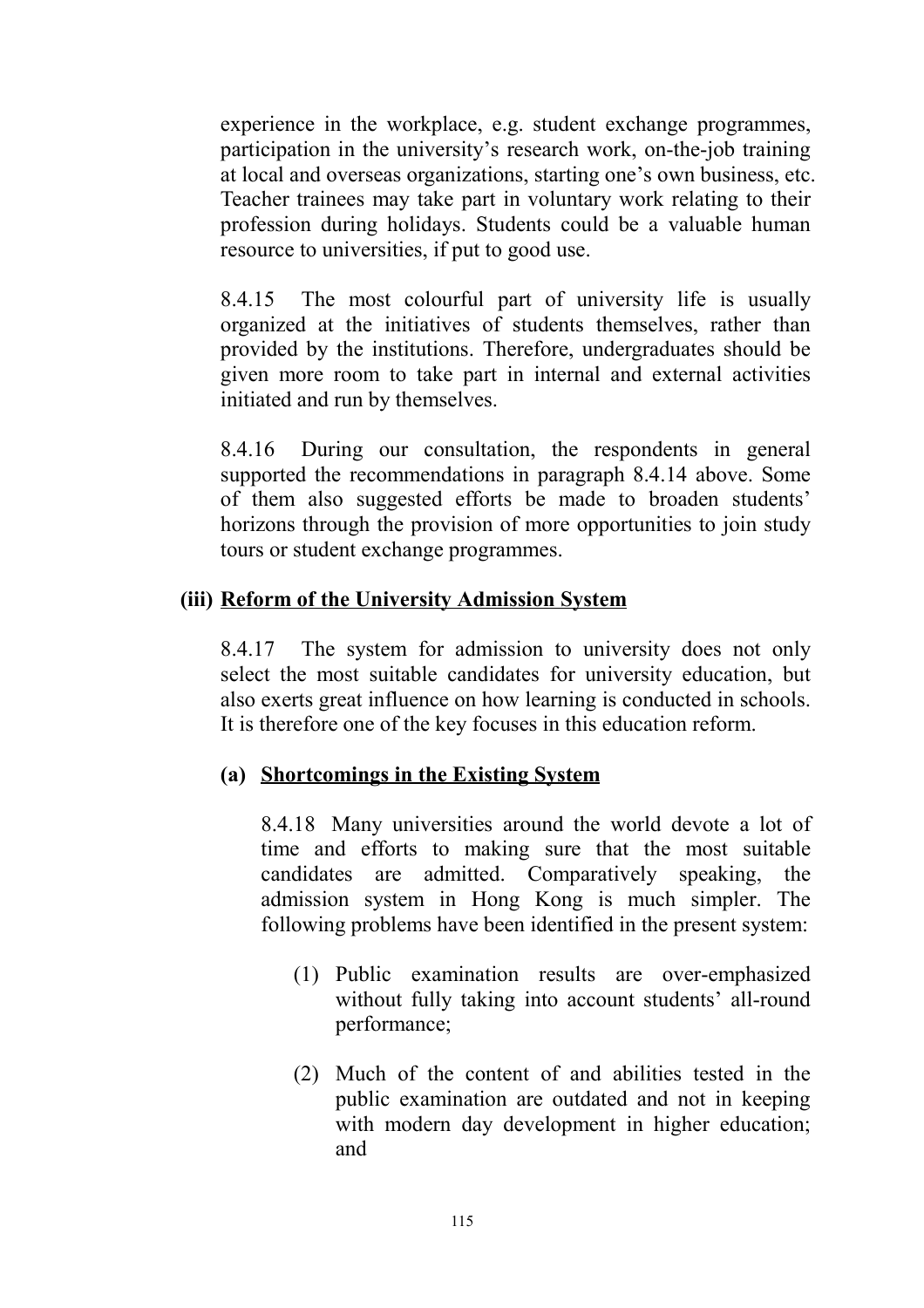(3) There are very elaborate categorization of programmes in universities in Hong Kong. Stringent requirements are set on the subjects taken by the candidates in secondary schools. In order to secure a university place, secondary school students are not free to choose subjects according to their own preference. This also contributes indirectly to the premature streaming between arts and science education in secondary schools. This is seriously hampering the broadening of learning experiences in secondary schools.

8.4.19 We note that in recent years, local universities have gradually introduced new mechanisms (such as Principals' Recommendation Scheme) to give due regard to students' performance in non-academic fields. Besides, individual departments of some universities have also made significant changes in the admission system. For example, they have broadened the admission criteria to cover students' performance in various aspects, and conducted interviews to evaluate students' communication, analytical, adaptive and social skills. These reforms are worth supporting and should be given due recognition. Measures which are proven to be effective, such as the Principals' Recommendation Scheme, should be widely promoted as soon as possible.

### **(b) Considerations for the Review of University Admission System**

8.4.20 To meet the need for quality university graduates in the new age and to convey to primary and secondary schools the correct message for all-round education, we urge all universities to conduct a comprehensive review of the existing admission system, paying attention to the following:

(1) The changing needs of society

In today's knowledge-based society, we need generalists and specialists who are *good at selflearning, communicative, innovative, adaptive, have good organisational skills and a sense commitment.* Therefore the admission mechanism should aim to select those candidates who possess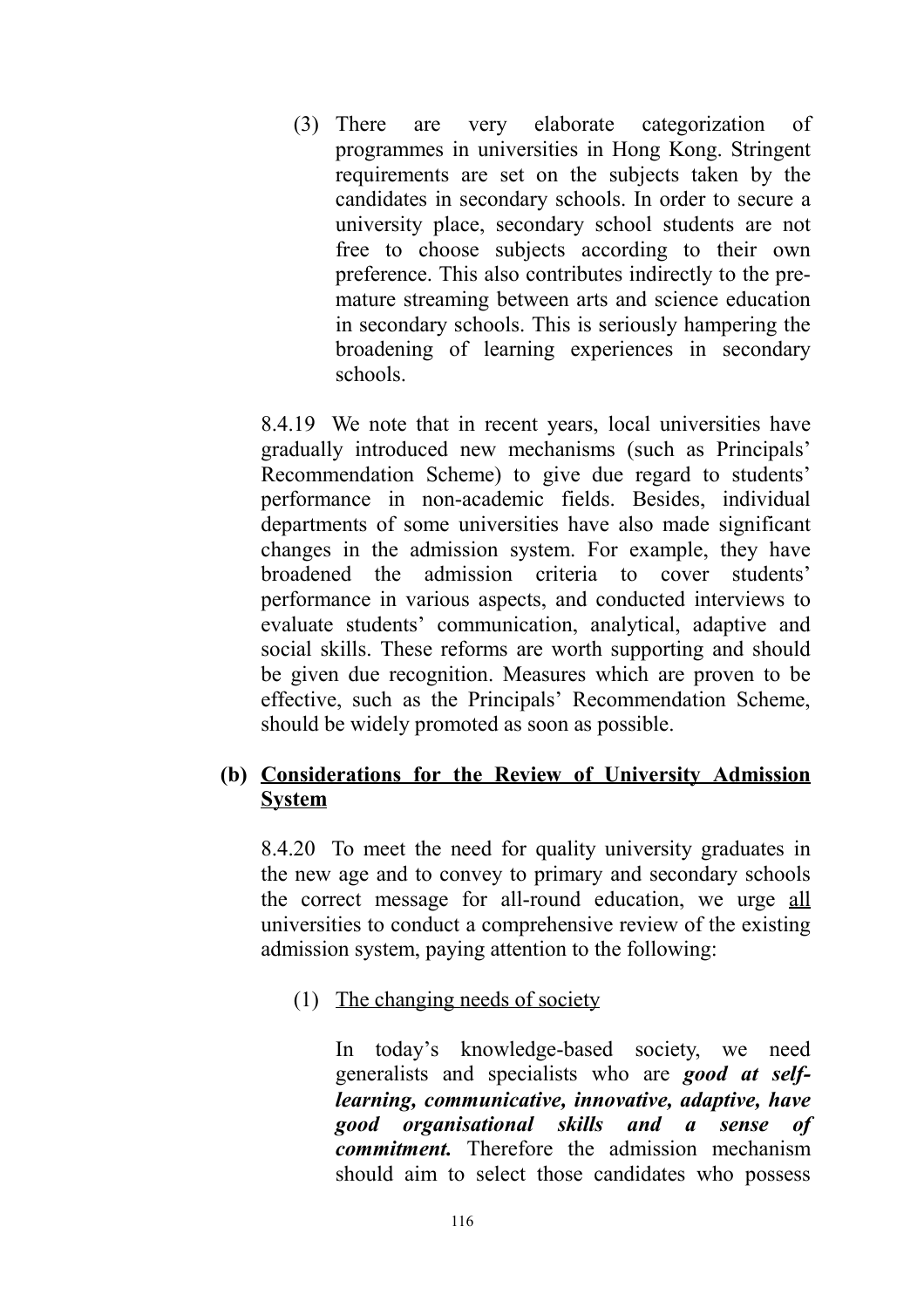these qualities. Moreover, in view of the importance of generic skills, the admission mechanism should *allow secondary school students to have more room to choose their preferred subjects.*

(2) Maintaining language standards

Universities must maintain their admission requirements in respect of language standards. The current minimum requirements (a pass in both Chinese and English in the Hong Kong Advanced Supplementary Level Examination) should not be relaxed.

(3) Impact on primary and secondary education

When the universities contemplate reforms to their admission system, the impact on primary and secondary education should be given due regard.

(4) The proposed 3-year senior secondary education

If the 3-year senior secondary education system proposed in Part (C) of Section 3 were to be implemented and thus resulting in a reform in the public examination at the end of the senior secondary stage, this will provide a very favourable environment for reforming the university admission system.

Nevertheless, regarding the transition from the '2+2' system to the 3-year structure for senior secondary education, the universities will need to consider the following questions:

- During the transition period, how should universities consider the academic qualifications of S7 graduates of the current system and senior secondary school graduates of the proposed system?
- During and after the transition period, will the total intake of university students be greater than it is now, and will it be necessary to fix a ratio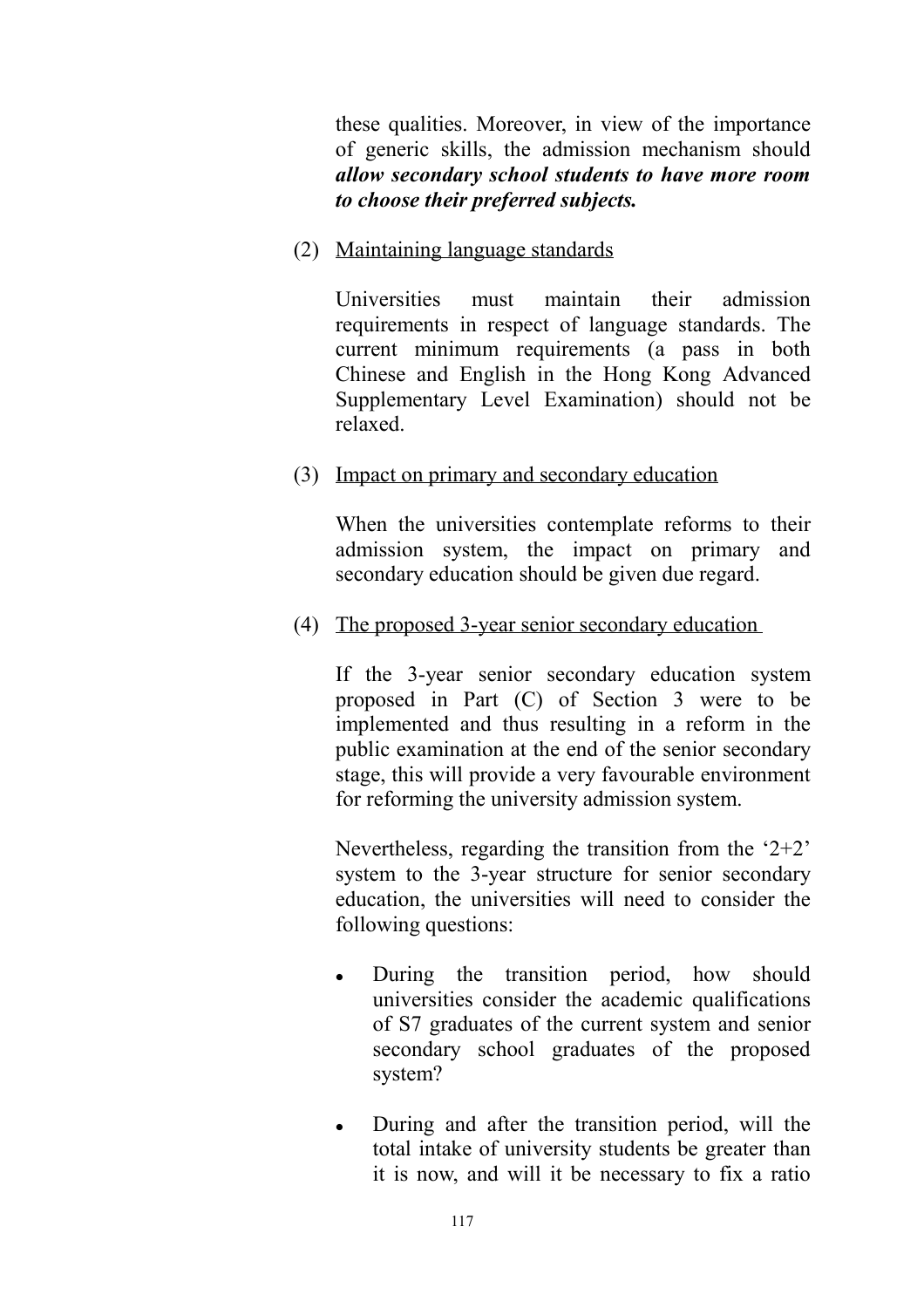between graduates of the current system and graduates of the proposed system for admission?

• Will senior secondary school students be encouraged or required to take a broader curriculum (e.g. taking some humanities subjects in the science stream, or some science subjects in the arts stream, or taking liberal studies, etc.)?

#### **(c) Proposed Reforms**

8.4.21 We recommend that the universities *give due consideration to students' all-round performance* when setting admission criteria. Apart from public examination results, they may consider the following information in making a comprehensive evaluation of the overall performance of students:

- (1) internal assessment reports of the secondary schools (including academic and non-academic performance);
- (2) portfolios prepared by students; and
- (3) interviews.

8.4.22 During the EC's consultation exercise, the public gave enthusiastic support to the proposed reform of the university admission system and considered it the key to promoting curriculum reform at the primary and secondary levels and fostering whole-person development. However, some people suggested that if students' non-academic performances were to be taken into consideration, the objectivity and transparency of the admission system would be undermined to a certain extent. Some also thought that including extra-curricular activities in the university admission criteria would be unfair to students from the grassroots as not all their parents could afford to pay for their children's extra-curricular activities. We agree that reform of the university admission system must take into account the principle of fairness and its impact on the society. We urge universities to give due regard to the above issues in reforming their admission systems. Moreover, primary and secondary schools should also ensure that every student has a comprehensive and all-round learning experience, including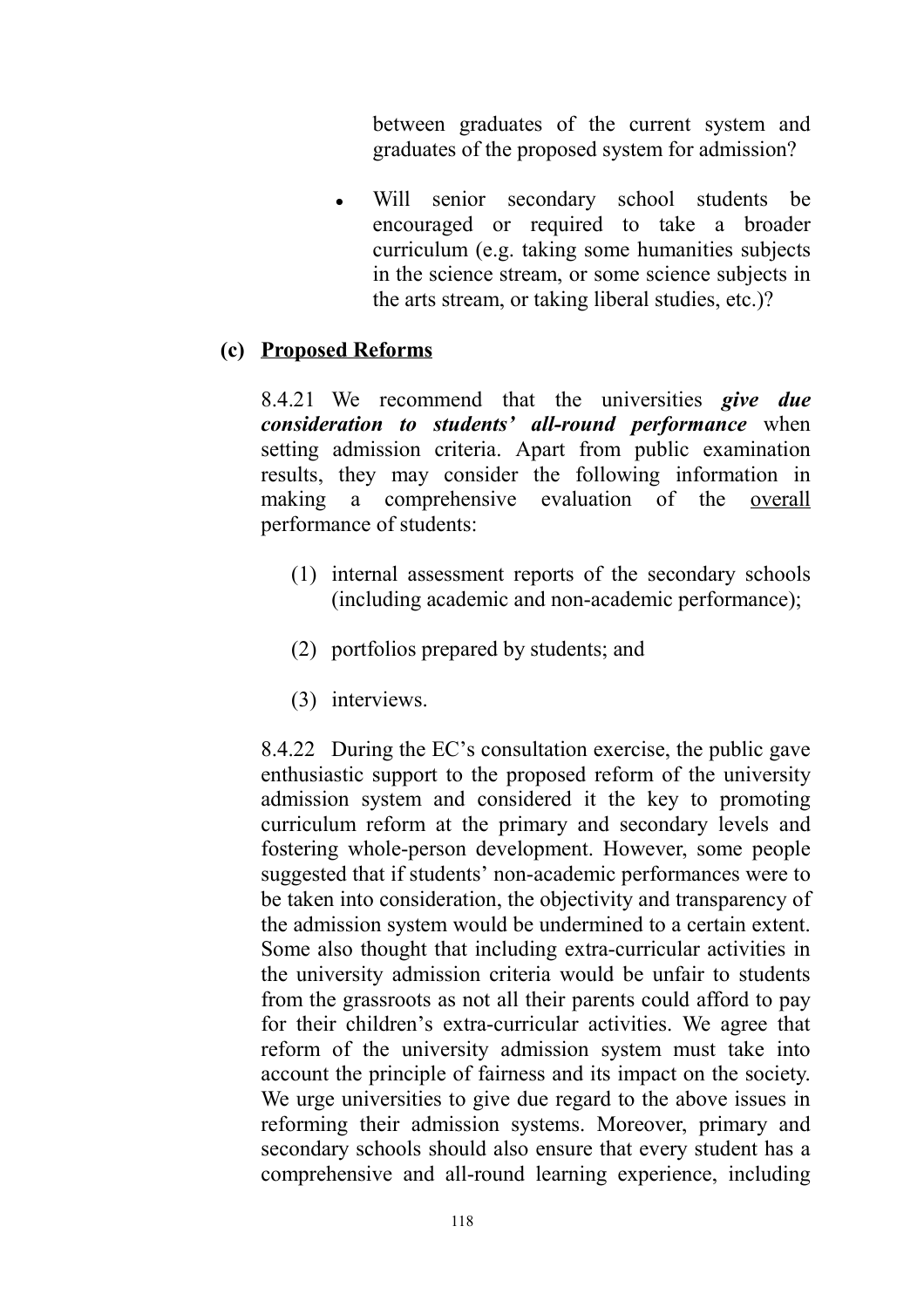participation in diversified learning activities both inside and outside the classroom.

8.4.23 Moreover, some people were concerned about the possible discrepancies in the internal assessment standards of different secondary schools. They considered that it would therefore not be fair to consider school-based assessment results for university admission.

8.4.24 The EC considers that in view of the importance of the university admission system, universities should take into account the principles of fairness, impartiality and openness in developing their admission systems. On the one hand, they should ensure that public examination results would not be the only admission criterion, and on the other hand they should give consideration to the impacts of family background on the non-academic aspects.

8.4.25 The EC fully appreciates that to minimize the adverse effect of public examinations, the quality and credibility of school-based assessment will inevitably be a major subject in the education reform. In fact, internal assessments conducted by secondary schools are one of the major admission considerations of universities in many places around the world. We believe that if universities can strengthen communications with secondary schools and accumulate experiences in the admission process, they will be able to know the assessment standards of individual schools better. The CDI will also assist schools in improving their internal assessment mechanisms in the context of the curriculum reform.

8.4.26 As regards the requirements on subjects taken by students in secondary schools, the EC recommends that the universities consider the following reform proposals:

- (1) Giving priority to those students who take the Liberal Studies subject at the Advanced Supplementary (AS) level as this subject can help students broaden their knowledge horizons and develop important generic skills.
- (2) In setting the subject requirements for university admission, replacing as far as possible Advanced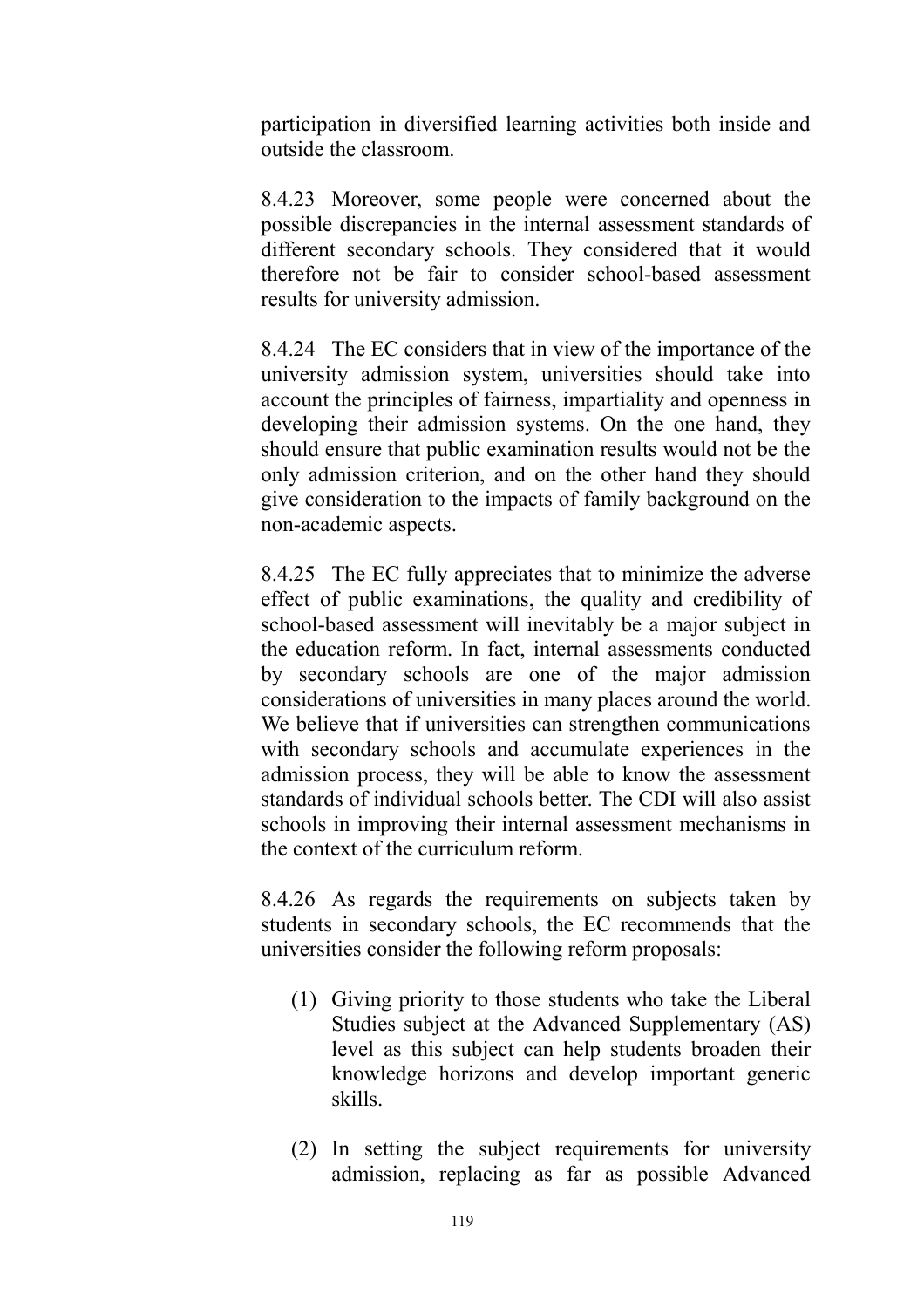Level subjects with AS level subjects, and minimizing the number of specified subjects, so that secondary school students will have more room to choose subjects across different learning areas.

8.4.27 As the focus and requirements of different universities and departments vary, we urge all universities to reform their admission system(s) and announce the revised admission criteria as soon as possible. We also hope that the UGC will work with universities to find ways to accelerate the pace of reform and provide the necessary assistance and support.

8.4.28 We also propose that universities be given more flexibility to take in students at various levels, such as admitting into their second year meritorious graduates of community colleges and other post-secondary institutions, on condition that the total number of students entering universities each year is not reduced. This will help to enlarge the pool of candidates that universities can consider for admission, and is thus beneficial to the universities' effort to maintain the quality of entrants. We propose that the UGC and the universities should review the current funding mechanism to allow for this flexibility.

8.4.29 On condition that no additional public resources are required, consideration may be given to allowing individual universities and faculties to admit a small number of outstanding S6 students. During the EC's consultation, some people pointed out that the proposal would create confusion and bring about competition among universities for outstanding students. The EC considers it necessary to introduce greater flexibility into the education system (especially in the senior secondary and post-secondary stages) so that students can adjust their pace of learning according to their abilities and individual circumstances. If universities are only allowed to admit a small number of S6 students, the impact on the overall admission system should be minimal. Prior to implementing the proposal, the mechanism to be implemented (e.g. the ceiling on the number of S6 students to be admitted by each faculty) and the impact on all parties should be carefully considered.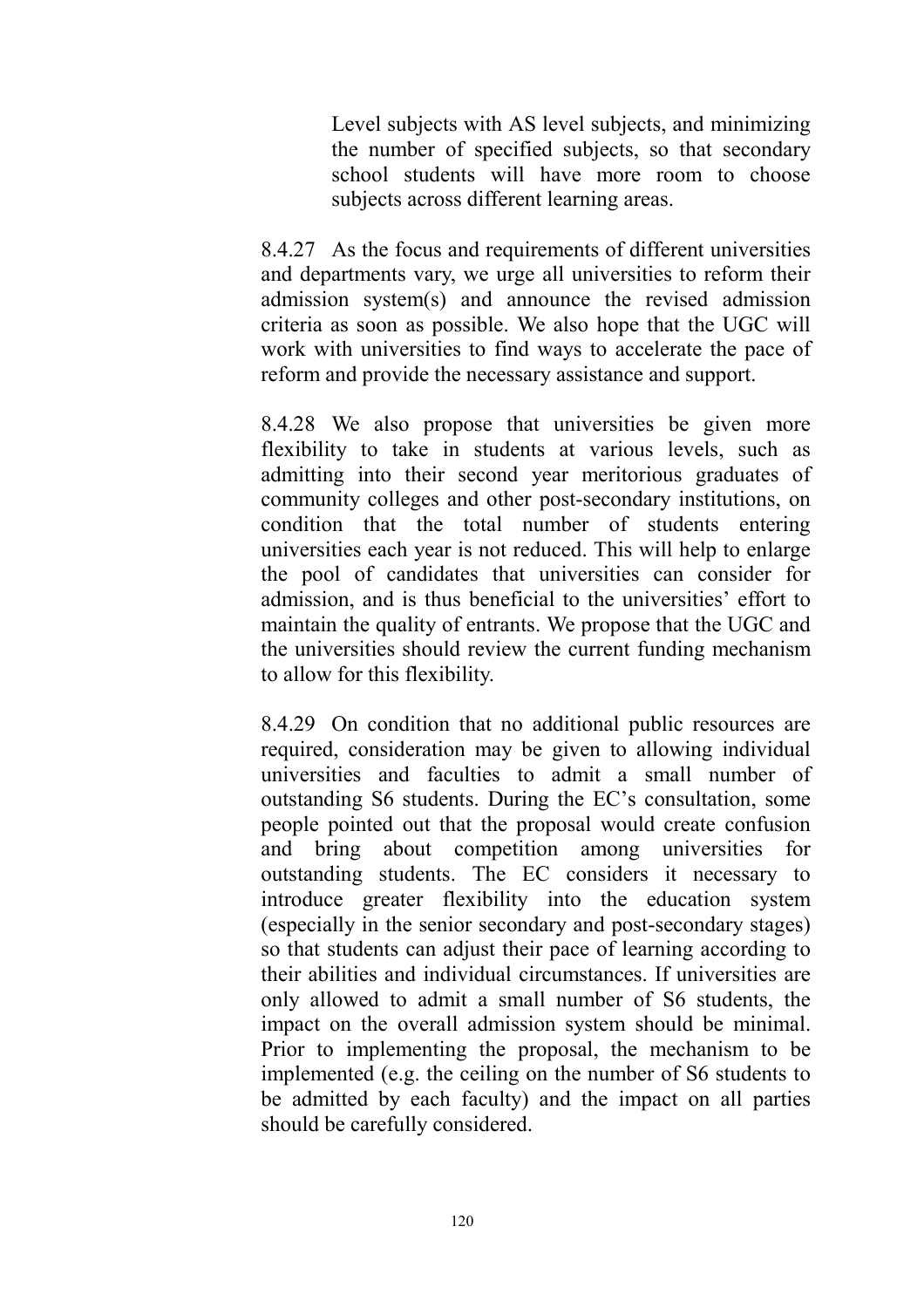### **(iv) A Flexible and Transferable Credit Unit System**

8.4.30 In order to allow more room for students to choose learning modules according to their own interests, ability and needs, we recommend universities to work towards *a flexible and transferable credit unit system among institutions and departments*, so that students' choice will not be confined to programmes offered by one department of a particular institution. Institutions and individual departments would also be able to focus resources on their own strengths with a view to developing their own areas of excellence. If the 3-year senior secondary education system were to be implemented, universities would need to adopt a transferable credit system before admitting the first batch of graduates from the new system.

8.4.31 As for undergraduates, campus life and studying with fellow students will remain essential experiences for their character development. We expect that even when the proposed credit unit system is fully in place and undergraduates have a wider choice of programmes, they will still have to select one institution as the principal base of study.

8.4.32 During the EC's consultation, the public generally supported the proposal for establishing a flexible and transferable credit unit system among institutions and departments as it could widen the students' choice of programmes. Some respondents suggested that upon full implementation of the proposed mechanism, each student should pursue the majority of his/her credits or core subjects in one institution which would also be the one which awards the degree qualification to him/her. Some pointed out that the establishment of this credit unit system should rest on the basic premise that academic standards would not be adversely affected. The Heads of Universities Committee indicated that as various tertiary institutions were currently adopting similar credit unit systems, the basic mechanism for credit transfer already existed. A working group under the Committee has already submitted proposals relating to credit transfer to the universities for their consideration. The UGC will follow up on its progress. A consultant commissioned by the UGC has completed a study on the transferable credit unit system of institutions in other places. The EC is very pleased to note this progress and hopes that the universities will continue to work towards the implementation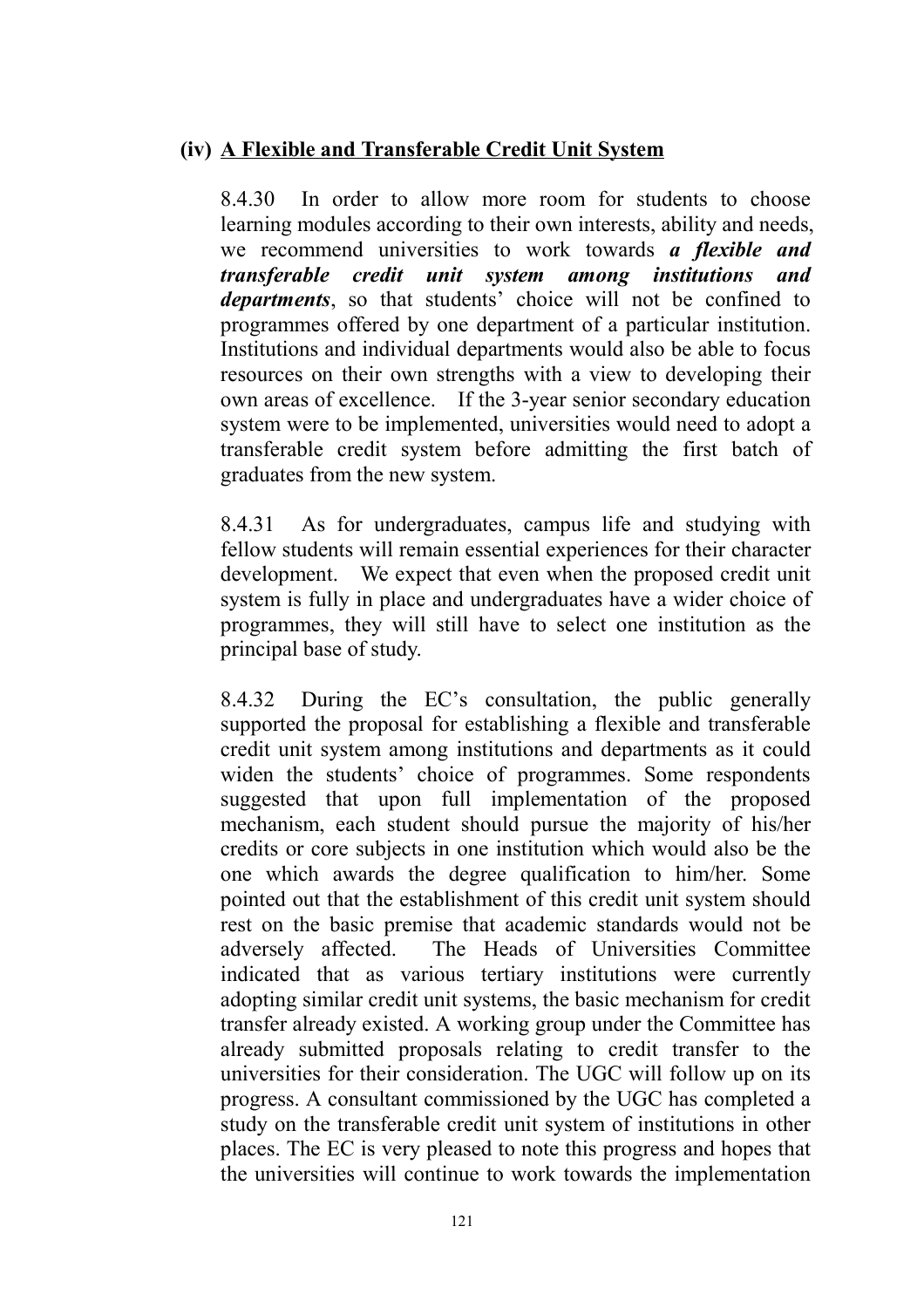of a transferable credit unit system as soon as possible. We also hope that the UGC will work out how its funding mechanism can tie in with the above development.

## **(v) Duration of Study**

8.4.33 During the consultation, the respondents generally considered that extending the duration of study would facilitate students' participation in campus life and would consolidate their foundation. However, the actual duration of study for each programme should be set in accordance with the programme's nature, contents and actual requirements. If the proposed 3-year senior secondary academic structure is to be adopted, students will enter universities one year earlier (normally at the age of 18). This will definitely be one of the key issues in the reform of the university academic structure.

8.4.34 The duration of first degree programmes in different parts of the world is undergoing unprecedented changes. The general trend is to shorten and broaden the first degree programmes, leaving specialized learning to post-graduate study. The EC believes that the local tertiary institutions will certainly consider the reform of its academic structure in the light of the broad direction of such changes.

8.4.35 The universities indicated that if they were to implement 4-year first degree programmes without affecting the total enrolments, their annual expenditure would have to be increased. However, some groups proposed that the universities' high level of expenditure should be reviewed. They believed that once this problem had been thoroughly resolved, 4-year first degree programmes could be implemented without additional funding and resources.

8.4.36 We consider that instead of adopting one uniform duration, the duration of individual first degree programmes should be set in accordance with their actual requirements. As a matter of fact, currently not all first degree programmes are of the same duration of study. We expect that following the implementation of the credit unit system mentioned in paragraph (iv) above, universities will have more flexibility in setting the duration of study of their programmes. Not only will different programmes have different durations, the studying pace and time of each student may also vary.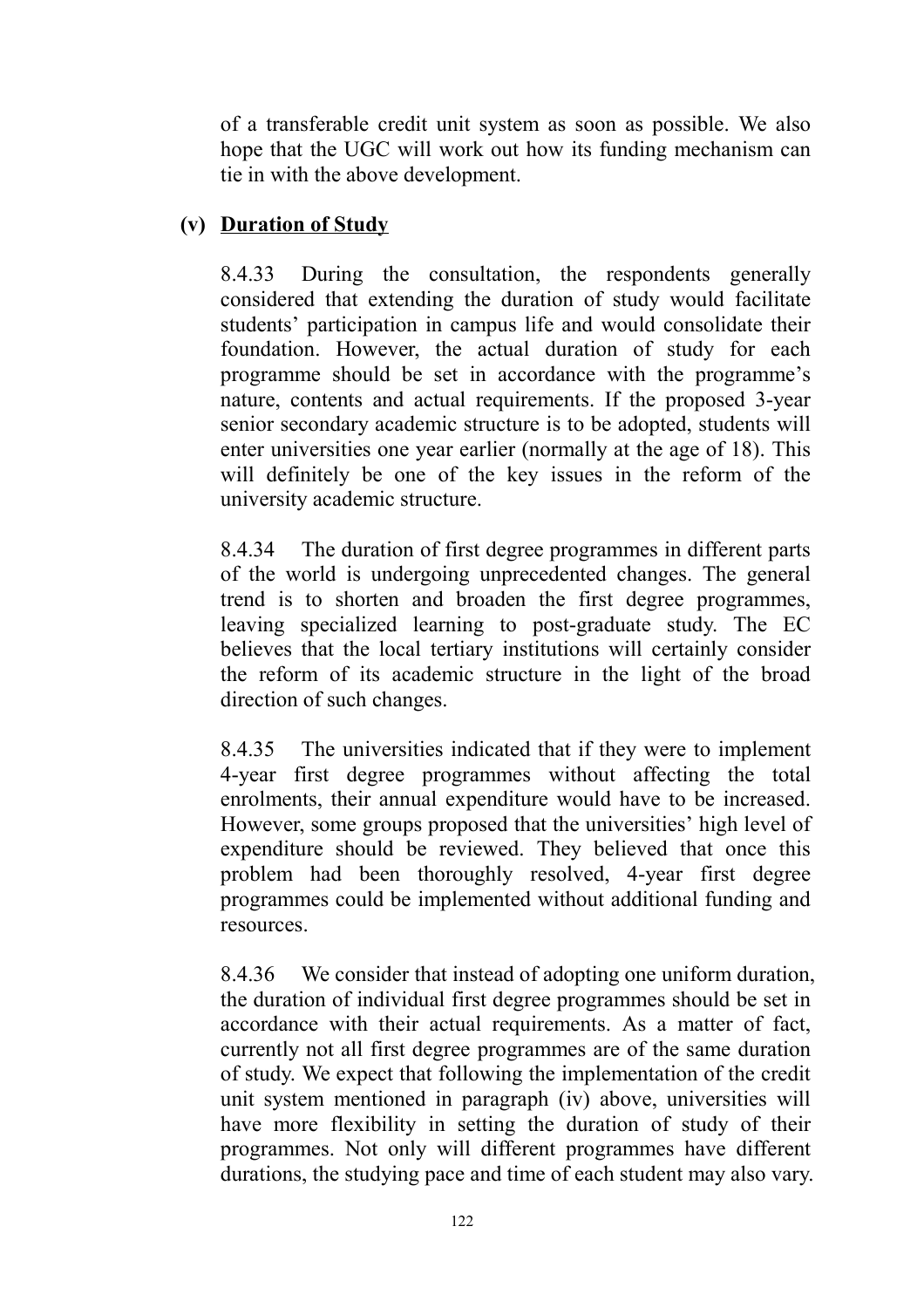In fact, the academic structures of universities in different parts of the world have undergone on-going reforms to meet the needs of the changing society. Hence, it is essential for Hong Kong to address the issue on the duration of study in an innovative and flexible manner. Even if the 3-year senior secondary academic structure is to be adopted, the EC considers that the universities should determine the duration of study for their first degree programmes in accordance with the actual circumstances and requirements of each programme without having to standardize all the first degree programmes to four years.

8.4.37 At present, the level of recurrent public expenditure allocated to universities is already rather high. We expect that it will be difficult to make further increases in the near future. We recommend that the UGC and the universities work together to consider whether it is possible to implement 4-year first degree programmes without requiring an increase in recurrent public subsidy or affecting the quality of the programmes. Issues that would need to be explored include how to make more effective use of the existing resources and proactively draw in other community resources. The results of this review will be considered by the EC's working group mentioned in paragraph 8.3.31 in studying the feasibility of the proposed 3-year senior secondary academic structure.

### **(vi) The quality assurance mechanism**

8.4.38 In the consultation conducted by the EC, most respondents agreed that the quality assurance mechanisms of universities should be strengthened. Some people suggested that basic assessments on Chinese, English and Information Technology should be introduced and that undergraduates could decide when to take the assessments. There should be no restrictions on the number of attempts but students would be required to pass the assessments before they could graduate.

8.4.39 At present, self-accrediting mechanism, which includes evaluation by external experts, plays the role of ensuring the quality of university programmes. Since 1997, the UGC has been conducting Teaching and Learning Quality Process Reviews (TLQPR) to help universities enhance the effectiveness of their quality assurance processes. The UGC will proceed with the second round of the review in 2002. We agree that these reviews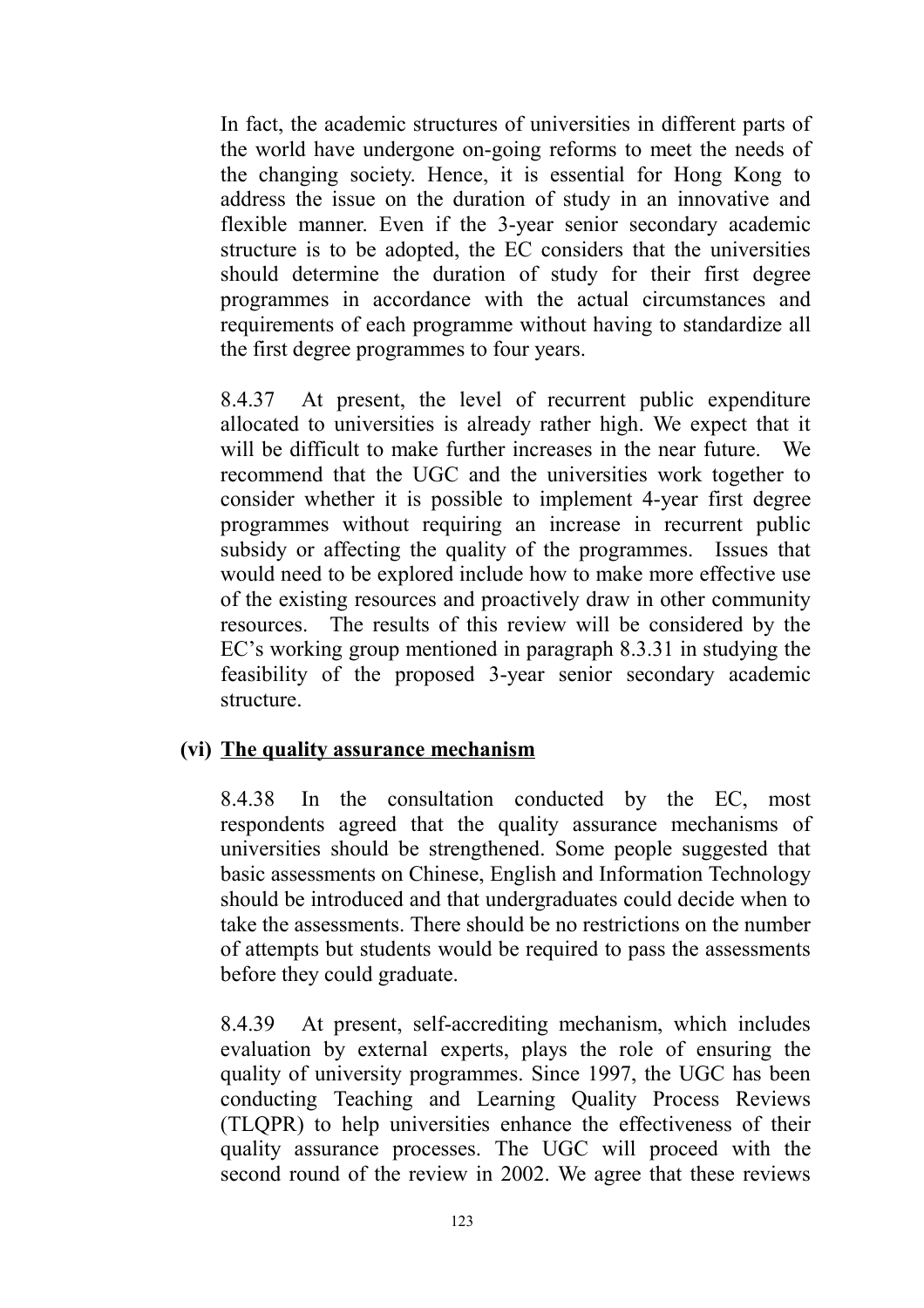are conducive to maintaining the quality of university programmes, and would suggest that the UGC and the institutions concerned consider the following propositions:

- besides reviewing the learning and teaching quality assurance processes, should external assessments be conducted on the effectiveness of learning and teaching (such as the standards of graduates)?
- how might the universities' self-accrediting mechanisms be strengthened?

8.4.40 The main function of university education is to nurture talents in various domains. The community has high expectations that our university graduates will be the pillars of society. Universities need to respond positively to concerns about the standards of university graduates, and to take effective steps to ensure that students graduating from universities measure up to the required standards.

## **(vii)The development of postgraduate programmes**

8.4.41 One of the important economic strategies of Hong Kong is the promotion of innovation and technology. To underpin this strategy, we need to foster experts in various specialised fields and technology areas such as information technology and biotechnology. We recommend that the number of research postgraduate places should be increased to nurture the manpower that we need to strengthen the foundation of Hong Kong's longterm economic development.

8.4.42 Besides, as first degree programmes need to put more emphasis on generic skills and broader learning experiences, taught post-graduate programmes will become more important in terms of nurturing expertise in various domains. We propose to increase the number of taught post-graduate places on a self-financing basis to facilitate in-depth researches in various specialised fields/domains.

8.4.43 During the consultation conducted by the EC, most respondents supported the above proposals.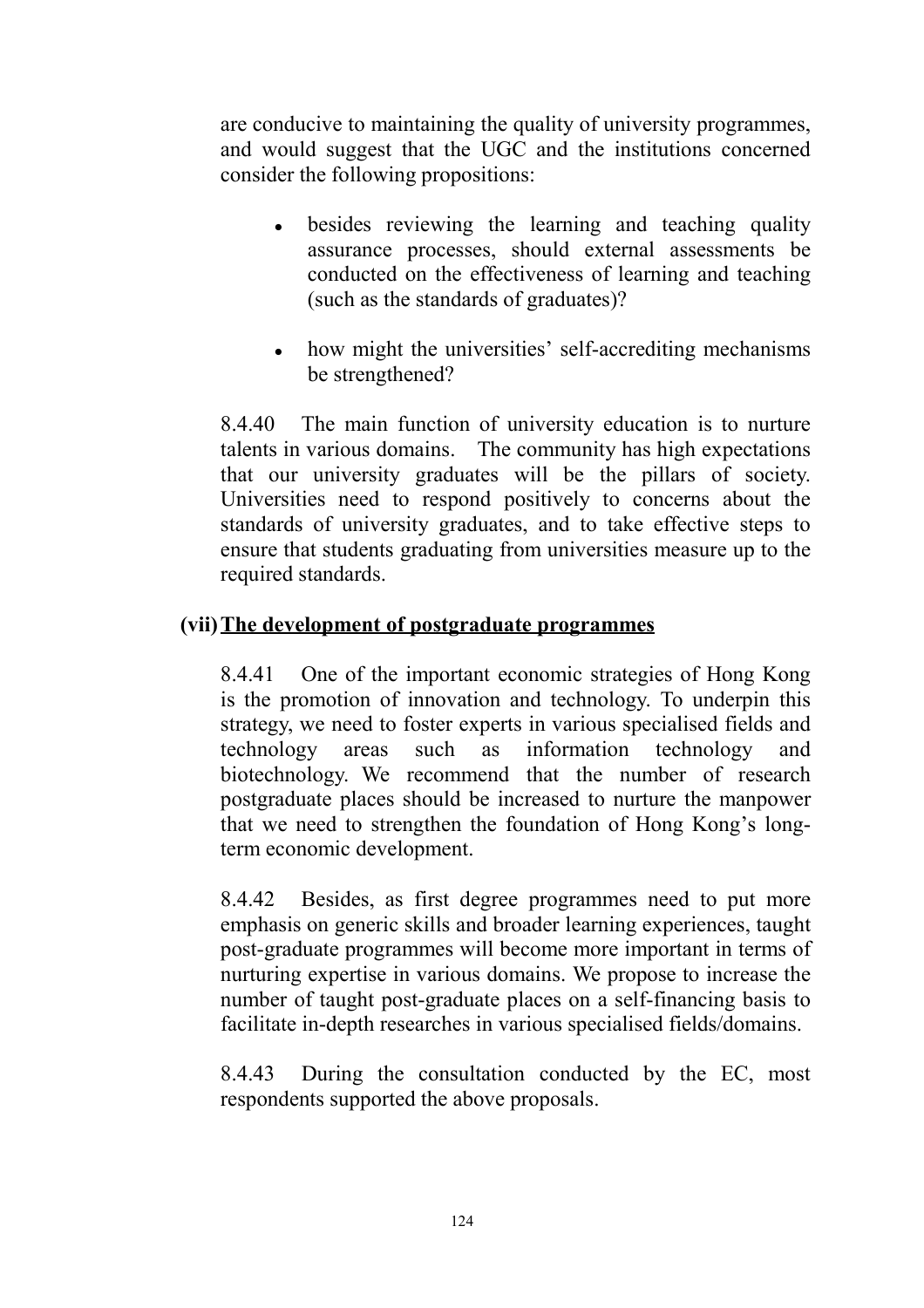### **(viii) Promoting the development of private higher education institutions**

8.4.44 It is a common phenomenon in many places for private organizations to participate in the running of universities. In the United States, private universities account for approximately 33% of the total number of universities in the country, while in Japan and Korea, the ratio is 74%. This provides a channel for all sectors of the society to contribute resources and efforts to higher education, as a result of which more students will stand to benefit.

8.4.45 During the consultation conducted by the EC, most respondents supported this proposal but stressed that a quality assurance mechanism would need to be in place. On the other hand, some respondents considered that more universities would result in the lowering of admission requirements, leading to a decline of university students' quality and an excess supply of manpower in the labour market. The EC is of the view that by providing more places in higher education, more students will have the chance to upgrade their standards. In such a way, we can nurture more talents, which will in turn benefit both the students and the community as a whole. Indeed, in proportion to the total population, the number of higher education places in Hong Kong is much lower than that in other places such as the United States, the United Kingdom, Australia. It is therefore necessary for Hong Kong to catch up.

8.4.46 We propose that the Government could adopt the following approaches in promoting the development of private higher education institutions:

- (a) encouraging existing private post-secondary colleges or other education bodies with potentials to upgrade to universities upon appropriate accreditation. We note that the Shue Yan College, with the assistance of the Government, has commissioned the Hong Kong Council for Academic Accreditation to conduct accreditation for some of its proposed degree programmes. This is a step forward in the development of private universities;
- (b) providing a conducive environment for the development of private higher education institutions, such as encouraging distinguished overseas universities to set up private universities in Hong Kong.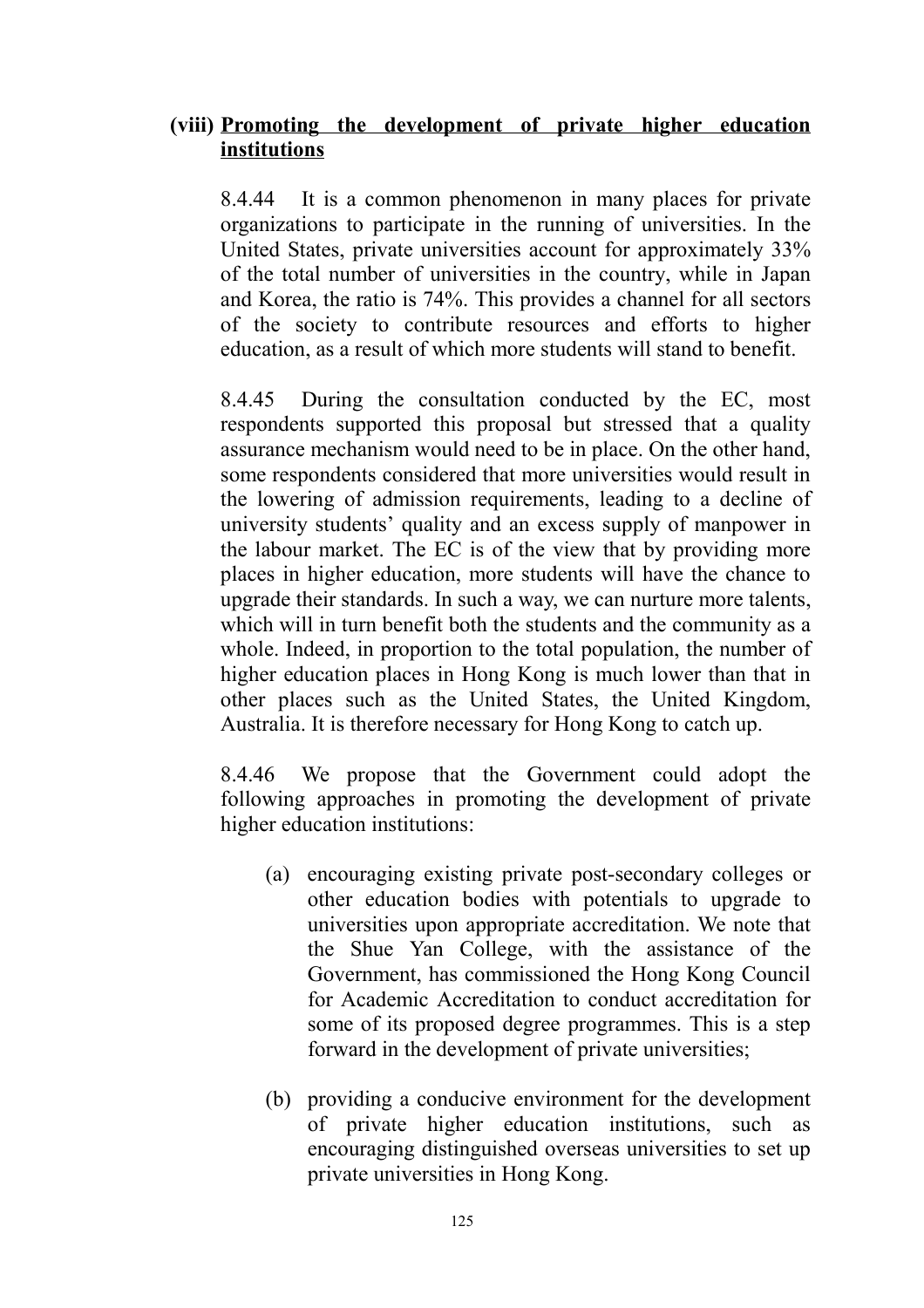8.4.47 We recommend that the Government should actively consider the formulation of appropriate policies with a view to encouraging the development of private higher education institutions, so that the higher education system of Hong Kong can be more diversified and vigorous. In formulating such policies, the Government will need to consider the following issues :

- (a) what should be the definition of 'private universities'?
- (b) how to ensure the quality of the programmes provided by private universities ?
- (c) what should be the procedures for establishing a private university in Hong Kong? Is it necessary to legislate for it?
- (d) how should private universities position themselves? How should they be differentiated from the Open University of Hong Kong?
- (e) in view of the fact that, discounting the 18% borne by students, the costs of Hong Kong's universities are fully paid by the Government, is there any room for private universities to survive here? What assistance should be provided by the Government?

### *(2) The Concept of "Community Colleges"*

#### **(i) Definition**

8.4.48 "Community Colleges" is a concept which refers to those education institutions that perform one or more of the following functions:

- (a) providing learners with an alternative route to higher education which, to a certain extent, articulates with university programmes;
- (b) providing a second opportunity to learners who have yet to attain qualifications at secondary level through formal education; and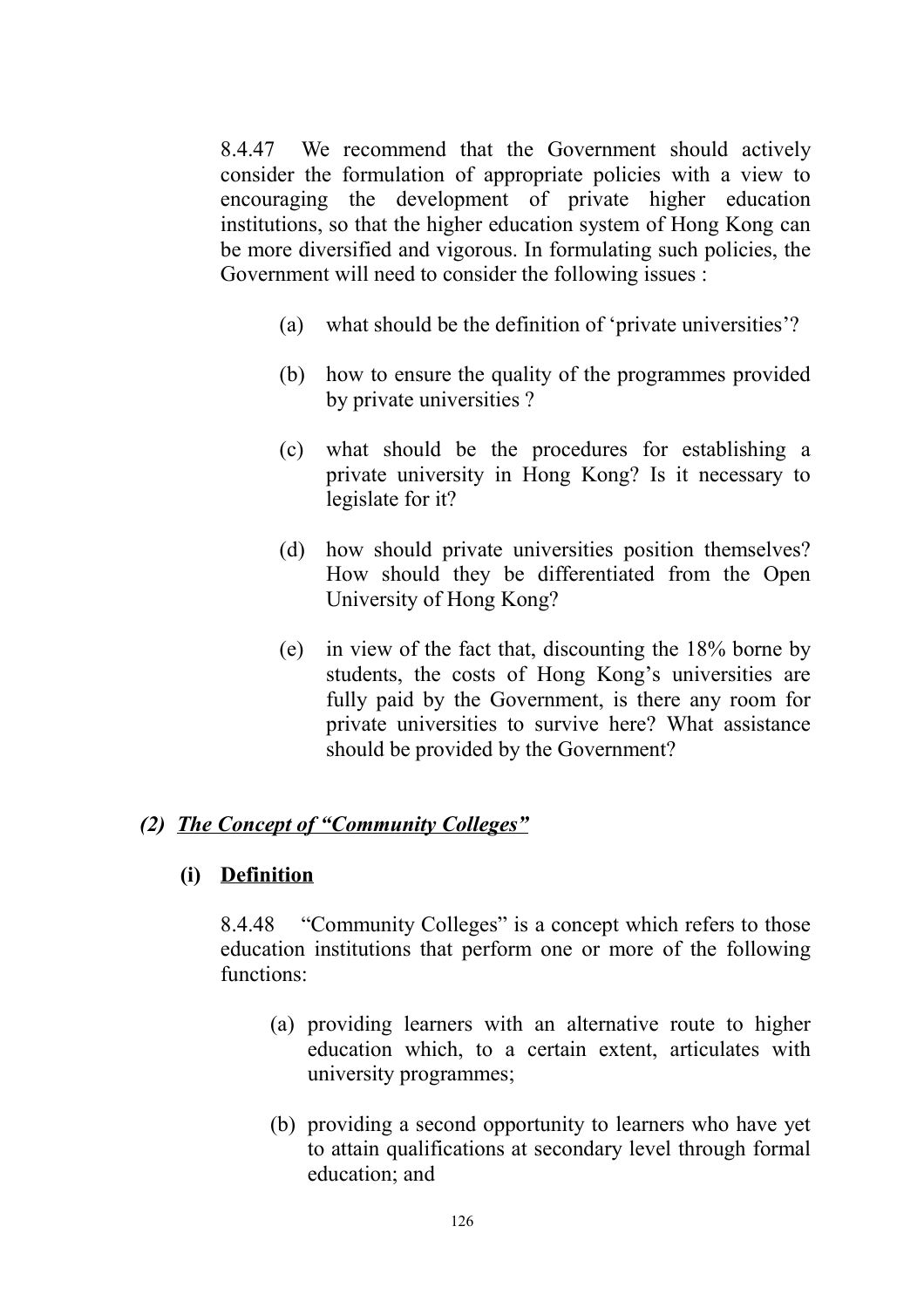(c) providing a variety of learning opportunities to assist individual learners to acquire skills and qualifications to enhance their employability.

8.4.49 In selecting courses, students should take into account their quality (e.g. whether they are appropriately accredited) and their recognition by the organizations concerned (e.g. universities or employers). The course providers should also disclose the above information to the applicants.

8.4.50 During the EC's consultation, the public generally shared the view that we should encourage the setting up of more institutions which adopt the mode of "community colleges".

## **(ii) Operational Principles**

8.4.51 "Community colleges" should operate along the following principles:

- (a) *'Lenient entry, stringent exit'* : In comparison with universities, the entry requirements of "community colleges" should be relatively more lenient. This will enable more people to fulfil their aspiration for higher education programmes that suit their abilities. At the same time, "community colleges" should have a sound quality assurance mechanism to ensure that their graduates meet the required standards. This will help secure recognition from employers, professional bodies and universities for their qualifications.
- (b) *Flexible mode of learning* : The mode of learning in "community colleges" should be as flexible as possible (such as in the form of lectures, group discussions, group projects, on-line learning and correspondence courses) to suit students' individual circumstances and needs.
- (c) *Flexible course duration* : "Community colleges" should adopt a flexible mechanism (for example, a credit unit system) which allows students of different abilities and circumstances to learn at their own pace.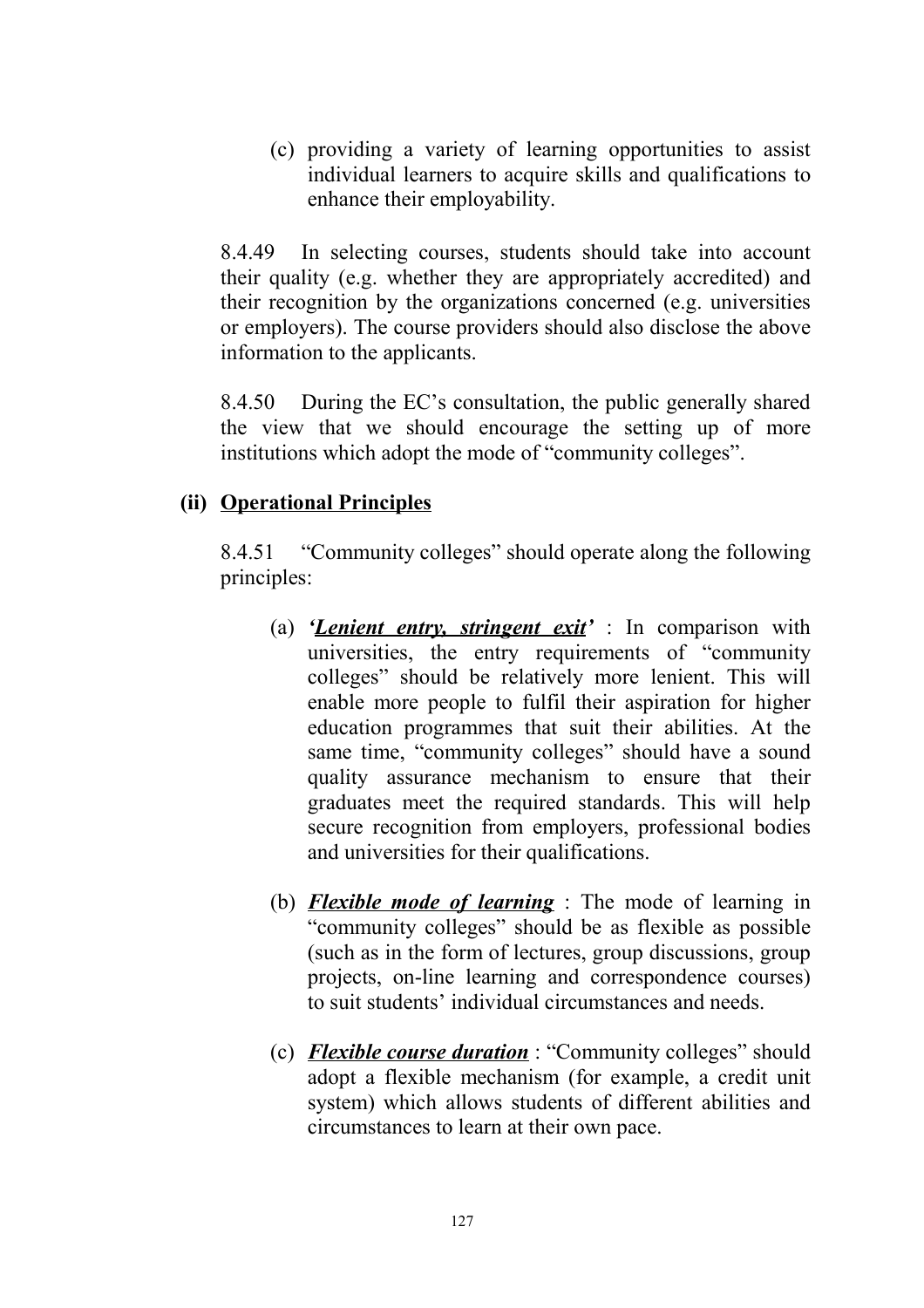(d) *Diversified sources of subsidies* : The funding for "community colleges" could come from various sources, such as the private sector, charitable education funds, non-profit-making organizations or collection of school fees. This will allow a wider spectrum of the society to contribute to education in Hong Kong. During the EC's consultation, the majority of the respondents shared the view that "community colleges" should obtain their funding through various channels so that the development of the "community colleges" system can be expedited and more flexible.

### **(iii) Promoting the Development of Community Colleges**

8.4.52 We encourage the following sectors/institutions to take an active part in promoting the development of "community colleges" so as to provide diversified opportunities for learners to pursue higher education:

(a) The Government : may formulate relevant policies to provide a conducive environment for the development of "community colleges". The Government may facilitate the establishment of a mechanism for articulation of qualifications and quality assurance. We note that the Government has recently further expanded the Nonmeans Tested Loan Scheme to cover professional and educational courses offered in Hong Kong by registered schools, non-local tertiary institutions, professional organizations and recognized training institutions so that people aspire to higher education will not be deprived of such a chance due to lack of means. The Government may also consider providing subsidy to those students with financial difficulties as well as offering start-up assistance (e.g. in procuring premises) to institutions operating in the form of "community colleges".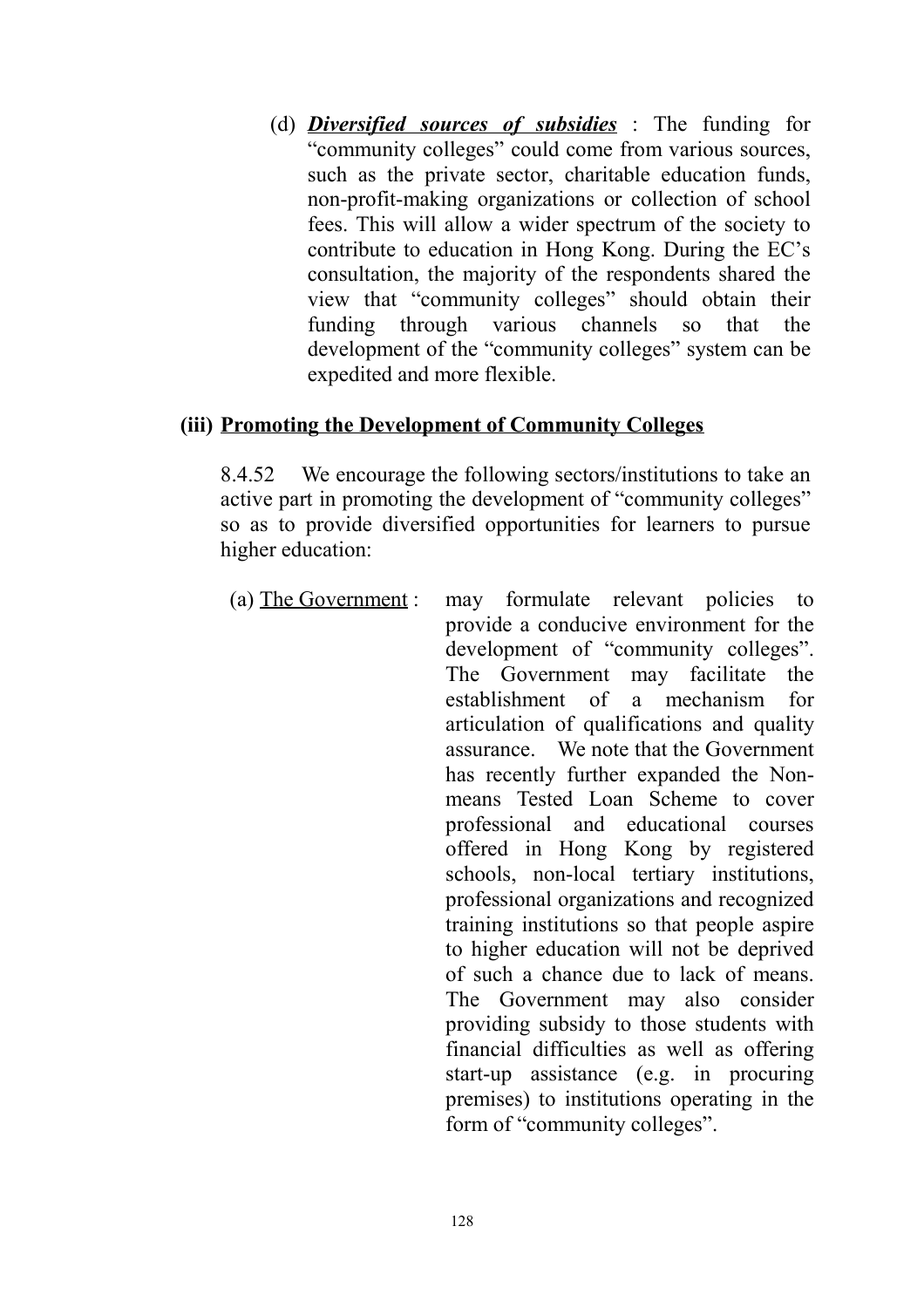| (b) The Universities :                                                     | to consider giving proper recognition to<br>qualifications conferred by "community"<br>colleges", admitting high achievers from<br>these colleges as well as granting partial<br>course exemption as appropriate. |
|----------------------------------------------------------------------------|-------------------------------------------------------------------------------------------------------------------------------------------------------------------------------------------------------------------|
| (c) Post-secondary<br>$\ddot{\phantom{1}}$<br>colleges and<br>institutions | may consider providing courses modeled<br>on those offered by "community"<br>colleges".                                                                                                                           |
| (d) Other sectors $\angle$<br>$\mathbb{R}^2$<br>institutions               | are encouraged to support and promote<br>in various ways the development of<br>"community colleges".                                                                                                              |

#### *(3) Continuing Education*

8.4.53 We will discuss in more detail in Section 5 the future development of continuing education ( including post-secondary studies ) in Hong Kong.

### **Setting up of a Working Group**

8.4.54 The proposals concerning university admission, a transferable credit unit system and the duration of first degree programmes will be further examined and implemented by the UGC and the concerned institutions. We propose to form a working group under the EC to follow up on ways to enhance the interface between universities and other postsecondary institutions (such as "community colleges" and continuing education institutions), study in detail the implementation problems and formulate specific proposals. The Working Group should comprise representatives from the Education and Manpower Bureau, the EC, the UGC, the VTC and the institutions concerned.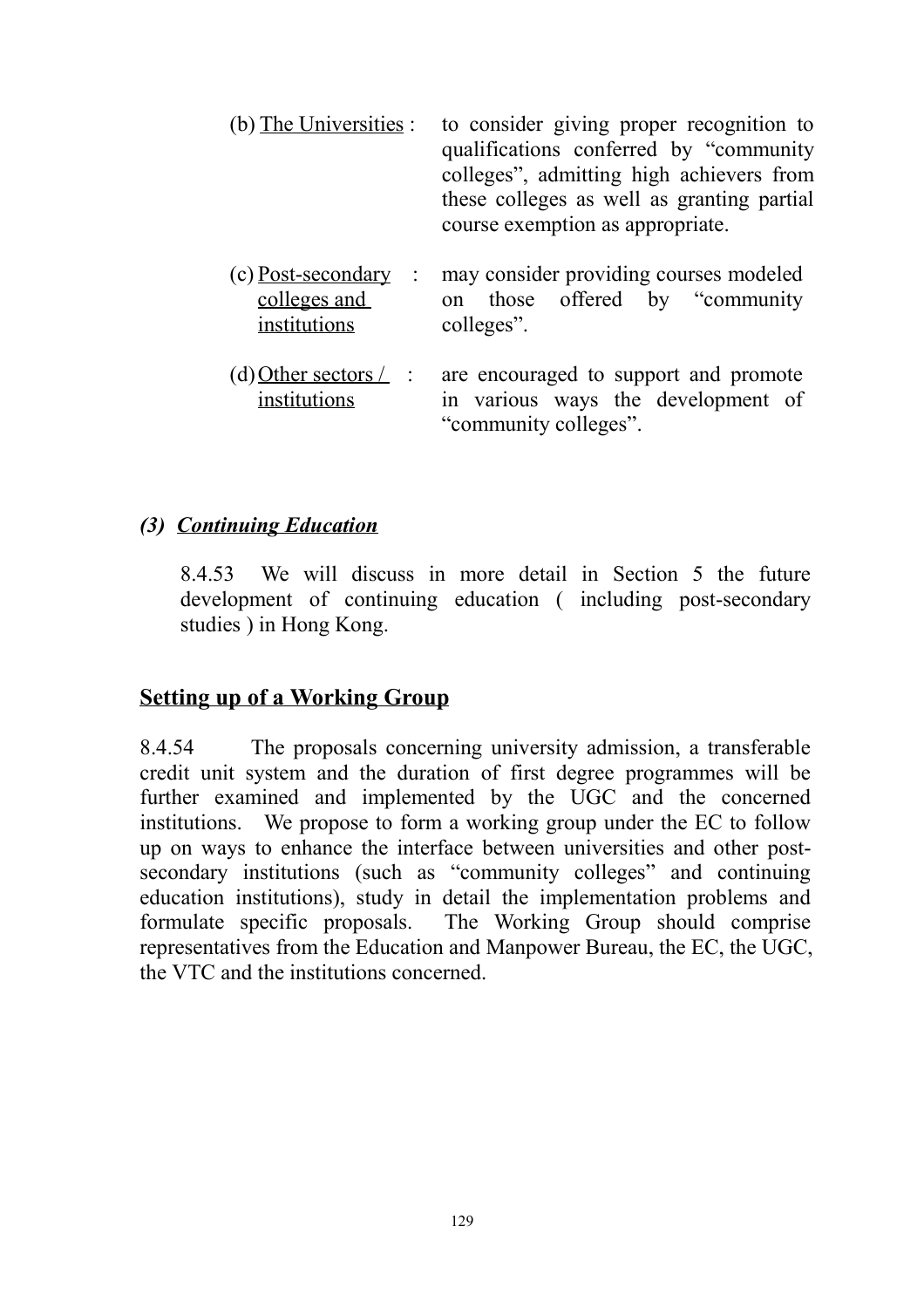# **Section 5: Continuing Education**

8.5.1 As mentioned in earlier chapters, in a knowledge-based society, the demand for continuing education is much higher than before.

- 8.5.2 Continuing education performs multiple functions:
	- (1) It gives full play to one's potentials and enhances the quality of the individual.
	- (2) It enables learners to acquire up-to-date knowledge and skills to stay competitive in the rapidly changing and increasingly globalized economy.
	- (3) It allows learners to acquire qualifications in academic, professional or vocational training, which meet their personal aspirations and occupational needs.

# **Current position**

8.5.3 Continuing education has been developing rapidly in the past few years. Institutions providing continuing education have been expanding both in number and in size. As indicated in a survey conducted by the Government last year, a total of more than 12 000 continuing education courses were offered by various institutions between June last year and May this year, and more than 550 000 students were enrolled. As the development of continuing education is mainly market-oriented, its mode of operation is flexible and diversified; the design of the courses is mainly oriented towards learners' demands; and the courses offered are wideranging, covering academic, professional and vocational domains as well as personal development. This aptly reflects the variety of the community's needs for continuing education.

8.5.4 These developments are encouraging. It is envisaged that continuing education will play an increasingly important role in the overall framework of life-long learning in future.

# **Proposed directions for future development**

8.5.5 During the EC's consultation, the public in general supported promoting the development of continuing education, providing a favourable learning environment and encouraging every one to pursue life-long learning.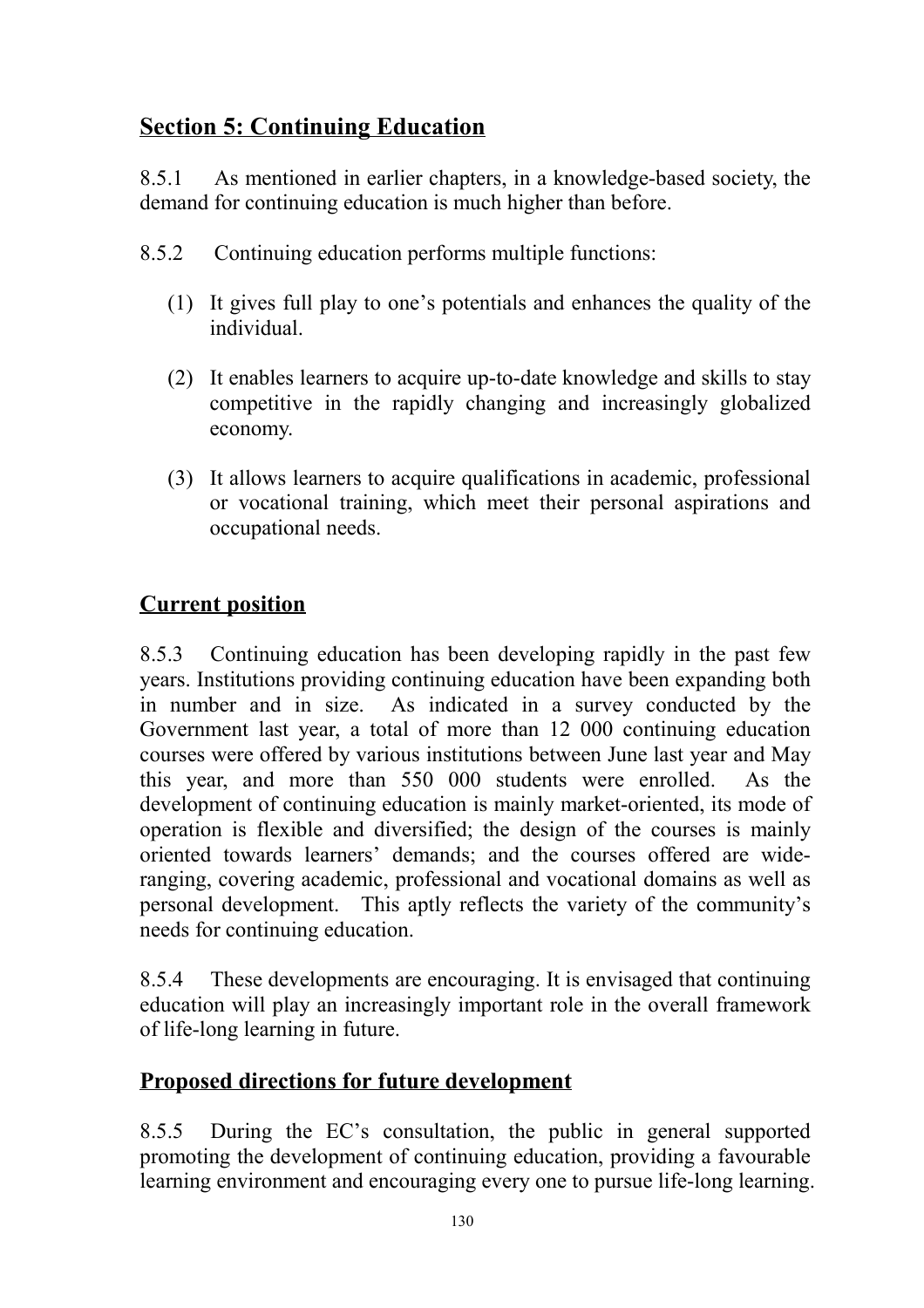Some people also put forward concrete suggestions on ways to promote continuing education. Having considered their views, we propose that building on its present strengths, continuing education should further develop in the following directions:

## (1) **Flexibility and openness**

8.5.6 Flexibility and diversification should remain the guiding principles for the development of continuing education. To cater for the needs of the community for life-long learning, the contents and mode of continuing education should be adjusted to align with changes in the society and students' aspirations.

## (2) **Mechanism for quality assurance, accreditation and transfer of qualifications**

8.5.7 As mentioned before, quality assurance and accreditation are inter-related. To enable students to choose the modes of learning that best suit their individual interests, abilities and aspirations, and to accord due recognition to the qualifications attained through different channels and modes of study, we propose to establish a comprehensive mechanism whereby qualifications are mutually recognised and transferable among various continuing education / formal education / professional / vocational training programmes.

8.5.8 Such a qualifications framework should include the following features:

### (i) **Quality assurance**

A sound mechanism for qualifications accreditation should be put in place (e.g. accrediting the standards of various programmes by recognised accrediting agencies).

### (ii) **Openness and diversification**

There should be multiple points of entry and exit on the qualifications ladder.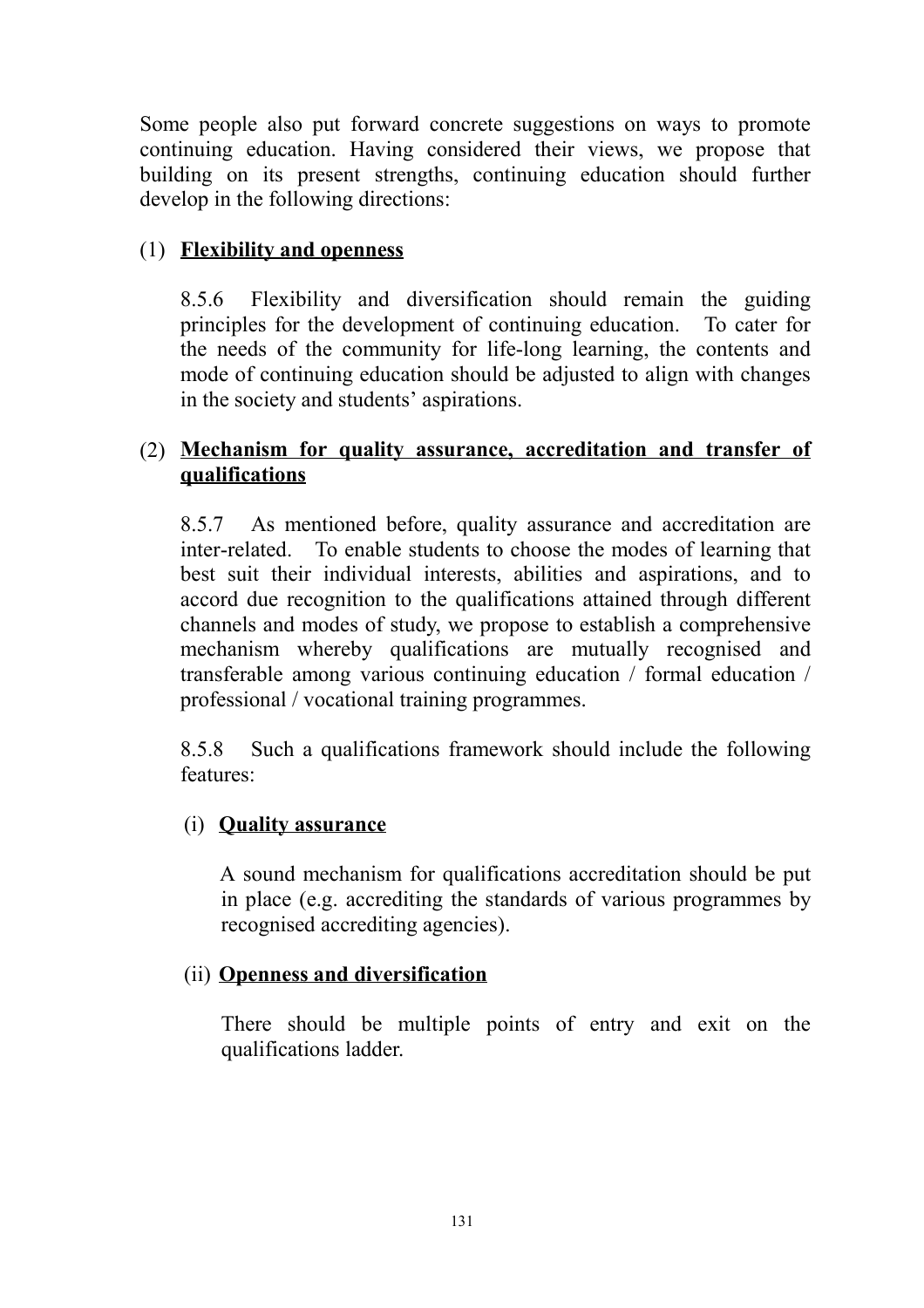### (iii) **Portability**

For those who are unable to complete a programme at one go, a certain qualification commensurate with the modules completed should be awarded, and such qualifications should be duly recognised when the learners resume their studies in future.

### (iv) **Flexibility and transferability**

The qualifications acquired through various channels should be transferable so that students may shift to another mode of learning geared to their own needs.

### (v) **Focus on learning outcome**

The credits accumulated from different modes of learning (including working experience or other experiences in life) should count as well.

### (3) **Continuing professional development in the workplace**

8.5.9 The workplace is an ideal venue for continuous professional development. In some countries, this concept has given rise to a new form of continuing education, "work-oriented learning programme" organized jointly by employers and providers of continuing education. This is an area worthy of exploration by the local continuing education community.

### (4) **The internationalization of continuing education**

8.5.10 The present momentum of internationalization should be sustained. There should be more co-operation with overseas tertiary institutions in offering specialized programmes that are unavailable in Hong Kong and to draw on their experiences and expertise.

### (5) **The use of information technology**

8.5.11 The rapid development of the Internet and on-line learning poses major challenges to continuing education worldwide. Local providers of continuing education should harness the power of the new technology to further promote lifelong learning. In addition, continuing education will play an increasingly important role in equipping learners with up-to-date knowledge in information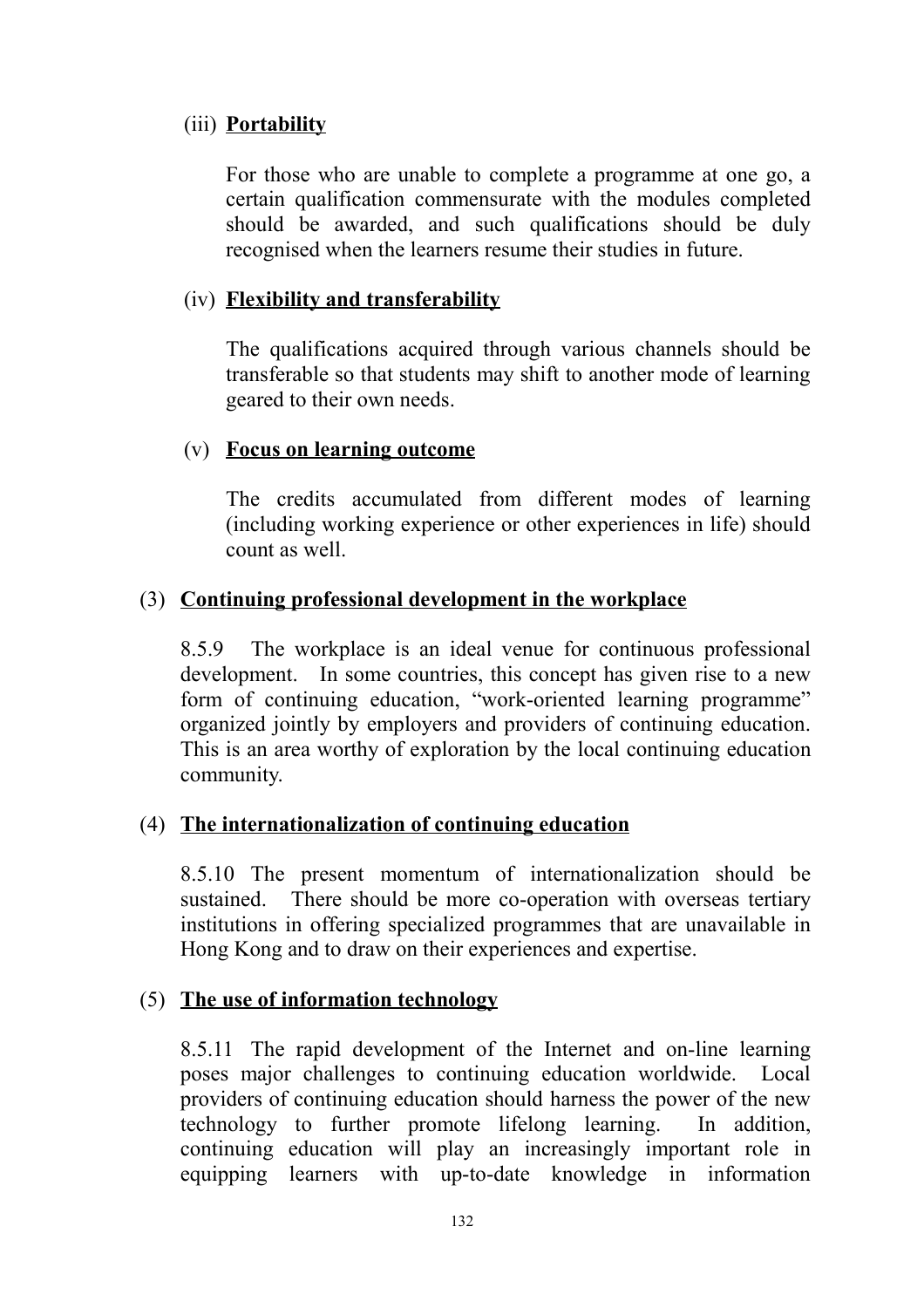technology. During the EC's consultation, some people called for paying attention to problems arising from the information era and strengthening value education for young people.

### (6) **Resources**

8.5.12 Continuing education should be funded on the 'user-pays' principle, as it helps to develop one's potentials and enhance one's personal qualities. However, the entire community is obliged to promote continuing education. We therefore look to people of various sectors, such as employers, professional bodies and social bodies to contribute manpower and resources. Where resources permit, the Government should consider providing assistance to those learners with neither the financial means nor the abilities to pursue continuing learning and find employment, including those who have become unemployable due to the economic restructuring (such as by providing re-training opportunities) to enhance their learning abilities and employability. We consider this to be very important in maintaining a stable and harmonious society. During the EC's consultation, respondents in general considered the above principles agreeable.

8.5.13 Apart from the above directions, some people suggested looking into the following questions :

- (1) should continuing education be regulated and how?
- (2) Teachers' qualifications in continuing education;
- (3) how to facilitate the effective use of community resources (including facilities and manpower) to promote continuing education?
- (4) how to use information technology and the mass media to promote continuing education?
- (5) how to assist the elderly, women, those who have suspended their studies at S3 level or below, new arrivals and those with special educational needs to pursue continuing learning?
- (6) how to encourage the working people to pursue further studies to enhance their knowledge and abilities, thus promoting their personal development?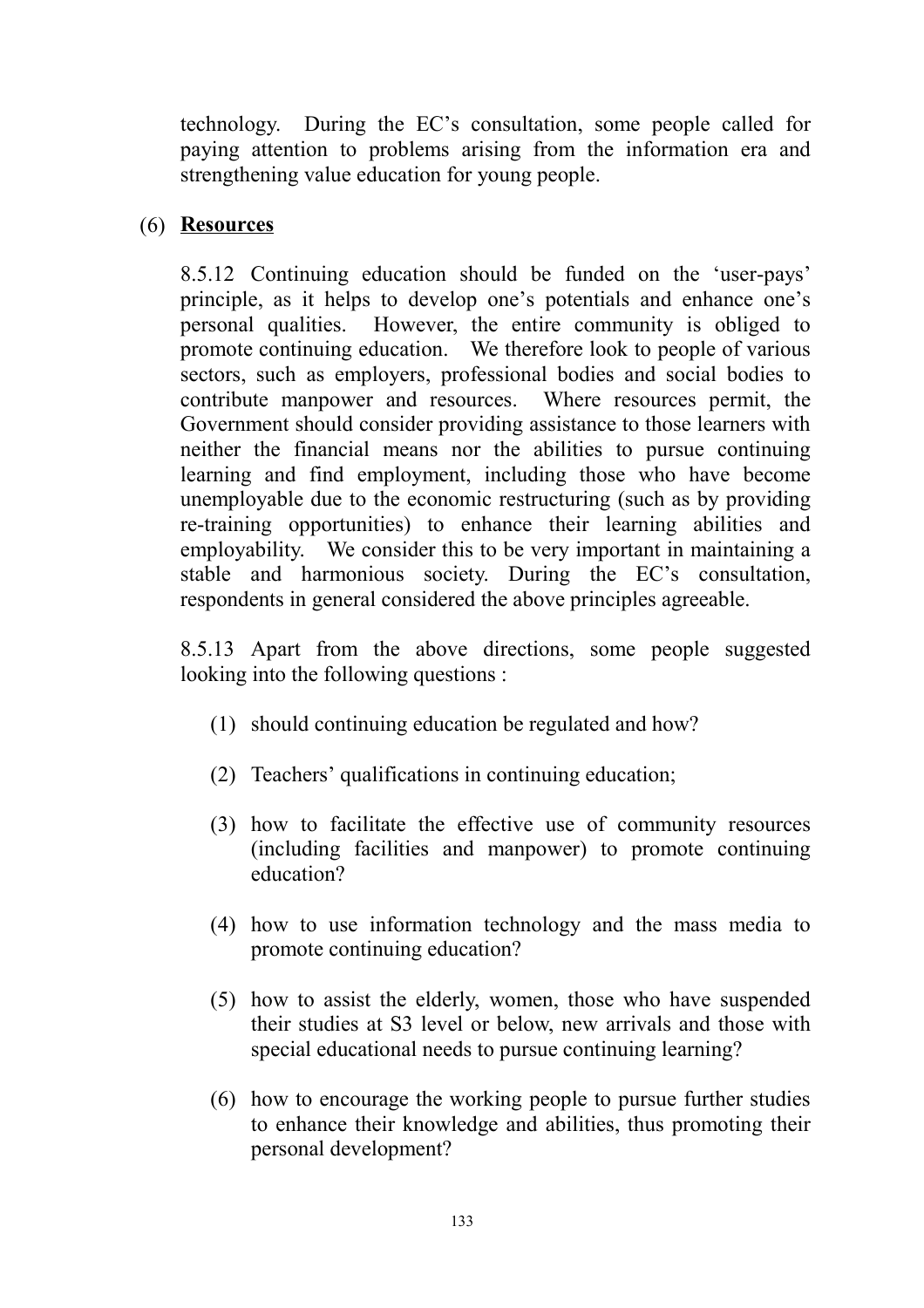8.5.14 We consider the above questions worth studying and recommend the working group to be set up by the EC to look into them in the course of studying the policies and measures to promote continuing education.

## **Community-wide Efforts in Promoting Continuing Education**

8.5.15 We recommend that different sectors of the community assume the following roles in promoting continuing education:

## **The Government**

- To provide an environment that is conducive to the development of continuing education and to co-ordinate the efforts of all interested parties (e.g. providers of continuing education, accreditation authorities, professional bodies, employers, etc.). The Government has taken the first step to encourage various providers of vocational training to join hands in developing a ladder of transferable qualifications. We hope that the Government will continue its effort towards the establishment of a more comprehensive qualifications framework in collaboration with the sectors concerned.
- To encourage continuing learning by offering incentives (e.g. nonmeans-tested low-interest loans, tax concessions, etc.).
- $\bullet$  To facilitate the under-privileged (e.g. learners with a low education level and having financial difficulties) in pursuing continuing learning to help them improve their quality of life.
- To set a good example by encouraging and facilitating its staff in pursuing continuing learning.

## **Employers**

- To encourage the employees to pursue continuing learning by providing learning/training (including in-house training) opportunities, granting leave and financial assistance as appropriate.
- To collaborate with providers of continuing education/professional bodies and to exchange training materials.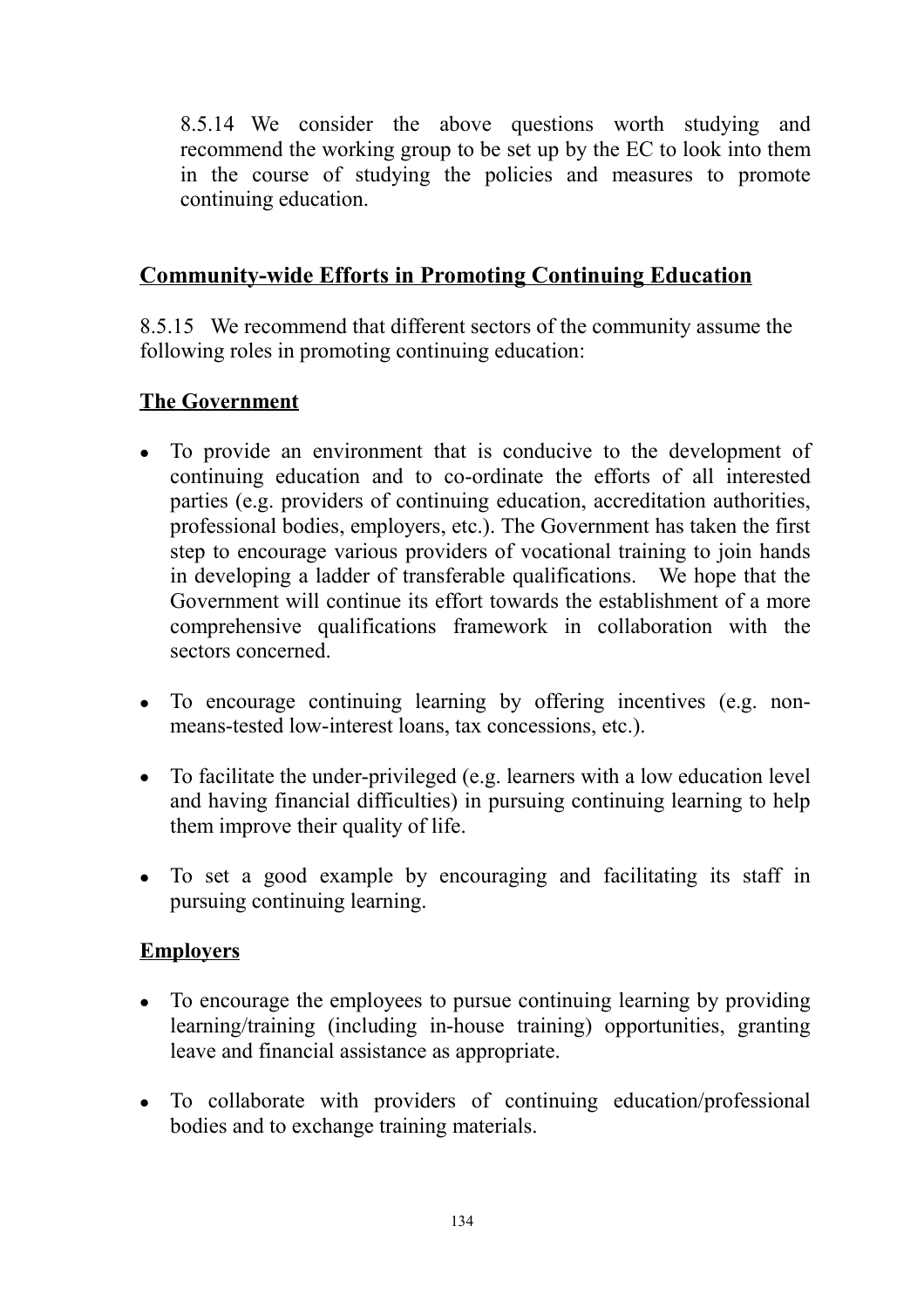## **Providers of continuing education**

- To provide the community with quality and practical programmes of continuing education.
- In collaboration with the Government, employers, professional bodies and the industries, to help various industries understand their training needs and gain access to the latest information on the labour market, and to assist the small and outmoded industries update themselves.

### **Voluntary/community organizations**

- To provide the grassroots with information and counselling services on continuing education through an extensive community network.
- To offer diverse programmes and activities in the community to cultivate people's interest in learning.

### **Accreditation authorities**

• To consider, with other interested parties including providers of continuing education, the Government, employers and professional bodies, how to set up a flexible mechanism for the evaluation. accreditation and transfer of academic qualifications, in order to enhance the portability and transferability of continuing education programmes of different types and levels.

### **Professional organizations**

- To encourage members to pursue further studies and provide opportunities for continuing learning.
- To put in place a working experience accreditation mechanism allowing learners with relevant working experience to apply for exemption of some professional courses.
- To work with other relevant sectors to establish a qualifications accreditation and recognition mechanism.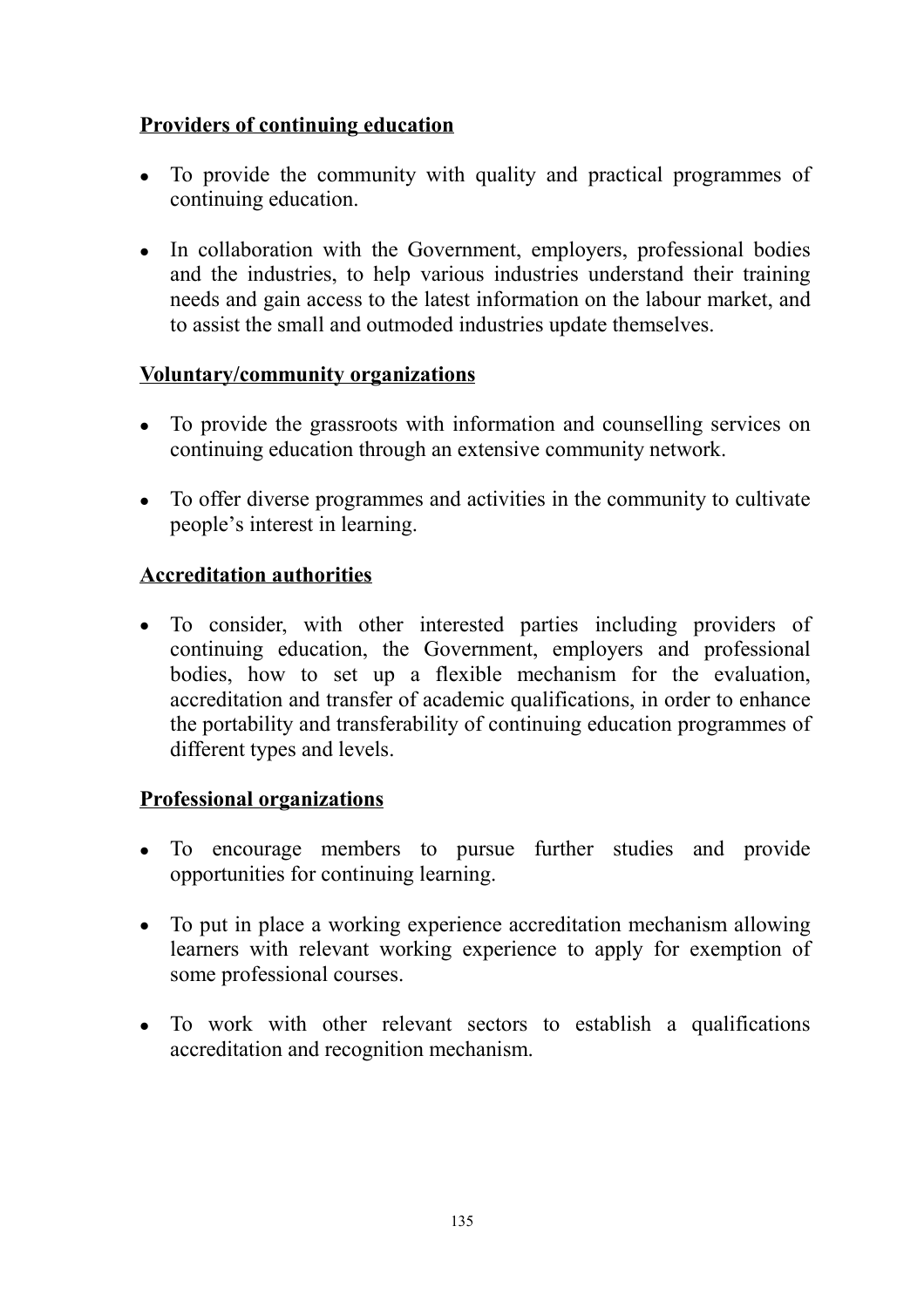### **Mass media**

- To help promote the concept of lifelong learning.
- To provide the public with the latest information on continuing education and to facilitate the provision of diversified learning channels (such as setting up an education television station and network services on education, etc.).

## **Specific Recommendations**

### **(1) Setting up a working group on continuing education**

8.5.16 In the context of this review, we have set out the proposed broad directions for the future development of continuing education. The next step will be to set up a working group to advise the Government on the policies and specific initiatives on continuing education (e.g. bringing various sectors together to establish a comprehensive mechanism for accreditation of academic qualifications).

### **(2) Establishing a database for continuing education**

8.5.17 We note that the Government has recently completed a survey on continuing education courses offered in Hong Kong and launched a website to provide learners with a convenient channel to search for information on continuing education courses. We fully support this initiative and propose further promoting the use of this website through all relevant Government departments (e.g. Labour Department, Careers and Guidance Services Section of Education Department, etc.) and relevant organizations (e.g. youth centres, voluntary organizations, etc.) to assist those who are looking for suitable courses.

### **(3) Establishing lifelong learning centres**

8.5.18 We recommend that continuing education institutions or community service organizations should make use of the existing community resources (including community centres) to set up lifelong learning centres that embrace teaching facilities, libraries, information technology equipment, study rooms and advisory services. We recommend that educational institutions /public organizations (e.g.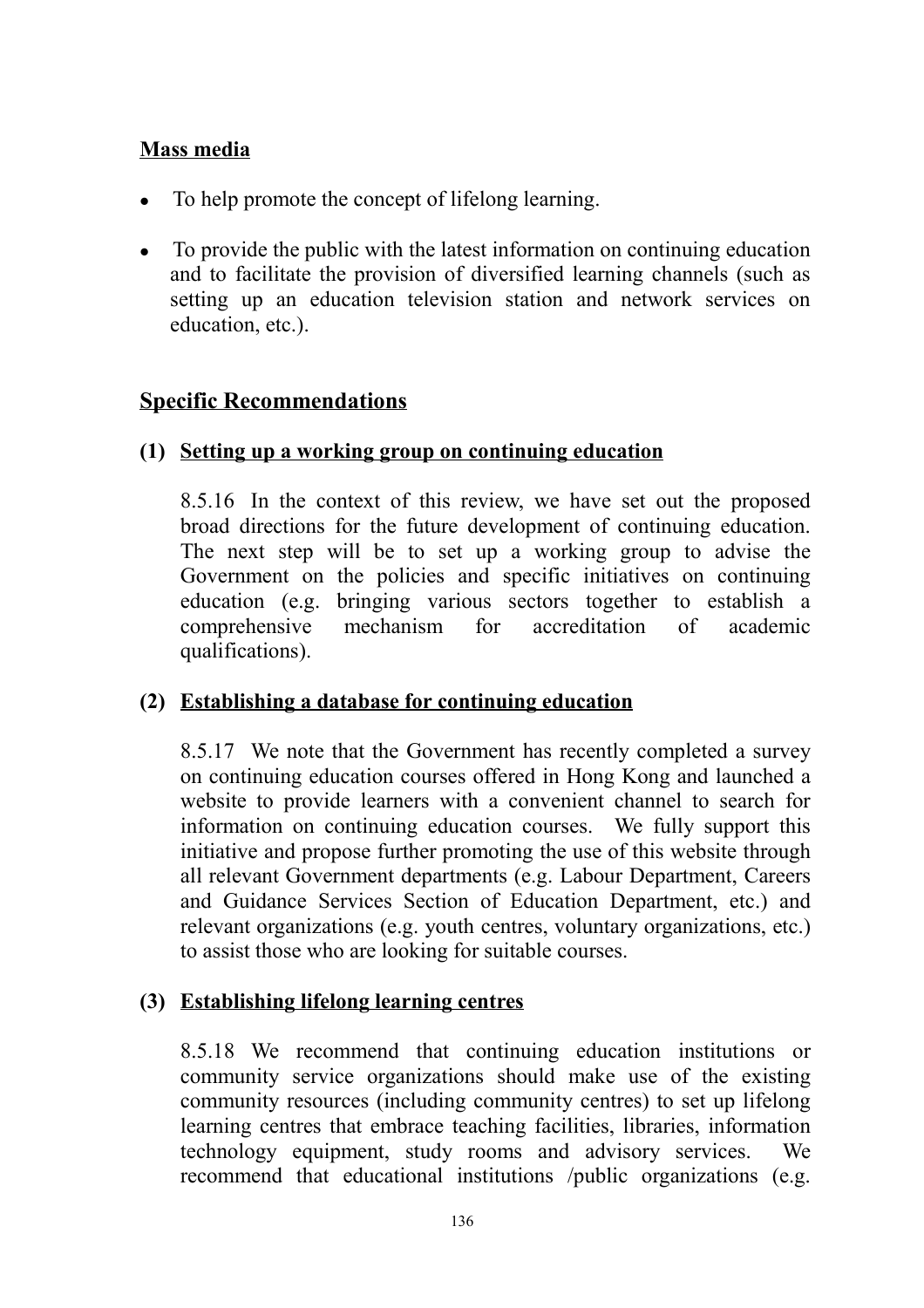schools, community halls, tertiary institutions, language education institutions, etc.) should consider allowing continuing education providers and learners to use their classrooms, lecture rooms and libraries on a cost-recovery basis.

### **(4) Working out supporting measures for continuing education**

8.5.19 We are aware that the Government has further extended the scope of the Non-Means-Tested Loan Scheme to cover professional and educational courses offered in Hong Kong by registered schools, nonlocal tertiary institutions, professional organizations and recognized training institutions. This will help those who wish to pursue continuing learning but lack the means to do so. We support this initiative and recommend that the proposed working group as mentioned in paragraph (1) above to work out other measures to help learners pursue continuing learning.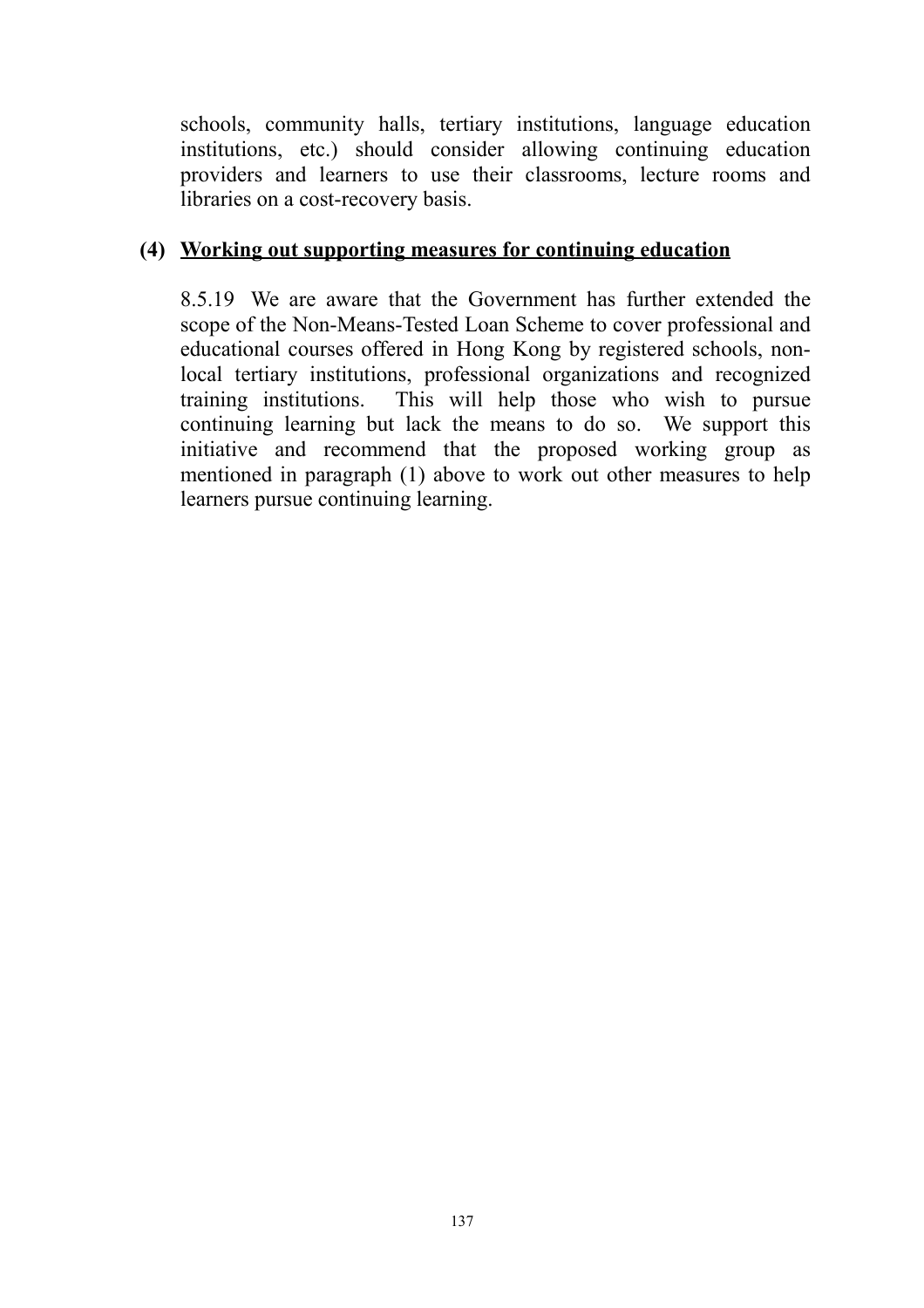# **Chapter 9 : Implementation Strategy**

9.1 The education reform is an enormous and complex exercise and requires an appropriate implementation strategy. We propose the following strategy to ensure the smooth implementation of the reform measures.

## **Setting priorities**

9.2 We propose to prioritise the reform measures on the basis of the following considerations:

- (1) The urgency and seriousness of the problem that the reform measure aims to tackle;
- (2) The reform measure's impact on promoting the quality of education, all-round development and lifelong learning;
- (3) Whether the essential pre-conditions are in place;
- (4) Whether the proposed sequence of implementation is logical.

9.3 On the basis of the above considerations, we propose that the following should be the priority items of reform –

- Reform of the secondary school places allocation mechanism;
- Reform of the primary one admission mechanism;
- Reform of the university admission system;
- Reform of the primary and secondary school curricula;
- Improvement of the existing public examinations;
- Implementing the Basic Competency Assessments to ensure basic standards and to nurture excellence;
- Enhancing the quality of early childhood education;
- Enhancing the professional competence of principals and teachers;
- Increasing post-secondary learning opportunities.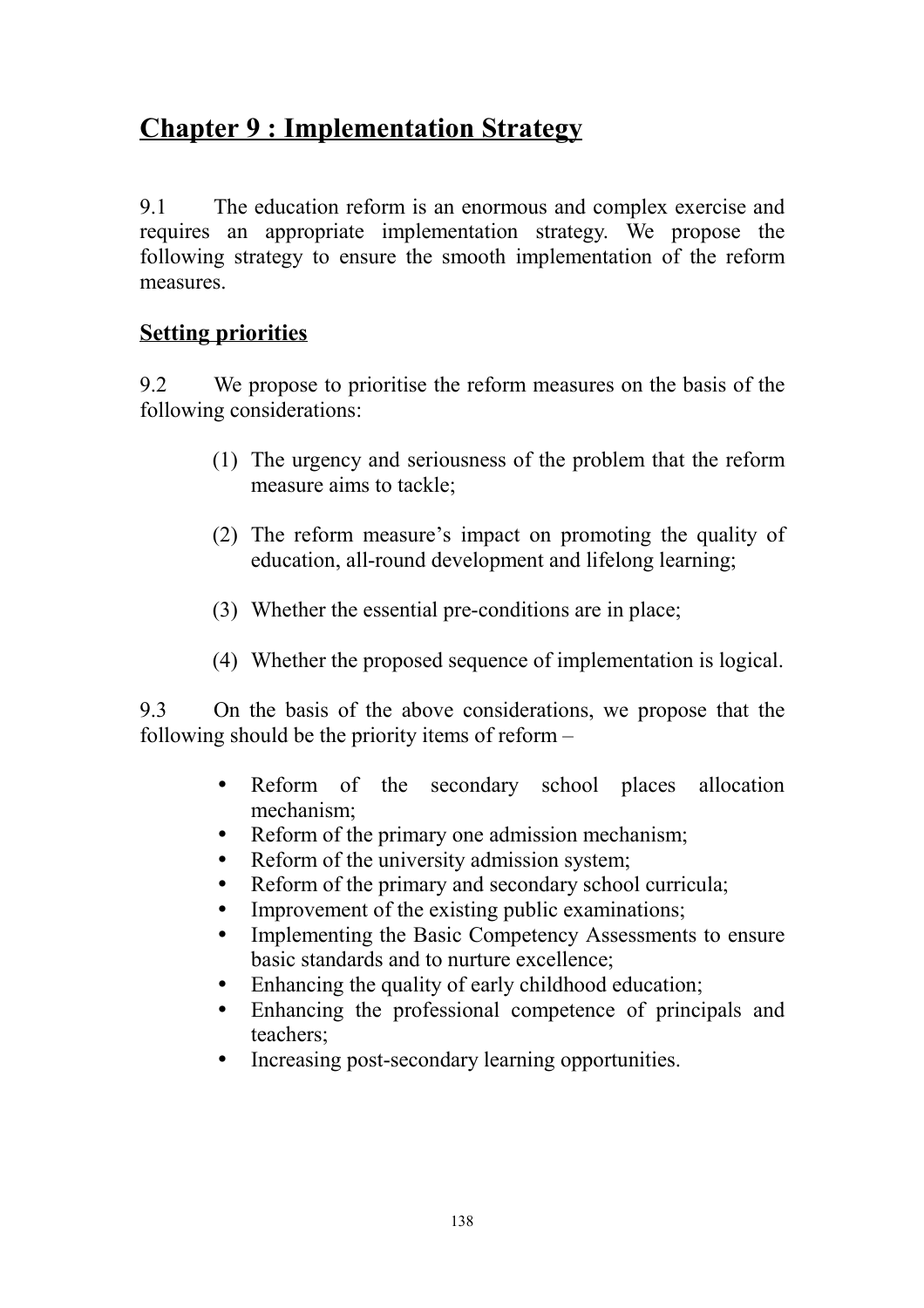## **Implementing changes incrementally**

9.4 We propose that those reform measures which involve more radical changes (such as the reform of the SSPA) should be implemented by phases. This would enable all parties concerned to better adjust to the changes and, during the transitional period, it would be possible to promptly rectify any problems detected.

## **Conducting trials in key areas**

9.5 For those reform measures that require a longer period of time to develop and have a wide coverage (such as the curriculum reform), we propose to conduct pilot schemes in schools which are more ready, and then promote the successful experiences to other schools.

# **Undertaking continuous monitoring and interim reviews**

9.6 The Education and Manpower Bureau (EMB) will undertake to implement the education reform and will report progress to the EC on a regular basis. We shall conduct interim reviews after each stage and make proper adjustment where necessary. The public will be consulted if major changes to the original plans are required.

# **Ensuring overall coordination**

9.7 For better coordination, EMB will set up a liaison team comprised of experienced educators to take charge of coordination and communication with different sectors of the community for the smooth and effective implementation of various reforms. It will also collect feedback when the reforms are implemented and report them to the Government for appropriate follow-up as soon as possible.

9.8 EMB and the EC will continue to coordinate the work of the major education advisory bodies and relevant government departments to ensure that various education policies and measures are in line with the education reform.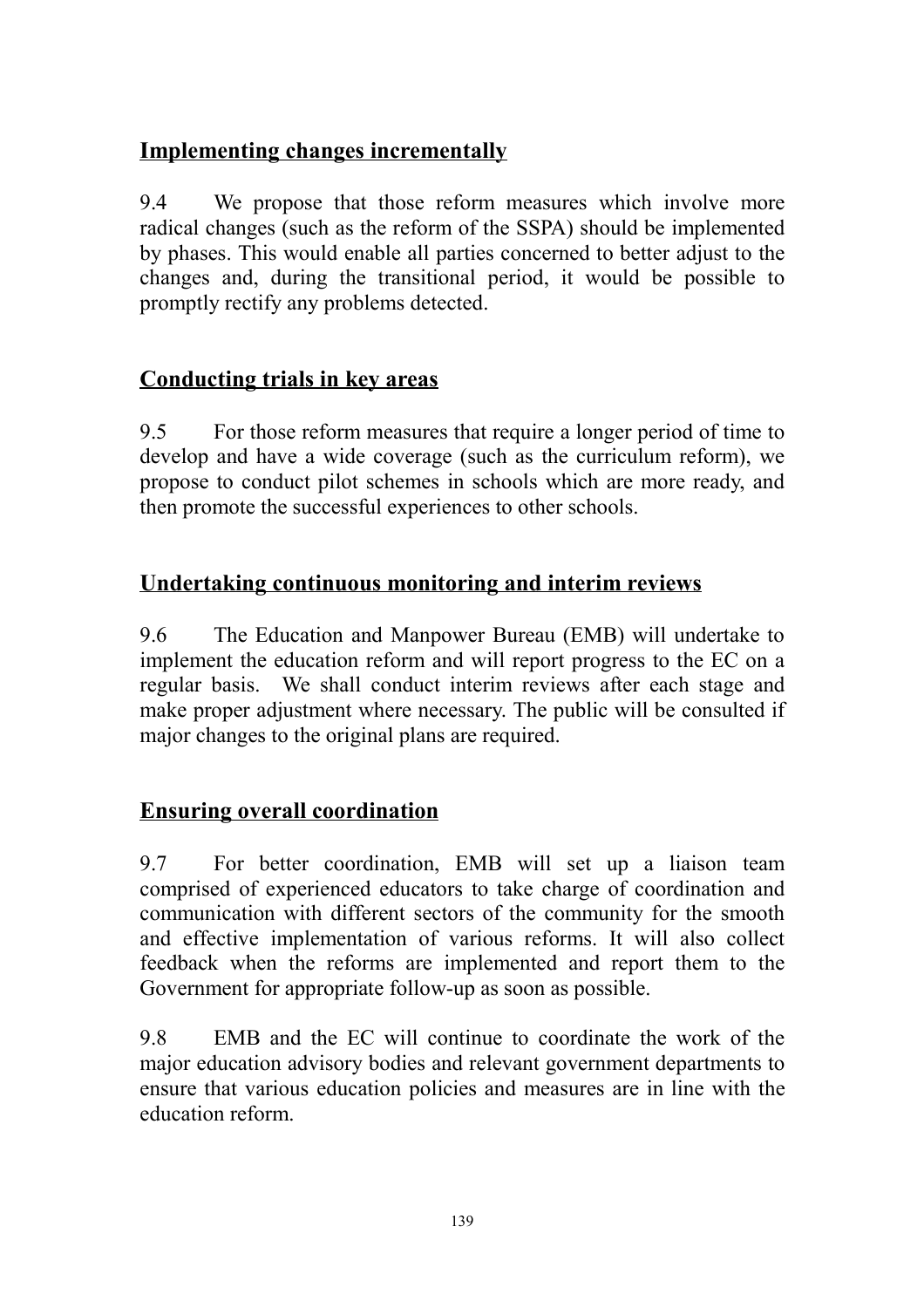9.9 During the consultation period, many respondents expressed support for a gradual approach to the education reform and proposed appropriate supportive measures, including support to schools and teachers. Some were of the view that interaction with frontline educators should be strengthened so that they could participate in the formulation, testing and implementation of the new curricula. We strongly support these views, but notwithstanding the importance of supportive measures, the participation of various sectors of our society, particularly the active involvement of frontline educators, are of utmost importance.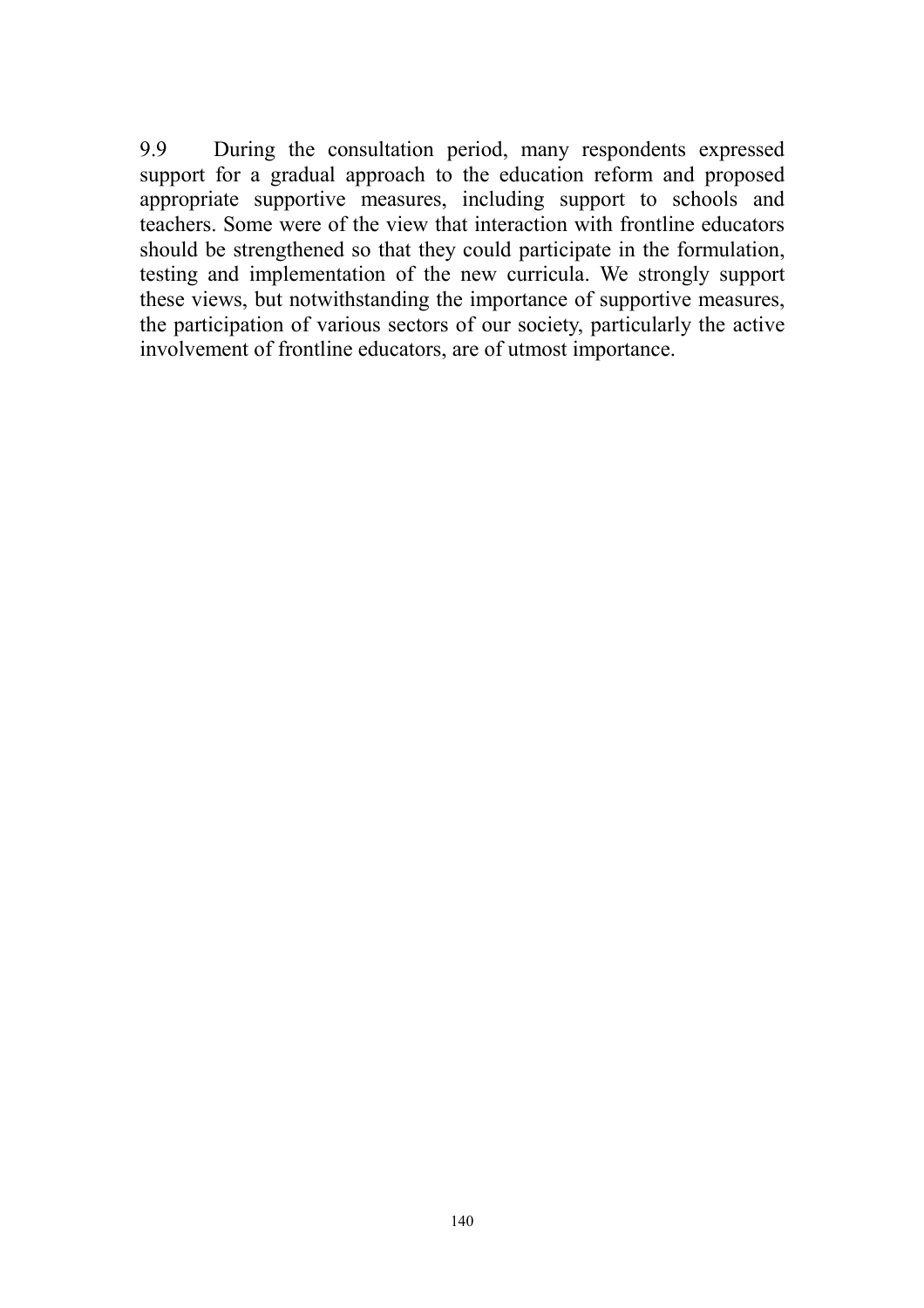# **Chapter 10 : Resource Strategy**

10.1 Education can help each individual enhance his or her personal qualities, and contributes to society's progress and prosperity; the success of the education reform will benefit each and every individual in society. Education should be regarded as an investment rather than expenditure. To implement the reform, extra resources will be required. If the resources are put to effective use, our investment in education will bring us enormous returns which will far exceed the costs incurred.

10.2 The successful implementation of the education reform calls for an appropriate resource strategy to enable various key reform measures to roll out as soon as possible and to ensure that the resources allocated for education can achieve the maximum effect.

# **Resources currently devoted to education**

10.3. The Government has all along attached great importance to education and made substantial commitment in terms of resources. Education is now the single largest item of public expenditure. It takes up over one-fifth of the Government's total recurrent expenditure, amounting to \$45 billion or equivalent to 4% of Hong Kong's Gross Domestic Product. In comparison, the proportion of private contribution to education is less than 10% of the total expenditure on education. This is smaller than that in many other places. The proportion in Germany and Australia, for instance, is  $22\%^{(1)}$  and  $18\%^{(2)}$  respectively.

10.4 At present, the proportion of public resources devoted to various stages of education is as follows:

| Early childhood and primary education | 22.9%   |
|---------------------------------------|---------|
| Secondary education                   | 33.3%   |
| Post-secondary education              | 34.7%   |
| Others                                | $9.1\%$ |

 $\mathcal{L}_\text{max}$  , where  $\mathcal{L}_\text{max}$  , we have the set of  $\mathcal{L}_\text{max}$  $(1)$ 1995 data

 $(2)1995$  data

Source: Education at a Glance OECD Indicators 1998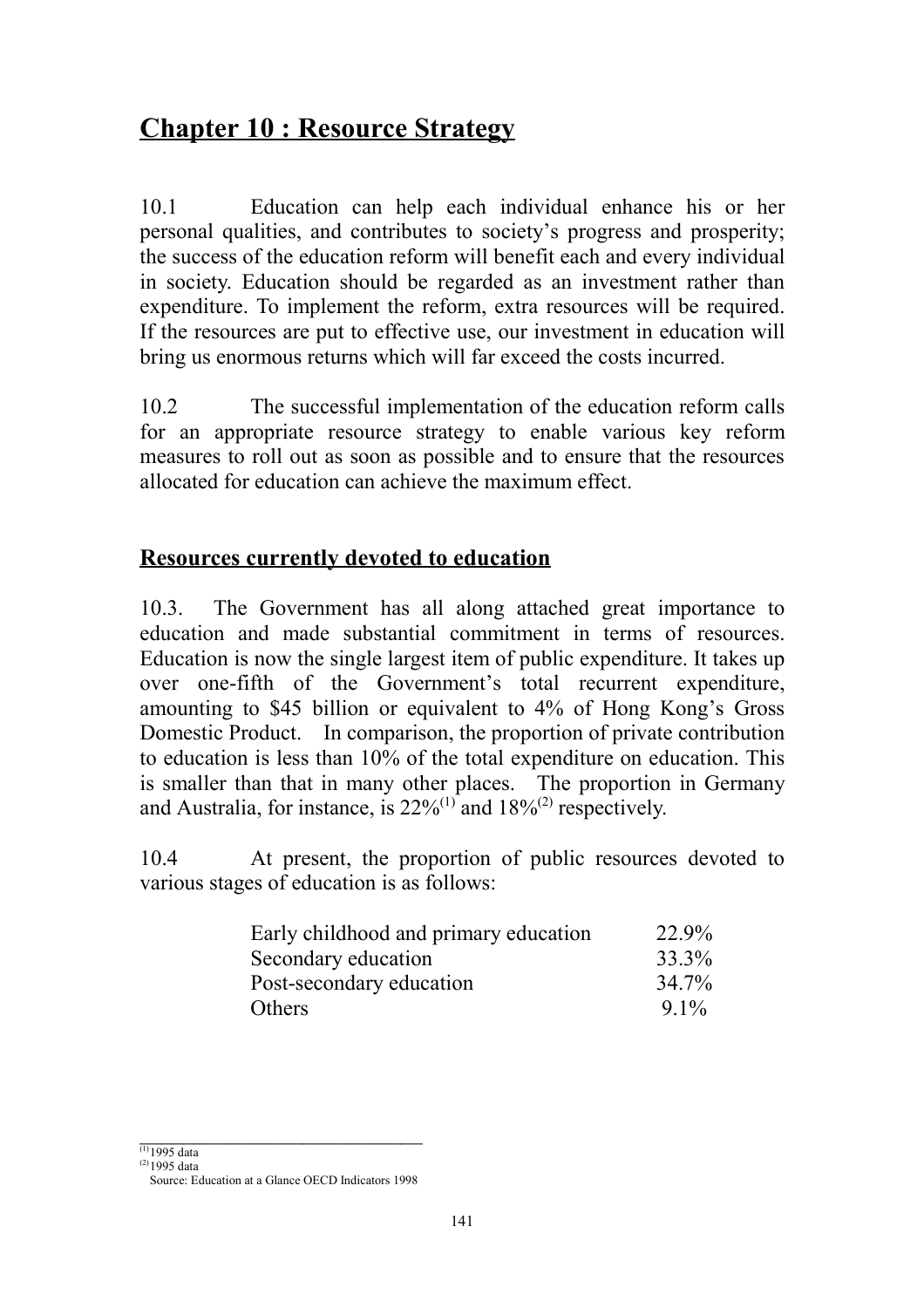10.5 To support the education reform, the Government has earmarked \$800 million in the 2000/01 Draft Estimates to enable the early implementation of a number of priority items. Apart from the education reform, the Government will continue with other education initiatives which will incur substantial additional resources (such as whole-day primary schooling, the application of IT in education, and increasing the number of teachers who are professionally trained and degree-holders). A total of 1,640 graduate teacher posts will be created in 2000/01 and 2001/02 school year at a recurrent expenditure of \$500 million, so that by 2001/02 school year, 35% of all primary teaching posts will be graduate posts. Besides, 100 IT Co-ordinator posts will be created in 2000/01 and more than 300 teaching posts will be provided in the coming two years for promoting the application of IT in education, coordinating school library services, and implementing the Chinese and English Extensive Reading Schemes. These measures will incur an additional recurrent expenditure of \$130 million. From 2000/01 to 2002/03 school year, the Government will also build 54 primary schools to attain the target of allowing 60% primary students to study in wholeday primary schools by September in 2002. This will incur \$5.3 billion capital expenditure and \$570 million recurrent expenditure respectively.

10.6 In view of the high proportion of public expenditure currently devoted to education and the implementation of the committed new initiatives which will also require a considerable additional resources, we need a proper strategy to make effective use of public resources and other resources in the community. To realize the education reform, all sectors of society, in particular the learners themselves, must be prepared to make greater contributions.

### **Proposed resource strategy**

### **(1) Principles**

10.7 We propose to adopt the following principles in setting the resource strategy:

### **(i) Concerted efforts of the whole community**

10.8 The fruits of education benefit everyone in society, particularly the learners themselves. Education is not only the whole society's joint investment, but also an investment for the learners themselves. Both society and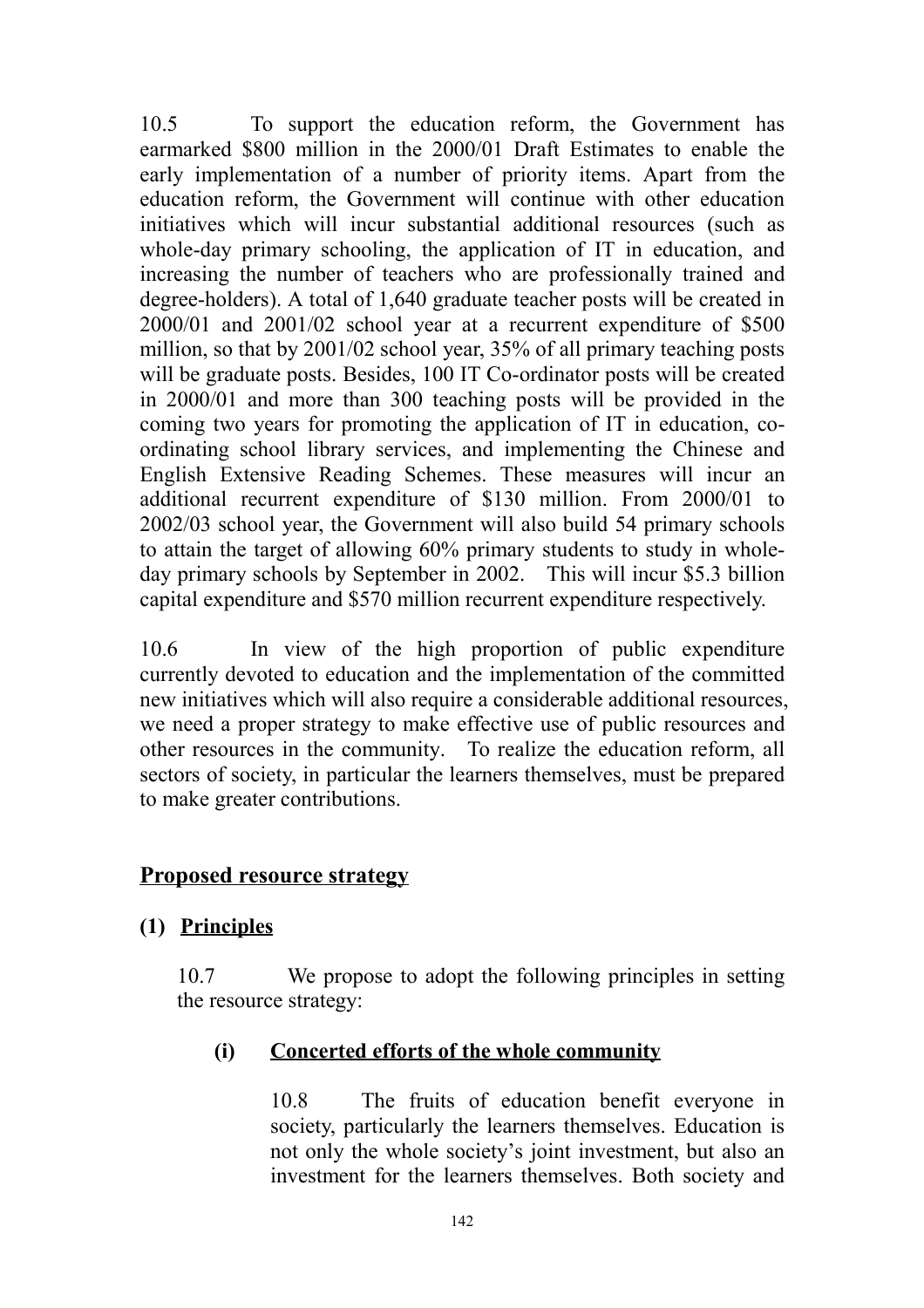the individual should make a contribution to the education reform.

### **(ii) According priority to basic education**

10.9 It is the Government's obligation to help all children of the right age attain a certain education level, so as to prepare them for future work, study and life. Early childhood and primary education are a key stage where the foundation for lifelong learning is laid. When considering the allocation of any additional resources, priority should be given to early childhood and primary education (e.g. in such areas as providing training and professional support for teachers and principals of pre-school institutions and primary schools, reducing the workload of primary school teachers, reforming the school curriculum and improving the learning assessment mechanisms, etc.).

10.10 The public resources now devoted to higher education already make up about one-third of the total resources allocated to education. The recurrent subsidy to universities is not expected to increase in the short-term. We would encourage the tertiary institutions to make more effective and flexible use of their existing resources, and to seek resources from other channels. In fact, the private sector is a significant source of funding for universities in many other parts of the world.

10.11 We are aware that the Government has further expanded the Non-Means Tested Loan Scheme to cover courses offered in Hong Kong by registered schools, nonlocal tertiary institutions, professional organizations and recognized training institutions. This will help those who wish to pursue continuing learning but lack the means to do so. The Government may also consider providing low interest loan to learners who have financial difficulties.

### **(iii) Focusing on effective learning and teaching**

10.12 Any additional public resources should be devoted to those reform measures which directly enhance the effectiveness of learning and teaching (such as professional support for schools, measures to raise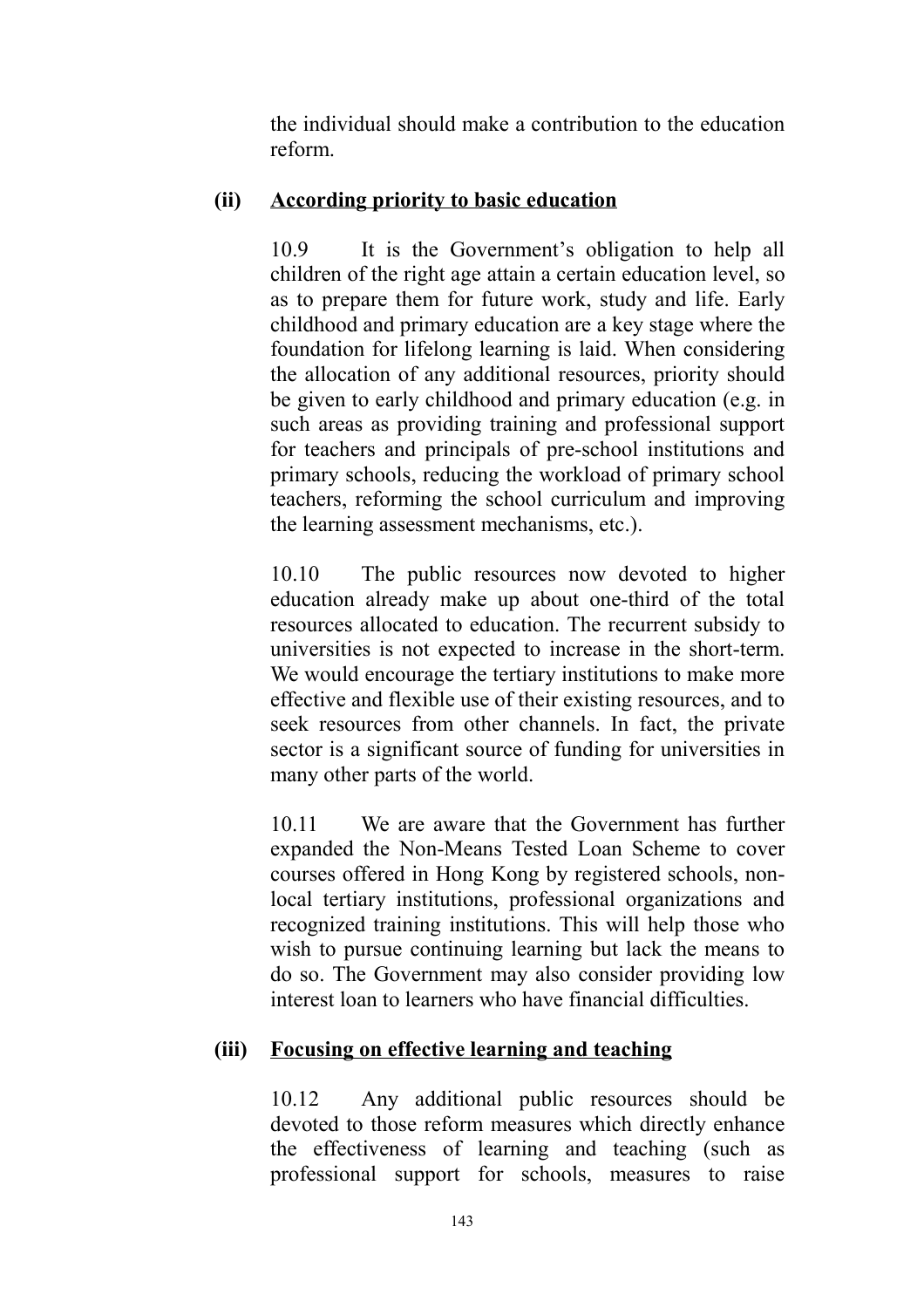teachers' and principals' professional competence, and measures to ensure students' basic standards and to promote excellence).

### **(2) Reform measures that require additional resources**

10.13 Among those measures proposed to be launched in the next three years, the following will require additional resources:

| <b>Education stage</b>                | <u>Reform/supporting measures</u>                                                                                                                                                                                                                                                           |
|---------------------------------------|---------------------------------------------------------------------------------------------------------------------------------------------------------------------------------------------------------------------------------------------------------------------------------------------|
| Early childhood<br>education          | · to provide training for in-service KG<br>principals and CCC supervisors<br>• to increase students' fee remission as a result<br>of raising the entry requirement of KG<br>teachers<br>• to provide training for KG teachers<br>• to improve the teacher-to-pupil ratio for KG             |
| Primary and<br>secondary<br>education | • to provide training for teachers<br>to provide professional support for schools<br>to reduce the workload of teachers<br>to set up Basic Competency Assessments for<br>Chinese, English and Mathematics<br>to reform the curriculum<br>to strengthen remedial and enhancement<br>measures |

### **(3) Proposed resource strategy**

10.14 We propose the following resource strategy for implementing the education reform:

### **(i) Effective utilization of existing resources**

• The substantial public resources currently devoted to education should be put to more effective use. Existing activities should be better integrated, and any savings thus achieved would be used to implement the reform items. There is a need to achieve better division of work within schools and to streamline work processes.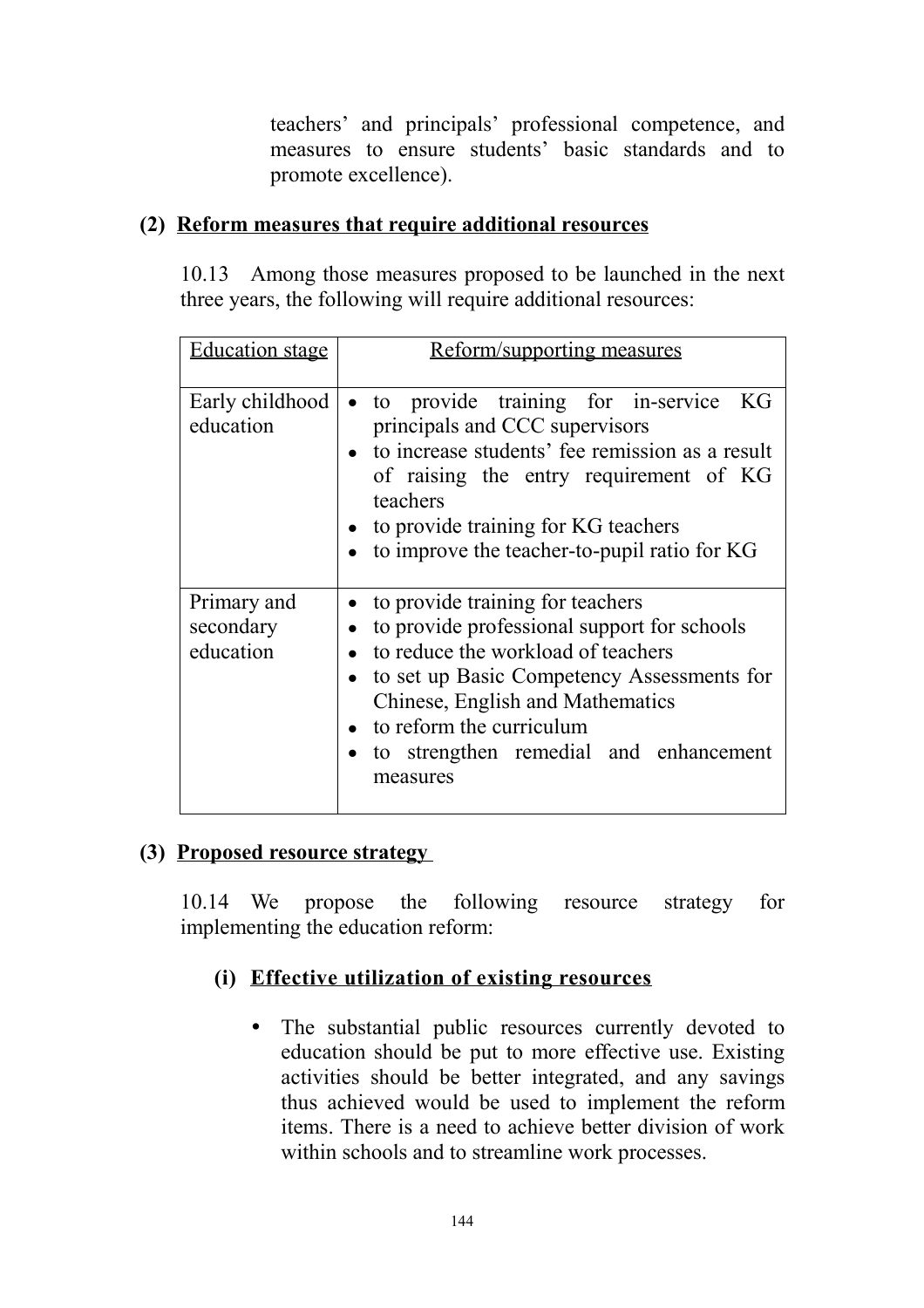• The Quality Education Fund should be used effectively to provide non-recurrent funding for the reform.

### **(ii) Making better use of other resources**

- Many other organizations (including youth service organizations, uniformed groups, sports organizations, cultural and arts groups, professional bodies, voluntary groups) are most willing to provide support for education. In fact, a lot of them are already organizing various types of learning activities for students such as training camps, workshops and seminars, which are designed to enhance students' leadership, self-control, communication skills, as well as their sporting and artistic skill. Such activities also cultivate students' moral values and civicmindedness. We encourage schools to make effective use of the resources provided by these sectors.
- Many people/organizations in the business sector are also highly supportive of education. Apart from providing students with work-related learning experiences (such as arranging visitations and workplace attachments), they should be prepared to make financial contributions to education. Schools and other education bodies should make the best use of such contributions.
- Schools should make better use of various public and community facilities, such as libraries, museums, cultural and arts facilities and various learning resources centres, to raise the effectiveness of learning and teaching.
- Parents play a very important role in supporting education. There should be a partnership between schools and parents, as the latter can provide support in the form of human and financial resources, to enable students to have all-round and diverse learning experiences, as well as appropriate guidance and assistance. In fact, many parents nowadays are spending a lot of money on their children, paying for extra activities, like private tuition, dance and music classes, and for examination exercise books etc. If some of these resources could be channeled to the school system, it would greatly benefit the allround development of their own children. We should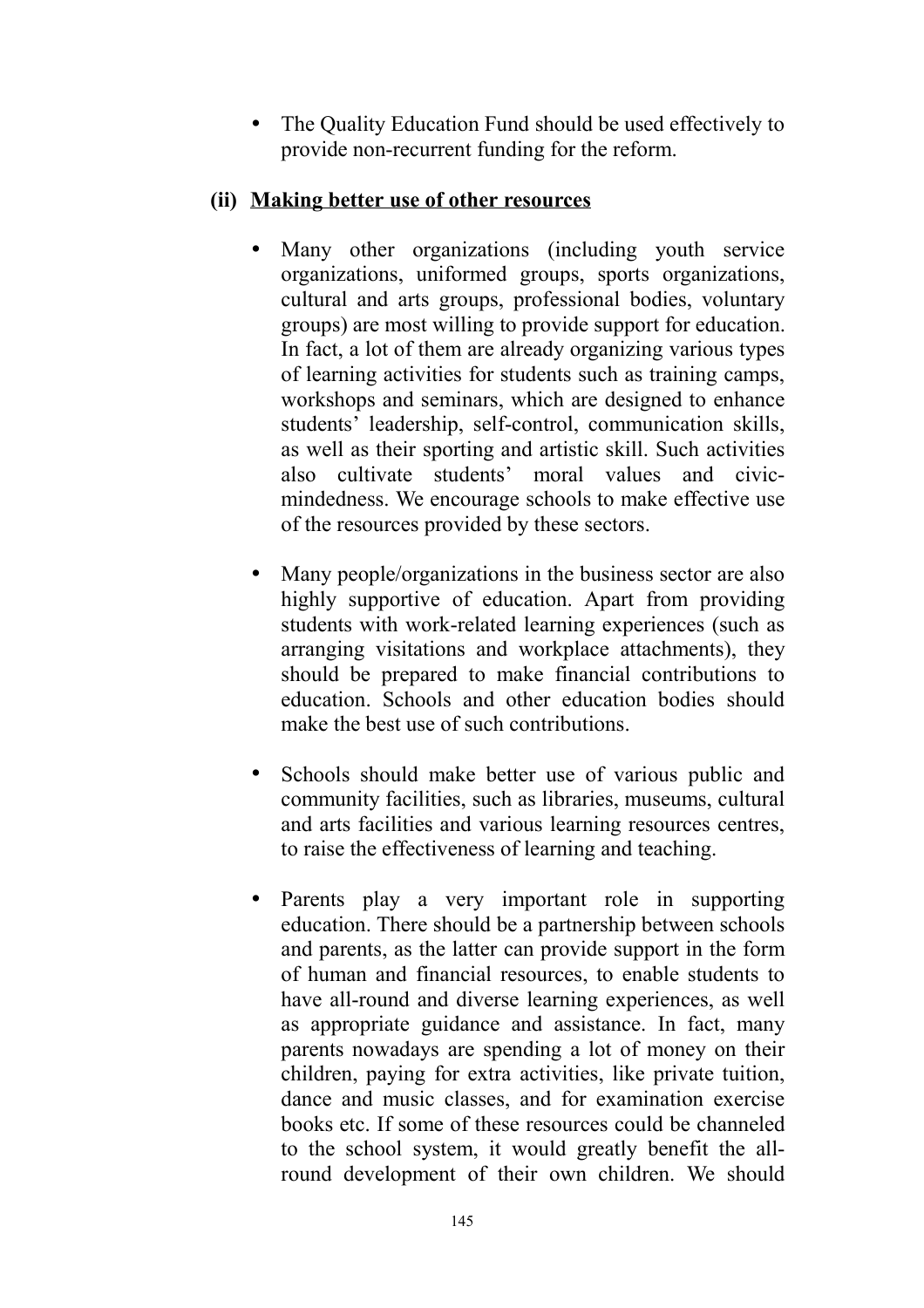therefore provide channels for parents to make contributions. In many other parts of the world, the proportion of education spending shouldered by parents and learners themselves is much higher than that in Hong Kong. We propose that, in respect of post-secondary education, consideration be given to appropriately adjusting the proportion of tuition fees to the total cost of education.

• We should encourage more private participation in running schools. We should also promote the development of private universities, community colleges, private schools and the Direct Subsidy Scheme schools so as to provide more channels for different sectors of the community to contribute towards education.

### **(iii) Increase in the resources allocated to education**

• At present, public resources allocated to education is equivalent to about 4% of Hong Kong's Gross Domestic Product. As education has profound influence on the future of Hong Kong, improvement in the quality of education will benefit the whole society. We therefore encourage the Government to increase its resource input on education.

10.15 During the consultation period, many sectors of the community expressed support for education and a large number of private organizations regarded providing assistance to the education reforms and fostering quality enhancement of education as a civic duty of the corporate sector. We feel much encouraged by the indication from some parents that they were willingness to build up a partnership with schools and make contributions to the education of their children. Meanwhile, some respondents also suggested that the Government should set out an education budget that spanned over several years while maintaining the flexibility to increase expenditures as necessary.

10.16 There was also a proposal to allocate resources to reduce class size and raise the teacher-to-student ratio so as to lighten teachers' workload and to enable them to raise the effectiveness of learning and teaching. We have the following views in this respect: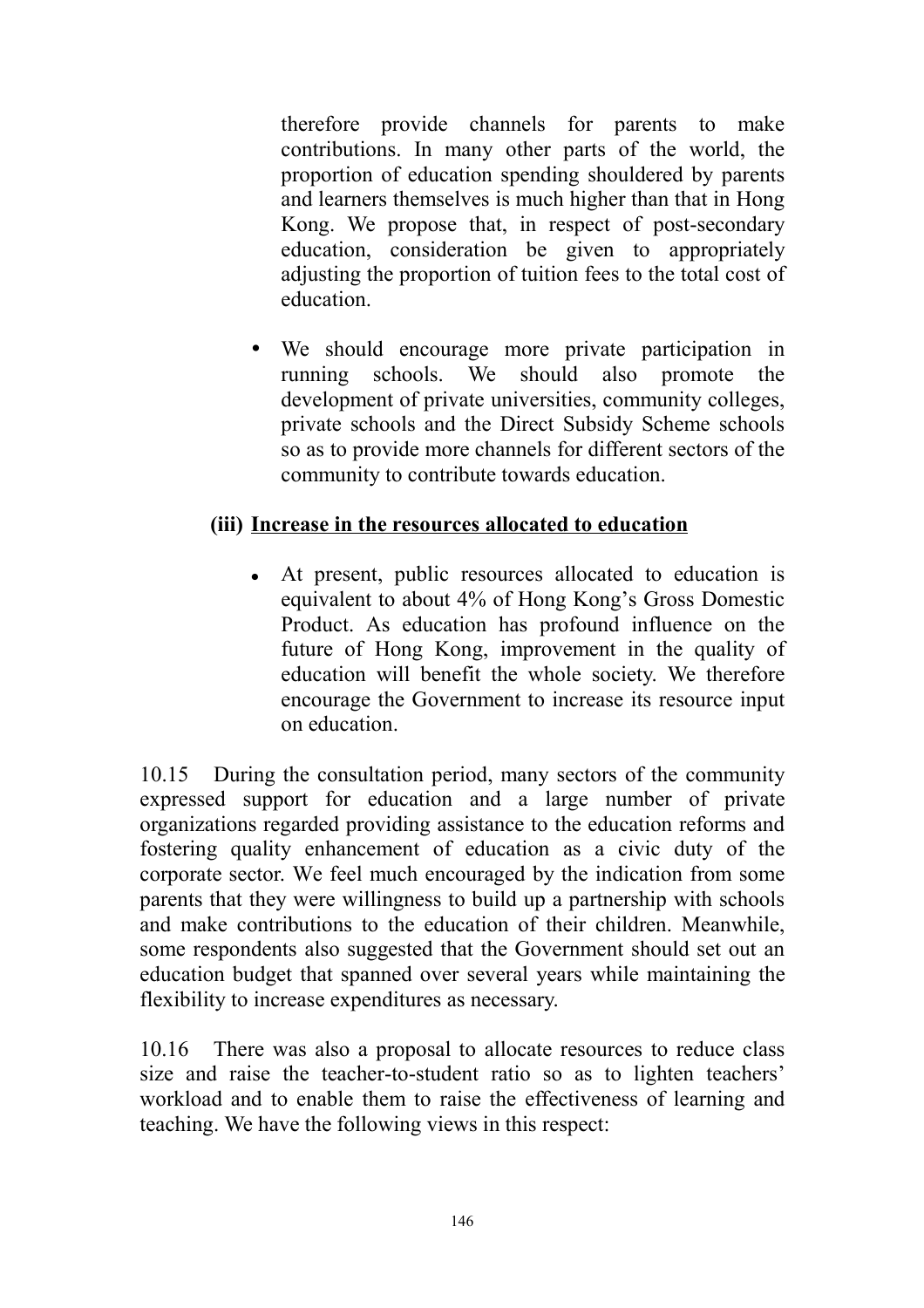- Effectiveness of learning and teaching can be affected by many factors, including the learning and teaching culture of the school, the curricula, the frequency of tests and examinations, the arrangement of teaching work and whether there is an adequate supporting staff, etc. We understand that a number of schools have adopted a flexible curriculum by combining periods, prolonging the duration of each period or reducing the number of periods. Such an approach will not only raise the effectiveness of learning and teaching, but can also save the time spent by teachers on preparation. Eliminating excessive examinations and tests can also give students more room to learn and serve the dual purposes of reducing the time teachers spend on marking papers and alleviating their workload.
- The general teacher-to-student ratios in Hong Kong are 1:22 and 1:19 for primary and secondary schools respectively. These ratios compare favourably with our neighbours [such as: Singapore (primary schools: 1:25; secondary schools: 1:20)<sup>(3)</sup>, South Korea (primary schools: 1:27; secondary schools: 1:21)]<sup>(3)</sup>. It is evident that we cannot simply equate the teacher-to-student ratio with the quality of education. Besides, the number of students in each class does not only depend on the number of teaching staff, but also the physical conditions of schools. A large number of school premises would have to be erected if we were to significantly reduce the number of students in each class. Such a proposition will face great practical difficulties under present circumstances in Hong Kong.
- We understand that the Government has earmarked \$800 million of recurrent funds for the education reform, of which \$500 million will be allocated to primary and secondary schools to employ extra staff or hire services to alleviate the workload of teachers. Teachers will therefore have more capacity to concentrate on raising the effectiveness of learning and teaching, improving the school curriculum and students' language standards and to cater for their diversified needs. We urge schools to try out various flexible ways to make good use of these resources, such as employing more executive staff to share teachers' non-teaching tasks.

 $\overline{\phantom{a}}$  , where  $\overline{\phantom{a}}$  $(3)$  1998 data.

Source: A Comparison of the Economic and Social Situation of the Hong Kong Special Administrative Region with Eleven Selected Economics, 2000 Edition, Census & Statistics Dept, Hong Kong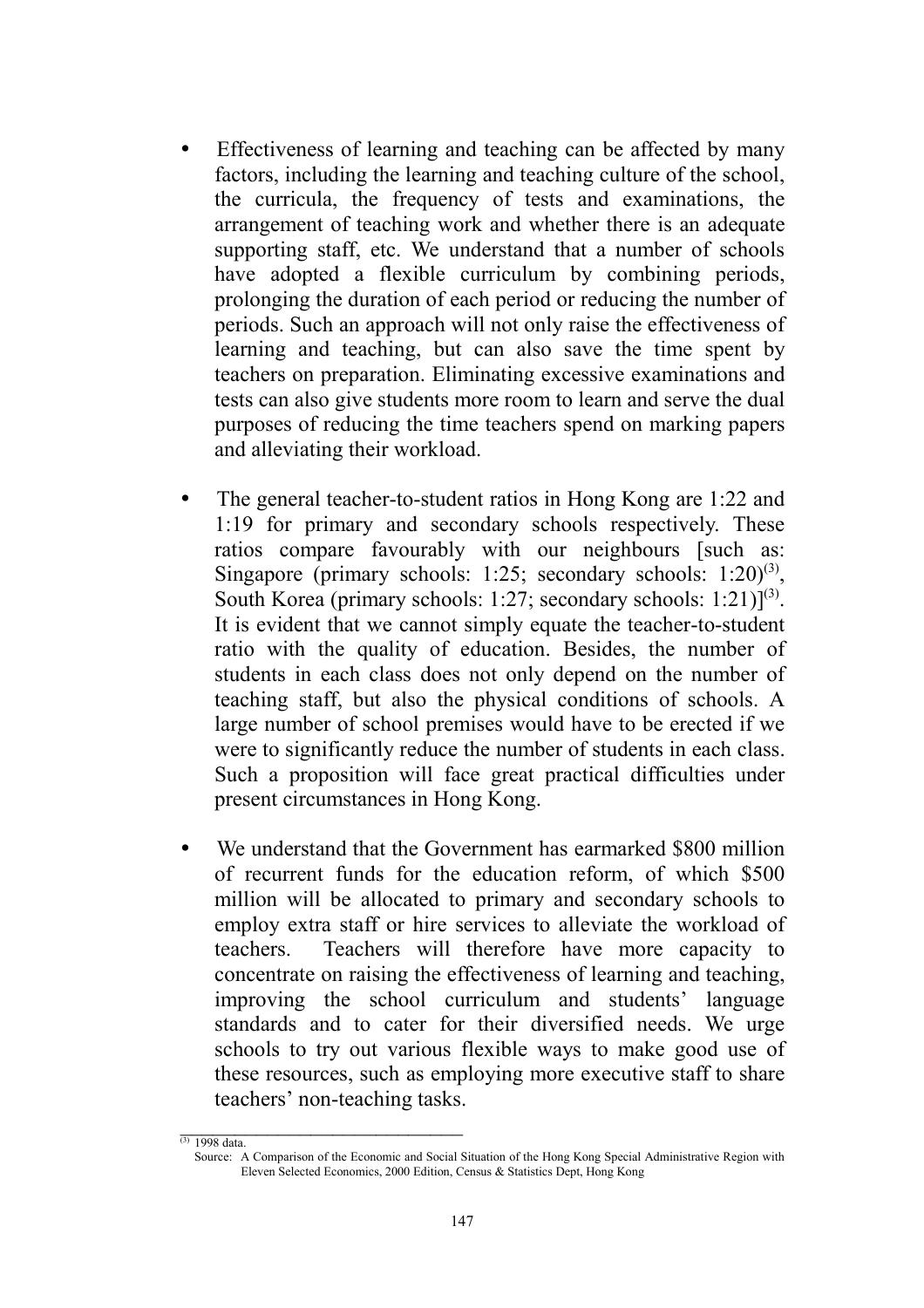• Principals may also re-arrange the teaching and non-teaching tasks, streamline work processes and do away with unnecessary tasks so that teachers' workload will be reduced.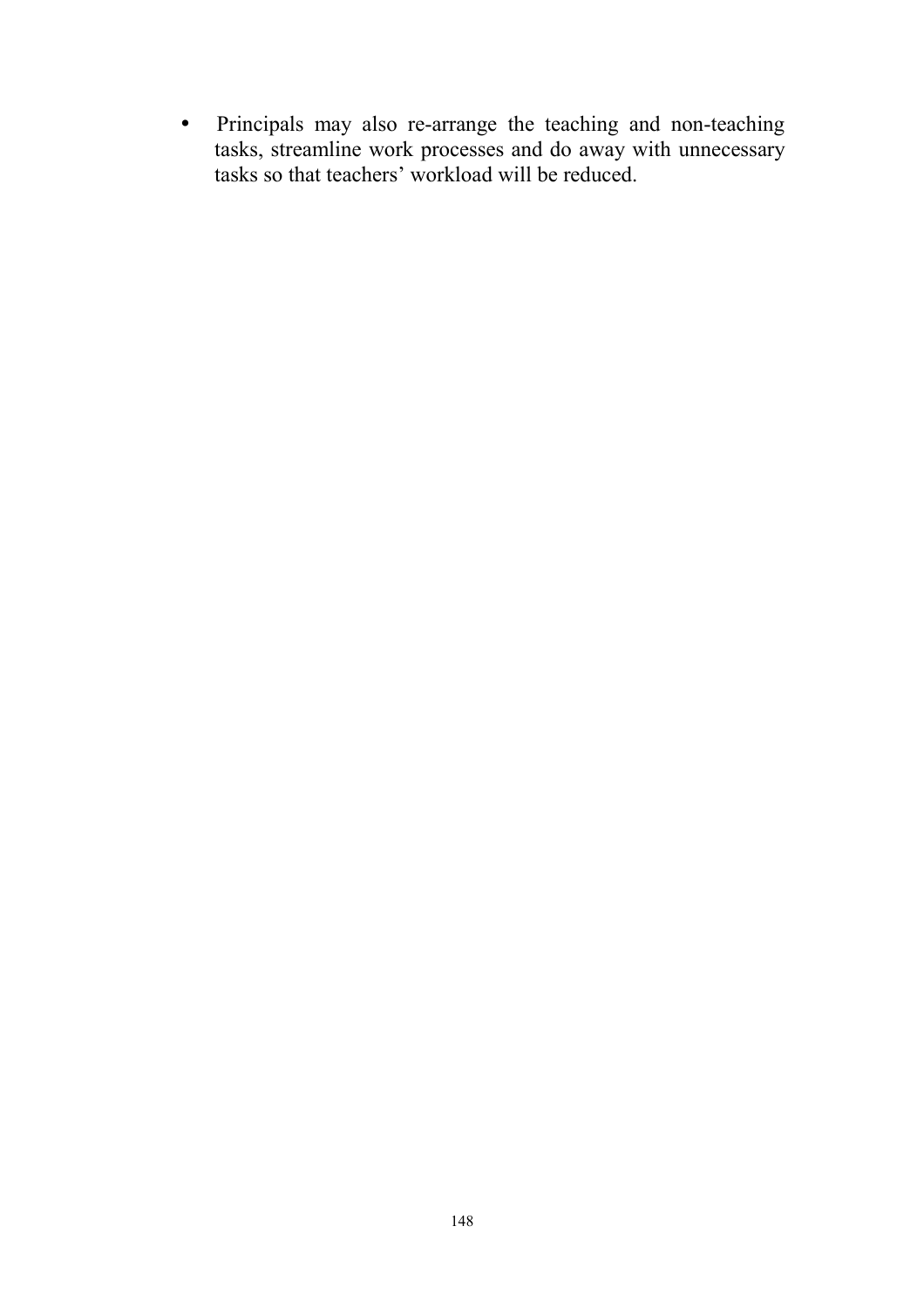# **Chapter 11 : Support of other Stakeholders**

11.1 Education reform is a huge exercise which has far-reaching effects on the society. It is generally expected that the reform will bring about real improvement in education and will raise the quality of all students. However, the participation of the Government and certain sectors of the community is insufficient. To fulfil the vision of the education reform, we need to have the active support and cooperation of the entire community.

# **Frontline Educators**

11.2 Frontline educators (including school heads and teachers) are the key protagonists in the education reform. It is a principal objective of the education reform to give teachers more flexibility and autonomy in exercising their professionalism.

# **(i) The changing roles of school heads and teachers**

11.3 Students' learning needs are changing along with the changes in the society. Nowadays, everyone needs to be able to construct knowledge on his or her own as well as to grasp new concepts and technology promptly. Under these new circumstances, we need to be more cultivated and committed to the society to face ever-emerging challenges and lead a quality life and help Hong Kong develop into a cosmopolitan city with style and luster. Against this background, school heads and teachers are facing the following changes in their roles:

- From someone who transmits knowledge to someone who inspires students to construct knowledge
- From someone who implements the curriculum to someone who participates in the development of schoolbased curriculum
- From someone who executes policies to someone who leads and contributes to the reform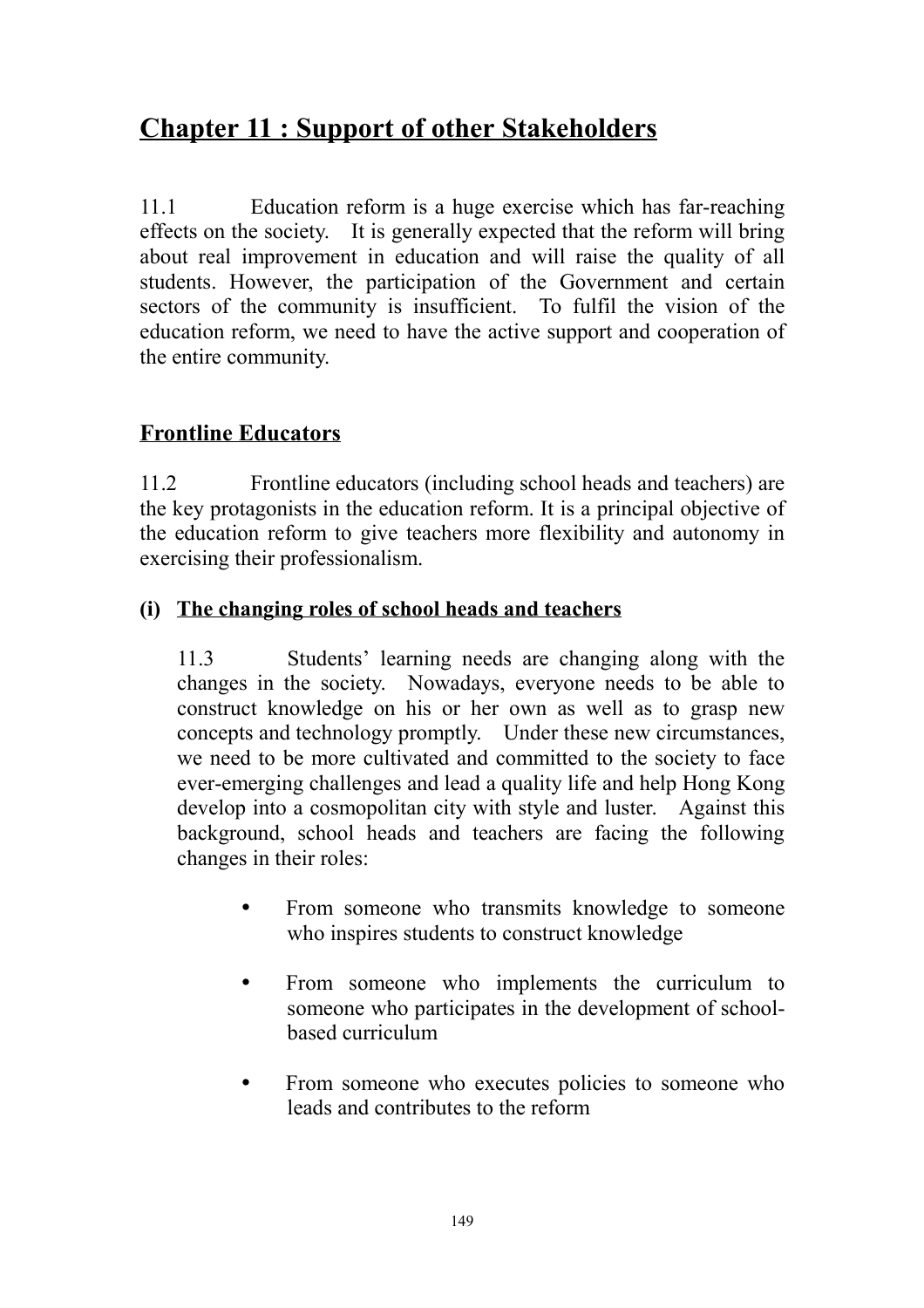### **(ii) Professional development of school heads and teachers**

11.4 To meet the changes in the roles mentioned above, school heads and teachers need to:

- be more proactive and pursue lifelong learning
- enhance their professional competence
- have a stronger sense of commitment

## **School sponsoring bodies**

11.5 School sponsoring bodies (SSB) have made enormous contributions to education in Hong Kong. Looking forward, SSBs will play a more important role in fostering a diversified school system and all-round development of students. With the ED further decentralizing its authority to schools, SSBs will shoulder an even greater responsibility to lead schools under their purview to develop their own characteristics having regard to their philosophy, and to use public money appropriately. SSBs should therefore brush up their management skills and increase the participation of other stakeholders in the School Management Committees. In addition, for the sake of students' all-round development, schools should provide students with more diverse and life-wide learning experiences, the achievement of which requires more active support and participation from members of the community. If SSBs could provide greater support and resources to schools in this respect, the education reform would be able to achieve more striking results.

# **Students**

11.6 As masters of their own learning, students should make the best use of every opportunity to learn. They should take the initiative to think, question, communicate, collaborate, participate, experiment and explore so as to construct knowledge, develop multiple abilities and enhance their personal quality, thereby laying a sound foundation for life, work and lifelong learning.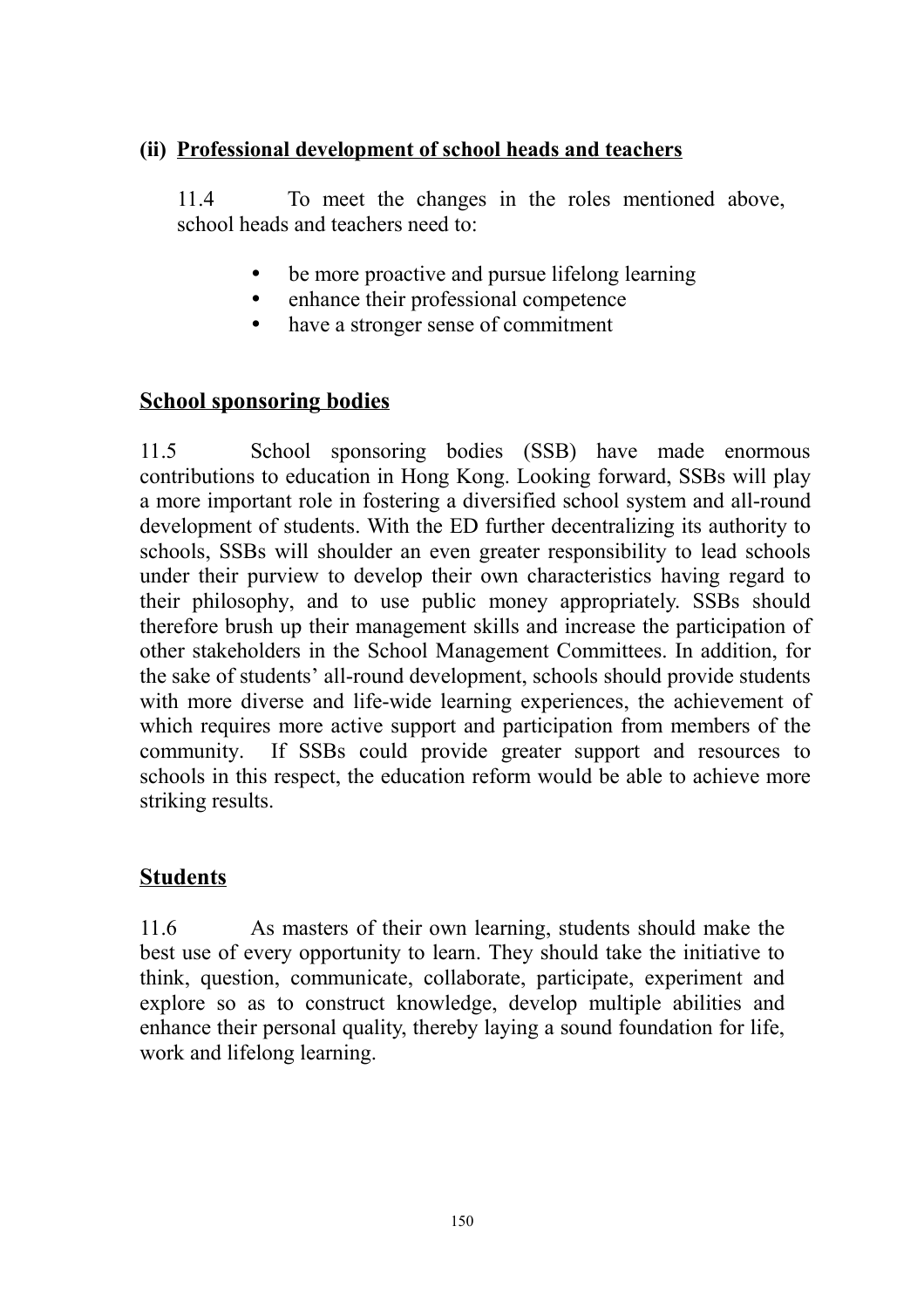### **Parents**

11.7 Parents are the closest and the most reliable mentors to students. Parents' viewpoints and guidance have a great impact on students' learning attitudes and effectiveness. They can help students learn effectively in the following ways:

- (i) according due emphasis to the concept of lifelong learning and all-round development and helping students cultivate this concept and interests in learning by words and deeds;
- (ii) maintaining close communication and cooperation with schools to understand students' learning needs and their social life, and provide proper guidance to students at home;
- (iii) participating actively in school-based management;
- (iv) providing schools with manpower and financial support so as to reduce teachers' workload and help schools develop an environment conducive to all-round education.

### **Government**

11.8 To ensure the implementation of education reform, the Government is taking various supportive measures, including:

- (i) to promote the professional development of teachers and enhance their professionalism, sense of commitment and enthusiasm by:
	- providing proper training opportunities (including online courses);
	- setting up databases for teaching resources;
	- liaising with teacher education providers for the provision of courses aligned with the reform;
	- promoting teacher exchange programmes in different districts;
	- establishing a professional ladder for teachers;
	- y preparing the formation of a General Teaching Council;
	- requesting public sector schools to put in place a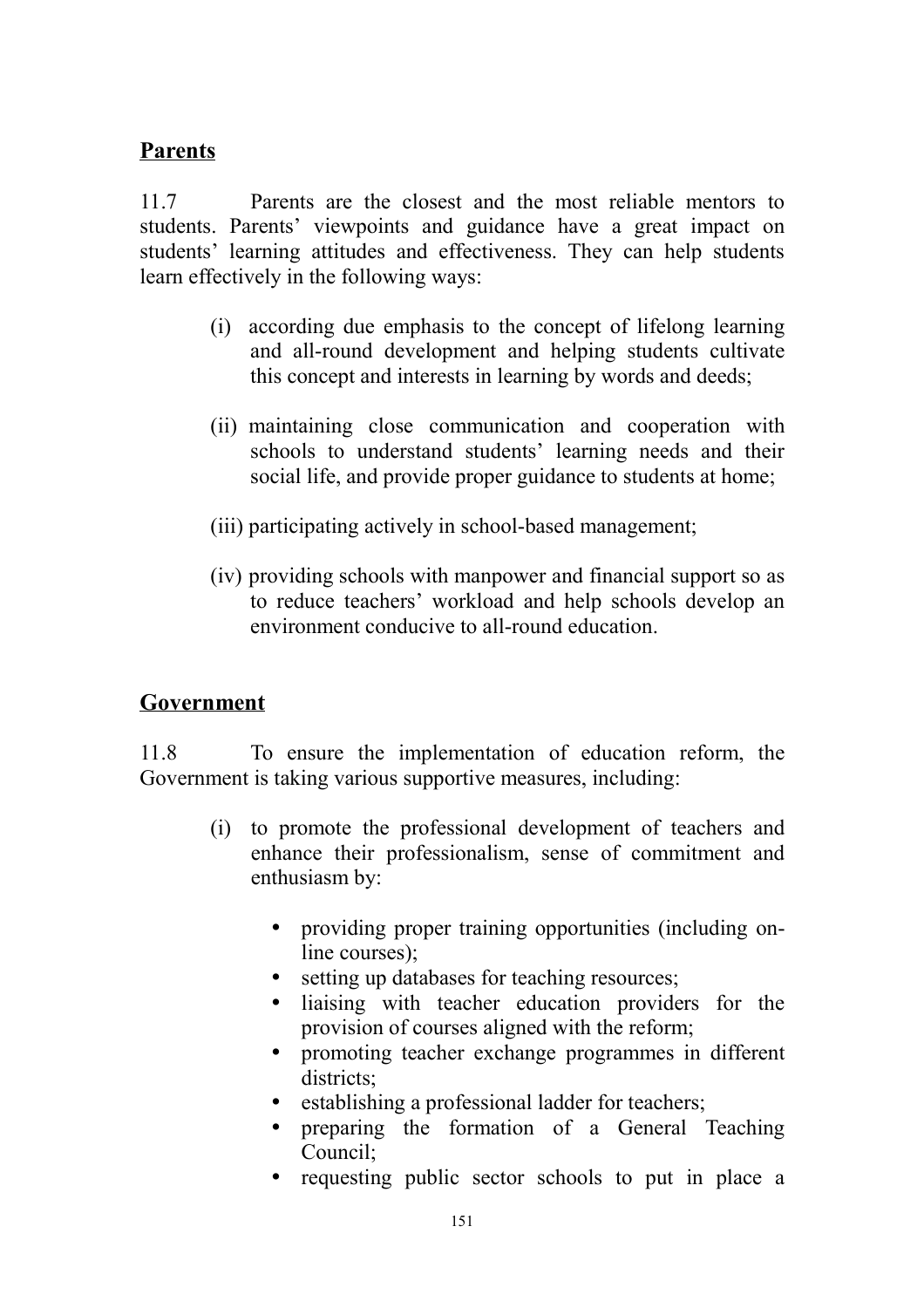performance management system for teachers before the end of the 2001/02 school year;

- integrating the manpower and other resources of the ED to provide professional support to schools and teachers and to assist in reducing teachers' workload.
- (ii) to enhance school heads' abilities and initiatives in leading the reforms in schools by:
	- providing adequate training opportunities;
	- promoting the formation of exchange networks among school heads.
- (iii) to promote the need to provide remedial and enhancement support to students and measures for coping with students of diverse abilities
- (iv) to foster parent education and home-school cooperation by:
	- strengthening the role of the home-school cooperation committees in the promotion of parent education and cooperation between parents and schools;
	- promoting the development of district centres for parent education;
	- strengthening the support to parents through nurseries and health centres, giving parents more information on early childhood education and holding seminars and group discussion to help them understand the development and needs of their children;
	- encouraging parents' participation in school-based management;
	- setting an example for other organizations by encouraging and facilitating employees to take part in activities like Parents' Day, Open Day and Parent Teacher Associations, etc.
- (v) to co-ordinate the efforts of various sectors to develop supportive networks for education
- (vi) to accelerate school improvement works, in particular for those schools where the facilities are below basic standards.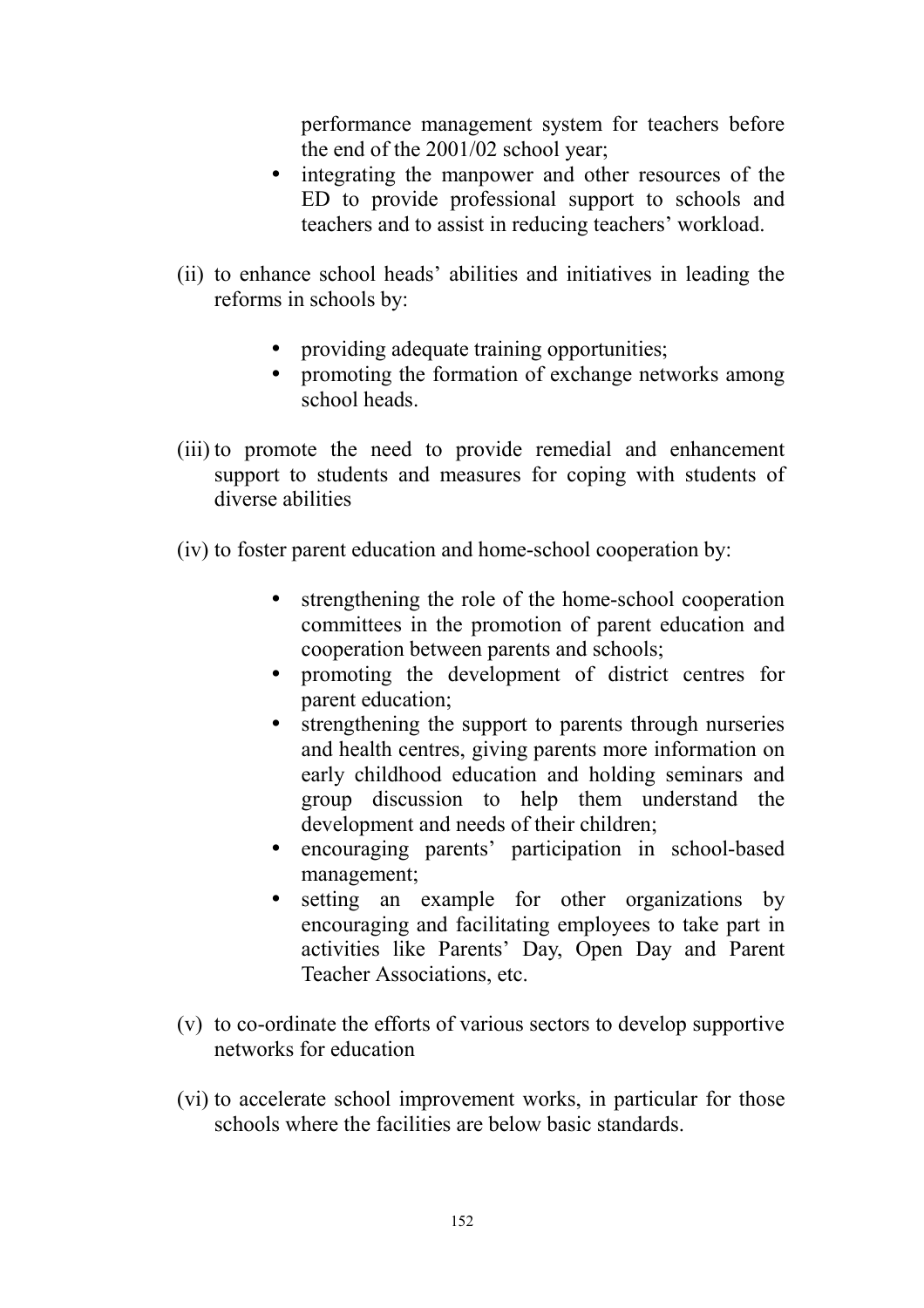# **Education advisory bodies**

11.9 Advisory groups responsible for advising the Government on different aspects of education should keep close contact with one another to ensure that education policies and measures in various domains (such as language, use of information technology in education and professional development of teachers) are in line with the direction of the education reform.

# **Teacher education providers**

11.10 In their mission to train future teachers, teacher education providers should:

- (i) continuously update the content of their programmes and enhance their relevance so that principals and teachers can acquire the knowledge and skills to implement the education reform;
- (ii) participate in the design and development of curriculum;
- (iii)conduct research on new pedagogical methods and carry out pilot schemes on key curriculum reform items in collaboration with the CDI and pilot schools.

# **Quality Education Fund**

11.11 The Quality Education Fund should continue to assist in the education reform in the following ways:

- (i) encourage schools and other applicants to submit proposals conducive to the promotion and implementation of the reform;
- (ii) assist in promoting the cooperation among primary and secondary schools, universities, teacher education providers and other social services organizations. Their successful experience will provide important practical reference to the education reform;
- (iii)provide financial support to teacher-led school-based projects which will foster exchange of experiences and boost the professional competence and confidence of teachers.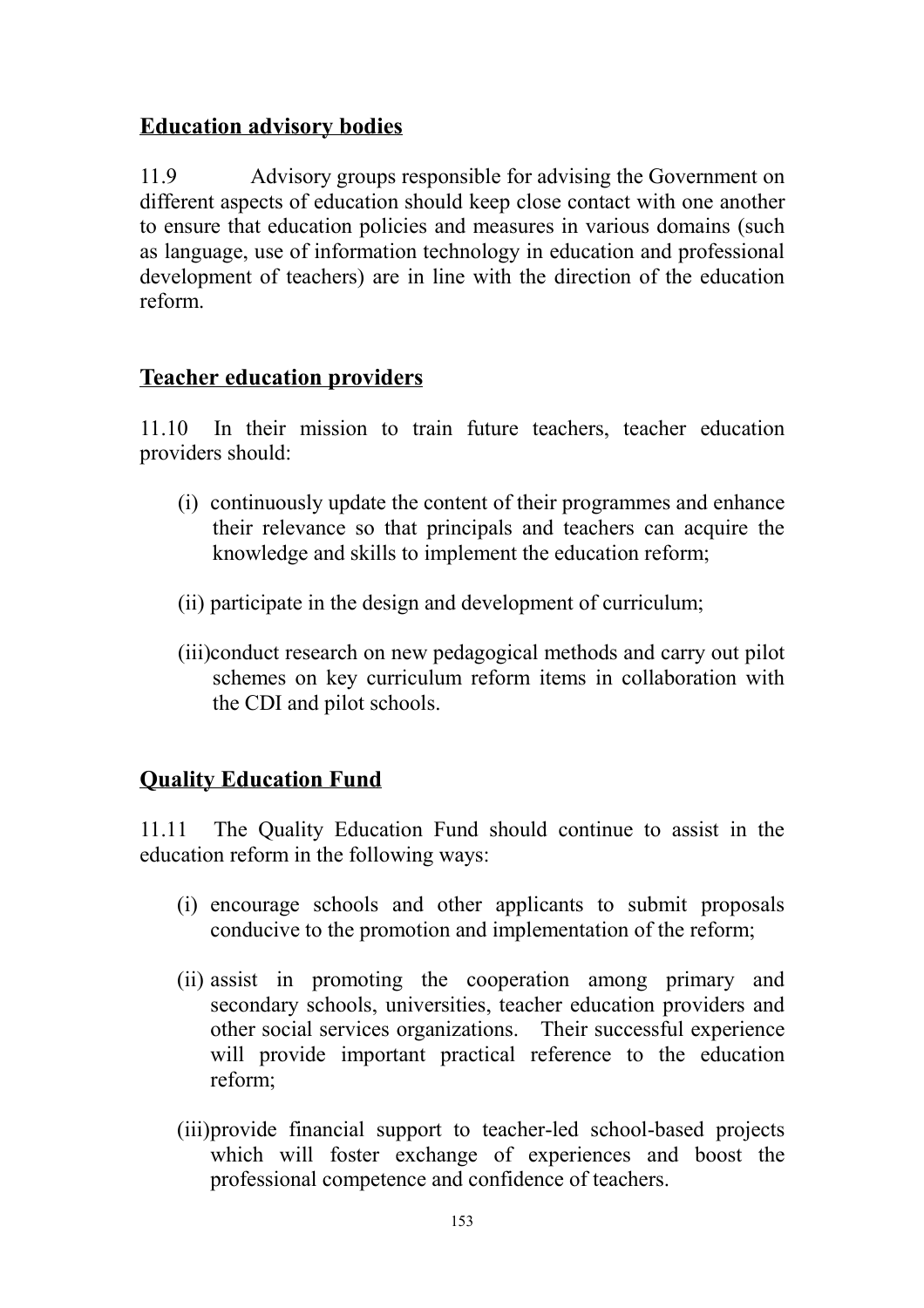### **Other sectors**

11.12 Other sectors of the society are also expected to make contributions to lifelong learning and to support education:

- (i) Youth service groups, uniformed groups, culture and art organizations, sports groups and professional organizations can offer manpower and financial support to provide students with more diversified and interesting learning experiences. Such experiences will help students develop their personality, master life skills, broaden their perspective, enhance their personal qualities and cultivate a sense of commitment to society;
- (ii) Apart from providing students with job-related experiences (e.g. visitations and workplace attachments), private/commercial firms are encouraged to provide financial, technical and other support to education, and to facilitate their staff to take part in homeschool co-operation and parent education activities;
- (iii)We encourage the community to contribute to education through participating in running schools and promoting the development of private universities, community colleges, private schools and Direct Subsidy Scheme schools.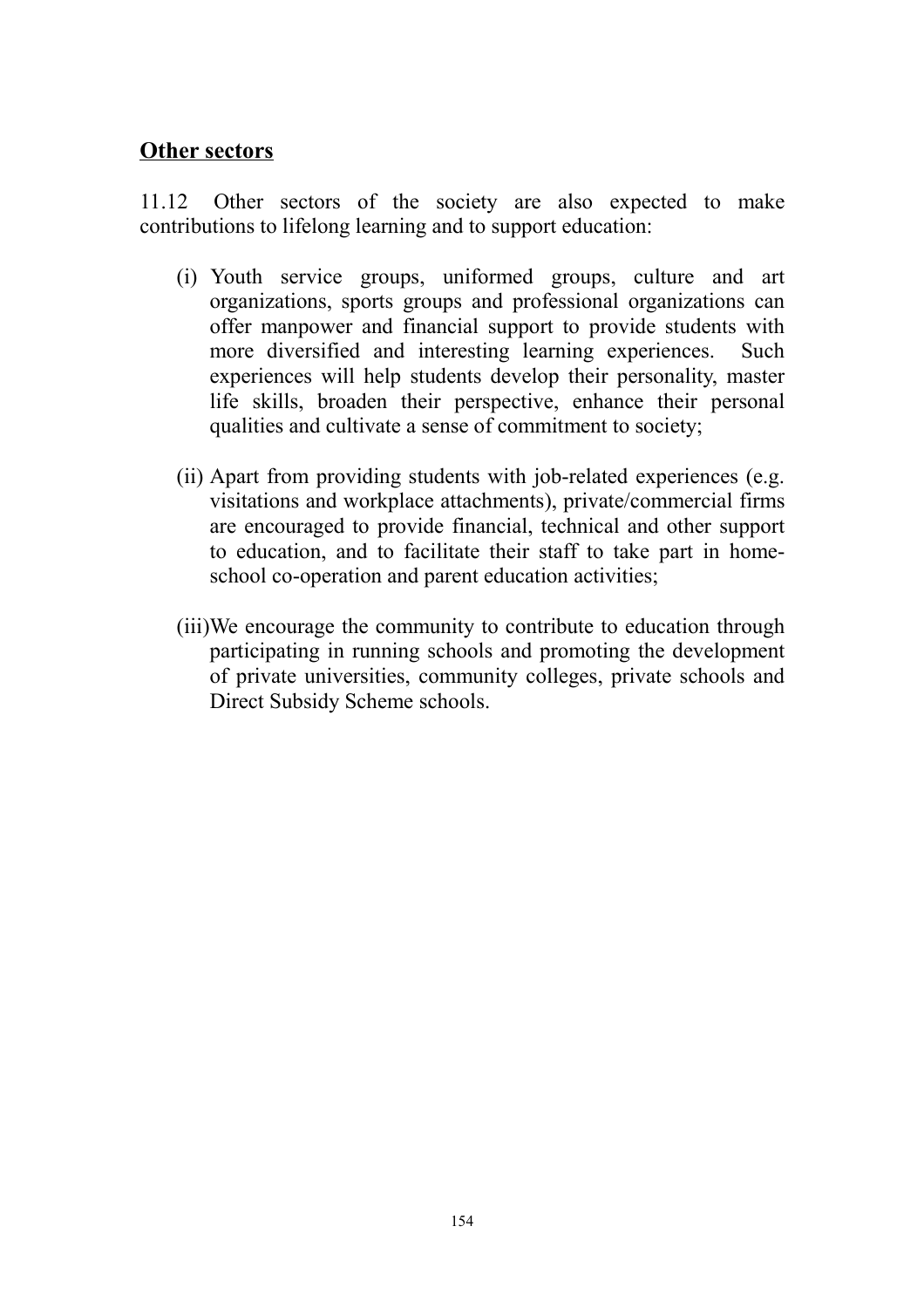# **Chapter 12 : Concluding Remarks**

12.1 The education reform is not only concerned about the here and now, but also our long-term future. There is an urgent need for reform as our society transforms itself. The enthusiastic participation of various sectors of our community during the consultation period has given us hope for success. It is now time for action. We sincerely hope that all members of our society will commit themselves to the education reform.

12.2 We propose that the Government should formulate detailed indicators to assess the effectiveness of the education reform at an appropriate time after the reform measures have been put into practice. The information collected will be useful reference for the interim reviews.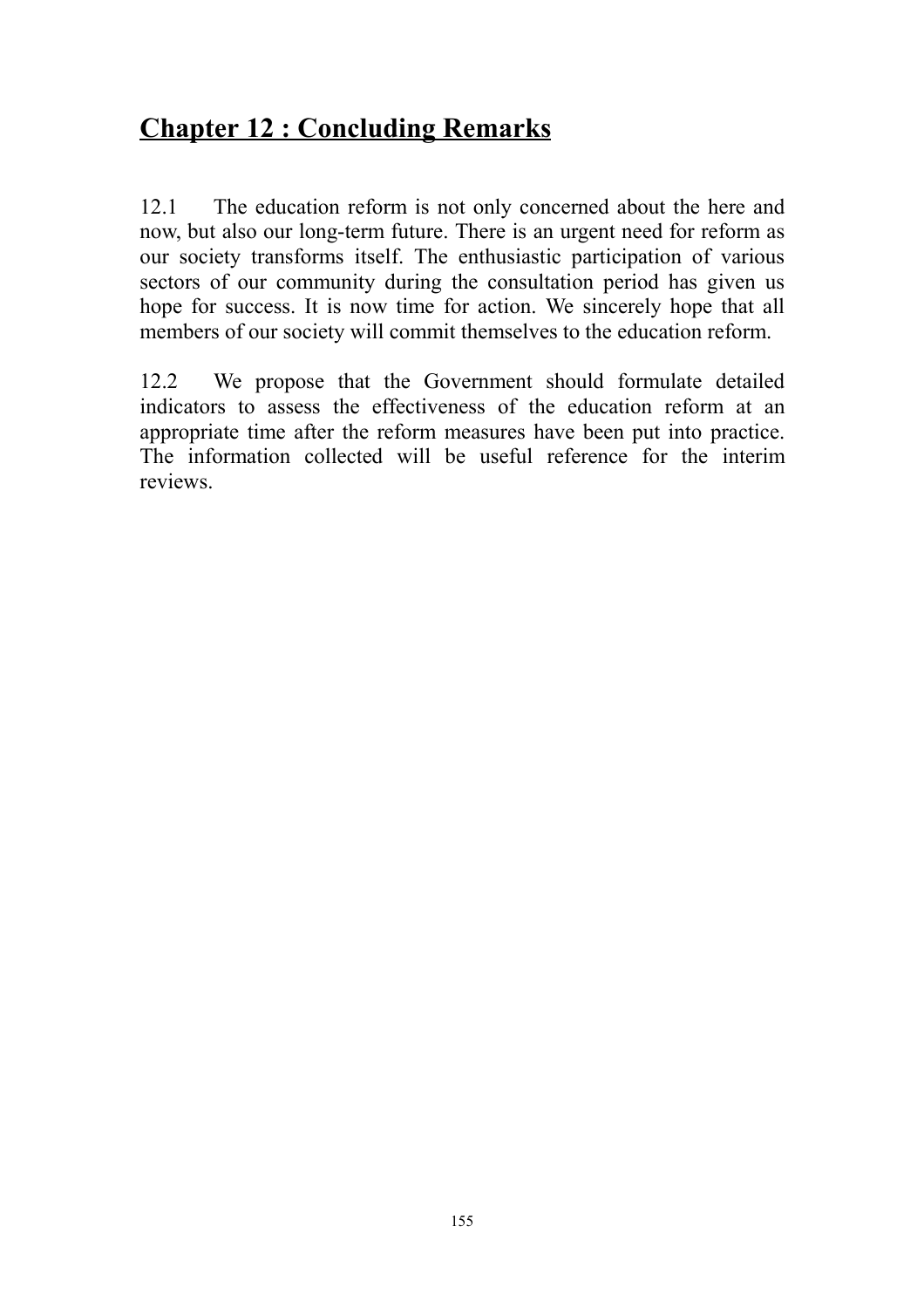#### **Membership of the Education Commission and its Working Groups/Sub-groups Having Participated in the Review of Education System**

#### **The Education Commission**

| Chairman: | The Hon Antony LEUNG Kam-chung, GBS, JP             |                       |
|-----------|-----------------------------------------------------|-----------------------|
| Vice      | Mr Joseph WONG Wing-ping, GBS, JP (until July 2000) |                       |
| Chairman: | Mrs Fanny LAW FAN Chiu-fun, JP (from July 2000)     |                       |
| Members:  | Professor CHENG Kai-ming, SBS, JP                   |                       |
|           | Mr Moses CHENG Mo-chi, JP                           |                       |
|           | Mr Matthew CHEUNG Kin-chung, JP                     | (from June 2000)      |
|           | Mr CHEUNG Man-kwong                                 |                       |
|           | Mrs Judy CHUA TIONG Hong-sieng, BBS, JP             |                       |
|           | Professor CHUNG Yue-ping                            | (from July 1998)      |
|           | Professor Ruth HAYHOE                               | (from July 1998)      |
|           | Mr Irving KOO Yee-yin, SBS, JP                      |                       |
|           | Dr LAM LEE Kiu-yue, Alice Piera, JP                 | (from February 1999)  |
|           | Mr Andrew LEUNG Kwan-yuen, JP                       |                       |
|           | Mr TAI Hay-lap, BBS, JP                             |                       |
|           | Mr Michael TIEN Puk-sun, BBS, JP                    |                       |
|           | Mr TSO Kai-lok, MH                                  | (from July 1998)      |
|           | Ms Harlanna YEUNG Chui-chun                         | (from July 1998)      |
|           | Mr YEUNG Kai-yin, JP                                |                       |
|           | Mr YEUNG Yiu-chung                                  |                       |
|           | Dr Edgar CHENG Wai-kin, JP                          | (until January 1999)  |
|           | Ms Sansan CHING Teh-chi                             | until June 1998)      |
|           | Mrs Fanny LAW FAN Chiu-fun, JP                      | (until May 2000)      |
|           | Mr Peter LEE Ting-chang, JP                         | (until June 1998)     |
|           | Mr MAK Kwai-po                                      | until June 1998)      |
|           | Sister WONG Kam-lin, Annie Margaret                 | (until June 1998)     |
|           | Mr Benjamin WONG Pui-tong, JP                       | until June 1998)      |
|           | Professor Kenneth YOUNG                             | (until June 1998)     |
|           | Mrs Helen YU LAI Ching-ping, JP                     | (until November 1998) |

### **Working Group on Early Childhood and Basic Education**

| Chairman: | Mr TAI Hay-lap, BBS, JP          |
|-----------|----------------------------------|
| Members:  | Mr CHAN Wing-kwong, MH           |
|           | Ms FUNG Pik-yee                  |
|           | Professor Ruth HAYHOE            |
|           | Mr HON Hau-sut                   |
|           | Ms LEE Wai-ling                  |
|           | Mr Michael TIEN Puk-sun, BBS, JP |
|           | Mr TIK Chi-yuen                  |
|           | Mr Herbert TSOI Heung-sang       |
|           | Mr WONG Kwan-yu                  |
|           | Mrs Grace YUNG TSANG Sun-may     |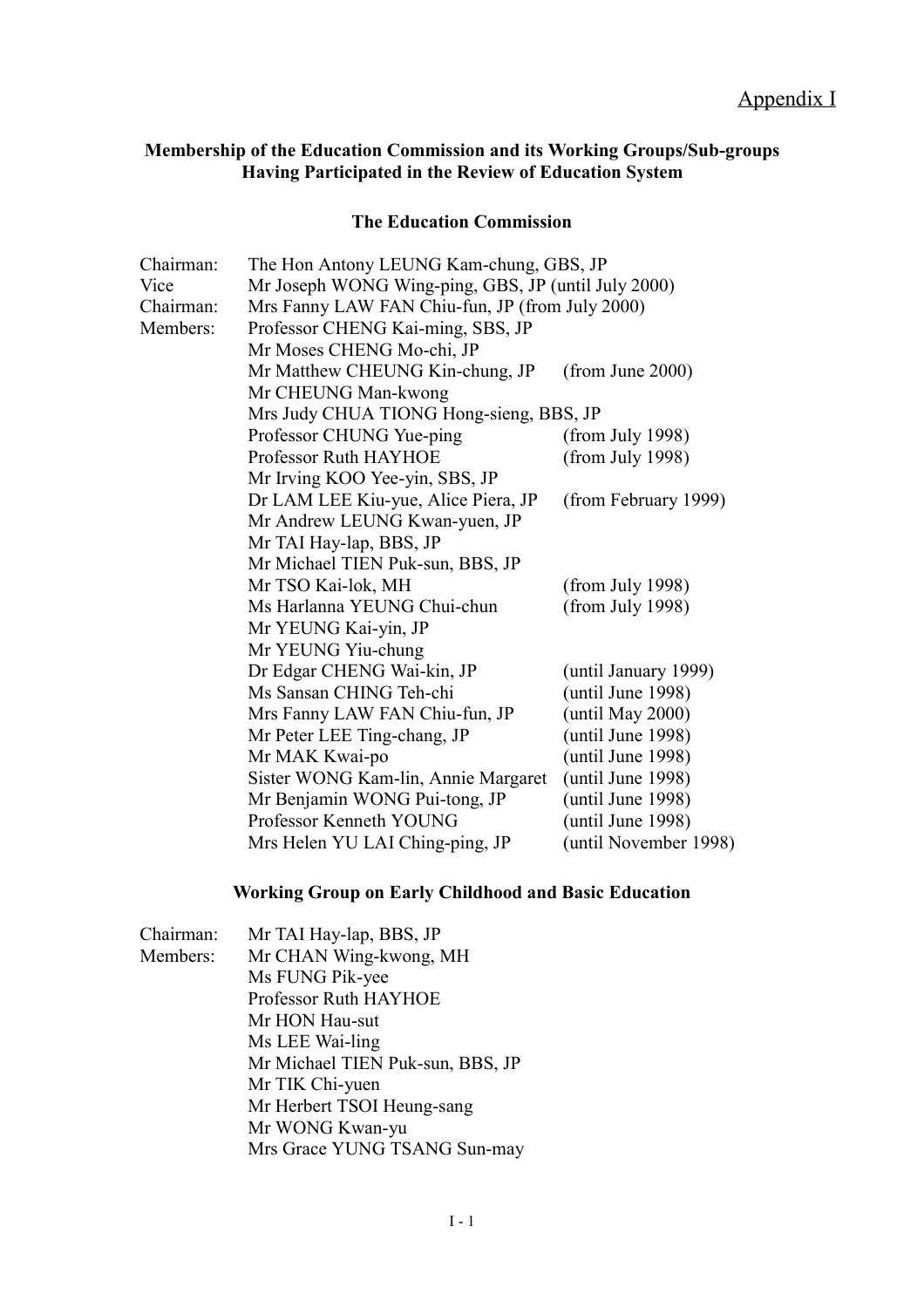#### **Working Group on Post-Secondary 3 Education**

Chairman: Professor CHENG Kai-ming, SBS, JP Members: Dr Catherine CHAN Ka-ki Mr CHOI Chee-cheong Professor CHUNG Yue-ping Mr Jacland LAI Chak-lun Mr LAI Shu-ho, MH Dr LAM LEE Kiu-yue, Alice Piera, JP Ms LEE Oi-lin Dr TAM Man-kwan Mr Kenneth TSE Mr Isaac TSE Pak-hoi, MH Mr Michael WONG Wai-yu Professor WONG Yuk-shan Mr Paul YAU Yat-heem, MH Mr YING Yu-hing

#### **Sub-group on Early Childhood Education**

Chairman: Professor Ruth HAYHOE Members: Mrs Margaret CHAN CHENG Wan-yuk Ms Sansan CHING Teh-chi Mrs Philomena CHU TANG Lai-kuen Ms Ann LAU Siu-ngan Ms LEE Wai-ling Dr Angela LUK CHIU Kwan-hung Mr TAI Hay-lap, BBS, JP Mr TAM Chun-kit Mr Tik Chi-yuen Mrs Sanly TSANG KAM Shau-wan Ms Harlanna YEUNG Chui-chun

#### **Sub-group on Aims of School Education**

| Chairman: | Mr HON Hau-sut                |
|-----------|-------------------------------|
| Members:  | Mr CHAN Wing-kwong, MH        |
|           | Mr CHOI Kwok-kwong            |
|           | Ms FUNG Pik-yee               |
|           | Mr LEE Kit-kong               |
|           | Ms LEE Oi-lin                 |
|           | Dr PANG King-chee             |
|           | Mr TAM Chun-kit               |
|           | Dr TAM Man-kwan               |
|           | Mr TANG Wai-hung              |
|           | Mr Herbert TSOI Heung-sang    |
|           | Mr WONG Kwan-yu               |
|           | Mr Raymond YOUNG Lap-moon, JP |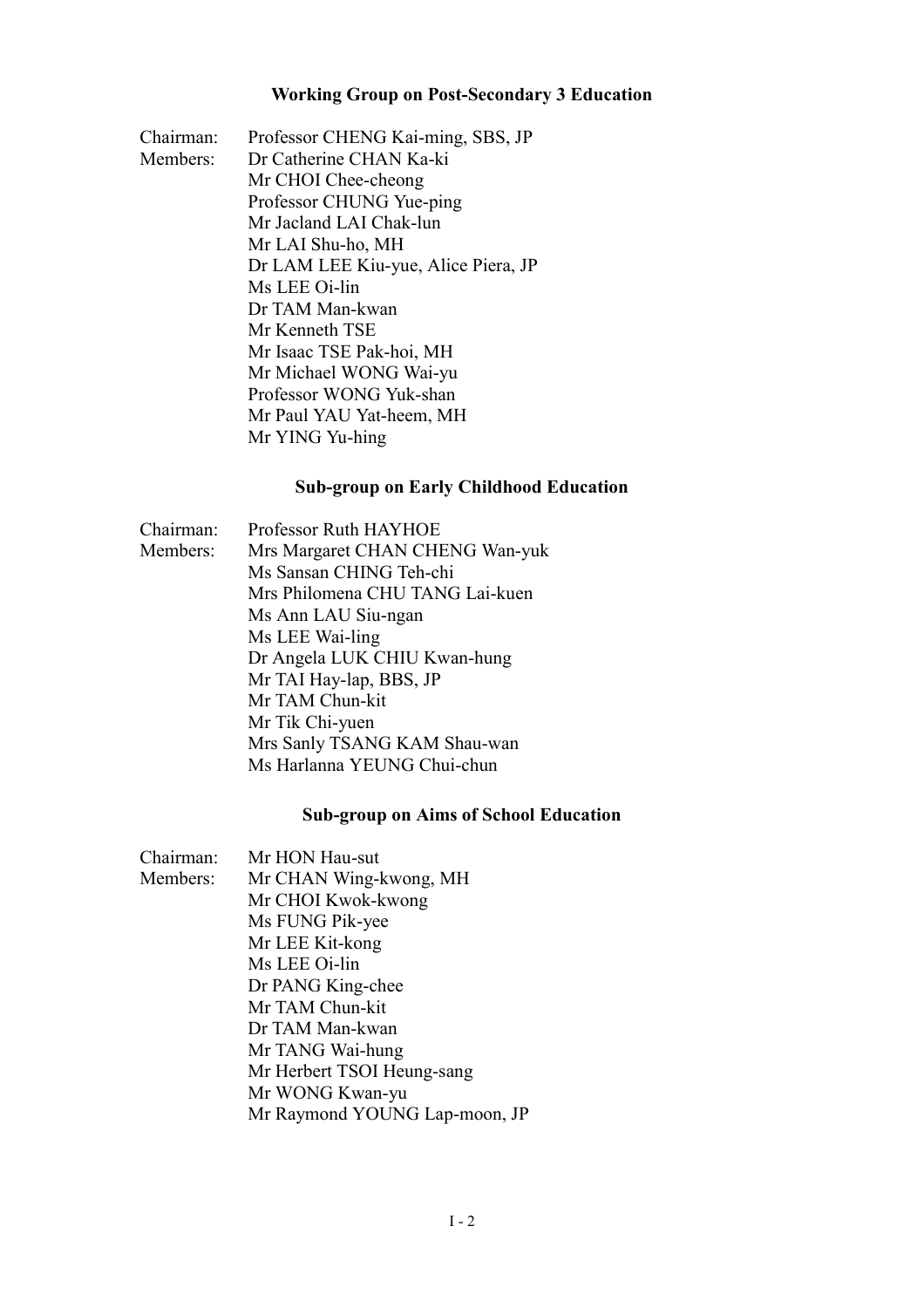### **Sub-group on Life-wide Learning**

| Chairman: | Mr CHEUNG Kwok-wah       |
|-----------|--------------------------|
| Members:  | Mr CHAN Tak-hang         |
|           | Mr CHAN Tak-ming         |
|           | Mr LAI Pui-wing          |
|           | Mr Andrew LAM Hon-kin    |
|           | Mr James MOK Hon-fai     |
|           | Mr TAM Chun-kit          |
|           | Ms Ada WONG Ying-kay     |
|           | Ms Wendy WU Kit-ying     |
|           | Mr Paul YAU Yat-heem, MH |

### **Sub-group on Basic Competency Assessments**

| Chairman: | Mr CHAN Wing-kwong, MH        |
|-----------|-------------------------------|
| Members:  | Dr HAU Kit-tai                |
|           | Mrs LAM FAN Kit-fong          |
|           | Mr LEE Kit-kong               |
|           | Mr LEE Kwok-sung              |
|           | Dr Nancy LEE See-heung        |
|           | Mr LEUNG Shiu-keung           |
|           | Mr Andrew POON Chung-shing    |
|           | Dr TAM Man-kwan               |
|           | Mr Michael WONG Wai-yu        |
|           | Mr Raymond YOUNG Lap-moon, JP |

### **Sub-group on Special Education**

| Chairman: | Mrs Grace YUNG TSANG Sun-may               |
|-----------|--------------------------------------------|
| Members:  | Ms AU Mei-lan                              |
|           | Mrs Margaret CHAN CHENG Wan-yuk            |
|           | Mrs CHOW LUK Ying-pui                      |
|           | Mr KOO Chao-ming                           |
|           | Mr LAM Seung-wan                           |
|           | Mr LAU Man-shek                            |
|           | Miss LEUNG Kwai-ling/Ms Caran WONG Ka-wing |
|           | Dr Simon LEUNG Man-on                      |
|           | Mrs Laura LING LAU Yuet-fun                |
|           | Mr NG Yeung-ming                           |
|           | Mr TIK Chi-yuen                            |
|           | Mrs Sanly TSANG KAM Shau-wan               |
|           | Mr YUNG Ka-kui                             |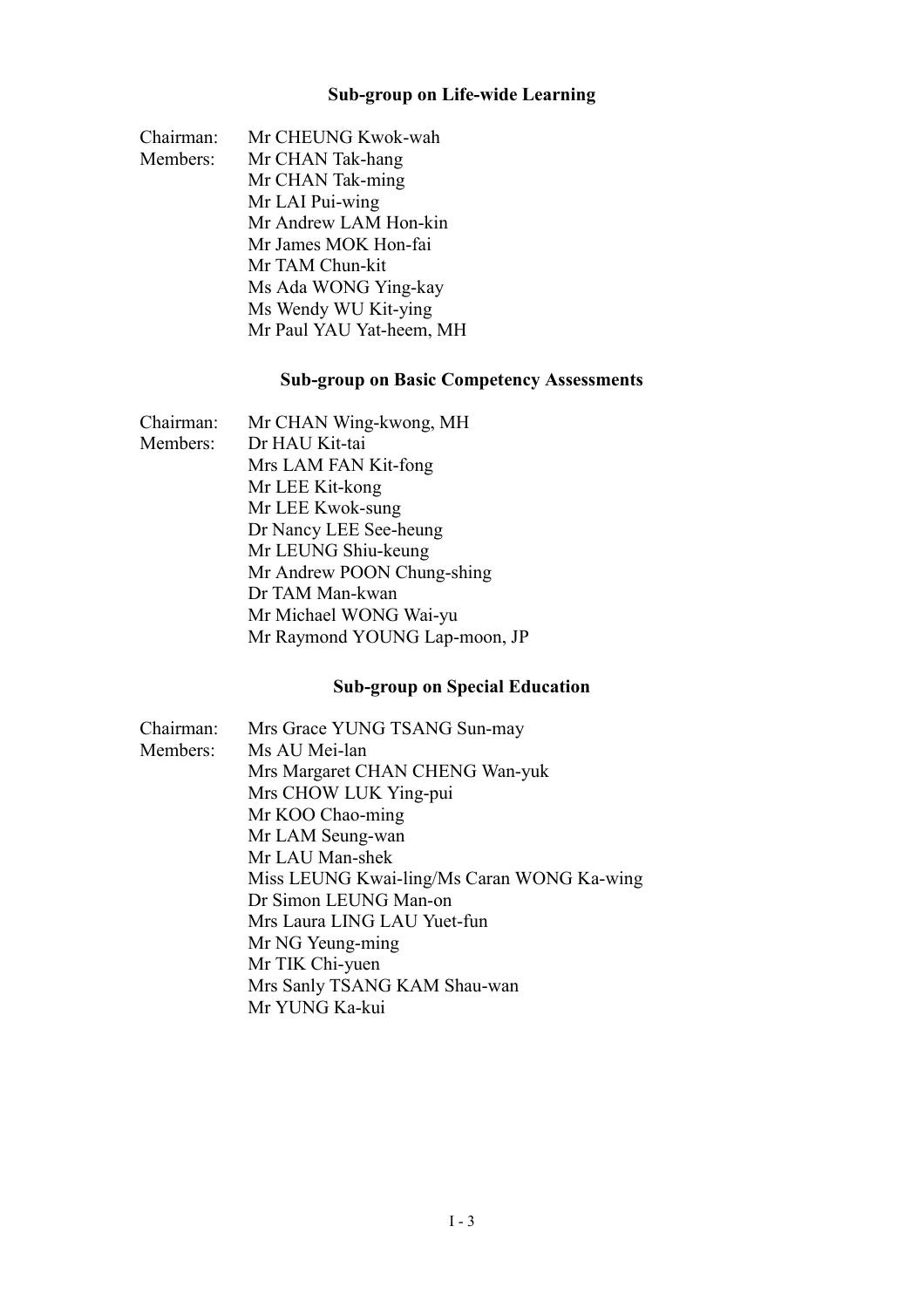#### **Sub-group on the Review of Primary One and Secondary One Places Allocation Systems**

| Chairman: | Mr TAI Hay-lap, BBS, JP                 |
|-----------|-----------------------------------------|
| Members:  | Mr CHENG Man-yiu                        |
|           | Mr CHEUNG Man-kwong                     |
|           | Mrs Judy CHUA TIONG Hong-sieng, BBS, JP |
|           | Mr FUNG Man-ching                       |
|           | Mr HUI Chin-yim                         |
|           | Dr Frederick LEUNG Koon-shing           |
|           | Mr LO Kong-kai                          |
|           | Dr TAM Man-kwan                         |
|           | Professor TSANG Wing-kwong              |
|           | Mr TSO Kai-lok, MH                      |
|           | Ms Ada WONG Ying-kay                    |
|           | Mr WONG Kwan-yu                         |
|           | Mr Michael WONG Wai-yu                  |
|           | Mr Raymond YOUNG Lap-moon, JP           |
|           |                                         |

#### **Sub-group on Senior Secondary Education**

| Chairman: | Professor CHUNG Yue-ping          |
|-----------|-----------------------------------|
| Members:  | Dr Catherine CHAN Ka-ki           |
|           | Mr CHAN Tak-hang                  |
|           | Professor CHENG Kai-ming, SBS, JP |
|           | Mr HON Hau-sut                    |
|           | Ms LEE Oi-lin                     |
|           | Dr TAM Man-kwan                   |
|           | Mr Paul YAU Yat-heem, MH          |

### **Sub-group on Higher Education**

| Chairman: | Professor WONG Yuk-shan             |
|-----------|-------------------------------------|
| Members:  | Professor CHENG Kai-ming, SBS, JP   |
|           | Dr LAM LEE Kiu-yue, Alice Piera, JP |
|           | Dr York LIAO, JP                    |
|           | Dr MOK Man-hung                     |
|           | Professor Kenneth YOUNG             |

#### **Sub-group on Continuing Education**

| Chairman: | Mr Charles WONG Kit-hung          |
|-----------|-----------------------------------|
| Members:  | Mr CHAN Cheuk-hay                 |
|           | Professor CHENG Kai-ming, SBS, JP |
|           | Dr Lily CHIANG                    |
|           | Mr FONG Kwong-yee                 |
|           | Mr KWONG Sing-szee                |
|           | Mr LAU Tai-fai                    |
|           | Mr LEUNG Kai-lik                  |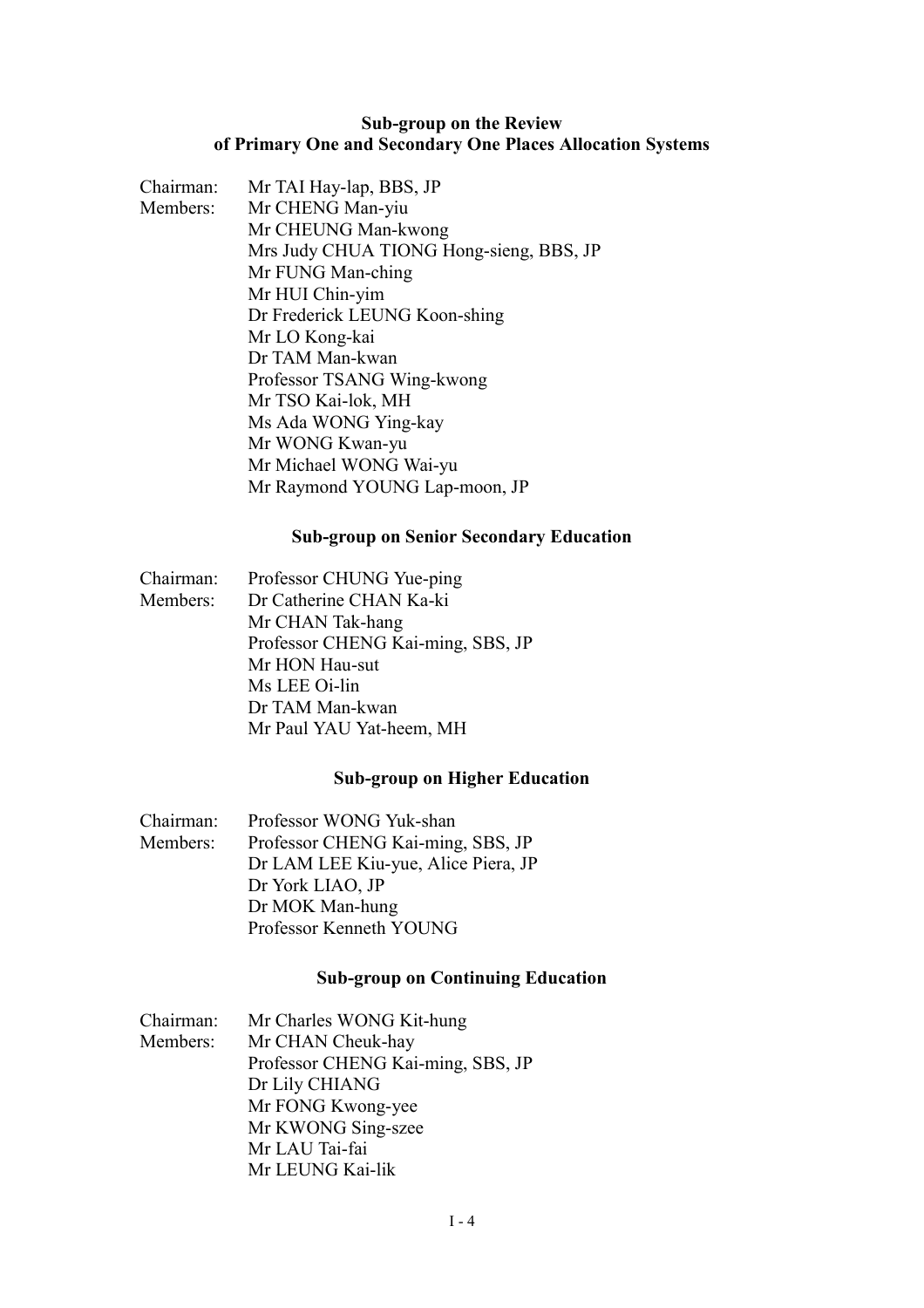Mr Andrew MA Yat-bong Dr SHEN Shir-ming Dr Joseph YAU Shiu-wing Mr Felix YIP Wai-kwong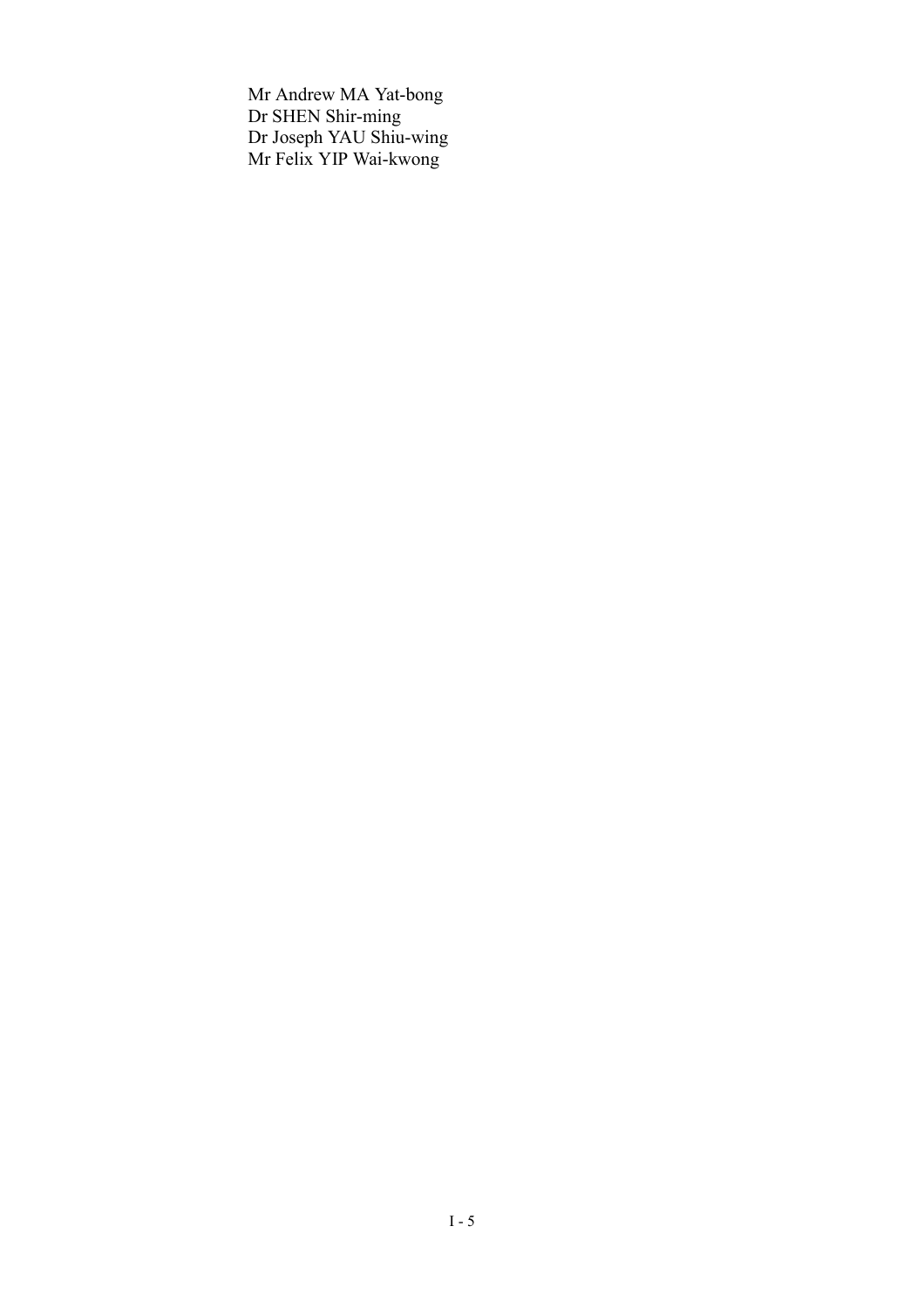# **Key Tasks in the Curriculum Reform**

# **(1) Moral and civic education**

1. Moral and civic education plays a very important part in the wholeperson development of students. It covers a range of issues, including ethics, healthy living, sustainable development (such as environmental protection), and identification with and commitment to the country and the community.

2. The most important and effective channel for cultivating students' positive values is through providing them with the appropriate learning environment and experiences. Learning from life experience, students will gradually establish their own values. In this process, the influences of the social, the school and the family environments on students are crucial. It is always more efficacious for teachers and parents to teach by setting good examples themselves.

3. In providing learning experiences in moral and civic education, the provision of diversified life experiences is more effective than sermonizing. Schools should conduct various forms of learning activities inside and outside the classroom with a view to integrating moral and civic education in various key learning areas and to provide students with a comprehensive life experience including social services, extra-curricular activities and visits to places of educational value in Hong Kong and in the Mainland. Schools may also collaborate with different service organizations, such as uniform groups, youth service organizations and cultural bodies to organize life-wide learning activities which are conducive to developing students' positive values and attitudes such as civic-mindedness and commitment to the country and the community.

4. On promoting moral and civic education, the Government should play a supporting role. Apart from providing resource support, the Government should gather and disseminate successful experiences in providing moral and civic education systematically among schools through different effective channels (such as the Internet and production of videos). The Government should also promote and facilitate co-operation among different organizations in the community in establishing support networks for education and should provide relevant information for schools to design learning activities on moral and civic education which suit the needs of students. School ethos and family education are of utmost importance in cultivating students' moral values.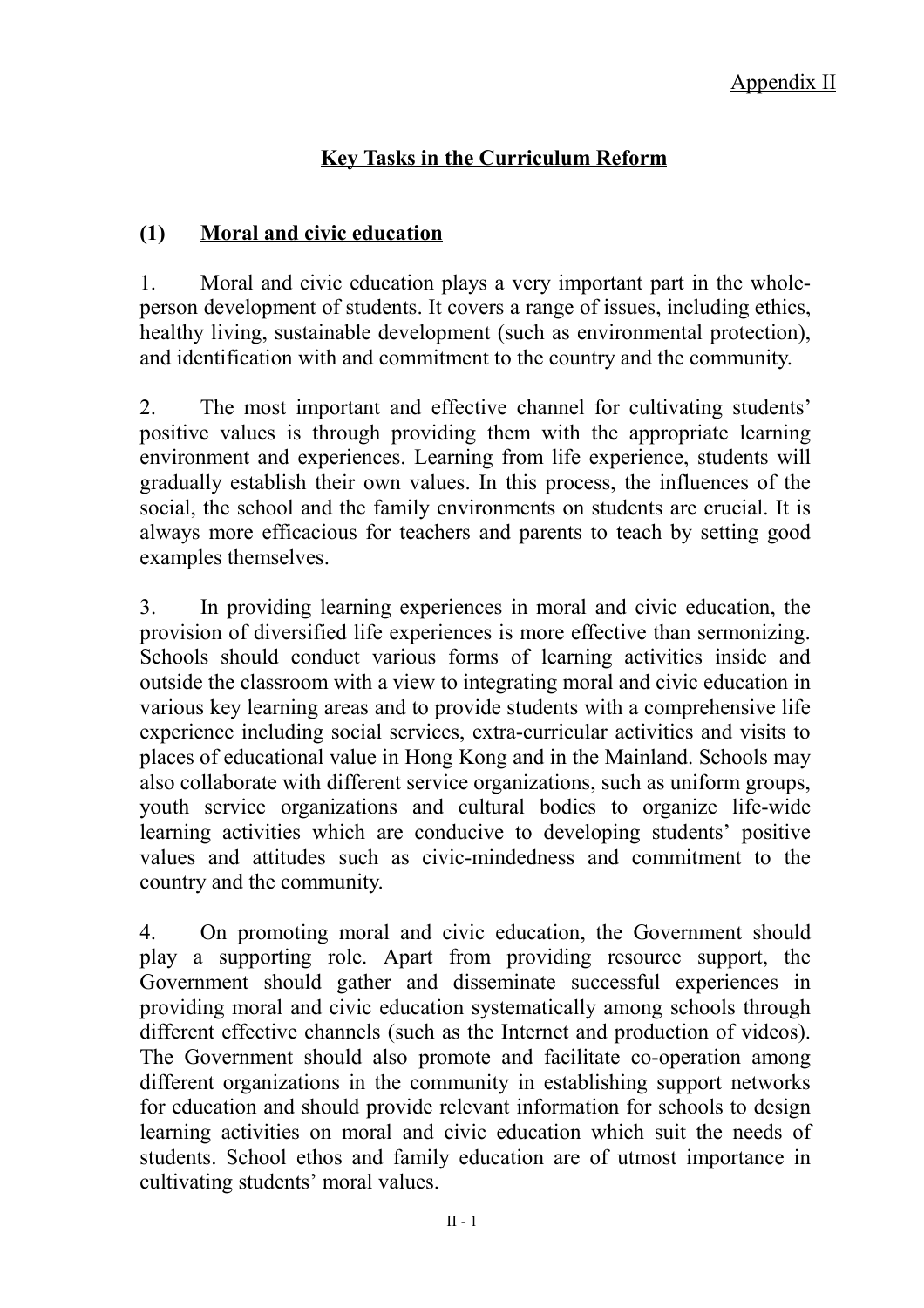# **(2) Promoting a reading culture**

5. An interest in learning is the prime driving force for life-long learning. An effective way to cultivate this attitude is through reading. We urge schools to actively promote a culture of reading, making references to the following points :

- (a) the key to promoting an interest in reading is the provision of a conducive environment. Students should be encouraged to make better use of the resources in the school libraries and public libraries as well as the mass media (including the Internet), to read extensively according to their own interests;
- (b) to provide appropriate guidance to students, on ways to search for reading materials, on reading methods and on how to analyse and construct knowledge from reading;
- (c) to encourage parents to read with their children and to give them appropriate guidance;
- (d) emphasis should be on the pleasure that students derive from reading and the learning skills they develop. They should not be required to produce too many book reports as this would increase their workload and dampen their interest in reading; and
- (e) to encourage students to share with their peers their thoughts and feeling about what they have read, as this would help develop their skills in expressing themselves and communicating with others.

# **(3) Project learning**

6. Project learning refers to focused study on a particular topic to be set by teachers or students. Students can either work alone or in groups. Project learning can help students enhance their learning abilities and confidence as well as identify their interests and potentials. Through project learning, students can get to the crux of a problem, apply their knowledge of different domains and view it from different perspectives. It can also help develop students' higher order thinking (e.g. critical thinking, creativity and problem solving skills) and foster interpersonal skills, ability to work with others and an attitude for independent learning.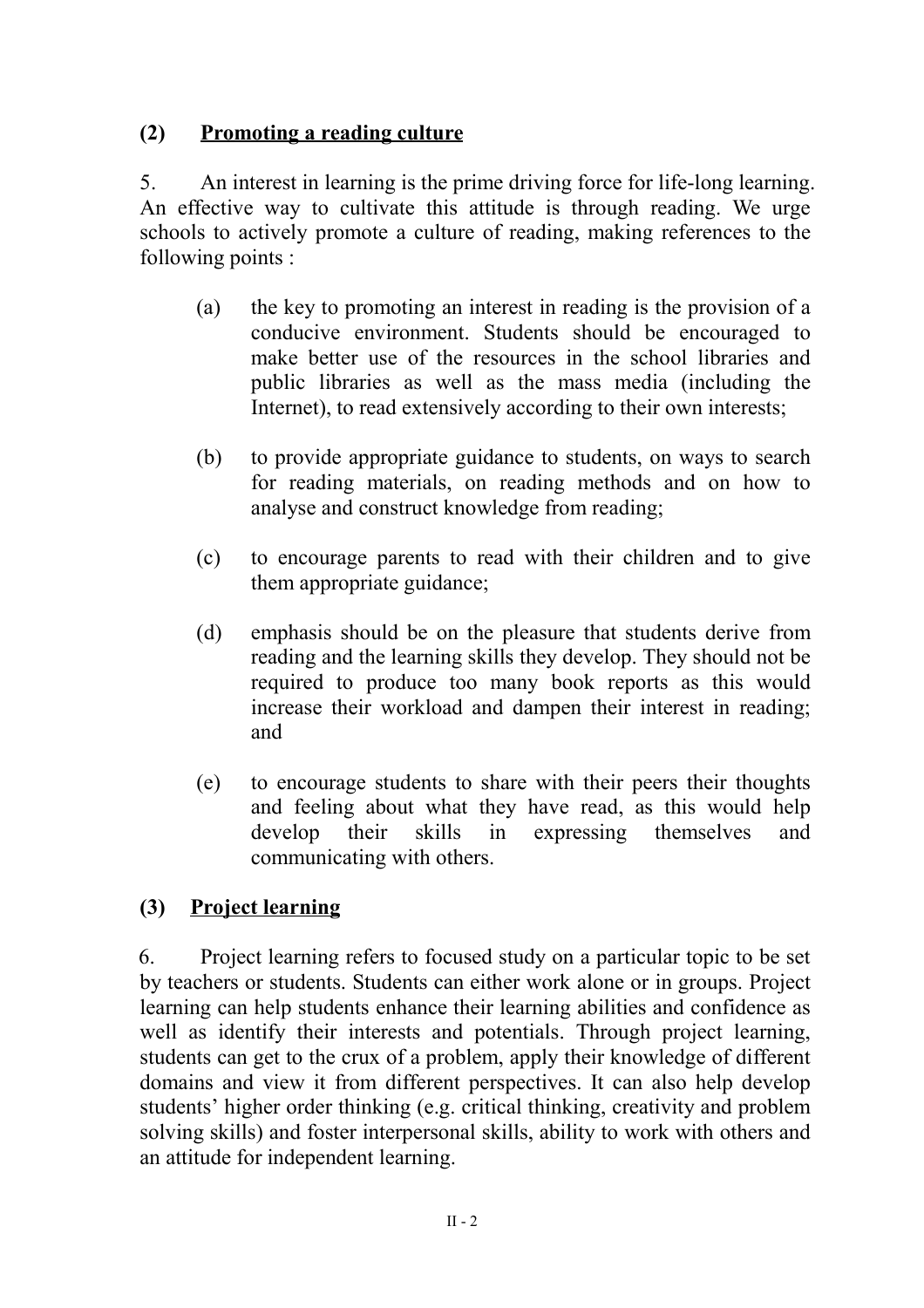7. We therefore encourage schools to make use of project learning to nurture students' various abilities, knowledge and attitudes. They should take note of the following:

- (a) the process and results of project work are equally important. Teachers should give guidance to their students to help them develop the abilities and attitude described in paragraph 6 above while working on the projects;
- (b) teachers should observe the performance of students in project work and give them encouragement and advice where appropriate to help them improve and fully develop their potentials; and
- (c) teachers may make reference to students' performance in project work in assessing their progress and overall performance.

## **(4) The use of information technology (IT)**

8. The proper use of IT can greatly enhance the effectiveness of learning and teaching. Through the Internet, teachers can access valuable teaching materials and information, support facilities and services. They can also teach students how to seek information on the Internet, and use IT to teach them certain concepts and knowledge in a more lively and interactive manner. Students will become more interested in learning and exploration, and find it easier to understand abstract concepts. The ultimate aim is to enable students to learn on their own and throughout their lives. We urge schools to strengthen the use of IT to help teachers and students improve the effectiveness in learning and teaching.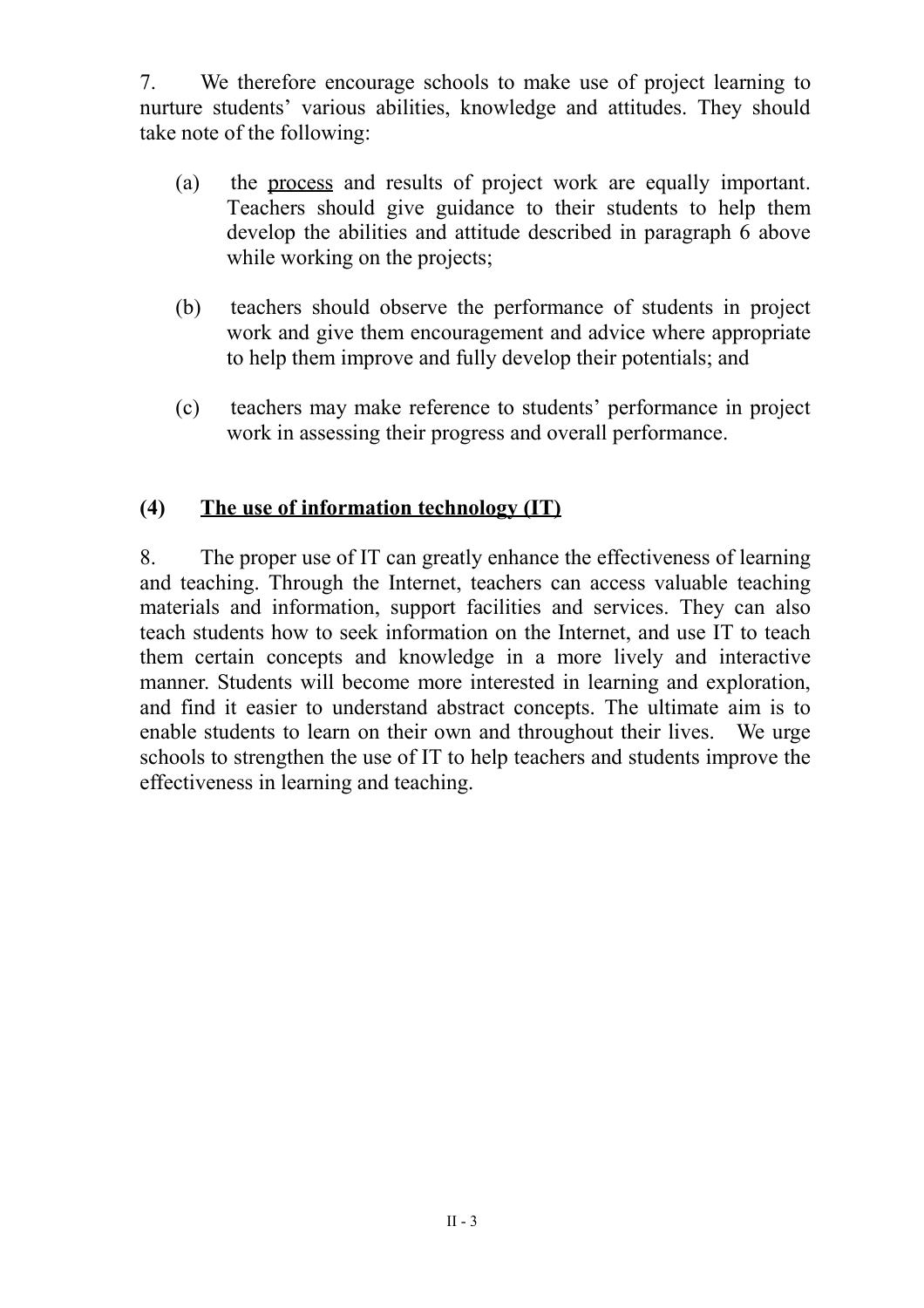### **Detailed Proposals on the Basic Competency Assessments**

### **Student Assessment**

1. We propose that the Student Assessment programme should have the following characteristics:

- (a) Nature of assessment : This is a low-stake, voluntary test programme designed to diagnose and improve students' learning. Test materials will be provided centrally, and schools can administer the assessment programme and take follow-up actions on their own.
- (b) Mode of assessment: A computerized adaptive testing mode will be used for the selection and assembling of test items, administration of the assessment, scoring, recording and result analysis.
- (c) Time Schedule : Schools may administer the assessments according to their own teaching schedule and needs any time during the school year.
- (d) Scope of assessment: The initial target is the key learning areas of Chinese, English and Mathematics at all levels from P1 to S3. During the public consultation, there was feedback that the assessment should be extended to other learning areas progressively e.g. physical education. We propose to consider this issue further when the Basic Competency Assessments in Chinese, English and Mathematics are fully in place.
- (e) Content of assessment: It is closely related to the teaching content and covers the major topics in the school curriculum. For example, a list of major assessment topics will be drawn up for each learning area. Teachers may conduct assessments on those topics that suit their own teaching schedule.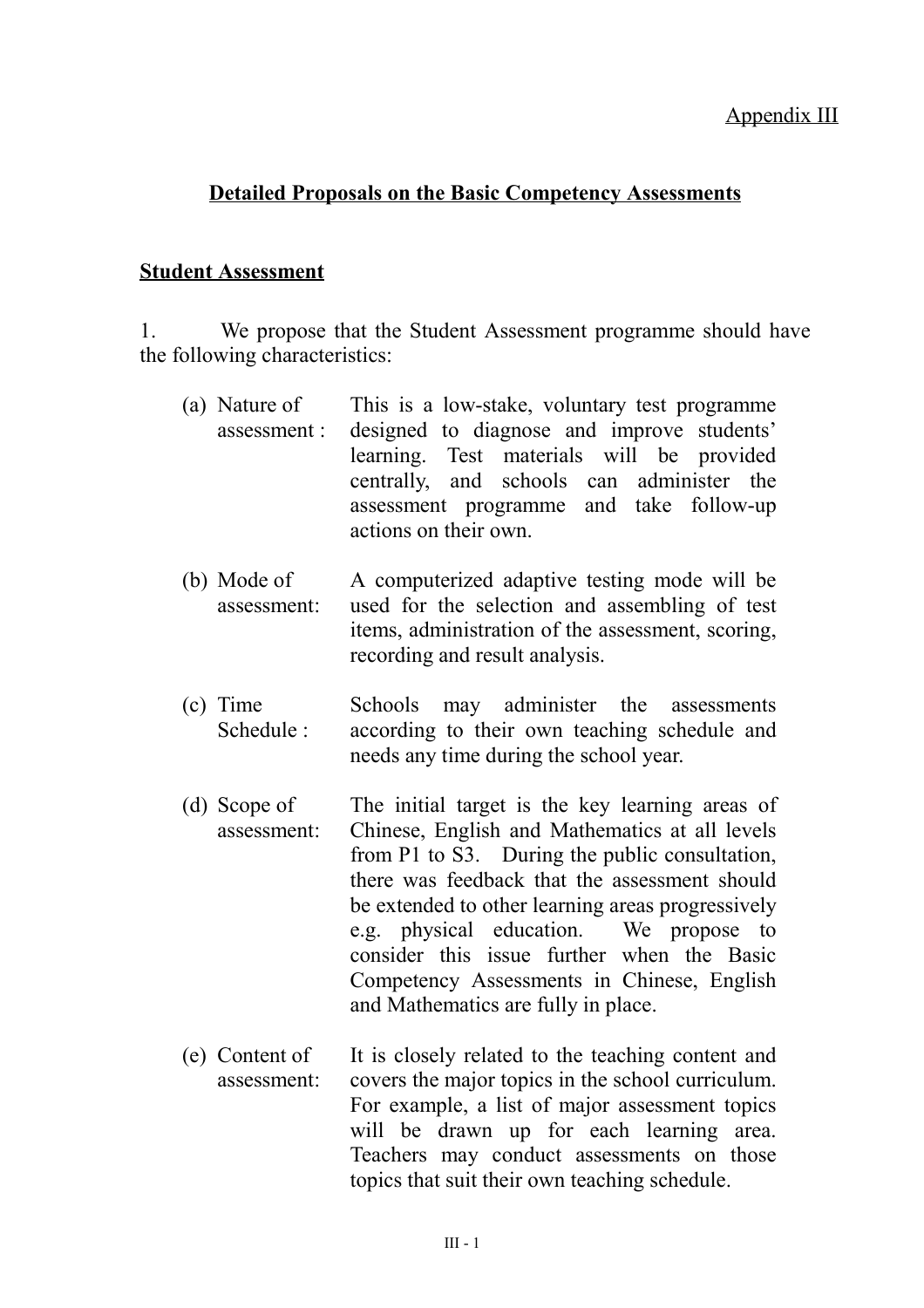- (f) Form of assessment : It will consist of a pool of diversified item format developed with the aid of multi-media technology. In addition to the tests provided under Student Assessment, adequate exemplars will also be available for teachers' reference in order to produce their own exercises for assessment.
- (g) Scoring : Basic attainment standards will be set jointly by experts, educators and lay members of the community. The criterion-referenced scores provided will show whether students have mastered the knowledge and skills in various learning areas and whether they have attained basic standards.
- (h) Supporting materials : There will be supplementary materials for remedial and enhancement purposes. Such materials should be designed for individualized learning so that students can do these exercises and assessments on their own under the guidance of their teachers.
- (i) Parents' involvement : students' learning, it is recommended that To enhance the involvement of parents in schools should consider providing two types of information to parents through electronic means (e.g. set up their own websites and send messages through e-mail) -
	- (1) information on the learning progress of the students. This information should be criterion-referenced i.e. showing only whether the student has reached the basic attainment standards in the various learning areas, rather than the scores and ranks;
	- (2) remedial exercises and guidance for their children to make up for the deficiencies at home. Communication between teachers and parents on the children's progress is also encouraged.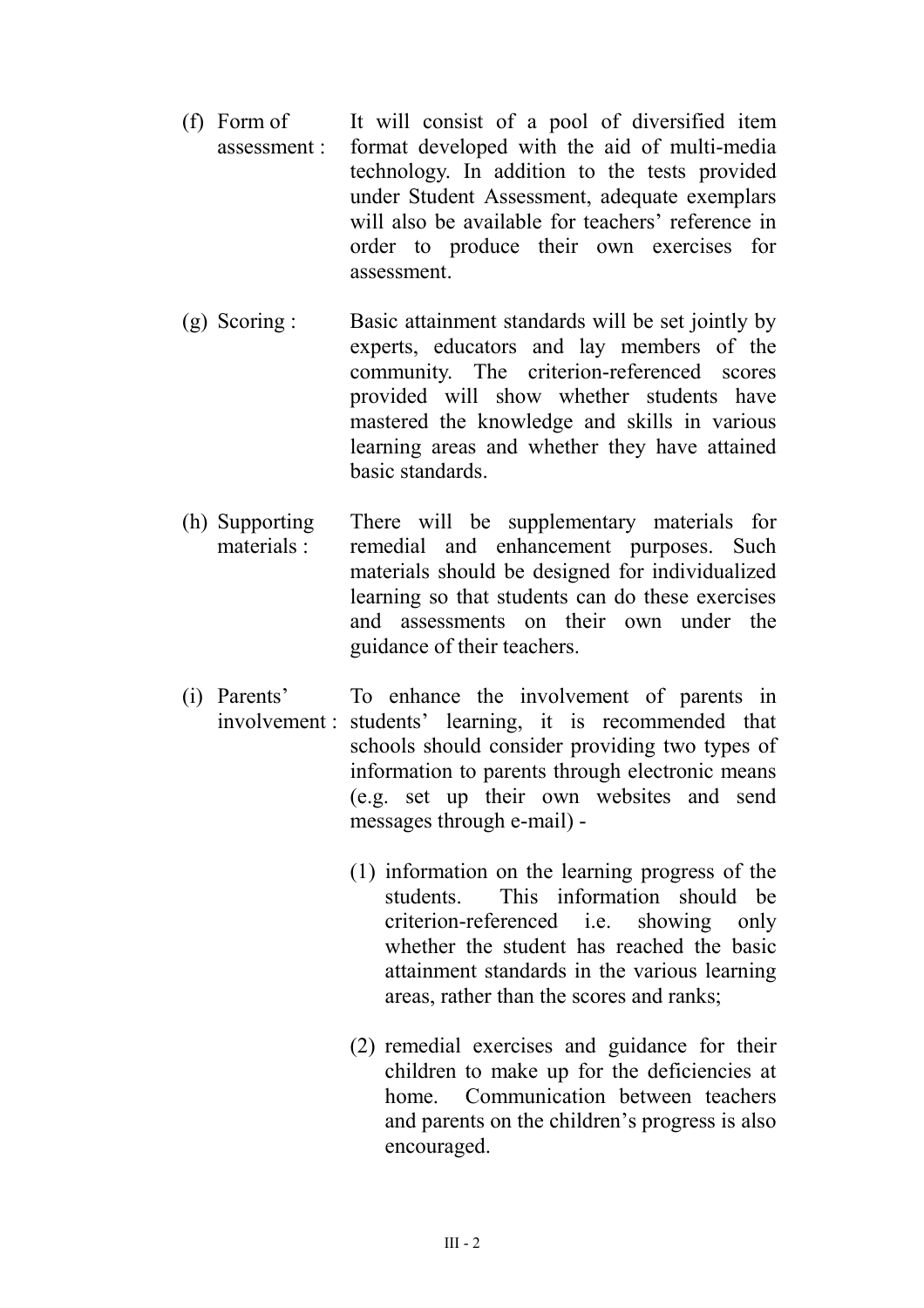(j) Access to information : Stakeholders should have access to different levels of information as required. Only administrators appointed by the school authority should be eligible for accessing information on the school's central server in order to operate the Student Assessment programme and to evaluate the effectiveness of their own curriculum. Teachers should only have access to the information about their own students, and parents should only have access to their children's records and remedial materials.

### **System Assessment**

2. We propose that the System Assessment programme should have the following characteristics:

- (a) Nature of assessment : This is a secure test, to be administered by the Government for students in P3, P6 and S3. Participation of schools is compulsory, for the purpose of analysing students' performances at the school and territory-wide level.
- (b) Mode of assessment: In order to provide a wider scope of assessment, the use of a sampling design is recommended so that students as a whole will be tested on a larger number of items, producing a more comprehensive picture of the performances of all local schools in key learning areas. It is also recommended that the assessment topics done by students of different schools should be rotated each year to broaden the coverage of the assessment.
- (c) Administration : The assessment will be centrally administered in collaboration with schools. In the long run, the assessment should be conducted in a computerized and adaptive mode while in the short run, students may still have to take the assessment in paper-and-pencil form.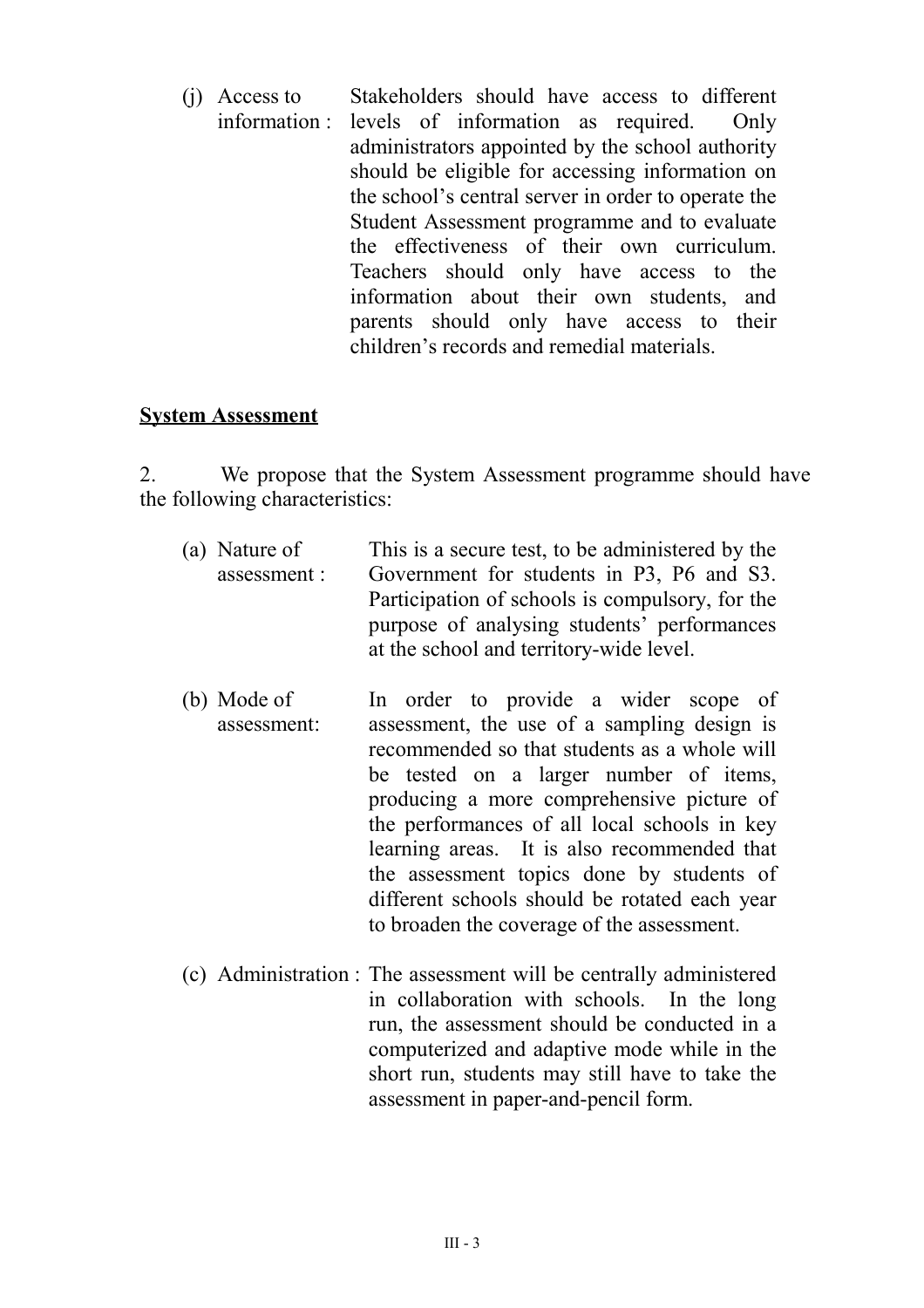- (d) Time Schedule : To be held at the end of each school year. The test for P6 students will take place after the announcement of Secondary School Places Allocation results.
- (e) Scope : The assessment will cover the key learning areas of Chinese, English and Mathematics initially and will be gradually extended to other learning areas when necessary.
- (f) Content : Based on the scope of the Student Assessment, topics suitable for central assessment will be selected for the System **Assessment**
- (g) Form of Assessment : The form of assessment and type of test items should be similar to those used in the Student Assessment programme. As the scope of assessment is the same, test items can be reused to enhance the relevance of the two instruments.
- (h) Scoring : The test items should be standardized so that the data obtained in the two assessment programmes as well as the data obtained in different years can be compared.
- (i) Access to Information : The basic objective of the System Assessment programme is to improve the curriculum and learning and teaching in schools. Since the assessment data of individual schools are for self-evaluation purpose, the school management committees including parents should have access to the data. However, the test results of individual schools should not be ranked or made known to the public. The ED should help schools to analyze and make use of the information, and provide support services to help schools make improvement.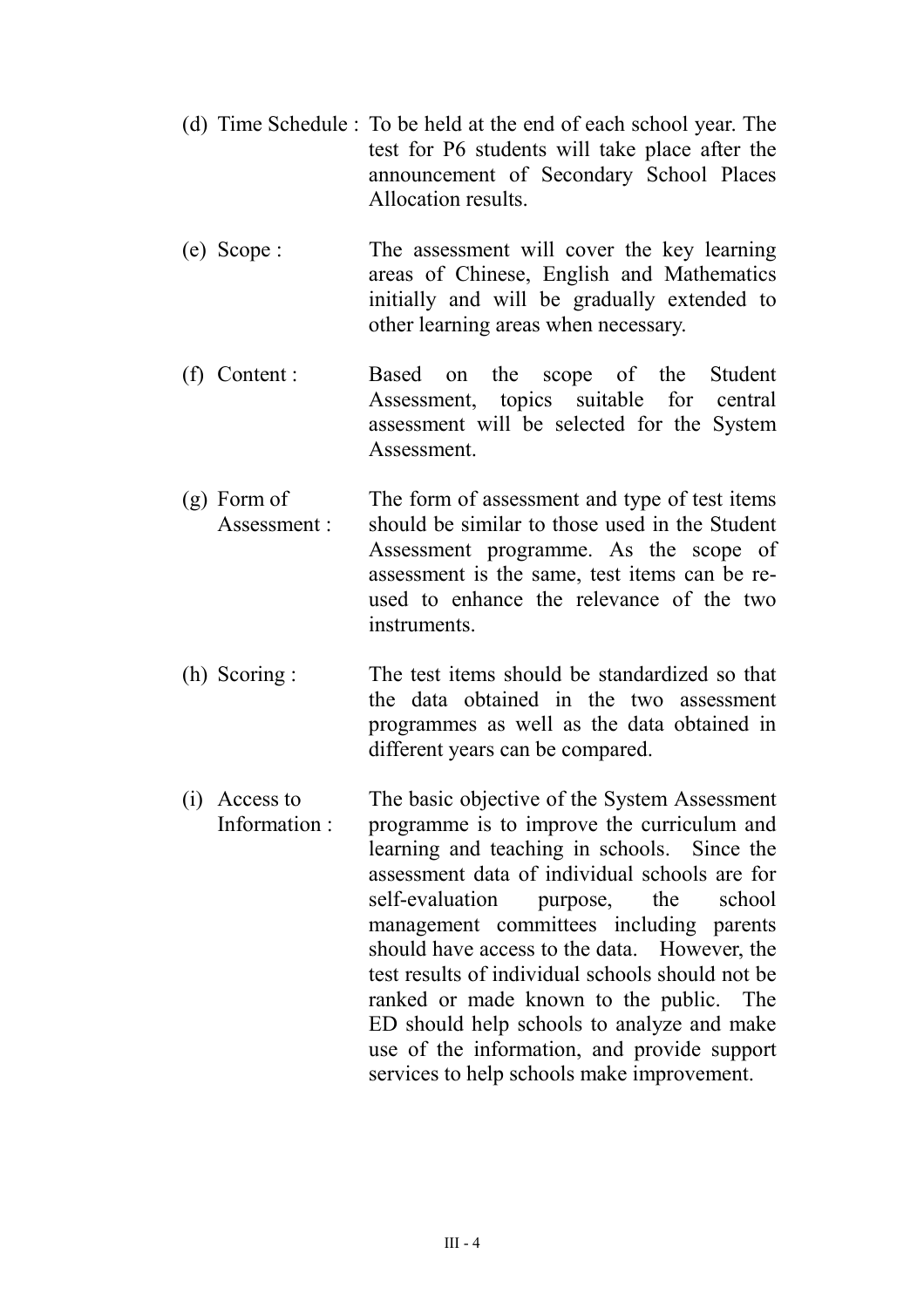### **Feeder and Nominated Schools System**

1. Under the existing system, feeder and nominated secondary schools can reserve 85% and 25% of their school places respectively for Band 1 to Band 3 graduates of their feeder/nominated primary schools after deducting places for repeaters and 10% discretionary places. Based on the principle of "not giving up on any student", we propose that those existing feeder/nominated schools which want to keep their ties may apply to form "through-train" on condition that they comply with the three principles stipulated in paragraph 8.2.70 of Chapter 8. As a transitional period will be required for these schools to prepare for changing to the "through-train" model, we propose that:

- (a) existing feeder/nominated schools should indicate clearly to the ED by 31 May 2002 whether they intend to form a "through-train";
- (b) those schools which do not intend to form a "through-train" should immediately inform parents of those students who are likely to be affected (e.g. students applying for admission to those schools) and to adopt the SSPA mechanism applicable to non-feeder/nominated public-sector schools starting from the school year set out below:
	- Feeder schools: 2008/09 (i.e. admission to S1 in September, 2008)
	- Nominated schools: 2005/06 (i.e. admission to S1 in September, 2005)

Before the above dates, those existing feeder/nominated schools which do not intend to form a "through-train" can still stick to their old admission mechanism [i.e. after deducting 10% discretionary places, in general feeder/nominated secondary schools may reserve 85% (for feeder school) and 25% (for nominated school) of the remaining S1 places for admission of P6 graduates of their feeder/nominated primary schools]. If the number of allocation bands is reduced to three, these secondary schools may admit P6 graduates belonging to Band 1 and Band 2 of their feeder/nominated primary schools. These secondary schools may also choose to admit P6 graduates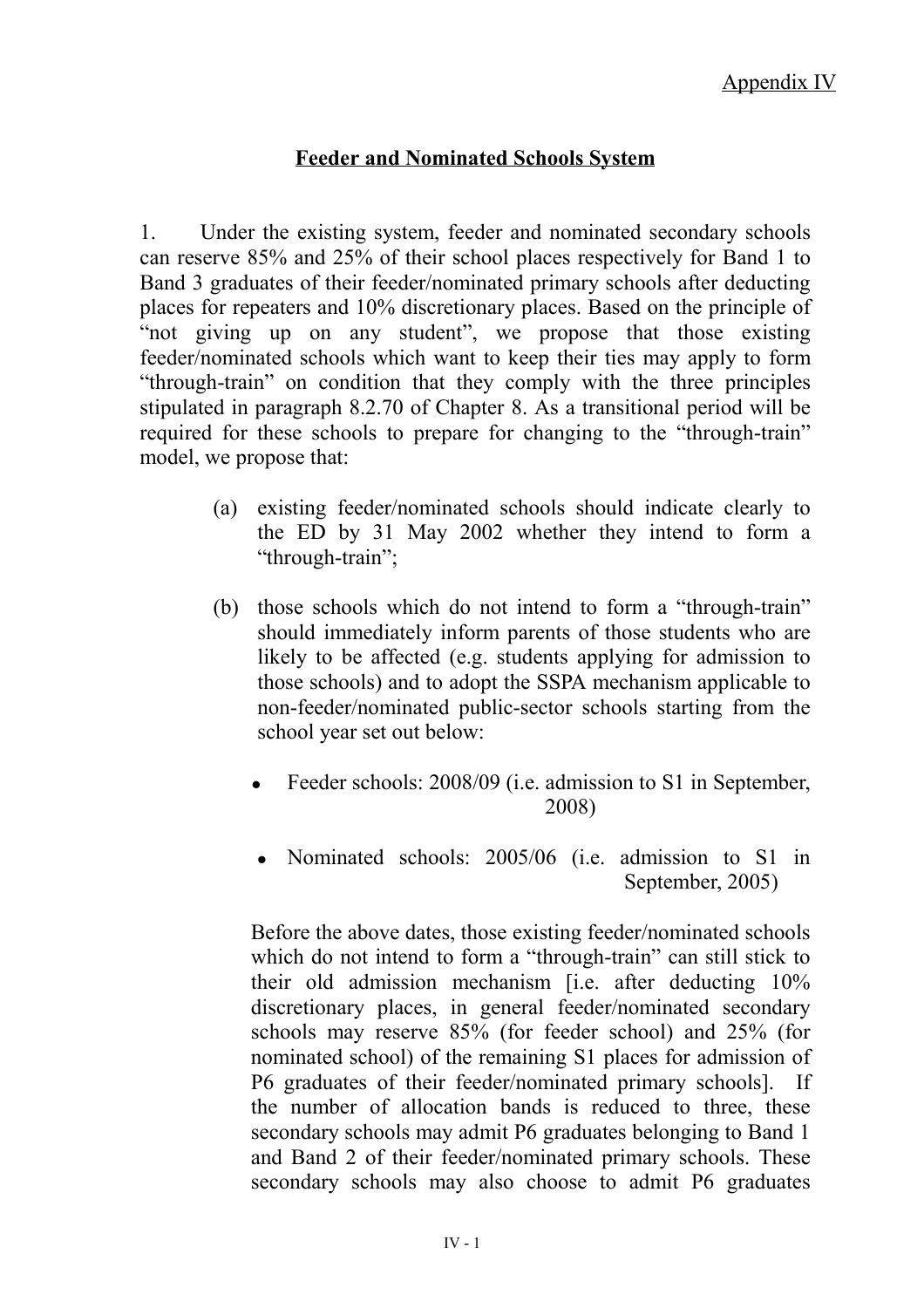belonging to all the three bands of their feeder/nominated primary schools to fill up the reserved 85%/25% S1 places.

- (c) For those existing feeder schools which intend to form a "through-train" but do not meet the principles stated in items (ii) and (iii) of paragraph 8.2.70 (i.e. the total number of S1 places should exceed the total number of P6 graduates, and schools should adopt the same financing mode), they should be allowed to have 10 years' time to work out a solution with the Government. However, these schools will have to make a final decision before 31 May 2012 on whether to adopt the "through-train" model.
- (d) For those existing feeder/nominated schools which intend to form a "through-train" and can fulfil the principles stated in items (i) to (iii) of paragraph 8.2.70, and have already obtained the ED's approval to adopt the "through-train" model, they can switch to the "through-train" model in the 2002/03 school year at the earliest. These schools should start to use the "throughtrain" S1 admission mechanism within 6 years after they have obtained approval for adopting the "through-train" model.
- (e) For those schools falling within items (c) and (d) above, they may continue to use their old mechanism for admission to S1 as mentioned in the second paragraph of item (b) above before they formally change to a "through-train"**.**

2. During the consultation, some people raised objections to the proposal that the secondary and primary schools within the same "throughtrain" model should have the same financing mode on the grounds that this would force private primary schools having links with subsidized secondary schools to break their ties or force the subsidized secondary school to turn into Direct Subsidy Scheme schools. On the other hand, some were of the view that assistance should be rendered to these private primary schools to change to aided schools, or to allow these schools to retain their original mode of financing and to form a "through-train" with their feeder subsidized secondary schools on condition that they agreed to adopt the POA mechanism applicable to aided primary schools. We consider that even if private primary schools adopt the POA mechanism applicable to aided primary schools, as a long-term arrangement, there are drawbacks for private primary schools to form a "through-train" with subsidized secondary schools since such a combination will reduce the chance of students from the grassroots families to be admitted to subsidized secondary schools of the "through-train" system, hence hampering social mobility. Having considered the above points carefully, we propose that "through-train" schools should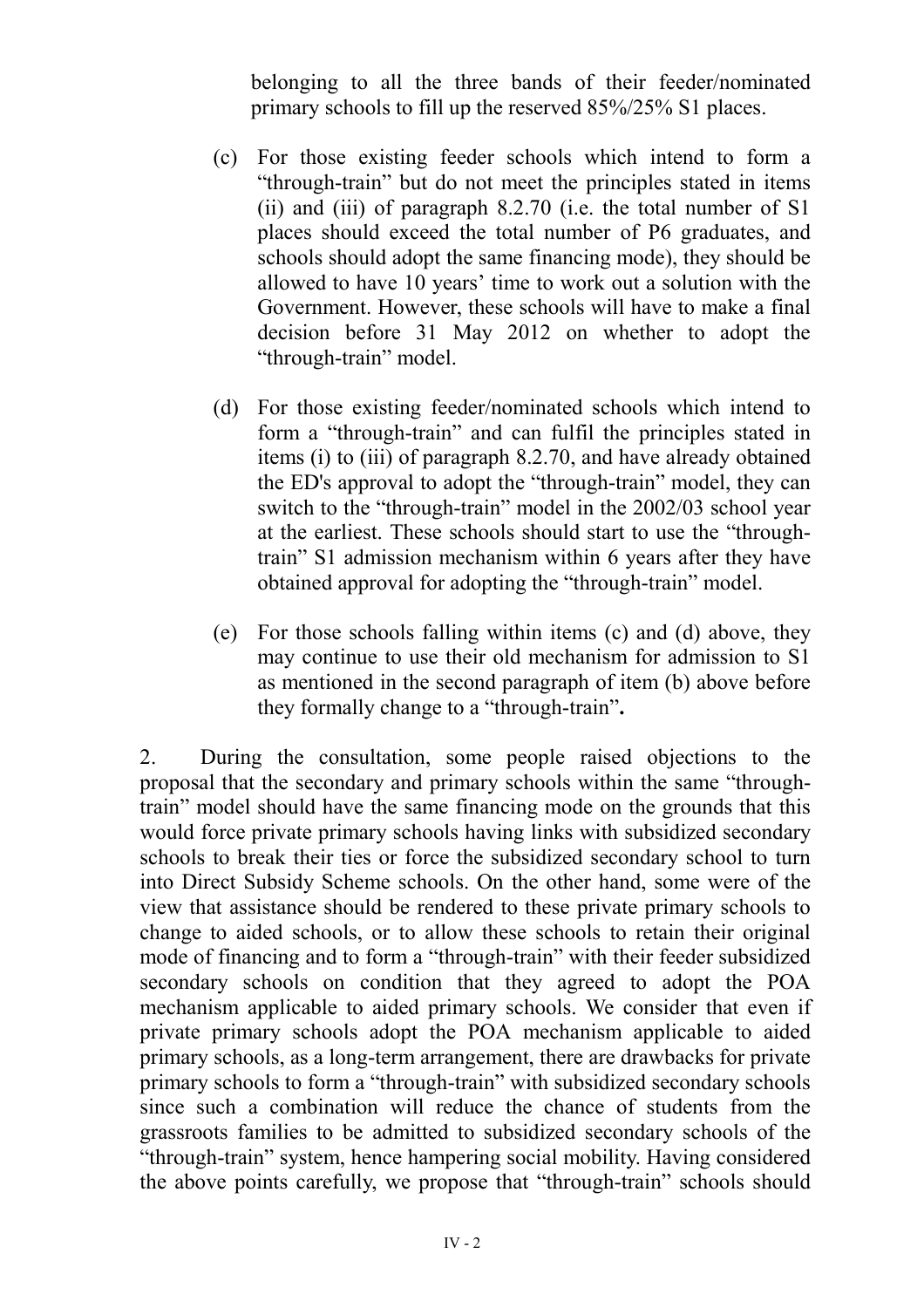comply with the principles set out in paragraph 8.2.70, but feeder schools using different modes of financing should be given 10 years' time to work out a solution with the Government during which they can still use the existing mechanism for admission to S1 (see item (e) of paragraph 1 above).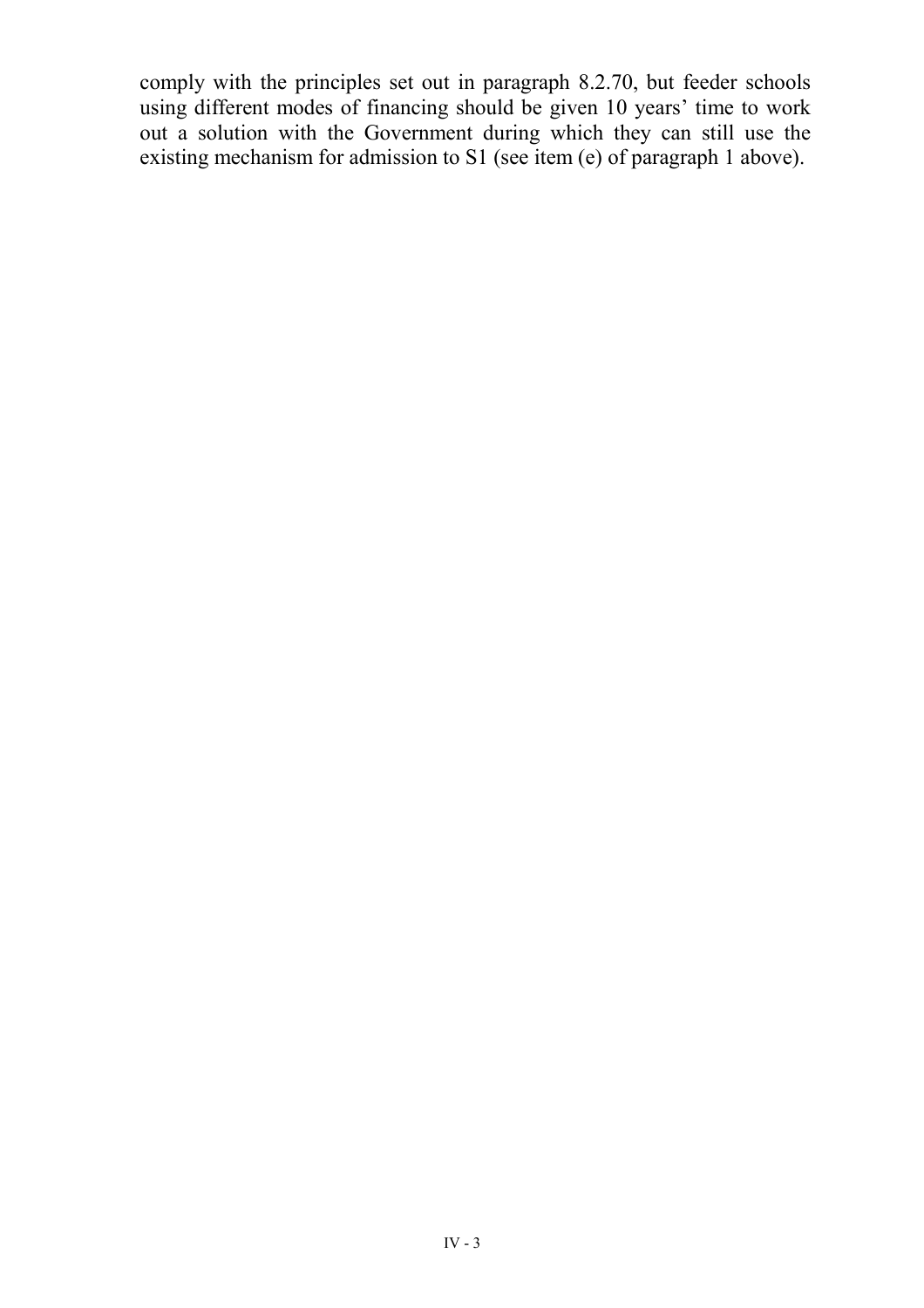# **Catering for Multiple Abilities and Diverse Learning Needs**

1. As mentioned in Chapter 4, the ultimate aim of education is to enable each student to attain all-round development according to his/her own attributes. To achieve this, we must provide assistance and guidance which suit their abilities and learning needs, so that they can develop their potentials to the full.

# **Multiple abilities of students**

2. Traditionally, the development of academic ability has been the main focus in education. But in fact every person is gifted in various areas. We should help students explore their multiple abilities as early as possible so that these abilities can be developed to the full. We should also help students to make use of different abilities simultaneously to learn effectively.

## **Different learning needs of students**

3. Apart from different abilities, students may have different learning problems or difficulties which require specific assistance and guidance. To help students solve their problems and enable them to learn effectively, we must identify their learning needs as early as possible and render assistance and guidance accordingly. Even the gifted students may have various learning obstacles. If they are not given proper assistance, their potentials will not be realised.

4. To cater for the learning needs of different students and develop their multiple abilities, we must create a favourable learning environment and suitable conditions both at the macro (the community as a whole) and micro (the assistance provided by schools) levels.

5. During the EC's consultation, respondents generally supported our proposals for catering for students' different abilities and learning needs. Some of them also put forth constructive suggestions. Having considered all, we put forward the following recommendatons:

### **Community support and cooperation**

6. To create a favourable learning environment for students to fully develop their potentials, it will be very useful if we can foster a culture in the community that attaches great importance to the multiple abilities of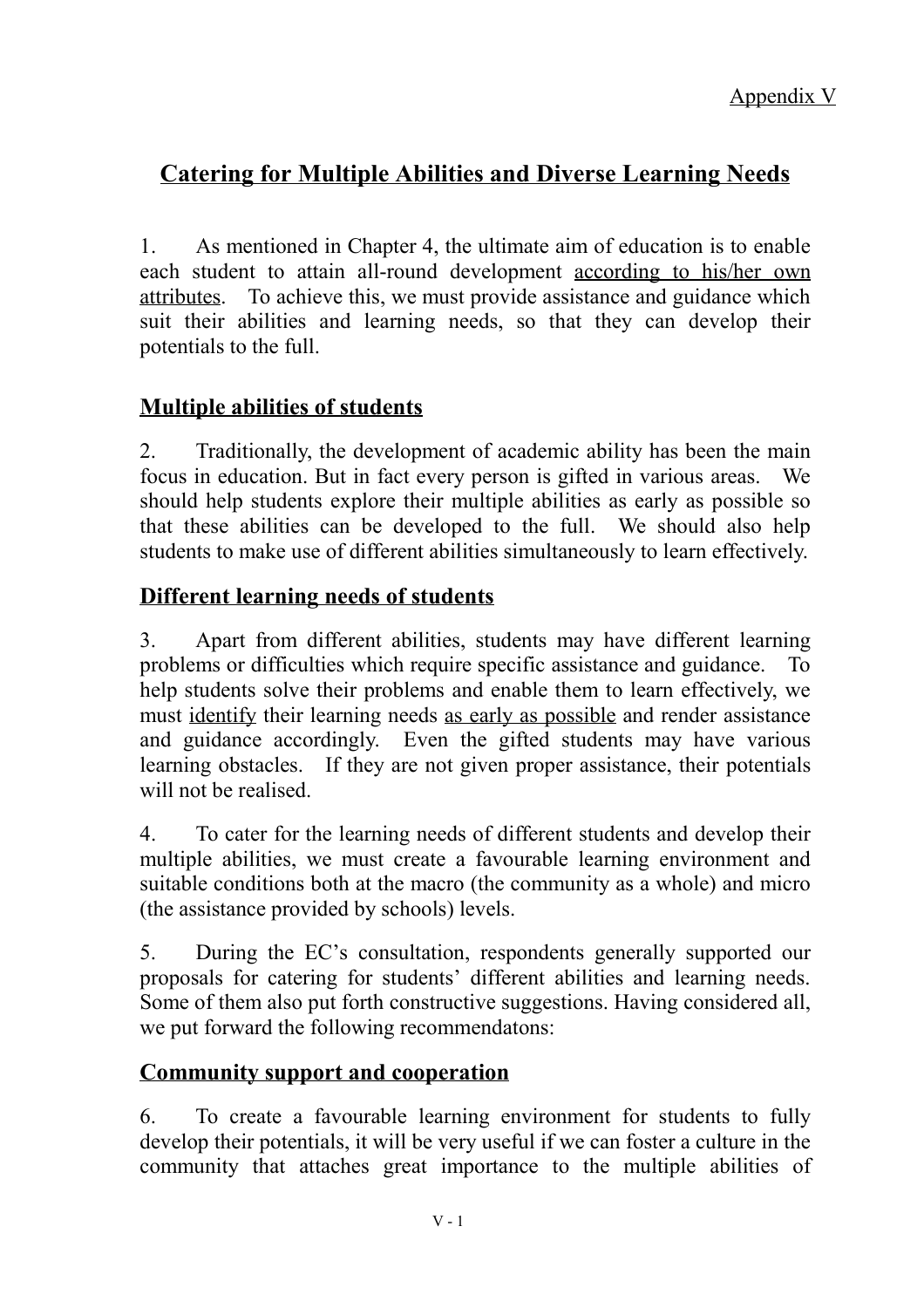students and respects their different learning needs. Concrete support from the community is essential.

# **(1) The roles of the Government**

7. In assisting all schools to cater for students' different needs and to develop students' multiple abilities, we recommend that the Government should play the following roles:

- The Government should further encourage schools to formulate appropriate teaching policies and strategies using the school-based approach, draw up school-based curriculum and adopt diversified teaching and assessment methods so as to cater for the different learning needs of students and develop their multiple potentials.
- The Government should also provide professional support to teachers and help them enhance their abilities in meeting the different learning needs of their students.
- Social support network should be mobilized. Schools should cooperate with different sectors (such as cultural bodies, sports organizations, youth services bodies, uniform groups, etc) to provide students with diversified learning opportunities so as to nurture their abilities in different aspects (e.g. leadership, organization, communication, creativity, sports and arts, etc.).
- Teachers should have more training in different learning areas so that they can more effectively identify and develop students' potentials in different domains.
- The Government may consider using schools' effectiveness in catering for students' diverse needs as an indicator of schools' performance. This could be an incentive for them to step up efforts in this respect.
- To promote diversity in education, schools should build on their strengths to develop their own characteristics. For example, individual schools may focus on the promotion of sports or arts. So that parents may choose schools according to their children's aptitudes and abilities.

8. Regarding the Government's role in promoting integrated education and gifted education, our recommendations are outlined below.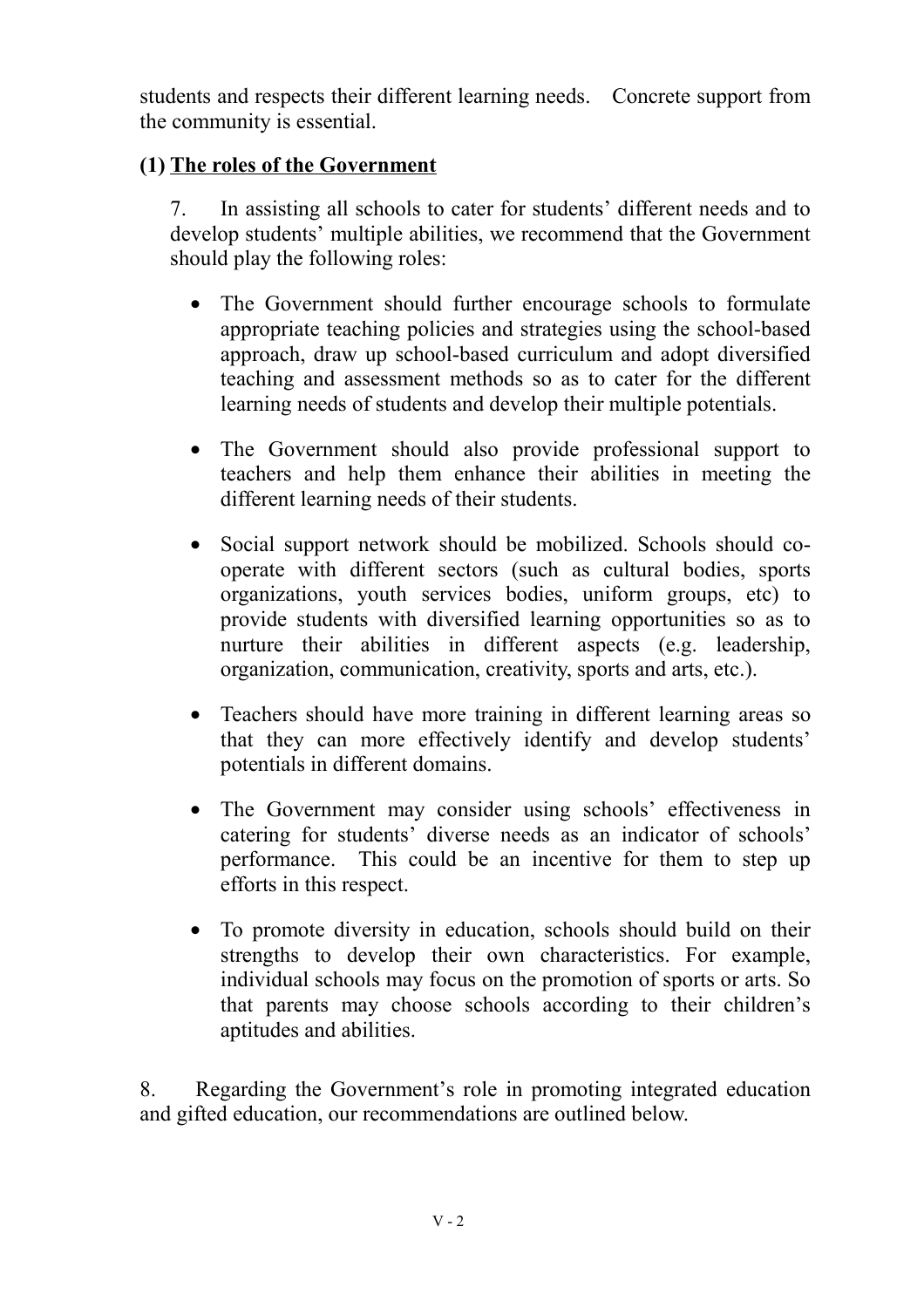# **The promotion of integrated education**

9. ED started promoting integrated education in 1997. The objective is to cultivate an accommodating school environment for children with special educational needs studying in normal schools to develop their potentials fully and forge a cordial and amicable relationship with their schoolmates. This will be achieved through collaboration and mutual support among teachers, parents and students, curriculum tailoring and diversified teaching and assessment methods.

10. A total of 7 primary schools and 2 secondary schools took part in the 2-year pilot scheme for integrated education. The ED provided professional support to the participating schools and organized training courses, seminars and workshops to equip teachers with the knowledge and attitude necessary to implement integrated education, and to foster the sharing of experiences among teachers.

11. ED has commissioned a consultancy study on the effectiveness of the scheme. The results show that:

- (i) the principal's leadership was the key to the success of the scheme;
- (ii) students with special educational needs who participated in the programme generally made progress in terms of academic performance and interpersonal skills;
- (iii) those schools that effectively carried out integrated education succeeded in creating a supportive and amicable learning environment. This did not only foster students' attitude towards mutual support and respect for others, but also enhanced teachers' confidence, knowledge and skills for helping students with special educational needs;
- (iv) as shown by the research, however, many teachers still lacked confidence in mastering the skills in caring and catering for students' diverse learning needs.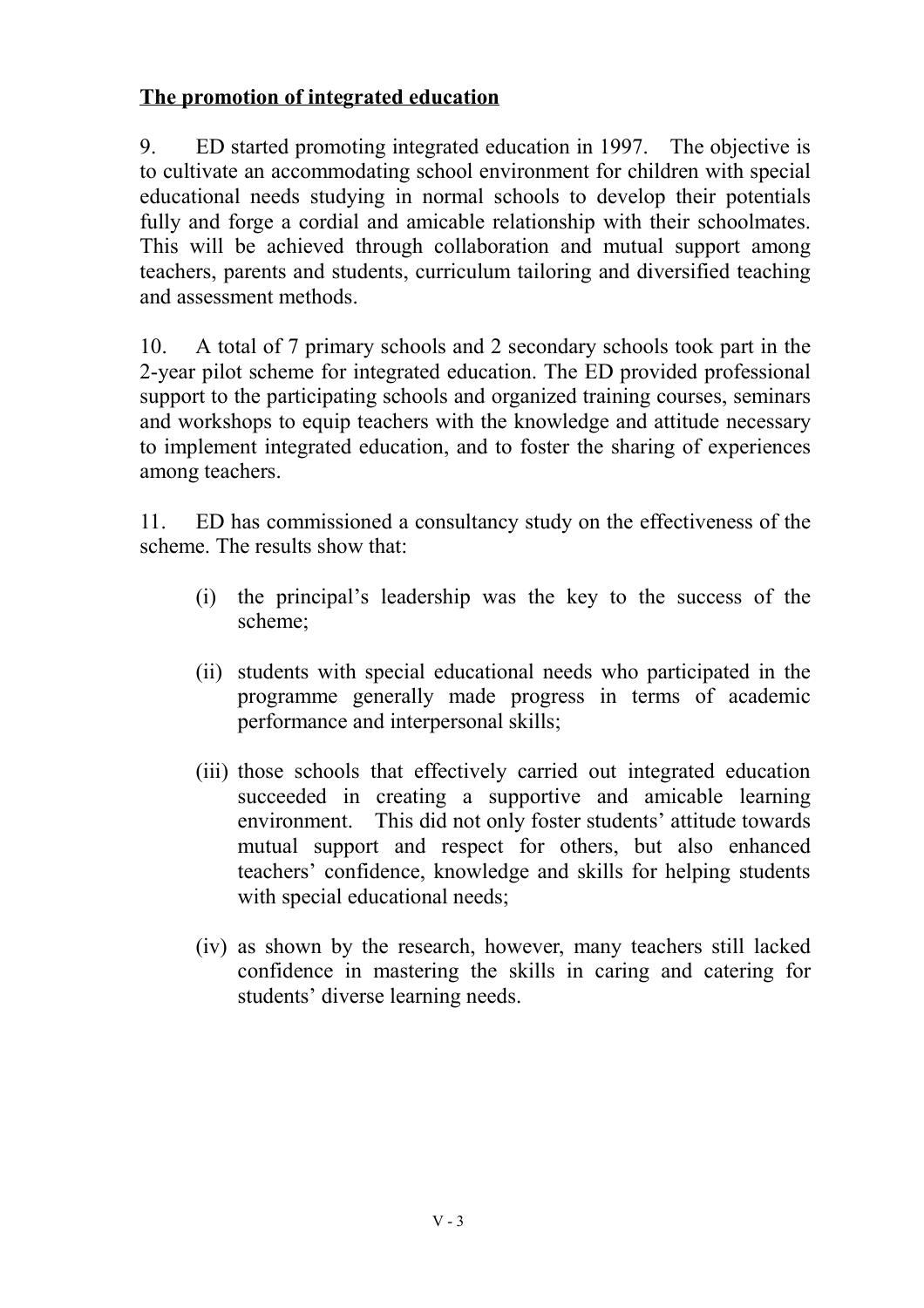12. After considering the findings, the steering group responsible for monitoring the implementation of the pilot scheme proposed that the Government should continue the existing policy of integrating students with special educational needs into ordinary schools as far as possible. Also, more schools should be encouraged to join the programme to achieve the target of expanding the programme to 20 schools gradually by the 2000/01 school year and 40 schools by the 2001/02 school year. The Government has accepted the proposal and expanded the programme to 21 schools in the 1999/2000 school year and 40 schools by the 2000/01 school year. Furthermore, new public-sector schools must pledge to implement all the Government's education policies applicable to public-sector schools, including those on integrated education.

13. During the EC's consultation, respondents mostly agreed to the direction of promoting integrated education. Some people pointed out that the majority of teachers in ordinary schools were yet to master the skills of helping students with special educational needs. Therefore, the implementation of integrated education must proceed at a gradual pace, giving due regard to practical constraints. At the same time, more attention should be paid to public education.

14. We propose that the Government should continue to promote integrated education with the "whole-school" approach incrementally as far as practicable in order to provide school-based assistance to students with special educational needs. The use of resources now allocated to this area (including special classes, roving counselling services and after-class counselling services etc.) should also be reviewed to maximize the costeffectiveness. The EC recommends that the Government should give consideration to the public views stated in paragraph 13 above, and work with the Board of Education to examine the feasible solutions.

15. In the long run, we support the concept of "inclusion". At present, the interpretations of 'inclusion' in different parts of the world are not exactly the same. In this context, "inclusion" refers to an education system that provides proper assistance to students according to their learning needs in order to help them develop their potentials fully. In such a system, we will still need special schools to perform the unique function of catering to students with serious and multiple impairments. For these students, special schools can still provide the most suitable learning environment to help them learn effectively. What matters is that every student should be able to learn in an environment that is most appropriate to him/her.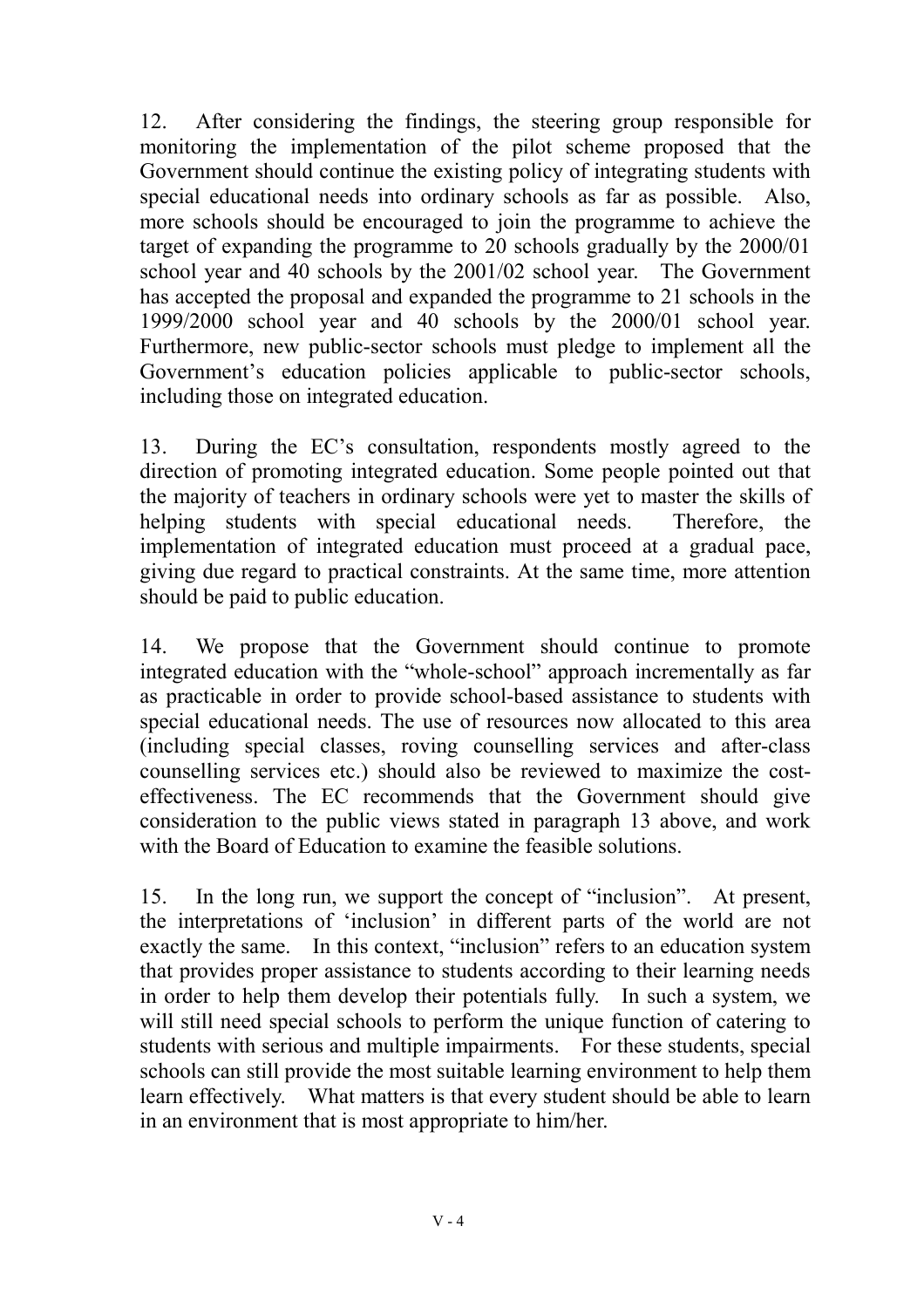16. During the EC's consultation, some respondents made the following recommendations:

- (a) to compile a list of primary schools adopting integrated education to facilitate parents in choosing schools suitable for their children;
- (b) to provide central guidelines on the implementation of integrated education in schools/kindergartens/child care centres and the provision of remedial classes in schools;
- (c) to implement integrated education in kindergartens and child care centres on a full scale.

17. We recommend the Government to study the feasibility of implementing the above recommendations.

### **The promotion of gifted education**

18. Gifted education has not received the attention it deserved in the past, and not many gifted students could obtain appropriate opportunities to fully realise their potentials. In the recent years, the Government has put in lots of efforts in this respect. In 1994, the ED carried out a Pilot Scheme on School-based Curriculum for Gifted Students(學業成績卓越學生校本課程 試驗計劃) in 19 primary schools. In 1995, the ED established the Fung Hon Chu Gifted Education Centre (馮漢柱資優教育中心) to support the implementation of school-based curriculum, and a professional team comprising curriculum officers was formed in 1996 to support schools.

19. In 1998, the ED completed the review on the Pilot Scheme and formulated a plan on the future development of gifted education in Hong Kong in the light of the experiences gained. It was proposed that elements of gifted education (including higher-order thinking skills, creativity, and social skills) should be incorporated into and thereby enriching and extending the existing school curriculum. Using a school-based approach, schools could then explore and develop students' potentials in different aspects while catering for students' different learning needs. For those students with relatively higher abilities, schools could provide specialized courses to train them in a systematic manner. For gifted students, the ED suggests that schools may, apart from providing school-based assistance, make use of other resources in the society as much as possible to provide them with special training (such as teacher mentor schemes, personalised training programs and early advancement to higher classes).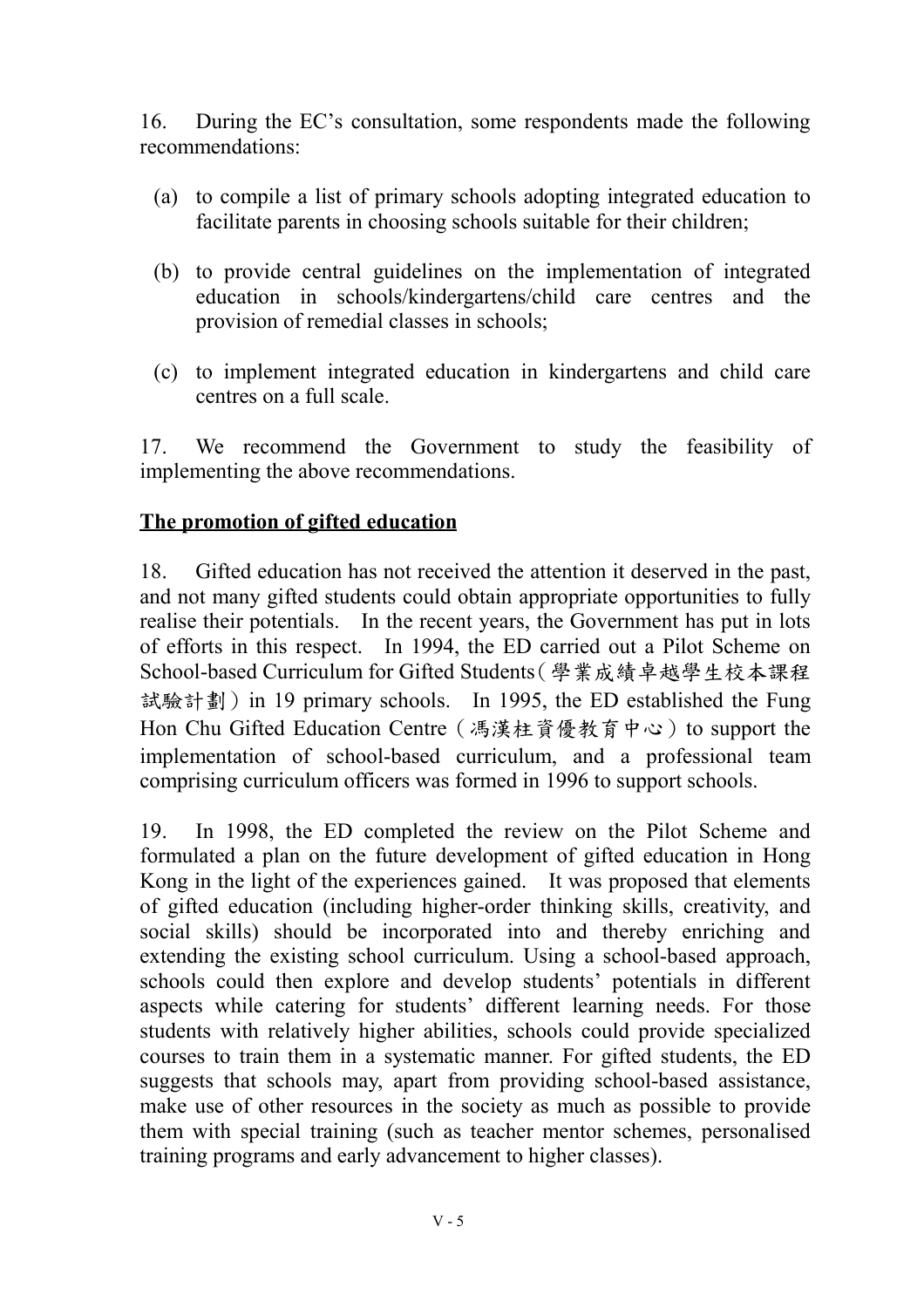20. Our view is that the above proposals are conducive to the development of gifted education in Hong Kong. As a long-term strategy, however, we think there is a need to go beyond the scope of school-based programmes, and to mobilise all parties concerned in the society to work for the development of gifted education. We propose the following:

(i) Formulating a comprehensive strategy

We propose to formulate a comprehensive strategy for gifted education that takes account of the social, economic and educational changes in Hong Kong. The policy should provide for helping gifted students achieve full development of their potentials systematically through different school-based and nonschool-based programmes. Coordination of these programmes and activities should also be strengthened to achieve the optimum cost-effectiveness in terms of human and financial resources invested on gifted education. The EC recommends that a crosssector advisory body should be set up to advise the Government on gifted education's future development and overall strategy. This advisory body may comprise academics on gifted education, educators, parents and government officials.

(ii) Emphasizing on multiple abilities

In promoting gifted education, the development of academic ability should not be the only concern. Ample opportunities should also be provided to students with talents in different domains (such as sports, leadership and art, etc.)

(iii) Wider participation and collaboration

More will need to be done to promote the understanding of teachers, parents and the community at large about students' multiple abilities and to mobilize support for and participation in the promotion of gifted education.

(iv) Devising assessment standards, procedure and tools

An assessment mechanism is integral to the implementation of gifted education. The proposed advisory body as mentioned in (i) above may also advise on the overall assessment mechanism including the standards, procedure and tools.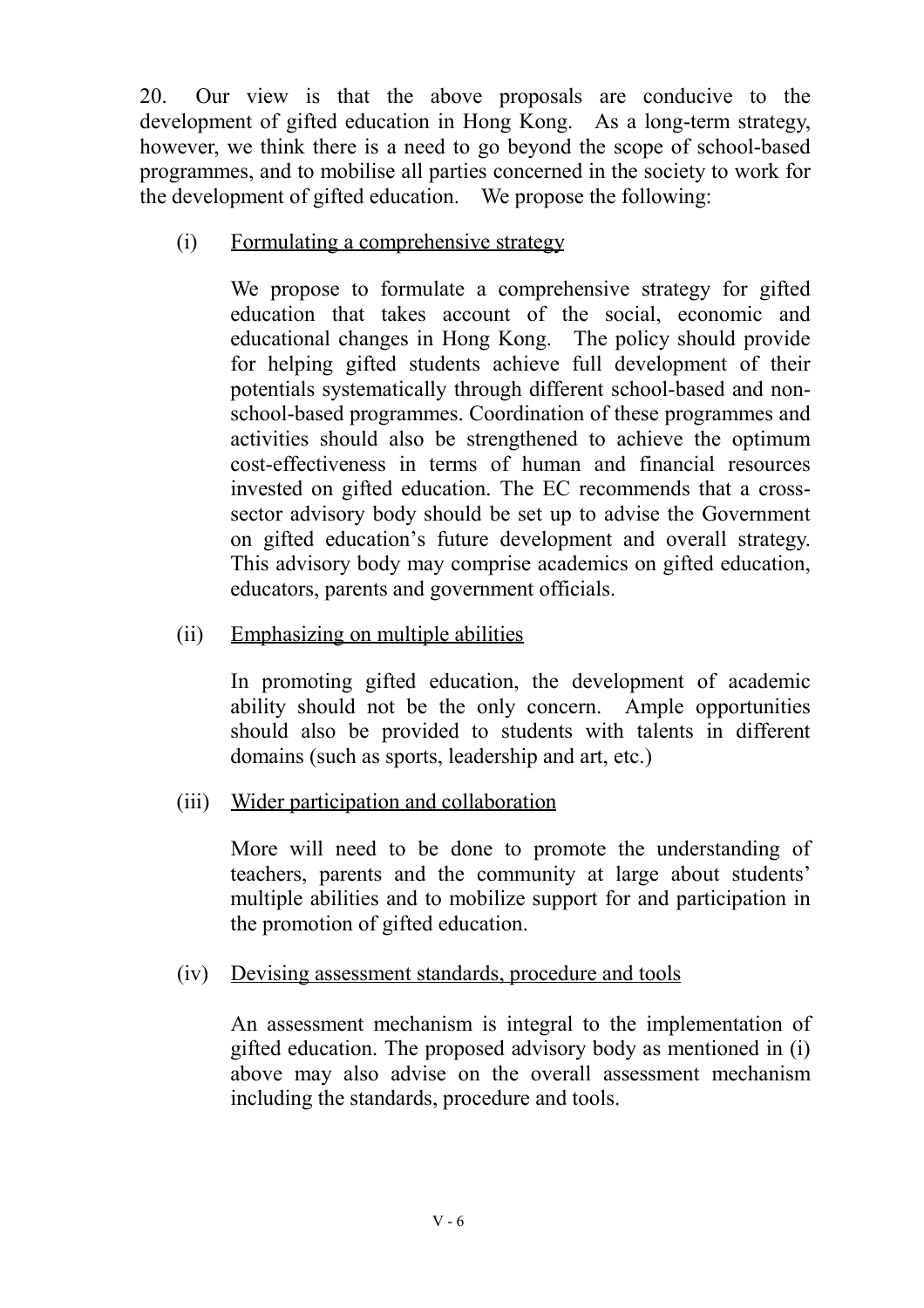### (v) Strengthening teachers' training

One of the prerequisites for successful implementation of gifted education is the availability of qualified teachers. At present, there are insufficient training opportunities for teachers in this respect. There is a need to plan and co-ordinate the strengthening of training in a systematic manner.

### (vi) Learning from international experience

Hong Kong should draw on the wealth of experiences accumulated in many places around the world. We can suitably use the teaching materials, assessment tools and training programmes developed overseas with a view to accelerating the implementation of gifted education in Hong Kong.

### (vii) Developing a flexible admission mechanism

For students to develop their potentials to the full, we need to increase the flexibility in admission and promotion. This is to provide gifted students with a way to enter school or promote to the higher classes earlier so that they can adjust their pace of learning according to their ability.

### (viii) Reviewing the functions of the Fung Hon Chu Gifted Education **Centre**

We recommend to review the role and functions of the Fung Hon Chu Gifted Education Centre to enhance the effectiveness of its work in supporting the overall development of gifted education policy as well as co-ordinating various community resources available for promoting the development of gifted education.

#### (ix) Avoiding a labelling effect

The purpose of gifted education is to help students fully develop their potentials, but not to label them as gifted children. We do not hope that schools and parents would subject students to harmful drilling in order that they can become gifted students.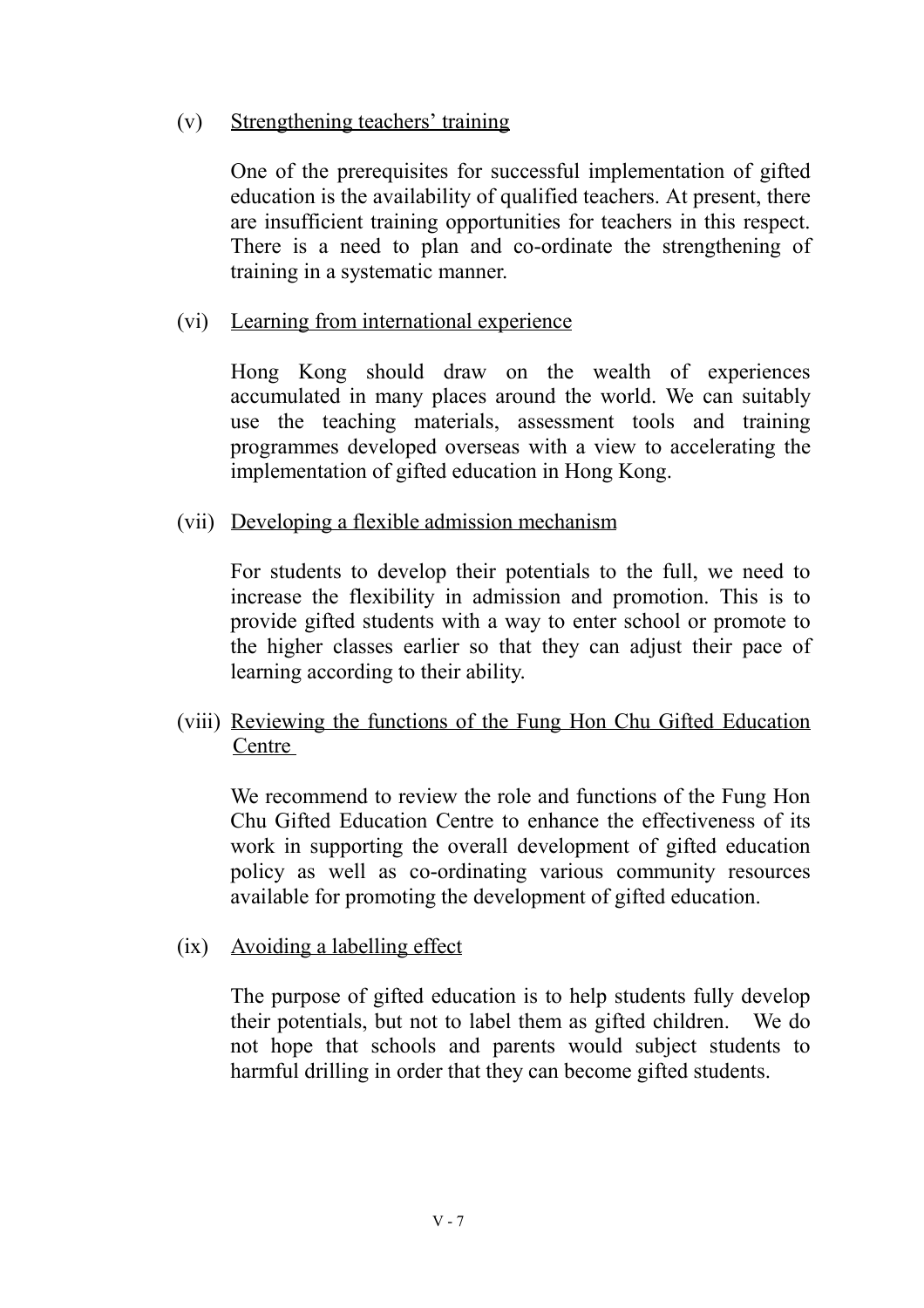# **(2) Parental Support**

21. The views and stances of parents affect the policies of schools to a large extent. If parents can support measures and policies catering for students' diverse abilities and learning needs, it will facilitate their implementation. In the case of integrated education, for example, adequate and sincere communication and cooperation between schools and parents will increase the chance of the programme's success.

22. Besides, close communication between parents and schools would help both to understand the learning needs of students. If schools and parents could join hands to provide the necessary assistance to students both at schools and at homes, it would help to improve students' learning effectiveness.

# **(3) Teacher Training Institutions**

23. We propose that teacher training institutions should enrich the contents of teachers' pre-service training courses to help teachers develop the proper attitude and the necessary skills to cater for students' different learning needs and prepare them psychologically for the problems that may be encountered in future in dealing with students' differences. Training opportunities should also be provided to inservice teachers to enhance and update their knowledge and skills in this respect.

24. We propose that training for principals should prepare them for leading their schools in catering for students' different needs, such as skills and knowledge of conducting curriculum tailoring, adopting different teaching and assessment methods, and promoting whole-school cooperation.

25. Besides, teacher training institutions are also encouraged to provide professional support to schools, for example, by conducting research and developing effective methods of catering for students' different learning needs, promoting these methods among schools and providing professional advice to schools.

#### **(4) Support by the rest of the society**

26. Different sectors of the society are also encouraged to jointly promote the culture of respecting students' different learning needs and to give support to schools in terms of human and other resources, for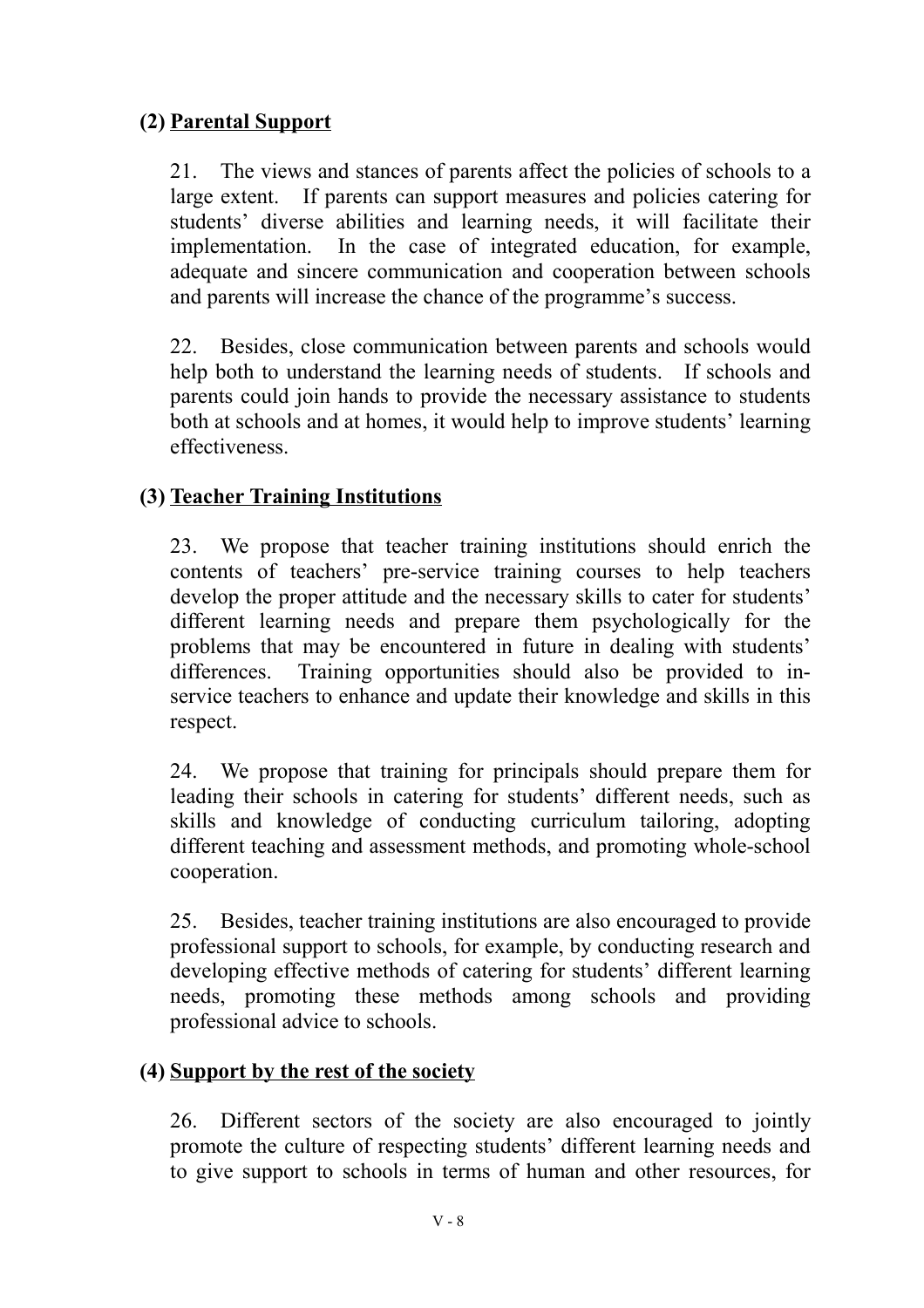example, to help schools carry out supporting measures for students with learning difficulties or to support various gifted education programmes to help gifted students develop their potentials in different areas.

## **Policies and Measures of Schools**

27. At the school level, it is necessary to formulate clear policies and adopt appropriate measures to develop students' multiple abilities and meet their diverse needs. The following can be considered by schools:

- (1) To identify students' learning needs as early as possible and provide appropriate assistance to students with learning impairments in the emotional, intellectual and physical aspects.
- (2) To design school-based curriculum according to students' abilities and needs on the basis of the flexible and open curriculum framework provided by Curriculum Development Council.
- (3) There should preferably be different types of grouping for students at different levels and a greater degree of flexibility in adopting different teaching methods such as subject grouping and collaborative learning.
- (4) To mobilize all members of a school (including teachers, students, parents, etc) to support the implementation of integrated education. As shown by the experience of the pilot scheme on integrated education, in those schools which succeeded in implementing the scheme, they could create a supportive environment within the school. This did not only foster students' care and respect for others, but also enhanced teachers' confidence, knowledge and skills in providing assistance to students. The leadership of principals and the co-operation of all members of the schools are crucial factors.
- (5) For students with higher abilities, schools could adopt the teaching methods in accordance with the gifted education programme outlined in paragraph 19 above. Students with exceptional talents should be arranged to receive individualised guidance by utilizing support provided by the community to help them develop their areas of strength even more effectively.